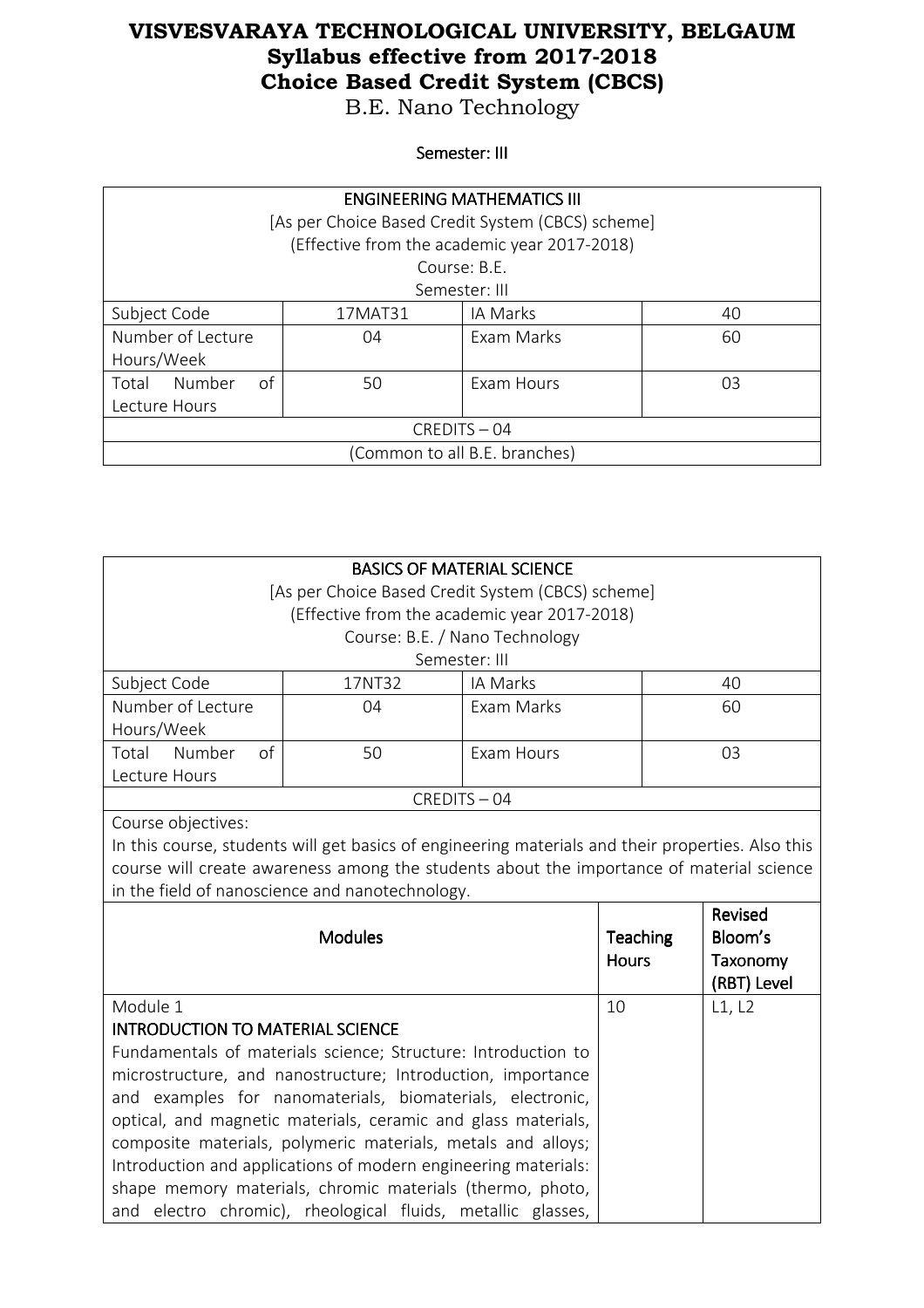| of<br>ceramics; Introduction and<br>applications<br>advanced       |    |            |
|--------------------------------------------------------------------|----|------------|
| Ferroelectricity and ferroelectric materials, Piezoelectricity and |    |            |
| piezoelectric materials, pyro-electric materials.                  |    |            |
| Module 2                                                           | 10 | L1, L2, L3 |
| <b>ELECTRICAL PROPERTIES OF MATERIALS</b>                          |    |            |
| Introduction; Measurement of electrical resistivity; Electrical    |    |            |
| conductivity: conductors, semiconductors, and insulators;          |    |            |
| Electronic conduction: energy band structures in solids, band      |    |            |
| and atomic bonding models (for metals, semiconductors, and         |    |            |
| insulators), drift velocity and electron mobility, factors         |    |            |
| influencing electrical resistivity of metals,<br>intrinsic         |    |            |
| semiconduction, extrinsic semiconduction (n-type and p-type),      |    |            |
| carrier mobility, Hall effect; Semiconductor devices: rectifier    |    |            |
| and p-n rectifying junction (forward, and reverse bias),           |    |            |
| transistor, junction transistor and MOSFET; Conduction in ionic    |    |            |
| materials; Dielectric behaviour: Introduction to electric dipole,  |    |            |
| capacitance, polarization (electronic, ionic, and orientation);    |    |            |
| Supper conductors and their applications.                          |    |            |
| Module 3                                                           | 10 | L1, L2, L3 |
| <b>OPTICAL PROPERTIES OF MATERIALS</b>                             |    |            |
| Absorbance and Transmittance: Introduction and measurement         |    |            |
| of absorbance by absorbance spectroscopy; Index of refraction      |    |            |
| and Abbe's refractometer; Birefringence and birefrigent            |    |            |
| materials; Photosensitivity, Photoconductivity,<br>and             |    |            |
| Photoresistivity; Reflectance and reflectivity, Scattering         |    |            |
| (Rayleigh, Mie, and geometric) and their applications;             |    |            |
| Luminescence: types and applications; Fluorescence and its         |    |            |
| applications; Photonic Materials: principle,<br>and device         |    |            |
| construction; Liquid crystals and liquid crystal display:          |    |            |
| molecular orientations, sensitivity to electric field, LCD         |    |            |
| operation; Photoconducting<br>construction,<br>materials:          |    |            |
| photoconductive device, construction, materials used, and          |    |            |
| applications; Photodetectors: characteristics, charged coupled     |    |            |
| device; Photonic crystals: classification and applications.        |    |            |
| Module 4                                                           | 10 | L1, L2, L3 |
| THERMAL AND MAGNETIC PROPERTIES                                    |    |            |
| Thermal Properties: Introduction; Heat capacity: specific, molar,  |    |            |
| and volume heat capacity, factors affecting specific heat          |    |            |
| capacity; Thermal expansion: factors affecting thermal             |    |            |
| expansion, coefficient of thermal expansion, importance, and       |    |            |
| applications of thermal expansion property (bimetal, and           |    |            |
| mercury-in-glass thermometer); Thermal conductivity: Fourier's     |    |            |
|                                                                    |    |            |
| law, thermal conductance, resistance, transmittance, and           |    |            |
| admittance, factors affecting thermal conductance.                 |    |            |
| Magnetic Properties: Magnetic materials, angular momentum;         |    |            |
| definitions of magnetic dipole, dipole moment, flux, flux          |    |            |
| field<br>density,<br>strength, magnetization,<br>susceptibility,   |    |            |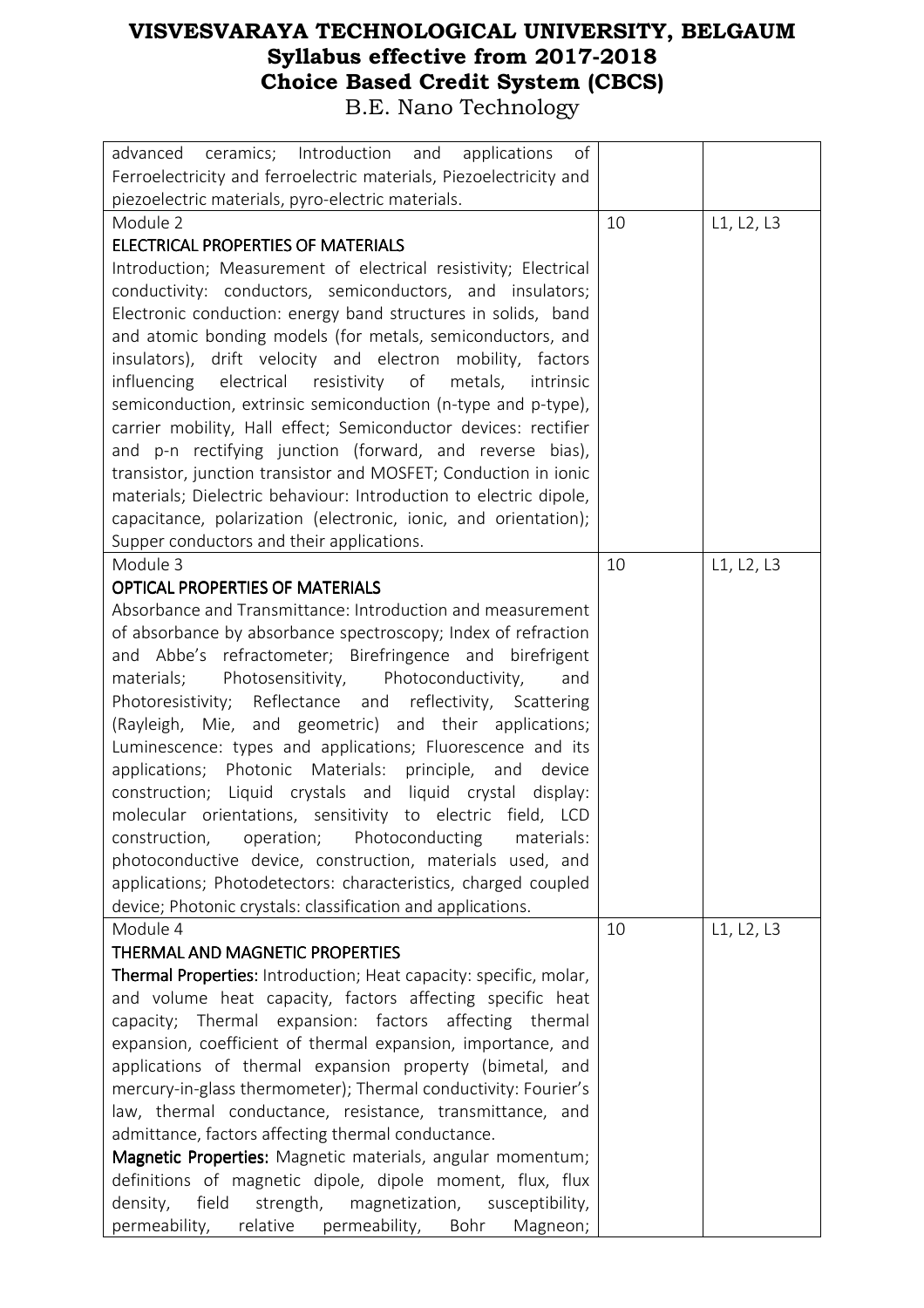| Classification<br>of<br>magnetic<br>materials:<br>diamagnetic,<br>paramagnetic, ferromagnetic, antiferromagnetic,<br>and |    |                |
|--------------------------------------------------------------------------------------------------------------------------|----|----------------|
| ferrimagnetic materials; Hard and soft magnetic materials:                                                               |    |                |
| comparison, properties and applications; Introduction and                                                                |    |                |
| applications of Garnets, Magnetoplumbites, Magnetic bubbles,                                                             |    |                |
| and Magnetic thin films; Spintronics and devices: OMR, GMR,                                                              |    |                |
| TMR, CMR, advantages, and applications.                                                                                  |    |                |
| Module 5                                                                                                                 | 10 | L1, L2, L3, L4 |
| DEFECTS AND IMPERFECTIONS & MECHANICAL PROPERTIES OF                                                                     |    |                |
| <b>MATERIALS</b>                                                                                                         |    |                |
| <b>Defects</b><br><b>Imperfections:</b> Point defects:<br>and<br>vacancies,                                              |    |                |
| interstitialcy, Schottky defect, Frankel defect, and impurity                                                            |    |                |
| defects; Line defects: edge dislocation, screw dislocation,                                                              |    |                |
| Burger's vector, cross slip of a screw dislocation, climb of an                                                          |    |                |
| edge dislocation; Surface imperfections: grain boundary, tilt                                                            |    |                |
| boundary, twin boundary.                                                                                                 |    |                |
| Mechanical Property of Materials: Mechanism of elastic action;<br>UTM: Components; Tensile strength, and compression     |    |                |
| strength: Introduction, concept, testing procedure; Engineering                                                          |    |                |
| stress and strain, true stress and strain, linear and non-linear                                                         |    |                |
| elastic properties; Relationship between engineering strain and                                                          |    |                |
| true strain, engineering stress and true stress; Hardness:                                                               |    |                |
| Brinell, and Rockwell hardness tests; Fracture: ductile and                                                              |    |                |
| brittle fracture; Fatigue: mechanism of fatigue; Creep: various                                                          |    |                |
| stages of creep; Impact strength: Izod and Charpy impact                                                                 |    |                |
| strength tests.                                                                                                          |    |                |
| Course outcome:                                                                                                          |    |                |
| On completion of this course, students will be able to:                                                                  |    |                |
| Demonstrate fundamentals of material science;                                                                            |    |                |
| Illustrate electrical and optical properties of materials;<br>$\bullet$                                                  |    |                |
| Explain thermal and magnetic properties of materials;                                                                    |    |                |
| Analyse mechanical properties of materials;                                                                              |    |                |
| Apply ceramic materials for nano-scale applications                                                                      |    |                |
| Graduate Attributes (as per NBA):                                                                                        |    |                |
| Engineering Knowledge.<br>$\circ$                                                                                        |    |                |
| Problem Analysis.<br>O                                                                                                   |    |                |
| Design / development of solutions (partly).<br>O                                                                         |    |                |
| Interpretation of data.<br>O                                                                                             |    |                |
| Question paper pattern:                                                                                                  |    |                |
| The question paper will have ten questions.<br>$\bullet$                                                                 |    |                |
| Each full Question consisting of 20 marks                                                                                |    |                |
| There will be 2 full questions (with a maximum of four sub questions) from each<br>module.                               |    |                |
| Each full question will have sub questions covering all the topics under a module.                                       |    |                |
| The students will have to answer 5 full questions, selecting one full question from                                      |    |                |
| each module.                                                                                                             |    |                |
| <b>TEXT BOOKS:</b>                                                                                                       |    |                |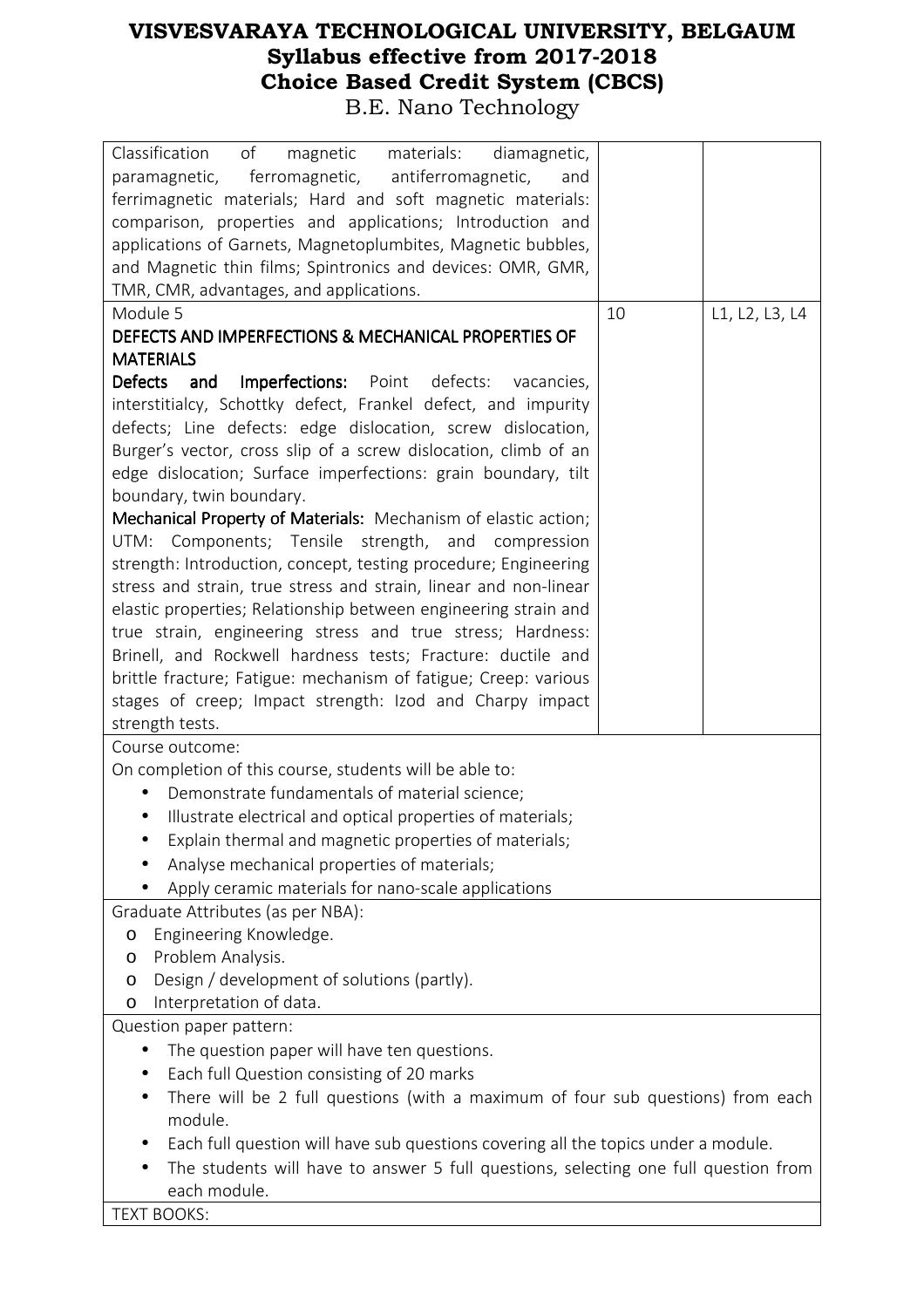1. D. John Thiruvadigal, S. Ponnusamy, C. Preferencial Kala, M. Krishna Mohan, "Material Science" Vibrant Publications, 2014

2. Fundamentals of Material Science, Prasad Puthiyillam, Savitha Prasad, Narayana Hebbar, LAP-Lambert Academic Publishing, Mauritius, 2018. ISBN: 978-3-659-93009-6

3. Callister's "Materials Science and Engineering" Adapted by R, Balasubramaniam, Wiley India Pvt. Ltd, New Delhi, 2011

4. Dr. M. K. Muralidhara, "Material Science and Metallurgy", Subhas Stores, 2011 REFERENCE BOOKS:

1. Donald Askeland, Pradeep Fulay, Wendelin Wright, The Science & Engineering of Materials,  $6^{\text{th}}$  Ed., Cengage Learning, 2011

2. Raghavan V. "Materials Science & Engineering – A First Course", 5th edition, Prentice Hall of India, New Delhi, 2005

3. Thiruvadigal, J. D., Ponnusamy, S. and Vasuhi.P. S., "Materials Science", 5<sup>th</sup> edition, Vibrant Publications, Chennai, 2007

| FOUNDATIONS OF NANOSCALE SCIENCE AND TECHNOLOGY                 |                                                                                               |                                |                 |             |
|-----------------------------------------------------------------|-----------------------------------------------------------------------------------------------|--------------------------------|-----------------|-------------|
| [As per Choice Based Credit System (CBCS) scheme]               |                                                                                               |                                |                 |             |
|                                                                 | (Effective from the academic year 2017-2018)                                                  |                                |                 |             |
|                                                                 |                                                                                               | Course: B.E. / Nano Technology |                 |             |
|                                                                 |                                                                                               | Semester: III                  |                 |             |
| Subject Code                                                    | 17NT33                                                                                        | IA Marks                       |                 | 40          |
| Number of Lecture                                               | 04                                                                                            | Exam Marks                     |                 | 60          |
| Hours/Week                                                      |                                                                                               |                                |                 |             |
| of<br>Total<br>Number                                           | 50                                                                                            | Exam Hours                     |                 | 03          |
| Lecture Hours                                                   |                                                                                               |                                |                 |             |
|                                                                 |                                                                                               | CREDITS-04                     |                 |             |
| Course objectives:                                              |                                                                                               |                                |                 |             |
|                                                                 | In this course students will learn about the basics of nanoscale science, types of materials, |                                |                 |             |
|                                                                 | and their engineering applications and hazards.                                               |                                |                 |             |
|                                                                 |                                                                                               |                                |                 | Revised     |
|                                                                 | <b>Modules</b>                                                                                |                                | <b>Teaching</b> | Bloom's     |
|                                                                 |                                                                                               |                                | <b>Hours</b>    | Taxonomy    |
|                                                                 |                                                                                               |                                |                 | (RBT) Level |
| Module 1                                                        |                                                                                               | 10                             | L1, L2          |             |
| INTRODUCTION TO NANOSCIENCE AND NANOTECHNOLOGY                  |                                                                                               |                                |                 |             |
| History, background and interdisciplinary nature of nanoscience |                                                                                               |                                |                 |             |
|                                                                 | and nanotechnology, challenges of Rechard Feynman, scientific                                 |                                |                 |             |
| revolutions, nanosized effects surface to volume                |                                                                                               | ratio,                         |                 |             |
|                                                                 | examples of surface to volume ratio, atomic structure, Bohr                                   |                                |                 |             |
| atomic model, molecules and phases, introduction to classical   |                                                                                               |                                |                 |             |
| physics and quantum mechanics, importance of nanoscale          |                                                                                               |                                |                 |             |
| materials and their devices.                                    |                                                                                               |                                |                 |             |
| Module 2                                                        |                                                                                               |                                | 10              | L1, L2      |
| <b>CLASSIFICATION OF NANOSTRUCTURES</b>                         |                                                                                               |                                |                 |             |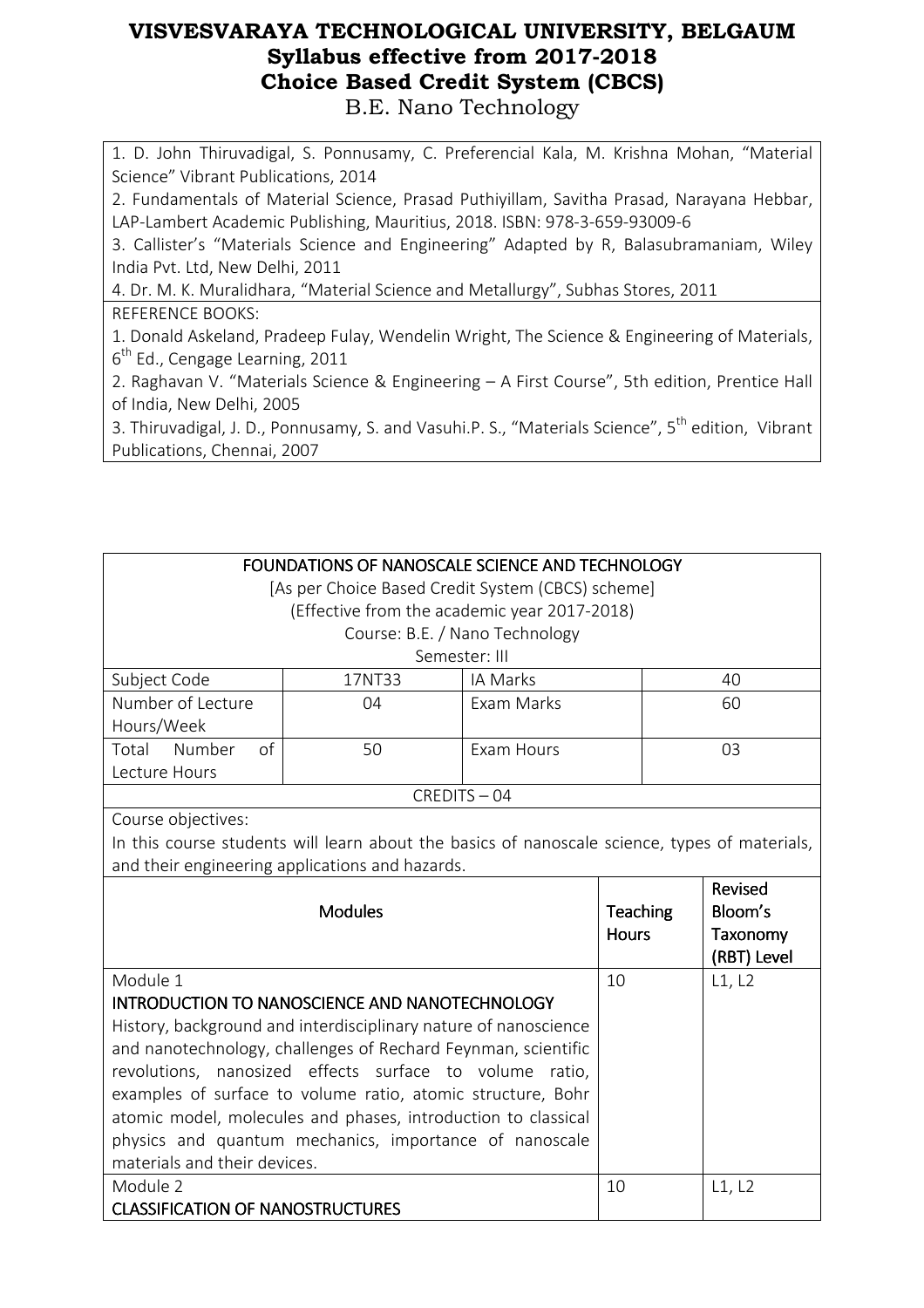| Zero dimensional, one-dimensional and two dimensional                         |    |                |
|-------------------------------------------------------------------------------|----|----------------|
| nanostructure materials - classification of solids: conductor,                |    |                |
| semiconductors, insulator, types of semiconductor, doping,                    |    |                |
| diodes, current flow in semiconductors, ceramics and                          |    |                |
| nanocomposites, quantum size effect(QSE) in 1D, 2D, 3D                        |    |                |
| quantum<br>dots,<br>nanomaterials,<br>nanowires,<br>nanotubes,                |    |                |
| nanosheets, top down and bottom up approach.                                  |    |                |
| Module 3                                                                      | 10 | L1, L2, L3     |
| <b>BIOMIMETICS AND BIOMATERIALS</b>                                           |    |                |
| <b>Biomimetics:</b> Biomimetics: lessons from nature - Introduction,          |    |                |
| Industrial significance, Lessons from nature and applications,                |    |                |
| overview of various objects from nature and their selected                    |    |                |
| functions, Lotus effect, Velcro effect, biologically inspired                 |    |                |
|                                                                               |    |                |
| mechanisms, Biologically inspired structures and tools,                       |    |                |
| biological materials.                                                         |    |                |
| Biomaterials: Introduction, Classification of Biomaterials,                   |    |                |
| Biomaterials as implant in human body, characterization of                    |    |                |
| biomaterials.                                                                 |    |                |
| Module 4                                                                      | 10 | L1, L2, L3, L4 |
| INTRODUCTION TO NANOMATERIALS AND DEVICES:                                    |    |                |
| Types of nanomaterials: Metal nanoparticles eg Au, Ag, Cu, Pt                 |    |                |
| and their application as FETs. Metal oxide nanoparticles $TiO2$ ,             |    |                |
| $ZnO$ , SnO <sub>2</sub> and their application in solar cells, MEMS based gas |    |                |
| sensors, Semiconducting Cadmium and Selenide quantum dots                     |    |                |
| bio imaging, Carbon based nanomaterials and their applications                |    |                |
| in FETs, MOSFETS, sensors and actuators, Silicon based                        |    |                |
| nanostructures and their application in single electron                       |    |                |
| electronics used as tips for AFM and Field emission microscopy,               |    |                |
| magnetic and ceramics nanomaterials and their application.                    |    |                |
| Module 5                                                                      | 10 | L1, L2, L3, L4 |
| <b>INTRODUCTION TO NANOTOXICOLOGY:</b>                                        |    |                |
|                                                                               |    |                |
| Nanomaterials pollution - Nanomaterials in Environment -                      |    |                |
| Toxicology of Airborne - Effect of Nanomaterials in the                       |    |                |
| environment. Safety and pollution Control techniques-handling,                |    |                |
| storage, packaging, transportation and disposal.                              |    |                |
| Course outcome:                                                               |    |                |
| On completion of this course, students will be able to:                       |    |                |
| Describe fundamentals of nanoscience and nanotechnology;                      |    |                |
| Classify nano-structures;<br>$\bullet$                                        |    |                |
| Develop smart materials;                                                      |    |                |
| Analyse biomaterials;                                                         |    |                |
| Explain nanotoxicology                                                        |    |                |
| Graduate Attributes (as per NBA):                                             |    |                |
| Engineering Knowledge.<br>O                                                   |    |                |
| Problem Analysis.                                                             |    |                |
| O<br>Design / development of solutions (partly).                              |    |                |
| O                                                                             |    |                |
| Interpretation of data.<br>O                                                  |    |                |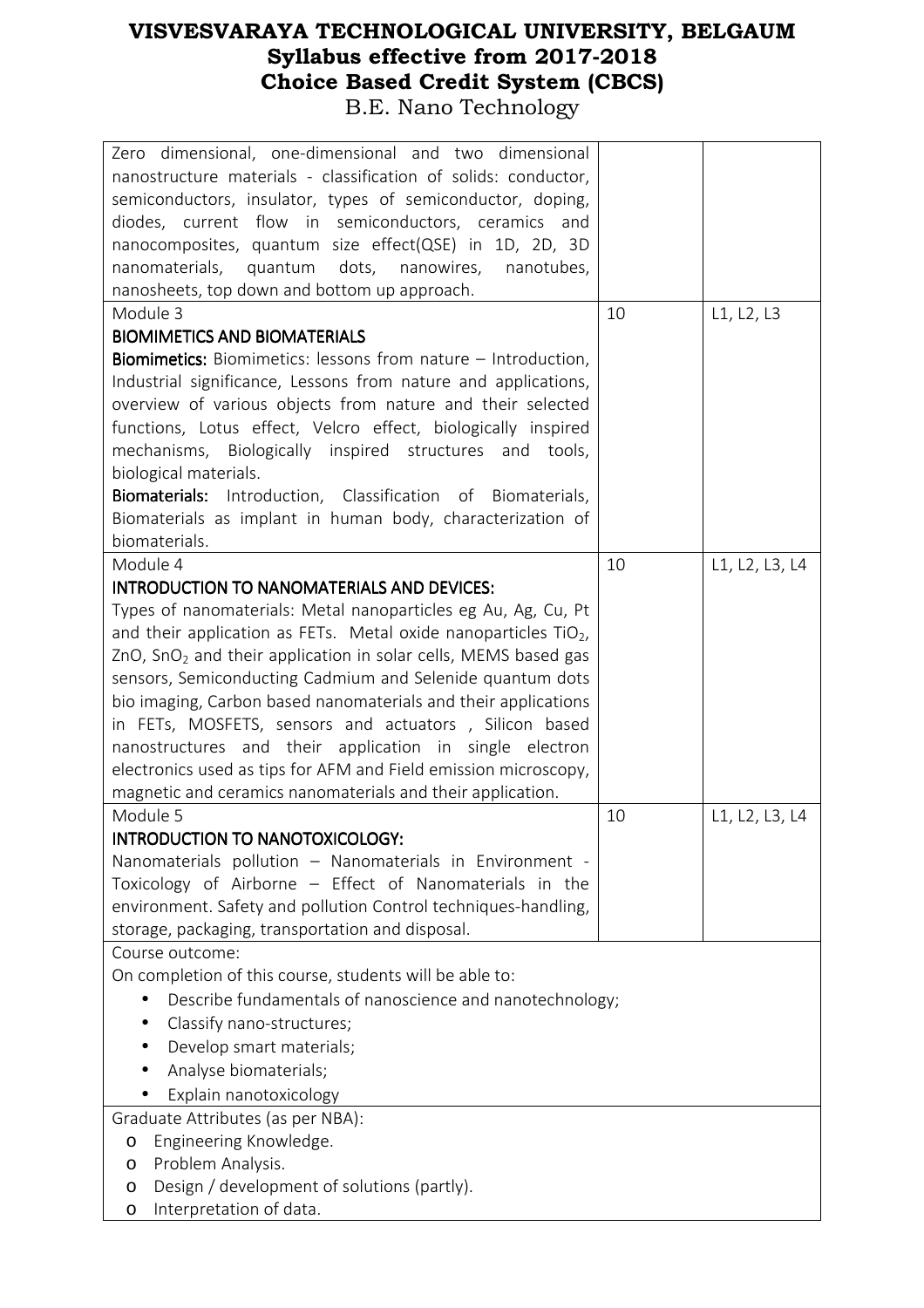Question paper pattern:

- The question paper will have ten questions.
- Each full Question consisting of 20 marks
- There will be 2 full questions (with a maximum of four sub questions) from each module.
- Each full question will have sub questions covering all the topics under a module.
- The students will have to answer 5 full questions, selecting one full question from each module.

#### TEXT BOOKS:

1. Edward L. Wolf, "Nanophysics and Nanotechnology - An Introduction to Modern Concepts in Nanoscience" Second Edition, John Wiley & Sons, 2006.

2. Foundations of Nanoscale Science and Technology,Shareefraza J. Ukkund, Prasad Puthiyillam, LAP-Lambert Academic Publishing, Mauritius, 2018. ISBN: 978-613-958649-3

Nanotechnology – Basic Science & Emerging Technologies: 2002 by Michael Wilson, Kamali Kannangara, Geoff Smith, Michelle Simmons, and Burkhard Raguse.

3. Nanoparticles technology: Masuo Hosokawa, Kiyoshi Nogi, Makio Naito, Toyokazu Yokoyama, First edition 2007, ISBN: 978-0-444-53122-3.

#### **REFERENCE BOOKS:**

1. Vladimir P. Torchilin (2006) Nanoparticulates as Drug Carriers, Imperial College Press.

2. M. Reza Mozafari (2007) Nanomaterials and Nanosystems for Biomedical Applications.

3. K.W. Kolasinski, "Surface Science: Foundations of Catalysis and Nanoscience", Wiley, 2002.

4. Biomimetics: lessons from nature – an overview by Bharath bhushan

5. Biomimetics—using nature to inspire human innovation Yoseph Bar-Cohen.

#### **MOSFETS AND DIGITAL CIRCUITS**

 [As per Choice Based Credit System (CBCS) scheme] (Effective from the academic year 2017-2018)

### Course: B.E. / Nano Technology

|                       |        | Semester: III |    |
|-----------------------|--------|---------------|----|
| Subject Code          | 17NT34 | IA Marks      | 40 |
| Number of Lecture     | 04     | Exam Marks    | 60 |
| Hours/Week            |        |               |    |
| Number<br>Total<br>οt | 50     | Exam Hours    | 03 |
| Lecture Hours         |        |               |    |
| CREDITS-04            |        |               |    |

#### Course objectives:

This course will enable students to:

- Describe, Illustrate and Analyze MOS transistor theory, MOS VI characteristics, NMOS and PMOS transistor and CMOS technology
- Define and describe realization of digital circuits using CMOS technology
- Describe, Demonstrate, Analyze and Design of Mealy and Moore Models, Synchronous Sequential Circuits, State diagrams and Registers and Counters.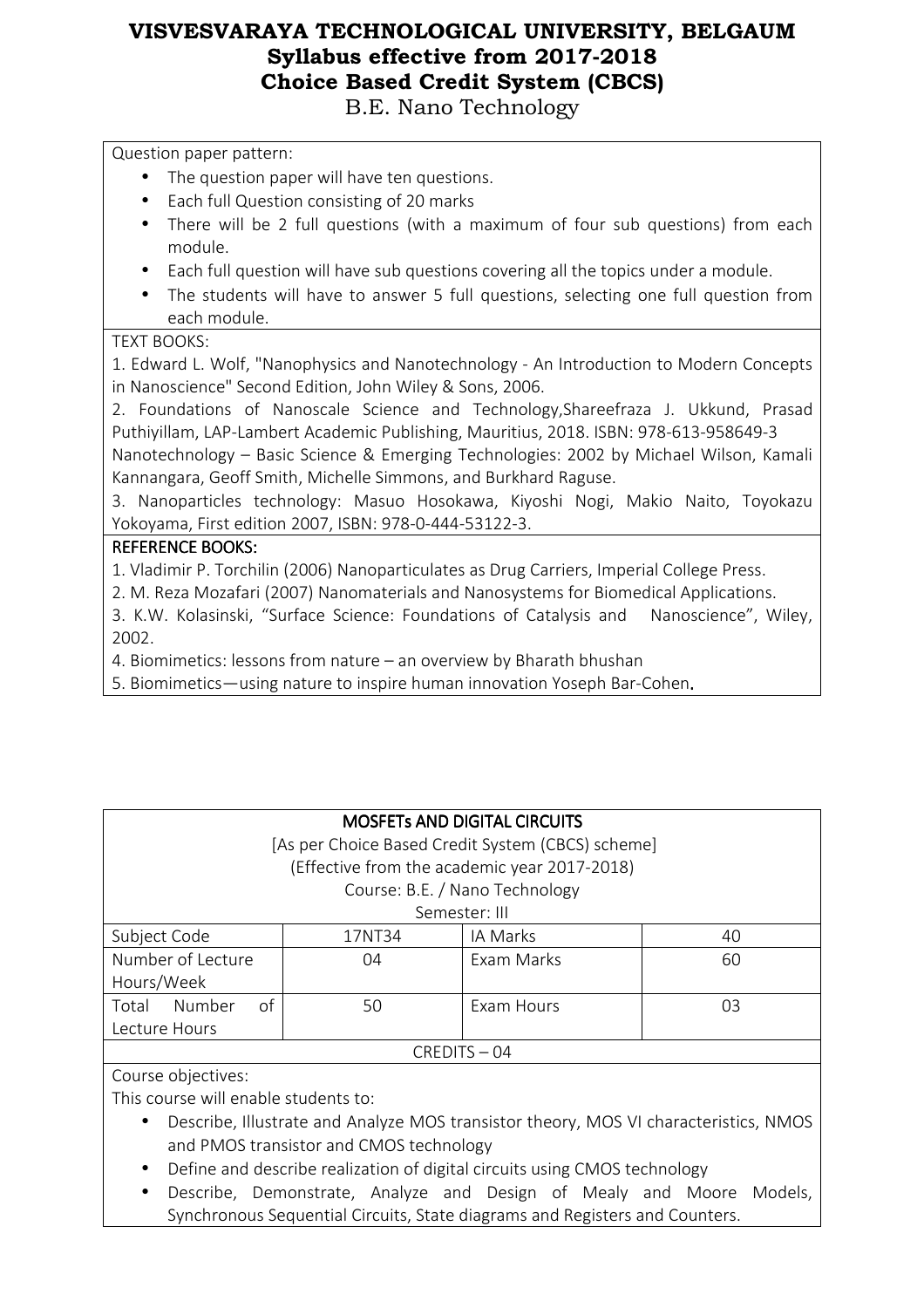| <b>Modules</b>                                                                                                                            | Teaching     | Revised<br>Bloom's |
|-------------------------------------------------------------------------------------------------------------------------------------------|--------------|--------------------|
|                                                                                                                                           | <b>Hours</b> | Taxonomy           |
|                                                                                                                                           |              | (RBT) Level        |
| Module 1                                                                                                                                  | 10           | L1, L2             |
| <b>MOSFETs</b>                                                                                                                            |              |                    |
| Field - Effect Transistors: Introduction, Construction and                                                                                |              |                    |
| Characteristics of JFETs, Transfer Characteristics- Derivation,                                                                           |              |                    |
| Applying Schokley's Equation, Depletion Type.<br>MOSFET: Basic Construction, Types of MOS, NMOS, PMOS,                                    |              |                    |
| Operation and Characteristics, VI Characteristics,<br>Basic                                                                               |              |                    |
| Fabrication process of MOS transistors, N-well process, twin                                                                              |              |                    |
| well process, SOI process                                                                                                                 |              |                    |
| MOSFET models: Small signal model, introduction to second                                                                                 |              |                    |
| order effects: body effect, channel length modulation, sub                                                                                |              |                    |
| threshold conduction                                                                                                                      |              |                    |
| Module 2                                                                                                                                  | 10           | L1, L2             |
| <b>CMOS TECHNOLOGY</b>                                                                                                                    |              |                    |
| CMOS inverters, voltage transfer characteristics, propagation                                                                             |              |                    |
| delay, power dissipation equation, MOSFET scaling and its                                                                                 |              |                    |
| impact on current and power equation                                                                                                      |              |                    |
| MOS capacitance, MOS modelling, Spice Models                                                                                              |              |                    |
| Realization of digital circuits using CMOS technology: NAND                                                                               |              |                    |
| Gate, NOR Gate, CMOS transmission gates, Multiplexer, 2:1,<br>4:1, XOR gate, XNOR gate, Complex logic circuits, AOI gate, OAI             |              |                    |
| gate.                                                                                                                                     |              |                    |
| Module 3                                                                                                                                  | 10           | L1, L2, L3         |
| <b>CMOS SEQUENTIAL CIRCUITS</b>                                                                                                           |              |                    |
| 1-bit Latch, SR latch, gated SR latch, D-latch, positive triggered                                                                        |              |                    |
| latch, negative triggered latch, master-slave register, flip flop,                                                                        |              |                    |
| edge triggered register, JK flip flop, Latch vs Registers                                                                                 |              |                    |
| Timing Diagram: Timing definitions, setup time, hold time, clock                                                                          |              |                    |
| to q delay, maximum clock frequency, mux based latch, CMOS                                                                                |              |                    |
| Schmitt trigger, ring oscillator                                                                                                          |              |                    |
| Module 4                                                                                                                                  | 10           | L1, L2, L3, L4     |
| <b>REGISTERS AND COUNTERS</b>                                                                                                             |              |                    |
| Registers: Introduction, Registers: Four Bit Latch, Shift Register,                                                                       |              |                    |
| Serial In Serial Out Shift Register: Left-Shift Serial-In Serial-Out<br>Register with D Flip-Flop, Serial-In Parallel-Out Shift Register, |              |                    |
| Parallel-In Serial-Out Shift Register: PISO Left-Shift Register,                                                                          |              |                    |
| Ring Counter, Johnson Counter.                                                                                                            |              |                    |
| Counters: Introduction, Synchronous Counter, Modulus-4                                                                                    |              |                    |
| Synchronus Up Counter, Modulus-4 Synchronus Down Counter,                                                                                 |              |                    |
| Synchronus<br>Up/Down<br>Counter,<br>Modulus-4<br>Modulus-8                                                                               |              |                    |
| Synchronus Up Counter, Modulus-8 Synchronus Down Counter,                                                                                 |              |                    |
| Modulus-8 Synchronus Up/ Down Counter.                                                                                                    |              |                    |
| Module 5                                                                                                                                  | 10           | L1, L2, L3, L4     |
| <b>FINITE STATE MACHINES</b>                                                                                                              |              |                    |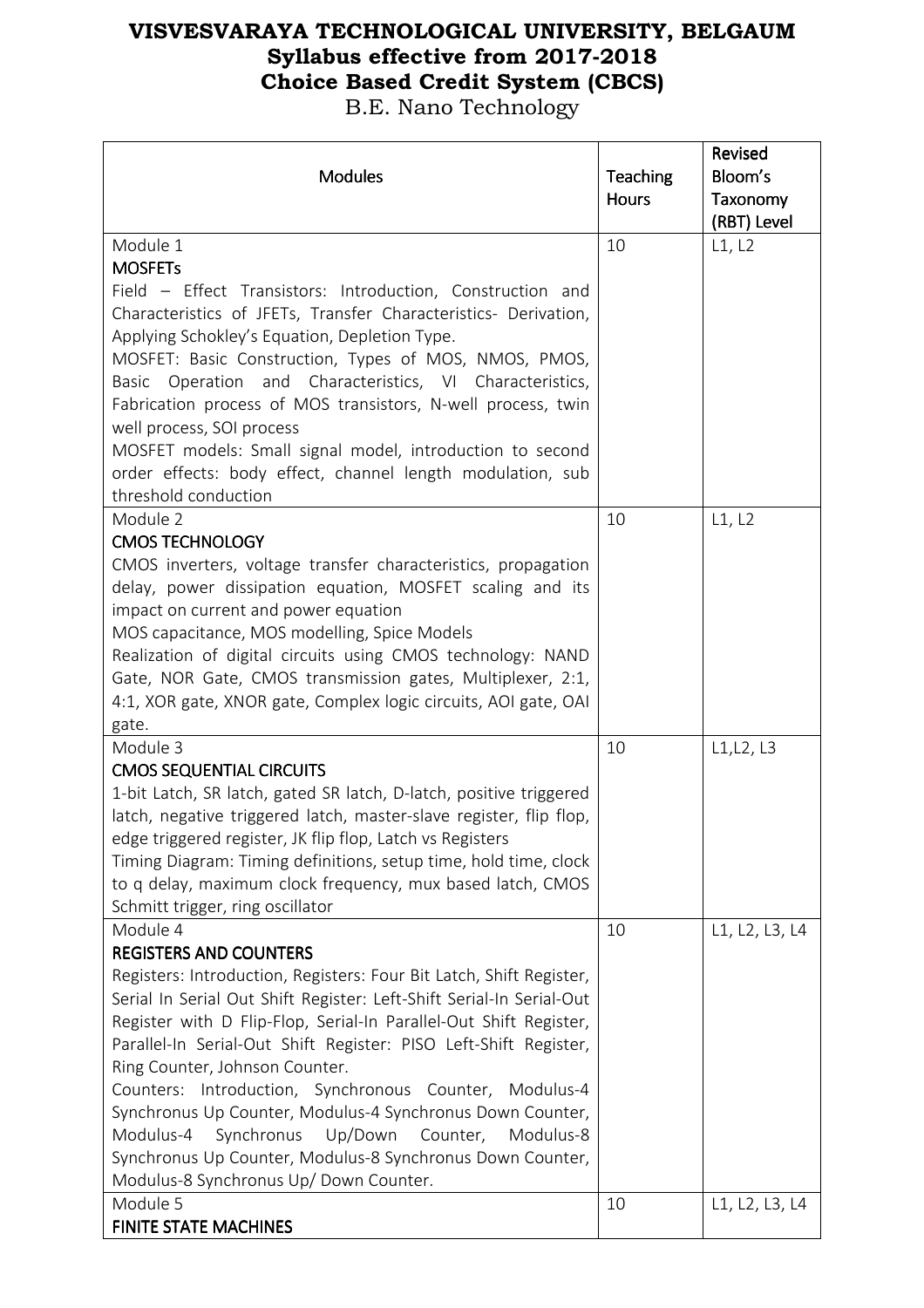| Introduction, Mealy machine, Moore machines, sequence                                           |
|-------------------------------------------------------------------------------------------------|
| detector, examples of sequence detector of 4 bit sequence,                                      |
| representing counters using FSM diagrams                                                        |
| Course outcome:                                                                                 |
| After studying this course, students will be able to understand:                                |
| Construction and working of MOSFETs<br>$\bullet$                                                |
| CMOS technology and Realization of digital circuits using CMOS technology<br>$\bullet$          |
| CMOS sequential circuits<br>$\bullet$                                                           |
| Registers and Counters<br>$\bullet$                                                             |
| Interpretation of performance characteristics of Mealy and Moore Models                         |
| Graduate Attributes (as per NBA):                                                               |
| Engineering Knowledge.<br>$\circ$                                                               |
| Problem Analysis.<br>$\circ$                                                                    |
| Design / development of solutions (partly).<br>$\circ$                                          |
| Interpretation of data.<br>$\circ$                                                              |
| Question paper pattern:                                                                         |
| The question paper will have ten questions.<br>$\bullet$                                        |
| Each full Question consisting of 20 marks<br>$\bullet$                                          |
| There will be 2 full questions (with a maximum of four sub questions) from each<br>$\bullet$    |
| module.                                                                                         |
| Each full question will have sub questions covering all the topics under a module.<br>$\bullet$ |
| The students will have to answer 5 full questions, selecting one full question from             |
| each module.                                                                                    |
| <b>TEXT BOOKS:</b>                                                                              |
| 1. D. P. Kothari and J. S Dhillon, "Digital Circuits and Design", Pearson, 2016, ISBN:          |
| 9789332543539.                                                                                  |
| <b>REFERENCE BOOKS:</b>                                                                         |
| 1. Donald D. Givone, "Digital Principles and Design", McGraw Hill.                              |
| 2. Charles H Roth, Jr., "Fundamentals of logic design", Cengage Learning.                       |
| 3. David A. Bell, "Electronic Devices and Circuits", Oxford University Press.                   |

| PHYSICAL AND CHEMICAL PRINCIPLES OF NANOTECHNOLOGY<br>[As per Choice Based Credit System (CBCS) scheme] |        |                                                                                |         |
|---------------------------------------------------------------------------------------------------------|--------|--------------------------------------------------------------------------------|---------|
|                                                                                                         |        | (Effective from the academic year 2017-2018)<br>Course: B.E. / Nano Technology |         |
|                                                                                                         |        | Semester: III                                                                  |         |
| Subject Code                                                                                            | 17NT35 | IA Marks                                                                       | 40      |
| Number of Lecture                                                                                       | 03     | Exam Marks                                                                     | 60      |
| Hours/Week                                                                                              |        |                                                                                |         |
| of<br>Number<br>Total                                                                                   | 50     | <b>Fxam Hours</b>                                                              | 03      |
| Lecture Hours                                                                                           |        |                                                                                |         |
| CREDITS-04                                                                                              |        |                                                                                |         |
| Course objectives:                                                                                      |        |                                                                                |         |
| To learn the physical and chemical principles involved in the materials and systems.                    |        |                                                                                |         |
|                                                                                                         |        |                                                                                | Revised |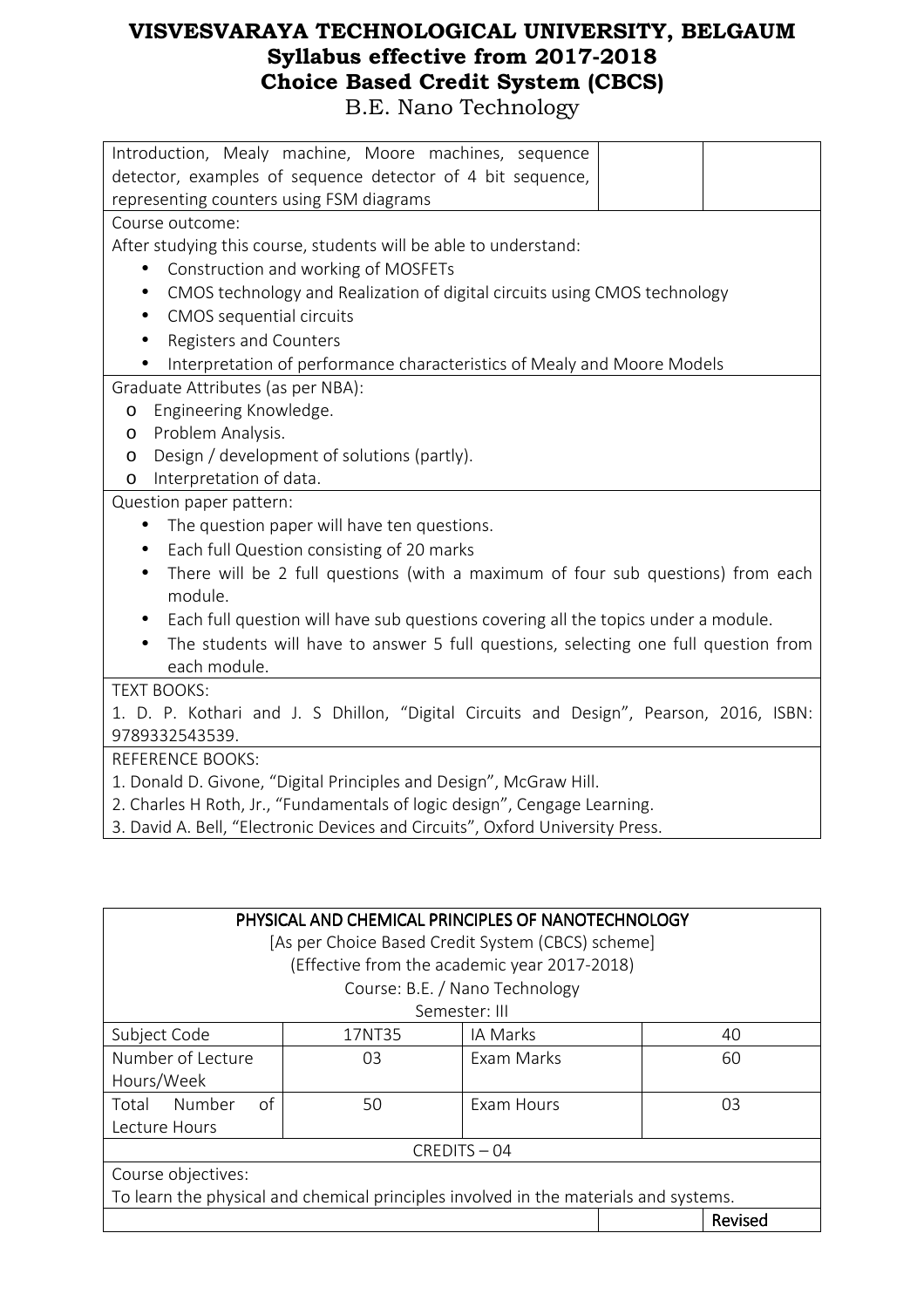| <b>Modules</b>                                                       | Teaching     | Bloom's     |
|----------------------------------------------------------------------|--------------|-------------|
|                                                                      | <b>Hours</b> | Taxonomy    |
|                                                                      |              | (RBT) Level |
| Module 1                                                             | 10           | L1, L2      |
| <b>QUANTUM MECHANICS:</b>                                            |              |             |
| Introduction, Planks Hypothesis- Origin of quantum mechanics,        |              |             |
| Classical v/s Quantum mechanics, experimental and theoretical        |              |             |
| methods: Dual nature of matter by Debroglie, Uncertainty             |              |             |
| principle, Localization experiment, Complementarity. Valence         |              |             |
| bond theory and its applications; Introduction to molecular          |              |             |
| orbital theory, and computational chemistry.                         |              |             |
| Module 2                                                             | 10           | L1, L2      |
| <b>BASICS OF THERMODYNAMICS</b>                                      |              |             |
| Thermodynamics: Introduction, importance and limitations of          |              |             |
| thermodynamics; thermodynamic terms<br>definition<br>and             |              |             |
| examples for: system and surroundings, properties of a system,       |              |             |
| state variables, processes, thermodynamic equilibrium, internal      |              |             |
| energy, enthalpy, and heat capacity of a system; Zeroth law of       |              |             |
| thermodynamics.; First law of thermodynamics: definition,            |              |             |
| mathematical expressions, heat capacity (at constant volume,         |              |             |
| and constant pressure); Spontaneous process: criteria for            |              |             |
| spontaneity; Second law of thermodynamics: equivalent forms,         |              |             |
| entropy and its illustrations, Third law of thermodynamics:          |              |             |
| definition and illustration.                                         |              |             |
| Module 3                                                             | 10           | L1, L2, L3  |
| LATTICE VIBRATIONS AND BAND THEORY OF SOLIDS                         |              |             |
| Concept of lattice vibrations and thermal heat capacity,             |              |             |
| classical, Einstein and Debye theories of molar heat capacity        |              |             |
| and their limitations.                                               |              |             |
| Band Theory of Solids: Origin of bands, band theory of solids,       |              |             |
| motion of electron in periodic field of crystal, Kronig-Penny        |              |             |
| model, Brillion zones, concept of holes, distinction between         |              |             |
| metal, insulator and semi- conductor.                                |              |             |
| Module 4                                                             | 10           | L1, L2, L3  |
| SEMICONDUCTORS AND TUNNELING                                         |              |             |
| Semiconductor: Intrinsic semiconductors, doping and extrinsic        |              |             |
| semiconductors, simple models for semiconductors, Donor and          |              |             |
| acceptor levels, p-n junction and rectification, tunnelling and      |              |             |
| resonant tunnelling.                                                 |              |             |
| Tunnelling: Concept of tunnelling, tunnelling through potential      |              |             |
| barrier, classical vs quantum tunnelling, tunnelling junction,       |              |             |
| tunnelling diode.                                                    |              |             |
| Module 5                                                             | 10           | L1, L2, L3  |
| <b>COLLOIDAL SYSTEMS</b>                                             |              |             |
| Introduction, Crystalloids and colloids, Classifications of colloids |              |             |
| with examples: based on state of aggregation, affinity, and          |              |             |
| natural dispersed phase. Characteristics of colloidal solutions:     |              |             |
| diffusion,<br>Dynamic<br>properties<br>(Brownian<br>motion,          |              |             |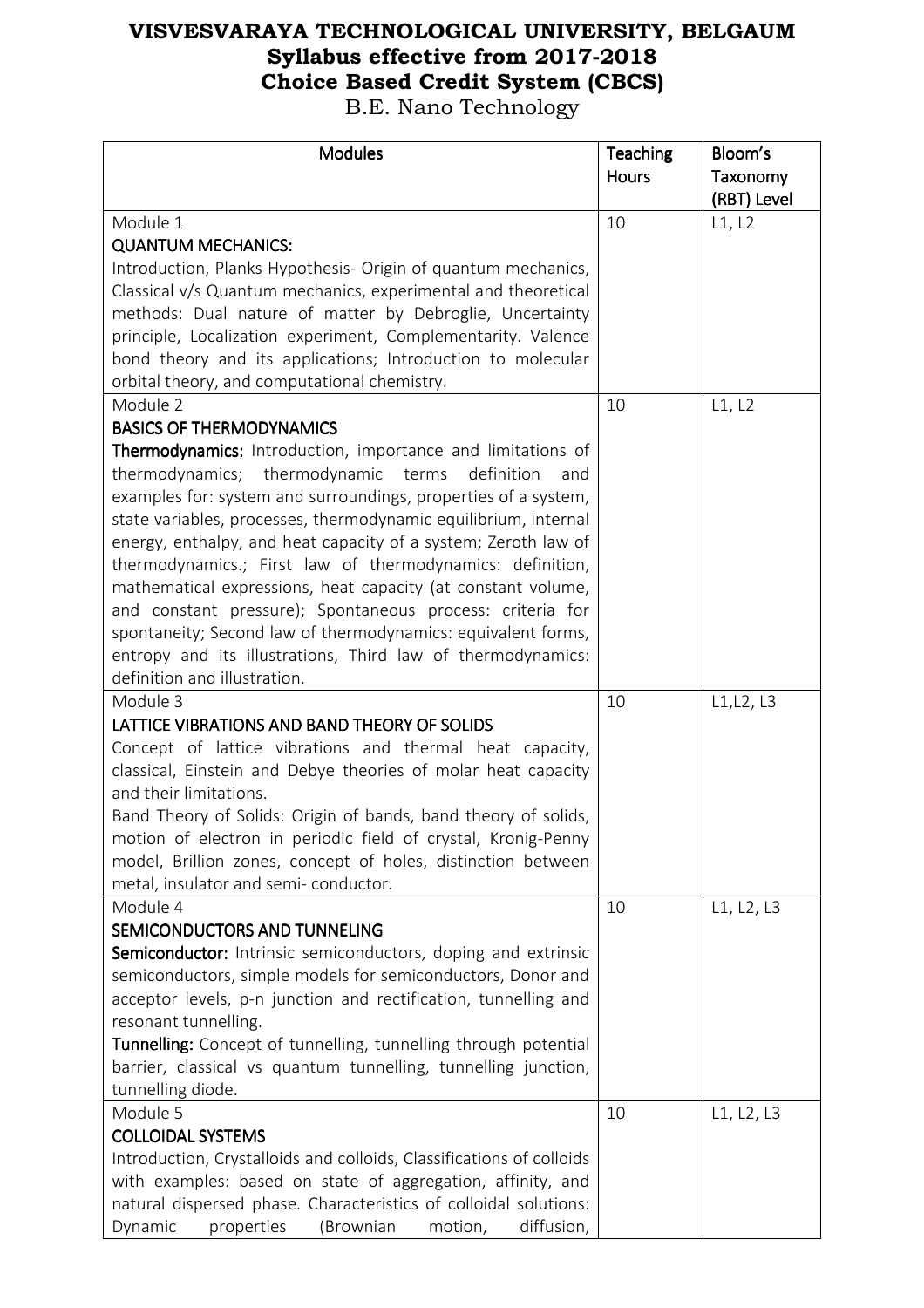| colligative<br>properties,<br>sedimentation,<br>adsorption,<br>and<br>filterability), Optical properties (visibility, colour, and Tyndall<br>effect), Electrical properties (electrophoresis, and electro-<br>osmosis). Emulsion: introduction, classification, types of<br>emulsions formed on mixing of two partly or completely<br>insoluble liquids, inter-conversion of dispersed phase and<br>medium, characteristics of emulsions, identification of type of<br>emulsion. |
|----------------------------------------------------------------------------------------------------------------------------------------------------------------------------------------------------------------------------------------------------------------------------------------------------------------------------------------------------------------------------------------------------------------------------------------------------------------------------------|
| Course outcome:                                                                                                                                                                                                                                                                                                                                                                                                                                                                  |
| After studying this course, students will be able to understand:                                                                                                                                                                                                                                                                                                                                                                                                                 |
| Basics of quantum mechanics                                                                                                                                                                                                                                                                                                                                                                                                                                                      |
| Basics of thermodynamics<br>$\bullet$                                                                                                                                                                                                                                                                                                                                                                                                                                            |
| Concepts of lattice vibrations and band theory of solids<br>$\bullet$                                                                                                                                                                                                                                                                                                                                                                                                            |
| Semiconductors and tunnelling<br>$\bullet$                                                                                                                                                                                                                                                                                                                                                                                                                                       |
| Principles and applications of colloidal systems                                                                                                                                                                                                                                                                                                                                                                                                                                 |
| Graduate Attributes (as per NBA):                                                                                                                                                                                                                                                                                                                                                                                                                                                |
| Engineering Knowledge.<br>O                                                                                                                                                                                                                                                                                                                                                                                                                                                      |
| Problem Analysis.<br>O                                                                                                                                                                                                                                                                                                                                                                                                                                                           |
| Design / development of solutions (partly).<br>O                                                                                                                                                                                                                                                                                                                                                                                                                                 |
| Interpretation of data.<br>O                                                                                                                                                                                                                                                                                                                                                                                                                                                     |
| Question paper pattern:                                                                                                                                                                                                                                                                                                                                                                                                                                                          |
| The question paper will have ten questions.<br>$\bullet$                                                                                                                                                                                                                                                                                                                                                                                                                         |
| Each full Question consisting of 20 marks<br>$\bullet$                                                                                                                                                                                                                                                                                                                                                                                                                           |
| There will be 2 full questions (with a maximum of four sub questions) from each<br>$\bullet$                                                                                                                                                                                                                                                                                                                                                                                     |
| module.                                                                                                                                                                                                                                                                                                                                                                                                                                                                          |
| Each full question will have sub questions covering all the topics under a module.<br>$\bullet$                                                                                                                                                                                                                                                                                                                                                                                  |
| The students will have to answer 5 full questions, selecting one full question from                                                                                                                                                                                                                                                                                                                                                                                              |
| each module.                                                                                                                                                                                                                                                                                                                                                                                                                                                                     |
| <b>TEXT BOOKS:</b>                                                                                                                                                                                                                                                                                                                                                                                                                                                               |
| 1. Solid State Physics: S.O. Pillai                                                                                                                                                                                                                                                                                                                                                                                                                                              |
| 2. A text book of engineering chemistry, Shashi Chawla, Dhanpat Rai & Co, Educational and                                                                                                                                                                                                                                                                                                                                                                                        |
| Technical Publishers, Delhi, 2011                                                                                                                                                                                                                                                                                                                                                                                                                                                |
| <b>REFERENCE BOOKS:</b>                                                                                                                                                                                                                                                                                                                                                                                                                                                          |
| 1. Thermodynamics and Statistical Mechanics by John M. Seddon, J. D. Gale                                                                                                                                                                                                                                                                                                                                                                                                        |
| 2. Introduction to Solid State Physics C. Kittle                                                                                                                                                                                                                                                                                                                                                                                                                                 |
| 3. Solid State Physics: A.J. Decker                                                                                                                                                                                                                                                                                                                                                                                                                                              |

| <b>FUNDAMENTALS OF BIOSCIENCE</b>                 |    |            |    |  |  |
|---------------------------------------------------|----|------------|----|--|--|
| [As per Choice Based Credit System (CBCS) scheme] |    |            |    |  |  |
| (Effective from the academic year 2017-2018)      |    |            |    |  |  |
| Course: B.E. / Nano Technology                    |    |            |    |  |  |
| Semester: III                                     |    |            |    |  |  |
| Subject Code<br>IA Marks<br>17NT36<br>40          |    |            |    |  |  |
| Number of Lecture                                 | 03 | Exam Marks | 60 |  |  |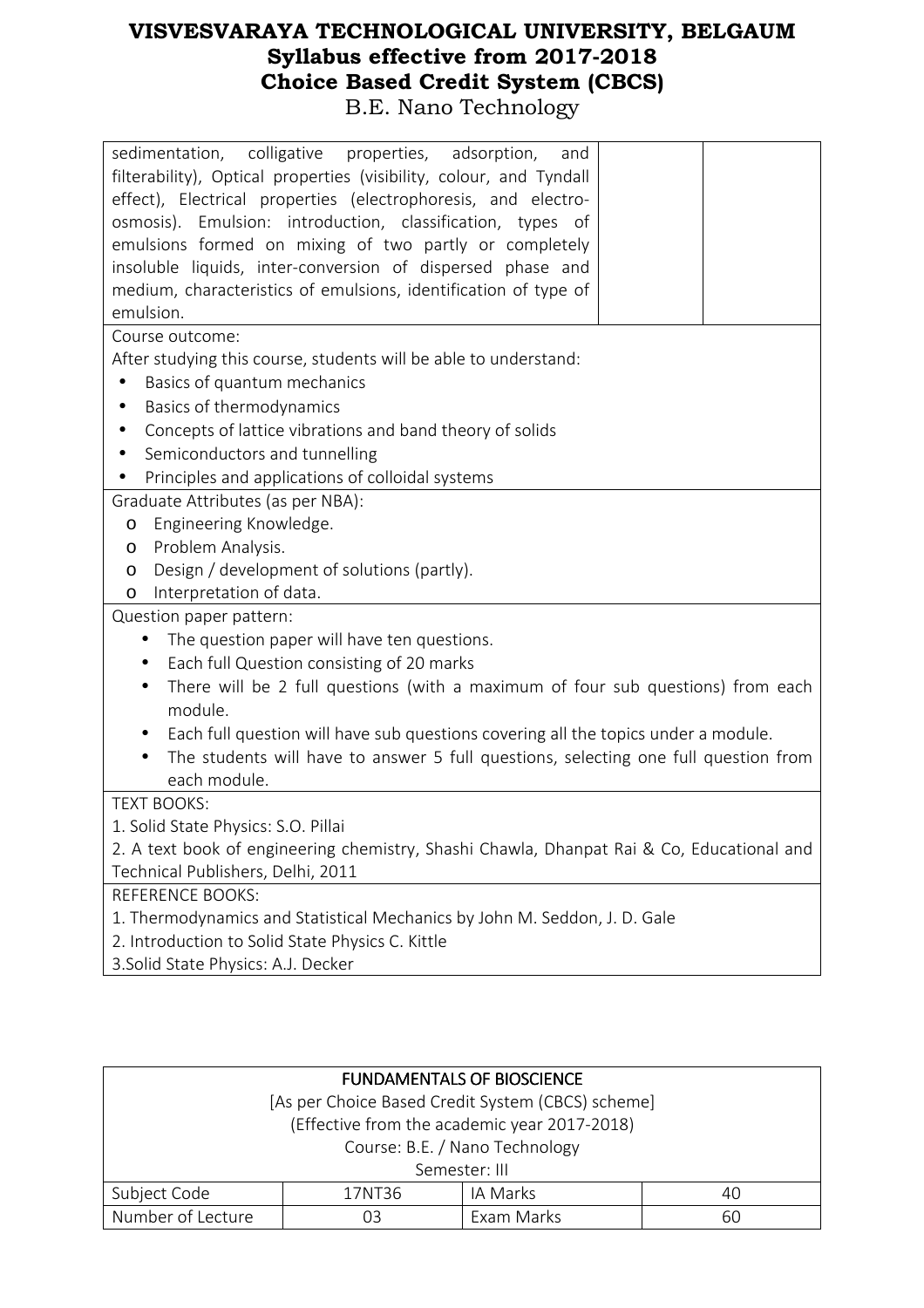| Hours/Week                                                                                                               |                                                                                 |            |              |                |  |
|--------------------------------------------------------------------------------------------------------------------------|---------------------------------------------------------------------------------|------------|--------------|----------------|--|
| Total Number<br>of                                                                                                       | 40                                                                              | Exam Hours |              | 03             |  |
| Lecture Hours                                                                                                            |                                                                                 |            |              |                |  |
| CREDITS-03                                                                                                               |                                                                                 |            |              |                |  |
| Course objectives:                                                                                                       |                                                                                 |            |              |                |  |
|                                                                                                                          | To understand the basic concepts of biochemistry and pathways involved in       |            |              |                |  |
| metabolism.                                                                                                              |                                                                                 |            |              |                |  |
|                                                                                                                          | To study characteristics of microbes and microbial synthesis of nano materials. |            |              |                |  |
|                                                                                                                          |                                                                                 |            |              | Revised        |  |
|                                                                                                                          | <b>Modules</b>                                                                  |            | Teaching     | Bloom's        |  |
|                                                                                                                          |                                                                                 |            | <b>Hours</b> | Taxonomy       |  |
|                                                                                                                          |                                                                                 |            |              | (RBT) Level    |  |
| Module 1                                                                                                                 |                                                                                 |            | 08           | L1, L2         |  |
| <b>CELL BIOLOGY</b>                                                                                                      |                                                                                 |            |              |                |  |
|                                                                                                                          | The Cell: the Basic Unit of Life - Molecular Components of Cells;               |            |              |                |  |
|                                                                                                                          | Cell Metabolism; Cell division - Introduction to Mitosis and                    |            |              |                |  |
|                                                                                                                          | meiosis, Eukaryotic and prokaryotic cells, Plant and animal cells.              |            |              |                |  |
|                                                                                                                          | Structure of cytoplasm, Nucleus, Mitochondria, Ribosome,                        |            |              |                |  |
|                                                                                                                          | Golgi bodies, Lysosomes. Endoplasmic Reticulum, Peroxisomes,                    |            |              |                |  |
|                                                                                                                          | Chloroplast and Vacuoles. Cell locomotion (Amoeboid, Flagella,                  |            |              |                |  |
| Cillar). RBC, WBC.                                                                                                       |                                                                                 |            |              |                |  |
| Module 2                                                                                                                 |                                                                                 |            | 08           | L1, L2, L3     |  |
| <b>BIOLOGICAL MEMBRANES</b>                                                                                              | Structure<br>and                                                                |            |              |                |  |
| Biological<br>membranes:                                                                                                 | conformational                                                                  |            |              |                |  |
| properties of cell membranes, Singer and Nicholson model,<br>Membrane permeability, fluidity, micelle formation, reverse |                                                                                 |            |              |                |  |
| micelles, properties, passive transport and active transport,                                                            |                                                                                 |            |              |                |  |
| facilitated transport, energy requirement, mechanism of $Na+$ /                                                          |                                                                                 |            |              |                |  |
| K <sup>+</sup> , Blood Brain Barrier.                                                                                    |                                                                                 |            |              |                |  |
| Module 3                                                                                                                 |                                                                                 |            | 08           | L1, L2, L3     |  |
| <b>MOLECULAR BIOLOGY</b>                                                                                                 |                                                                                 |            |              |                |  |
|                                                                                                                          | Gene; Genetic Code; Replication; Transcription; translation;                    |            |              |                |  |
|                                                                                                                          | Expression of Genetic Information; Genetic Engineering -                        |            |              |                |  |
| Recombinant DNA Technology.                                                                                              |                                                                                 |            |              |                |  |
|                                                                                                                          | Catalytic strategies: Protease, Carbonic Anhydrases-. Restriction               |            |              |                |  |
| Enzymes.                                                                                                                 |                                                                                 |            |              |                |  |
| Module 4                                                                                                                 |                                                                                 |            | 08           | L1, L2, L3     |  |
| <b>IMMUNOLOGY</b>                                                                                                        |                                                                                 |            |              |                |  |
| Immune system: The Cellular Basis of Immunity; Innate                                                                    |                                                                                 |            |              |                |  |
| immunity and adaptive immunity; The Fine Structure of                                                                    |                                                                                 |            |              |                |  |
| Antibodies and types; The Functions of Antibodies; T Cell                                                                |                                                                                 |            |              |                |  |
| Receptors                                                                                                                | and Subclasses-MHC Molecules and Antigen                                        |            |              |                |  |
| Presentation to T Cells-Cytotoxic T Cells-Helper T Cells and T                                                           |                                                                                 |            |              |                |  |
|                                                                                                                          | Cell Activation-Selection of the T Cell Repertoire, CD4 cells.                  |            |              |                |  |
| Module 5                                                                                                                 |                                                                                 |            | 08           | L1, L2, L3, L4 |  |
| <b>BIOMACHINES</b>                                                                                                       |                                                                                 |            |              |                |  |
| Biomotors: Conversion of Chemical Energy into Mechanical                                                                 |                                                                                 |            |              |                |  |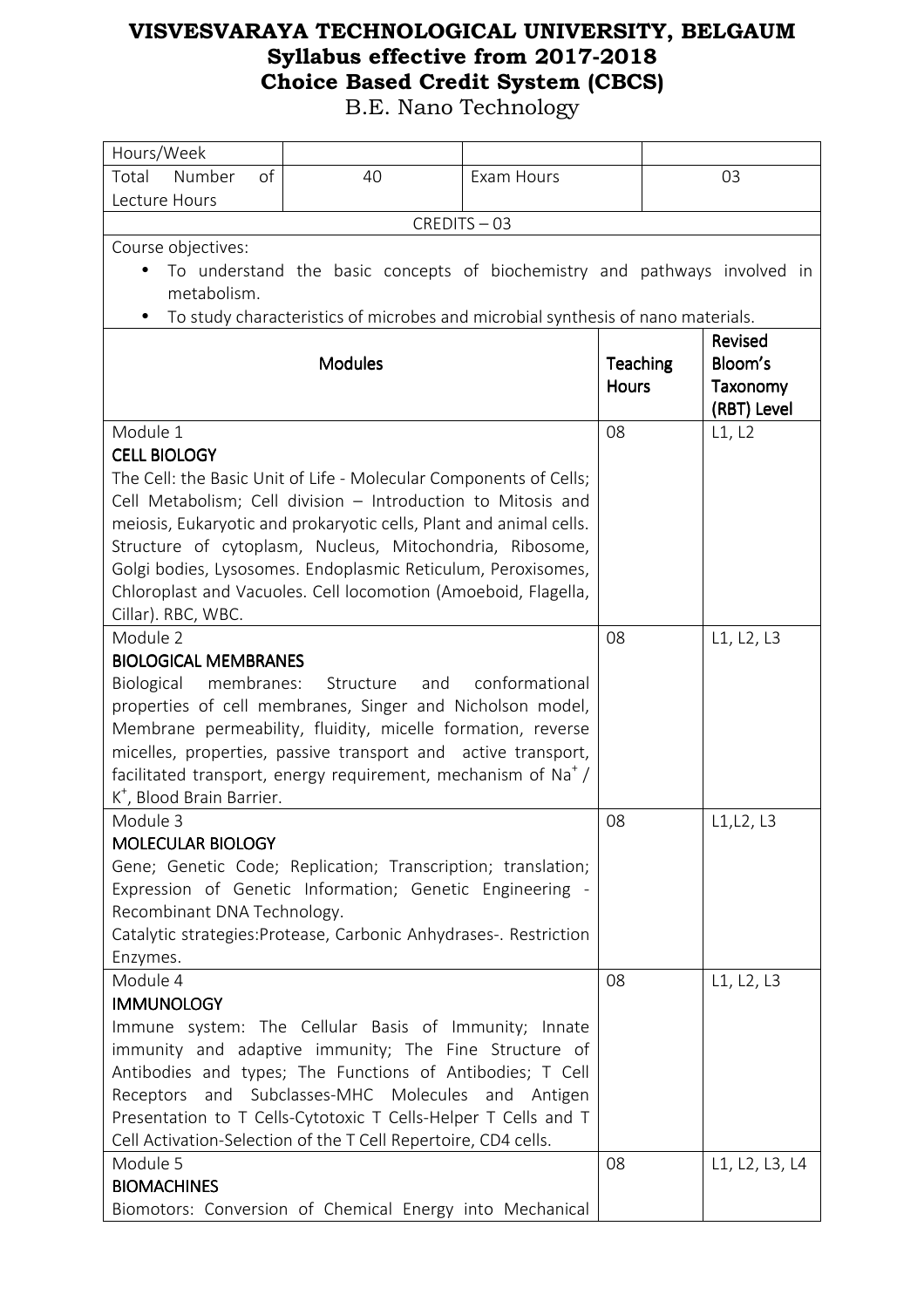| Work by Protein Motors, Brief Description of ATP Synthase                                      |  |  |  |  |
|------------------------------------------------------------------------------------------------|--|--|--|--|
| Structure - FI motor, a power stroke, pure power stoke,                                        |  |  |  |  |
| coupling and coordination of motor.                                                            |  |  |  |  |
| Biomachines: Heart as a pump, Kidney as a filtration Unit, Brain                               |  |  |  |  |
| as a data storage device, Stomach as a digester. Biological                                    |  |  |  |  |
| Sensors in the human body.                                                                     |  |  |  |  |
| Course outcome:                                                                                |  |  |  |  |
| After studying this course, students will be able to understand:                               |  |  |  |  |
| Basics of cell biology<br>$\bullet$                                                            |  |  |  |  |
| Concepts of biological membranes                                                               |  |  |  |  |
| Fundamentals of molecular biology<br>$\bullet$                                                 |  |  |  |  |
| Basics of immunology<br>$\bullet$                                                              |  |  |  |  |
| Concepts and applications of biomachines                                                       |  |  |  |  |
| Graduate Attributes (as per NBA):                                                              |  |  |  |  |
| Engineering Knowledge.<br>O                                                                    |  |  |  |  |
| Problem Analysis.<br>O                                                                         |  |  |  |  |
| Design / development of solutions (partly).<br>O                                               |  |  |  |  |
| Interpretation of data.<br>O                                                                   |  |  |  |  |
| Question paper pattern:                                                                        |  |  |  |  |
| The question paper will have ten questions.<br>$\bullet$                                       |  |  |  |  |
| Each full Question consisting of 20 marks<br>$\bullet$                                         |  |  |  |  |
| There will be 2 full questions (with a maximum of four sub questions) from each<br>$\bullet$   |  |  |  |  |
| module.                                                                                        |  |  |  |  |
| Each full question will have sub questions covering all the topics under a module.             |  |  |  |  |
| The students will have to answer 5 full questions, selecting one full question from            |  |  |  |  |
| each module.                                                                                   |  |  |  |  |
| <b>TEXT BOOKS:</b>                                                                             |  |  |  |  |
| 1. Microbiology by Michael J Pelczar Jr Chan ECS, Noel R Krieg, Tata McGraw Hill Publishing co |  |  |  |  |
| Ltd.                                                                                           |  |  |  |  |
| 2. Fundamentals of Bioscience, Abhinaya Nellerichale, Aprrova B. Udupa, Dr. Prasad             |  |  |  |  |
| Puthiyillam, LAP-Lambert Academic Publishing, Mauritius, 2018. ISBN: 978-613-9-82263-8         |  |  |  |  |
| 3. 'Biochemistry'J.M.Berg, J.L.Tymosczko and L.Sryer. W.H. Freeman Publications.               |  |  |  |  |
| 4. 'Molecular Motors', Frank H. Deis, Nancy Counts Gerber, Roger E. Koeppe, II.                |  |  |  |  |
| <b>REFERENCE BOOKS:</b>                                                                        |  |  |  |  |
| 1. Principles of protein structure. G. Schuiz and R.H. Shrimer, SpringerVerlag, 1984.          |  |  |  |  |
| 2. Principles of Nucleic acid structure.W. Saenger, Springer 1984.                             |  |  |  |  |
| 3. Physical Chemistry of Membranes: An introduction to the structure and dynamics of           |  |  |  |  |
| biological membranes. B.L. Siler, Allen and Unwin and the Solomon Press, 1985.                 |  |  |  |  |
|                                                                                                |  |  |  |  |
|                                                                                                |  |  |  |  |

| SIMULATION AND MODELLING LAB                      |                                              |  |  |  |
|---------------------------------------------------|----------------------------------------------|--|--|--|
| [As per Choice Based Credit System (CBCS) scheme] |                                              |  |  |  |
|                                                   | (Effective from the academic year 2017-2018) |  |  |  |
| Course: B.E. / Nano Technology                    |                                              |  |  |  |
| SEMESTER - III                                    |                                              |  |  |  |
| Laboratory Code<br>IA Marks<br>40<br>17NTL37      |                                              |  |  |  |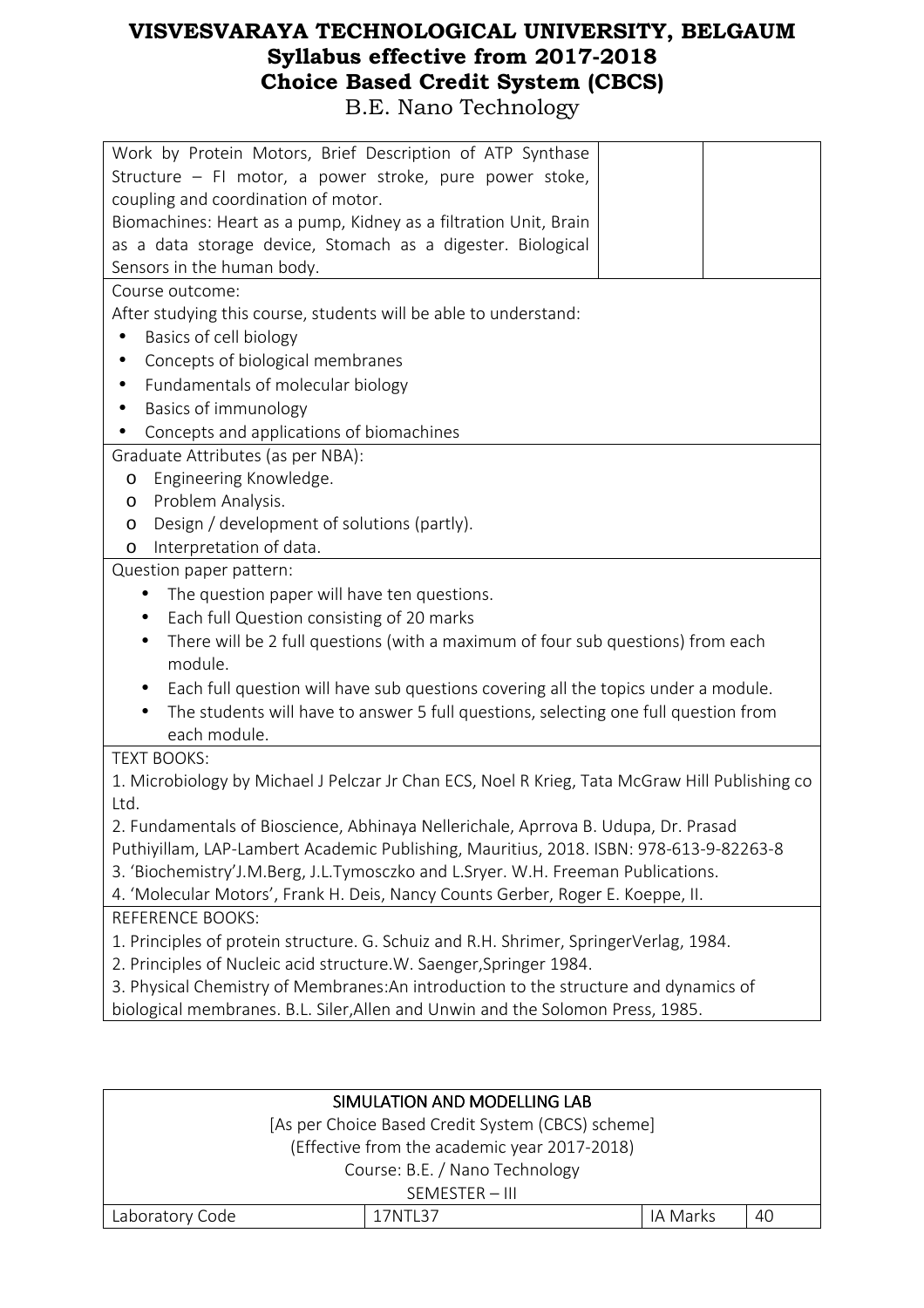| Number of Lecture Hours/Week                                        | 01Hr Instructions + 02 Hr                                                                                 | Exam  |            | 60          |
|---------------------------------------------------------------------|-----------------------------------------------------------------------------------------------------------|-------|------------|-------------|
|                                                                     | Laboratory                                                                                                | Marks |            |             |
|                                                                     |                                                                                                           | Exam  |            | 03          |
|                                                                     |                                                                                                           | Hours |            |             |
|                                                                     | CREDITS-02                                                                                                |       |            |             |
| Course objectives:                                                  |                                                                                                           |       |            |             |
|                                                                     | To know fundamental skills and knowledge required to use MATLAB for the                                   |       |            |             |
| simulation of engineering systems                                   |                                                                                                           |       |            |             |
| framework                                                           | To introduce concepts of numerical methods and introduce Matlab in an Engineering                         |       |            |             |
| Laboratory Experiments:                                             |                                                                                                           |       | Revised    |             |
|                                                                     |                                                                                                           |       | Bloom's    |             |
|                                                                     |                                                                                                           |       | Taxonomy   |             |
|                                                                     |                                                                                                           |       |            | (RBT) Level |
| Evaluate using MATLAB:                                              |                                                                                                           |       | L1, L2, L3 |             |
| (a) $\frac{1}{2\times 3}$                                           | (b) $2^{2 \times 4}$ (c) $5 \times 10^{-4} + 2.5 \times 10^{-2}$                                          |       |            |             |
| Solve using MATLAB the following array operations:                  |                                                                                                           |       | L1, L2, L3 |             |
|                                                                     | (a) $1 + [2 \ 3 -1]$ . (b) $3 \times [1 \ 4 \ 8]$ . (c) $[1 \ 2 \ 3] \times [0 -1 \ 1]$ . (d) Square each |       |            |             |
| element of the vector [2 3 1].                                      |                                                                                                           |       |            |             |
| Consider the given function                                         |                                                                                                           |       | L5, L6     |             |
|                                                                     |                                                                                                           |       |            |             |
| $f(x) = \frac{x}{1+x^2},$ $-2 \le x \le 2$                          |                                                                                                           |       |            |             |
|                                                                     | Write a Matlab code to plot with the elements of its vector representation                                |       |            |             |
| Consider the following linear system:                               |                                                                                                           |       | L5, L6     |             |
| $2x1 + 2x2 = 18$                                                    |                                                                                                           |       |            |             |
| $-x1 + 2x2 = 2$                                                     |                                                                                                           |       |            |             |
| solve the system using the graphical method with MATLAB             |                                                                                                           |       |            |             |
| Let                                                                 |                                                                                                           |       | L5, L6     |             |
|                                                                     |                                                                                                           |       |            |             |
|                                                                     |                                                                                                           |       |            |             |
| $A = \begin{bmatrix} 1.2969 & .8648 \\ .2161 & .1441 \end{bmatrix}$ |                                                                                                           |       |            |             |
|                                                                     |                                                                                                           |       |            |             |
|                                                                     | (a) Find the determinant and inverse of A (using Matlab).                                                 |       |            |             |
|                                                                     | (b) Let B be the matrix obtained from A by rounding off to three                                          |       |            |             |
|                                                                     | decimal places (1.2969 7 $\rightarrow$ 1.297). Find the determinant and inverse                           |       |            |             |
|                                                                     | of B. How do A-1 and B-1 differ? Explain how this happened.                                               |       |            |             |
|                                                                     | (c) Set $b1 = [1.2969; 0.2161]$ and do $x = A \ b1$ . Repeat the process but with                         |       |            |             |
|                                                                     | a vector b2 obtained from b1 by rounding off to three decimal places.                                     |       |            |             |
|                                                                     | Explain exactly what happened. Why was the first answer so simple? Why do                                 |       |            |             |
| the two answers differ by so much?                                  | Write a well-commented function program for the function $x^2 e^{-x^2}$ , using                           |       | L5, L6     |             |
|                                                                     | entry-wise operations (such as $.*$ and $.\prime$ ). To get e <sup>x</sup> use exp(x). Include            |       |            |             |
|                                                                     | adequate comments in the program. Plot the function on [-5, 5]. Turn in                                   |       |            |             |
| printouts of the program and the graph.                             |                                                                                                           |       |            |             |
|                                                                     | Write a well-commented script program that graphs the functions sin x, sin                                |       | L5, L6     |             |
|                                                                     | 2x, sin 3x, sin 4x, sin 5x and sin 6x on the interval $[0, 2\pi]$ on one plot. ( $\pi$ is pi              |       |            |             |
|                                                                     |                                                                                                           |       |            |             |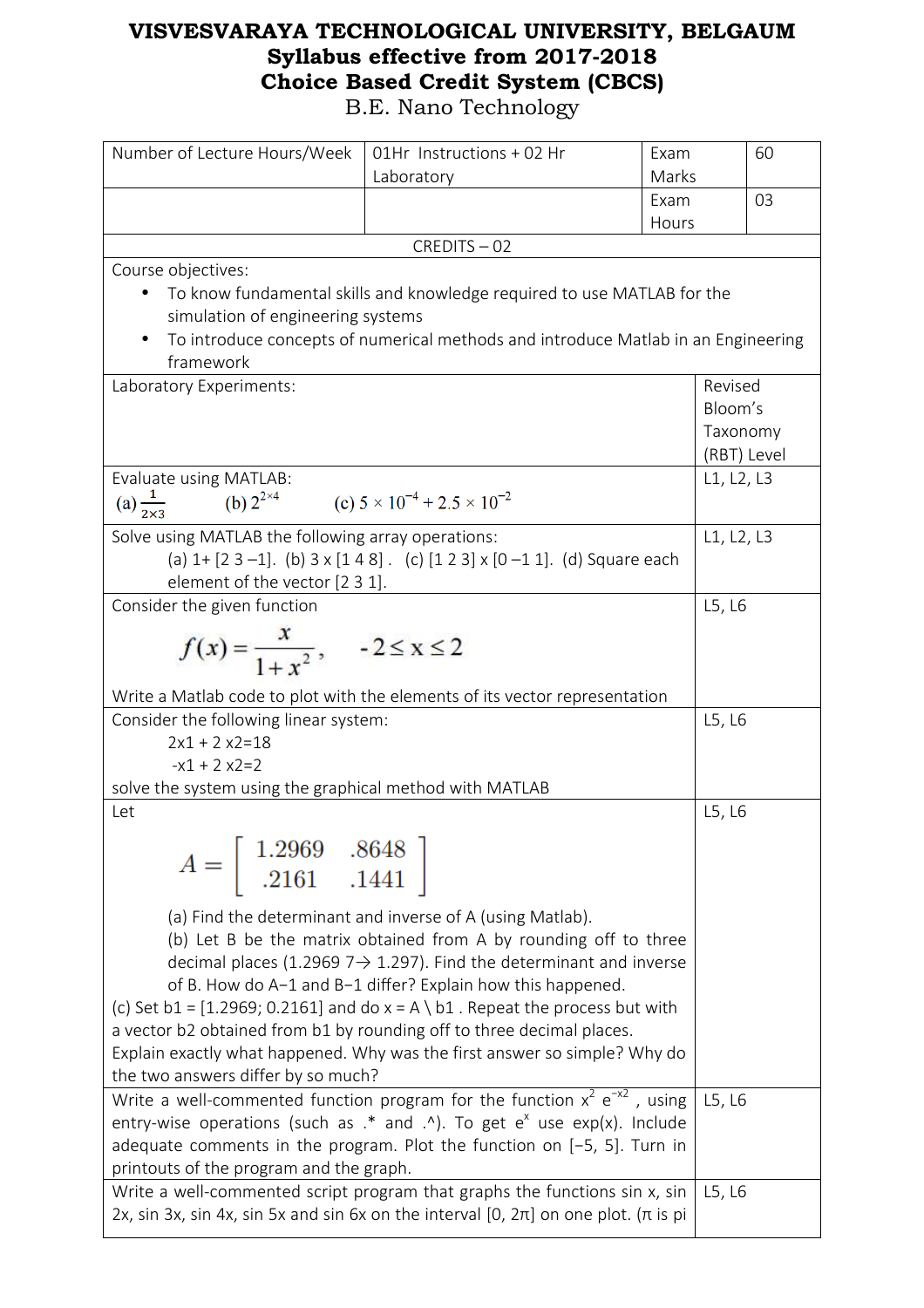| in Matlab.) Include comments in the program. Turn in the program and the                                                                                                                                                                                                                                                                                                                                                                                                                                                                                                                                                                                                       |            |  |  |  |
|--------------------------------------------------------------------------------------------------------------------------------------------------------------------------------------------------------------------------------------------------------------------------------------------------------------------------------------------------------------------------------------------------------------------------------------------------------------------------------------------------------------------------------------------------------------------------------------------------------------------------------------------------------------------------------|------------|--|--|--|
| graph.                                                                                                                                                                                                                                                                                                                                                                                                                                                                                                                                                                                                                                                                         |            |  |  |  |
| Suppose a ball is dropped from a height of 2 meters onto a hard surface and<br>L5, L6<br>the coefficient of restitution of the collision is .9 (see Wikipedia for an<br>explanation). Write a well-commented script program to calculate the total<br>distance the ball has traveled when it hits the surface for the n-th time.<br>Enter: format long. By trial and error approximate how large n must be so                                                                                                                                                                                                                                                                  |            |  |  |  |
| that total distance stops changing. Turn in the program and a brief summary<br>of the results.                                                                                                                                                                                                                                                                                                                                                                                                                                                                                                                                                                                 |            |  |  |  |
| (a) Write a well-commented Matlab function program myinvcheck that<br>makes a $n \times n$ random matrix (normally distributed, A =<br>a.<br>randn(n,n)), $\bullet$<br>calculates its inverse $(B = inv(A))$ , •<br>b.<br>multiplies the two back together, •<br>C.<br>d. calculates the residual (difference from the desired $n \times n$<br>identity matrix eye(n)), and $\bullet$<br>e. returns the norm of the residual.<br>(b) Write a well-commented Matlab script program that calls myinvcheck for<br>$n = 10$ , 20, 40, $\dots$ , 2 i10 for some moderate i, records the results of each<br>trial, and plots the error versus n using a log plot. (See help loglog.) | L1, L2, L3 |  |  |  |
| What happens to error as n gets big? Turn in a printout of the programs, the                                                                                                                                                                                                                                                                                                                                                                                                                                                                                                                                                                                                   |            |  |  |  |
| plot, and a very brief report on the results of your experiments.                                                                                                                                                                                                                                                                                                                                                                                                                                                                                                                                                                                                              |            |  |  |  |
| You are given the following data:<br>$> t = [0.1.499.5.61.01.41.51.8991.92.0]$<br>$y = [0.06.17.19.21.26.29.30.31.31]$<br>(a) Plot the data, using "*" at the data points, then try a polynomial<br>fit of the correct degree to interpolate this number of data points:<br>What do you observe. Give an explanation of this error, in particular<br>why is the term badly conditioned used?<br>(b) Plot the data along with a spline interpolant. How does this compare<br>with the plot above? What is a way to make the plot better?                                                                                                                                        | L5, L6     |  |  |  |
| Course Outcome:                                                                                                                                                                                                                                                                                                                                                                                                                                                                                                                                                                                                                                                                |            |  |  |  |
| Students can able to understand the materials behaviour at basic level.<br>Students can also learn effect of temperature, electric field and magnetic fields on the<br>different types of materials.                                                                                                                                                                                                                                                                                                                                                                                                                                                                           |            |  |  |  |
| Graduate Attributes (as per NBA)<br>Engineering Knowledge.<br>Problem Analysis.<br>Design/Development of solutions.                                                                                                                                                                                                                                                                                                                                                                                                                                                                                                                                                            |            |  |  |  |
| Conduct of Practical Examination:<br>1. All laboratory experiments are to be included for practical examination.<br>2. Students are allowed to pick one experiment from the lot.<br>3. Strictly follow the instructions as printed on the cover page of answer script for breakup of<br>marks.                                                                                                                                                                                                                                                                                                                                                                                 |            |  |  |  |

4.Change of experiment is allowed only once and 15% Marks allotted to the procedure part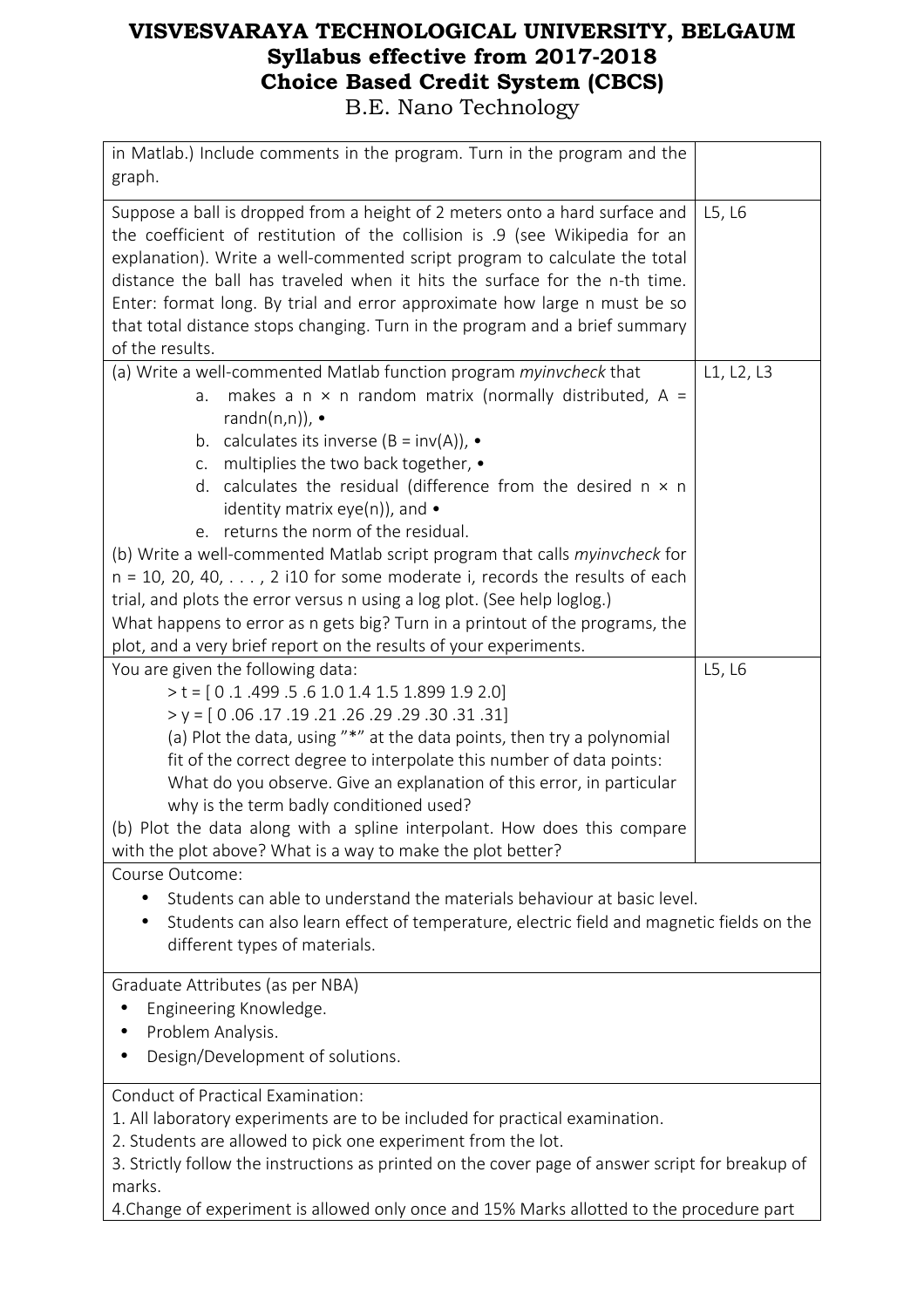B.E. Nano Technology

to be made zero.

Reference Book

1. Introduction to Numerical Methods and Matlab Programming for Engineers, Todd Young and Martin J. Mohlenkamp, May 5, 2015

2. MATLAB for Engineering Applications, ABDULLAH ALSHEHRI

| <b>DIGITAL ELECTRONICS LAB</b>                                             |                                                                                                |            |             |    |
|----------------------------------------------------------------------------|------------------------------------------------------------------------------------------------|------------|-------------|----|
| [As per Choice Based Credit System (CBCS) scheme]                          |                                                                                                |            |             |    |
|                                                                            | (Effective from the academic year 2017-2018)                                                   |            |             |    |
|                                                                            | Course: B.E. / Nano Technology                                                                 |            |             |    |
|                                                                            | SEMESTER-III                                                                                   |            |             |    |
| Laboratory Code                                                            | 17NTL38                                                                                        | IA Marks   |             | 40 |
| Number of Lecture                                                          | 01Hr Instructions+02 Hr                                                                        | Exam Marks |             | 60 |
| Hours/Week                                                                 | Laboratory                                                                                     |            |             |    |
|                                                                            |                                                                                                | Exam Hours |             | 03 |
|                                                                            | CREDITS-02                                                                                     |            |             |    |
| Course objectives:                                                         |                                                                                                |            |             |    |
|                                                                            | This laboratory course enables students to get practical experience in design, realisation and |            |             |    |
|                                                                            | verification of Demorgan's Theorem, Full/Parallel Adders and Subtractors, Multiplexer using    |            |             |    |
|                                                                            | logic gates, Demux and Decoder, Flip-Flops, Shift registers and Counters; and in interfacing   |            |             |    |
|                                                                            | microcontroller to Toggle Switch and LEDs, LCD, Stepper Motor, Light dependant resistor        |            |             |    |
| (LDR), a relay and buzzer.                                                 |                                                                                                |            |             |    |
|                                                                            | <b>Revised</b><br>Laboratory Experiments:                                                      |            |             |    |
| <b>NOTE:</b> Use discrete components to test and verify the logic gates.   |                                                                                                |            | Bloom's     |    |
| Multisim may be used for designing the gates along with the above.         |                                                                                                |            | Taxonomy    |    |
|                                                                            |                                                                                                |            | (RBT) Level |    |
| 1. To verify                                                               |                                                                                                |            | L1, L2, L3  |    |
| (a) Demorgan's Theorem for 2 variables                                     |                                                                                                |            |             |    |
| (b) The sum-of product and product-of-sum expressions using universal      |                                                                                                |            |             |    |
|                                                                            | gates.                                                                                         |            |             |    |
| 2. To design and implement                                                 |                                                                                                |            | L5, L6      |    |
| (a) Full Adder using basic logic gates.                                    |                                                                                                |            |             |    |
|                                                                            | (b) Full subtractor using basic logic gates.                                                   |            |             |    |
| 3. To design and implement 4-bit Parallel Adder/ subtractor using IC 7483. |                                                                                                |            | L5, L6      |    |
| 4. To realize                                                              |                                                                                                |            | L2, L3      |    |
| (a) 4:1 Multiplexer using gates                                            |                                                                                                |            |             |    |
| (b) 3-variable function using IC 74151(8:1 MUX)                            |                                                                                                |            |             |    |
| (c) 1:8 Demux and 3:8 Decoder using IC74138                                |                                                                                                |            |             |    |
| 5. To realise the following flip-flops using NAND Gates.                   |                                                                                                |            | L2, L3      |    |
| (a) Clocked SR Flip-Flop (b) JK Flip-Flop                                  |                                                                                                |            |             |    |
| 6. To realize the following shift registers using IC7474                   |                                                                                                |            | L2, L3      |    |
| (a) SISO (b) SIPO (c)PISO (d) PIPO                                         |                                                                                                |            |             |    |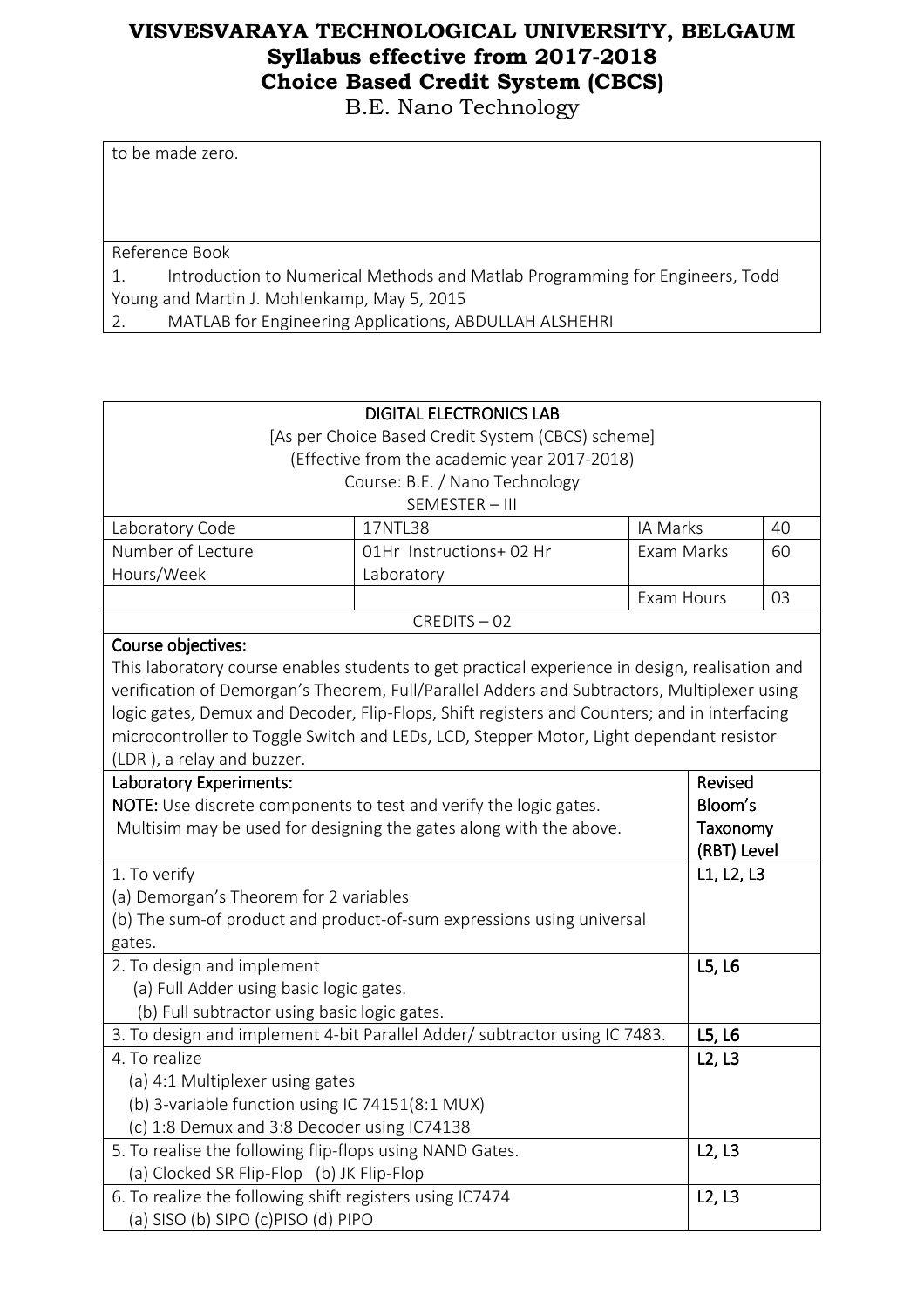| 7. To realize the Ring Counter and Johnson Counter using IC7476                                    | L2, L3     |  |  |
|----------------------------------------------------------------------------------------------------|------------|--|--|
| 8. To realize the Mod-N Counter using IC7490                                                       | L2, L3     |  |  |
| 9. To Interface 8051 to a toggle Switch and 8 LEDs to light up LEDs                                | L4, L5, L6 |  |  |
| alternatively when the Switch is ON (in Assembly language).                                        |            |  |  |
| 10. To Interface 8051 to LCD to display a message (in C Language).                                 | L4, L5, L6 |  |  |
| 11. To Interface 8051 to Stepper Motor to rotate the motor for a given                             | L4, L5, L6 |  |  |
| number of steps (C language programming).                                                          |            |  |  |
| 12. Interface a Light dependant resistor (LDR), a relay and buzzer to make a                       | L4, L5, L6 |  |  |
| light operated switch (in Assembly language).                                                      |            |  |  |
| Course outcomes:                                                                                   |            |  |  |
| On the completion of this laboratory course, the students will be able to:                         |            |  |  |
| Demonstrate the truth table of various logic gates.                                                |            |  |  |
| Design, Test and Evaluate various combinational circuits such as adders, subtractors,<br>$\bullet$ |            |  |  |
| multipliers, comparators, parity generators, multiplexers and de-Multiplexers.                     |            |  |  |
| Construct flips-flops, counters and shift registers.                                               |            |  |  |
| Develop and Test interfacing of 8051 Microcontroller to various devices.                           |            |  |  |
| Graduate Attributes (as per NBA)                                                                   |            |  |  |
| Engineering Knowledge.                                                                             |            |  |  |
| Problem Analysis.                                                                                  |            |  |  |
| Design/Development of solutions.                                                                   |            |  |  |
| Conduct of Practical Examination:                                                                  |            |  |  |
| 1. All laboratory experiments are to be included for practical examination.                        |            |  |  |
| 2. Students are allowed to pick one experiment from the lot.                                       |            |  |  |
| 3. Strictly follow the instructions as printed on the cover page of answer script for breakup of   |            |  |  |
| marks.                                                                                             |            |  |  |
| 4. Change of experiment is allowed only once and 15% Marks allotted to the procedure part          |            |  |  |
| to be made zero.                                                                                   |            |  |  |
| Reference Book                                                                                     |            |  |  |
| (For 1 to 6 experiments):                                                                          |            |  |  |
| 1. K. A. Navas, "Electronics Lab Manual", Volume I, PHI, 5 <sup>th</sup> Edition, 2015,            |            |  |  |
| ISBN:9788120351424.                                                                                |            |  |  |
| (For 9 to 12 experiments):                                                                         |            |  |  |
| 2. Cyril Prasanna Raj P., "CMOS digital circuit design manual", Volume 1, MSEC E-publication,      |            |  |  |
| Edition 2016                                                                                       |            |  |  |
|                                                                                                    |            |  |  |

| <b>KANNADA</b><br>[As per Choice Based Credit System (CBCS) scheme]<br>(Effective from the academic year 2017-2018) |                          |  |  |  |  |
|---------------------------------------------------------------------------------------------------------------------|--------------------------|--|--|--|--|
| Course: B.E.<br>Semester: IV                                                                                        |                          |  |  |  |  |
| Subject Code                                                                                                        | IA Marks<br>17KL39<br>20 |  |  |  |  |
| Number of Lecture<br>Exam Marks<br>30<br>01<br>Hours/Week                                                           |                          |  |  |  |  |
| of<br>Number<br>Total<br>Exam Hours<br>01<br>Lecture Hours                                                          |                          |  |  |  |  |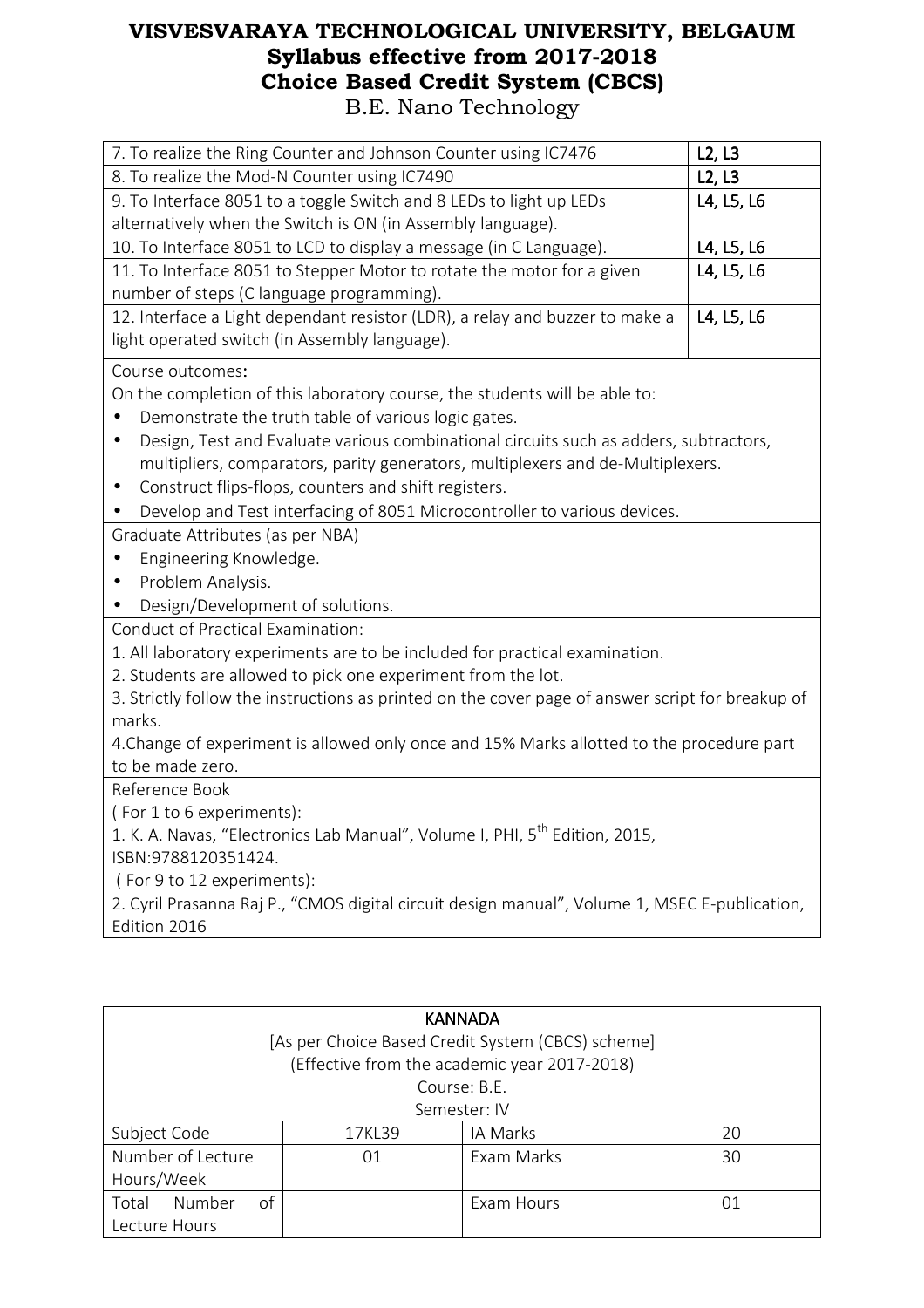B.E. Nano Technology

| $\sim$<br>ิน⊢<br>$\mathbf{H}$ |
|-------------------------------|
| Common to all B.E. branches)  |

| CONSTITUTION OF INDIA, PROFESSIONAL ETHICS AND HUMAN RIGHTS |                           |                                                   |    |  |  |  |
|-------------------------------------------------------------|---------------------------|---------------------------------------------------|----|--|--|--|
|                                                             |                           | [As per Choice Based Credit System (CBCS) scheme] |    |  |  |  |
|                                                             |                           | (Effective from the academic year 2017-2018)      |    |  |  |  |
|                                                             |                           | Course: B.F.                                      |    |  |  |  |
|                                                             |                           | Semester: IV                                      |    |  |  |  |
| Subject Code                                                | IA Marks<br>17CPH39<br>20 |                                                   |    |  |  |  |
| Number of Lecture<br>Exam Marks<br>30<br>01                 |                           |                                                   |    |  |  |  |
| Hours/Week                                                  |                           |                                                   |    |  |  |  |
| of<br>Number<br>Total                                       |                           | Exam Hours                                        | 01 |  |  |  |
| Lecture Hours                                               |                           |                                                   |    |  |  |  |
| $CREDITS - 01$                                              |                           |                                                   |    |  |  |  |
| (Common to all B.E. branches)                               |                           |                                                   |    |  |  |  |

#### Semester: IV

| <b>ENGINEERING MATHEMATICS IV</b>           |                           |                                                   |    |  |  |  |
|---------------------------------------------|---------------------------|---------------------------------------------------|----|--|--|--|
|                                             |                           | [As per Choice Based Credit System (CBCS) scheme] |    |  |  |  |
|                                             |                           | (Effective from the academic year 2017-2018)      |    |  |  |  |
|                                             |                           | Course: B.F.                                      |    |  |  |  |
|                                             |                           | Semester: IV                                      |    |  |  |  |
| Subject Code                                | IA Marks<br>17MAT41<br>40 |                                                   |    |  |  |  |
| Number of Lecture<br>Exam Marks<br>60<br>04 |                           |                                                   |    |  |  |  |
| Hours/Week                                  |                           |                                                   |    |  |  |  |
| of<br>Number<br>Total                       | 50                        | <b>Fxam Hours</b>                                 | 03 |  |  |  |
| Lecture Hours                               |                           |                                                   |    |  |  |  |
| $CREDITS - 04$                              |                           |                                                   |    |  |  |  |
| (Common to all B.E. branches)               |                           |                                                   |    |  |  |  |

| MATERIALS SCIENCE AND ENGINEERING                 |              |  |  |  |  |
|---------------------------------------------------|--------------|--|--|--|--|
| [As per Choice Based Credit System (CBCS) scheme] |              |  |  |  |  |
| (Effective from the academic year 2017-2018)      |              |  |  |  |  |
| Course: B.E. / Nano Technology                    |              |  |  |  |  |
|                                                   | Semester: IV |  |  |  |  |
| Subject Code<br>IA Marks<br>17NT42<br>40          |              |  |  |  |  |
| Number of Lecture<br>Exam Marks<br>04<br>60       |              |  |  |  |  |
| Hours/Week                                        |              |  |  |  |  |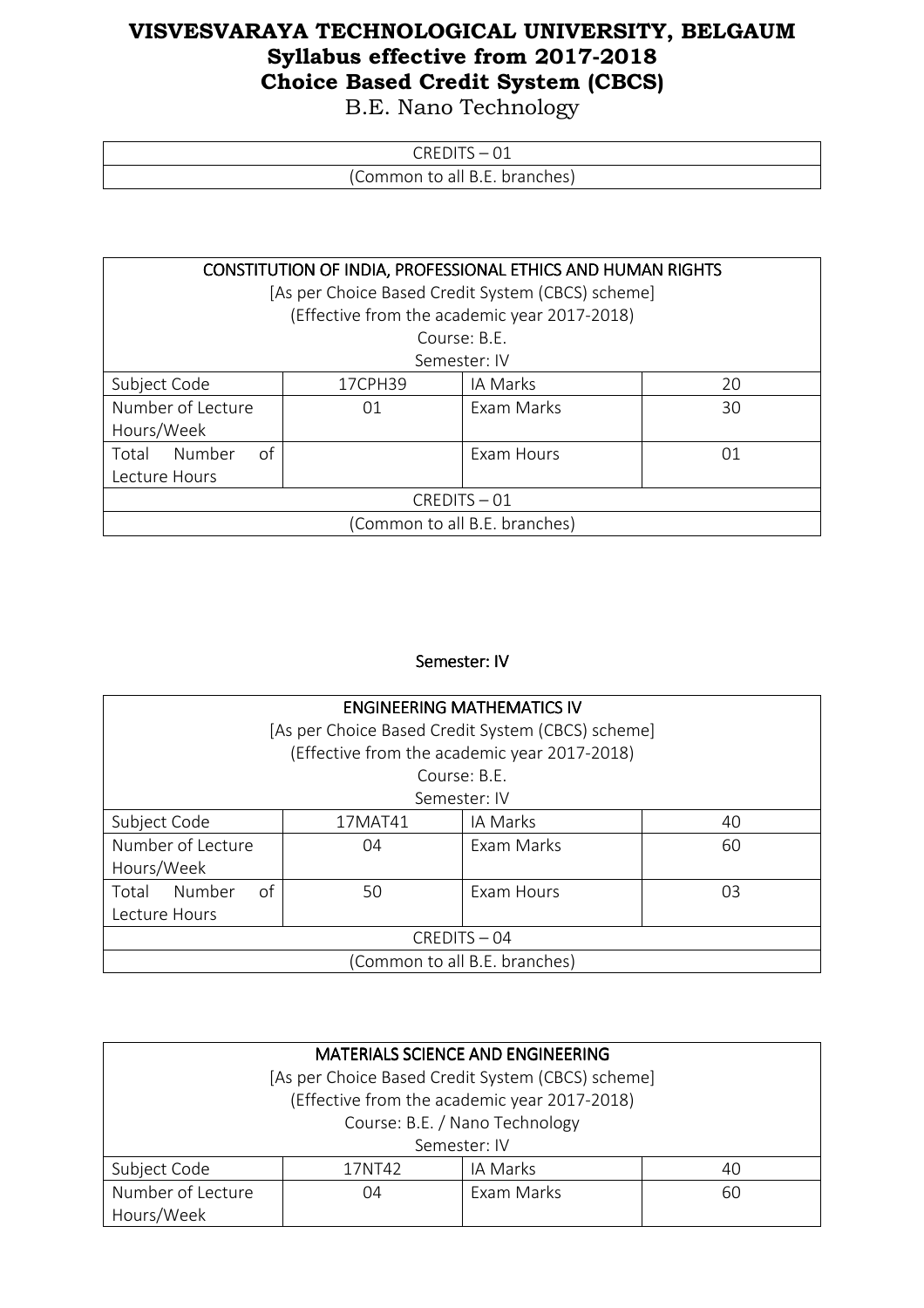| Number<br>Total<br>Lecture Hours                                                                                                                                                                                    | of         | 50                                                                                                                                                                                                                                                                                                                                                                                                                                                                                                                                                                                                                                                                         | Exam Hours       |                          | 03 |                                               |
|---------------------------------------------------------------------------------------------------------------------------------------------------------------------------------------------------------------------|------------|----------------------------------------------------------------------------------------------------------------------------------------------------------------------------------------------------------------------------------------------------------------------------------------------------------------------------------------------------------------------------------------------------------------------------------------------------------------------------------------------------------------------------------------------------------------------------------------------------------------------------------------------------------------------------|------------------|--------------------------|----|-----------------------------------------------|
| CREDITS-04                                                                                                                                                                                                          |            |                                                                                                                                                                                                                                                                                                                                                                                                                                                                                                                                                                                                                                                                            |                  |                          |    |                                               |
| Course objectives:<br>In this course, students will understand various concepts related to the material science and<br>engineering, crystal structure, various types of materials, and their uses in developing new |            |                                                                                                                                                                                                                                                                                                                                                                                                                                                                                                                                                                                                                                                                            |                  |                          |    |                                               |
| technology.                                                                                                                                                                                                         |            | <b>Modules</b>                                                                                                                                                                                                                                                                                                                                                                                                                                                                                                                                                                                                                                                             |                  | Teaching<br><b>Hours</b> |    | Revised<br>Bloom's<br>Taxonomy<br>(RBT) Level |
| Module 1<br>Amorphous<br>Module 2                                                                                                                                                                                   | Materials: | <b>INTRODUCTION TO MATERIALS SCIENCE AND ENGINEERING</b><br>Functional Classification of Materials; Classification of Materials<br>Based on Structure; Environmental and Other Effects; Materials<br>Design and Selection; The Structure of Materials: Technological<br>Relevance; The Structure of the Atom; The Electronic Structure<br>of the Atom; The Periodic Table and Engineering materials;<br>Atomic Bonding; Binding Energy and Inter-atomic Spacing;<br>Principles<br>and<br>Applications; Lattice, unit cells, Basis, and crystal structure;<br>Points, directions, and planes in the unit cell.                                                              | Technological    | 10<br>10                 |    | L1, L2<br>L1, L2                              |
| <b>CRYSTAL STRUCTURE</b><br>variations,<br>Polycrystalline Materials, Anisotropy.                                                                                                                                   |            | Introduction, Differences between Crystalline solids and<br>amorphous solids; Unit cell: Introduction, Miller Indices, high<br>density planes and influence on the behavior of the crystal,<br>Close packing (hexagonal, and cubic), Bravias lattices (in two<br>and three dimensional space), Lattice systems: possible<br>edge lengths, axial angle,<br>Crystallographic point groups and symmetry operations;<br>Wigner-Seitz cell: Introduction, and construction; Atomic<br>packing: packing fraction, Co-ordination number; Examples of<br>simple crystal structures: NaCl, ZnS and diamond; Symmetry<br>operations, point groups and space groups, Single Crystals, | and<br>examples; |                          |    |                                               |
| Module 3<br><b>DIFFUSION</b><br>(diffusion                                                                                                                                                                          |            | Introduction, diffusion Vs bulk flow, diffusion vs osmosis,<br>diffusion Vs drift; Diffusion in the context of different<br>disciplines, Introduction to: atomic diffusion, Eddy diffusion &<br>Eddy motion, Effusion & Graham's law, Photon diffusion, and<br>Passive transport (simple, facilitated, filtration, and osmosis);<br>Mechanism of diffusion in solids (vacancy, and interstitial);<br>Steady state diffusion (Fick's first law); Unsteady state diffusion<br>(Fick's second law); Types of diffusion (self, inter, volume, grain<br>boundary, and surface diffusions); Factors affecting diffusion<br>species, temperature, concentration,                  | crystal          | 10                       |    | L1, L2, L3                                    |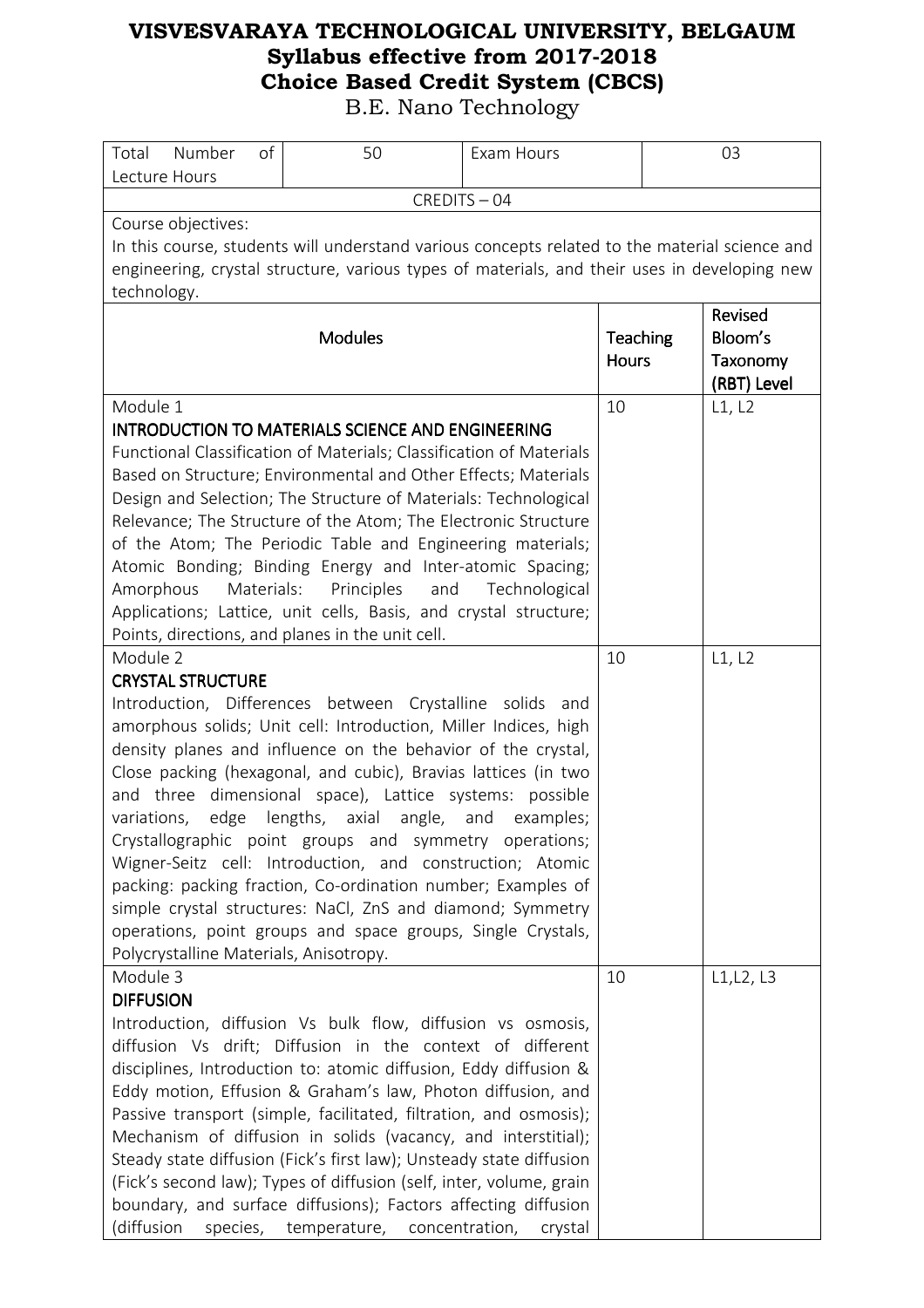| structure, grain boundary, grain size); Introduction to diffusion<br>in: ionic materials, polymeric materials; Diffusion and material<br>processing (melting and casting, sintering, grain growth, and<br>diffusion bonding); Applications of diffusion. |    |                |  |
|----------------------------------------------------------------------------------------------------------------------------------------------------------------------------------------------------------------------------------------------------------|----|----------------|--|
| Module 4                                                                                                                                                                                                                                                 | 10 | L1, L2, L3     |  |
| POLYMERIC MATERIALS AND LIQUID CRYSTALS                                                                                                                                                                                                                  |    |                |  |
| Introduction, Thermotropic liquid crystals; Lyotropic liquid                                                                                                                                                                                             |    |                |  |
| crystals: lamellar, hexagonal, cubic, and nematic phases;                                                                                                                                                                                                |    |                |  |
| Chemical constitution and liquid crystalline behaviour; liquid                                                                                                                                                                                           |    |                |  |
| crystalline behaviour in homologous series (para-azoxyanisole,                                                                                                                                                                                           |    |                |  |
| para-alkyloxy benzene homologous series); molecular ordering                                                                                                                                                                                             |    |                |  |
| in nematic, cholesteric, smetic, and columnar liquid crystals;                                                                                                                                                                                           |    |                |  |
| Identification of liquid crystals; liquid crystalline polymers;                                                                                                                                                                                          |    |                |  |
| Applications of liquid crystal in displays: introduction, twisted                                                                                                                                                                                        |    |                |  |
| nematic cell transmissive, and reflective displays; types of liquid                                                                                                                                                                                      |    |                |  |
| crystal displays and their applications, applications of chiral                                                                                                                                                                                          |    |                |  |
| liquid crystals in thermography                                                                                                                                                                                                                          |    |                |  |
| Module 5                                                                                                                                                                                                                                                 | 10 | L1, L2, L3, L4 |  |
| <b>CERAMIC, AND SMART MATERIALS</b>                                                                                                                                                                                                                      |    |                |  |
| <b>Ceramic Materials:</b> Types of ceramics, synthesis and processing                                                                                                                                                                                    |    |                |  |
| of ceramics, classification of ceramics, applications.                                                                                                                                                                                                   |    |                |  |
| Smart materials: Historical background, definition, classification                                                                                                                                                                                       |    |                |  |
| of smart materials, thermoresponsive materials, piezoelectric                                                                                                                                                                                            |    |                |  |
| materials, ferrofluids: synthesis and application, electro-                                                                                                                                                                                              |    |                |  |
| rheological fluids (ER) and magneto-rheological fluids (MR)                                                                                                                                                                                              |    |                |  |
| fluids modes of operation and application, smart gel, shape                                                                                                                                                                                              |    |                |  |
| memory alloys.<br>Course outcome:                                                                                                                                                                                                                        |    |                |  |
| On completion of this course students will be able to:                                                                                                                                                                                                   |    |                |  |
| Describe the physics of materials;<br>$\bullet$                                                                                                                                                                                                          |    |                |  |
| Explain the crystal structure of materials;                                                                                                                                                                                                              |    |                |  |
| Apply diffusion process for preparing materials;<br>٠                                                                                                                                                                                                    |    |                |  |
| Demonstrate preparation of polymeric materials and liquid crystals;                                                                                                                                                                                      |    |                |  |
| Analyze ceramic and smart materials for engineering and technology applications.                                                                                                                                                                         |    |                |  |
| Graduate Attributes (as per NBA):                                                                                                                                                                                                                        |    |                |  |
| Engineering Knowledge.<br>$\circ$                                                                                                                                                                                                                        |    |                |  |
| Problem Analysis.<br>O                                                                                                                                                                                                                                   |    |                |  |
| Design / development of solutions (partly).<br>O                                                                                                                                                                                                         |    |                |  |
| Interpretation of data.<br>O                                                                                                                                                                                                                             |    |                |  |
| Question paper pattern:                                                                                                                                                                                                                                  |    |                |  |
| The question paper will have ten questions.                                                                                                                                                                                                              |    |                |  |
| Each full Question consisting of 20 marks<br>$\bullet$                                                                                                                                                                                                   |    |                |  |
| There will be 2 full questions (with a maximum of four sub questions) from each<br>$\bullet$                                                                                                                                                             |    |                |  |
| module.                                                                                                                                                                                                                                                  |    |                |  |
| Each full question will have sub questions covering all the topics under a module.                                                                                                                                                                       |    |                |  |
| The students will have to answer 5 full questions, selecting one full question from<br>$\bullet$                                                                                                                                                         |    |                |  |
| each module.                                                                                                                                                                                                                                             |    |                |  |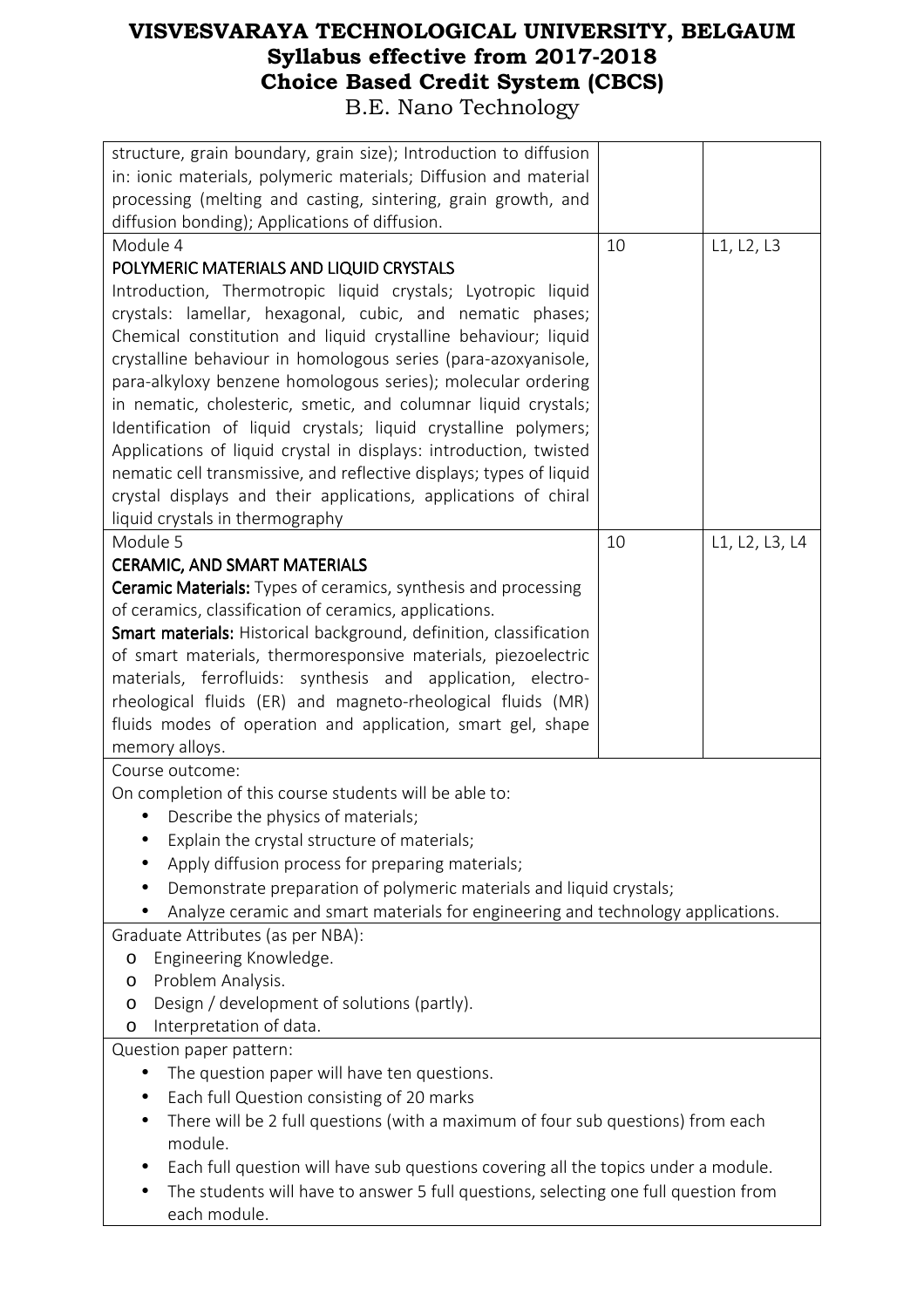B.E. Nano Technology

#### TEXT BOOKS:

1. Donald R. Askeland, Pradeep P. Fulay, D. K. Bhattacharya, Materials Science and Engineering, Second Indian Reprint, Cengage Learning, 2010

2. Callister's "Materials Science and Engineering" Adapted by R, Balasubramaniam, Wiley India Pvt. Ltd, New Delhi, 2011

3. Dr. M. K. Muralidhara, "Material Science and Metallurgy", Subhas Stores, 2011 REFERENCE BOOKS:

1. D. John Thiruvadigal, S. Ponnusamy, C. Preferencial Kala, M. Krishna Mohan, "Material Science" Vibrant Publications, 2014

2. Raghavan V. "Materials Science & Engineering – A First Course", 5th edition, Prentice Hall of India, New Delhi, 2005

3. Thiruvadigal, J. D., Ponnusamy, S. and Vasuhi.P. S., "Materials Science", 5<sup>th</sup> edition, Vibrant Publications, Chennai, 2007

4. A text book of engineering chemistry, Shashi Chawla, Dhanpat Rai and Co, 2011

| SYNTHESIS AND PROCESSING TECHNIQUES               |    |                                              |    |  |  |
|---------------------------------------------------|----|----------------------------------------------|----|--|--|
| [As per Choice Based Credit System (CBCS) scheme] |    |                                              |    |  |  |
|                                                   |    | (Effective from the academic year 2017-2018) |    |  |  |
|                                                   |    | Course: B.E. / Nano Technology               |    |  |  |
| Semester: IV                                      |    |                                              |    |  |  |
| Subject Code<br>IA Marks<br>17NT43<br>40          |    |                                              |    |  |  |
| Number of Lecture                                 | 04 | Exam Marks                                   | 60 |  |  |
| Hours/Week                                        |    |                                              |    |  |  |
| Number<br>Total<br>οf                             | 50 | <b>Fxam Hours</b>                            | 03 |  |  |
| Lecture Hours                                     |    |                                              |    |  |  |
| $CREDITS - 04$                                    |    |                                              |    |  |  |

#### Course objectives:

To provide students with the knowledge of techniques used for synthesis and surface modification of nanomaterials.

| <b>Modules</b>                                                  | <b>Teaching</b><br><b>Hours</b> | Revised<br>Bloom's<br>Taxonomy |
|-----------------------------------------------------------------|---------------------------------|--------------------------------|
|                                                                 |                                 | (RBT) Level                    |
| Module 1                                                        | 10                              | L1, L2                         |
| <b>PHYSICAL METHODS:</b>                                        |                                 |                                |
| Ball milling synthesis, Arc discharge, RF-plasma, Plasma arch   |                                 |                                |
| technique, Inert gas condensation, electric explosion of wires, |                                 |                                |
| Ion sputtering method, Laser pyrolysis, Molecular beam epitaxy  |                                 |                                |
| electrodeposition. Electro spinning, Physical<br>and<br>vapor   |                                 |                                |
| Deposition (PVD) - Chemcial vapour Deposition (CVD) - Atomic    |                                 |                                |
| layer Deposition (ALD) - Self Assembly- LB (Langmuir-Blodgett)  |                                 |                                |
| technique.                                                      |                                 |                                |
| Module 2                                                        | 10                              | L1, L2, L3                     |
| <b>CHEMICAL METHODS 1:</b>                                      |                                 |                                |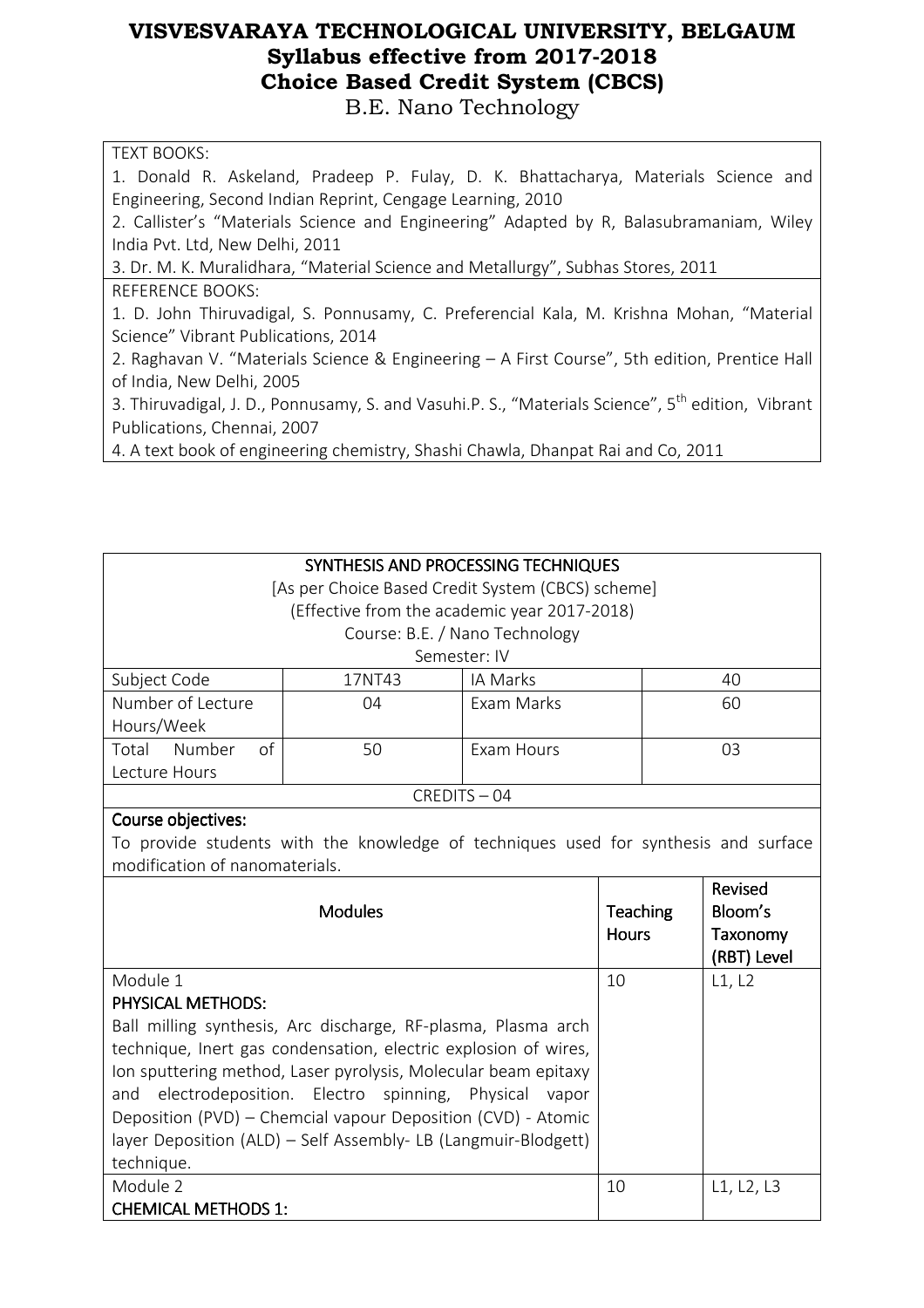| Chemical precipitation methods- co-precipitation, arrested<br>sol-gel<br>method,<br>precipitation,<br>chemical<br>reduction,<br>photochemical synthesis, electrochemical<br>synthesis, |    |                |  |
|----------------------------------------------------------------------------------------------------------------------------------------------------------------------------------------|----|----------------|--|
| Microemulsions or reverse micelles, Sonochemical synthesis,                                                                                                                            |    |                |  |
| Hydrothermal, solvothermal, supercritical fluid                                                                                                                                        |    |                |  |
| process,                                                                                                                                                                               |    |                |  |
| solution combustion process.                                                                                                                                                           |    |                |  |
| Module 3                                                                                                                                                                               | 10 | L1, L2, L3     |  |
| <b>CHEMICAL METHODS 2:</b>                                                                                                                                                             |    |                |  |
| Spray pyrolysis method, flame spray pyrolysis, gas phase                                                                                                                               |    |                |  |
| synthesis, gas condensation<br>chemical<br>process,<br>vapor                                                                                                                           |    |                |  |
| condensation.                                                                                                                                                                          |    |                |  |
| Fundamental aspects of VLS (Vapor-Liquid-Solid) and SLS                                                                                                                                |    |                |  |
| (Solution-Liquid-Solid) processes - VLS growth of Nanowires -                                                                                                                          |    |                |  |
| Control of the size of the nanowires - Precursors and catalysts                                                                                                                        |    |                |  |
| - SLS growth - Stress induced recrystallization.                                                                                                                                       |    |                |  |
| Module 4                                                                                                                                                                               | 10 | L1, L2, L3, L4 |  |
| <b>BIOLOGICAL METHODS:</b>                                                                                                                                                             |    |                |  |
| Use of bacteria, fungi, Actinomycetes for nanoparticle                                                                                                                                 |    |                |  |
| synthesis, Magnetotactic bacteria for natural synthesis of                                                                                                                             |    |                |  |
| magnetic nanoparticles; Mechanism of formation; Viruses as                                                                                                                             |    |                |  |
| components for the formation of nanostructured materials;                                                                                                                              |    |                |  |
| artificial<br>synthesis<br>of<br>Natural<br>and<br>nanoparticles                                                                                                                       |    |                |  |
| inmicroorganisms; Use of microorganisms for nanostructure                                                                                                                              |    |                |  |
| formation, Role of plants in nanoparticle synthesis, synthesis of                                                                                                                      |    |                |  |
| nanoparticles using proteins and DNA templates.                                                                                                                                        |    |                |  |
| Module 5                                                                                                                                                                               | 10 | L1, L2, L3, L4 |  |
| SURFACE MODIFICATION OF NANOPARTICLES:                                                                                                                                                 |    |                |  |
| Surface modification of inorganic nanoparticles by organic                                                                                                                             |    |                |  |
| functional groups - Instantaneous nanofoaming method for                                                                                                                               |    |                |  |
| fabrication of closed-porosity silica particle- Development of                                                                                                                         |    |                |  |
| photocatalyst inserted into surface of porous aluminosilicate -                                                                                                                        |    |                |  |
| Fabrication technique of organic nanocrystals and their optical                                                                                                                        |    |                |  |
| properties and materialization - Development of new cosmetics                                                                                                                          |    |                |  |
| based on nanoparticles - Development of functional skincare                                                                                                                            |    |                |  |
| cosmetics using biodegradable PLGA nanospheres.                                                                                                                                        |    |                |  |
| Course outcome:                                                                                                                                                                        |    |                |  |
| On completion of this course, students should be able to:                                                                                                                              |    |                |  |
| Experiment physical techniques used for synthesis and processing of nanomaterials;<br>٠                                                                                                |    |                |  |
|                                                                                                                                                                                        |    |                |  |
| Analyse chemical methods used for synthesis and processing of nanomaterials;<br>٠                                                                                                      |    |                |  |
| Understand spray pyrolysis methods and fundamentals of VLS<br>٠                                                                                                                        |    |                |  |
| Select biological methods used for synthesis and processing of nanomaterials;<br>$\bullet$                                                                                             |    |                |  |
| Test surface modifications of nanoparticels.                                                                                                                                           |    |                |  |
|                                                                                                                                                                                        |    |                |  |
| Graduate Attributes (as per NBA):                                                                                                                                                      |    |                |  |
| Engineering Knowledge.<br>O                                                                                                                                                            |    |                |  |
| Design / development of solutions (partly).<br>O<br>Question paper pattern:                                                                                                            |    |                |  |

• The question paper will have ten questions.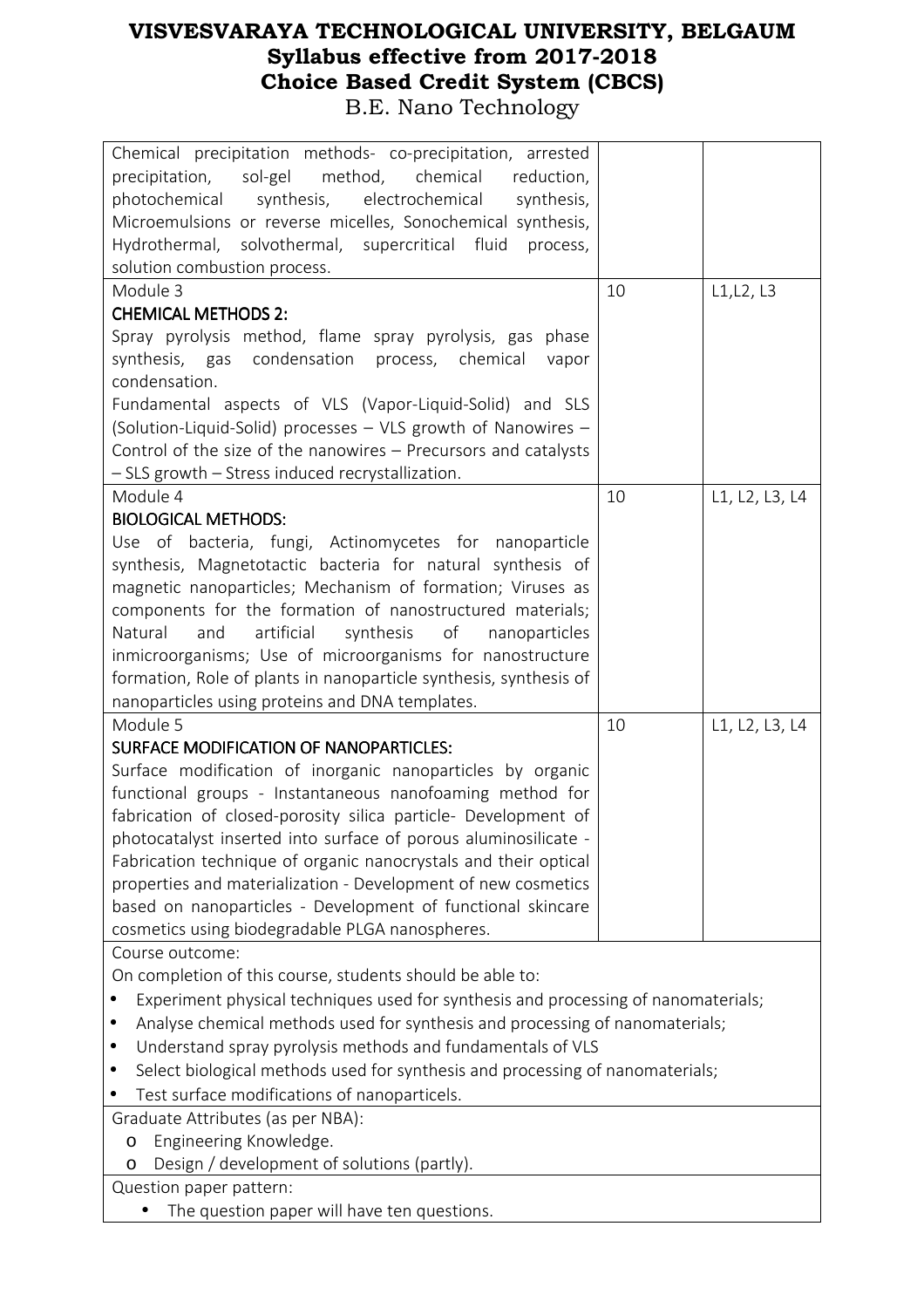- Each full Question consisting of 20 marks
- There will be 2 full questions (with a maximum of four sub questions) from each module.
- Each full question will have sub questions covering all the topics under a module.
- The students will have to answer 5 full questions, selecting one full question from each module.

### TEXT BOOKS:

1. Hari Singh Nalwa - Encyclopedia of Nanotechnology.

2. Synthesis and Processing Techniques, Naveen Kumar Jagadapura Ramegowda, Shareefraza J. Ukkund, Prasad Puthiyillam, LAP Lambert Academic Publishing, Mauritius, 2018. ISBN: 978- 613-9-81532-6

3. Chemistry of Nanomaterials: Synthesis, properties and applications by CNR Rao et.al.

4. Nanochemistry: A chemical approach to NanomaterialsRoayal Society of Chemistry, Ozin and Arsenault, Cambridge UK 2005,

REFERENCE BOOKS:

1. Nanomaterials – A. K. Bandyopadhyay, New Age International Publishers, 2nd Edition, 2010 2. T. Pradeep, "NANO The Essential, understanding Nanoscience and Nanotechnology". Tata McGrawHill Publishing Company Limited, 2007.

3. Shareefraza J. Ukkund, Prasad Puthiyillam, Foundations of Nanoscale Science and Technology, LAP-Lambert Academic Publishing, Mauritius, 2018. ISBN: 978-613-958649-3

4. David G. Bucknall. Nanolithography and patterning techniques in microelectronics, CRC Press

| ELECTRONIC INSTRUMENTS AND MEASUREMENTS<br>[As per Choice Based Credit System (CBCS) scheme]<br>(Effective from the academic year 2017-2018) |        |                                |    |  |  |
|----------------------------------------------------------------------------------------------------------------------------------------------|--------|--------------------------------|----|--|--|
|                                                                                                                                              |        | Course: B.E. / Nano Technology |    |  |  |
| Semester: IV                                                                                                                                 |        |                                |    |  |  |
| Subject Code                                                                                                                                 | 17NT44 | IA Marks                       | 40 |  |  |
| Number of Lecture<br><b>Fxam Marks</b><br>60<br>04                                                                                           |        |                                |    |  |  |
| Hours/Week                                                                                                                                   |        |                                |    |  |  |
| of<br>Number<br>Total                                                                                                                        | 50     | Exam Hours                     | 03 |  |  |
| Lecture Hours                                                                                                                                |        |                                |    |  |  |
| $CREDITS - 04$                                                                                                                               |        |                                |    |  |  |
| Course objectives                                                                                                                            |        |                                |    |  |  |

Course objectives: In this course students will learn about:

- The accuracy and precision, types of errors, statistical, and probability analysis.
- The basic functional concepts of various analog and digital measuring instruments.
- The basic concepts of microprocessor based instruments.
- The functioning and types of oscilloscopes and signal generators, AC and DC bridges.
- The significance and function of different types of transducers.

|                |          | Revised  |
|----------------|----------|----------|
| <b>Modules</b> | Teaching | Bloom's  |
|                | Hours    | Taxonomy |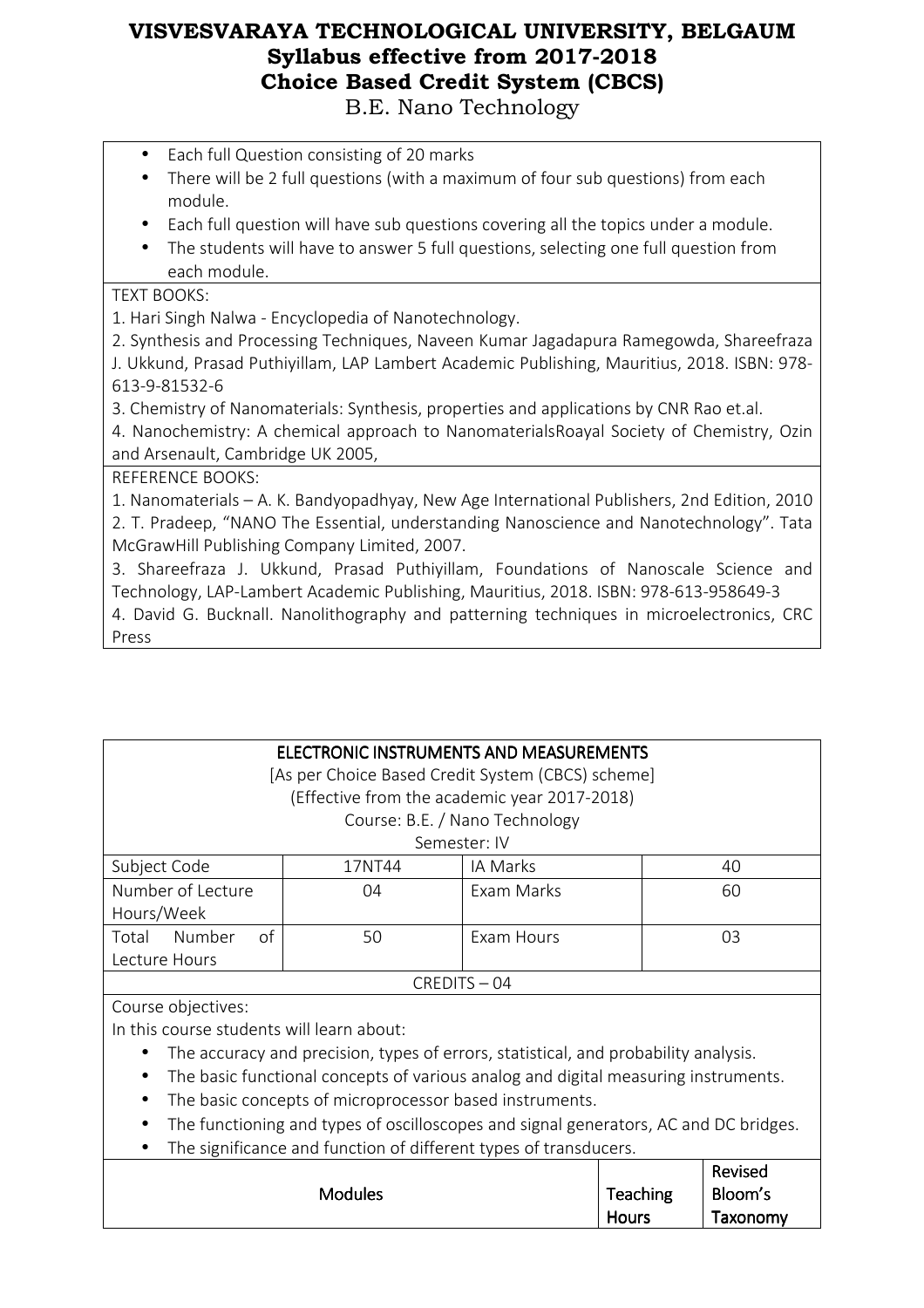|                                                                            |    | (RBT) Level    |
|----------------------------------------------------------------------------|----|----------------|
| Module 1                                                                   | 10 | L1, L2         |
| MEASUREMENT AND ERRORS, AMMETERS, VOLTMETERS &                             |    |                |
| MULTIMETERS, AND MEASURING PROBES                                          |    |                |
| Measurement and Error: Definitions, Accuracy and Precision,                |    |                |
| Significant Figures, Types of Error, Statistical Analysis,                 |    |                |
| Probability of Errors, Limiting Errors.                                    |    |                |
| Ammeters: DC Ammeter, Multirange Ammeter, The Ayrton                       |    |                |
| Shunt or Universal Shunt, Requirements of Shunt, Extending of              |    |                |
| Ammeter Ranges, RF Ammeter (Thermocouple), Limitations of                  |    |                |
| Thermocouple.                                                              |    |                |
| Voltmeters & Multimeters: Introduction, Basic Meter as a DC                |    |                |
| Voltmeter, DC Voltmeter, Multirange Voltmeter, Extending                   |    |                |
| Voltmeter Ranges, Loading, Transistor Voltmeter, Differential              |    |                |
| Voltmeter, Average Responding Voltmeter, Peak responding                   |    |                |
| Voltmeter, True RMS Voltmeter.                                             |    |                |
| <b>Measuring</b><br><b>Probes:</b> Introduction, types, introduction<br>to |    |                |
| nanoprobes                                                                 |    |                |
| Module 2                                                                   | 10 | L1, L2         |
| DIGITAL INSTRUMENTS AND DATA ACQUISITION                                   |    |                |
| Digital Voltmeters: Introduction, RAMP technique, Dual Slope               |    |                |
| Integrating Type DVM, Integrating Type DVM, Most Commonly                  |    |                |
| used principles of ADC, Successive Approximations.                         |    |                |
| Data Acquisition: ADC, DAC, Signal conditioners                            |    |                |
|                                                                            |    |                |
| Digital Instruments: Introduction, Digital Multimeters, Digital            |    |                |
| Frequency Meter, Digital Measurement of Time, Universal                    |    |                |
| Counter, Decade Counter, Electronic Counter,<br>Digital                    |    |                |
| Tachometer, Digital pH Meter, Digital Phase Meter, Digital                 |    |                |
| Capacitance Meter.                                                         |    |                |
| Module 3                                                                   | 10 | L1, L2, L3     |
| OSCILLOSCOPES, AND SIGNAL GENERATORS                                       |    |                |
| <b>Oscilloscopes:</b> Introduction, Basic principles, CRT features, Block  |    |                |
| diagram of Oscilloscope, Simple CRO, Vertical Amplifier,                   |    |                |
| Horizontal Deflecting System, Sweep or Time Base Generator,                |    |                |
| Storage Oscilloscope, Digital Readout Oscilloscope.                        |    |                |
| Signal Generators: Introduction, Fixed and Variable AF                     |    |                |
| Oscillator, Standard Signal Generator, AF sine and Square Wave             |    |                |
| Generator, Function Generator, Square and Pulse Generator.                 |    |                |
| Module 4                                                                   | 10 | L1, L2, L3, L4 |
| <b>MEASURING INSTRUMENTS, AND BRIDGES</b>                                  |    |                |
| Measuring Instruments: Output Power Meters, Field Strength                 |    |                |
| Meter, Stroboscope, Phase Meter, Vector Impedance Meter, Q                 |    |                |
| Meter, Megger, Analog pH Meter, Telemetry.                                 |    |                |
| Bridges: Introduction, Wheatstone's bridge, Kelvin's Bridge; AC            |    |                |
| Capacitance<br>Comparison Bridge,<br>bridges,<br>Inductance                |    |                |
| Comparison Bridge, Maxwell's bridge.                                       |    |                |
| Module 5                                                                   | 10 | L1, L2, L3     |
| <b>TRANSDUCERS, AND ACTUATORS</b>                                          |    |                |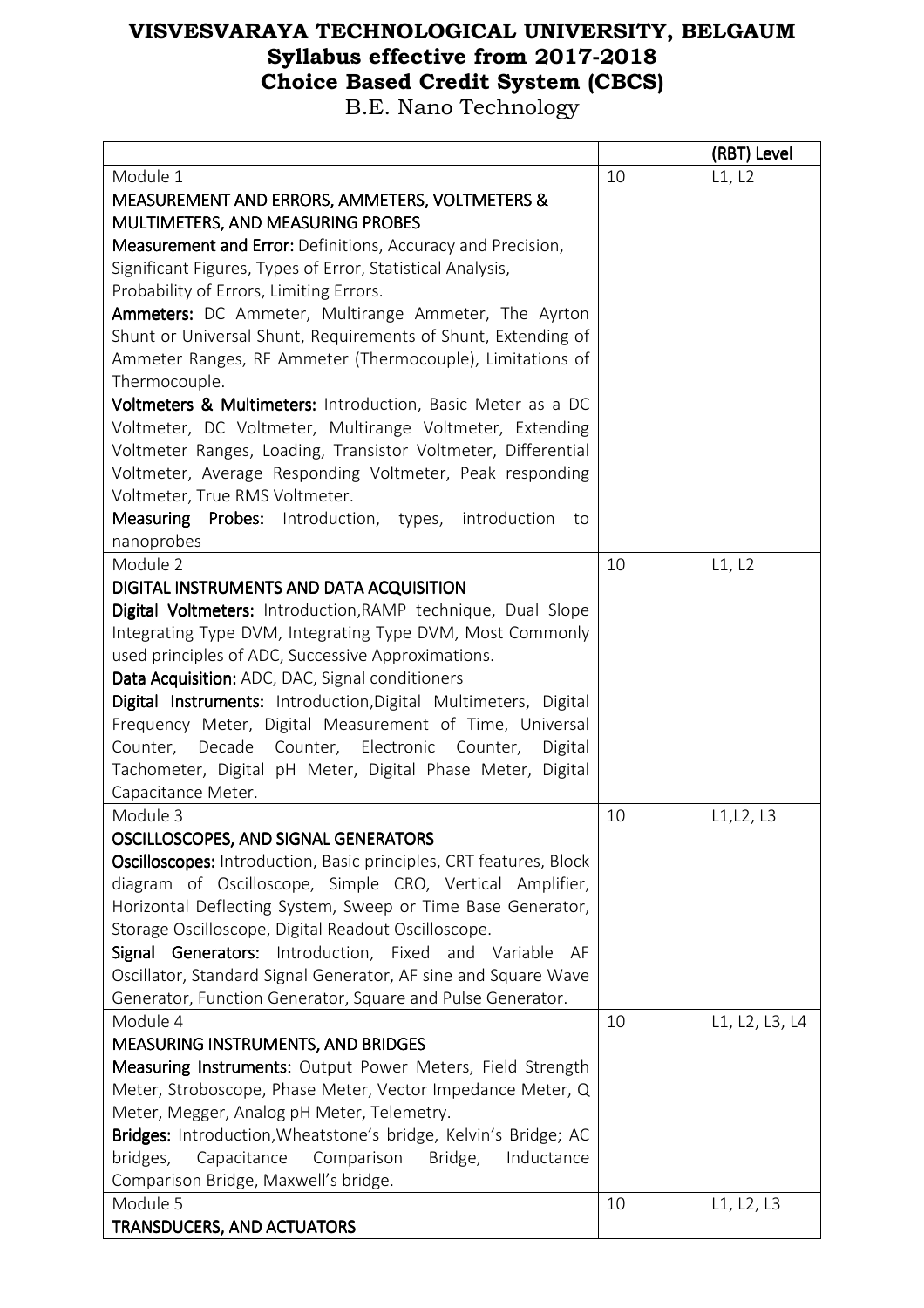| Introduction, transducers and actuators of: electrical, inductive,                                    |
|-------------------------------------------------------------------------------------------------------|
| capacitive, optical, piezoelectric, and photovoltaic. Thermistor,                                     |
| LVDT, Semiconductor photo diode and transistor.                                                       |
| Course outcomes:                                                                                      |
| After studying this course, students will be able to:                                                 |
| Differentiate accuracy and precision<br>$\bullet$                                                     |
| Explain various types of analog and digital measuring instruments.<br>$\bullet$                       |
| Analyse the performance of the AC and DC bridges.<br>$\bullet$                                        |
| Analyse the performance characteristics of analog and digital measuring instruments.<br>$\bullet$     |
| Recognize the importance of lifelong learning in the field of electronic                              |
| instrumentation.                                                                                      |
| Graduate Attributes (as per NBA):                                                                     |
| Engineering Knowledge.<br>$\circ$                                                                     |
| Problem Analysis.<br>O                                                                                |
| Design / development of solutions (partly).<br>$\circ$                                                |
| Interpretation of data.<br>$\circ$                                                                    |
| Question paper pattern:                                                                               |
| The question paper will have ten questions.<br>$\bullet$                                              |
| Each full question consists of 20 marks.<br>$\bullet$                                                 |
| There will be 2 full questions (with a maximum of four sub questions) from each<br>$\bullet$          |
| module.                                                                                               |
| Each full question will have sub questions covering all the topics under a module.<br>$\bullet$       |
| The students will have to answer 5 full questions, selecting one full question from each<br>$\bullet$ |
| module.                                                                                               |
| TEXT BOOKS:                                                                                           |
| 1. A. D. Helfrick and W.D. Cooper, "Modern Electronic Instrumentation and Measuring                   |
| Techniques", Pearson, 1st Edition, 2015, ISBN:9789332556065.                                          |
| 2. H. S. Kalsi, "Electronic Instrumentation", McGraw Hill, 3rd<br>Edition,<br>2012,                   |
| ISBN:9760070702066.                                                                                   |
| <b>REFERENCE BOOKS:</b>                                                                               |
| 1. A. K. Sawhney, "Electronics and Electrical Measurements", Dhanpat Rai & Sons.                      |
| 2. David A. Bell, "Electronic Instrumentation and Measurements", Oxford University Press.             |

| <b>APPLICATIONS OF NANOTECHNOLOGY</b>             |              |                                              |    |  |  |
|---------------------------------------------------|--------------|----------------------------------------------|----|--|--|
| [As per Choice Based Credit System (CBCS) scheme] |              |                                              |    |  |  |
|                                                   |              | (Effective from the academic year 2017-2018) |    |  |  |
|                                                   |              | Course: B.E. / Nano Technology               |    |  |  |
|                                                   | Semester: IV |                                              |    |  |  |
| Subject Code                                      | 17NT45       | IA Marks                                     | 40 |  |  |
| Number of Lecture                                 | 04           | Exam Marks                                   | 60 |  |  |
| Hours/Week                                        |              |                                              |    |  |  |
| Number<br>Total<br>of                             | 50           | Exam Hours                                   | O3 |  |  |
| Lecture Hours                                     |              |                                              |    |  |  |
| $CREDITS - 04$                                    |              |                                              |    |  |  |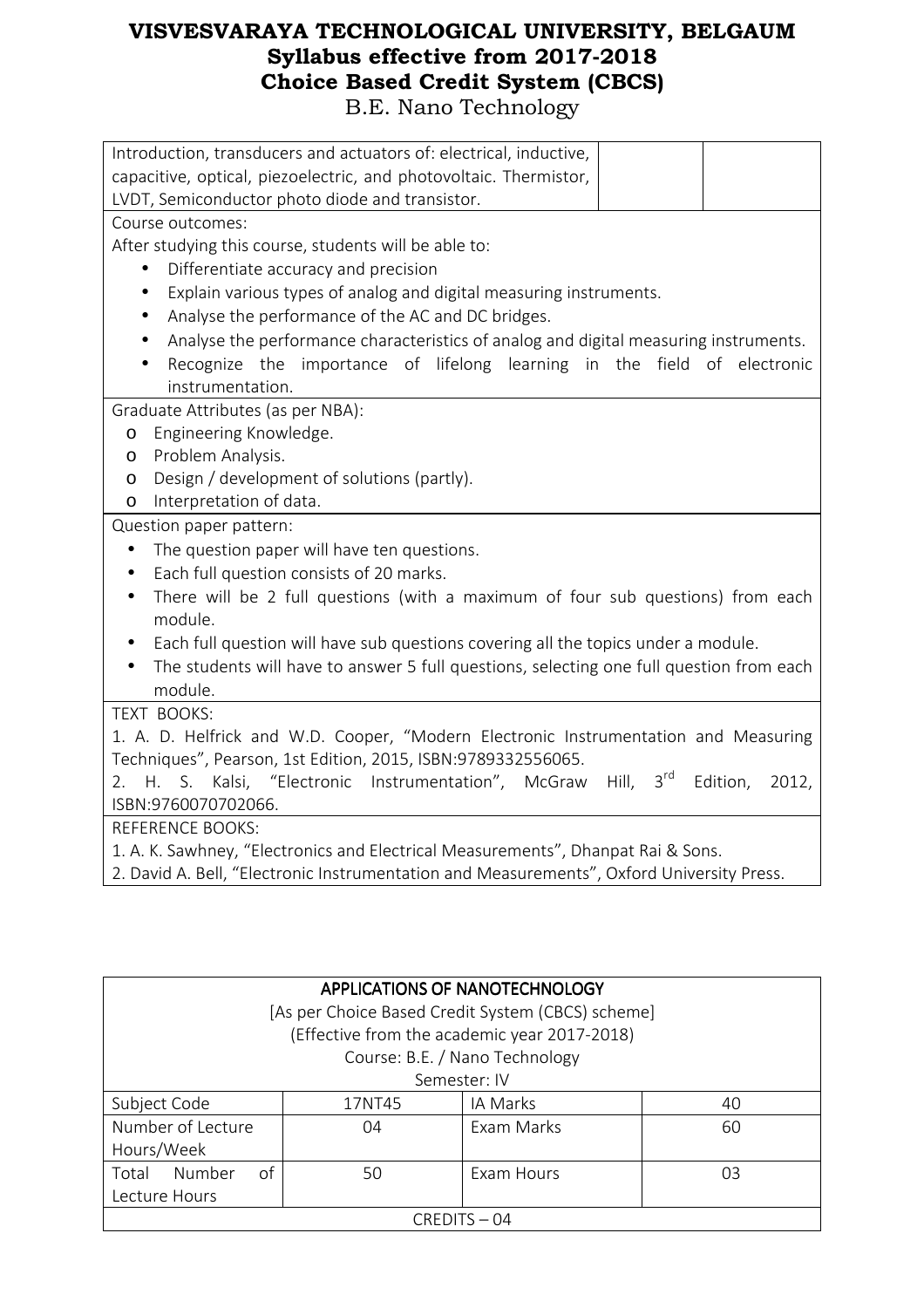| Course objectives:<br>In this subject student will be introduced to applications of nanotechnology in fields of<br>energy, defence, health, communication, transportation, and agriculture.                                                                                                                                                                                                                                                                                                                                                                                                                                                                                                                                                                                                                                                                                                                                                                                                                                                                                                                      |                                 |                                                      |
|------------------------------------------------------------------------------------------------------------------------------------------------------------------------------------------------------------------------------------------------------------------------------------------------------------------------------------------------------------------------------------------------------------------------------------------------------------------------------------------------------------------------------------------------------------------------------------------------------------------------------------------------------------------------------------------------------------------------------------------------------------------------------------------------------------------------------------------------------------------------------------------------------------------------------------------------------------------------------------------------------------------------------------------------------------------------------------------------------------------|---------------------------------|------------------------------------------------------|
| <b>Modules</b>                                                                                                                                                                                                                                                                                                                                                                                                                                                                                                                                                                                                                                                                                                                                                                                                                                                                                                                                                                                                                                                                                                   | <b>Teaching</b><br><b>Hours</b> | <b>Revised</b><br>Bloom's<br>Taxonomy<br>(RBT) Level |
| Module 1<br>NT IN<br>PHOTOVOLTAICS, BATTERIES, AND<br><b>FUEL</b><br><b>CELLS</b><br><b>APPLICATIONS</b><br>Photovoltaics: Introduction, limitations of conventional solar<br>cells, applications of nanotechnology in photovoltaics; Three<br>generation solar cells; Second generation solar cells (CIGS and<br>CdTe): construction, advantages and limitations, Ultrathin<br>nanotechnology solar cells (plastic solar cells): construction,<br>working principle, advantages and limitations. Applications of<br>CNTs in: photovoltaic diode, photo-active layer, transparent<br>electrode, and dye-sensitized solar cells.<br>and Fuel cells:<br>Batteries,<br>Nanobatteries:<br>Introduction,<br>advantages, nanotechnology applications under development;<br>Applications of nanotechnology in Hydrogen fuel cells:<br>production of hydrogen (Tandem cells), storage and transport<br>of hydrogen; improving the efficiency of catalyst, and<br>electrolyte. Applications of nanotechnology in improving the<br>efficiency of DMFC, and SOFC.                                                           | 10                              | L1, L2, L3                                           |
| Module - 2<br>NT IN ENERGY TRANSMISSIONS, WATER PURIFICATION, AND<br><b>DEFENSE APPLICATIONS</b><br><b>Energy transmissions:</b> Applications of nanotechnology to energy<br>production, Nanoscale materials; General energy applications:<br>lighting, heating, transportation, capacitors, power chips;<br>Nanoparticles for energy transmission development: wires and<br>cables; electrical transmission infrastructure: transformers,<br>substations, and sensors.<br>Water purification: Nanooligodynamic metallic<br>particles:<br>effect,<br>oligodynamic<br>mechanism<br>and<br>applications;<br>Photocatalysis: types and applications of nanotechnology in<br>photocatalysis; Desalination: nanofiltration, advantages and<br>limitations, future directions of nanotechnology in membrane<br>process.<br>NT in Defense: Nanotechnology for soldiers: Smart helmets:<br>significance, sensors, optical/IR, RF, and acaustic arrays,<br>antiballistic protection. Smart suits: as armour, for ventilation,<br>for camouflage. Smart equipments: B/C detection, health<br>monitoring and wound healing. | 10                              | L1, L2, L3                                           |
| Module $-3$<br>NT IN AGRICULTURE, AND FOOD PROCESSING APPLICATIONS<br>NT in agriculture applications: Overview of nanotechnology                                                                                                                                                                                                                                                                                                                                                                                                                                                                                                                                                                                                                                                                                                                                                                                                                                                                                                                                                                                 | 10                              | L1, L2, L3                                           |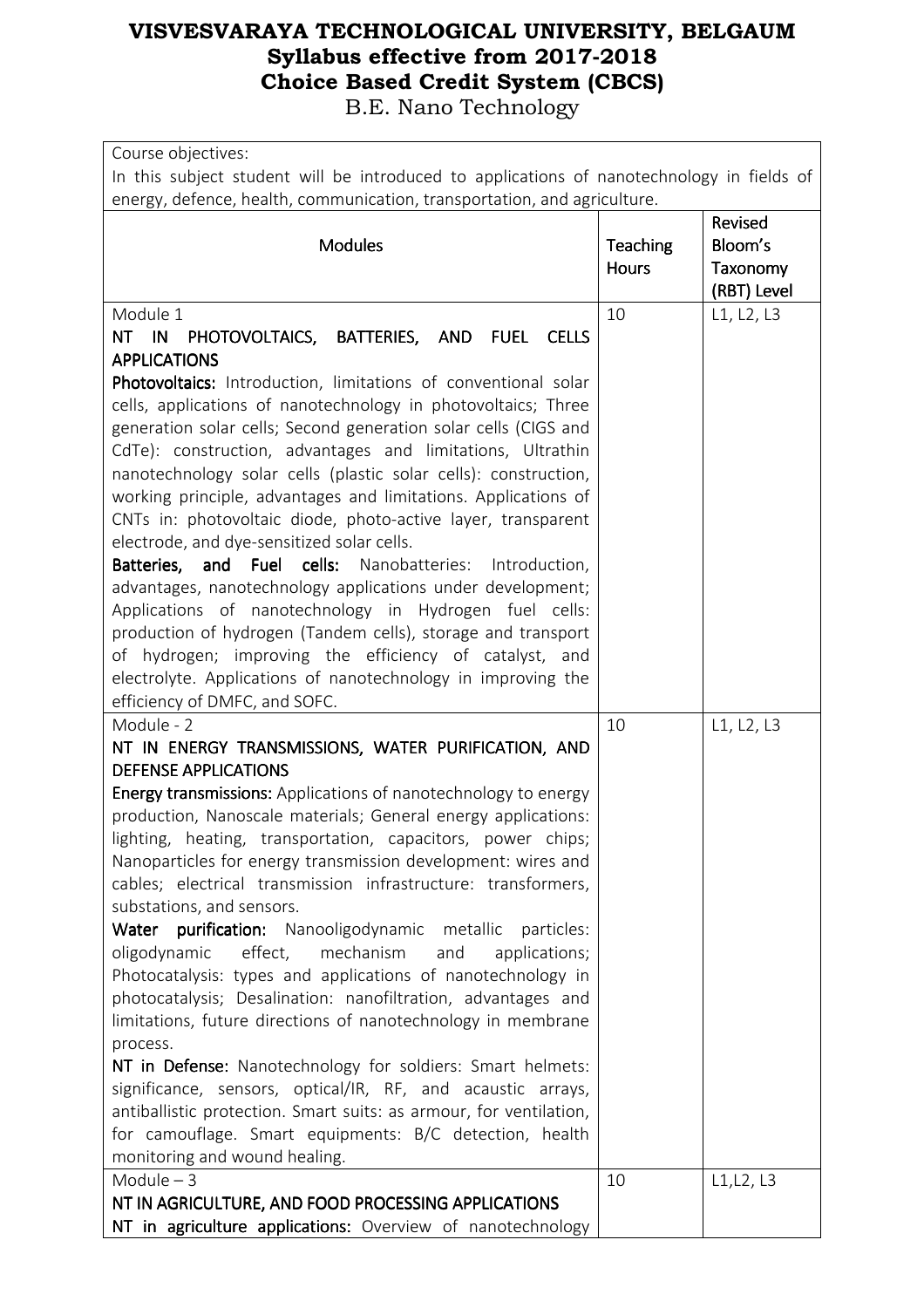| applications in agriculture: Nanoscale carriers, Microfabricated<br>xylem vessels, Nanolignocellulosic materials, Clay nanotubes,<br>Photocatalysis, Nanobarcode technology, Quantum dots for<br>staining bacteria, Biosensors. Nanotechnologies in animal<br>production and health care: Improving feeding efficiency and<br>nutrition, Zoonotic diseases, Animal reproduction and fertility,<br>Nanotechnology and animal waste management.<br>NT in food processing applications: Nanofood, introduction,<br>nanoencapsulation, nanocomposites in food packaging, smart<br>food packaging. |    |            |
|-----------------------------------------------------------------------------------------------------------------------------------------------------------------------------------------------------------------------------------------------------------------------------------------------------------------------------------------------------------------------------------------------------------------------------------------------------------------------------------------------------------------------------------------------------------------------------------------------|----|------------|
| Module 4                                                                                                                                                                                                                                                                                                                                                                                                                                                                                                                                                                                      | 10 | L1, L2, L3 |
| NT IN CIVIL ENGINEERING, AUTOMOBILE, AND AEROSPACE                                                                                                                                                                                                                                                                                                                                                                                                                                                                                                                                            |    |            |
| <b>APPLICATIONS</b>                                                                                                                                                                                                                                                                                                                                                                                                                                                                                                                                                                           |    |            |
| NT in civil engineering applications: Nanotechnology for green<br>building: Introduction, Coatings: self-cleaning coatings, anti-                                                                                                                                                                                                                                                                                                                                                                                                                                                             |    |            |
| stain coatings, De-polluting surfaces, Scratch-resistant coatings,                                                                                                                                                                                                                                                                                                                                                                                                                                                                                                                            |    |            |
| Anti-fogging and anti-icing coatings, Antimicrobial coatings, UV                                                                                                                                                                                                                                                                                                                                                                                                                                                                                                                              |    |            |
| protection, Anti-corrosion coatings, and Moisture resistance.                                                                                                                                                                                                                                                                                                                                                                                                                                                                                                                                 |    |            |
| automobile<br>applications:<br>Functionalities<br><b>NT</b><br>in.<br>οf                                                                                                                                                                                                                                                                                                                                                                                                                                                                                                                      |    |            |
|                                                                                                                                                                                                                                                                                                                                                                                                                                                                                                                                                                                               |    |            |
| (mechanical,<br>nanotechnologies<br>geometric<br>effect,                                                                                                                                                                                                                                                                                                                                                                                                                                                                                                                                      |    |            |
| electronic/magnetic, optical, and chemical); Applications of NT                                                                                                                                                                                                                                                                                                                                                                                                                                                                                                                               |    |            |
| towards: car body shell, car body, car interior, chasis and tyres,                                                                                                                                                                                                                                                                                                                                                                                                                                                                                                                            |    |            |
| electrics and electronics, engine and drive train.                                                                                                                                                                                                                                                                                                                                                                                                                                                                                                                                            |    |            |
| NT in aerospace applications: Potential applications in space                                                                                                                                                                                                                                                                                                                                                                                                                                                                                                                                 |    |            |
| craft and space structures, Requirements for future space                                                                                                                                                                                                                                                                                                                                                                                                                                                                                                                                     |    |            |
| systems, Radiation shielding (Thermal protection), Space                                                                                                                                                                                                                                                                                                                                                                                                                                                                                                                                      |    |            |
| elevator, Space elevator (electromagnetic).                                                                                                                                                                                                                                                                                                                                                                                                                                                                                                                                                   |    |            |
| Module 5                                                                                                                                                                                                                                                                                                                                                                                                                                                                                                                                                                                      | 10 | L1, L2, L3 |
| NANOTECHNOLOGY IN ELECTRONICS, COMPUTER ENGINEERING                                                                                                                                                                                                                                                                                                                                                                                                                                                                                                                                           |    |            |
| & PHOTONICS                                                                                                                                                                                                                                                                                                                                                                                                                                                                                                                                                                                   |    |            |
| Introduction to: MOSFET, CMOS, and microchips (DRAM,                                                                                                                                                                                                                                                                                                                                                                                                                                                                                                                                          |    |            |
| SRAM, FIFO, EPROM, and PROM). Single electron transistors:                                                                                                                                                                                                                                                                                                                                                                                                                                                                                                                                    |    |            |
| introduction, Coulomb blockade, miniature flash memory, and                                                                                                                                                                                                                                                                                                                                                                                                                                                                                                                                   |    |            |
| Yano type memory. Quantum mechanical tunneling: RTDs and                                                                                                                                                                                                                                                                                                                                                                                                                                                                                                                                      |    |            |
| diodes.<br>Introduction<br>Esaki<br>spintronics,<br>molecular<br>to                                                                                                                                                                                                                                                                                                                                                                                                                                                                                                                           |    |            |
| nanoelectronics, fault tolerant designs, quantum cellular                                                                                                                                                                                                                                                                                                                                                                                                                                                                                                                                     |    |            |
| automata, and quantum computing. MEMS and MOEMS:                                                                                                                                                                                                                                                                                                                                                                                                                                                                                                                                              |    |            |
| introduction and applications. Introduction to: nanotechnology                                                                                                                                                                                                                                                                                                                                                                                                                                                                                                                                |    |            |
| in photonics, photonic crystals, plasmonics, and spray-on                                                                                                                                                                                                                                                                                                                                                                                                                                                                                                                                     |    |            |
| nanocomputers.                                                                                                                                                                                                                                                                                                                                                                                                                                                                                                                                                                                |    |            |
| Course outcome:                                                                                                                                                                                                                                                                                                                                                                                                                                                                                                                                                                               |    |            |
| After completion of this subject, students will be able to:                                                                                                                                                                                                                                                                                                                                                                                                                                                                                                                                   |    |            |
| Describe applications of nano technology in the photovoltaics, batteries, and fuel                                                                                                                                                                                                                                                                                                                                                                                                                                                                                                            |    |            |
| cells;                                                                                                                                                                                                                                                                                                                                                                                                                                                                                                                                                                                        |    |            |
|                                                                                                                                                                                                                                                                                                                                                                                                                                                                                                                                                                                               |    |            |

- Illustrate nano technology in the energy transmissions, water purification, and defense;
- Explain nano technology in the agriculture and food processing;
- Describe nano technology in the civil engineering, automobile, and aerospace sector;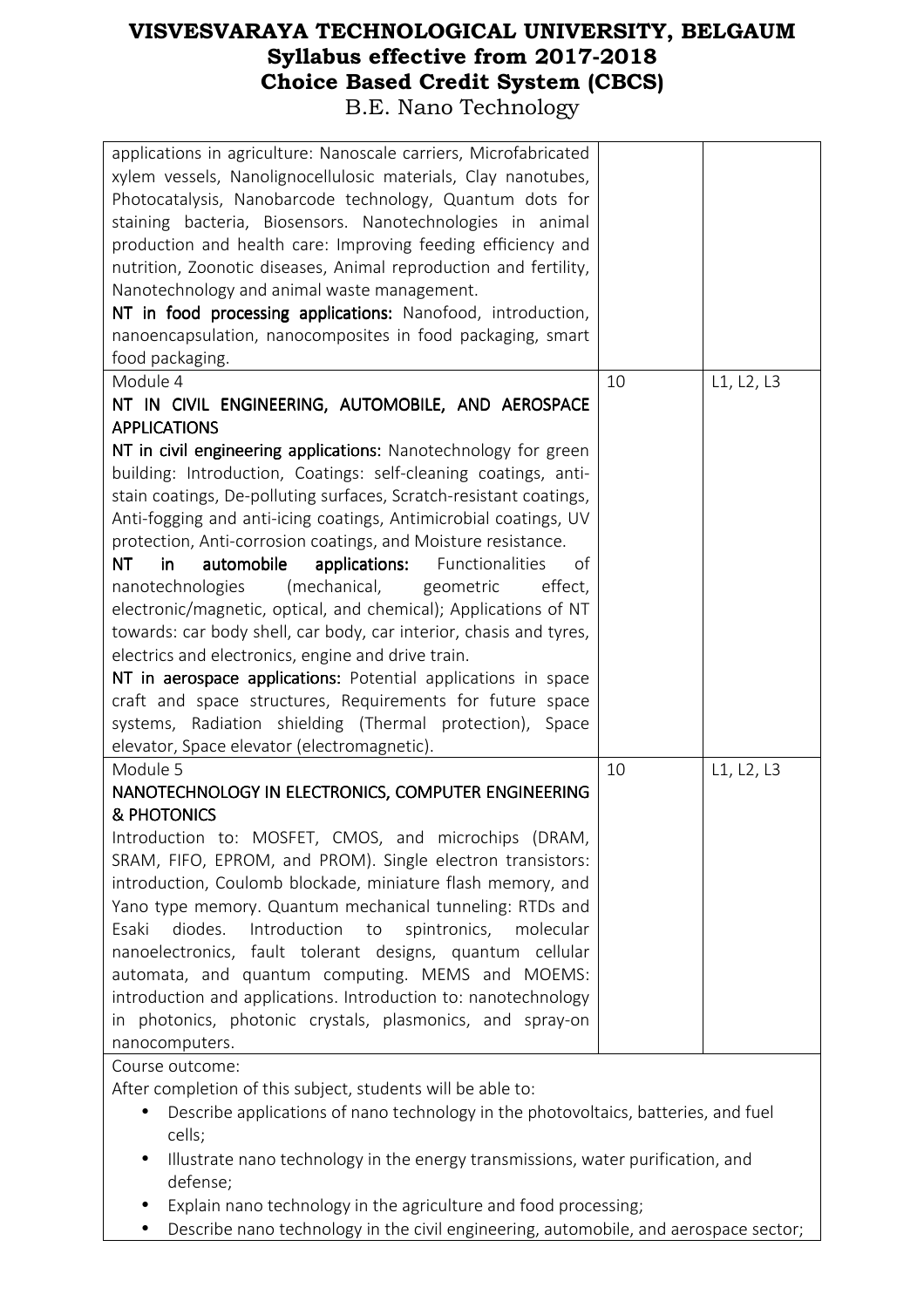|         | Research nano technological advances in the electronics, computer engineering, and           |
|---------|----------------------------------------------------------------------------------------------|
|         | photonics.                                                                                   |
|         | Graduate Attributes (as per NBA):                                                            |
| $\circ$ | Engineering Knowledge.                                                                       |
| O       | Problem Analysis.                                                                            |
| $\circ$ | Design / development of solutions (partly).                                                  |
| $\circ$ | Interpretation of data.                                                                      |
|         | Question paper pattern:                                                                      |
|         | The question paper will have ten questions.                                                  |
|         | Each full Question consisting of 20 marks<br>$\bullet$                                       |
|         | There will be 2 full questions (with a maximum of four sub questions) from each<br>$\bullet$ |
|         | module.                                                                                      |
|         | Each full question will have sub questions covering all the topics under a module.           |
|         | The students will have to answer 5 full questions, selecting one full question from          |
|         | each module.                                                                                 |
|         | <b>TEXT BOOKS:</b>                                                                           |
|         | 1. Nanotechnology, Importance & Applications, M.H. Fulekar, I.K. International Publishing    |
|         | House, New Delhi, 2011                                                                       |
| 2.      | Applications of Nanotechnology, Prasad Puthiyillam, LAP Lambert Academic Publishing,         |
|         | Mauritius, 2018, ISBN: 978-613-9-58532-8                                                     |
| 3.      | Nanotechnology, Fundamentals and Applications, Manasi Karkare, I.K. International            |
|         | Publishing, New Delhi, 2008, ISBN : 978-81-89866-99-0                                        |
|         | <b>REFERENCES:</b>                                                                           |
|         | 1. "How helpful is nanotechnology in agriculture?-Review", Allah Ditta, Advances in natural  |
|         | sciences: Nanoscience and nanotechnology, 3 (2012) 033002 (10pp), IOP Publishing,            |
|         | doi:10.1088/2043-6262/3/3/033002                                                             |
| 2.      | Nanotechnology - Innovation opportunities for tomorrow's defense, Frank Simonis and          |
|         | Steven S, Freely downloadable from web.                                                      |
| 3.      | Nanotechnologies in Automobiles-Innovation potentials in Hesse for the Automotive            |
|         | industry and its subcontractors, Volume 3 of the Aktionslinie, Hesse Nanotech series of      |
|         | publications. 2008                                                                           |
|         | 4. Nanotechnology for green building, George Elvin, Green Technology Forum, 2007             |
|         |                                                                                              |

| <b>BIOCHEMISTRY AND MICROBIOLOGY</b>     |                                                   |                                              |    |  |
|------------------------------------------|---------------------------------------------------|----------------------------------------------|----|--|
|                                          | [As per Choice Based Credit System (CBCS) scheme] |                                              |    |  |
|                                          |                                                   | (Effective from the academic year 2017-2018) |    |  |
|                                          |                                                   | Course: B.E. / Nano Technology               |    |  |
|                                          |                                                   | Semester: IV                                 |    |  |
| Subject Code<br>IA Marks<br>17NT46<br>40 |                                                   |                                              |    |  |
| Number of Lecture                        | 03                                                | Exam Marks                                   | 60 |  |
| Hours/Week                               |                                                   |                                              |    |  |
| Number<br>of<br>Total                    | 40                                                | Exam Hours                                   | 03 |  |
| Lecture Hours                            |                                                   |                                              |    |  |
| $CRFDITS - 03$                           |                                                   |                                              |    |  |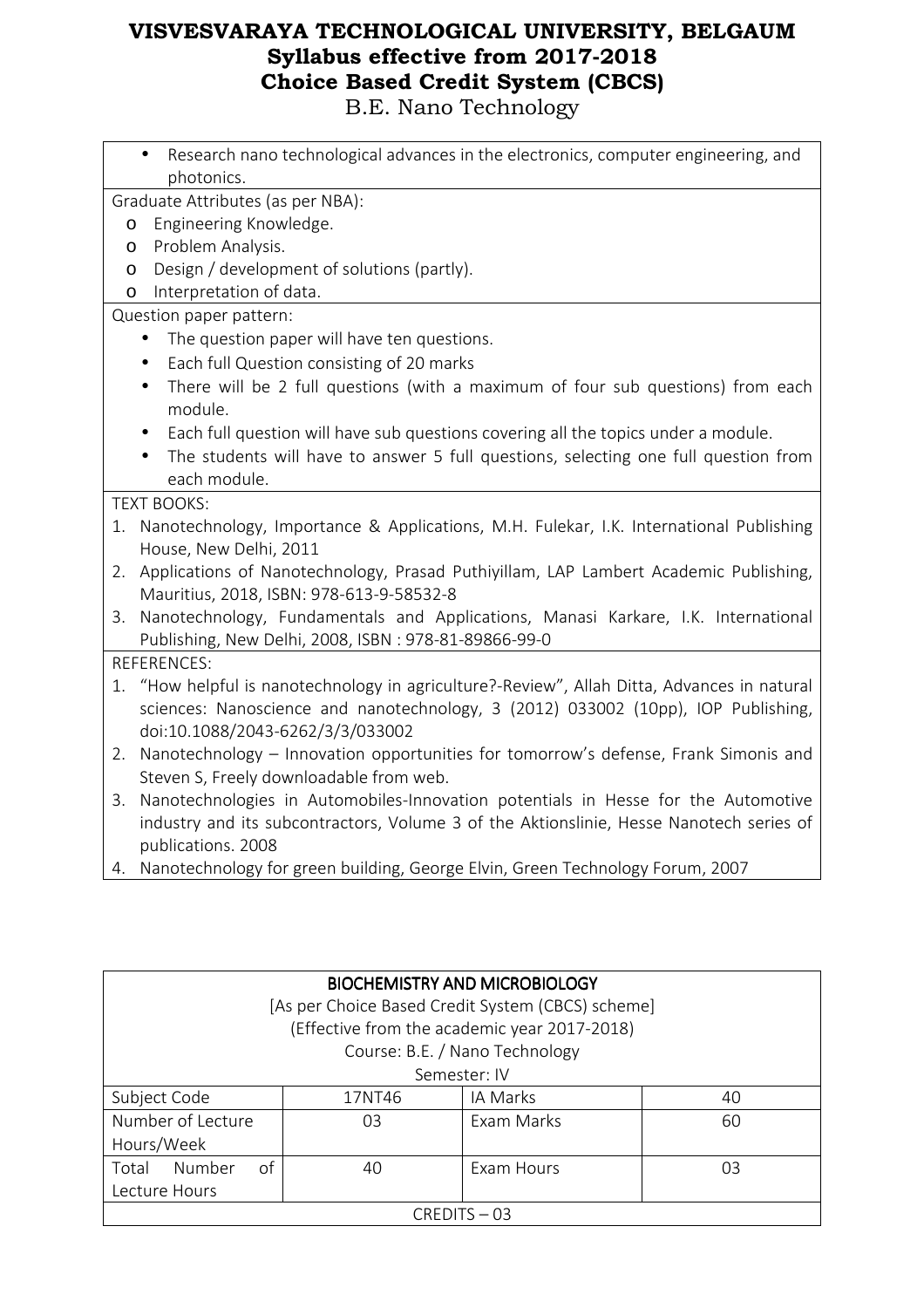| Course objectives:                                                                                                      |                          |                                               |
|-------------------------------------------------------------------------------------------------------------------------|--------------------------|-----------------------------------------------|
| To understand the basic concepts of biochemistry and pathways involved in metabolism.                                   |                          |                                               |
| To study characteristics of microbes and microbial synthesis of nanomaterials.                                          |                          |                                               |
| <b>Modules</b>                                                                                                          | Teaching<br><b>Hours</b> | Revised<br>Bloom's<br>Taxonomy<br>(RBT) Level |
| Module 1                                                                                                                | 08                       | L1, L2                                        |
| <b>BIOMOLECULES AND BIOLOGICAL MEMBRANES:</b>                                                                           |                          |                                               |
| Types of chemical reactions, pH, buffers and their properties,                                                          |                          |                                               |
| solutions. Brief description<br>concentration<br>of<br>of the                                                           |                          |                                               |
| biomolecules: Carbohydrates; Proteins; Lipids; Nucleic acids                                                            |                          |                                               |
| (DNA & RNA). Classes of Enzymes with examples. Biological<br>membranes: structure, permeability, properties,<br>passive |                          |                                               |
| transport, facilitated<br>active<br>and<br>transport<br>transport,                                                      |                          |                                               |
| mechanism of Na <sup>+</sup> / K <sup>+</sup> , glucose and amino acid transport.                                       |                          |                                               |
| Module 2                                                                                                                | 08                       | L1, L2, L3, L4                                |
| <b>BIOENERGETICS AND METABOLISM:</b>                                                                                    |                          |                                               |
| Principle of bioenergetics – Bioenergetics and thermodynamics,                                                          |                          |                                               |
| phosphoryl group transfer and ATP, Biological oxidation and                                                             |                          |                                               |
| reaction. Glycolysis, gluconeogenesis, Pentose<br>reduction                                                             |                          |                                               |
| phosphate pathway of glucose oxidation, Citric acid cycle.                                                              |                          |                                               |
| Photophosphorylation.                                                                                                   |                          |                                               |
| Module 3                                                                                                                | 08                       | L1, L2, L3                                    |
| <b>STUDY OF MICROORGANISMS:</b>                                                                                         |                          |                                               |
| Scope of microbiology, History of microbiology, origin of life,                                                         |                          |                                               |
| Prokaryotes and Eukaryotes. Microbial diversity and Taxonomy.                                                           |                          |                                               |
| Structure, Classification and Reproduction of bacteria, fungi,<br>viruses. General features of Actinomycetes.           |                          |                                               |
| Module 4                                                                                                                | 08                       | L1, L2, L3                                    |
| MICROBIAL GROWTH AND CONTROL OF MICRO ORGANISM:                                                                         |                          |                                               |
| Growth curve patterns, physical conditions required for growth.                                                         |                          |                                               |
| Control<br>of<br>microorganism<br>by<br>physical<br>agents<br>(high                                                     |                          |                                               |
| temperature, low temperature, dessication, osmotic pressure,                                                            |                          |                                               |
| radiation); Control of microorganism by chemical agents;                                                                |                          |                                               |
| Antiobiotics and other chemotherapeutic agents.                                                                         |                          |                                               |
| Module 5                                                                                                                | 08                       | L3, L4, L5                                    |
| MICROBIAL SYNTHESIS OF NANO MATERIALS:                                                                                  |                          |                                               |
| Biosynthesis<br>of<br>nanoparticles<br>bacteria<br>by<br>and<br>fungi                                                   |                          |                                               |
| and extracellular synthesis). Magnetotactic<br>(intracellular                                                           |                          |                                               |
| bacteria for natural synthesis of magnetic nanoparticles;                                                               |                          |                                               |
| Mechanism of formation of nanostructured materials by virus -                                                           |                          |                                               |
| TMV virus; Role of plants in nanoparticle synthesis - marigold,                                                         |                          |                                               |
| tulsi and aloe vera.                                                                                                    |                          |                                               |
| Course outcome:                                                                                                         |                          |                                               |
| After completion of this subject, students will be able to:<br>Understand biomolecules and biological membranes         |                          |                                               |
|                                                                                                                         |                          |                                               |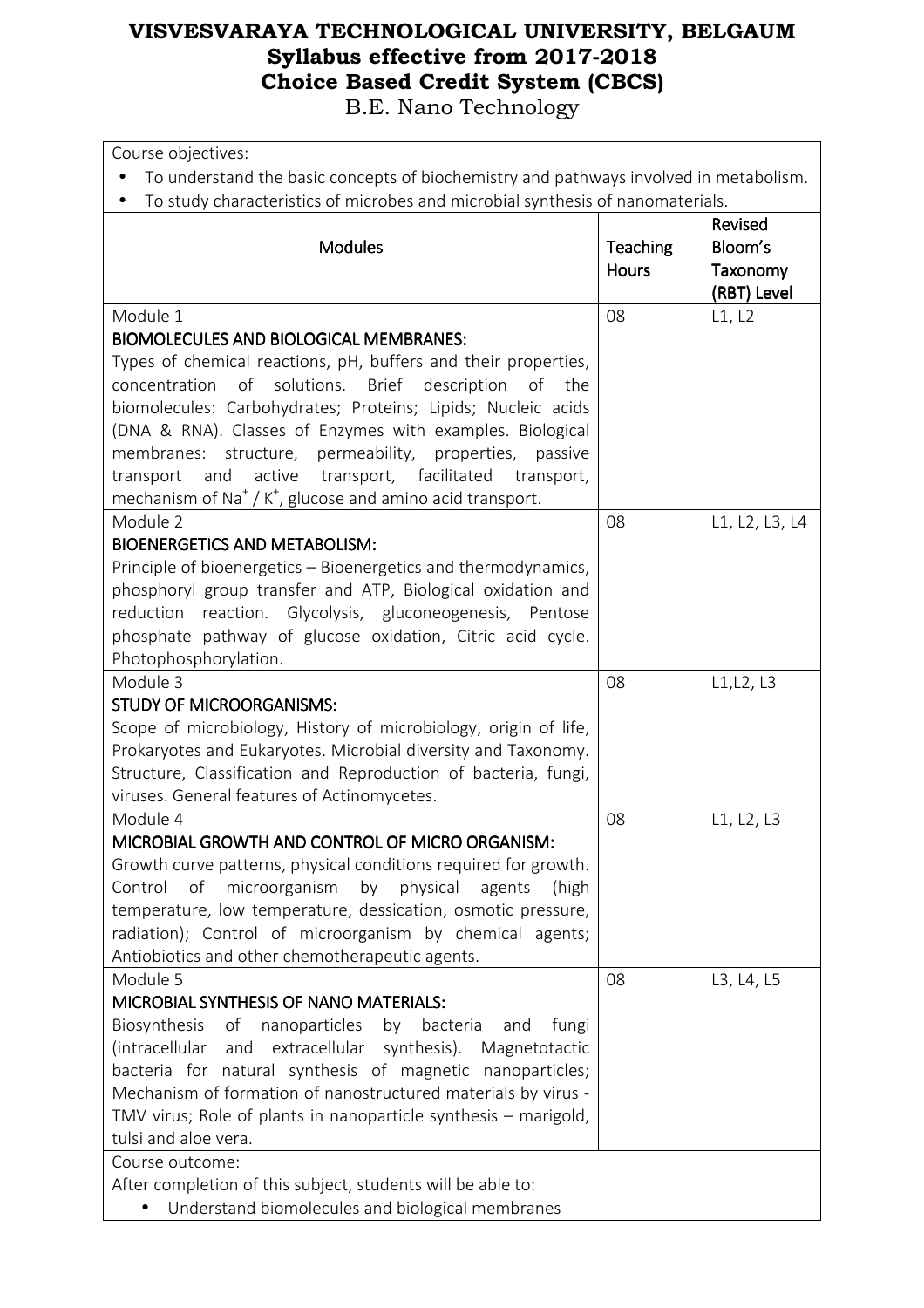- Fundamental principles of bioenergetics and metabolism
- Basics of microbiology
- Understand microbiological growth and control of microorganisms
- Understand apply the knowledge of microbial synthesis of nanomaterials

Graduate Attributes (as per NBA):

- o Engineering Knowledge.
- o Problem Analysis.
- o Design / development of solutions (partly).
- o Interpretation of data.

Question paper pattern:

- The question paper will have ten questions.
- Each full Question consisting of 20 marks
- There will be 2 full questions (with a maximum of four sub questions) from each module.
- Each full question will have sub questions covering all the topics under a module.
- The students will have to answer 5 full questions, selecting one full question from each module.

#### TEXT BOOKS:

1. Microbiology by Michael J Pelczar Jr Chan ECS, Noel R Krieg, Tata McGraw Hill Publishing co Ltd.

2. Biochemistry and Microbiology, Shareefraza J. Ukkund, Abhinaya Nellerichale, Dr. Prasad Puthiyillam, LAB-Lambert Academic Publishing, Mauritius, 2018, ISBN: 978-613-9-83272-9.

3. Lehninger- Principles of Biochemistry by David L. Nelson and Michael M. Cox, 5th Edition,WH Freeman and Company.

4. Principles of Biochemistry by LubertStryer, Freeman Int. Edition

REFERENCE BOOKS:

1. T. Pradeep, "NANO The Essential, understanding Nanoscience and Nanotechnology". Tata McGraw - Hill Publishing Company Limited, 2007.

2. C. A. Mirkin and C. M. Niemeyer, Nanobiotechnology- II, More Concepts and Applications, WILEY-VCH, VerlagGmbH&Co, 2007

| ELECTRONIC INSTRUMENTATION LAB |                                                   |            |    |  |
|--------------------------------|---------------------------------------------------|------------|----|--|
|                                | [As per Choice Based Credit System (CBCS) scheme] |            |    |  |
|                                | (Effective from the academic year 2017-2018)      |            |    |  |
|                                | Course: B.E. / Nano Technology                    |            |    |  |
|                                | SEMESTER - IV                                     |            |    |  |
| Laboratory Code                | 17NTL47                                           | IA Marks   | 40 |  |
| Number of Lecture Hours/Week   | 01HrInstructions + 02 Hr Laboratory               | Exam Marks | 60 |  |
| 03<br>Exam Hours               |                                                   |            |    |  |
|                                | $CREDITS - 02$                                    |            |    |  |
| Course objectives:             |                                                   |            |    |  |

- To realize and demonstrate that how different for finding out values of resistance, capacitance and inductance
- To interface sensors and demonstrate the method used in sensing temperature and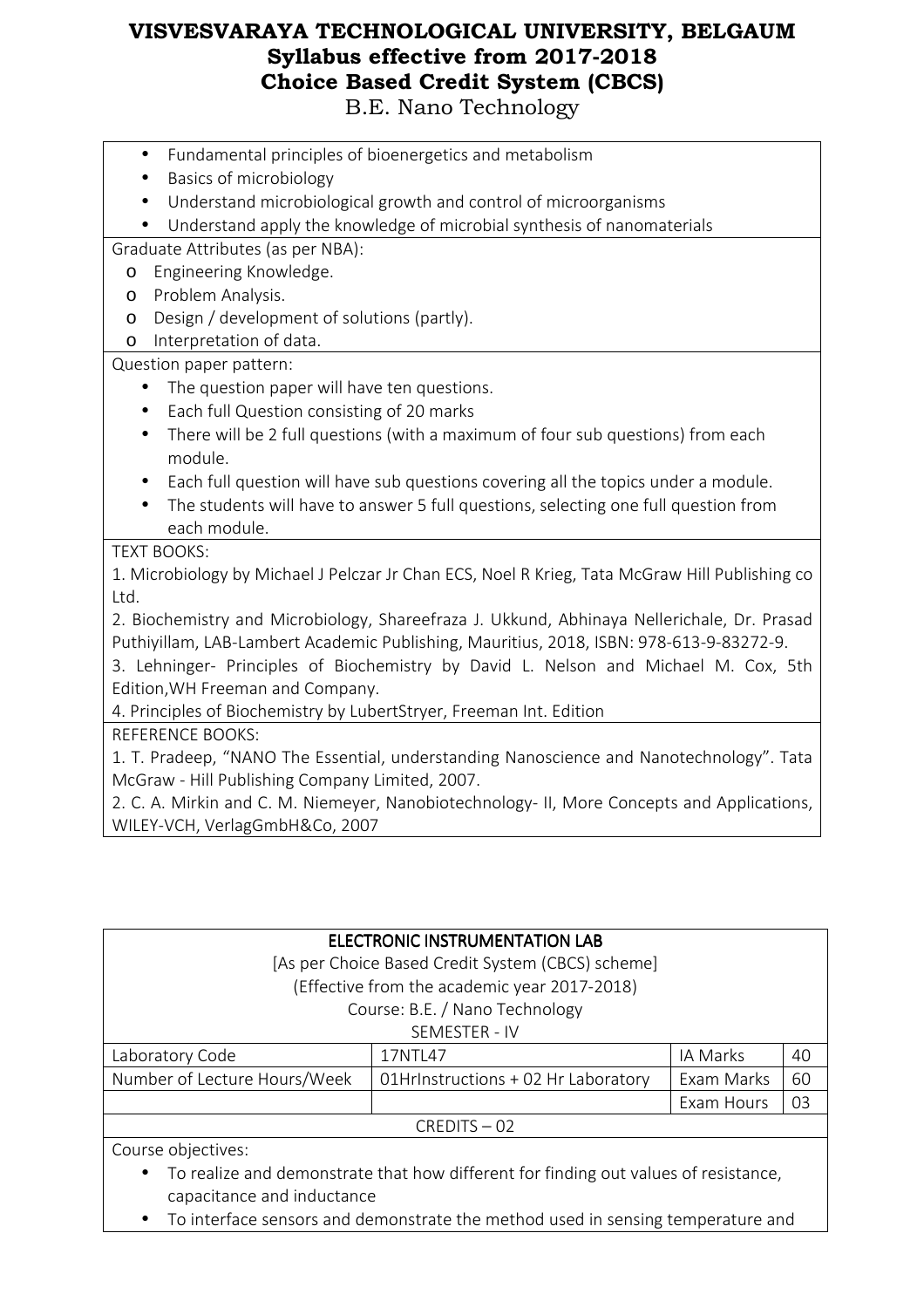| pressure                                                                                               |             |
|--------------------------------------------------------------------------------------------------------|-------------|
| To study the working principle of data acquisition modules in electronic                               |             |
| instrumentation                                                                                        |             |
| Laboratory Experiments:                                                                                | Revised     |
|                                                                                                        | Bloom's     |
|                                                                                                        | Taxonomy    |
|                                                                                                        | (RBT) Level |
| To find the value of unknown resistor using Wheatstone bridge.<br>1.                                   | L1, L2, L3  |
| To find the value of unknown capacitance and inductance using Maxwell's<br>2.<br>bridge                | L4, L5, L6  |
| To find the value of unknown capacitance using Wein's series and parallel<br>3.<br>bridge.             | L5, L6      |
| Measurement of frequency using Lissajous method<br>4.                                                  | L4, L5, L6  |
| To study and verify characteristic of variable resistor transducer (strain<br>5.<br>gauge)             | L5, L6      |
| To study and verify characteristic of LVDT<br>6.                                                       | L5, L6      |
| 7. To study characteristics of temperature transducer like thermocouple,                               | L5, L6      |
| thermistor and RTD with implementation of a small project using signal                                 |             |
| conditioning circuits like instrumentation amplifier                                                   |             |
| Measurement of pressure using piezoelectric pick up.<br>8.                                             | L5, L6      |
| To interface temperature sensor to Data Acquisition Kit and display<br>9.<br>the temperature measured. | L1, L2, L3  |
| 10. Study of distance measurement using ultrasonic transducer.                                         | L5, L6      |
| 11. Measurement of power and energy using ARDUINO                                                      | L5, L6      |
| Course Outcome:                                                                                        |             |
| Students can learn the how to work with electronic instruments and bridge networks<br>$\bullet$        |             |
| for sensing physical parameters                                                                        |             |
| Students will be able to demonstrate the working of sensors and interfacing circuits in                |             |
| measuring of physical parameters                                                                       |             |
| Graduate Attributes (as per NBA)                                                                       |             |
| Engineering Knowledge.                                                                                 |             |
| Problem Analysis.                                                                                      |             |
| Design/Development of solutions.                                                                       |             |
| <b>Conduct of Practical Examination:</b>                                                               |             |
| 1. All laboratory experiments are to be included for practical examination.                            |             |
| 2. Students are allowed to pick one experiment from the lot.                                           |             |
| 3. Strictly follow the instructions as printed on the cover page of answer script for breakup of       |             |
| marks.                                                                                                 |             |
| 4. Change of experiment is allowed only once and 15% Marks allotted to the procedure part to           |             |
| be made zero.                                                                                          |             |
| Reference Book                                                                                         |             |
| 1. Lab Manual                                                                                          |             |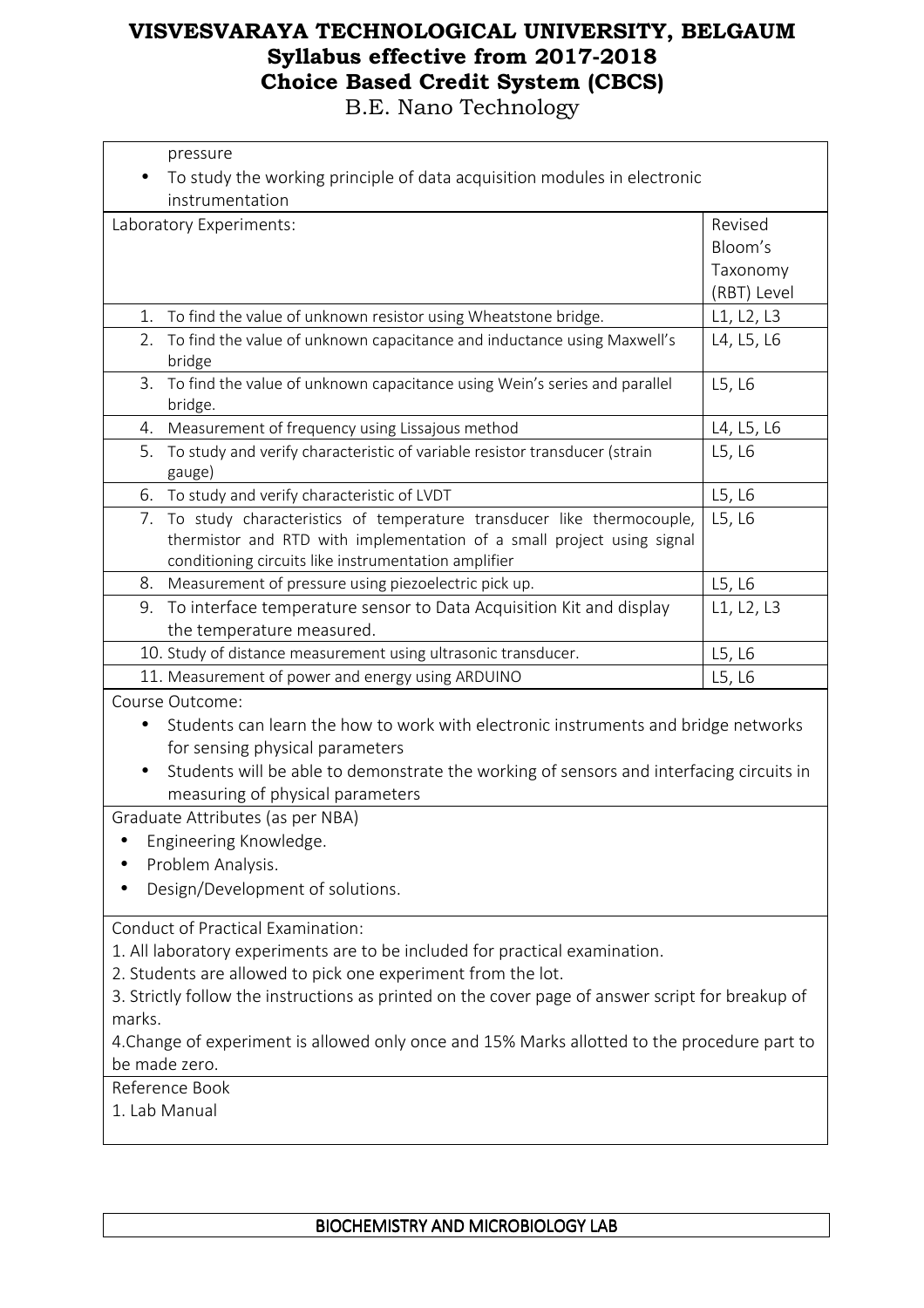|                                                              | [As per Choice Based Credit System (CBCS) scheme]<br>(Effective from the academic year 2017-2018)<br>Course: B.E. / Nano Technology<br>SEMESTER-IV                                                                                                                                                                                                                                                                                                                                 |               |                         |    |
|--------------------------------------------------------------|------------------------------------------------------------------------------------------------------------------------------------------------------------------------------------------------------------------------------------------------------------------------------------------------------------------------------------------------------------------------------------------------------------------------------------------------------------------------------------|---------------|-------------------------|----|
| Laboratory Code                                              | 17NTL48                                                                                                                                                                                                                                                                                                                                                                                                                                                                            |               | IA Marks                | 40 |
| Number of Lecture<br>Hours/Week                              | 01Hr Instructions + 02 Hr Laboratory                                                                                                                                                                                                                                                                                                                                                                                                                                               | Exam<br>Marks |                         | 60 |
|                                                              |                                                                                                                                                                                                                                                                                                                                                                                                                                                                                    |               | Exam Hours              | 03 |
|                                                              | CREDITS-02                                                                                                                                                                                                                                                                                                                                                                                                                                                                         |               |                         |    |
| Course objectives:                                           | Biochemistry is the study of chemical processes in living organisms. It deals with the structures<br>and functions of cellular components such as proteins, carbohydrates, lipids, nucleic acids and<br>other biomolecules. The experiments included in biochemistry lab are fundamentals in nature,<br>dealing with the identification and classification of various carbohydrates, acid-base titration<br>of amino acids, isolation of proteins from their natural sources, etc. |               |                         |    |
| Lab experiments                                              |                                                                                                                                                                                                                                                                                                                                                                                                                                                                                    |               | Revised Bloom's         |    |
|                                                              |                                                                                                                                                                                                                                                                                                                                                                                                                                                                                    |               | Taxonomy (RBT)<br>Level |    |
| 1. Qualitative analysis of glucose                           |                                                                                                                                                                                                                                                                                                                                                                                                                                                                                    |               | L1, L2, L3              |    |
|                                                              | 2. Iso-electric precipitation of proteins; casein from milk                                                                                                                                                                                                                                                                                                                                                                                                                        |               | L4, L5                  |    |
| 3. Qualitative analysis of fructose                          |                                                                                                                                                                                                                                                                                                                                                                                                                                                                                    |               | L1, L2, L3              |    |
|                                                              | 4. Separation of amino acids by thin layer chromatography                                                                                                                                                                                                                                                                                                                                                                                                                          |               | L5, L6                  |    |
| 5. Estimation of saponification value of fats/oils<br>L5, L6 |                                                                                                                                                                                                                                                                                                                                                                                                                                                                                    |               |                         |    |
| 6. Detection of adulteration in milk<br>L5, L6               |                                                                                                                                                                                                                                                                                                                                                                                                                                                                                    |               |                         |    |
| 7. Qualitative analysis of amino acids<br>L5, L6             |                                                                                                                                                                                                                                                                                                                                                                                                                                                                                    |               |                         |    |
| 8. Estimation of iodine value of fat/oil                     |                                                                                                                                                                                                                                                                                                                                                                                                                                                                                    |               | L5, L6                  |    |
| 9. Titration curves of amino acids                           |                                                                                                                                                                                                                                                                                                                                                                                                                                                                                    |               | L1, L2, L3              |    |
|                                                              | 10. Estimation of blood glucose by glucose-oxidase method                                                                                                                                                                                                                                                                                                                                                                                                                          |               | L5, L6                  |    |
|                                                              | 11. Estimation of acid value from castor oil/coconut oil                                                                                                                                                                                                                                                                                                                                                                                                                           |               | L5, L6                  |    |
|                                                              | 12. Quantitative estimation of amino acids by ninhydrin method                                                                                                                                                                                                                                                                                                                                                                                                                     |               | L4, L5                  |    |
| Course Outcome:                                              | By the end of the lab students will be able to identify and classify the various carbohydrates,<br>acid-base titration of amino acid, and isolation of protein from their natural sources.                                                                                                                                                                                                                                                                                         |               |                         |    |
| Graduate Attributes (as per NBA)                             |                                                                                                                                                                                                                                                                                                                                                                                                                                                                                    |               |                         |    |
| Engineering Knowledge.                                       |                                                                                                                                                                                                                                                                                                                                                                                                                                                                                    |               |                         |    |
| Problem Analysis.<br>$\bullet$                               |                                                                                                                                                                                                                                                                                                                                                                                                                                                                                    |               |                         |    |
| Design/Development of solutions.                             |                                                                                                                                                                                                                                                                                                                                                                                                                                                                                    |               |                         |    |
| Conduct of Practical Examination:                            |                                                                                                                                                                                                                                                                                                                                                                                                                                                                                    |               |                         |    |
|                                                              | 1. All laboratory experiments are to be included for practical examination.                                                                                                                                                                                                                                                                                                                                                                                                        |               |                         |    |
|                                                              | 2. Students are allowed to pick one experiment from the lot.                                                                                                                                                                                                                                                                                                                                                                                                                       |               |                         |    |
| marks.                                                       | 3. Strictly follow the instructions as printed on the cover page of answer script for breakup of                                                                                                                                                                                                                                                                                                                                                                                   |               |                         |    |
|                                                              | 4. Change of experiment is allowed only once and 15% Marks allotted to the procedure part to                                                                                                                                                                                                                                                                                                                                                                                       |               |                         |    |
| be made zero.                                                |                                                                                                                                                                                                                                                                                                                                                                                                                                                                                    |               |                         |    |
| Reference Book                                               |                                                                                                                                                                                                                                                                                                                                                                                                                                                                                    |               |                         |    |
| 1. Lab Manual                                                |                                                                                                                                                                                                                                                                                                                                                                                                                                                                                    |               |                         |    |
|                                                              |                                                                                                                                                                                                                                                                                                                                                                                                                                                                                    |               |                         |    |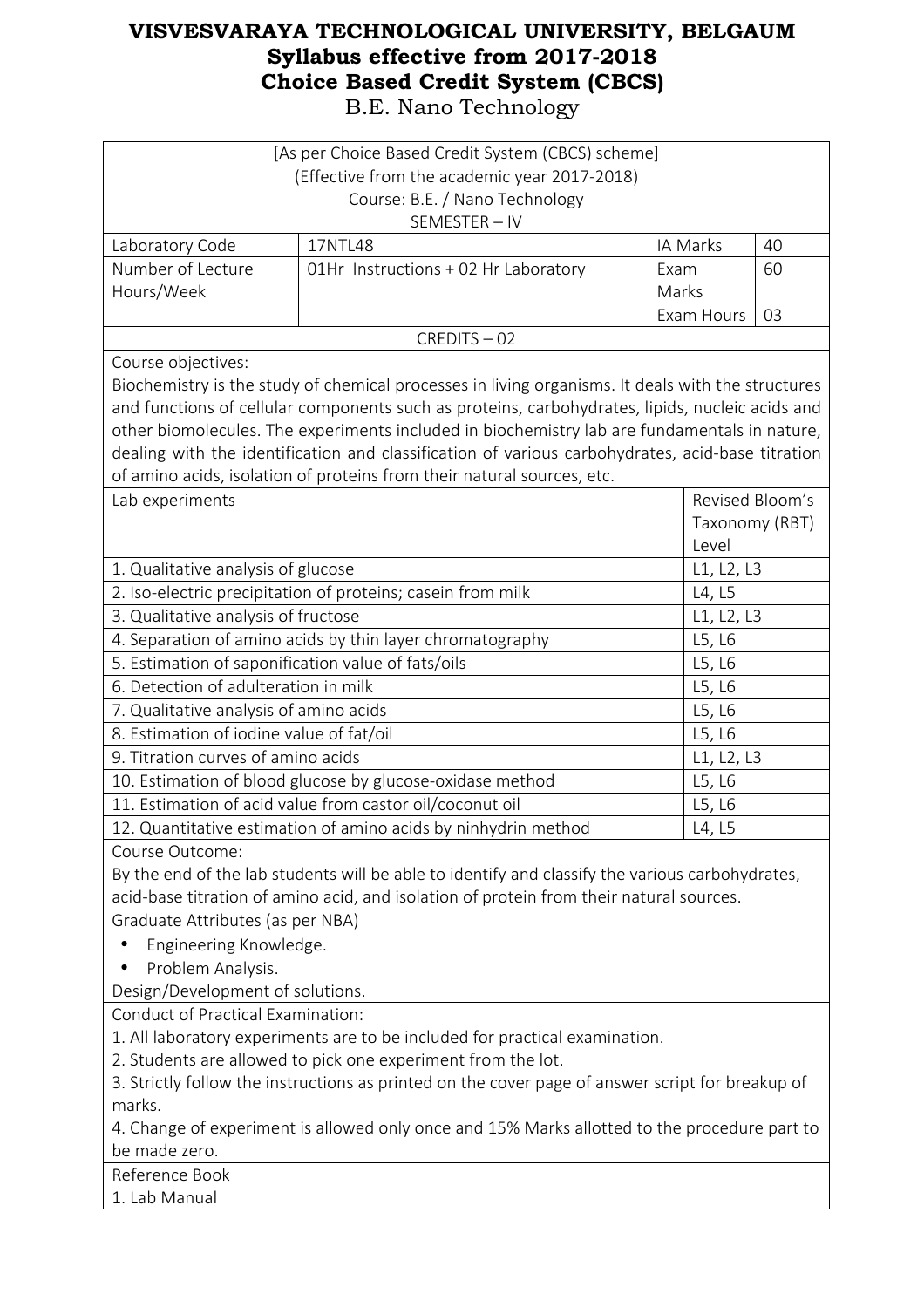B.E. Nano Technology

| <b>KANNADA</b><br>[As per Choice Based Credit System (CBCS) scheme] |  |                                              |  |  |
|---------------------------------------------------------------------|--|----------------------------------------------|--|--|
|                                                                     |  | (Effective from the academic year 2017-2018) |  |  |
|                                                                     |  | Course: B.E.                                 |  |  |
|                                                                     |  | Semester: IV                                 |  |  |
| Subject Code<br>IA Marks<br>20<br>17KL49                            |  |                                              |  |  |
| Number of Lecture<br>Exam Marks<br>30<br>01                         |  |                                              |  |  |
| Hours/Week                                                          |  |                                              |  |  |
| Number<br>οf<br>Exam Hours<br>Total<br>01                           |  |                                              |  |  |
| Lecture Hours                                                       |  |                                              |  |  |
| CREDITS-01                                                          |  |                                              |  |  |
| (Common to all B.E. branches)                                       |  |                                              |  |  |

| CONSTITUTION OF INDIA, PROFESSIONAL ETHICS AND HUMAN RIGHTS<br>[As per Choice Based Credit System (CBCS) scheme] |                           |                                              |    |  |
|------------------------------------------------------------------------------------------------------------------|---------------------------|----------------------------------------------|----|--|
|                                                                                                                  |                           | (Effective from the academic year 2017-2018) |    |  |
|                                                                                                                  |                           | Course: B.F.                                 |    |  |
|                                                                                                                  |                           | Semester: IV                                 |    |  |
| Subject Code                                                                                                     | IA Marks<br>17CPH49<br>20 |                                              |    |  |
| Number of Lecture<br>Hours/Week                                                                                  | 01                        | Exam Marks                                   | 30 |  |
| of<br>Number<br>Exam Hours<br>Total<br>01<br>Lecture Hours                                                       |                           |                                              |    |  |
| CREDITS-01                                                                                                       |                           |                                              |    |  |
| (Common to all B.E. branches)                                                                                    |                           |                                              |    |  |

#### Semester: V

### Core Subjects

| <b>MANAGEMENT AND ENTREPRENEURSHIP</b><br>[As per Choice Based Credit System (CBCS) scheme]<br>(Effective from the academic year 2017-2018) |                                |          |    |
|---------------------------------------------------------------------------------------------------------------------------------------------|--------------------------------|----------|----|
|                                                                                                                                             | Course: B.E. / Nano Technology |          |    |
|                                                                                                                                             | Semester: V                    |          |    |
| Subject Code                                                                                                                                | 17NT51                         | IA Marks | 40 |
| Number of Lecture Hours                                                                                                                     | 04                             | Exam     | 60 |
| Per Week                                                                                                                                    |                                | Marks    |    |
| Total Number of Lecture                                                                                                                     | 50                             | Exam     | 03 |
| Hours                                                                                                                                       |                                | Hours    |    |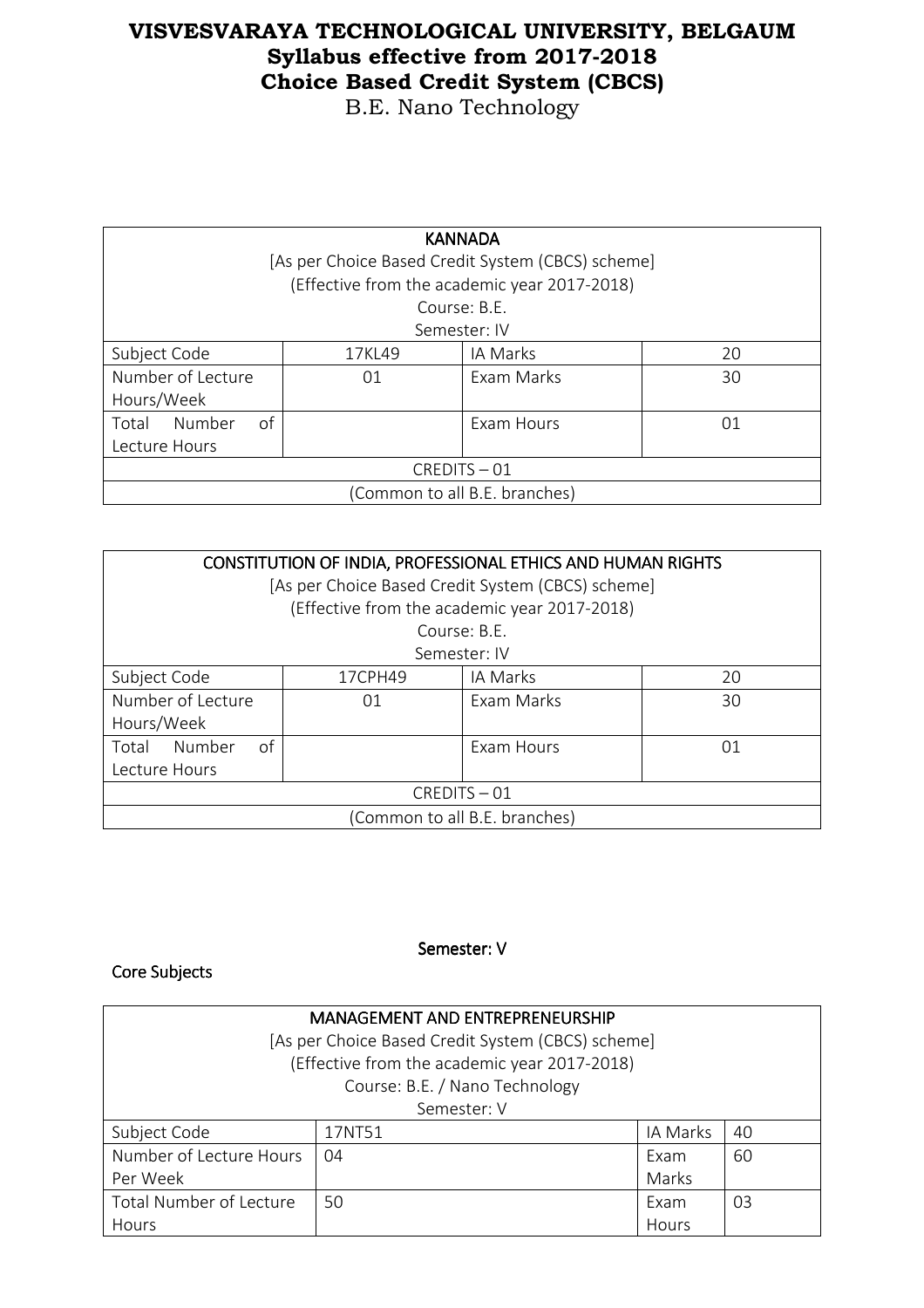| CREDIT - 04                                                                                                                               |                   |                                |
|-------------------------------------------------------------------------------------------------------------------------------------------|-------------------|--------------------------------|
| Course Objective:                                                                                                                         |                   |                                |
| To learn various aspects and principles of Management, Planning, and Organization.                                                        |                   |                                |
| To learn the concepts of Entrepreneurship, and Project Management                                                                         |                   |                                |
| Modules                                                                                                                                   | Teaching<br>Hours | Revised<br>Bloom's<br>Taxonomy |
|                                                                                                                                           |                   | (RBT)<br>Level                 |
| Module 1:                                                                                                                                 | 10                | L1, L2                         |
| <b>MANAGEMENT:</b>                                                                                                                        |                   |                                |
| Introduction - Meaning - nature and characteristics of Management,                                                                        |                   |                                |
| Scope and functional areas of management - Management as a                                                                                |                   |                                |
| science, art or profession Management & Administration - Roles of                                                                         |                   |                                |
| Management, Levels of Management, Development of Management                                                                               |                   |                                |
| Thought - early management approaches - Modern management                                                                                 |                   |                                |
| approaches.                                                                                                                               |                   |                                |
| Module 2:                                                                                                                                 | 10                | L1, L2, L3                     |
| <b>PLANNING:</b><br>PLANNING: Introduction, Nature: rational approach, open system                                                        |                   |                                |
| approach, flexibility of planning, and pervasiveness, importance and                                                                      |                   |                                |
| purpose of planning process - Objectives - Types of plans (Meaning                                                                        |                   |                                |
| only), Importance of planning, steps in planning, planning premises,                                                                      |                   |                                |
| Hierarchy of plans, Decision making: types of decisions, decision                                                                         |                   |                                |
| making process, and environment of decision making.                                                                                       |                   |                                |
| Module 3:                                                                                                                                 | 10                | L1, L2, L3,                    |
| <b>ORGANIZING AND STAFFING</b>                                                                                                            |                   | L4                             |
| Nature and purpose of organization - Principles of organization -                                                                         |                   |                                |
| Types of organization - Departmentation - Centralization Vs                                                                               |                   |                                |
| Decentralization of authority and responsibility - Span of control -                                                                      |                   |                                |
| MBO and MBE (Meaning only) Nature and importance of Staffing.                                                                             |                   |                                |
| Module 4:                                                                                                                                 | 10                | L1, L2, L3,                    |
| <b>ENTREPRENEUR:</b>                                                                                                                      |                   | L4                             |
| Meaning of Entrepreneur; Evolution of the Concept, Functions of an                                                                        |                   |                                |
| Entrepreneur, Types of Entrepreneur, Entrepreneur - an emerging                                                                           |                   |                                |
| Class. Concept of Entrepreneurship - Evolution of Entrepreneurship,                                                                       |                   |                                |
| Development of Entrepreneurship; Stages in entrepreneurial                                                                                |                   |                                |
| process; Role of entrepreneurs in Economic Development;                                                                                   |                   |                                |
| Entrepreneurship in India; Entrepreneurship - its Barriers.                                                                               |                   |                                |
| Module 5:                                                                                                                                 | 10                | L1, L2, L3                     |
| <b>PREPARATION OF PROJECT:</b>                                                                                                            |                   |                                |
| Meaning of Project; Project Identification; Project Selection; Project<br>Report; Need and Significance of Report; Contents; formulation; |                   |                                |
| Guidelines by Planning Commission for Project report; Network                                                                             |                   |                                |
| Analysis; Errors of Project Report; Project Appraisal. Identification of                                                                  |                   |                                |
| <b>Business</b><br>Opportunities: Market Feasibility Study; Technical                                                                     |                   |                                |
| Feasibility Study; Financial Feasibility Study & Social Feasibility Study.                                                                |                   |                                |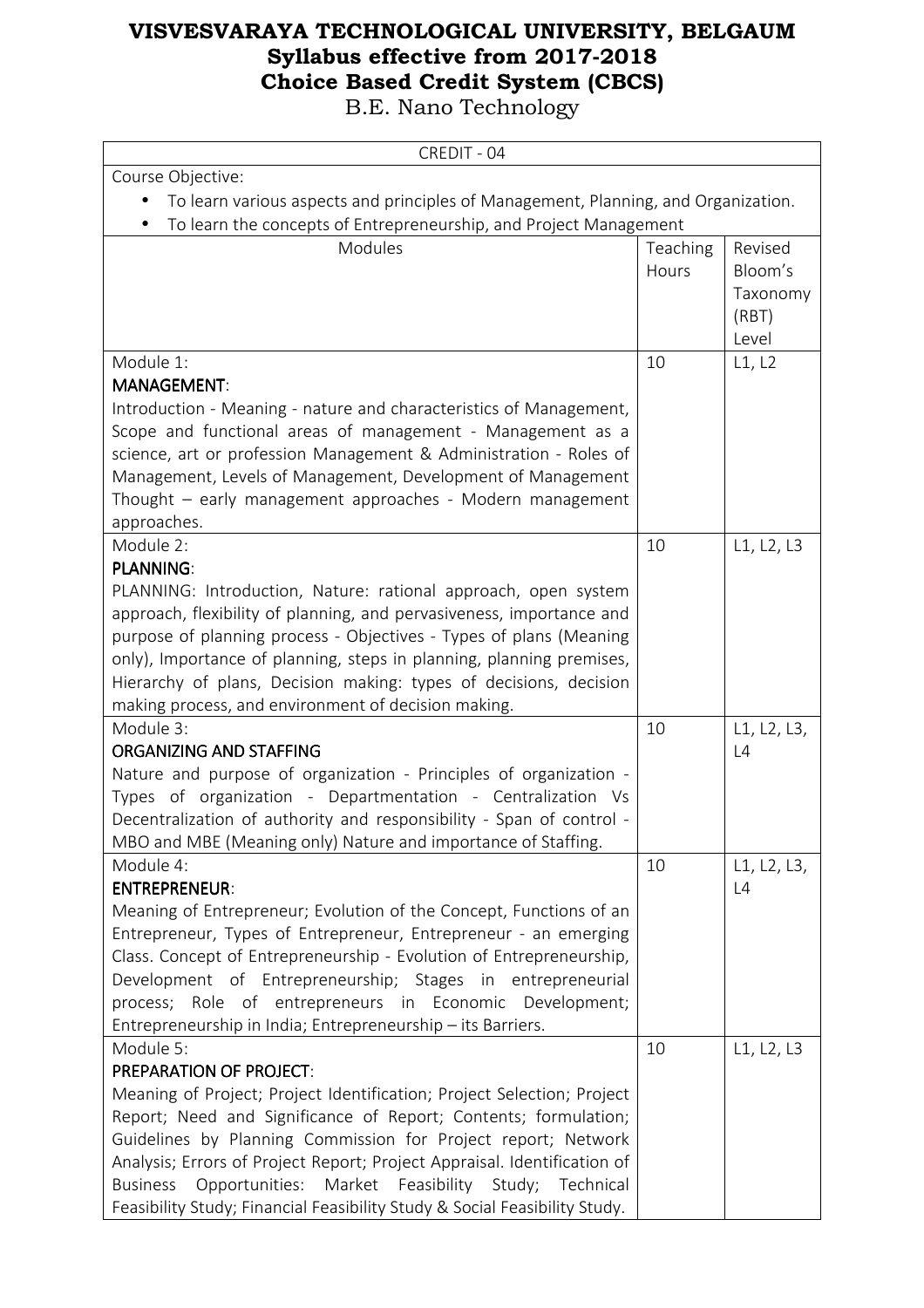| Course Outcome:                                                                              |
|----------------------------------------------------------------------------------------------|
| Students can learn about                                                                     |
| Management<br>$\bullet$                                                                      |
| Planning                                                                                     |
| Organization                                                                                 |
| Entrepreneurship, and                                                                        |
| Project Management                                                                           |
| Graduate Attributes (as per NBA):                                                            |
| Engineering Knowledge.                                                                       |
| Problem Analysis.                                                                            |
| Design / development of solutions (partly).                                                  |
| Interpretation of data.                                                                      |
| Question paper pattern:                                                                      |
| The question paper will have ten questions.                                                  |
| Each full Question consisting of 20 marks                                                    |
| There will be 2 full questions (with a maximum of four sub questions) from each<br>$\bullet$ |
| module.                                                                                      |
| Each full question will have sub questions covering all the topics under a module.           |
| The students will have to answer 5 full questions, selecting one full question from          |
| each module.                                                                                 |
| <b>TEXT BOOKS:</b>                                                                           |
| 1. Principles of Management - P.C. Tripathi, P.N. Reddy - Tata McGraw Hill, 2007.            |
| 2. Dynamics of Entrepreneurial Development & Management - Vasant Desai:, Himalaya            |
| Publishing House, 2007.                                                                      |
| 3. Entrepreneurship Development - Poornima M Charantimath - Small Business Enterprises,      |
| Pearson Education, 2006.                                                                     |
| <b>REFERENCE BOOKS:</b>                                                                      |
| 1. Management Fundamentals: Concepts, Application, Skill Development - Robert Lusier -,      |
| Thompson, 2007.                                                                              |
| 2. Entrepreneurship Development - S. S. Khanka, S. Chand & Co, 2007.                         |
| 3. Management - Stephen Robbins: 17th Edition, Pearson Education / PHI, 2003.                |

| SYNTHESIS OF NANO MATERIALS                       |        |          |    |  |  |
|---------------------------------------------------|--------|----------|----|--|--|
| [As per Choice Based Credit System (CBCS) scheme] |        |          |    |  |  |
| (Effective from the academic year 2017-2018)      |        |          |    |  |  |
| Course: B.E. / Nano Technology                    |        |          |    |  |  |
| Semester: V                                       |        |          |    |  |  |
| Subject Code                                      | 17NT52 | IA Marks | 40 |  |  |
| Number of Lecture Hours                           | 04     | Exam     | 60 |  |  |
| Per Week                                          |        | Marks    |    |  |  |
| Total Number of Lecture                           | 50     | Fxam     | 03 |  |  |
| Hours                                             |        | Hours    |    |  |  |
| CREDIT - 04                                       |        |          |    |  |  |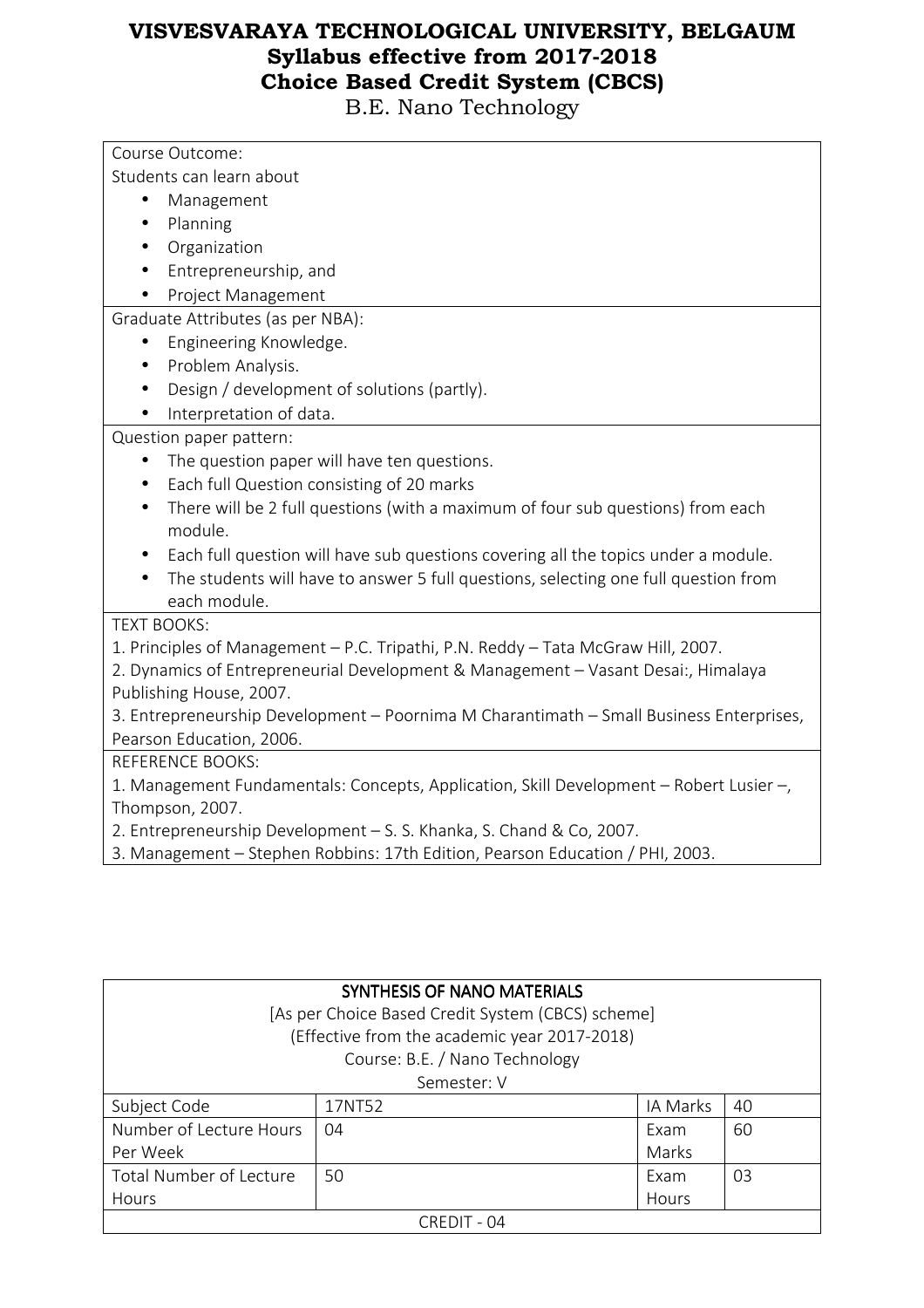| Course Objective:                                                                                                                             |          |             |  |  |
|-----------------------------------------------------------------------------------------------------------------------------------------------|----------|-------------|--|--|
| To understand methods involved in the synthesis of nano materials                                                                             |          |             |  |  |
| To learn the techniques which are required for the synthesis of various nano                                                                  |          |             |  |  |
| materials.                                                                                                                                    |          |             |  |  |
| Modules                                                                                                                                       | Teaching | Revised     |  |  |
|                                                                                                                                               | Hours    | Bloom's     |  |  |
|                                                                                                                                               |          | Taxonomy    |  |  |
|                                                                                                                                               |          | (RBT)       |  |  |
|                                                                                                                                               |          | Level       |  |  |
| Module 1:                                                                                                                                     | 10       | L1, L2      |  |  |
| <b>SYNTHESIS OF METAL OXIDES AND SEMICONDUCTORS:</b>                                                                                          |          |             |  |  |
| Introduction, Defining Metal oxide and Semiconductor nanoparticles,                                                                           |          |             |  |  |
| Synthesis of Metal Oxide nanoparticles- CdO<br>and<br>AgO                                                                                     |          |             |  |  |
| nanostructures. Different methods to synthesis CuO (Procedure),                                                                               |          |             |  |  |
| comparison, Advantages and Drawbacks CuO nanoparticles,<br>Different methods to synthesis ZnO (Procedure), comparison,                        |          |             |  |  |
| Advantages and Drawbacks ZnO nanoparticles, Different methods to                                                                              |          |             |  |  |
| synthesis Al <sub>2</sub> O <sub>3</sub> (Procedure), comparison, Advantages and Drawbacks                                                    |          |             |  |  |
| $Al_2O_3$ nanoparticles. Synthesis of Semiconductor nanoparticles- CdS,                                                                       |          |             |  |  |
| CdSe, ZnS, PbS, CuS, Cu2S, and TiO <sub>2</sub> (only procedure). Potential Uses                                                              |          |             |  |  |
| of metal oxide and semiconductor nanoparticles.                                                                                               |          |             |  |  |
| Module 2:                                                                                                                                     | 10       | L1, L2, L3  |  |  |
| SYNTHESIS OF QUANTUM DOTS AND METAL NANOPARTICLES:                                                                                            |          |             |  |  |
| Introduction,<br>Defining Nanodimensional Materials, Different                                                                                |          |             |  |  |
| methods to synthesis CdSe (Procedure), comparison, Advantages                                                                                 |          |             |  |  |
| and Drawbacks CdSe quantum dots, Different methods to synthesis                                                                               |          |             |  |  |
| ZnS (Procedure), comparison, Advantages and Drawbacks ZnS                                                                                     |          |             |  |  |
| quantum dots, Different methods to synthesis AgS (Procedure),                                                                                 |          |             |  |  |
| comparison, Advantages and Drawbacks AgS quantum dots, Metal,                                                                                 |          |             |  |  |
| Potential Uses for quantum dots.                                                                                                              |          |             |  |  |
| Synthesis of Metal Nano particles - Ag, Au, Pt and Fe nanoparticles.                                                                          |          |             |  |  |
| Module 3:                                                                                                                                     | 10       | L1, L2, L3  |  |  |
| SYNTHESIS OF OXIDE AND NON-OXIDE NANOPARTICLES:                                                                                               |          |             |  |  |
| Introduction, Defining Oxide and Non-oxide Nanoparticles, Synthesis                                                                           |          |             |  |  |
| of Oxide nanoparticles- Magnetite Particles or magnetosomes,                                                                                  |          |             |  |  |
| $CoFe2O4$ , MnFe <sub>2</sub> O <sub>4</sub> and CoCrFeO <sub>4</sub> nano particulate. Different                                             |          |             |  |  |
| methods to synthesis Magnetite Particles (Procedure), comparison,                                                                             |          |             |  |  |
| Advantages and Drawbacks of Magnetite Particles, Different                                                                                    |          |             |  |  |
| methods to for the Preparation of Isolated Oxide Nanoparticles-                                                                               |          |             |  |  |
| Hydrolysis, Oxidation and solvothermal methods. Potential Uses for                                                                            |          |             |  |  |
| Oxide and Non-oxide Nanoparticles.                                                                                                            |          |             |  |  |
| Module 4:                                                                                                                                     | 10       | L1, L2, L3, |  |  |
| <b>SYNTHESIS OF NANOPOROUS MATERIALS:</b>                                                                                                     |          | L4          |  |  |
| Introduction,<br>Defining<br>materials,<br>nanoporous<br>Synthesis<br>of<br>Nanoporous materials- Aluminosilicate Zeolites, Metal Phosphates- |          |             |  |  |
| Aluminium Phosphates, Phosphates of Gallium and Indium, Iron                                                                                  |          |             |  |  |
| Phosphates, Cobalt and Manganese Phosphates, Copper and Nickel                                                                                |          |             |  |  |
| Phosphates, Zirconium and Titanium Phosphates (Procedure only).                                                                               |          |             |  |  |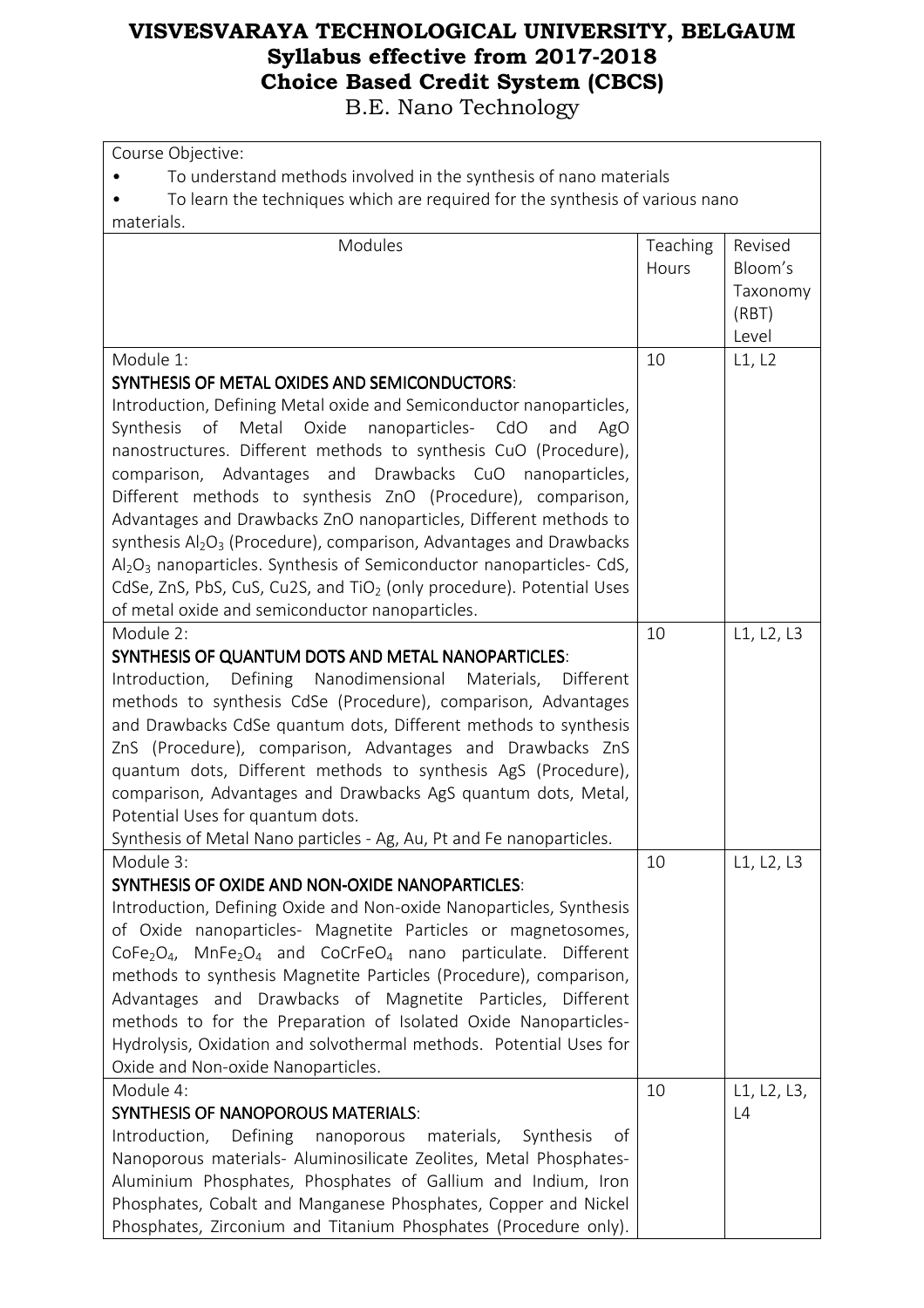| Advantages and drawbacks of nanoporous materials. Potential Uses                             |    |        |  |  |
|----------------------------------------------------------------------------------------------|----|--------|--|--|
| of nanoporous materials.                                                                     |    |        |  |  |
| Module 5:                                                                                    | 10 | L1, L2 |  |  |
| <b>BIOLOGICAL METHODS:</b>                                                                   |    |        |  |  |
| Introduction, Advantages, disadvantages and applications<br>0t                               |    |        |  |  |
| biological method, Use of bacteria, fungi, Actinomycetes for                                 |    |        |  |  |
| nanoparticles synthesis, Magnetotactic bacteria for natural synthesis                        |    |        |  |  |
| of magnetic nanoparticles; Mechanism of formation; Viruses as                                |    |        |  |  |
| components for the formation of nanostructured<br>materials;                                 |    |        |  |  |
| Synthesis process and application, Green synthesis of nanoparticles,                         |    |        |  |  |
| Synthesis by leaf extracts.                                                                  |    |        |  |  |
| Course Outcome:                                                                              |    |        |  |  |
| After completion of this subject, students will be able to understand and apply the          |    |        |  |  |
| knowledge of:                                                                                |    |        |  |  |
| Synthesis of metal oxides and semiconductors                                                 |    |        |  |  |
| Synthesis of quantum dots and metal nanoparticles<br>$\bullet$                               |    |        |  |  |
| Synthesis of oxide and non-oxide nanoparticles<br>$\bullet$                                  |    |        |  |  |
| Synthesis of nanoporous materials<br>$\bullet$                                               |    |        |  |  |
| Biological synthesis of nanoparticles                                                        |    |        |  |  |
| Graduate Attributes (as per NBA):                                                            |    |        |  |  |
| Engineering Knowledge.<br>$\bullet$                                                          |    |        |  |  |
| Problem Analysis.<br>$\bullet$                                                               |    |        |  |  |
| Design / development of solutions (partly).<br>$\bullet$                                     |    |        |  |  |
| Interpretation of data.                                                                      |    |        |  |  |
| Question paper pattern:                                                                      |    |        |  |  |
| The question paper will have ten questions.<br>$\bullet$                                     |    |        |  |  |
| Each full Question consisting of 20 marks<br>$\bullet$                                       |    |        |  |  |
| There will be 2 full questions (with a maximum of four sub questions) from each<br>$\bullet$ |    |        |  |  |
| module.                                                                                      |    |        |  |  |
| Each full question will have sub questions covering all the topics under a module.           |    |        |  |  |
| The students will have to answer 5 full questions, selecting one full question from          |    |        |  |  |
| each module.                                                                                 |    |        |  |  |
| <b>TEXT BOOKS:</b>                                                                           |    |        |  |  |
| 1. Guozhong Cao, "Nano structures and Nano materials, synthesis, properties and              |    |        |  |  |
| applications", world scientific series in nano science and technology, Vol. 2, 2011.         |    |        |  |  |
| 2. C. N. R. Rao, A. Muller, A. K. Cheetham "The Chemistry of Nano materials: Synthesis,      |    |        |  |  |
| Properties and Applications" @ 2004 WILEY-VCH Verlag GmbH & Co. KgaA, Weinheim, ISBN         |    |        |  |  |
| 3-527-30686-2.                                                                               |    |        |  |  |
| 3. Synthesis of Nanomaterials, Shareefraza J. Ukkund, Smitha Rai, Prasad Puthiyillam, LAP-   |    |        |  |  |
| Lambert Academic Publishing, Mauritius, 2018. ISBN: 978-613-9-82137-2                        |    |        |  |  |
| 4. T. Pradeep, "NANO The Essential, understanding Nano science and Nanotechnology". Tata     |    |        |  |  |
| McGraw-Hill Publishing Company Limited, 2007.                                                |    |        |  |  |
| <b>REFERENCE BOOKS:</b>                                                                      |    |        |  |  |
| 1. Processing & properties of structural nano materials - Leon L. Shaw (editor)              |    |        |  |  |
| 2. C. A. Mirkin and C.M. Niemeyer, Nanobiotechnology- II, More Concepts and Applications,    |    |        |  |  |

WILEY-VCH, VerlagGmbH&Co, 2007.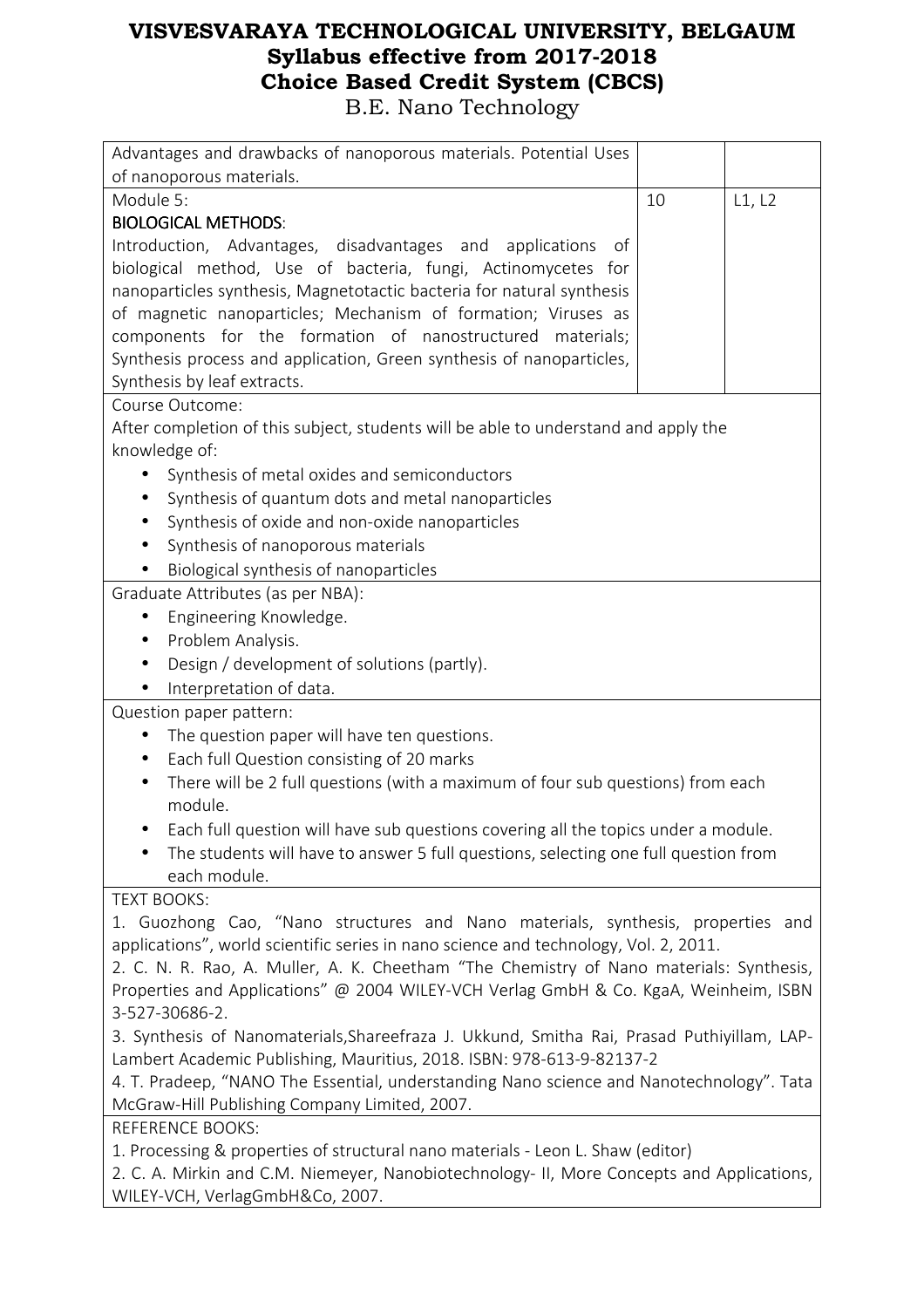| <b>CHARACTERIZATION TECHNIQUES</b>                                     |                                                                                                                                 |               |             |
|------------------------------------------------------------------------|---------------------------------------------------------------------------------------------------------------------------------|---------------|-------------|
| [As per Choice Based Credit System (CBCS) scheme]                      |                                                                                                                                 |               |             |
| (Effective from the academic year 2017-2018)                           |                                                                                                                                 |               |             |
|                                                                        | Course: B.E. / Nano Technology                                                                                                  |               |             |
|                                                                        | Semester: V                                                                                                                     |               |             |
| Subject Code                                                           | 17NT53                                                                                                                          | IA Marks      | 40          |
| Number of Lecture Hours<br>Per Week                                    | 04                                                                                                                              | Exam<br>Marks | 60          |
| <b>Total Number of Lecture</b><br>Hours                                | 50                                                                                                                              | Exam<br>Hours | 03          |
|                                                                        | CREDIT - 04                                                                                                                     |               |             |
| Course Objective:                                                      |                                                                                                                                 |               |             |
|                                                                        | To study the basic characterization tools and techniques                                                                        |               |             |
|                                                                        | To understand the structural, morphological, and surface composition of nanomaterials                                           |               |             |
| To understand the electrical measurement devices                       |                                                                                                                                 |               |             |
|                                                                        | Modules                                                                                                                         | Teaching      | Revised     |
|                                                                        |                                                                                                                                 | Hours         | Bloom's     |
|                                                                        |                                                                                                                                 |               | Taxonomy    |
|                                                                        |                                                                                                                                 |               | (RBT)       |
|                                                                        |                                                                                                                                 |               | Level       |
| Module 1:                                                              |                                                                                                                                 |               | L1, L2      |
| INTRODUCTION TO CHARACTERIZATION TECHNIQUES:                           |                                                                                                                                 |               |             |
| Introduction to characterization techniques-types of characterization  |                                                                                                                                 |               |             |
|                                                                        | techniques, Basics, Importance, Structural and compositional                                                                    |               |             |
|                                                                        | characterization tools, resolution, resolving power- abbe criterion,                                                            |               |             |
|                                                                        | Rayleigh criterion. Different types of sources used, electron lenses,                                                           |               |             |
| scan coils, lens aberrations, electron diffraction-interference, types |                                                                                                                                 |               |             |
| of detectors used.                                                     |                                                                                                                                 |               |             |
| Module 2:                                                              |                                                                                                                                 | 10            | L1, L2, L3  |
| X-RAY BASED CHARACTERIZATION:                                          |                                                                                                                                 |               |             |
|                                                                        | Basic Principles Instrumentation and applications of X-ray diffraction,                                                         |               |             |
|                                                                        | powder (polycrystalline) and single crystalline XRD techniques;                                                                 |               |             |
|                                                                        | Debye-Scherrer equation. X-ray photoelectron spectroscopy - basic                                                               |               |             |
|                                                                        | principle, instrumentation, X-ray absorption techniques: introduction                                                           |               |             |
| to XANES, and EXAFS                                                    |                                                                                                                                 |               |             |
| Module 3:                                                              |                                                                                                                                 | 10            | L1, L2, L3, |
| <b>ELECTRON MICROSCOPY TECHNIQUES:</b>                                 |                                                                                                                                 |               | L4          |
|                                                                        | Principles and applications of Electron beam, Electron beam                                                                     |               |             |
|                                                                        | interaction with matter. Scanning electron microscopy: working                                                                  |               |             |
|                                                                        | principle and application. Transmission electron microscopy:                                                                    |               |             |
| introduction,<br>working                                               | and<br>application.<br>Electron-diffraction,                                                                                    |               |             |
|                                                                        | introduction to SAED. Atomic Force Microscope: working and types<br>of operating modes. Scanning Tunnelling Microscope: working |               |             |
| principle and applications.                                            |                                                                                                                                 |               |             |
| Module 4:                                                              |                                                                                                                                 | 10            | L1, L2, L3, |
|                                                                        |                                                                                                                                 |               |             |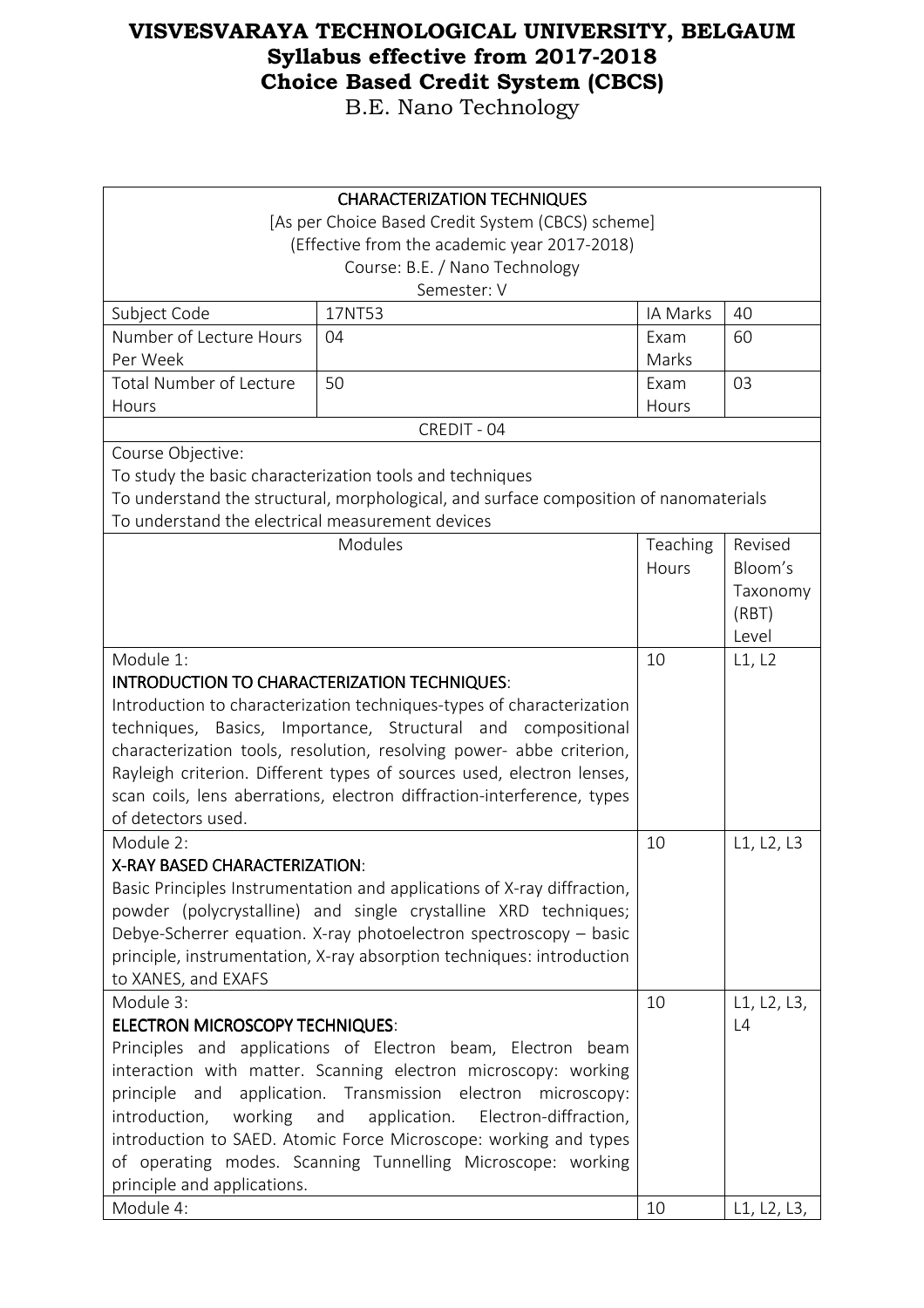| <b>SPECTROSCOPIC TECHNIQUES:</b>                                                             |    | L4         |
|----------------------------------------------------------------------------------------------|----|------------|
| of<br>Principles,<br>operation<br>applications<br>UV-VIS<br>and                              |    |            |
| Spectrophotometers, IR/FTIR Spectrophotometers,<br>and<br>Raman                              |    |            |
| spectroscopy. Optical microscope: Nanoparticle size measurement                              |    |            |
| by Dynamic light scattering methods, zeta potential.                                         |    |            |
| Module 5:                                                                                    | 10 | L1, L2, L3 |
| <b>ELECTRICAL MEASUREMENTS:</b>                                                              |    |            |
| Introduction to Potentiometry. Basics of Voltammetric techniques:                            |    |            |
| Linear and Cyclic voltammetry. IV, AC and DC electric measurements.                          |    |            |
| Impedence Measurement and analysis.                                                          |    |            |
| Course Outcome:                                                                              |    |            |
| After completion of this subject, students will be able to understand and apply the          |    |            |
| knowledge of:                                                                                |    |            |
| Basics of characterization techniques                                                        |    |            |
| X-ray based characterization<br>$\bullet$                                                    |    |            |
| Electron microscopy techniques<br>$\bullet$                                                  |    |            |
| Spectroscopic techniques<br>$\bullet$                                                        |    |            |
| Electrical measurements<br>$\bullet$                                                         |    |            |
| Graduate Attributes (as per NBA):                                                            |    |            |
| Engineering Knowledge.<br>$\bullet$                                                          |    |            |
| Problem Analysis.<br>٠                                                                       |    |            |
| Design / development of solutions (partly).<br>$\bullet$                                     |    |            |
| Interpretation of data.                                                                      |    |            |
| Question paper pattern:                                                                      |    |            |
| The question paper will have ten questions.<br>$\bullet$                                     |    |            |
| Each full Question consisting of 20 marks<br>٠                                               |    |            |
| There will be 2 full questions (with a maximum of four sub questions) from each<br>$\bullet$ |    |            |
| module.                                                                                      |    |            |
| Each full question will have sub questions covering all the topics under a module.<br>٠      |    |            |
| The students will have to answer 5 full questions, selecting one full question from          |    |            |
| each module.                                                                                 |    |            |
| <b>TEXT BOOKS:</b>                                                                           |    |            |
| 1. Characterization of Nanostructure materials by XZ.L. Wang                                 |    |            |
| 2. Nanomaterial Characterization, Naveen Kumar Jagadapura Ramegowda, Prasad                  |    |            |
| Puthiyillam, LAP-Lambert Academic Publishing, Mauritius, 2018, ISBN: 978-3-330-34221-7       |    |            |
| 3. Instrumental Methods of Analysis, 7th edition- Willard, Merritt, Dean, Settle             |    |            |
| <b>REFERENCE BOOKS:</b>                                                                      |    |            |
| 1. X-Ray Diffraction Procedures: For Polycrystalline and Amorphous Materials, 2nd Edition -  |    |            |
| Harold P. Klug, Leroy E. Alexander                                                           |    |            |
| 2. Transmission Electron Microscopy: A Textbook for Materials Science (4-Vol Set)- David B.  |    |            |
| Williams and C. Barry Carter                                                                 |    |            |
| 3. Physical Principles of Electron Microscopy: An Introduction to TEM, SEM, and AEM - Ray F. |    |            |
| Egerton                                                                                      |    |            |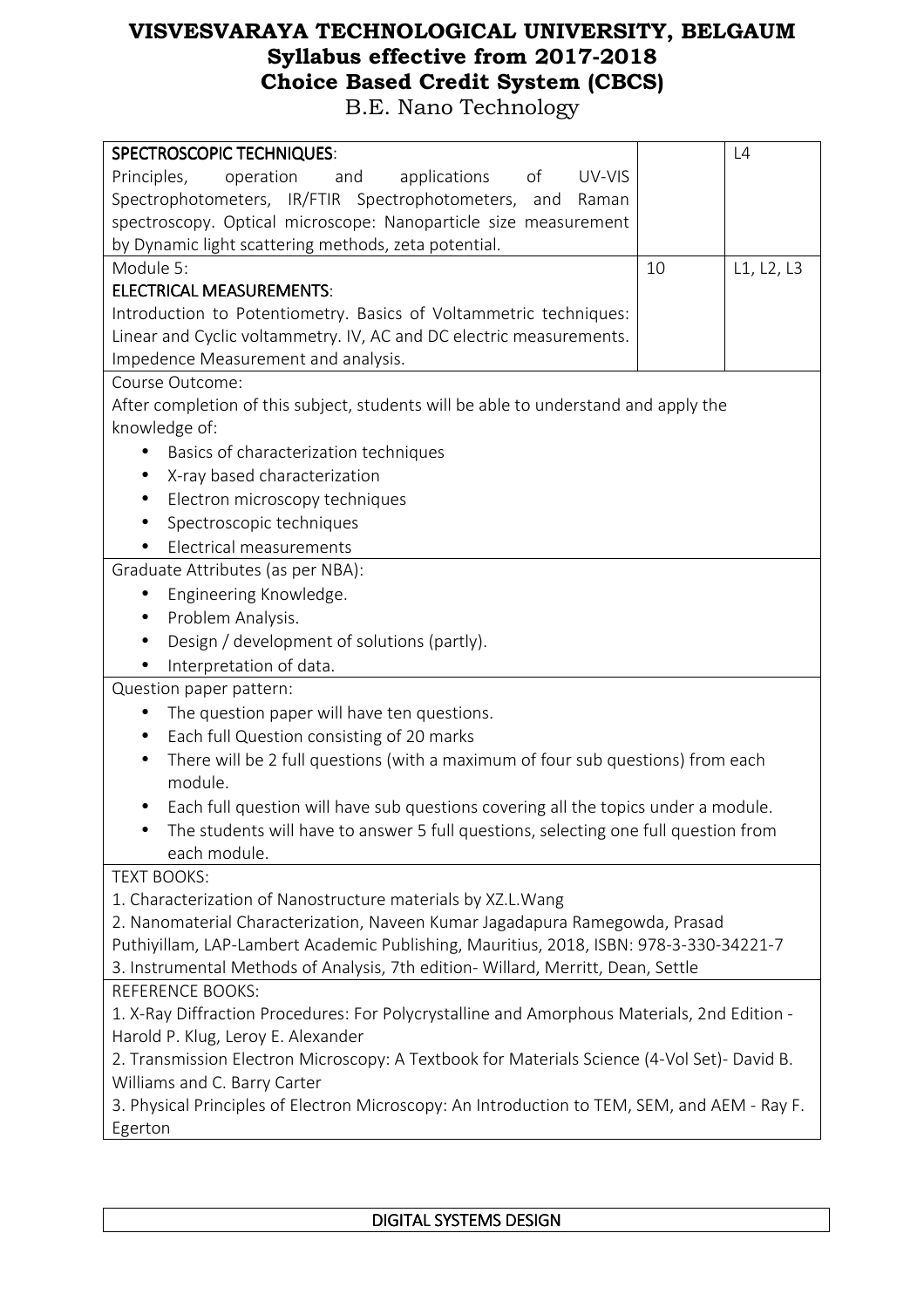|                                                                                                                                  | [As per Choice Based Credit System (CBCS) scheme] |            |             |                |
|----------------------------------------------------------------------------------------------------------------------------------|---------------------------------------------------|------------|-------------|----------------|
|                                                                                                                                  | (Effective from the academic year 2017-2018)      |            |             |                |
|                                                                                                                                  | Course: B.E. / Nano Technology                    |            |             |                |
|                                                                                                                                  | Semester: V                                       |            |             |                |
| Subject Code                                                                                                                     | 17NT54                                            | IA Marks   |             | 40             |
| Number of Lecture Hours Per Week                                                                                                 | 04                                                | Exam Marks |             | 60             |
| Total Number of Lecture Hours                                                                                                    | 50                                                | Exam Hours |             | 03             |
|                                                                                                                                  | CREDIT - 04                                       |            |             |                |
| Course Objective:                                                                                                                |                                                   |            |             |                |
| 1. To design sub systems using combinational circuits and sequential circuits                                                    |                                                   |            |             |                |
| To design digital systems using CMOS logic and understand the physical structure of<br>2.                                        |                                                   |            |             |                |
| digital systems in its transistor schematic form                                                                                 |                                                   |            |             |                |
| To learn Verilog HDL programming and model digital systems using high level language<br>3.                                       |                                                   |            |             |                |
| Modules                                                                                                                          |                                                   | Teaching   | Revised     |                |
|                                                                                                                                  |                                                   | Hours      | Bloom's     |                |
|                                                                                                                                  |                                                   |            | Taxonomy    |                |
|                                                                                                                                  |                                                   |            | (RBT) Level |                |
| Module 1:                                                                                                                        |                                                   | 10         | L1, L2, L3  |                |
| <b>FUNDAMENTALS OF DIGITAL SYSTEMS:</b>                                                                                          |                                                   |            |             |                |
| Combinational circuits, sequential circuits, basic gates,                                                                        |                                                   |            |             |                |
| realization of logic using NAND, NOR and 2:1 Multiplexers,                                                                       |                                                   |            |             |                |
| design of half adder, full adders, full subtractor, 1-bit                                                                        |                                                   |            |             |                |
| comparator, decoders and encoders.                                                                                               |                                                   |            |             |                |
| Introduction to Verilog HDL, coding types, behavioural,                                                                          |                                                   |            |             |                |
| structural and data flow, modelling of basic gates, half adder                                                                   |                                                   |            |             |                |
| and full adder using Verilog HDL                                                                                                 |                                                   |            |             |                |
| Module 2:                                                                                                                        |                                                   | 10         | L1, L2, L3  |                |
| <b>DESIGNING WITH COMBINATIONAL CIRCUITS:</b>                                                                                    |                                                   |            |             |                |
| 4-bit Ripple carry adder, 4-bit carry look ahead adder, 4-bit                                                                    |                                                   |            |             |                |
| carry select adder, 4-bit comparator using 2-bit comparator,                                                                     |                                                   |            |             |                |
| seven segment display controllers using encoders and decoders,                                                                   |                                                   |            |             |                |
| parity generators and 3-bit shifters/rotators using multiplexers,                                                                |                                                   |            |             |                |
| barrel shifter/rotator using 2:1 multiplexer                                                                                     |                                                   |            |             |                |
| Writing Verilog code for 4-bit ripple carry adder, parity                                                                        |                                                   |            |             |                |
| generators.                                                                                                                      |                                                   |            |             |                |
| Module 3:                                                                                                                        |                                                   | 10         | L1, L2, L3  |                |
| <b>DESIGNING WITH SEQUENTIAL CIRCUITS:</b>                                                                                       |                                                   |            |             |                |
| SR latch, SR-D Latch, T-Latch, flip flops using positive triggered                                                               |                                                   |            |             |                |
| and negative triggered latch, designing N-bit synchronous and                                                                    |                                                   |            |             |                |
| asynchronous counters, up-down counters, designing clock<br>dividers using counters, shift registers, SISO, SIPO, PISO, PIPO, 1- |                                                   |            |             |                |
| bit memory unit with read and write enable, 4-bit memory unit                                                                    |                                                   |            |             |                |
| with address decoder.                                                                                                            |                                                   |            |             |                |
| Module 4:                                                                                                                        |                                                   | 10         |             | L1, L2, L3, L4 |
| DIGITAL CIRCUIT DESIGN USING MOS TRANSISTOR:                                                                                     |                                                   |            |             |                |
| MOS transistor, NMOS and PMOS transistor, CMOS inverter                                                                          |                                                   |            |             |                |
| circuit, CMOS circuit design for NAND, NOR, AND, OR, XOR,                                                                        |                                                   |            |             |                |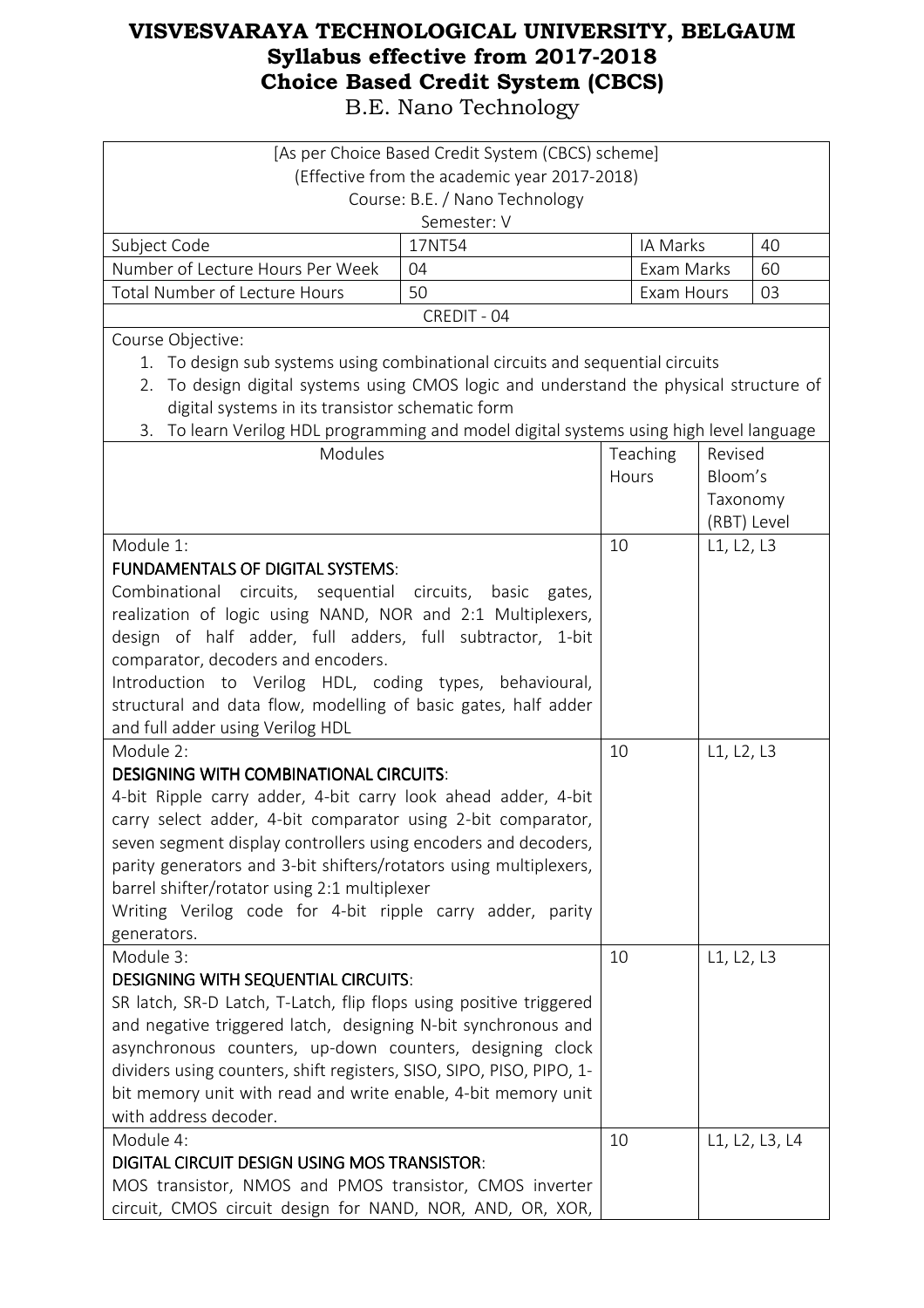| XNOR gate, transmission gate using CMOS, 2:1 multiplexer<br>design using CMOS transmission gate, 1-bit latch using CMOS<br>(2:1 multiplexer), 1-bit flip flop using CMOS latch. Introduction<br>to propagation delay, rise time, fall time, noise margin for<br>CMOS inverter. Introduction to power dissipation in CMOS<br>circuits, dynamic power, static power, leakage power. |    |                |  |
|-----------------------------------------------------------------------------------------------------------------------------------------------------------------------------------------------------------------------------------------------------------------------------------------------------------------------------------------------------------------------------------|----|----------------|--|
| Module 5:                                                                                                                                                                                                                                                                                                                                                                         | 10 | L1, L2, L3, L4 |  |
| <b>SUBSYSTEM DESIGN AND MODELLING:</b>                                                                                                                                                                                                                                                                                                                                            |    |                |  |
| writing Verilog code using data flow description for D-latch, JK-                                                                                                                                                                                                                                                                                                                 |    |                |  |
| flip flop, counters, 2-Bit Magnitude comparators, 4x4 memory                                                                                                                                                                                                                                                                                                                      |    |                |  |
| with read and write ports, behavioural model for 4-bit ALU                                                                                                                                                                                                                                                                                                                        |    |                |  |
| design using Verilog HDL, writing test bench wave forms for                                                                                                                                                                                                                                                                                                                       |    |                |  |
| functional verification of 4-bit adders and ALU                                                                                                                                                                                                                                                                                                                                   |    |                |  |
| Introduction to programmable logics such as PLA, PAL and                                                                                                                                                                                                                                                                                                                          |    |                |  |
| FPGAs                                                                                                                                                                                                                                                                                                                                                                             |    |                |  |
| Course Outcome:                                                                                                                                                                                                                                                                                                                                                                   |    |                |  |
| After successfully completing this course, students will be able to understand:                                                                                                                                                                                                                                                                                                   |    |                |  |
| Fundamental of digital systems<br>$\bullet$                                                                                                                                                                                                                                                                                                                                       |    |                |  |
| Design of sub systems using combinational circuits                                                                                                                                                                                                                                                                                                                                |    |                |  |
| Design of sub systems using sequential circuits<br>٠                                                                                                                                                                                                                                                                                                                              |    |                |  |
| Digital circuit design using MOS transistor                                                                                                                                                                                                                                                                                                                                       |    |                |  |
| Apply the Verilog programming skills in modelling digital sub systems                                                                                                                                                                                                                                                                                                             |    |                |  |
| Graduate Attributes (as per NBA):                                                                                                                                                                                                                                                                                                                                                 |    |                |  |
| Engineering Knowledge.                                                                                                                                                                                                                                                                                                                                                            |    |                |  |
| Problem Analysis.<br>$\bullet$                                                                                                                                                                                                                                                                                                                                                    |    |                |  |
| Design / development of solutions (partly).                                                                                                                                                                                                                                                                                                                                       |    |                |  |
| Interpretation of data.                                                                                                                                                                                                                                                                                                                                                           |    |                |  |
| Question paper pattern:                                                                                                                                                                                                                                                                                                                                                           |    |                |  |
| The question paper will have ten questions.                                                                                                                                                                                                                                                                                                                                       |    |                |  |
| Each full Question consisting of 20 marks                                                                                                                                                                                                                                                                                                                                         |    |                |  |
| There will be 2 full questions (with a maximum of four sub questions) from each<br>$\bullet$                                                                                                                                                                                                                                                                                      |    |                |  |
| module.                                                                                                                                                                                                                                                                                                                                                                           |    |                |  |
| Each full question will have sub questions covering all the topics under a module.<br>$\bullet$                                                                                                                                                                                                                                                                                   |    |                |  |
| The students will have to answer 5 full questions, selecting one full question from each<br>$\bullet$                                                                                                                                                                                                                                                                             |    |                |  |
| module.                                                                                                                                                                                                                                                                                                                                                                           |    |                |  |
| <b>TEXT BOOKS:</b>                                                                                                                                                                                                                                                                                                                                                                |    |                |  |
| For Modules $1 - 3$ & 5                                                                                                                                                                                                                                                                                                                                                           |    |                |  |
| N. Botros, HDL programing fundamental: VHDL and Verilog, Cengage learning, 2007<br>1.                                                                                                                                                                                                                                                                                             |    |                |  |
| Thomas L. Floyd, Digital Fundamentals, Pearson Publications, 2012<br>2.                                                                                                                                                                                                                                                                                                           |    |                |  |
| John F. Wakerly, Digital Design Principles and Practices, Prentice Hall of India, 2014<br>3.                                                                                                                                                                                                                                                                                      |    |                |  |
| Stephen Brown & Zvonko Vranesic, Fundamentals of Digital Logic Design with Verilog<br>4.                                                                                                                                                                                                                                                                                          |    |                |  |
| Design, Tata McGraw Hill Edition, 2015                                                                                                                                                                                                                                                                                                                                            |    |                |  |
| For Module 4                                                                                                                                                                                                                                                                                                                                                                      |    |                |  |
| 1. Neil H. E. Weste & David Money Harris, CMOS VLSI Design: A circuit and systems                                                                                                                                                                                                                                                                                                 |    |                |  |
| perspective, 3 <sup>rd</sup> edition, Pearson Education, 2010                                                                                                                                                                                                                                                                                                                     |    |                |  |
| <b>REFERENCE BOOKS:</b>                                                                                                                                                                                                                                                                                                                                                           |    |                |  |
| Leach D, Malvino A P, Saha G, Digital Principles and Applications, 8/e, McGraw Hill<br>1.                                                                                                                                                                                                                                                                                         |    |                |  |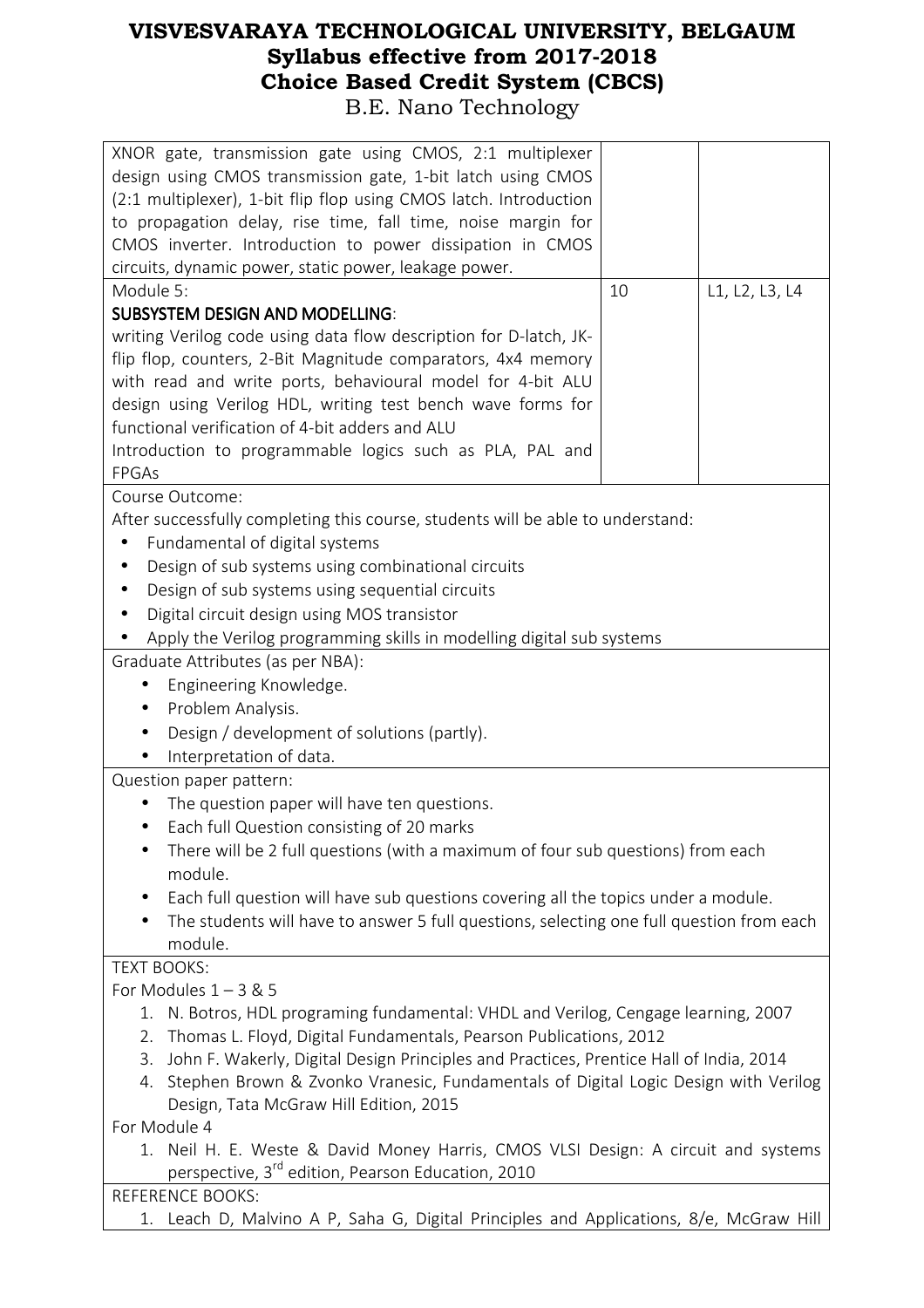B.E. Nano Technology

Education, 2015.

2. Harris D. M. and, S. L. Harris, Digital Design and Computer Architecture, 2/e, Morgan Kaufmann Publishers, 2013

#### Professional Electives Professional Electives

|                                                                                                                              | <b>ANALOG CIRCUIT DESIGN</b>   |    |            |             |                |
|------------------------------------------------------------------------------------------------------------------------------|--------------------------------|----|------------|-------------|----------------|
| [As per Choice Based Credit System (CBCS) scheme]                                                                            |                                |    |            |             |                |
| (Effective from the academic year 2017-2018)                                                                                 |                                |    |            |             |                |
|                                                                                                                              | Course: B.E. / Nano Technology |    |            |             |                |
|                                                                                                                              | Semester: V                    |    |            |             |                |
| Subject Code                                                                                                                 | 17NT551                        |    | IA Marks   |             | 40             |
| Number of Lecture Hours Per Week                                                                                             | 03                             |    | Exam Marks |             | 60             |
| Total Number of Lecture Hours                                                                                                | 40                             |    | Exam Hours |             | 03             |
|                                                                                                                              | CREDIT - 03                    |    |            |             |                |
| Course Objective:                                                                                                            |                                |    |            |             |                |
| 4. To understand the concepts of analog circuits and design principles of analog circuits                                    |                                |    |            |             |                |
| To design and analyse working of CMOS based analog circuits and sub systems<br>5.                                            |                                |    |            |             |                |
| To understand and design data converters using analog sub circuits<br>6.                                                     |                                |    |            |             |                |
| Modules                                                                                                                      |                                |    | Teaching   | Revised     |                |
|                                                                                                                              |                                |    | Hours      | Bloom's     |                |
|                                                                                                                              |                                |    |            | Taxonomy    |                |
|                                                                                                                              |                                |    |            | (RBT) Level |                |
| Module 1:                                                                                                                    |                                | 08 |            | L1, L2, L3  |                |
| <b>OPERATIONAL AMPLIFIER FUNDAMENTALS:</b>                                                                                   |                                |    |            |             |                |
| Basic Op-amp circuit, Op-Amp parameters - Input and output                                                                   |                                |    |            |             |                |
| voltage, CMRR and PSRR, offset voltages and currents, Input                                                                  |                                |    |            |             |                |
| and output impedances, Slew rate and Frequency limitations.                                                                  |                                |    |            |             |                |
| OP-Amps as DC Amplifiers - Biasing OP-amps, Direct coupled                                                                   |                                |    |            |             |                |
| voltage followers, Non-inverting amplifiers, inverting amplifiers,                                                           |                                |    |            |             |                |
| Summing amplifiers, and Difference amplifiers.                                                                               |                                |    |            |             |                |
| Module 2:                                                                                                                    |                                | 08 |            | L1, L2, L3  |                |
| <b>ANALOG SUB CIRCUITS AND OSCILLATORS:</b>                                                                                  |                                |    |            |             |                |
| Limiting circuits, Clamping circuits, Peak detectors, Sample and                                                             |                                |    |            |             |                |
| hold circuits, V to I and I to V converters, Differentiating Circuit,                                                        |                                |    |            |             |                |
| Integrator Circuit, Phase shift oscillator, Wein bridge oscillator,                                                          |                                |    |            |             |                |
| Crossing detectors, inverting Schmitt trigger. Log and antilog                                                               |                                |    |            |             |                |
| amplifiers, Multiplier and divider                                                                                           |                                |    |            |             |                |
| Module 3:                                                                                                                    |                                | 08 |            |             | L1, L2, L3, L4 |
| <b>INTRODUCTION TO ANALOG INTEGRATED CIRCUITS:</b>                                                                           |                                |    |            |             |                |
| MOS devices, small signal model, large signal model, MOS                                                                     |                                |    |            |             |                |
| operation in linear, saturation and cut off regions, MOS                                                                     |                                |    |            |             |                |
| inverters, bipolar junction transistor, small signal model, large                                                            |                                |    |            |             |                |
| signal model, MOS based current mirrors, types of current<br>mirrors, current reference circuits, voltage reference circuits |                                |    |            |             |                |
|                                                                                                                              |                                |    |            |             |                |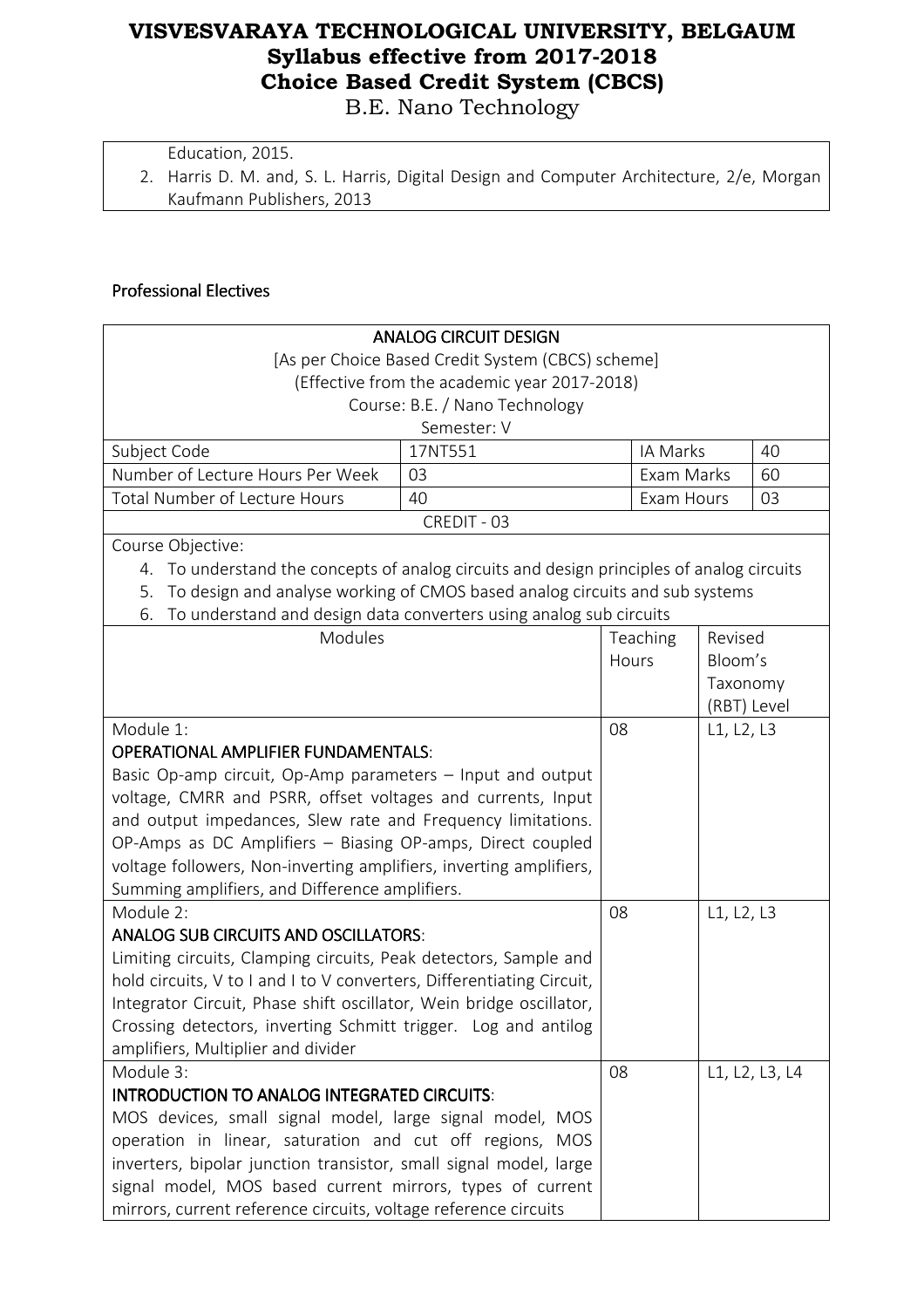B.E. Nano Technology

| Module 4:                                                                                                        | 08 | L1, L2, L3, L4 |
|------------------------------------------------------------------------------------------------------------------|----|----------------|
| <b>SINGLE STAGE AMPLIFIERS:</b>                                                                                  |    |                |
| MOS amplifier circuits, working principles of common source                                                      |    |                |
| amplifier, common drain amplifier, common gate amplifier,                                                        |    |                |
| differential amplifier, time domain response, frequency domain                                                   |    |                |
| response, operational amplifier circuits, two stage amplifier and                                                |    |                |
| cascade amplifier, opamp comparators                                                                             |    |                |
| Module 5:                                                                                                        | 08 | L1, L2, L3, L4 |
| <b>DATA CONVERTERS:</b>                                                                                          |    |                |
| Sampling and Quantization, sampling theorem, Nyquist rate                                                        |    |                |
| sampling, Analog to digital converter, types of converters,                                                      |    |                |
| working principles of flash ADC, SAR ADC, pipelined ADC, Sigma                                                   |    |                |
| delta ADC, Digital to analog converters, resistor string                                                         |    |                |
| converters, R-2R DAC, thermometric DAC, testing of data                                                          |    |                |
| converters, low voltage data converter                                                                           |    |                |
| Course Outcome:                                                                                                  |    |                |
| After successfully completing this course, students will be able to:                                             |    |                |
| Understand the fundamental of analog circuit design and design of sub systems using<br>$\bullet$                 |    |                |
| opamps                                                                                                           |    |                |
| Use MOS transistors and design analog sub circuits such as single stage amplifiers and                           |    |                |
| two stage amplifiers                                                                                             |    |                |
| Build data converters using analog sub circuits and understand the design principles                             |    |                |
| and working of data converters                                                                                   |    |                |
| Graduate Attributes (as per NBA):                                                                                |    |                |
| Engineering Knowledge.                                                                                           |    |                |
| Problem Analysis.<br>$\bullet$                                                                                   |    |                |
| Design / development of solutions (partly).<br>$\bullet$                                                         |    |                |
| Interpretation of data.                                                                                          |    |                |
| Question paper pattern:                                                                                          |    |                |
| The question paper will have ten questions.                                                                      |    |                |
| Each full Question consisting of 20 marks                                                                        |    |                |
| There will be 2 full questions (with a maximum of four sub questions) from each                                  |    |                |
| module.                                                                                                          |    |                |
| Each full question will have sub questions covering all the topics under a module.<br>$\bullet$                  |    |                |
| The students will have to answer 5 full questions, selecting one full question from each                         |    |                |
| module.                                                                                                          |    |                |
| <b>TEXT BOOKS:</b>                                                                                               |    |                |
| For Modules 1 & 2                                                                                                |    |                |
| 2. David A. Bell, Operational Amplifiers and Linear ICs, 2nd edition, PHI/Pearson, 2004                          |    |                |
| Ramakant A Gayakwad, Op-Amps and Linear Integrated Circuits, Pearson, 4th Ed, 2015.<br>3.<br>ISBN 81-7808-501-1. |    |                |
| For Modules 3 to 5                                                                                               |    |                |
| 4. David Johns and KENNETH M. MARTIN, Analog Integrated Circuit Design, John Wiley                               |    |                |
| and Sons, 2013                                                                                                   |    |                |
| 5. B. Razavi, Design of Analog CMOS Integrated Circuits, 2 <sup>nd</sup> edition, McGraw-Hill, 2017.             |    |                |
| ISBN 978-0-07-252493-2.                                                                                          |    |                |

REFERENCE BOOKS: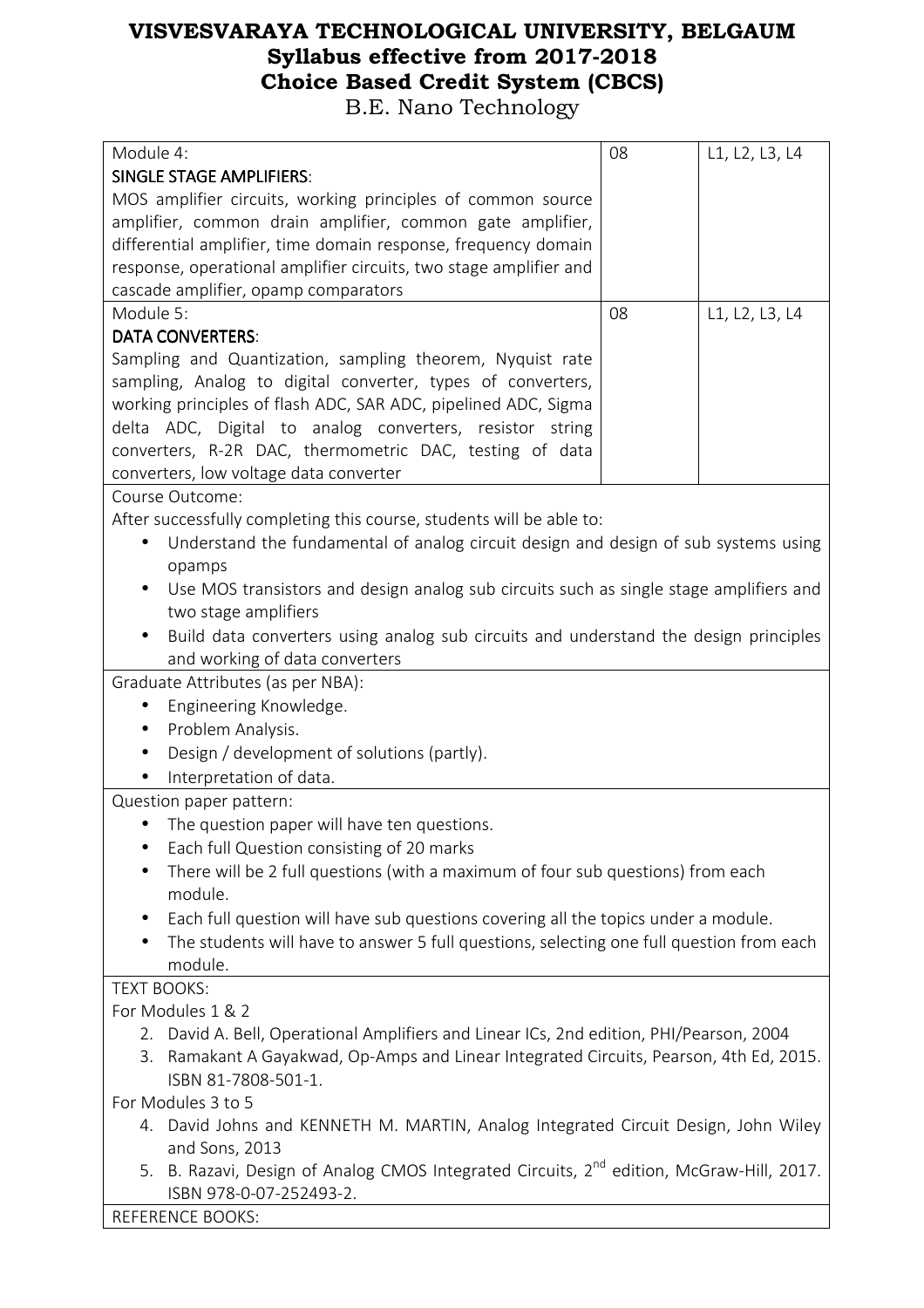- 1. D. Roy Choudhury and Shail B. Jain, Linear Integrated Circuits, 4th edition, Reprint 2006, New Age International ISBN 978-81-224-3098-1.
- 2. B Somanathan Nair, "Linear Integrated Circuits: Analysis, Design & Applications," Wiley India, 1st Edition, 2015.
- 3. Philips E. Allen, Douglas R. Holberg, CMOS Analog Circuit Design, Oxford University Press, 2012

|                                                                                             | <b>BIOMATERIALS</b>                          |            |                |
|---------------------------------------------------------------------------------------------|----------------------------------------------|------------|----------------|
| [As per Choice Based Credit System (CBCS) scheme]                                           |                                              |            |                |
|                                                                                             | (Effective from the academic year 2017-2018) |            |                |
|                                                                                             | Course: B.E. / Nano Technology               |            |                |
|                                                                                             | Semester: V                                  |            |                |
| Subject Code                                                                                | 17NT552                                      | IA Marks   | 40             |
| Number of Lecture Hours Per Week                                                            | 03                                           | Exam Marks | 60             |
| Total Number of Lecture Hours                                                               | 40                                           | Exam Hours | 03             |
|                                                                                             | CREDIT - 03                                  |            |                |
| Course Objective:                                                                           |                                              |            |                |
| 1. To understand the fundamental principals in material science and chemistry, and how they |                                              |            |                |
| contribute to biomaterial development and performance.                                      |                                              |            |                |
| 2. To apply the science and engineering knowledge gained in the course to biomaterial       |                                              |            |                |
| selection and design for specific biomedical uses.                                          |                                              |            |                |
| Modules                                                                                     |                                              | Teaching   | Revised        |
|                                                                                             |                                              | Hours      | Bloom's        |
|                                                                                             |                                              |            | Taxono         |
|                                                                                             |                                              |            | my             |
|                                                                                             |                                              |            | (RBT)          |
|                                                                                             |                                              |            | Level          |
| Module 1:                                                                                   |                                              | 08         | L1, L2         |
| <b>FUNDAMENTALS OF BIOMATERIALS SCIENCE:</b>                                                |                                              |            |                |
| Classes of biomaterials used in medicine, basic properties, medical                         |                                              |            |                |
| requirements and clinical significance. Disinfection and sterilization                      |                                              |            |                |
| of biomaterials. Physico-chemical properties of biomaterials:                               |                                              |            |                |
| mechanical (elasticity, yield stress, ductility, toughness, strength,                       |                                              |            |                |
| fatigue, hardness, wear resistance), tribological (friction, wear,                          |                                              |            |                |
| lubricity), morphology and texture, physical (electrical, optical,                          |                                              |            |                |
| magnetic, thermal), chemical and biological properties.                                     |                                              |            |                |
| Module 2:                                                                                   |                                              | 08         | L1, L2,        |
| ELEMENTS IN CONTACT WITH THE SURFACE OF A BIOMATERIAL:                                      |                                              |            | L <sub>3</sub> |
| Blood composition, plasma proteins, cells, tissues. Phenomena at                            |                                              |            |                |
| the biointerfaces. Molecular and cellular processes with living                             |                                              |            |                |
| environment, blood-materials interaction, short and long term                               |                                              |            |                |
| reactions to the body.                                                                      |                                              |            |                |
| <b>TESTING OF BIOMATERIALS:</b>                                                             |                                              |            |                |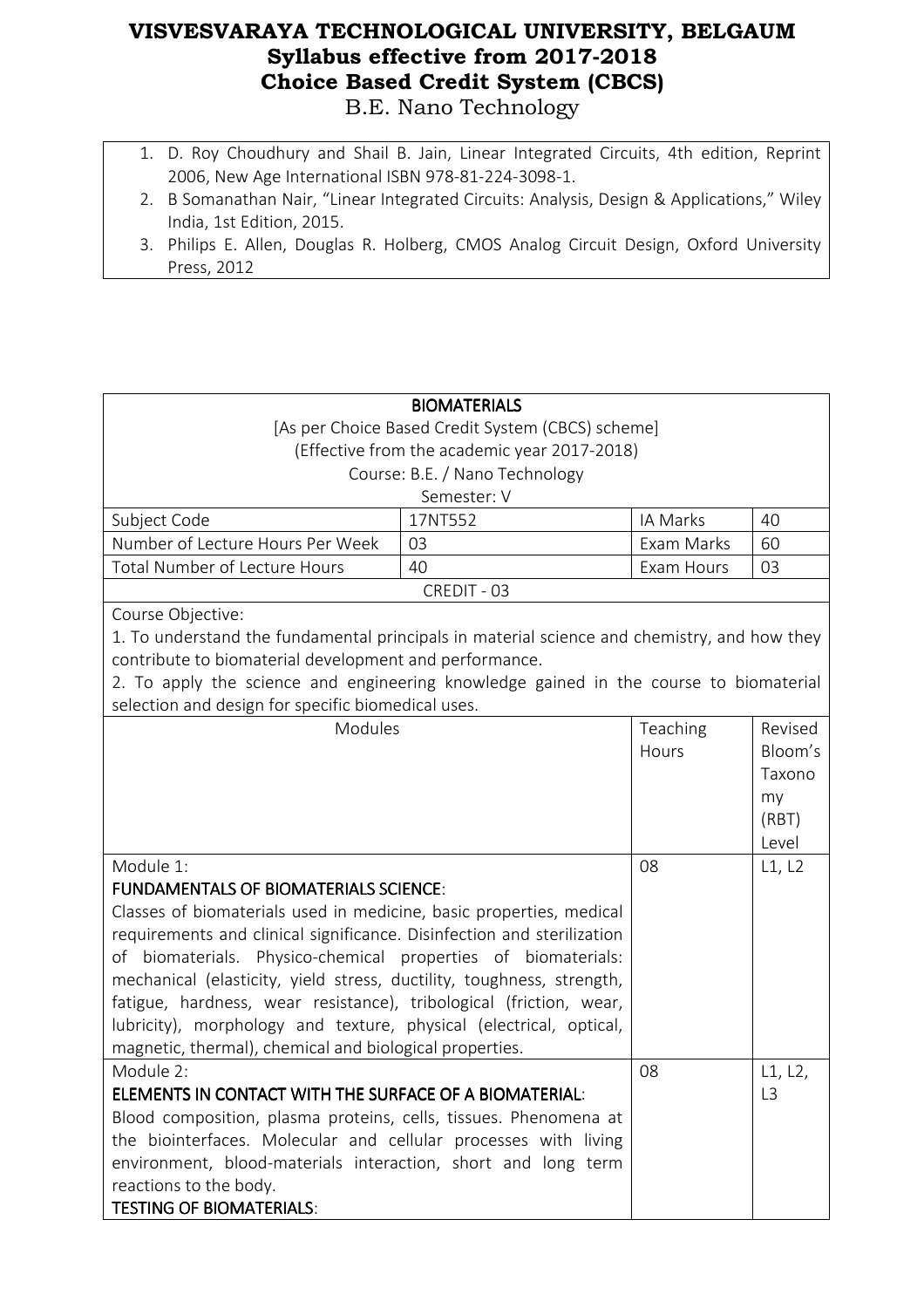| in vitro, in vivo preclinical and in vivo clinical tests. Concept of<br>biocompatibility. Definition, Wound healing process-bone healing,<br>tendon healing. Material response: Function and Degradation of<br>materials in vivo. Host response: Tissue response to biomaterials,<br>Effects of wear particles. Testing of implants: Methods of test for<br>biological performance- In vitro implant tests, In vivo implant test<br>methods. |    |                |
|----------------------------------------------------------------------------------------------------------------------------------------------------------------------------------------------------------------------------------------------------------------------------------------------------------------------------------------------------------------------------------------------------------------------------------------------|----|----------------|
| Module 3:                                                                                                                                                                                                                                                                                                                                                                                                                                    | 08 | L1, L2,        |
| <b>PROPERTIES OF IMPLANT MATERIALS:</b>                                                                                                                                                                                                                                                                                                                                                                                                      |    | L <sub>3</sub> |
| Metals and alloys, ceramics and composites, Stainless steel, Cobalt-                                                                                                                                                                                                                                                                                                                                                                         |    |                |
| Chromium alloys, Titanium based alloys, Nitinol, other metals,                                                                                                                                                                                                                                                                                                                                                                               |    |                |
|                                                                                                                                                                                                                                                                                                                                                                                                                                              |    |                |
| metallic Corrosion, Carbons, Alumina, Yttria stabilized zirconia,                                                                                                                                                                                                                                                                                                                                                                            |    |                |
| surface reactive ceramics, resorbable ceramics, composites, analysis                                                                                                                                                                                                                                                                                                                                                                         |    |                |
| of ceramic surfaces. Applications and Biocompatibility case studies                                                                                                                                                                                                                                                                                                                                                                          |    |                |
| of novel materials and alloys.                                                                                                                                                                                                                                                                                                                                                                                                               |    |                |
| Module 4:                                                                                                                                                                                                                                                                                                                                                                                                                                    | 08 | L1, L2,        |
| POLYMERS IN BIOMEDICAL APPLICATIONS:                                                                                                                                                                                                                                                                                                                                                                                                         |    | L3, L4         |
| Polyethylene and polypropylene, perfluorinated polymers, acrylic                                                                                                                                                                                                                                                                                                                                                                             |    |                |
| polymers, hydrogels, polyurethanes, polyamides, biodegradable                                                                                                                                                                                                                                                                                                                                                                                |    |                |
| synthetic polymers, silicone rubber, plasma polymerization, micro-                                                                                                                                                                                                                                                                                                                                                                           |    |                |
| organisms in polymeric implants, polymer sterilization. Polymers as                                                                                                                                                                                                                                                                                                                                                                          |    |                |
| and<br>biomaterials,<br>heparin-like<br>polysaccharides,<br>heparin                                                                                                                                                                                                                                                                                                                                                                          |    |                |
| proteoglycans, structure and biological activities of native sulfated                                                                                                                                                                                                                                                                                                                                                                        |    |                |
| glycosaminoglycans, chemically modified glycosaminoglycans,                                                                                                                                                                                                                                                                                                                                                                                  |    |                |
| heparin<br>like<br>substances<br>from<br>nonglycosaminoglycan                                                                                                                                                                                                                                                                                                                                                                                |    |                |
| and microbial glycosaminoglycan, surface<br>polysaccharides                                                                                                                                                                                                                                                                                                                                                                                  |    |                |
|                                                                                                                                                                                                                                                                                                                                                                                                                                              |    |                |
| immobilized heparins. Applications and Biocompatibility case                                                                                                                                                                                                                                                                                                                                                                                 |    |                |
| studies of novel polymeric materials.                                                                                                                                                                                                                                                                                                                                                                                                        |    |                |
| Module 5:                                                                                                                                                                                                                                                                                                                                                                                                                                    | 08 | L1, L2,        |
| <b>TECHNOLOGIES OF BIOMATERIALS PROCESSING</b>                                                                                                                                                                                                                                                                                                                                                                                               |    | L3, L4         |
| As implants and medical devices; improvement of materials                                                                                                                                                                                                                                                                                                                                                                                    |    |                |
| biocompatibility by plasma processing. Polyurethane elastomers,                                                                                                                                                                                                                                                                                                                                                                              |    |                |
| applications of polymers in medicine and surgery. Skin graft                                                                                                                                                                                                                                                                                                                                                                                 |    |                |
| polymers, biodegradable polymers in drug delivery and drug carrier                                                                                                                                                                                                                                                                                                                                                                           |    |                |
| systems. Tissue properties of blood vessels, Treatments of                                                                                                                                                                                                                                                                                                                                                                                   |    |                |
| atherosclerosis; Biomechanical design issues pertaining to stents,                                                                                                                                                                                                                                                                                                                                                                           |    |                |
| balloon angioplasty, and pacemakers. Soft Tissue Reconstruction;                                                                                                                                                                                                                                                                                                                                                                             |    |                |
| FDA requirements, standards on the biological evaluation of                                                                                                                                                                                                                                                                                                                                                                                  |    |                |
| medical devices (ISO-10993) and implications to applications in                                                                                                                                                                                                                                                                                                                                                                              |    |                |
| human. Practical aspects of biomedical devices: manufacturing,                                                                                                                                                                                                                                                                                                                                                                               |    |                |
| storage quality, regulatory and ethical issues, price of implants and                                                                                                                                                                                                                                                                                                                                                                        |    |                |
| allocation of resources.                                                                                                                                                                                                                                                                                                                                                                                                                     |    |                |
| Course Outcome:                                                                                                                                                                                                                                                                                                                                                                                                                              |    |                |

After successfully completing this course, students will be able to:

1. Understand the fundamental principals in material science and chemistry, and how they contribute to biomaterial development and performance.

2. Apply the science and engineering knowledge gained in the course to biomaterial selection and design for specific biomedical uses.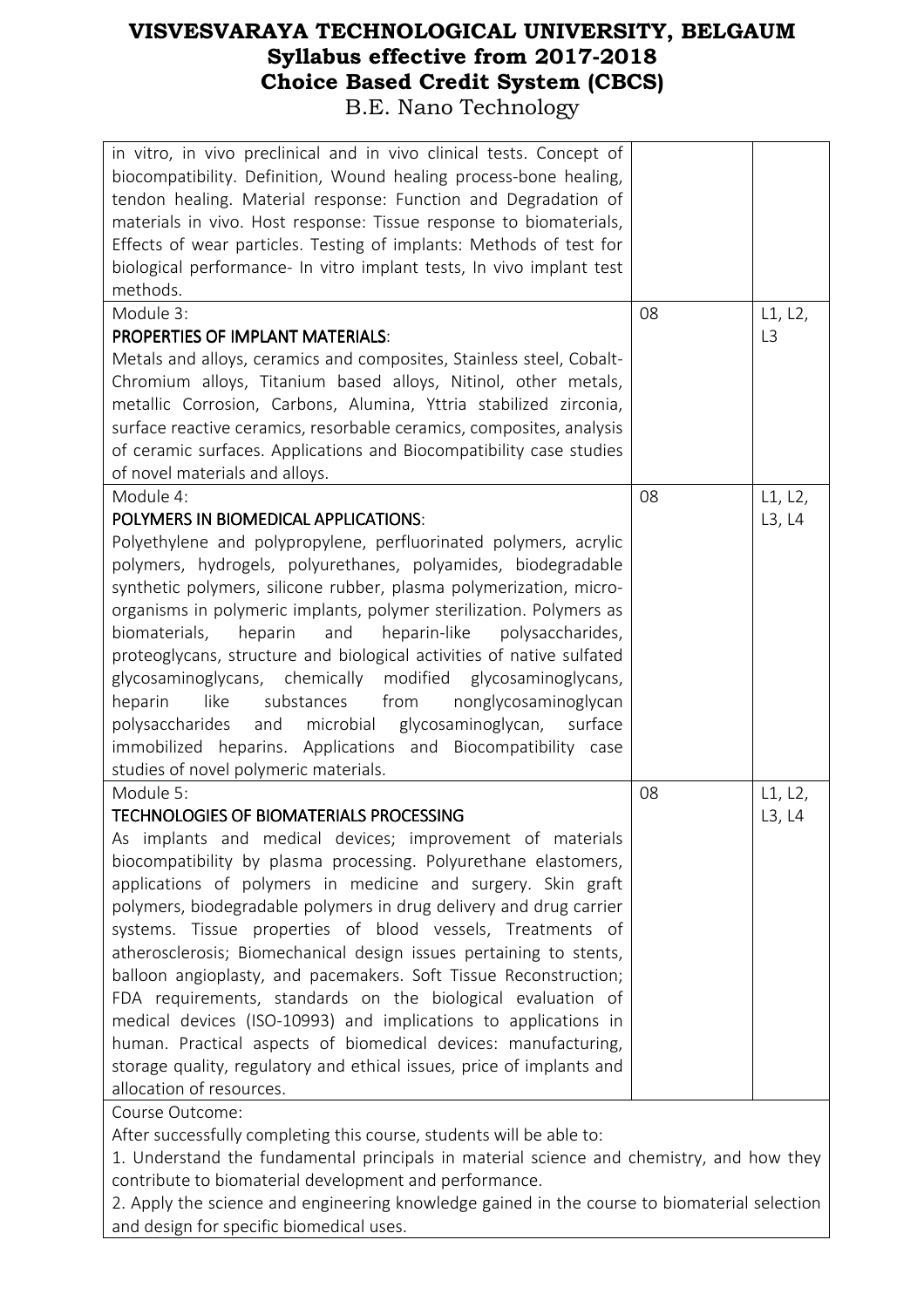| 3. Critically review papers from the scientific literature and identify areas of research<br>opportunities |
|------------------------------------------------------------------------------------------------------------|
| Graduate Attributes (as per NBA):                                                                          |
| Engineering Knowledge.                                                                                     |
| Problem Analysis.                                                                                          |
| Design / development of solutions (partly).<br>$\bullet$                                                   |
| Interpretation of data.                                                                                    |
| Question paper pattern:                                                                                    |
| The question paper will have ten questions.                                                                |
| Each full Question consisting of 20 marks<br>$\bullet$                                                     |
| There will be 2 full questions (with a maximum of four sub questions) from each<br>$\bullet$               |
| module.                                                                                                    |
| Each full question will have sub questions covering all the topics under a module.                         |
| The students will have to answer 5 full questions, selecting one full question from each                   |
| module.                                                                                                    |
| <b>TEXT BOOKS:</b>                                                                                         |
| 1. Biomaterials Science: An Introduction to materials in medicine by Buddy D Ratner. Academic              |
| Press.                                                                                                     |
| 2. Biomaterials - Temenoff and Mikos, Pearson Prentice Hall.                                               |
| 3. Polymeric Biomaterials by Severian Dumitriu.                                                            |
| 4. Polymeric Biomaterials by Piskin and A S Hoffmann, Martinus Nijhoff                                     |
| <b>REFERENCE BOOKS:</b>                                                                                    |
| 1. Materials Science and Engineering: An Introduction - Callister, John Wiley and Sons.                    |
| Science and Engineering of Materials - Askland and Phule, Thomson.                                         |
| 2. Material Science by Smith, McGraw Hill.                                                                 |
| 3. Material Science and Engineering by V Raghavan, Prentice Hall.                                          |
| 4. Biomaterials by Sujata V. Bhat, Narosa Publishing House.                                                |
| 5. Biomaterials, Medical Devices and Tissue Engineering: An Integrated Approach by Frederick               |
| H Silver, Chapman and Hall publications.                                                                   |
| 6. Advanced Catalysts and Nanostructures Materials, William R Moser, Academic Press.                       |
|                                                                                                            |

| <b>FUNDAMENTALS OF THERMODYNAMICS</b>             |                                              |       |    |  |  |
|---------------------------------------------------|----------------------------------------------|-------|----|--|--|
| [As per Choice Based Credit System (CBCS) scheme] |                                              |       |    |  |  |
|                                                   | (Effective from the academic year 2017-2018) |       |    |  |  |
| Course: B.E. / Nano Technology                    |                                              |       |    |  |  |
|                                                   | Semester: V                                  |       |    |  |  |
| Subject Code                                      | IA Marks<br>40<br>17NT553                    |       |    |  |  |
| Number of Lecture Hours                           | 03                                           | Exam  | 60 |  |  |
| Per Week                                          |                                              | Marks |    |  |  |
| Total Number of Lecture                           | 40                                           | Fxam  | 03 |  |  |
| Hours                                             |                                              | Hours |    |  |  |
| CREDIT - 03                                       |                                              |       |    |  |  |
| Course Objective:                                 |                                              |       |    |  |  |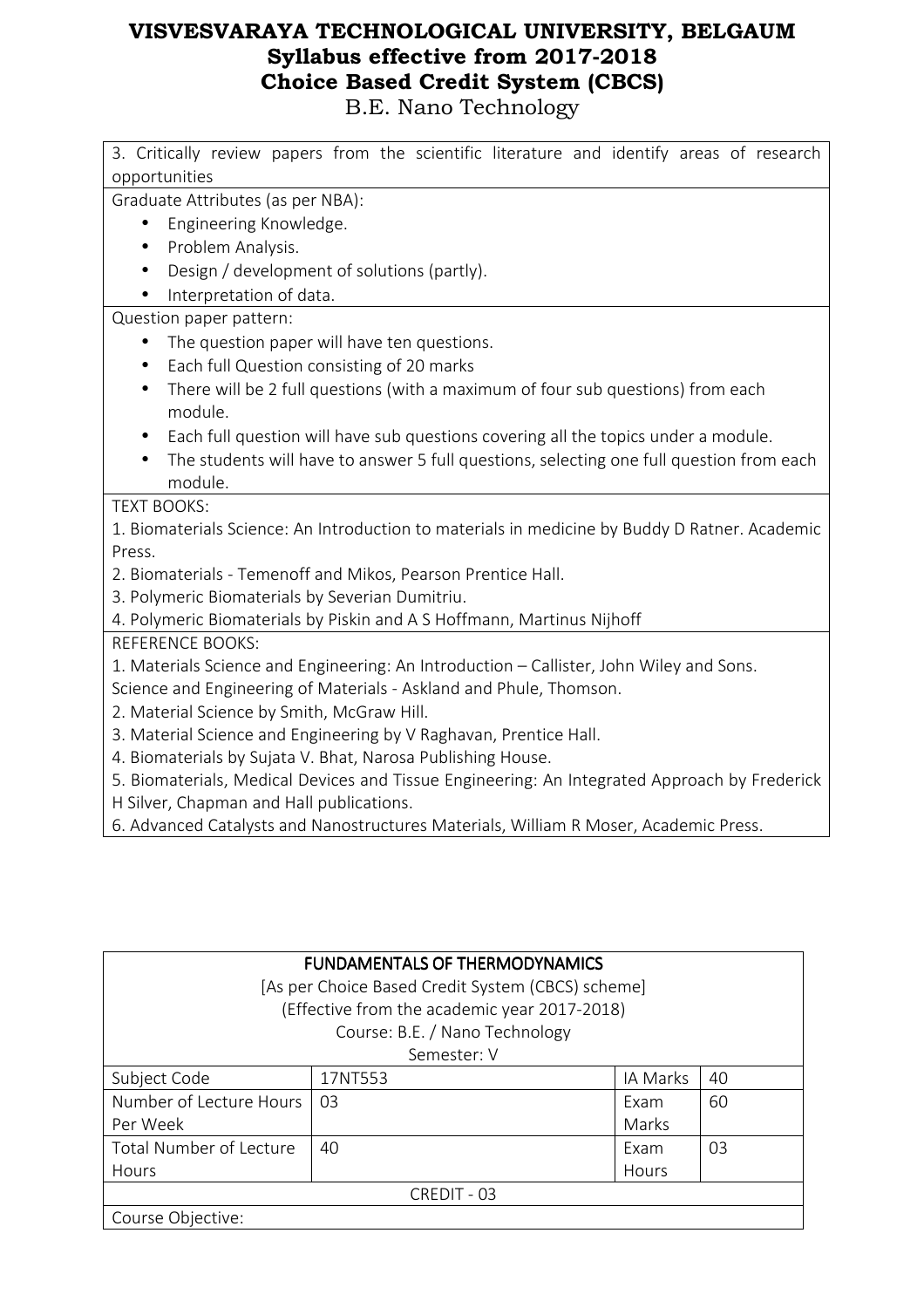| This course will enable students to                                |          |             |  |
|--------------------------------------------------------------------|----------|-------------|--|
| 1. Understand various concepts and definitions of thermodynamics.  |          |             |  |
| 2. Comprehend the I-law and II-law of thermodynamics.              |          |             |  |
| 3. Acquire the knowledge of various types of gas cycles            |          |             |  |
| Modules                                                            | Teaching | Revised     |  |
|                                                                    | Hours    | Bloom's     |  |
|                                                                    |          | Taxonomy    |  |
|                                                                    |          | (RBT) Level |  |
| Module 1:                                                          | 08       | L1, L2      |  |
| <b>FUNDAMENTAL CONCEPTS AND WORK &amp; HEAT</b>                    |          |             |  |
| Fundamental Concepts:                                              |          |             |  |
| Thermodynamics definition and<br>scope, Microscopic<br>and         |          |             |  |
| Macroscopic approaches. Some<br>practical<br>applications<br>of    |          |             |  |
| engineering thermodynamic Systems, Characteristics of system       |          |             |  |
| boundary and control surface, examples. Thermodynamic              |          |             |  |
| properties; intensive and extensive properties. Thermodynamic      |          |             |  |
| state, state point, state diagram, path and process, quasi-static  |          |             |  |
|                                                                    |          |             |  |
| process, cyclic and noncyclic; processes; Thermodynamic            |          |             |  |
| equilibrium; definition, mechanical equilibrium; diathermic wall,  |          |             |  |
| thermal equilibrium, chemical equilibrium. Zeroth law of           |          |             |  |
| thermodynamics                                                     |          |             |  |
| Work and Heat: Mechanics-definition of work and its limitations.   |          |             |  |
| Thermodynamic definition of work. Displacement work; as a part     |          |             |  |
| of a system boundary, as a whole of a system boundary,             |          |             |  |
| expressions for displacement work in various processes through     |          |             |  |
| p-v diagrams. Heat. Comparison between work and heat.              |          |             |  |
| (Note: Numerical problems are not included)                        |          |             |  |
| Module 2:                                                          | 08       | L1, L2, L3  |  |
| FIRST LAW OF THERMODYNAMICS:                                       |          |             |  |
| Joules experiments, equivalence of heat and work. Statement of     |          |             |  |
| the First law of thermodynamics, extension of the First law to non |          |             |  |
| - cyclic processes, energy, energy as a property, modes of energy, |          |             |  |
| pure substance; definition, two-property rule, Specific heat at    |          |             |  |
| constant volume, enthalpy, specific heat at constant pressure.     |          |             |  |
| Extension of the First law to control volume; steady state-steady  |          |             |  |
| flow energy equation, important applications.                      |          |             |  |
| (Note: Numerical problems are not included)                        |          |             |  |
| Module 3:                                                          | 08       | L1, L2      |  |
| SECOND LAW OF THERMODYNAMICS AND ENTROPY                           |          |             |  |
| Second Law of Thermodynamics:                                      |          |             |  |
| Devices converting heat to work; (a) in a thermodynamic cycle,     |          |             |  |
| (b) in a mechanical cycle. Thermal reservoir. Direct heat engine;  |          |             |  |
| schematic representation and efficiency. Devices converting work   |          |             |  |
| to heat in a thermodynamic cycle; reversed heat engine,            |          |             |  |
| schematic representation, coefficients of performance. Kelvin -    |          |             |  |
| Planck statement of the Second law of Thermodynamics; Clausius     |          |             |  |
| statement of Second law of Thermodynamics, Equivalence of the      |          |             |  |
| two statements.                                                    |          |             |  |
|                                                                    |          |             |  |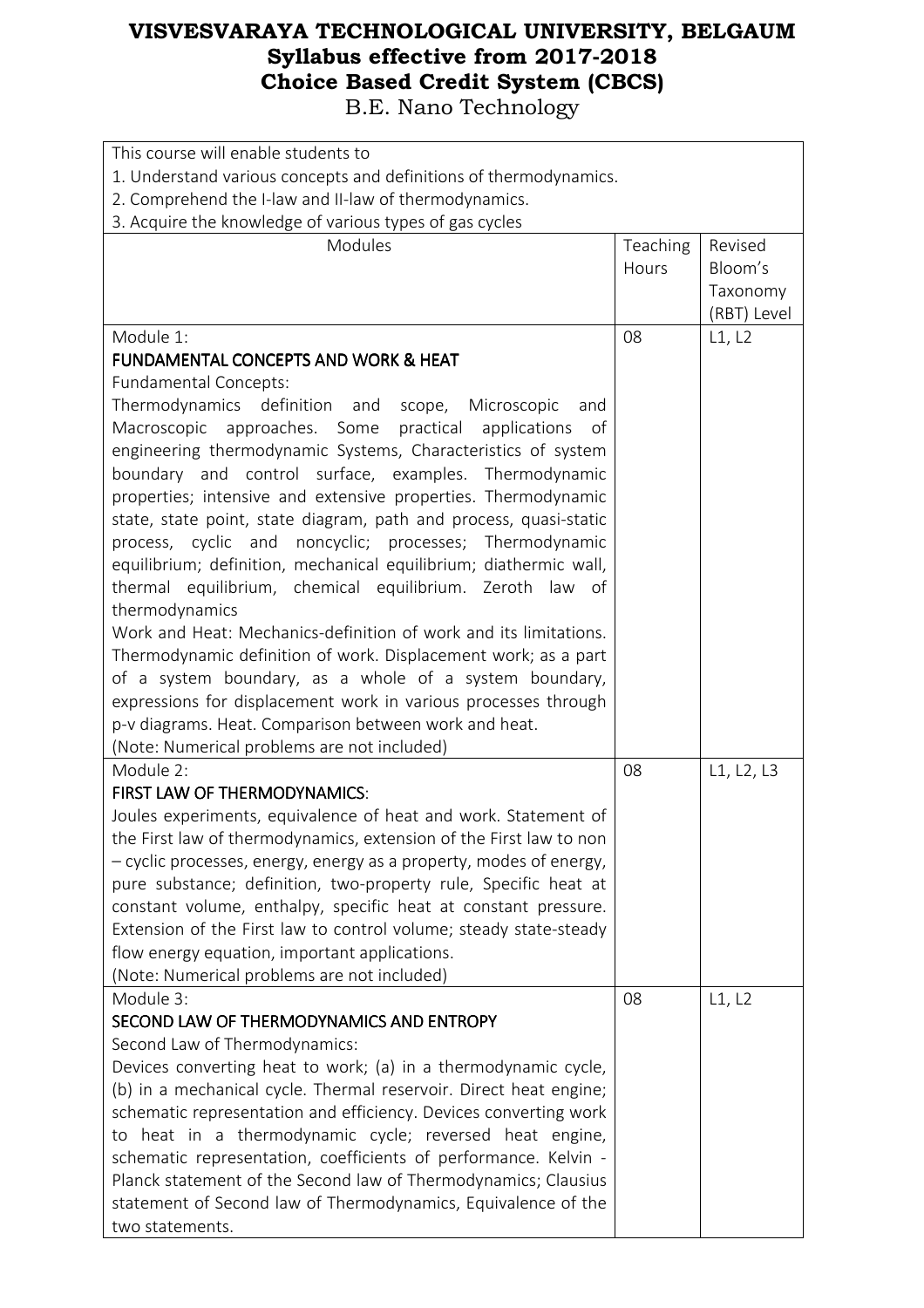| Entropy: Clausius inequality; Statement, proof, application to a<br>reversible cycle. Entropy; definition, a property, change of |    |            |  |
|----------------------------------------------------------------------------------------------------------------------------------|----|------------|--|
| entropy, principle of increase in entropy.                                                                                       |    |            |  |
| (Note: Numerical problems are not included)                                                                                      |    |            |  |
| Module 4:                                                                                                                        | 08 | L1, L2, L3 |  |
| PURE SUBSTANCES, IDEAL GASES, THERMODYNAMIC RELATIONS                                                                            |    |            |  |
| Pure Substances & Ideal Gases: Mixture of ideal gases and real                                                                   |    |            |  |
| gases, ideal gas equation, compressibility factor use of charts. P-T                                                             |    |            |  |
| and P-V diagrams, triple point and critical points. Sub-cooled                                                                   |    |            |  |
| liquid, Saturated liquid, mixture of saturated liquid and vapour,                                                                |    |            |  |
| saturated vapour and superheated vapour states of pure<br>substance with water as example. Enthalpy of change of phase           |    |            |  |
| (Latent heat). Dryness fraction (quality).                                                                                       |    |            |  |
| Thermodynamic relations: Maxwells equations, Tds relations,                                                                      |    |            |  |
| evaluation of thermodynamic properties from an equation of                                                                       |    |            |  |
| state.                                                                                                                           |    |            |  |
| (Note: Numerical problems are not included)                                                                                      |    |            |  |
| Module 5:                                                                                                                        | 08 | L1, L2, L3 |  |
| <b>GAS CYCLES</b>                                                                                                                |    |            |  |
| Efficiency of air standard cycles, Carnot, Otto, Diesel cycles, P-V &                                                            |    |            |  |
| T-S diagram, calculation of efficiency; Carnot vapour power cycle,                                                               |    |            |  |
| simple Rankine cycle, Analysis and performance of Rankine Cycle,<br>Ideal and practical regenerative Rankine cycles - Reheat and |    |            |  |
| Regenerative Cycles, Binary vapour cycle.                                                                                        |    |            |  |
| (Note: Numerical problems are not included)                                                                                      |    |            |  |
| Course Outcome:                                                                                                                  |    |            |  |
| After studying this course, students will be able to:                                                                            |    |            |  |
| 1. Apply the concepts and definitions of thermodynamics.                                                                         |    |            |  |
| 2. Differentiate thermodynamic work and heat and apply I law and II law                                                          |    | of         |  |
| thermodynamics to different process.                                                                                             |    |            |  |
| 3. Apply the principles of various gas cycles                                                                                    |    |            |  |
| Graduate Attributes (as per NBA):                                                                                                |    |            |  |
| Engineering Knowledge.                                                                                                           |    |            |  |
| Problem Analysis.<br>$\bullet$<br>Design / development of solutions (partly).                                                    |    |            |  |
| Interpretation of data.<br>$\bullet$                                                                                             |    |            |  |
| Question paper pattern:                                                                                                          |    |            |  |
| The question paper will have ten questions.<br>$\bullet$                                                                         |    |            |  |
| Each full Question consisting of 20 marks                                                                                        |    |            |  |
| There will be 2 full questions (with a maximum of four sub questions) from each<br>$\bullet$                                     |    |            |  |
| module.                                                                                                                          |    |            |  |
| Each full question will have sub questions covering all the topics under a module.                                               |    |            |  |
| The students will have to answer 5 full questions, selecting one full question from                                              |    |            |  |
| each module.                                                                                                                     |    |            |  |
| Numerical problems and not included.                                                                                             |    |            |  |
| <b>TEXT BOOKS:</b>                                                                                                               |    |            |  |
| 1. A Venkatesh, "Basic Engineering Thermodynamics", Universities Press, India, 2007, ISBN                                        |    |            |  |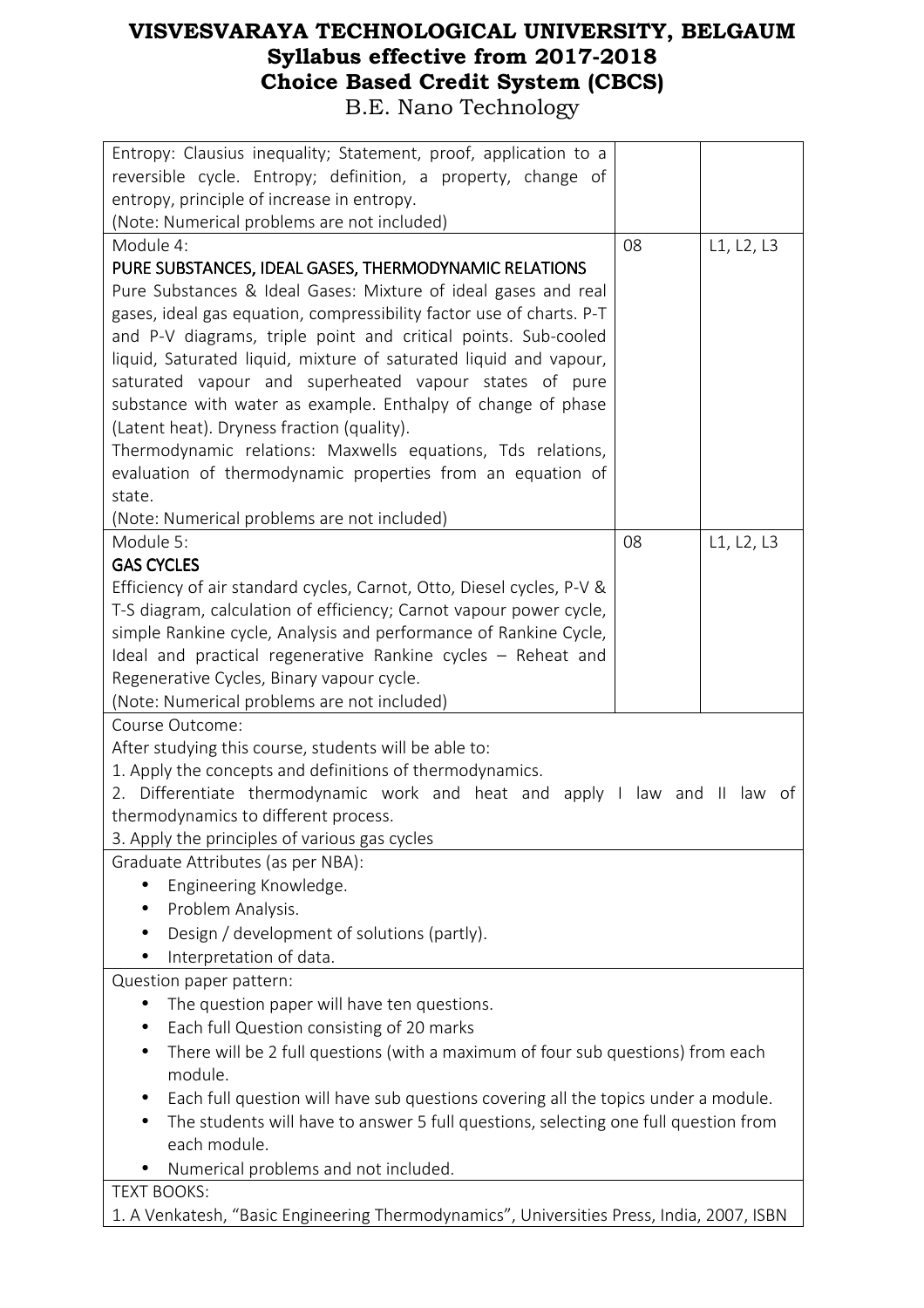B.E. Nano Technology

13: 9788173715877

2. P K Nag, "Basic and Applied Thermodynamics", 2nd Ed., Tata McGraw Hill Pub. 2002, ISBN 13: 9780070151314

REFERENCE BOOKS:

1. Yunus A. Cenegal and Michael A. Boles, "Thermodynamics: An Engineering Approach", TataMcGraw Hill publications, 2002, ISBN 13: 9780071072540

2. J. B. Jones and G. A. Hawkins, John Wiley and Sons, "Engineering Thermodynamics", Wiley 1986, ISBN 13: 9780471812029

3. G. J. Van Wylen and R. E. Sonntag, "Fundamentals of Classical Thermodynamics", Wiley Eastern, Wiley, 1985, ISBN 13: 9780471800149

| NANOSTRUCTURES AND SELF-ASSEMBLY                                                             |                                              |          |             |
|----------------------------------------------------------------------------------------------|----------------------------------------------|----------|-------------|
| [As per Choice Based Credit System (CBCS) scheme]                                            |                                              |          |             |
|                                                                                              | (Effective from the academic year 2017-2018) |          |             |
|                                                                                              | Course: B.E. / Nano Technology               |          |             |
|                                                                                              | Semester: V                                  |          |             |
| Subject Code                                                                                 | 17NT554                                      | IA Marks | 40          |
| Number of Lecture Hours Per Week                                                             | 03                                           | Exam     | 60          |
|                                                                                              |                                              | Marks    |             |
| <b>Total Number of Lecture Hours</b>                                                         | 40                                           | Exam     | 03          |
|                                                                                              |                                              | Hours    |             |
|                                                                                              | CREDIT - 03                                  |          |             |
| Course Objective:                                                                            |                                              |          |             |
| 1. To understand the fundamental principals in Self-assembly of nanostructures, and how they |                                              |          |             |
| contribute and control development of nanostructures by self-assembly.                       |                                              |          |             |
| 2. To apply the science and engineering knowledge gained in the course to nanomaterial self- |                                              |          |             |
| assemblies and design for specific applications.                                             |                                              |          |             |
| Modules                                                                                      |                                              | Teaching | Revised     |
|                                                                                              |                                              | Hours    | Bloom's     |
|                                                                                              |                                              |          | Taxonomy    |
|                                                                                              |                                              |          | (RBT) Level |
| Module 1:                                                                                    |                                              | 08       | L1, L2      |
| <b>INTRODUCTION:</b>                                                                         |                                              |          |             |
| Materials Self-Assembly, Molecular vs. Materials Self-Assembly,                              |                                              |          |             |
| Hierarchical<br>What<br>is                                                                   | Assembly?, Directing Self-Assembly,          |          |             |
| Supramolecular Vision, Genealogy of Self-Assembling Materials,                               |                                              |          |             |
| Learning from Biominerals - Form is Function, Two-Dimensional                                |                                              |          |             |
| Assemblies, SAMs and Soft Lithography, Clever Clusters, Mesoscale                            |                                              |          |             |
| Self-Assembly, Materials Self-Assembly of Integrated Systems,                                |                                              |          |             |
| Layer-by-Layer Self-Assembly, Building One Layer at a Time,                                  |                                              |          |             |
| Electrostatic Superlattices, Organic Polyelectrolyte Multilayers,                            |                                              |          |             |
| Layer-by-Layer Smart Windows, How Thick is Thin?, Assembling                                 |                                              |          |             |
| Metallopolymers, Polyelectrolyte-Colloid Multilayers,                                        | Graded                                       |          |             |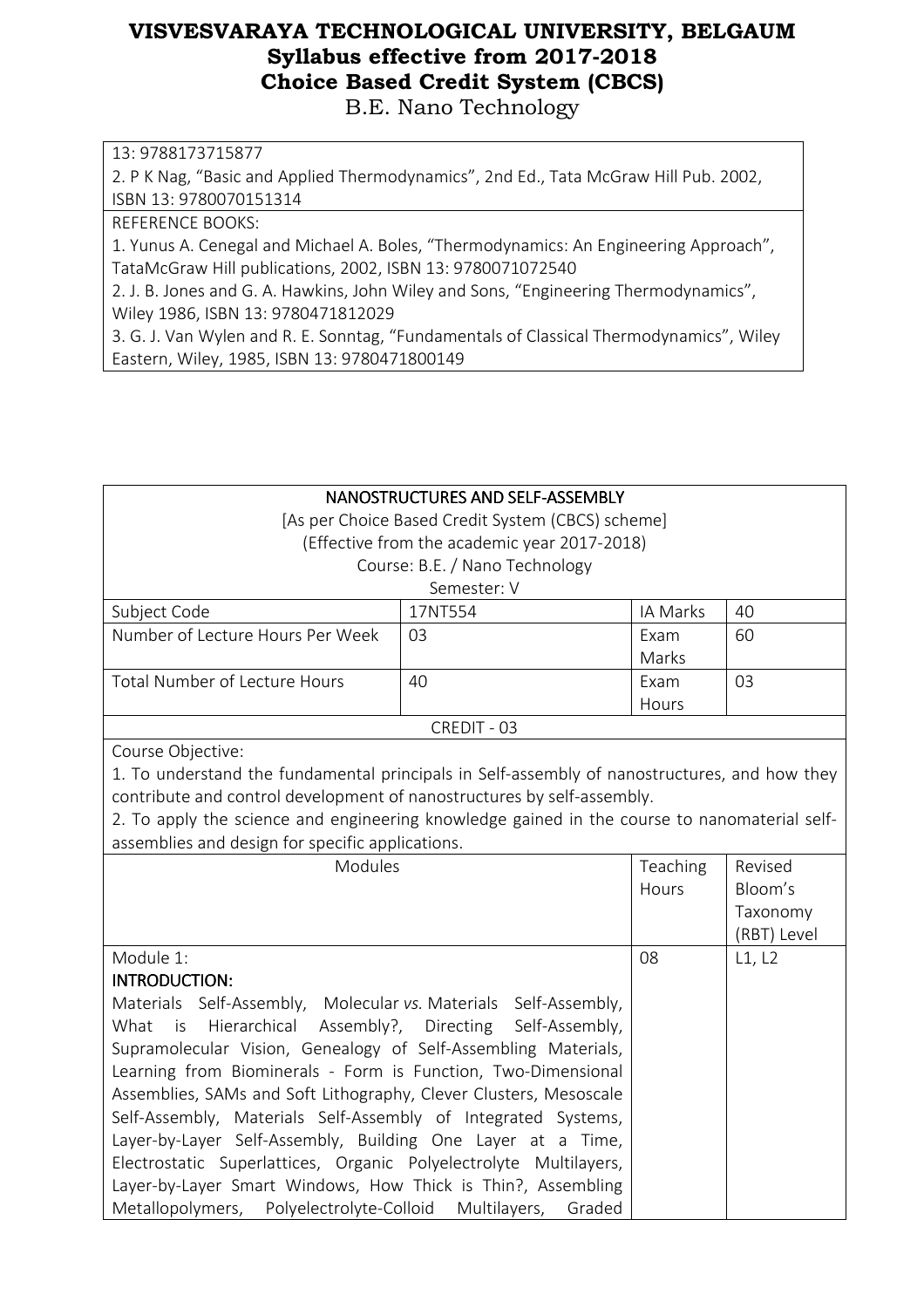| Composition LbL Films, LbL MEMS, Trapping Active Proteins,           |    |                |
|----------------------------------------------------------------------|----|----------------|
| Layering on Curved Surfaces, Zeolite-Ordered Multicrystal Arrays,    |    |                |
| Crosslinked<br>Crystal Arrays, Non-Electrostatic Layer-by-Layer      |    |                |
| Assembly                                                             |    |                |
| Module 2:                                                            | 08 | L1, L2, L3     |
| NANOROD, NANOTUBE, NANOWIRE SELF-ASSEMBLY:                           |    |                |
| Introduction, Building Block Assembly, Templating Nanowires,         |    |                |
| Modulated Diameter Gold Nanorods, Modulated Composition              |    |                |
| Nanorods, Barcoded Nanorod Orthogonal Self-Assembly, Nanodisk        |    |                |
| Codes, Sir SERS, Self-Assembling Nanorods, Magnetic Nanorods         |    |                |
| Bunch Up, Magnetic Nanorods and Magnetic Nanoclusters, An            |    |                |
| Irresistible Attraction for Biomolecules, Hierarchically Ordered     |    |                |
| Nanorod Devices, Nanotubes from Nanoporous<br>Nanorods,              |    |                |
| Templates, Layer-by-Layer Nanotubes from Nanorods., Crossed          |    |                |
| Semiconductor Nanowires - Smallest LED, Nanowire Diodes and          |    |                |
| Transistors, Nanowire Sensors, Catalytic Nanowire Electronics.       |    |                |
| Module 3:                                                            | 08 | L1, L2, L3     |
| <b>NANOCLUSTER SELF-ASSEMBLY:</b>                                    |    |                |
| Introduction, Building-Block Assembly, When is a Nanocrystal a       |    |                |
| Nanocluster or a Nanoparticle?, Synthesis of Capped Semiconductor    |    |                |
| Nanocrystals, Electrons and Holes in Nanocrystal Boxes,              |    |                |
| Nanocluster Phase Transformations, Watching Nanocrystals Grow,       |    |                |
| Nanocrystals in Nanobeakers, Capped Gold Nanocrystals -              |    |                |
| Nanonugget Rush, Alkanethiolate Capped Nanoclusters Diagnostics,     |    |                |
| Microporous and Mesoporous Materials from Soft Building Blocks,      |    |                |
| Escape from the Zeolite Prison, A Periodic Table of Materials Filled |    |                |
| with Holes, Modular Self-Assembly of Microporous Materials,          |    |                |
| Hydrogen Storage Coordination Frameworks, Overview and               |    |                |
| Prospects of Microporous Materials, Mesoscale Soft Building Blocks,  |    |                |
| Micelle vs. Liquid Crystal Templating Paradox, Mesoporous            |    |                |
| Materials by Design, Tuning Length Scales, Mesostructure and         |    |                |
| Dimensionality, Mesocomposition - Nature of Precursors,              |    |                |
| Mesotexture, Periodic Mesoporous Silica-Polymer Hybrids              |    |                |
| Module 4:                                                            | 08 | L1, L2, L3, L4 |
| SELF-ASSEMBLING BLOCK COPOLYMERS:                                    |    |                |
| Introduction, Polymers, Polymers Everywhere in Nanochemistry,        |    |                |
| Block Copolymer Self-Assembly - Chip Off the Old Block,              |    |                |
| Nanostructured Ceramics, Nano-Objects, Block Copolymer Thin          |    |                |
| Films, Electrical Ordering, Spatial Confinement of Block Copolymers, |    |                |
| Nanoepitaxy, Block Copolymer Lithography, Decorating<br>Block        |    |                |
| Copolymers, A Case of Wettability, Nanowires from<br><b>Block</b>    |    |                |
| Copolymers, Making Micelles, Assembling Inorganic Polymers,          |    |                |
| Harnessing Rigid Rods, Supramolecular Assemblies, Supramolecular     |    |                |
| Mushrooms, Structural Color from Lightscale Block Copolymers,        |    |                |
| Block Copolypeptides, Block Copolymer Biofactories                   |    |                |
| Module 5:                                                            | 08 | L3, L4, L5     |
| SELF-ASSEMBLY OF LARGE BUILDING BLOCKS:                              |    |                |
| Introduction, Self-Assembling Supra-Micron Shapes, Synthesis Using   |    |                |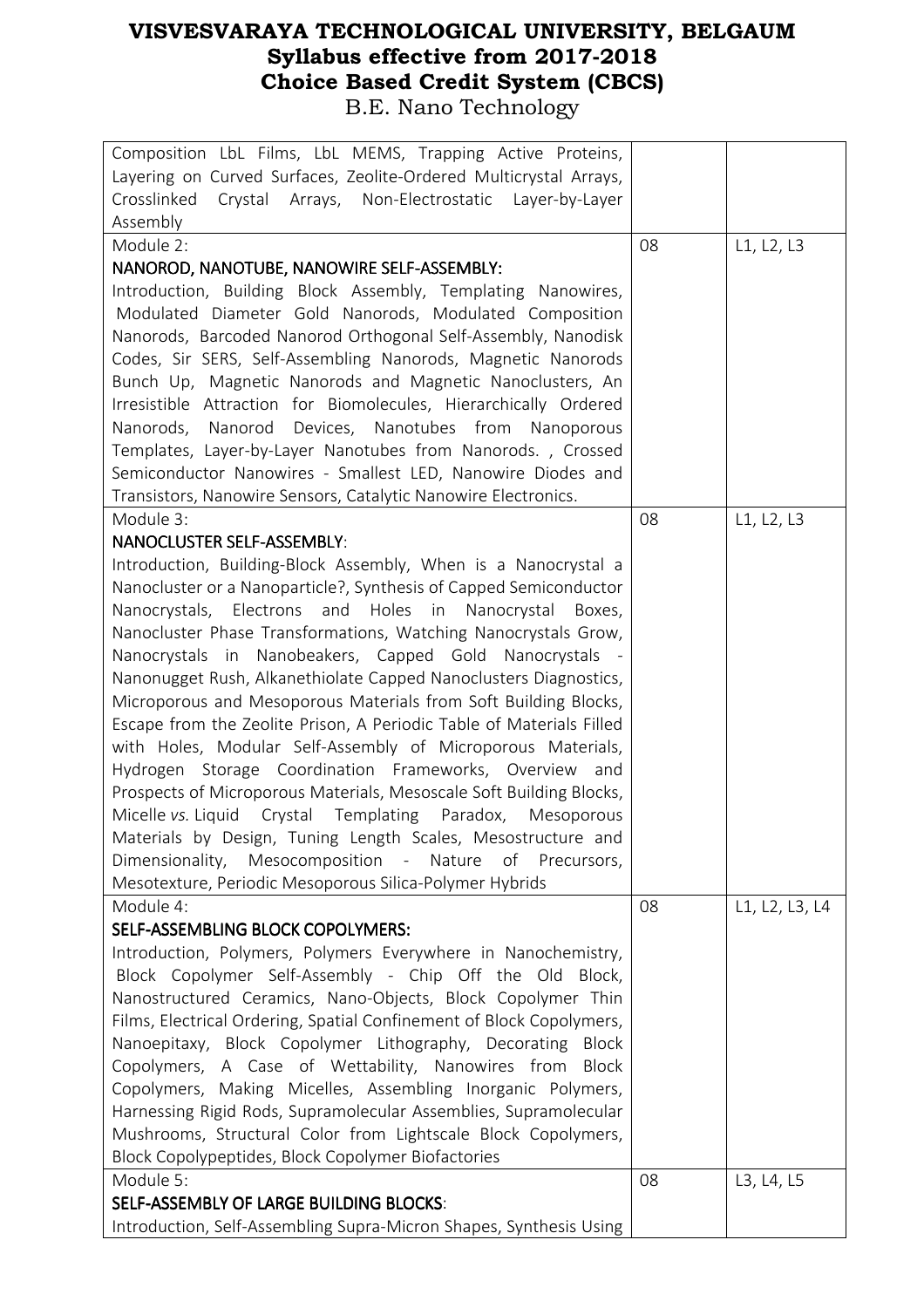| the "Capillary Bond", Crystallizing Large Polyhedral-Shaped Building<br>Blocks, Self-Assembling 2D and 3D Electrical Circuits and Devices,<br>Crystallizing Micron-Sized Planar Building Blocks, Polyhedra with<br>Patterned Faces That Autoconstruct, Large Sphere Building Block<br>Self-Assemble into 3D Crystals, Synthetic MEMS?, Magnetic Self-<br>Assembly, Dynamic Self-Assembly, Autonomous Self-Assembly, Self-<br>Assembly and Synthetic Life                                                      |  |  |  |
|---------------------------------------------------------------------------------------------------------------------------------------------------------------------------------------------------------------------------------------------------------------------------------------------------------------------------------------------------------------------------------------------------------------------------------------------------------------------------------------------------------------|--|--|--|
| Course Outcome:                                                                                                                                                                                                                                                                                                                                                                                                                                                                                               |  |  |  |
| After successfully completing this course, students will be able to:<br>1. Understand the fundamental principals in Self-assembly of nanostructures, and how they<br>contribute and control development of nanostructures by self-assembly.<br>2. To apply the science and engineering knowledge gained in the course to nanomaterial self-<br>assemblies and design for specific applications.<br>3. Critically review papers from the scientific literature and identify areas of research<br>opportunities |  |  |  |
| Graduate Attributes (as per NBA):                                                                                                                                                                                                                                                                                                                                                                                                                                                                             |  |  |  |
| Engineering Knowledge.<br>$\bullet$<br>Problem Analysis.<br>$\bullet$<br>Design / development of solutions (partly).<br>$\bullet$<br>Interpretation of data.                                                                                                                                                                                                                                                                                                                                                  |  |  |  |
| Question paper pattern:                                                                                                                                                                                                                                                                                                                                                                                                                                                                                       |  |  |  |
| The question paper will have ten questions.<br>Each full Question consisting of 20 marks<br>$\bullet$<br>There will be 2 full questions (with a maximum of four sub questions) from each module.<br>$\bullet$<br>Each full question will have sub questions covering all the topics under a module.<br>$\bullet$<br>The students will have to answer 5 full questions, selecting one full question from each<br>module.                                                                                       |  |  |  |
| <b>TEXT BOOKS:</b>                                                                                                                                                                                                                                                                                                                                                                                                                                                                                            |  |  |  |
| 1. Nanochemistry - A Chemical Approach to Nanomaterials-Ozin, Geoffrey A.; Arsenault, André<br>C.; Cademartiri, Ludovico-RSC publication                                                                                                                                                                                                                                                                                                                                                                      |  |  |  |
| Self-Assembled Nanostructures- Jin Z. Zhang, Zhong-lin Wang,<br>Jun Liu, Shaowei<br>2.<br>Chen, Gang-yu Liu-Springer                                                                                                                                                                                                                                                                                                                                                                                          |  |  |  |
| Design of Nanostructures: Self-Assembly of Nanomaterials-by Himadri B. Bohidar, Kamala<br>3.<br>Rawat-Wiley VCH                                                                                                                                                                                                                                                                                                                                                                                               |  |  |  |
| <b>REFERENCE BOOKS:</b>                                                                                                                                                                                                                                                                                                                                                                                                                                                                                       |  |  |  |
| 1. Self-Assembly of Nanostructures, Vol. III, Editors: Bellucci, Stefano (Ed.)- The INFN<br>Lectures Italy-Springer-2012<br>2. Self-Assembly and Nanotechnology: A Force Balance Approach, Yoon S. Lee, John Wiley                                                                                                                                                                                                                                                                                            |  |  |  |
| & Sons, Inc., Hoboken, New Jersey.<br>Handbook of Self Assembled Semiconductor Nanostructures for Novel Devices in<br>3.                                                                                                                                                                                                                                                                                                                                                                                      |  |  |  |

Photonics and Electronics-Edited by:Mohamed Henini, Publisher- Elsevier Ltd

#### **Open Electives**

#### INTRODUCTION TO NANOSCIENCE AND NANOTECHNOLOGY

[As per Choice Based Credit System (CBCS) scheme] (Effective from the academic year 2017-2018)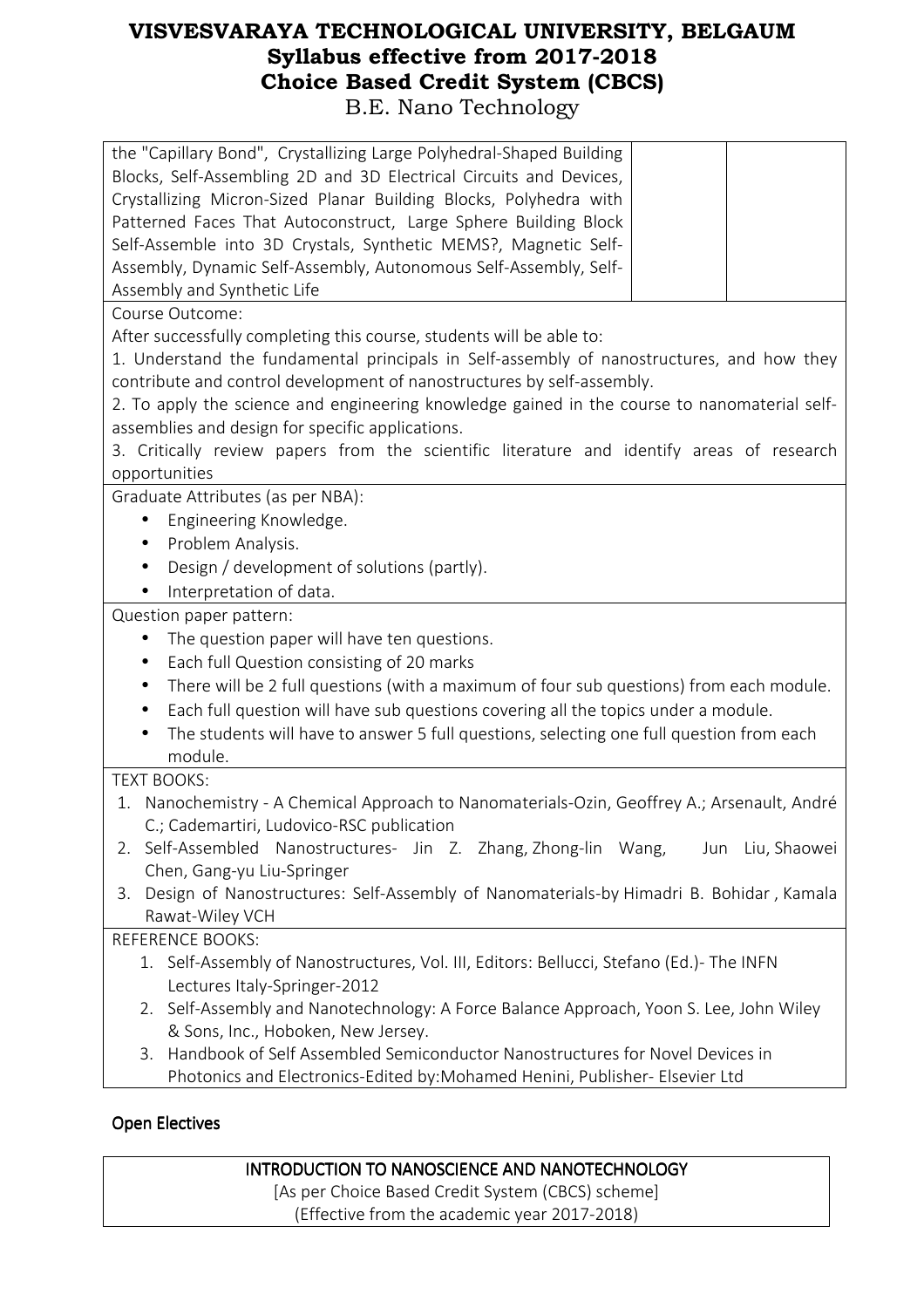| Course: B.E. / Nano Technology                                                     |             |            |                |
|------------------------------------------------------------------------------------|-------------|------------|----------------|
|                                                                                    | Semester: V |            |                |
| Subject Code                                                                       | 17NT561     | IA Marks   | 40             |
| Number of Lecture Hours Per Week                                                   | 03          | Exam Marks | 60             |
| Total Number of Lecture Hours                                                      | 40          | Exam Hours | 03             |
|                                                                                    | CREDIT - 03 |            |                |
| Course Objective:                                                                  |             |            |                |
| To introduce the concept of nanoscience and nanotechnology.                        |             |            |                |
| To know the physics and chemistry concepts needed to understand the development of |             |            |                |
| nanoscience and nanotechnology.                                                    |             |            |                |
| To learn about different nanomaterials and their applications.                     |             |            |                |
| To understand the importance and applications of nanotechnology.                   |             |            |                |
| Modules                                                                            |             | Teaching   | Revised        |
|                                                                                    |             | Hours      | Bloom's        |
|                                                                                    |             |            | Taxono         |
|                                                                                    |             |            | my             |
|                                                                                    |             |            | (RBT)<br>Level |
|                                                                                    |             |            |                |
| Module 1:<br><b>INTRODUCTION AND SCOPE</b>                                         |             | 08         | L1, L2         |
| Introduction to nanoscale, History, Evolution of various disciplines               |             |            |                |
| towards nanoscale focus, Plethora of potential applications, Recent                |             |            |                |
| nanotechnology, short-term<br>achievements<br>in                                   | commercial  |            |                |
| commercially viable nanotechnology products, specific applications,                |             |            |                |
| challenges and opportunities, technology scope, areas and sub-                     |             |            |                |
| disciples, commercialization scope, present course of investigation.               |             |            |                |
| Module 2:                                                                          |             | 08         | L1, L2,        |
| <b>BASIC NANOTECHNOLOGY SCIENCE - PHYSICS</b>                                      |             |            | L <sub>3</sub> |
| Introduction, approach & scope, Key sub atomic particles, basic                    |             |            |                |
| entities/particles of interest, basic physics terms of interest, scale of          |             |            |                |
| atomic entities, atomic distances and metaphors, elementary and                    |             |            |                |
| non-elementary particles, key physical properties of elements, basic               |             |            |                |
| properties of silicon and basics of transistor operations: transistor,             |             |            |                |
| manufacturing approaches, manufacturing limitations.                               |             |            |                |
| Module 3:                                                                          |             | 08         | L1, L2,        |
| <b>BASIC NANOTECHNOLOGY SCIENCE - PHYSICS</b>                                      |             |            | L <sub>3</sub> |
| Introduction and background, basic chemistry concepts, physical                    |             |            |                |
| aspects, key chemistry concepts, basic formulations/machinery of                   |             |            |                |
| chemical reactions, chemistry of carbon, packing of atoms, ferro                   |             |            |                |
| and antiferroelectrics, catalysts and sieves, super conductors,                    |             |            |                |
| magnet.                                                                            |             |            |                |
| Module 4:                                                                          |             | 08         | L1, L2,        |
| <b>NANOMATERIALS</b>                                                               |             |            | L3, L4         |
| Introduction, basic nanostructures: CNTs, nanowires, nanocones;                    |             |            |                |
| applications of nanotubes, wires & cones, quantum dots, quantum                    |             |            |                |
| nanocrystals, ultananocrystalline diamond, diamondoids,<br>dot                     |             |            |                |
| nanocomposites, thin films, nanofoams, nanoclusters, smart                         |             |            |                |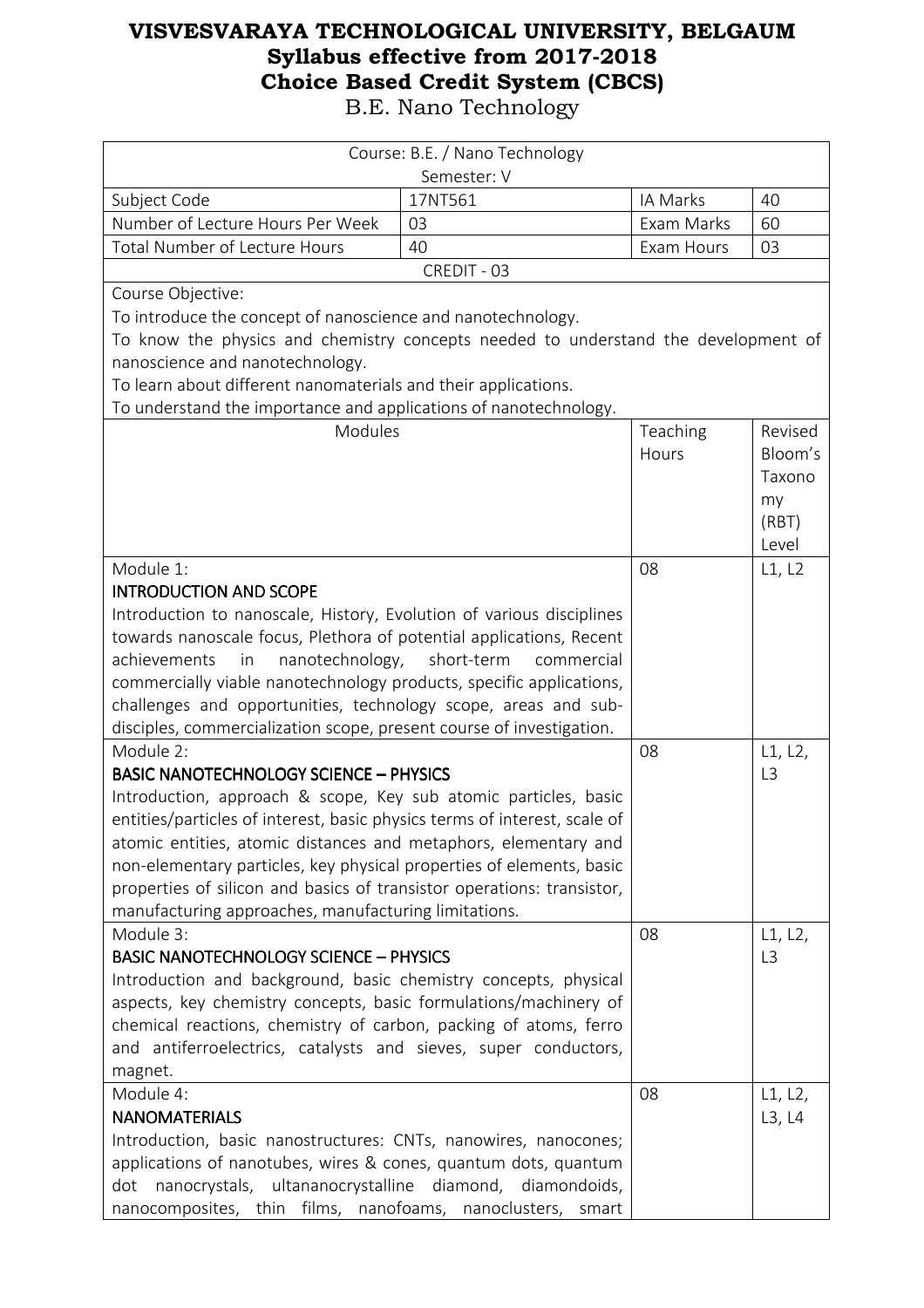| nanostructures, manufacturing techniques: general approaches &                                                                    |    |         |  |
|-----------------------------------------------------------------------------------------------------------------------------------|----|---------|--|
| self-assembly methods, system design.                                                                                             |    |         |  |
| Module 5:                                                                                                                         | 08 | L1, L2, |  |
| <b>NANOTECHNOLOGY &amp; ITS APPLICATIONS</b>                                                                                      |    | L3, L4  |  |
| Introduction, materials used and applications in renewable energy                                                                 |    |         |  |
| drug<br>delivery, cosmetics, tissue<br>engineering,<br>generation,                                                                |    |         |  |
| bioinformatics, information technology, agriculture<br>& food                                                                     |    |         |  |
| technology, high integrated circuits, nanomedicine, molecular                                                                     |    |         |  |
| motors, bioelectronics & spintronics.                                                                                             |    |         |  |
| Course Outcome:                                                                                                                   |    |         |  |
| A useful subject to gain knowledge about evolution of nanoscience and nanotechnology, the                                         |    |         |  |
| physics and chemistry concepts needed to understand the development of nanoscience and                                            |    |         |  |
| nanotechnology, about different nanomaterials and their applications, and to understand the                                       |    |         |  |
| importance and applications of nanotechnology.                                                                                    |    |         |  |
| Graduate Attributes (as per NBA):                                                                                                 |    |         |  |
| Engineering Knowledge.<br>$\bullet$                                                                                               |    |         |  |
| Problem Analysis.<br>$\bullet$                                                                                                    |    |         |  |
| Design / development of solutions (partly).                                                                                       |    |         |  |
| Interpretation of data.<br>$\bullet$                                                                                              |    |         |  |
| Question paper pattern:                                                                                                           |    |         |  |
| The question paper will have ten questions.<br>$\bullet$                                                                          |    |         |  |
| Each full Question consisting of 20 marks<br>$\bullet$                                                                            |    |         |  |
| There will be 2 full questions (with a maximum of four sub questions) from each<br>$\bullet$<br>module.                           |    |         |  |
| Each full question will have sub questions covering all the topics under a module.<br>$\bullet$                                   |    |         |  |
| The students will have to answer 5 full questions, selecting one full question from each                                          |    |         |  |
| module.                                                                                                                           |    |         |  |
| <b>TEXT BOOKS:</b>                                                                                                                |    |         |  |
| 1. Daniel Minoli, Nanotechnology applications to telecommunications and networking, John<br>Wiley & Sons, 2013.                   |    |         |  |
| 2. M. H. Fulekar, Nanotechnology importance and applications, I. K. International Publishing<br>House Pvt. Ltd., New Delhi, 2013. |    |         |  |
|                                                                                                                                   |    |         |  |

| NANOMATERIALS AND THEIR APPLICATIONS |                                                   |          |    |  |
|--------------------------------------|---------------------------------------------------|----------|----|--|
|                                      | [As per Choice Based Credit System (CBCS) scheme] |          |    |  |
|                                      | (Effective from the academic year 2017-2018)      |          |    |  |
|                                      | Course: B.E. / Nano Technology                    |          |    |  |
|                                      | Semester: V                                       |          |    |  |
| Subject Code                         | 17NT562                                           | IA Marks | 40 |  |
| Number of Lecture Hours Per Week     | 03                                                | Exam     | 60 |  |
| Marks                                |                                                   |          |    |  |
| Total Number of Lecture Hours        | 40                                                | Exam     | 03 |  |
| Hours                                |                                                   |          |    |  |
| CREDIT - 03                          |                                                   |          |    |  |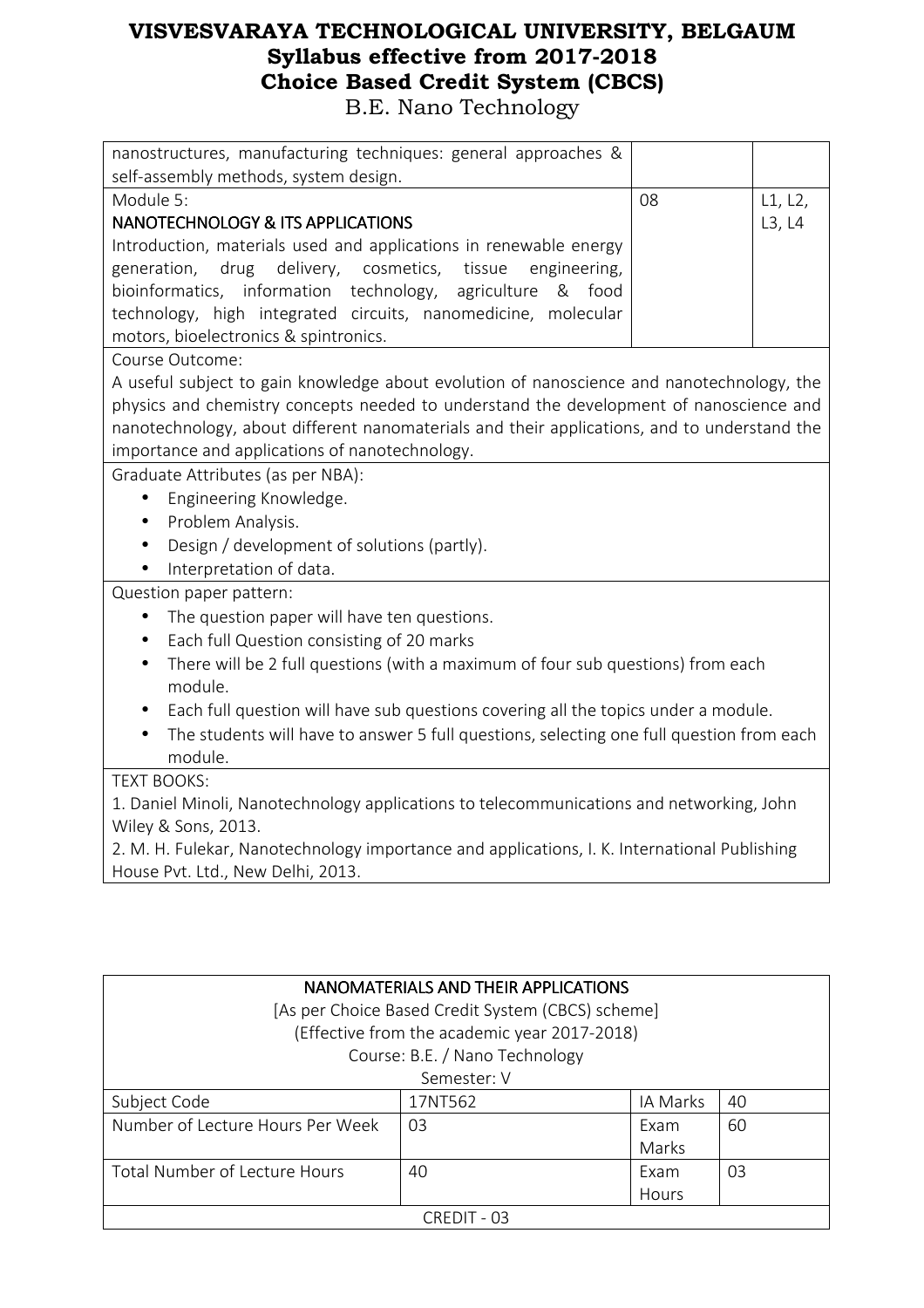| Course Objective:                                                           |          |             |  |  |
|-----------------------------------------------------------------------------|----------|-------------|--|--|
| To understand the importance of nanomaterials and their applications in     |          |             |  |  |
| Electrical and electronics                                                  |          |             |  |  |
| Biomedical and pharmaceutics                                                |          |             |  |  |
| Chemical industry                                                           |          |             |  |  |
| Food industry and Agriculture                                               |          |             |  |  |
| <b>Textile and Cosmetics</b>                                                |          |             |  |  |
| Modules                                                                     | Teaching | Revised     |  |  |
|                                                                             | Hours    | Bloom's     |  |  |
|                                                                             |          | Taxonomy    |  |  |
|                                                                             |          | (RBT) Level |  |  |
| Module 1:                                                                   | 08       | L1, L2      |  |  |
| NANOMATERIALS FOR ELECTRICAL AND ELECTRONICS APPLICATIONS                   |          |             |  |  |
| Advantages of nano electrical and electronic devices - Integrated           |          |             |  |  |
| Circuits - Lasers - Micro and NanoElectromechanical systems -               |          |             |  |  |
| Sensors, Actuators, Optical switches, Bio-MEMS -Diodes and Nano-            |          |             |  |  |
| wire Transistors -Data memory -Lighting and Displays - Organic              |          |             |  |  |
| electroluminescent displays - Quantum optical devices - Batteries -         |          |             |  |  |
| Fuel cells- Photo-voltaic cells - Electric double layer capacitors -        |          |             |  |  |
| Lead-free solder - Nanoparticle coatings for electrical products            |          |             |  |  |
| Module 2:                                                                   | 08       | L1, L2, L3  |  |  |
| <b>NANOMATERIALS</b><br><b>FOR</b><br>BIOMEDICAL AND<br>PHARMACEUTICAL      |          |             |  |  |
| <b>APPLICATIONS</b>                                                         |          |             |  |  |
| Nanoparticles in bone substitutes and dentistry $-$ Implants and            |          |             |  |  |
| Prosthesis<br>Reconstructive<br>Intervention<br>$\sim$ $-$                  |          |             |  |  |
| and<br>Surgery                                                              |          |             |  |  |
| Nanorobotics in Surgery - Photodynamic Therapy - Nanosensors in             |          |             |  |  |
| Diagnosis- Neuro-electronic Interfaces -Protein Engineering - Drug          |          |             |  |  |
| delivery - Therapeutic applications                                         |          |             |  |  |
| Module 3:                                                                   | 08       | L1, L2, L3  |  |  |
| NANOMATERIALS FOR CHEMICAL INDUSTRY                                         |          |             |  |  |
| Nanocatalyts - Smart materials - Heterogenous nanostructures and            |          |             |  |  |
| $-$ TiO <sub>2</sub> Nanoparticles for water<br>composites<br>purification- |          |             |  |  |
| Photocatalytic<br>mechanism, general pathways<br>and<br>kinetics-           |          |             |  |  |
| Treatment of Arsenic- Removal of Heavy metal ions by Iron and               |          |             |  |  |
| polymeric based nanoparticles- Magnetic Nanoparticles Nanoscale             |          |             |  |  |
| carbon for contaminant separation -Nanostructures for Molecular             |          |             |  |  |
| recognition (Quantum dots, Nanorods, Nanotubes) - Molecular                 |          |             |  |  |
| Encapsulation and its applications - Nanoporous zeolites - Self-            |          |             |  |  |
| assembled Nanoreactors                                                      |          |             |  |  |
| Module 4:                                                                   | 08       | L1, L2, L3, |  |  |
| APPLICATIONS OF NANOMATERIALS IN AGRICULTURE AND FOOD                       |          | L4          |  |  |
| <b>TECHNOLOGY</b>                                                           |          |             |  |  |
| Nanotechnology in Agriculture -Precision farming, Smart delivery            |          |             |  |  |
| system - Insecticides using nanotechnology -Potential of nano-              |          |             |  |  |
| fertilizers - Nanotechnology in Food industry - Packaging, Food             |          |             |  |  |
| processing - Food safety and biosecurity - Contaminant detection -          |          |             |  |  |
| Smart packaging                                                             |          |             |  |  |
| Module 5:                                                                   | 08       | L1, L2, L3, |  |  |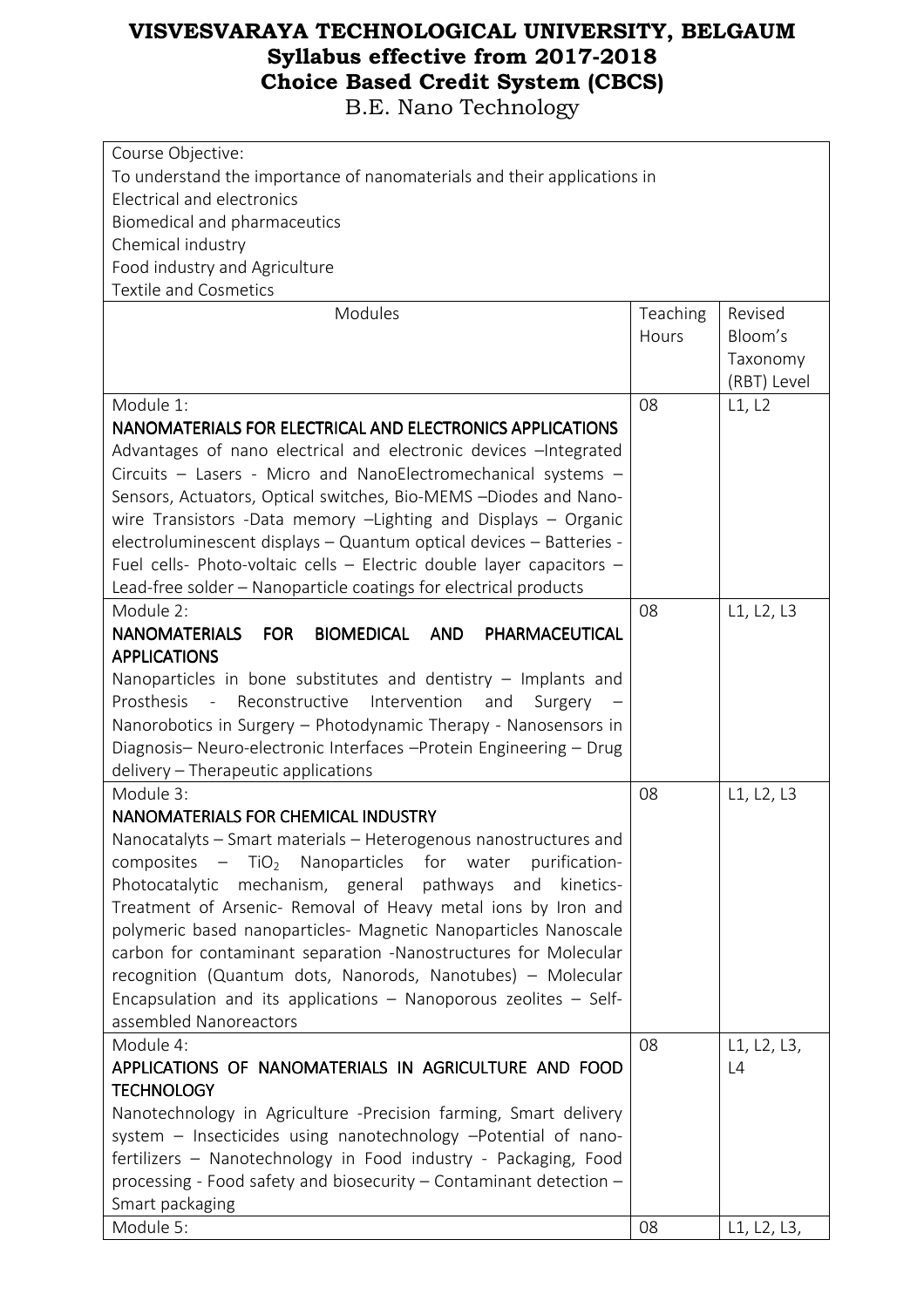| NANOMATERIALS FOR TEXTILES AND COSMETICS APPLICATIONS                                           | L4 |  |  |
|-------------------------------------------------------------------------------------------------|----|--|--|
| Nanofibre production - Electrospinning - Controlling morphologies                               |    |  |  |
| of nanofibers - Tissue engineering application - Polymer nanofibers                             |    |  |  |
| Nylon-6 nanocomposites from polymerization - Nano-filled                                        |    |  |  |
| polypropylene fibers -Bionics- Swim-suits with shark-skin-effect,                               |    |  |  |
| Soil repellence, Lotus effect - Nano finishing in textiles (UV resistant,                       |    |  |  |
| antibacterial, hydrophilic, self-cleaning, flame retardant finishes) -                          |    |  |  |
| Modern textiles; Lightweight bulletproof vests and shirts, Colour                               |    |  |  |
| changing property, Waterproof and Germ proof, Cleaner kids                                      |    |  |  |
| clothes, Wired and Ready to Wear.                                                               |    |  |  |
| Cosmetics - Formulation of Gels, Shampoos, Hair-conditioners                                    |    |  |  |
| (Micellar self-assembly and its manipulation) -Sun-screen                                       |    |  |  |
| dispersions for UV protection using Titanium oxide - Color                                      |    |  |  |
| cosmetics                                                                                       |    |  |  |
| Course Outcome:                                                                                 |    |  |  |
| After completion of this course students will be able to identify and apply different           |    |  |  |
| nanomaterials for the following applications                                                    |    |  |  |
| Electrical and electronics<br>$\bullet$                                                         |    |  |  |
| Biomedical and pharmaceutics                                                                    |    |  |  |
| Chemical industry<br>$\bullet$                                                                  |    |  |  |
| Food industry and Agriculture                                                                   |    |  |  |
| <b>Textile and Cosmetics</b>                                                                    |    |  |  |
| Graduate Attributes (as per NBA):                                                               |    |  |  |
| Engineering Knowledge.                                                                          |    |  |  |
| Problem Analysis.                                                                               |    |  |  |
| Design / development of solutions (partly).<br>$\bullet$                                        |    |  |  |
| Interpretation of data.<br>$\bullet$                                                            |    |  |  |
| Question paper pattern:                                                                         |    |  |  |
| The question paper will have ten questions.                                                     |    |  |  |
| Each full Question consisting of 20 marks                                                       |    |  |  |
| There will be 2 full questions (with a maximum of four sub questions) from each<br>$\bullet$    |    |  |  |
| module.                                                                                         |    |  |  |
| Each full question will have sub questions covering all the topics under a module.<br>$\bullet$ |    |  |  |
| The students will have to answer 5 full questions, selecting one full question from each        |    |  |  |
| module.                                                                                         |    |  |  |
| <b>TEXT BOOKS:</b>                                                                              |    |  |  |
| 1. Bharat Bhushan, "Handbook of Nanotechnology", Springer, 2010.                                |    |  |  |
| 2. Jennifer Kuzma and Peter VerHage, "Nanotechnology in agriculture and food production",       |    |  |  |
| Woodrow Wilson International Center, 2006.                                                      |    |  |  |
| 3. Brown P. J. and K. Stevens, "Nanofibers and Nanotechnology in Textile"s, Woodhead            |    |  |  |
| Publishing Limited, Cambridge, 2007.                                                            |    |  |  |
| <b>REFERENCE BOOKS:</b>                                                                         |    |  |  |
| 1. Neelina H. Malsch (Ed.), "Biomedical Nanotechnology", CRC Press, 2005.                       |    |  |  |
| 2. Maghong fan, C.P. Huang, Alan E. Bland "Environanotechnology", Elsevier, 2010                |    |  |  |
| 3. Udo H. Brinker, Jean-Luc Mieusset (Eds.), "Molecular Encapsulation: Organic Reactions in     |    |  |  |
| Constrained Systems", Wiley Publishers, 2010                                                    |    |  |  |
| 4. Lynn J. Frewer, WillehmNorde, R. H. Fischer and W. H. Kampers "Nanotechnology in the         |    |  |  |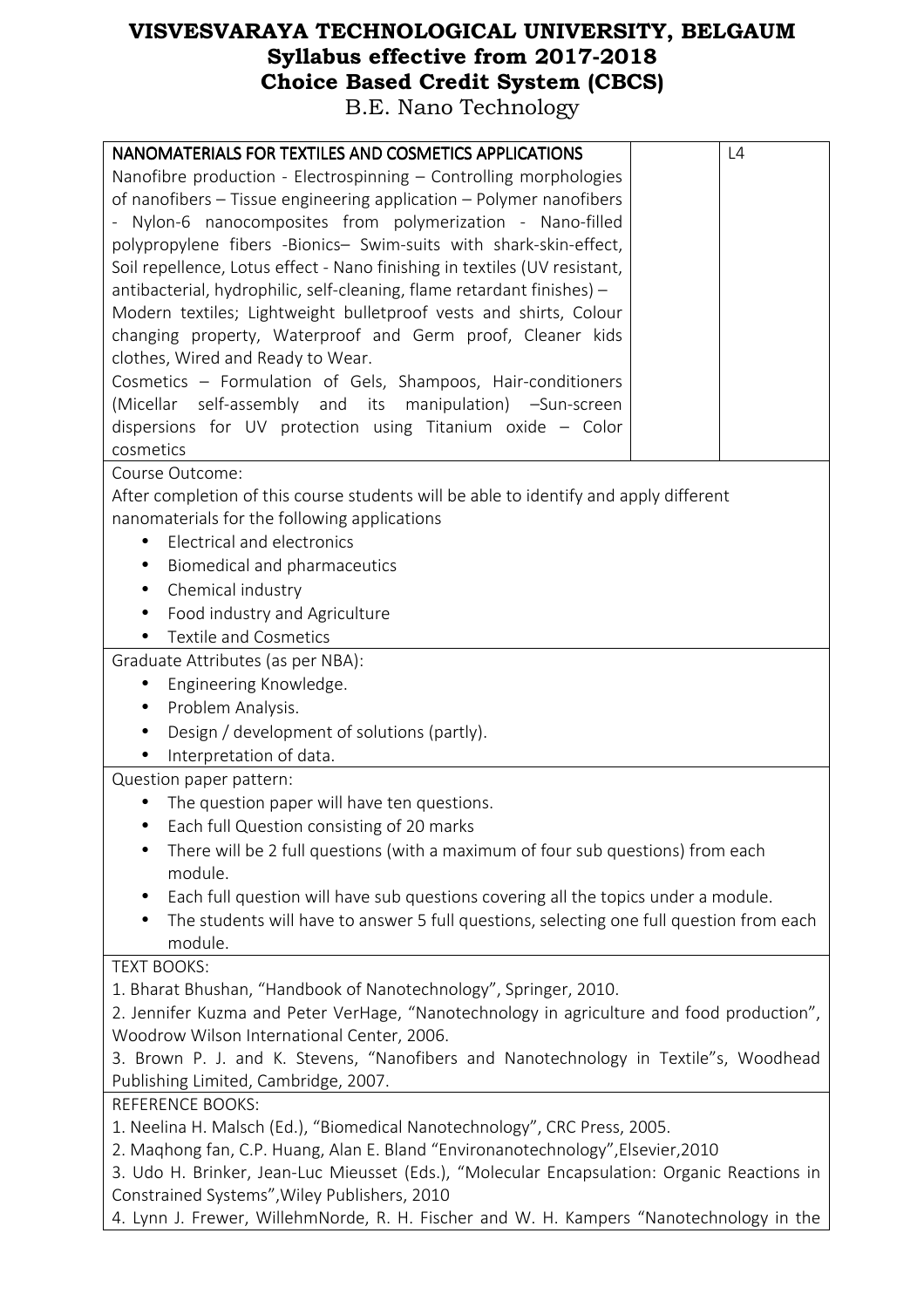Agri-food sector",Wiley-VCH Verlag,2011. 5. Y-W. Mai, "Polymer Nano composites", Woodhead publishing, 2006. 6. Mark A. Ratner and Daniel Ratner, "Nanotechnology: A Gentle Introduction to the Next Big Idea", Pearson ,2003 7. W.N. Chang, "Nanofibres fabrication, performance and applications", Nova Science Publishers Inc, 2009

|                                                                       | <b>NANODEVICES AND APPLICATIONS</b>               |            |                |
|-----------------------------------------------------------------------|---------------------------------------------------|------------|----------------|
|                                                                       | [As per Choice Based Credit System (CBCS) scheme] |            |                |
|                                                                       | (Effective from the academic year 2017-2018)      |            |                |
|                                                                       | Course: B.E. / Nano Technology                    |            |                |
|                                                                       | Semester: V                                       |            |                |
| Subject Code                                                          | 17NT563                                           | IA Marks   | 40             |
| Number of Lecture Hours Per Week                                      | 03                                                | Exam Marks | 60             |
| <b>Total Number of Lecture Hours</b>                                  | 40                                                | Exam Hours | 03             |
|                                                                       | CREDIT - 03                                       |            |                |
| Course Objective:                                                     |                                                   |            |                |
| To understand the fundamental concepts of nanosensors and devises     |                                                   |            |                |
| To understand the working and circuitry of nanosensors and devices    |                                                   |            |                |
| Modules                                                               |                                                   | Teaching   | Revised        |
|                                                                       |                                                   | Hours      | Bloom's        |
|                                                                       |                                                   |            | Taxono         |
|                                                                       |                                                   |            | my             |
|                                                                       |                                                   |            | (RBT)          |
|                                                                       |                                                   |            | Level          |
| Module 1:                                                             |                                                   | 08         | L1, L2         |
| <b>FUNDAMENTALS OF NANOSENSOR DEVICES</b>                             |                                                   |            |                |
| Micro and nano-sensors, biosensor. Thermal energy sensors:            |                                                   |            |                |
| temperature sensors, heat sensors, electromagnetic sensors,           |                                                   |            |                |
| electrical resistance sensors, electrical current sensors, electrical |                                                   |            |                |
| voltage sensors, electrical power sensors, magnetic sensors,          |                                                   |            |                |
| Mechanical sensors, pressure sensors, gas and liquid flow sensors,    |                                                   |            |                |
| position sensors, chemical sensors, optical and radiation sensors-    |                                                   |            |                |
| gas sensor.                                                           |                                                   |            |                |
| Module 2:                                                             |                                                   | 08         | L1, L2,        |
| <b>NANO BASED INORGANIC SENSOR DEVICES</b>                            |                                                   |            | L <sub>3</sub> |
| Density of states (DOS) - DOS of 3D, 2D, 1D and 0D materials, one     |                                                   |            |                |
| dimensional gas sensors:- gas sensing with nanostructured thin        |                                                   |            |                |
| films, absorption on surfaces, metal oxide modifications by           |                                                   |            |                |
| additives, surface modifications, Nano optical sensors, nano          |                                                   |            |                |
| mechanical                                                            | sensors, plasmon resonance sensors with nano      |            |                |
| particles, AMR, Giant and colossal magnetoresistors, magnetic         |                                                   |            |                |
| tunnelling junctions.                                                 |                                                   |            |                |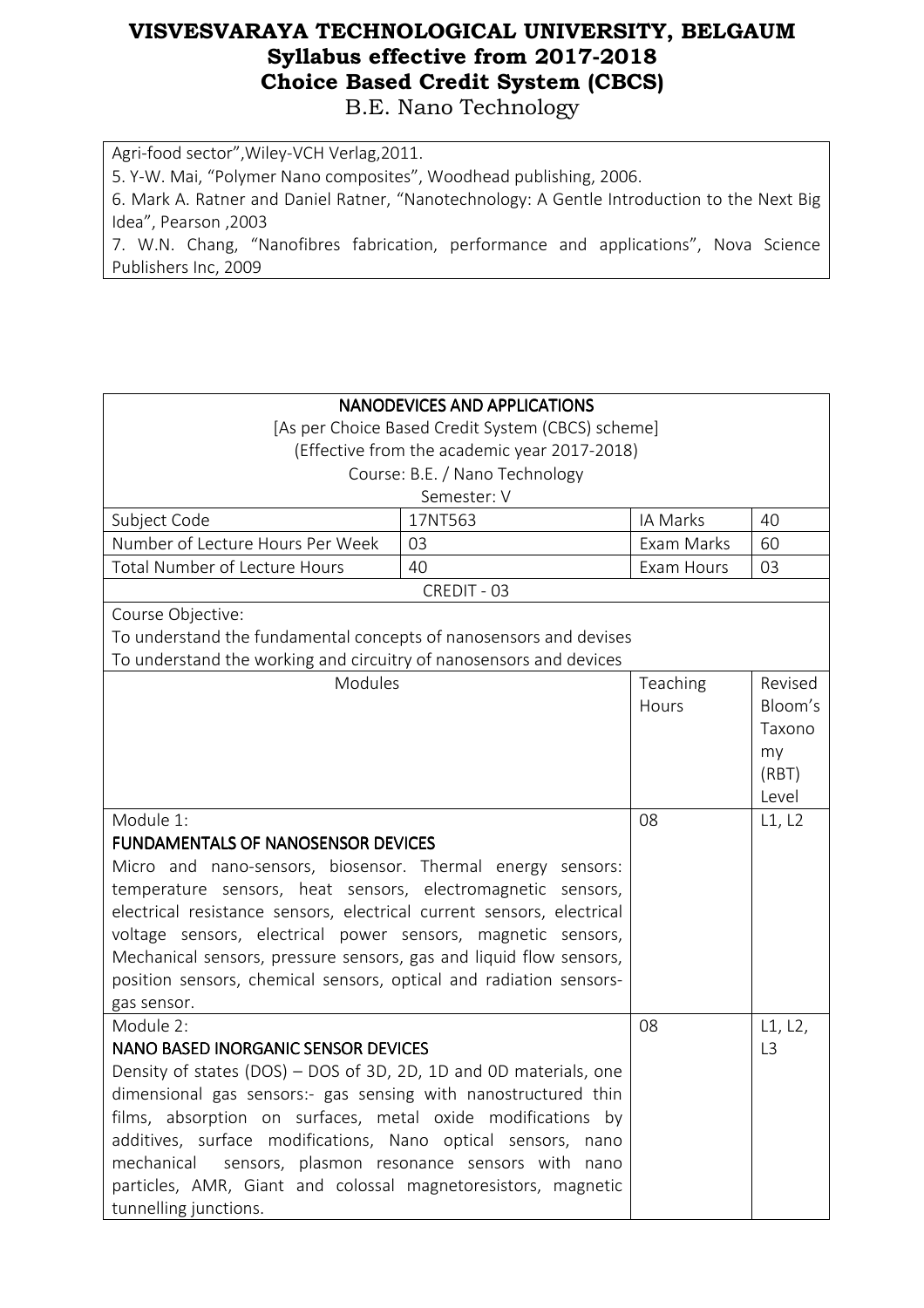| Module 3:                                                                                                | 08 | L1, L2,        |  |
|----------------------------------------------------------------------------------------------------------|----|----------------|--|
| NANOELECTROMECHANICAL SYSTEMS (NEMS)                                                                     |    | L <sub>3</sub> |  |
| Introduction- Nano machining of NEMS based upon electron beam                                            |    |                |  |
| lithography, Nano electromechanical systems fabrication, nano                                            |    |                |  |
| imprint lithography, polymeric nano fiber templates, focused ion                                         |    |                |  |
| beam doping wet chemical etching, stencil lithography and                                                |    |                |  |
| sacrificial etching, large scale intergration, future challenges,                                        |    |                |  |
| applications.                                                                                            |    |                |  |
| Module 4:                                                                                                | 08 | L1, L2,        |  |
| NANOPARTICLES FOR SENSORS AND CIRCUITRY                                                                  |    | L3, L4         |  |
| Photoinduced Electron Transport in DNA: Electronic Devices Based                                         |    |                |  |
| on DNA Architecture, DNA Nanowires, Charge Transport, DNA-                                               |    |                |  |
| Based Nanoelectronics, Electrical Manipulation of DNA on Metal                                           |    |                |  |
| Nanostructured<br>Biocompartments,<br>DNA-Gold<br>Surfaces,                                              |    |                |  |
| nanoconjugates. Applications of alldevices.                                                              |    |                |  |
| Module 5:                                                                                                | 08 | L1, L2,        |  |
| <b>NANO-BIOLOGICAL SENSOR DEVICES</b>                                                                    |    | L3, L4         |  |
| Noninvasive Biosensors in Clinical Analysis. Applications<br>_of                                         |    |                |  |
| Biosensor-based instruments for the<br>bioprocess<br>industry.                                           |    |                |  |
| Application of Biosensors for environmental samples. Introduction                                        |    |                |  |
| to Biochips and their application to genomics. BIAcore, an optical                                       |    |                |  |
| Biosensor.                                                                                               |    |                |  |
| Course Outcome:                                                                                          |    |                |  |
|                                                                                                          |    |                |  |
| After completion of this course students can able                                                        |    |                |  |
| To learn the fundamental concepts of nanosensors and devises                                             |    |                |  |
| To understand the working and circuitry of nanosensors and devices<br>Graduate Attributes (as per NBA):  |    |                |  |
|                                                                                                          |    |                |  |
| Engineering Knowledge.<br>$\bullet$                                                                      |    |                |  |
| Problem Analysis.<br>$\bullet$                                                                           |    |                |  |
| Design / development of solutions (partly).                                                              |    |                |  |
| Interpretation of data.                                                                                  |    |                |  |
| Question paper pattern:                                                                                  |    |                |  |
| The question paper will have ten questions.                                                              |    |                |  |
| Each full Question consisting of 20 marks<br>$\bullet$                                                   |    |                |  |
| There will be 2 full questions (with a maximum of four sub questions) from each                          |    |                |  |
| module.                                                                                                  |    |                |  |
| Each full question will have sub questions covering all the topics under a module.                       |    |                |  |
| The students will have to answer 5 full questions, selecting one full question from each                 |    |                |  |
| module.                                                                                                  |    |                |  |
| <b>TEXT BOOKS:</b>                                                                                       |    |                |  |
| 1. Kouroush Kalantar - Zaheb, Benjamin Fry, Nanotechnology enabled sensors, Springer                     |    |                |  |
| Verlag, New York, 2007                                                                                   |    |                |  |
| 2. Jerome Schults, Milar Mrksich, Sangeeta N. Bhatia, David J. Brady, Antionio J. Ricco, David R.        |    |                |  |
| Walt, Charles L. Wilkins,, Biosensing: International Research and Developments, Spinger, 2006            |    |                |  |
| 3. Ramon Pallas – Areny, John G. Webster John, Sensors and signal conditioning, 2 <sup>nd</sup> edition, |    |                |  |
| Wiley & Sons, 2001                                                                                       |    |                |  |
| 4. Karl Glosekotter, Nanoelectronics and Nanosystems, Springer, 2004                                     |    |                |  |
|                                                                                                          |    |                |  |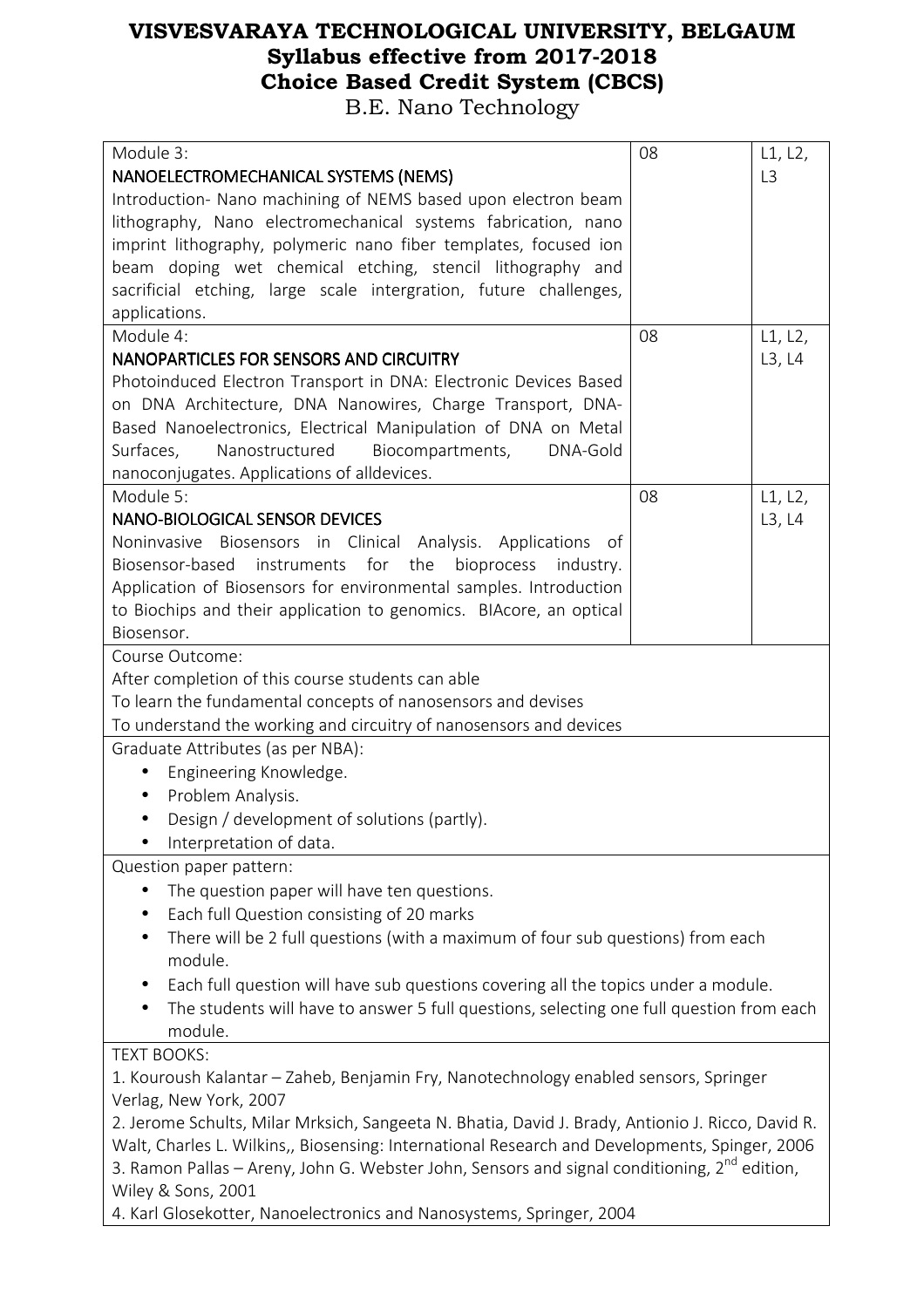B.E. Nano Technology

REFERENCE BOOKS:

1. Handbook of Biosensors and Electronic Noses: Medicine, Food and the Environment: CRC-Press, 1<sup>st</sup> Edition, 1996

2. D. L. Wise, Biosensors: theory and applications, CRC Press, 1993

3. Rao and Gupta, Principles of Medical Electronics and Biomedical Instrumentation, Orient Longman, 2001

4. H. Fujita, Micromachines as tool for Nanotechnology, Springer, 2003

#### NANOMATERIALS SYNTHESIS AND CHARACTERIZATION TECHNIQUES

[As per Choice Based Credit System (CBCS) scheme] (Effective from the academic year 2017-2018)

Course: B.E. / Nano Technology Semester: V

|                                                                     | Semester: v                                                                 |          |            |
|---------------------------------------------------------------------|-----------------------------------------------------------------------------|----------|------------|
| Subject Code                                                        | 17NT564                                                                     | IA Marks | 40         |
| Number of Lecture Hours                                             | 03                                                                          | Exam     | 60         |
| Per Week                                                            |                                                                             | Marks    |            |
| Total Number of Lecture                                             | 40                                                                          | Exam     | 03         |
| Hours                                                               |                                                                             | Hours    |            |
|                                                                     | CREDIT - 03                                                                 |          |            |
| Course Objective:                                                   |                                                                             |          |            |
|                                                                     | To provide students with the knowledge of techniques used for synthesis and |          |            |
| characterization of nanomaterials                                   |                                                                             |          |            |
|                                                                     | Modules                                                                     | Teaching | Revised    |
|                                                                     |                                                                             | Hours    | Bloom's    |
|                                                                     |                                                                             |          | Taxonomy   |
|                                                                     |                                                                             |          | (RBT)      |
|                                                                     |                                                                             |          | Level      |
| Module 1:                                                           |                                                                             | 08       | L1, L2     |
| <b>TOP DOWN APPROACHES</b>                                          |                                                                             |          |            |
|                                                                     | Synthesis and nanofabrication, Bottom-Up versus Top-Down; Top-              |          |            |
| down approach with examples, Ball milling synthesis, Arc discharge, |                                                                             |          |            |
| RF-plasma, Plasma arch technique, Inert gas condensation, electric  |                                                                             |          |            |
|                                                                     | explosion of wires, Ion sputtering method, Laser pyrolysis, Molecular       |          |            |
|                                                                     | beam epitaxy and electrodeposition. Electro spinning, Physical vapor        |          |            |
|                                                                     | Deposition (PVD) - Chemical vapour Deposition (CVD) - Atomic layer          |          |            |
| Deposition (ALD).                                                   |                                                                             |          |            |
| Module 2:                                                           |                                                                             | 08       | L1, L2, L3 |
| <b>BOTTOM UP APPROACHES</b>                                         |                                                                             |          |            |
| Chemical                                                            | precipitation methods-co-precipitation,<br>arrested                         |          |            |
|                                                                     | precipitation, sol-gel method, chemical reduction, photochemical            |          |            |
|                                                                     | synthesis, electrochemical synthesis, Microemulsions or reverse             |          |            |
|                                                                     | micelles, Sonochemical synthesis, Hydrothermal, solvothermal,               |          |            |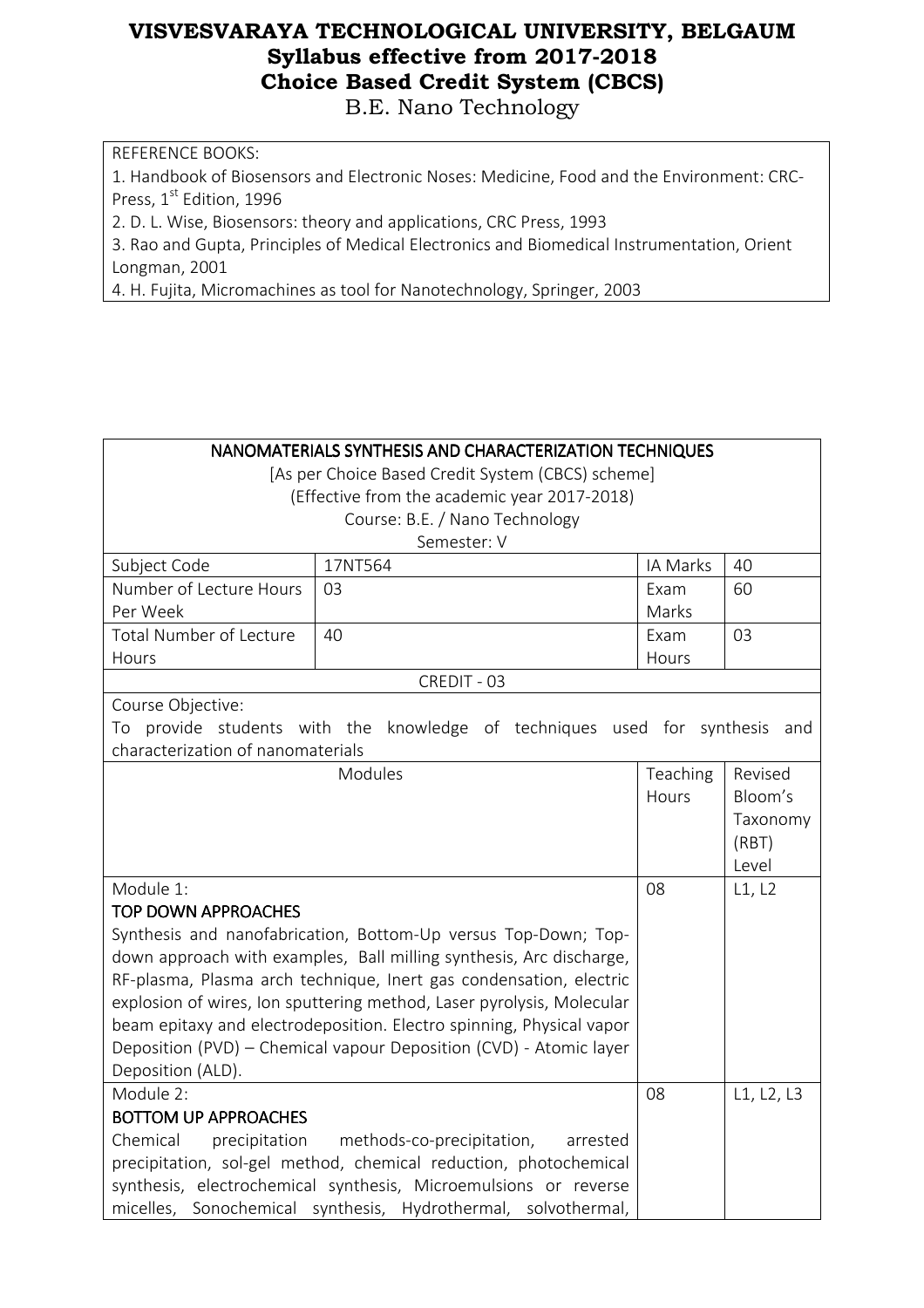| supercritical fluid process, solution combustion process, spray<br>pyrolysis method, flame spray pyrolysis, chemical vopour synthesis, |    |             |
|----------------------------------------------------------------------------------------------------------------------------------------|----|-------------|
|                                                                                                                                        |    |             |
| gas phase synthesis, gas condensation process, chemical vapour<br>condensation.                                                        |    |             |
|                                                                                                                                        |    |             |
| Module 3:                                                                                                                              | 08 | L1, L2, L3  |
| <b>BIOLOGICAL SYNTHESIS</b>                                                                                                            |    |             |
| Biosynthesis of nano particles by bacteria and fungi (intracellular and                                                                |    |             |
| extracellular synthesis). Magnetotactic bacteria for natural synthesis                                                                 |    |             |
| nanoparticles; Mechanism<br>of formation<br>οf<br>magnetic<br>of                                                                       |    |             |
| nanostructured materials by virus - TMV virus; Synthesis process and                                                                   |    |             |
| application, Role of plants in nanoparticle synthesis - marigold, tulsi                                                                |    |             |
| and aloevera.                                                                                                                          |    |             |
| Module 4:                                                                                                                              | 08 | L1, L2, L3, |
| <b>CHARACTERIZATION TECHNIQUES - I</b>                                                                                                 |    | L4          |
| Introduction,<br>Structural and compositional characterization-                                                                        |    |             |
| principles and applications of X-ray diffraction, X-ray photoelectron                                                                  |    |             |
| spectroscopy, Energy dispersive X-ray analysis, electron diffraction.                                                                  |    |             |
| Optical microscopy- Use of polarized light microscopy - Phase                                                                          |    |             |
| contrast microscopy - Interference Microscopy - hot stage                                                                              |    |             |
| microscopy - surface morphology - Etch pit density and hardness                                                                        |    |             |
| measurements.                                                                                                                          |    |             |
| Module 5:                                                                                                                              | 08 | L1, L2, L3, |
| <b>CHARACTERIZATION TECHNIQUES - II</b>                                                                                                |    | L4          |
| Scanning Electron Microscopy (SEM): Principle, Components,                                                                             |    |             |
| Advantages, Disadvantages and Applications, Transmission Electron                                                                      |    |             |
| Microscopy (TEM): Principle, Components and Applications, Atomic                                                                       |    |             |
| Force Microscopy (AFM): Principle, Components and Applications,                                                                        |    |             |
| Scanning Tunneling Microscopy (STM): Principle, Components and                                                                         |    |             |
| Applications, microstructure studies and analysis.<br>Nano<br>size                                                                     |    |             |
| measurement by light scattering methods.                                                                                               |    |             |
| Course Outcome:                                                                                                                        |    |             |
| On completion of this course, students should be able to:                                                                              |    |             |
| Experiment Top-down approaches: physical techniques used for synthesis and                                                             |    |             |
| processing of nanomaterials                                                                                                            |    |             |
| Analyze Bottom-Up Approaches: chemical methods used for synthesis and processing                                                       |    |             |
| of nanomaterials                                                                                                                       |    |             |
| Select biological methods used for synthesis and processing of nanomaterials;                                                          |    |             |
| Test Characterization of nanoparticels                                                                                                 |    |             |
| Graduate Attributes (as per NBA):                                                                                                      |    |             |
| Engineering Knowledge.                                                                                                                 |    |             |
| Problem Analysis.                                                                                                                      |    |             |
| Design / development of solutions (partly).                                                                                            |    |             |
| Interpretation of data.                                                                                                                |    |             |
|                                                                                                                                        |    |             |
| Question paper pattern:                                                                                                                |    |             |
| The question paper will have ten questions.                                                                                            |    |             |
| Each full Question consisting of 20 marks                                                                                              |    |             |
| There will be 2 full questions (with a maximum of four sub questions) from each                                                        |    |             |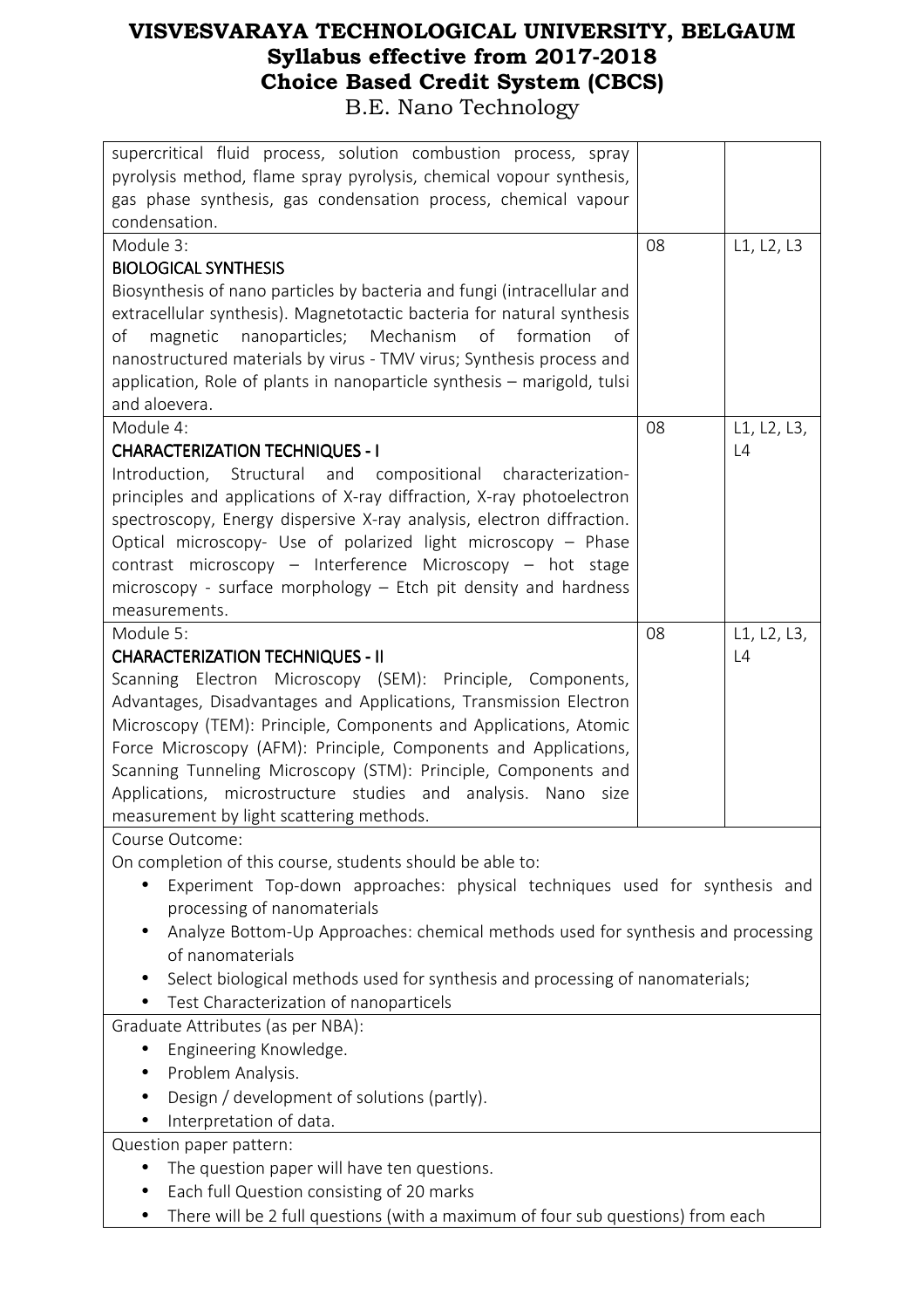module.

- Each full question will have sub questions covering all the topics under a module.
- The students will have to answer 5 full questions, selecting one full question from each module.

#### TEXT BOOKS:

1. Microbiology by Michael J Pelczar Jr Chan ECS, Noel R Krieg, Tata McGraw Hill Publishing co Ltd

2. Microbiology by Prescott, Harley, Klein, McGraw Hill

3. Lehninger - Principles of Biochemistry by David L. Nelson and Michael M. Cox, 5th Edition, WH Freeman and Company

4. Principles of Biochemistry by Lubert Stryer, Freeman Int. Edition

#### REFERENCE BOOKS:

1. T. Pradeep, "NANO The Essential, understanding Nanoscience and Nanotechnology". Tata McGraw - Hill Publishing Company Limited, 2007

2. C. A. Mirkin and C. M. Niemeyer, Nanobiotechnology - II, More Concepts and Applications, WILEY-VCH, Verlag GmbH & Co, 2007

| <b>NANO MATERIALS SYNTHESIS LAB</b>                                                        |                                                                      |                |                 |  |
|--------------------------------------------------------------------------------------------|----------------------------------------------------------------------|----------------|-----------------|--|
|                                                                                            | [As per Choice Based Credit System (CBCS) scheme]                    |                |                 |  |
|                                                                                            | (Effective from the academic year 2017-2018)                         |                |                 |  |
|                                                                                            | Course: B.E. / Nano Technology                                       |                |                 |  |
|                                                                                            | Semester: V                                                          |                |                 |  |
| Laboratory Code                                                                            | 17NTL57                                                              | IA Marks       | 40              |  |
| Number of Lecture                                                                          | 01Hr Instruction + 02 Hrs                                            | Exam           | 60              |  |
| Hours/Week                                                                                 | Laboratory                                                           | Marks          |                 |  |
|                                                                                            |                                                                      | Exam           | 03              |  |
|                                                                                            |                                                                      | Hours          |                 |  |
|                                                                                            | CREDIT - 02                                                          |                |                 |  |
| Course Objective:                                                                          |                                                                      |                |                 |  |
|                                                                                            | To understand the chemical approach to synthesize nano particles.    |                |                 |  |
| To synthesize nano materials by various chemical methods.                                  |                                                                      |                |                 |  |
| List of Experiments                                                                        |                                                                      |                | Revised Bloom's |  |
|                                                                                            |                                                                      | Taxonomy (RBT) |                 |  |
|                                                                                            |                                                                      |                | Level           |  |
| 1. Synthesis of Ferro fluids by chemical method                                            |                                                                      |                | L2, L4, L5      |  |
|                                                                                            | 2. Synthesis of Ag metal nano particles by Chemical reduction method |                | L2, L3, L4      |  |
| 3. Synthesis of TiO <sub>2</sub> nano particles by Solvothermal method.                    |                                                                      |                | L2, L3, L4      |  |
| 4. Synthesis of Fe <sub>2</sub> O <sub>3</sub> nano particles by Co-precipitation method   |                                                                      |                | L5,L6           |  |
| 5. Synthesis of Mn <sub>3</sub> O <sub>4</sub> nano particles by Co-precipitation method   |                                                                      |                | L5,L6           |  |
| 6. Synthesis of Au metal nano particles by Chemical reduction method                       |                                                                      |                | L2, L3, L4      |  |
| 7. Synthesis of ZnS/MoS nano particles by microwave Solvothermal                           |                                                                      |                | L5,L6           |  |
| method                                                                                     |                                                                      |                |                 |  |
| 8. Synthesis of Fe <sub>3</sub> O <sub>4</sub> nano particles by chemical reduction method |                                                                      |                | L2, L3, L4      |  |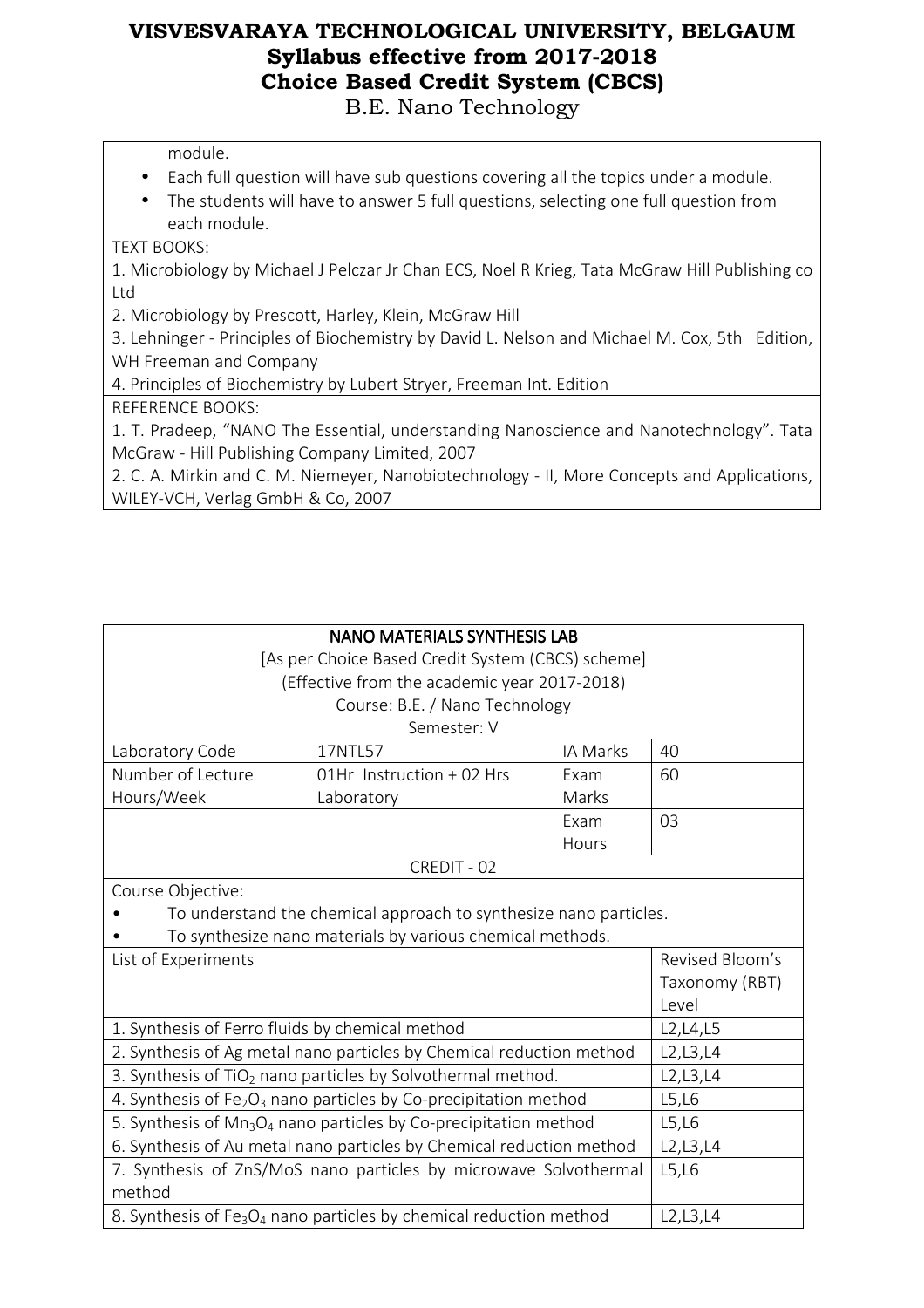| 9. Synthesis of CuO nano particles by reverse microemulsion method                   | L2, L3, L4 |  |  |
|--------------------------------------------------------------------------------------|------------|--|--|
| 10. Synthesis of MoS <sub>2</sub> nano particles by ultra-sonication method.         | L5, L6     |  |  |
| 11. Synthesis of monodisperse copper nano particles by chemical                      | L5,L6      |  |  |
| reduction method.                                                                    |            |  |  |
| 12. Synthesis of CdS by chemical method                                              | L2, L3, L4 |  |  |
| 13. Synthesis of nano crystalline AgS                                                | L2, L3, L4 |  |  |
| 14. Synthesis of ZnO by chemical method                                              | L2, L3, L4 |  |  |
| 15. Green synthesis of Ag nano particles                                             | L2, L3, L4 |  |  |
| Course Outcome:                                                                      |            |  |  |
| Students can able to learn the different techniques to synthesis nano materials.     |            |  |  |
| Graduate Attributes (as per NBA):                                                    |            |  |  |
| Engineering Knowledge.                                                               |            |  |  |
| Problem Analysis.<br>$\bullet$                                                       |            |  |  |
| Design / development of solutions (partly).                                          |            |  |  |
| Interpretation of data.                                                              |            |  |  |
| Question paper pattern:                                                              |            |  |  |
| The question paper will have ten questions.                                          |            |  |  |
| Each full Question consisting of 20 marks<br>$\bullet$                               |            |  |  |
| There will be 2 full questions (with a maximum of four sub questions) from each<br>٠ |            |  |  |
| module.                                                                              |            |  |  |
| Each full question will have sub questions covering all the topics under a module.   |            |  |  |
| The students will have to answer 5 full questions, selecting one full question from  |            |  |  |
| each module.                                                                         |            |  |  |
| <b>REFERENCE BOOKS:</b>                                                              |            |  |  |
| 1. Lab manual                                                                        |            |  |  |

| <b>CHARACTERIZATION AND MEASUREMENT LAB</b>                                           |                                              |          |    |
|---------------------------------------------------------------------------------------|----------------------------------------------|----------|----|
| [As per Choice Based Credit System (CBCS) scheme]                                     |                                              |          |    |
|                                                                                       | (Effective from the academic year 2017-2018) |          |    |
|                                                                                       | Course: B.E. / Nano Technology               |          |    |
|                                                                                       | Semester: V                                  |          |    |
| Laboratory Code                                                                       | 17NTL58                                      | IA Marks | 40 |
| Number of Lecture                                                                     | 01Hr Tutorial + 02 Hrs                       | Exam     | 60 |
| Hours/Week                                                                            | Laboratory                                   | Marks    |    |
|                                                                                       |                                              | Exam     | 03 |
|                                                                                       |                                              | Hours    |    |
| CREDIT - 02                                                                           |                                              |          |    |
| Course Objective:                                                                     |                                              |          |    |
| • To understand the mechanical, optical, magnetic, thermal, ionic and electromagnetic |                                              |          |    |
| properties of materials and semiconductors when they experience external fields like  |                                              |          |    |

electric field and magnetic field. • To determine the thickness of thin films, working of a solar cell and also to identify the

unknown materials.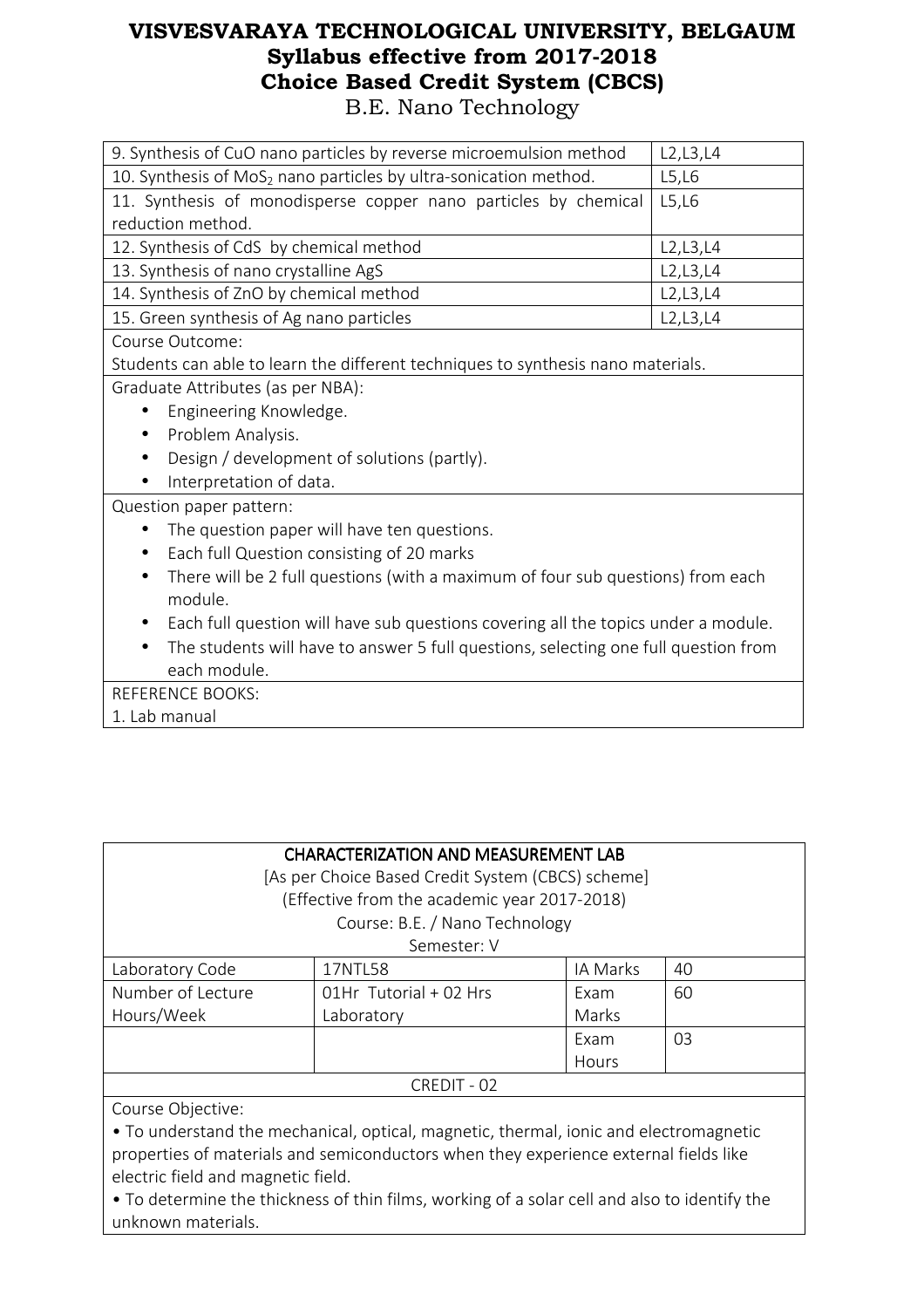| List of Experiments                                                                                                       | Revised Bloom's |  |  |
|---------------------------------------------------------------------------------------------------------------------------|-----------------|--|--|
|                                                                                                                           | Taxonomy (RBT)  |  |  |
|                                                                                                                           | Level           |  |  |
| Determination of electromagnetic properties of N-type and P-<br>1.                                                        | L2, L4, L5      |  |  |
| type semiconductors.                                                                                                      |                 |  |  |
| Determination of ionic conductivity of a given sample.<br>2.                                                              | L2, L3, L4      |  |  |
| Determination of thermal conductivity of thin films.<br>3.                                                                | L2, L3, L4      |  |  |
| Determination of optical properties of a given sample.<br>4.                                                              | L5,L6           |  |  |
| Measurement of mechanical properties of a given sample.<br>5.                                                             | L5, L6          |  |  |
| Determination of magnetic properties of a given liquid sample.<br>6.                                                      | L2, L3, L4      |  |  |
| Determination of efficiency of a given solar cell.<br>7.                                                                  | L5, L6          |  |  |
| Determination of ultrasonic sound velocity of given liquid<br>8.                                                          | L2, L3, L4      |  |  |
| samples.<br>Identification of unknown sample by arc spectrum method.<br>9.                                                | L2, L3, L4      |  |  |
| 10. Resistivity determination for a semiconductor wafer using Four                                                        | L5,L6           |  |  |
| probe method.                                                                                                             |                 |  |  |
| 11. To trace the hysteresis loop for a magnetic material.                                                                 | L5,L6           |  |  |
| 12. Determination of wavelength of the given LED.                                                                         | L2, L3, L4      |  |  |
| 13. Measurement of thickness of a given thin film by air wedge                                                            | L2, L3, L4      |  |  |
| method.                                                                                                                   |                 |  |  |
| Course Outcome:                                                                                                           |                 |  |  |
| Students can able to understand the materials behaviour like mechanical, optical,                                         |                 |  |  |
| electrical, thermal, ionic and electromagnetic properties at micro scale level.                                           |                 |  |  |
| Students can also learn effect of temperature, electric field and magnetic fields on<br>the different types of materials. |                 |  |  |
| Students can also learn the materials behaviour with respect to the change in                                             |                 |  |  |
| voltage and magnetic field.                                                                                               |                 |  |  |
| Graduate Attributes (as per NBA):                                                                                         |                 |  |  |
| Engineering Knowledge.                                                                                                    |                 |  |  |
| Problem Analysis.                                                                                                         |                 |  |  |
| Design / development of solutions (partly).                                                                               |                 |  |  |
| Interpretation of data.                                                                                                   |                 |  |  |
| Question paper pattern:                                                                                                   |                 |  |  |
| The question paper will have ten questions.                                                                               |                 |  |  |
| Each full Question consisting of 20 marks                                                                                 |                 |  |  |
| There will be 2 full questions (with a maximum of four sub questions) from each                                           |                 |  |  |
| module.                                                                                                                   |                 |  |  |
| Each full question will have sub questions covering all the topics under a module.                                        |                 |  |  |
| The students will have to answer 5 full questions, selecting one full question from                                       |                 |  |  |
| each module.                                                                                                              |                 |  |  |
| <b>REFERENCE BOOKS:</b>                                                                                                   |                 |  |  |
| Lab manual<br>1.                                                                                                          |                 |  |  |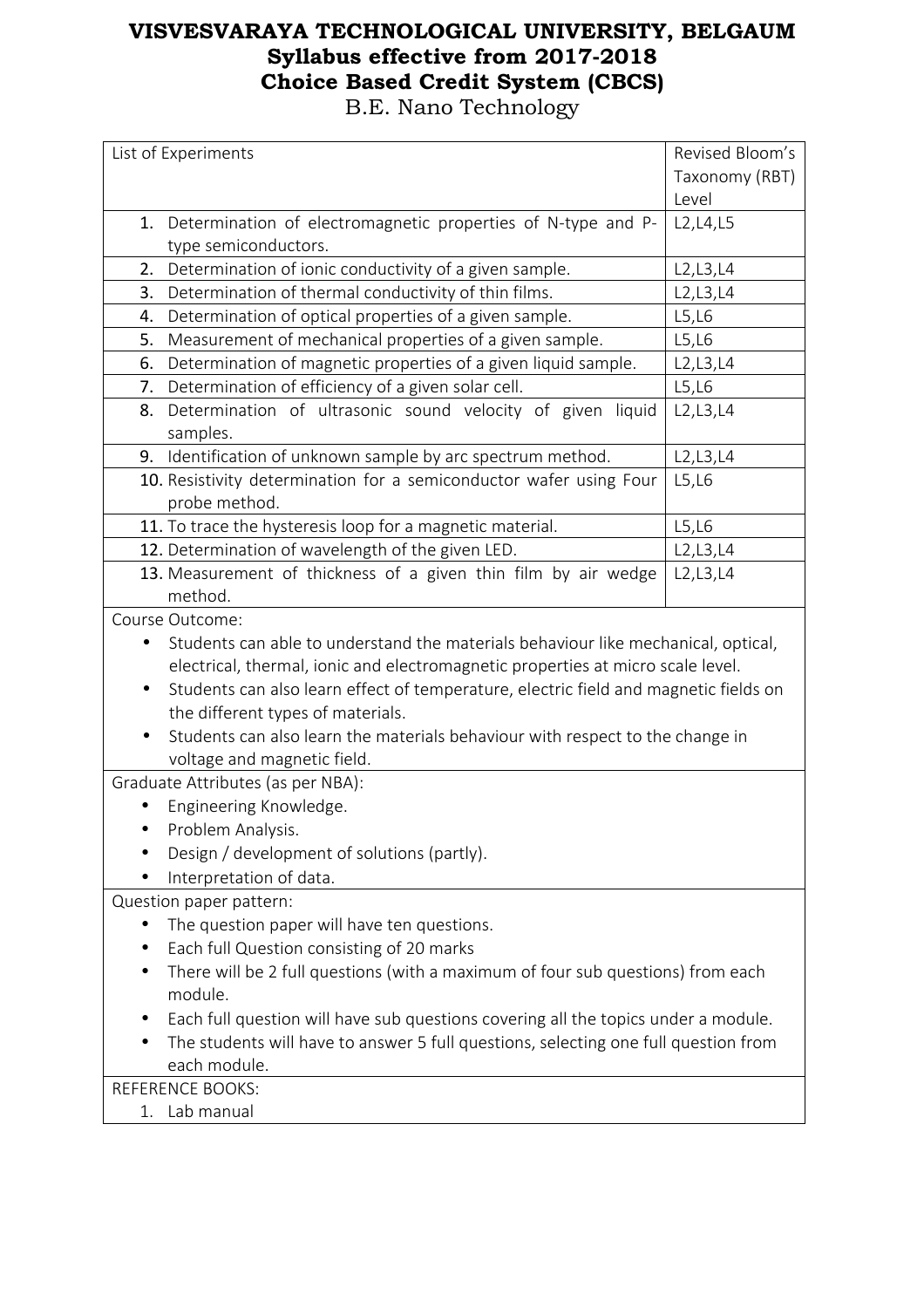B.E. Nano Technology

Semester: VI

| Core Subjects                                                      |                                                                                         |               |             |  |
|--------------------------------------------------------------------|-----------------------------------------------------------------------------------------|---------------|-------------|--|
| <b>QUANTUM MECHANICS AND SIMULATION TECHNIQUES</b>                 |                                                                                         |               |             |  |
|                                                                    | [As per Choice Based Credit System (CBCS) scheme]                                       |               |             |  |
|                                                                    | (Effective from the academic year 2017-2018)                                            |               |             |  |
|                                                                    | Course: B.E. / Nano Technology                                                          |               |             |  |
|                                                                    | Semester: VI                                                                            |               |             |  |
| Subject Code                                                       | 17NT61                                                                                  | IA Marks      | 40          |  |
| Number of Lecture Hours<br>Per Week                                | 04                                                                                      | Exam<br>Marks | 60          |  |
| <b>Total Number of Lecture</b><br>Hours                            | 50                                                                                      | Exam<br>Hours | 03          |  |
|                                                                    | $CREDIT - 04$                                                                           |               |             |  |
| Course Objective:                                                  |                                                                                         |               |             |  |
|                                                                    | To understand the basic principles of quantum mechanics and simulation methods.         |               |             |  |
|                                                                    | To learn the application of the simulation techniques in biology and biomedical fields. |               |             |  |
|                                                                    | Modules                                                                                 | Teaching      | Revised     |  |
|                                                                    |                                                                                         | Hours         | Bloom's     |  |
|                                                                    |                                                                                         |               | Taxonomy    |  |
|                                                                    |                                                                                         |               | (RBT)       |  |
|                                                                    |                                                                                         |               | Level       |  |
| Module 1:                                                          |                                                                                         | 10            | L1, L2      |  |
| PHYSICAL BASIS OF QUANTUM MECHANICS                                |                                                                                         |               |             |  |
| Experimental background, inadequacy of classical physics, summary  |                                                                                         |               |             |  |
| of<br>experiments<br>principal                                     | and inferences,<br>Uncertainty<br>and                                                   |               |             |  |
|                                                                    | Complementarity. Wave packets in space and time, and their                              |               |             |  |
| physical significance.                                             |                                                                                         |               |             |  |
| Schrodinger wave equation: Development of wave equation: One-      |                                                                                         |               |             |  |
| dimensional and extension to three dimensions inclusive of forces. |                                                                                         |               |             |  |
| Ehrenfest's theorem.                                               |                                                                                         |               |             |  |
| Module 2:                                                          |                                                                                         | 10            | L1, L2, L3  |  |
| THE BASIC PRINCIPLES OF QUANTUM MECHANICS                          |                                                                                         |               |             |  |
|                                                                    | The fundamental postulates, expectation values and probabilities;                       |               |             |  |
|                                                                    | quantum mechanical operators, explicit representation of operators,                     |               |             |  |
|                                                                    | uncertainty principle. Matrix method solution of linear harmonic                        |               |             |  |
|                                                                    | oscillator. Quantum dynamics: Equations of motion, Schrodinger,                         |               |             |  |
| Heisenberg and Interaction                                         | pictures. Poisson<br>brackets<br>and                                                    |               |             |  |
| commutator brackets.                                               |                                                                                         |               |             |  |
| Module 3:                                                          |                                                                                         |               | L1, L2, L3, |  |
| <b>QUANTUM COMPUTATIONAL SIMULATION</b>                            |                                                                                         |               | L4          |  |
| Turing machines, logic gates, and computers - reversible vs.       |                                                                                         |               |             |  |
| irreversible computation - Landauer's principle and the Maxwell    |                                                                                         |               |             |  |
| $demon - natural phenomena$ as computing processes - physical      |                                                                                         |               |             |  |
|                                                                    | limits of computation - Moore's law - quantum computation -                             |               |             |  |
|                                                                    | historical development of quantum computation $-$ quantum bits $-$                      |               |             |  |
| quantum logic.                                                     |                                                                                         |               |             |  |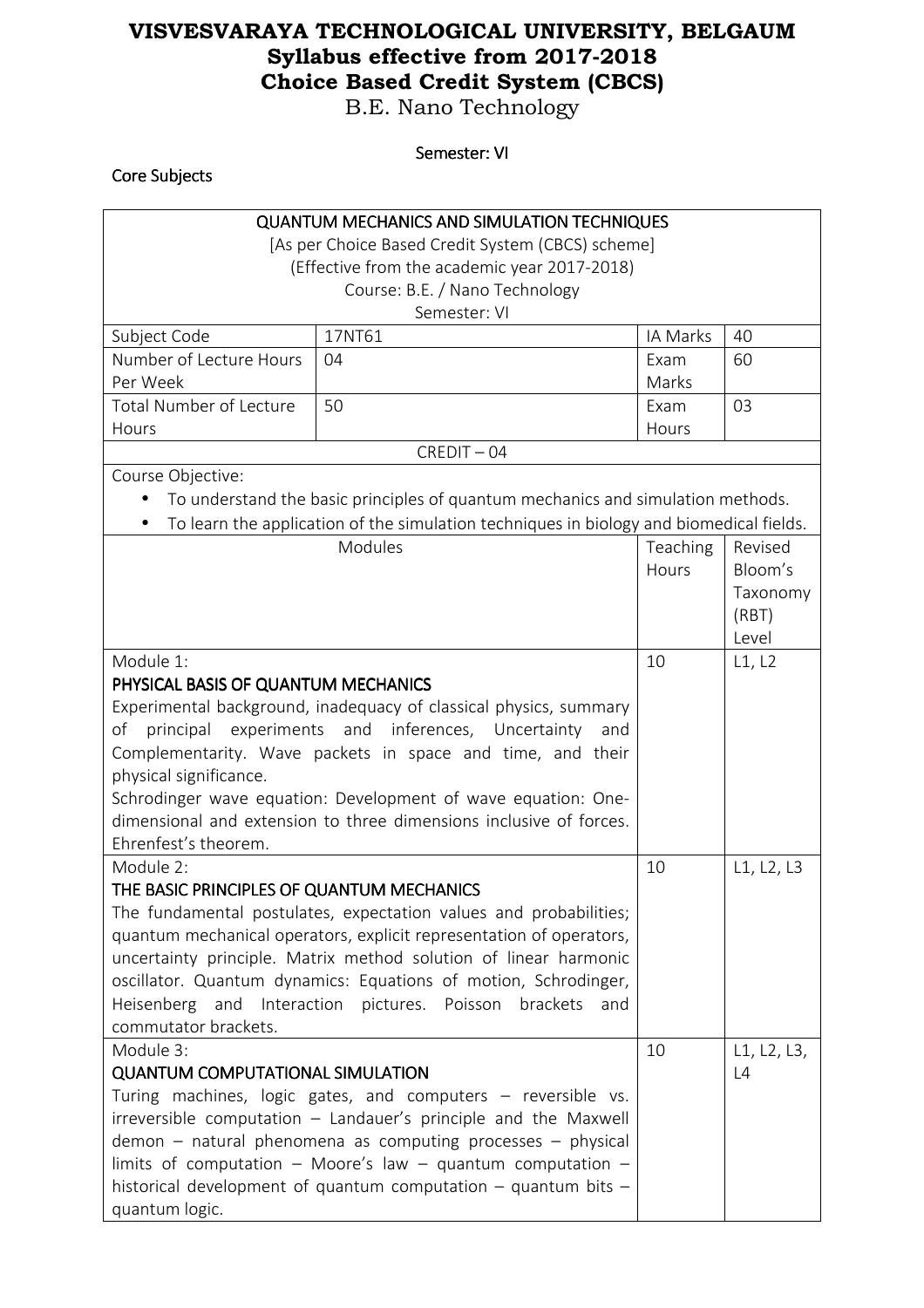| (Note: only qualitative approach)                                                                                                                                      |                                   |             |  |  |
|------------------------------------------------------------------------------------------------------------------------------------------------------------------------|-----------------------------------|-------------|--|--|
| Module 4:                                                                                                                                                              | 10                                | L1, L2, L3, |  |  |
| SURGICAL SIMULATION AND VIRTUAL ENVIRONMENT                                                                                                                            |                                   | L4          |  |  |
| Need, technology, volume image data file, human resources,                                                                                                             |                                   |             |  |  |
| interface and applications. Virtual environment (VE), technology,                                                                                                      |                                   |             |  |  |
| applications of VE, advantages of simulators and after effects of VE                                                                                                   |                                   |             |  |  |
| participation. Surgical nanorobots, Telesurgery, and endoscopy.                                                                                                        |                                   |             |  |  |
| Module 5:                                                                                                                                                              | 10                                | L1, L2, L3  |  |  |
| SIMULATION METHODS AND BIOLOGICAL SYSTEMS                                                                                                                              |                                   |             |  |  |
| Monte Carlo methods - Introduction, Integration, Simulation,                                                                                                           |                                   |             |  |  |
| Random Walk, Percolation, Ising Model, Markov.                                                                                                                         |                                   |             |  |  |
| Simulations of Biological systems - Proteins: Alpha Helix, Beta Sheet,                                                                                                 |                                   |             |  |  |
| PDB, heme, Dock, DNA: B, Z, A.                                                                                                                                         |                                   |             |  |  |
| Course Outcome:                                                                                                                                                        |                                   |             |  |  |
| Students can able to learn                                                                                                                                             |                                   |             |  |  |
| Physical basics of quantum mechanics<br>$\bullet$                                                                                                                      |                                   |             |  |  |
|                                                                                                                                                                        |                                   |             |  |  |
| Basic principles of quantum mechanics                                                                                                                                  |                                   |             |  |  |
| Basics of Quantum computational simulation                                                                                                                             |                                   |             |  |  |
| Basic principles of surgical simulation and virtual environment for biomedical                                                                                         |                                   |             |  |  |
|                                                                                                                                                                        | applications                      |             |  |  |
| Concepts of simulation methods and biological systems                                                                                                                  |                                   |             |  |  |
|                                                                                                                                                                        | Graduate Attributes (as per NBA): |             |  |  |
| Engineering Knowledge.<br>٠                                                                                                                                            |                                   |             |  |  |
| Problem Analysis.<br>$\bullet$                                                                                                                                         |                                   |             |  |  |
| Design / development of solutions (partly).                                                                                                                            |                                   |             |  |  |
| Interpretation of data.                                                                                                                                                |                                   |             |  |  |
| Question paper pattern:                                                                                                                                                |                                   |             |  |  |
| The question paper will have ten questions.                                                                                                                            |                                   |             |  |  |
| Each full Question consisting of 20 marks                                                                                                                              |                                   |             |  |  |
| There will be 2 full questions (with a maximum of four sub questions) from each<br>$\bullet$                                                                           |                                   |             |  |  |
| module.                                                                                                                                                                |                                   |             |  |  |
| Each full question will have sub questions covering all the topics under a module.                                                                                     |                                   |             |  |  |
| The students will have to answer 5 full questions, selecting one full question from                                                                                    |                                   |             |  |  |
| each module.                                                                                                                                                           |                                   |             |  |  |
| <b>TEXT BOOKS:</b>                                                                                                                                                     |                                   |             |  |  |
| 1. Basic Quantum Mechanics by -A. Ghatak (2009) ISBN 0-230-63916-X                                                                                                     |                                   |             |  |  |
| 2. Introductory Quantum Chemistry; A.K. Chandra; Tata McGraw Hill Publishing Company                                                                                   |                                   |             |  |  |
| Limited. New Delhi, 1998                                                                                                                                               |                                   |             |  |  |
| 3. Quantum Mechanics: B. K. Agarwal and Hariprakash (Prentice-Hall, 1997).                                                                                             |                                   |             |  |  |
| 4. Medical Informatics: Computer applications in health care and biomedicine by E. H.                                                                                  |                                   |             |  |  |
| Shortliffe, G. Wiederhold, L. E. Perreault and L. M. Fagan, Springer Verlag.                                                                                           |                                   |             |  |  |
|                                                                                                                                                                        |                                   |             |  |  |
| Handbook of Medical Informatics by J. H. Van Bemmel, Stanford University Press<br>5. "Handbook of theoretical and computational Nanotechnology" eds. Michael Rieth and |                                   |             |  |  |
| wolfram schommers, 2006.                                                                                                                                               |                                   |             |  |  |
|                                                                                                                                                                        |                                   |             |  |  |
| 6. Computational physics, R. C. Verma, K. C. Sharma & P. K. Ahluwalia.                                                                                                 |                                   |             |  |  |
| <b>REFERENCE BOOKS:</b>                                                                                                                                                |                                   |             |  |  |
| 1. Text book of Quantum Mechanics: P. M. Mathews and K. Venkateshan (TMH, 1994).                                                                                       |                                   |             |  |  |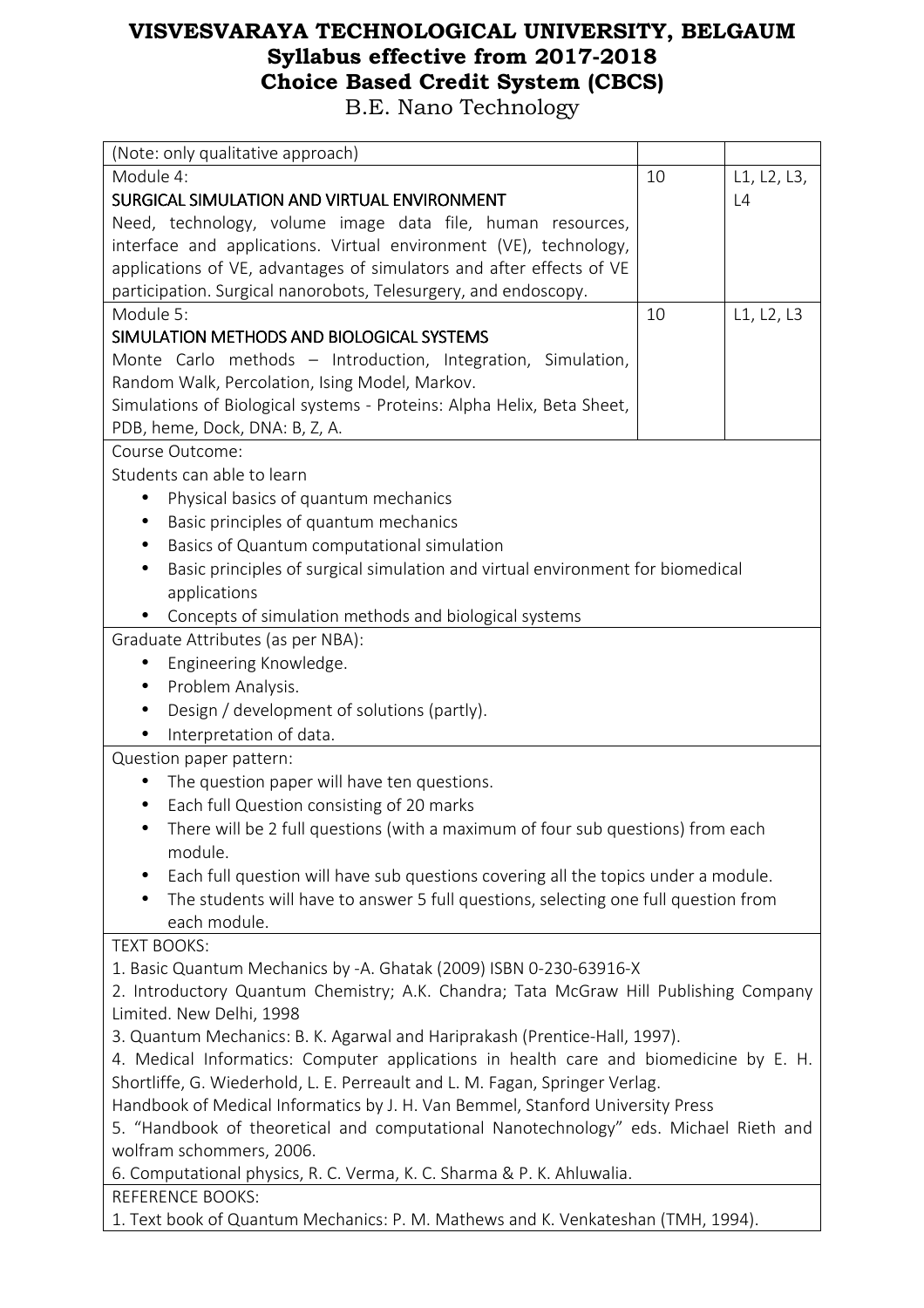2. Quantum Mechanics: F. Schwabl (Narosa, 1995).

3. Quantum Mechanics: V. K. Thankappan (Wiley Eastern, 1980).

4. Quantum Physics of Atoms, molecules, solids Nuclei and particles 2nd Ed by Eisberg,

Robert, Resnick Robert

5. Jerrod H.Zar (1999) Biostatistical analysis by Prentice hall international Inc Press, London

| PYTHON PROGRAMMING LANGUAGE FOR AUTOMATION<br>[As per Choice Based Credit System (CBCS) scheme] |                                                              |          |             |  |
|-------------------------------------------------------------------------------------------------|--------------------------------------------------------------|----------|-------------|--|
|                                                                                                 | (Effective from the academic year 2017-2018)                 |          |             |  |
|                                                                                                 | Course: B.E. / Nano Technology                               |          |             |  |
|                                                                                                 | Semester: VI                                                 |          |             |  |
| Subject Code                                                                                    | 17NT62                                                       | IA Marks | 40          |  |
| Number of Lecture                                                                               | 04                                                           | Exam     | 60          |  |
| Hours Per Week                                                                                  |                                                              | Marks    |             |  |
| <b>Total Number of Lecture</b>                                                                  | 50                                                           | Exam     | 03          |  |
| Hours                                                                                           |                                                              | Hours    |             |  |
|                                                                                                 | $CREDIT - 04$                                                |          |             |  |
| Course Objective:                                                                               |                                                              |          |             |  |
|                                                                                                 | To understand the programming python programming language    |          |             |  |
|                                                                                                 | To study implementation of python programmes for automation  |          |             |  |
|                                                                                                 | Modules                                                      | Teaching | Revised     |  |
|                                                                                                 |                                                              | Hours    | Bloom's     |  |
|                                                                                                 |                                                              |          | Taxonomy    |  |
|                                                                                                 |                                                              |          | (RBT)       |  |
|                                                                                                 | 10                                                           | Level    |             |  |
| Module 1:                                                                                       |                                                              |          | L1, L2      |  |
| <b>PYTHON - OVERVIEW</b>                                                                        |                                                              |          |             |  |
| History of Python, Python Features.                                                             |                                                              |          |             |  |
| PYTHON - BASIC SYNTAX: First Python Program, Python Identifiers,                                |                                                              |          |             |  |
| Lines and Indentation, Multi-Line Statements, Quotation in                                      |                                                              |          |             |  |
| Python, Comments in Python, Using Blank Lines, Waiting for the                                  |                                                              |          |             |  |
| User, Multiple Statements on a Single line, Multiple Statement                                  |                                                              |          |             |  |
|                                                                                                 | Groups as Suites, Command Line Arguments, Accessing Command- |          |             |  |
| Arguments,                                                                                      | Parsing<br>Command-Line<br>Line<br>Arguments,                |          |             |  |
|                                                                                                 | getopt.getopt method, Exception getopt.GetoptError.          |          |             |  |
| Module 2:                                                                                       |                                                              | 10       | L1, L2, L3  |  |
| <b>PYTHON - BASIC OPERATORS</b>                                                                 |                                                              |          |             |  |
|                                                                                                 | Types of Operators, Python Arithmetic Operators, Python      |          |             |  |
|                                                                                                 | Comparison Operators, Python, Python Assignment Operators,   |          |             |  |
| Python Bitwise Operators, Python Logical Operators, Python                                      |                                                              |          |             |  |
| Membership Operators, Python Identity Operators,<br>Python                                      |                                                              |          |             |  |
| Operators Precedence.                                                                           |                                                              |          |             |  |
| Module 3:                                                                                       |                                                              | 10       | L1, L2, L3, |  |
| <b>PYTHON - DECISION MAKING</b>                                                                 |                                                              |          | L4          |  |
|                                                                                                 | If Statement, If else Statement, The elif Statement, Single  |          |             |  |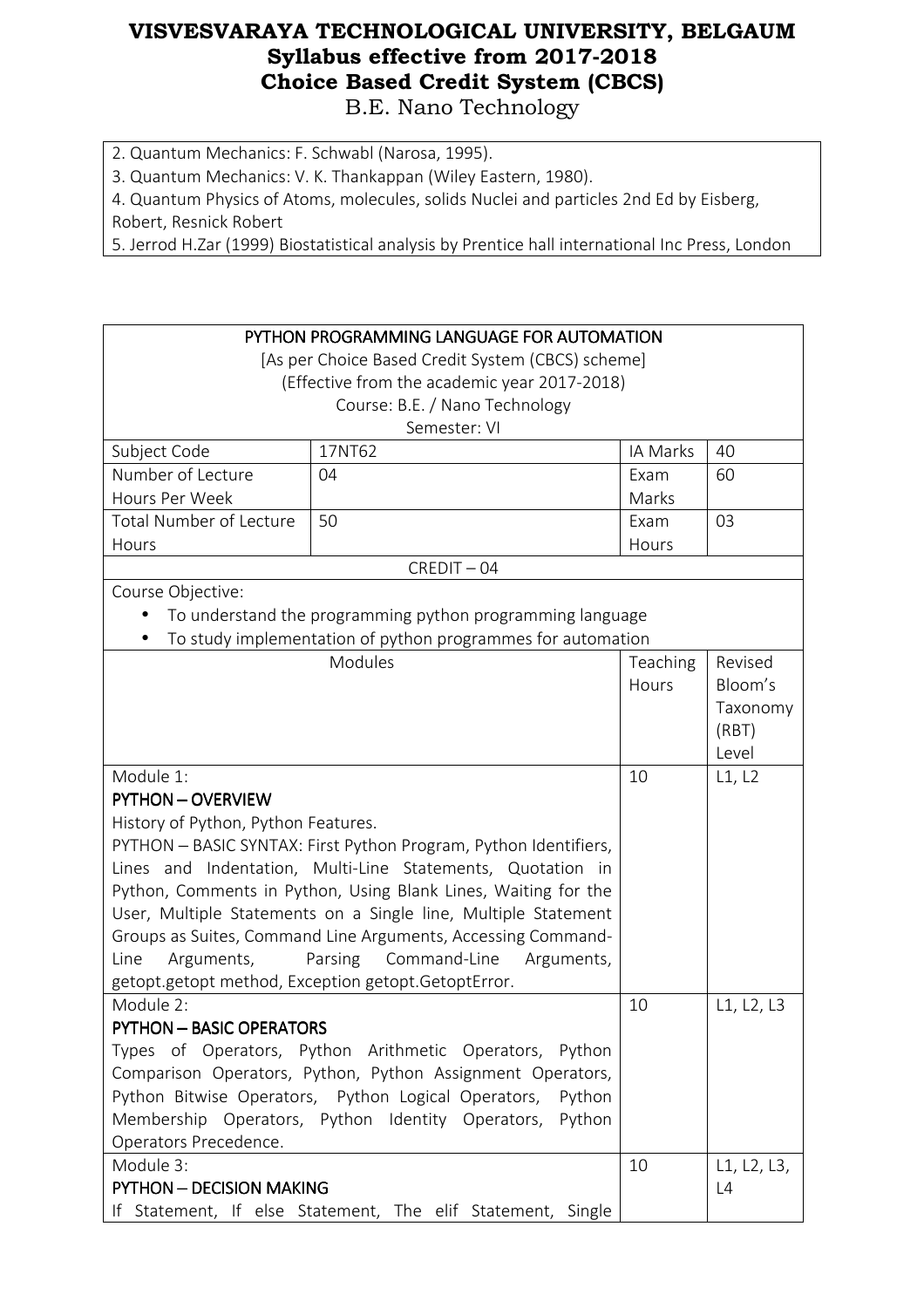| <b>Statement Suites</b>                                                              |    |             |  |
|--------------------------------------------------------------------------------------|----|-------------|--|
| <b>PYTHON - LOOPS</b>                                                                |    |             |  |
| While Loop, the Infinite Loop, Using else Statement with Loops,                      |    |             |  |
| Single Statement Suites, For Loop, Iterating by Sequence Index,                      |    |             |  |
| Using else Statement with Loops, Nested Loops, Loop Control                          |    |             |  |
| Statements, Break Statement, Continue<br>Statement,<br>Pass                          |    |             |  |
| Statement.                                                                           |    |             |  |
| Module 4:                                                                            | 10 | L1, L2, L3, |  |
| <b>PYTHON - NUMBERS</b>                                                              |    | L4          |  |
| Number<br>Type<br>Conversion,<br>Random<br>Number<br>Functions,                      |    |             |  |
| Trigonometric Functions, Mathematical Constants.                                     |    |             |  |
| <b>PYTHON - STRINGS</b>                                                              |    |             |  |
| Accessing values in strings, updating strings, escape characters,                    |    |             |  |
| string special operators, string formatting operator, triple quotes,                 |    |             |  |
| unicode string and built-in string methods $-$ capitalize $-$ center $-$             |    |             |  |
| count - decode - encode.                                                             |    |             |  |
| Module 5:                                                                            | 10 | L1, L2, L3  |  |
| <b>PYTHON - LISTS</b>                                                                |    |             |  |
| Python Lists Accessing Values in Lists Updating Lists Deleting List                  |    |             |  |
| Elements Basic List Operations Indexing, Slicing, and Matrixes                       |    |             |  |
| Built-in List Functions - compare - length - max value - min value.                  |    |             |  |
| <b>PYTHON - TUPLES</b>                                                               |    |             |  |
| Accessing Values in Tuples Updating Tuples Deleting Tuple                            |    |             |  |
| Elements, Basic Tuples Operations Indexing, Slicing, and Matrixes                    |    |             |  |
| No Enclosing Delimiters, Built-in Tuple Functions $-$ compare $-$                    |    |             |  |
| length - max value - min value - tuple.                                              |    |             |  |
| Course Outcome:                                                                      |    |             |  |
| After completion of this course students will be able to:                            |    |             |  |
| Understand the basic syntax of python programming language<br>$\bullet$              |    |             |  |
| Understand and apply the basic operation of python programming language<br>$\bullet$ |    |             |  |
| Understand and apply the python decision making and python loops                     |    |             |  |
| Understand and apply the python numbers and strings                                  |    |             |  |
| Understand and apply the python lists and tuples                                     |    |             |  |
| Graduate Attributes (as per NBA):                                                    |    |             |  |
| Engineering Knowledge.                                                               |    |             |  |
| Problem Analysis.                                                                    |    |             |  |
| Design / development of solutions (partly).                                          |    |             |  |
| Interpretation of data.                                                              |    |             |  |
| Question paper pattern:                                                              |    |             |  |
| The question paper will have ten questions.                                          |    |             |  |
| Each full Question consisting of 20 marks                                            |    |             |  |
| There will be 2 full questions (with a maximum of four sub questions) from each      |    |             |  |
| module.                                                                              |    |             |  |
| Each full question will have sub questions covering all the topics under a module.   |    |             |  |
| The students will have to answer 5 full questions, selecting one full question from  |    |             |  |
| each module.                                                                         |    |             |  |
| <b>TEXT BOOKS:</b>                                                                   |    |             |  |
|                                                                                      |    |             |  |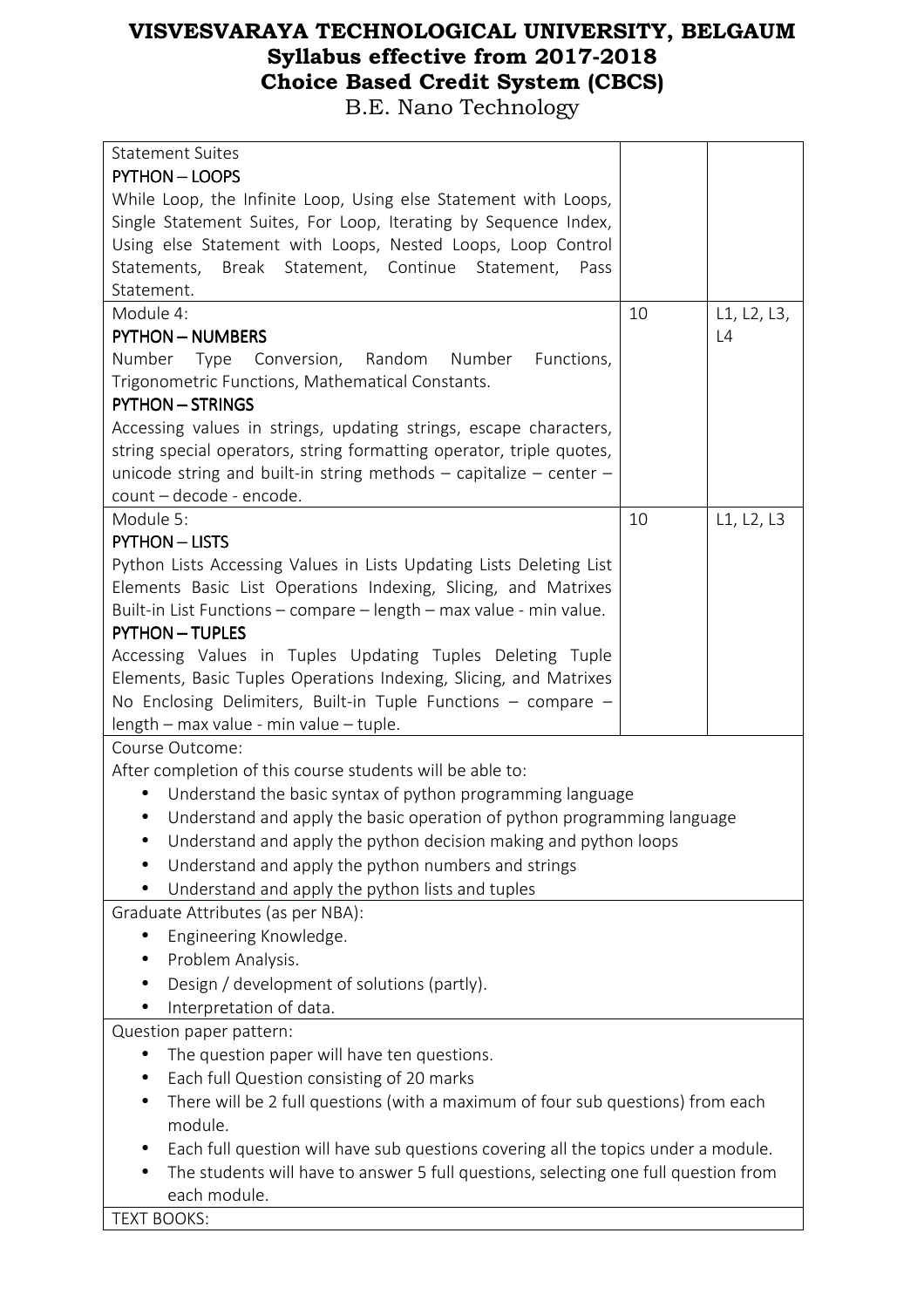1. Mark Lutz, Learning Python, 5<sup>th</sup> Edition, ISBN: 978-1-449-35573-9

2. Allen Downey, Think Python: An Introduction to Software Design, ISBN: 1466367296,

9781466367296

REFERENCE BOOKS:

1. Python Programming Language, tutorialspoint, www.tutorialspoint.com

| MOLECULAR BIOLOGY AND GENETIC ENGINEERING                         |                                                                                        |          |             |
|-------------------------------------------------------------------|----------------------------------------------------------------------------------------|----------|-------------|
| [As per Choice Based Credit System (CBCS) scheme]                 |                                                                                        |          |             |
| (Effective from the academic year 2017-2018)                      |                                                                                        |          |             |
|                                                                   | Course: B.E. / Nano Technology                                                         |          |             |
|                                                                   | Semester: VI                                                                           |          |             |
| Subject Code                                                      | 17NT63                                                                                 | IA Marks | 40          |
| Number of Lecture Hours                                           | 04                                                                                     | Exam     | 60          |
| Per Week                                                          |                                                                                        | Marks    |             |
| <b>Total Number of Lecture</b>                                    | 50                                                                                     | Exam     | 03          |
| Hours                                                             |                                                                                        | Hours    |             |
|                                                                   | $CREDIT - 04$                                                                          |          |             |
| Course Objective:                                                 |                                                                                        |          |             |
|                                                                   | To develop skills of the students in understanding the basics of Molecular Biology and |          |             |
| Genetic engineering.                                              |                                                                                        |          |             |
|                                                                   | To provide basic knowledge on replication. Transcription and Translation               |          |             |
|                                                                   | To provide knowledge on methods of cloning, construction of DNA libraries and          |          |             |
| applications of rDNA technology.                                  |                                                                                        |          |             |
|                                                                   | Modules                                                                                | Teaching | Revised     |
|                                                                   |                                                                                        | Hours    | Bloom's     |
|                                                                   |                                                                                        |          | Taxonomy    |
|                                                                   |                                                                                        |          | (RBT)       |
|                                                                   |                                                                                        |          | Level       |
| Module 1:                                                         |                                                                                        | 10       | L1, L2      |
| <b>MOLECULAR GENETICS</b>                                         |                                                                                        |          |             |
|                                                                   | DNA as genetic material, classical experiments – Hershey and                           |          |             |
| AveryMcLeod<br>_&<br>chase;                                       | McCarty.<br>Bacterial<br>conjugation,                                                  |          |             |
|                                                                   | transduction and transformation, prokaryotic andeukaryotic                             |          |             |
| genome organization.                                              |                                                                                        |          |             |
| Module 2:                                                         |                                                                                        | 10       | L1, L2, L3  |
| <b>REPLICATION AND TRANSCRIPTION</b>                              |                                                                                        |          |             |
|                                                                   | Replication in prokaryotes and eukaryotes - D-loop and rolling                         |          |             |
| circle mode of replication, replication of linear viral DNA.      |                                                                                        |          |             |
| Transcription- initiation, elongation, termination, features of   |                                                                                        |          |             |
| promoters and enhancers, transcription factors, inhibitors, post- |                                                                                        |          |             |
|                                                                   | transcriptional modification - RNA splicing, ribozyme. RNA editing.                    |          |             |
| Module 3:                                                         |                                                                                        | 10       | L1, L2, L3, |
| <b>TRANSLATION</b>                                                |                                                                                        |          | L4          |
|                                                                   | Elucidation of genetic code, Process of translation in prokaryotes                     |          |             |
| eukaryotes,<br>and                                                | posttranslational<br>modifications, Suppressor                                         |          |             |
|                                                                   |                                                                                        |          |             |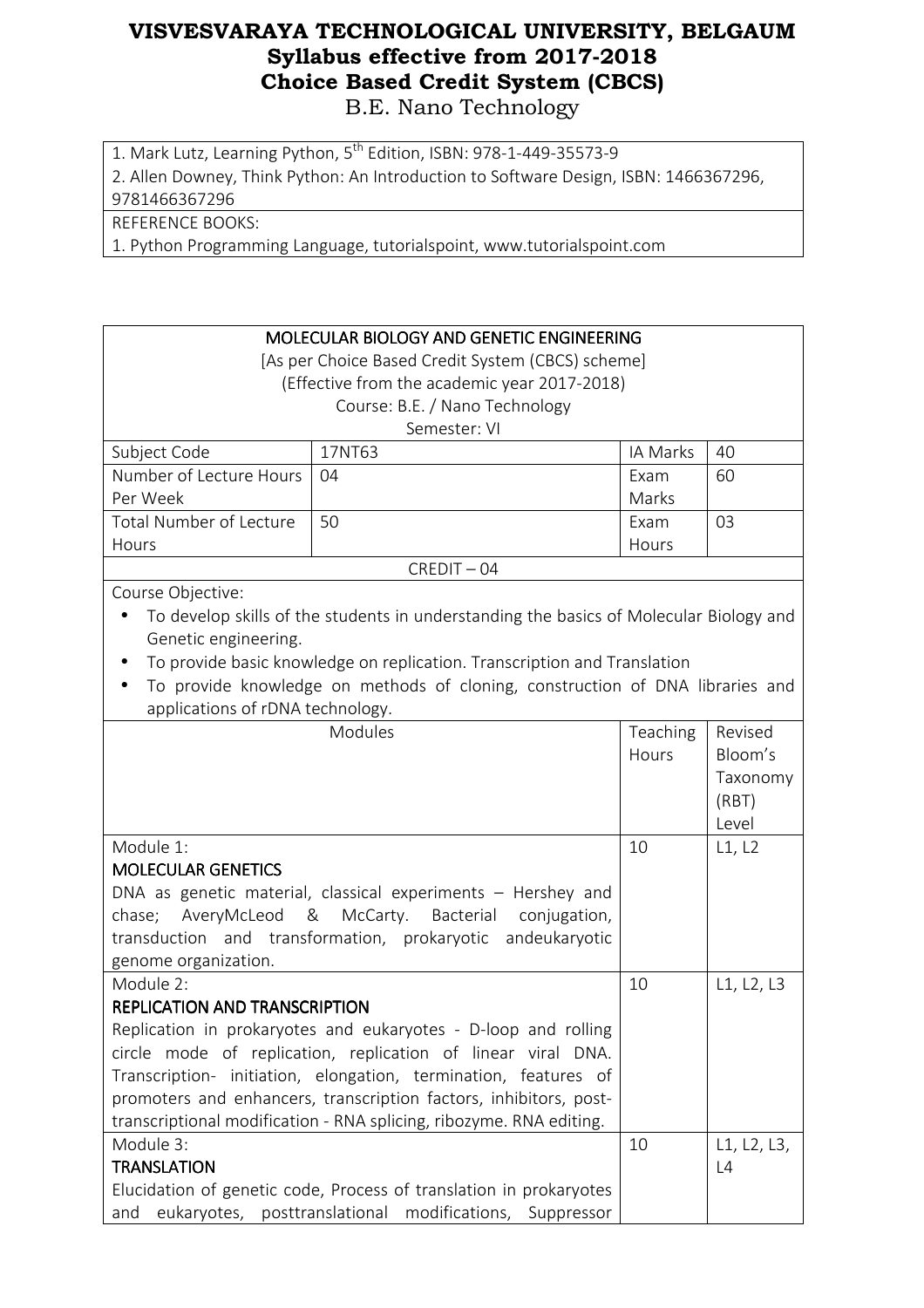| mutations, Regulation of gene expression - Lac and Trp operons.                           |                   |             |  |
|-------------------------------------------------------------------------------------------|-------------------|-------------|--|
| Module 4:                                                                                 | 10                | L1, L2, L3, |  |
| <b>RECOMBINANT DNA TECHNOLOGY</b>                                                         |                   | L4          |  |
| DNA cloning, vectors, restriction enzymes, Construction of cDNA                           |                   |             |  |
| and genomic libraries. Screening of libraries with probes -                               |                   |             |  |
| Northern, Southern and Western blotting. PCR- Principle,                                  |                   |             |  |
| application and types. RAPD, Site Directed Mutagenesis.                                   |                   |             |  |
| Restriction mapping                                                                       |                   |             |  |
| Module 5:                                                                                 | 10                | L1, L2, L3  |  |
| APPLICATIONS OF RECOMBINANT DNA TECHNOLOGY                                                |                   |             |  |
| Cloning in plants, transgenic and knockout animals. Recombinant                           |                   |             |  |
| cytokines and antibodies, vaccines, gene-therapy, stem cell                               |                   |             |  |
| therapy. In-vitro fertilization, embryo transfer technology. GMO                          |                   |             |  |
| detection, identification and quantification methods.                                     |                   |             |  |
| Course Outcome:                                                                           |                   |             |  |
| After completion of this course students will be able to:                                 |                   |             |  |
| Understand molecular genetics<br>$\bullet$                                                |                   |             |  |
| Understand replication and transcription                                                  |                   |             |  |
| Understand translation                                                                    |                   |             |  |
| Understand recombinant DNA technology                                                     |                   |             |  |
| Apply the knowledge of rDNA technology                                                    |                   |             |  |
| Graduate Attributes (as per NBA):                                                         |                   |             |  |
| Engineering Knowledge.<br>٠                                                               |                   |             |  |
| ٠                                                                                         | Problem Analysis. |             |  |
| Design / development of solutions (partly).                                               |                   |             |  |
| Interpretation of data.                                                                   |                   |             |  |
| Question paper pattern:                                                                   |                   |             |  |
| The question paper will have ten questions.                                               |                   |             |  |
| Each full Question consisting of 20 marks                                                 |                   |             |  |
| There will be 2 full questions (with a maximum of four sub questions) from each           |                   |             |  |
| module.                                                                                   |                   |             |  |
| Each full question will have sub questions covering all the topics under a module.        |                   |             |  |
| The students will have to answer 5 full questions, selecting one full question from       |                   |             |  |
| each module.                                                                              |                   |             |  |
| <b>TEXT BOOKS:</b>                                                                        |                   |             |  |
| 1. Primrose SB & Twyman, "Principles Of Gene Manipulation, An Introduction To Genetic     |                   |             |  |
| Engineering", Blackwell Science Publications, 2006.                                       |                   |             |  |
| 2. Molecular Biology and Genetic Engineering, Dr. Prasad Puthiyillam, LAP-Lambert         |                   |             |  |
| Academic Publishing, Mauritius, 2018. ISBN: 978-613-9-82325-3                             |                   |             |  |
| 3. David Friefelder, Molecular Biology, Narosa Publ. House, 1999                          |                   |             |  |
| <b>REFERENCE BOOKS:</b>                                                                   |                   |             |  |
| 1. Sandhya Mitra, "Genetic Engineering Principles and Practice", Rajiv Beri for Macmillan |                   |             |  |
| IndiaLtd publications, 2008.                                                              |                   |             |  |
| 2. P. K. Gupta, "Elements of biotechnology", Rastogi publications, 2004.                  |                   |             |  |
| 3. Gardner / Simmons / Snustad, Principles of Genetics, Eighth Edition, John Wiley, 2000. |                   |             |  |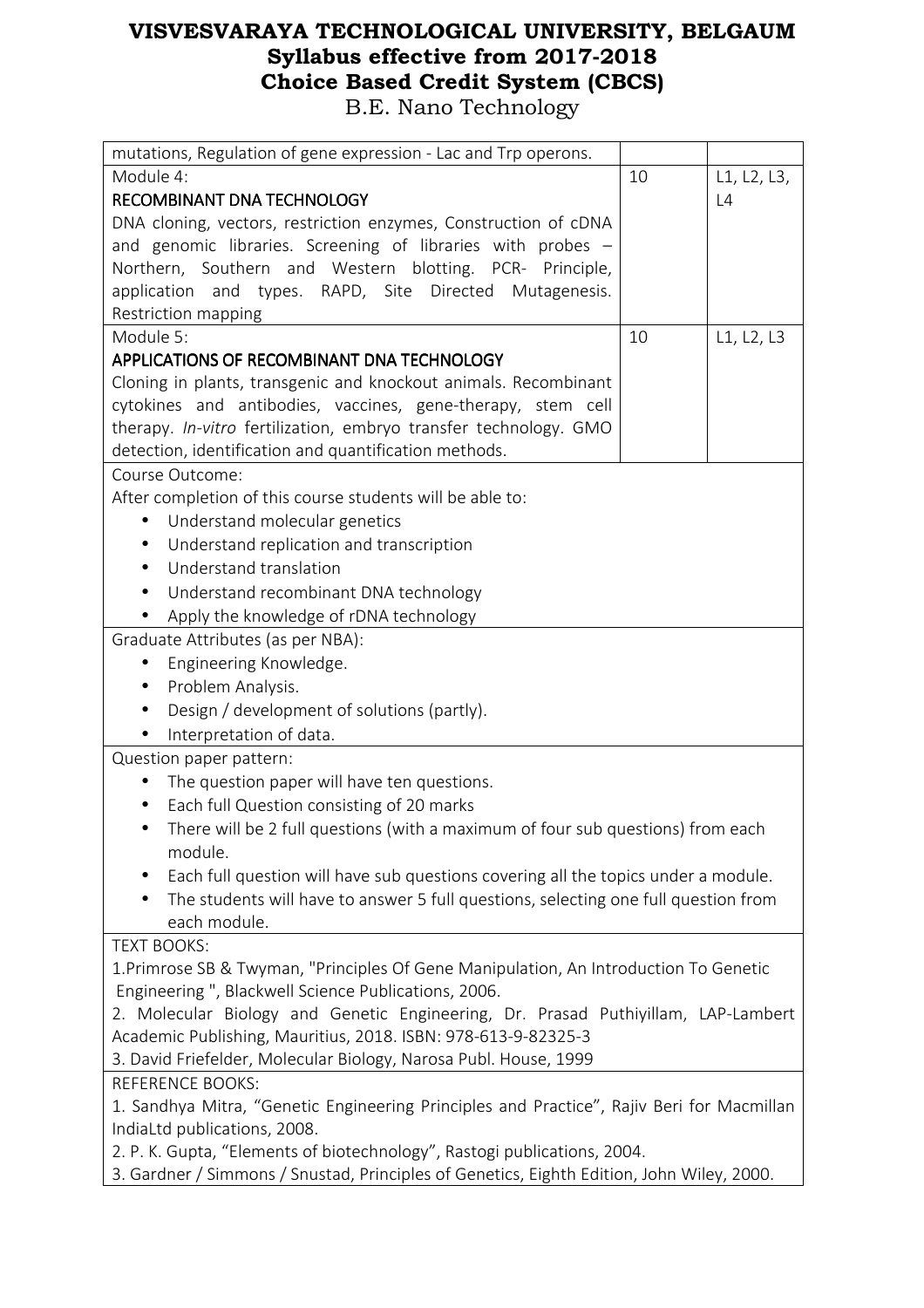| <b>MICRO FLUIDICS AND NANO FLUIDS</b>                                                                                         |                                                                               |               |                |
|-------------------------------------------------------------------------------------------------------------------------------|-------------------------------------------------------------------------------|---------------|----------------|
|                                                                                                                               | [As per Choice Based Credit System (CBCS) scheme]                             |               |                |
|                                                                                                                               | (Effective from the academic year 2017-2018)                                  |               |                |
|                                                                                                                               | Course: B.E. / Nano Technology                                                |               |                |
|                                                                                                                               | Semester: VII                                                                 |               |                |
| Subject Code                                                                                                                  | 17NT64                                                                        | IA Marks      | 40             |
| Number of Lecture Hours                                                                                                       | 04                                                                            | Exam<br>Marks | 60             |
| Per Week                                                                                                                      |                                                                               |               |                |
| <b>Total Number of Lecture</b>                                                                                                | 50                                                                            | Exam          | 03             |
| Hours                                                                                                                         |                                                                               | Hours         |                |
|                                                                                                                               | $CREDIT - 04$                                                                 |               |                |
| Course Objective:                                                                                                             |                                                                               |               |                |
|                                                                                                                               | To study basic principles of micro and nano fluids                            |               |                |
|                                                                                                                               | To understand the synthesis advantages and importance of micro and nanofluids |               |                |
|                                                                                                                               | Modules                                                                       | Teaching      | Revised        |
|                                                                                                                               |                                                                               | Hours         | Bloom's        |
|                                                                                                                               |                                                                               |               | Taxonomy       |
|                                                                                                                               |                                                                               |               | (RBT)<br>Level |
| Module 1:                                                                                                                     |                                                                               | 10            | L1, L2         |
|                                                                                                                               |                                                                               |               |                |
| <b>INTRODUCTION TO MICRO FLUIDICS AND NANO FLUIDS</b><br>Microfluidics: Introduction, Benefits of size reduction, Benefits of |                                                                               |               |                |
| automation<br>and<br>integration, Application<br>areas;<br><b>PDMS</b>                                                        |                                                                               |               |                |
|                                                                                                                               | microfluidics: Introduction, PDMS microvalve architectures,                   |               |                |
|                                                                                                                               | elastomeric microfluidic valve, Multilayer device fabrication,                |               |                |
| Advantages of PDMS devices.                                                                                                   |                                                                               |               |                |
| Nano                                                                                                                          | fluids: Properties of nanofluids; thermophysical                              |               |                |
|                                                                                                                               | characteristics of nanofluids and factors affecting; Experimental             |               |                |
| methods of preparation of nano fluids; Theoretical models for                                                                 |                                                                               |               |                |
| thermal conductivity of nanofluids.                                                                                           |                                                                               |               |                |
| Module 2:                                                                                                                     |                                                                               | 10            | L1, L2, L3     |
| <b>BASIC PRINCIPLES OF MICROFLUIDICS</b>                                                                                      |                                                                               |               |                |
|                                                                                                                               | Laminar flow, Peclet number, Pressure driven flow, Electro-                   |               |                |
|                                                                                                                               | osmotic flow, Micropumps: Mechanical micropumps (Peristaltic                  |               |                |
| Centrifugal<br>pump,                                                                                                          | pump), Non-mechanical<br>micropumps                                           |               |                |
|                                                                                                                               | (Electrokinetic pump, Magneto-hydro dynamic (MHD) pump);                      |               |                |
|                                                                                                                               | Micromixers: Active micromixers (Planar laminar bubble mixer,                 |               |                |
|                                                                                                                               | MHD mixer), Passive micromixers (T-type mixers); Soft lithography             |               |                |
| and PDMS; Detection methods; Applications.                                                                                    |                                                                               |               |                |
| Module 3:                                                                                                                     |                                                                               | 10            | L1, L2, L3,    |
|                                                                                                                               | MICROFLUIDICS IN BIOMEDICAL RESEARCH                                          |               | L4             |
| Impact of microfluidics on biomedical research; microfluidics                                                                 |                                                                               |               |                |
| concepts: Laminar versus turbulent flow, Surface and interfacial                                                              |                                                                               |               |                |
|                                                                                                                               | tension, Capillary forces; Chemotaxis: Introduction, Agar-plate               |               |                |
|                                                                                                                               | techniques, Two-chamber techniques, Boyden chamber, Bridge                    |               |                |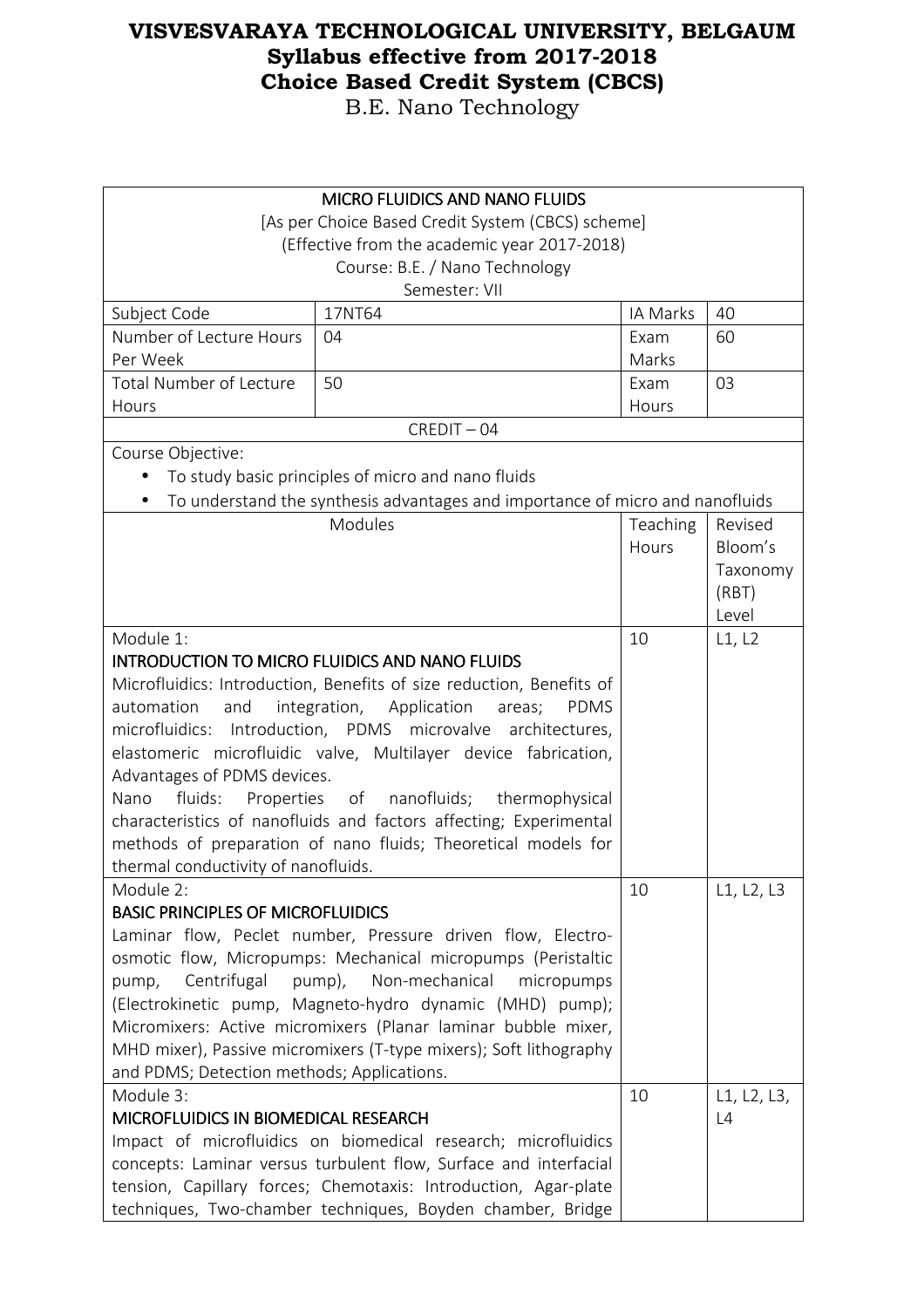| chambers, Capillary techniques, Other techniques, A case study in              |    |             |
|--------------------------------------------------------------------------------|----|-------------|
| Microfluidic<br>chemotaxis<br>device<br>fabrication<br>assays;                 |    |             |
| (polydimethylsiloxane (PDMS) based, Thermoplastics based, paper                |    |             |
| based, and wax based); Diagnostics for low-resource settings;                  |    |             |
| Rapidly assaying biofluids with microfluidics; Organ-on-a-chip;                |    |             |
| Biomimetic blood vessel and capillary networks.                                |    |             |
| Module 4:                                                                      | 10 | L1, L2, L3, |
| <b>MICRO AND NANO EMULSIONS</b>                                                |    | L4          |
| Emulsion: Appearance and properties, Emulsifiers, Mechanisms of                |    |             |
| emulsification, Uses; Microemulsions: Definition and History, types            |    |             |
| of microemulsions, Interaction energies, Packing parameter and                 |    |             |
| microemulsion structures, Hydrophilic-Lipophilic Balance, Phase                |    |             |
| Inversion Temperature; Surfactant film properties: Ultra-low                   |    |             |
| interfacial tension, Spontaneous curvature; Nano emulsions:                    |    |             |
| Introduction; formation; differences between macro-, micro-, and               |    |             |
| nano-emulsions; Preparation of nanoemulsions; Droplet size                     |    |             |
| control; Stability: Destabilization mechanisms, Controlling stability          |    |             |
| of nanoemulsions; Properties: Droplet size and stability, Tunable              |    |             |
| rheology; Applications of nanoemulsions: in drug delivery, in food             |    |             |
| industry, as building blocks, in crystallization/pharmaceuticals               |    |             |
| industry.                                                                      |    |             |
| Module 5:                                                                      | 10 | L1, L2, L3  |
| PREPARATION AND APPLICATIONS OF NANO FLUIDS                                    |    |             |
| Preparation of nano fluids: Preparation of non-metallic nanofluids:            |    |             |
| Aluminum nitride-nanofluids, Zinc oxide-nanofluids, Titanium                   |    |             |
| dioxide-nanofluids, Silicon dioxide-nanofluids, Copper oxide-                  |    |             |
| nanofluids, Aluminum oxide-nanofluids, Carbon nanotube-                        |    |             |
| nanofluids; Preparation of metallic nanofluids: Gold & silver-                 |    |             |
| nanofluids, Copper-nanofluids.                                                 |    |             |
| Applications of nanofluids: Heat Transfer Applications, Industrial             |    |             |
| Cooling Applications, Nuclear Reactors, Extraction of Geothermal               |    |             |
| Power and Other Energy Sources; Automotive Applications:                       |    |             |
| Nanofluid Coolant, Nanofluid in Fuel, Brake and Other Vehicular                |    |             |
| Nanofluids; Electronic Applications: Cooling of Microchips,                    |    |             |
| Microscale Fluidic Applications; Biomedical Applications: Nanodrug             |    |             |
| Theraupetics, Cryopreservation,<br>Delivery,<br>Cancer                         |    |             |
| Nanocryosurgery, Sensing and Imaging; Other Applications:                      |    |             |
| Nanofluid Detergent; Oxide Nanofluids, Metallic Nanofluids,                    |    |             |
| Nanofluids with Carbon Nanotubes.                                              |    |             |
| Course Outcome:                                                                |    |             |
| Students can learn                                                             |    |             |
| To study basic principles of micro and nano fluids<br>$\bullet$                |    |             |
| To understand the synthesis advantages and importance of micro and Nano fluids |    |             |
| Graduate Attributes (as per NBA):                                              |    |             |
| Engineering Knowledge.                                                         |    |             |
| Problem Analysis.<br>$\bullet$                                                 |    |             |
| Design / development of solutions (partly).                                    |    |             |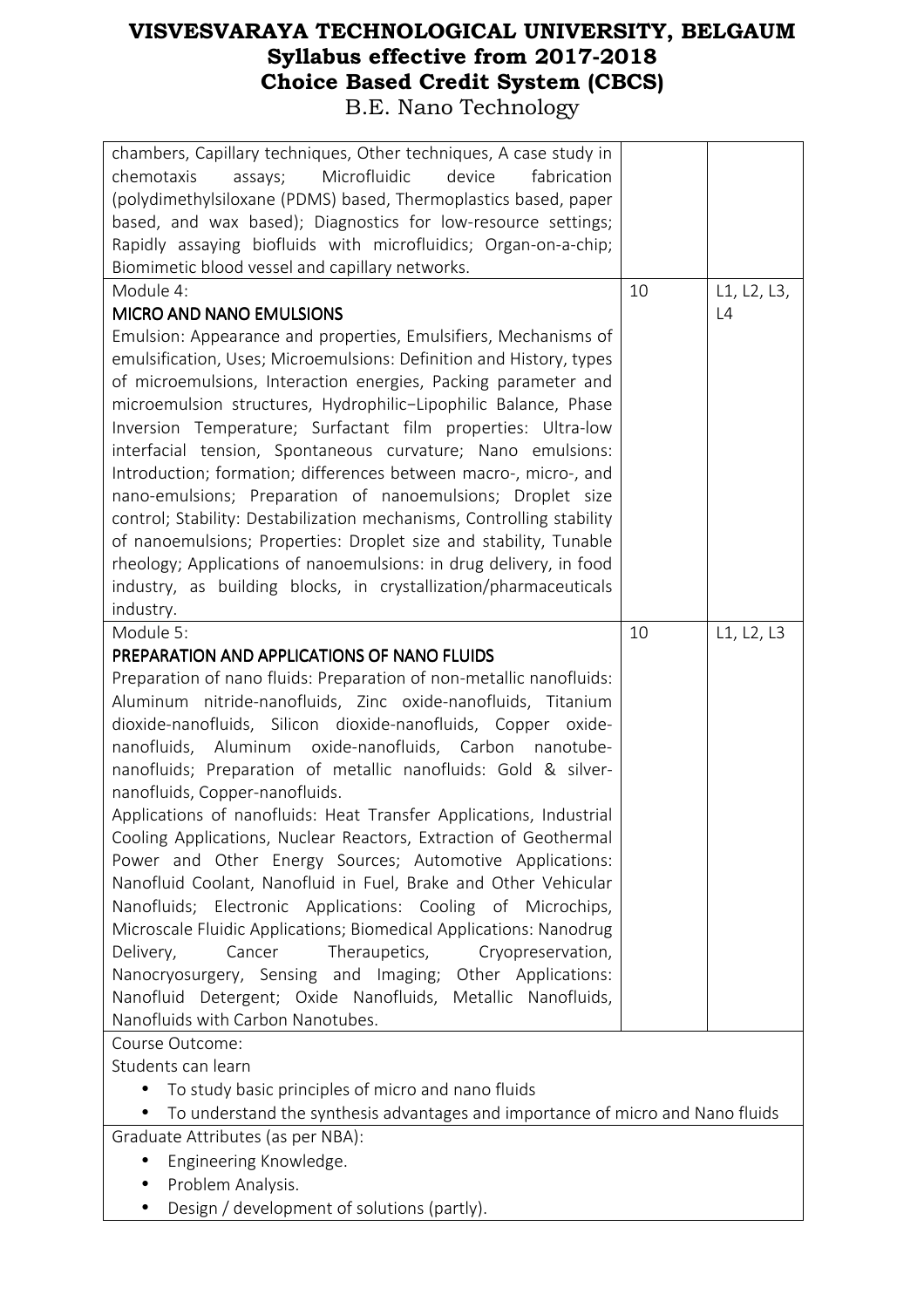B.E. Nano Technology

| Interpretation of data.<br>$\bullet$                                                             |
|--------------------------------------------------------------------------------------------------|
| Question paper pattern:                                                                          |
| The question paper will have ten questions.                                                      |
| Each full Question consisting of 20 marks<br>$\bullet$                                           |
| There will be 2 full questions (with a maximum of four sub questions) from each<br>$\bullet$     |
| module.                                                                                          |
| Each full question will have sub questions covering all the topics under a module.<br>$\bullet$  |
| The students will have to answer 5 full questions, selecting one full question from<br>$\bullet$ |
| each module.                                                                                     |
| <b>TEXT BOOKS:</b>                                                                               |
| 1. Nanofluids: Science and Technology, Sarit K. Das, Stephen U. S. Choi, Wenhua Yu, T.           |
| Pradeep, 2008 John Wiley & Sons, Inc.                                                            |
| 2. PatricTabeling, "Introduction to Microfluids", Oxford U. Press, New York, 2005                |
| REFERENCE BOOKS:                                                                                 |
| 1.Eric K. Sackmann, Anna L. Fulton, David J. Beebe, The present and future role of               |
| microfluidics in biomedical research, doi:10.1038/nature13118                                    |
| 2. Ankur Gupta, H. BurakEral, T. Alan Hatton, Patrick S. Doyle, Nanoemulsions: formation,        |
| propertiesand applications, Soft Matter, Royal Society of Chemistry,<br>DOI:                     |
| 10.1039/c5sm02958a                                                                               |
| 3. R.Saidura, K.Y.Leongb, H.A. Mohammad, A review on applications and challenges of              |
| nanofluids, Elsevier, doi.org/10.1016/j.rser.2010.11.035                                         |
|                                                                                                  |
|                                                                                                  |
|                                                                                                  |

### Professional Elective Subjects

| <b>HYBRID CIRCUITS AND PACKAGING</b><br>[As per Choice Based Credit System (CBCS) scheme] |         |                 |          |  |  |  |
|-------------------------------------------------------------------------------------------|---------|-----------------|----------|--|--|--|
| (Effective from the academic year 2017-2018)                                              |         |                 |          |  |  |  |
| Course: B.E. / Nano Technology                                                            |         |                 |          |  |  |  |
| Semester: VI                                                                              |         |                 |          |  |  |  |
| Subject Code                                                                              | 17NT651 | IA Marks        | 40       |  |  |  |
| Number of Lecture Hours                                                                   | 03      | Exam            | 60       |  |  |  |
| Per Week                                                                                  |         | Marks           |          |  |  |  |
| Total Number of Lecture                                                                   | 40      | Exam            | 03       |  |  |  |
| Hours                                                                                     |         | Hours           |          |  |  |  |
| $CREDIT - 03$                                                                             |         |                 |          |  |  |  |
| Course Objective:                                                                         |         |                 |          |  |  |  |
| To understand the basics of hybrid microcircuits, mathematical foundations and CAD        |         |                 |          |  |  |  |
| design for hybrid microcircuits                                                           |         |                 |          |  |  |  |
| To learn packaging of electronic devices, techniques for nano and bio packaging,          |         |                 |          |  |  |  |
| nanomaterials for packaging                                                               |         |                 |          |  |  |  |
| To design and develop 3D models for packaging                                             |         |                 |          |  |  |  |
|                                                                                           | Modules | <b>Teaching</b> | Revised  |  |  |  |
|                                                                                           |         | Hours           | Bloom's  |  |  |  |
|                                                                                           |         |                 | Taxonomy |  |  |  |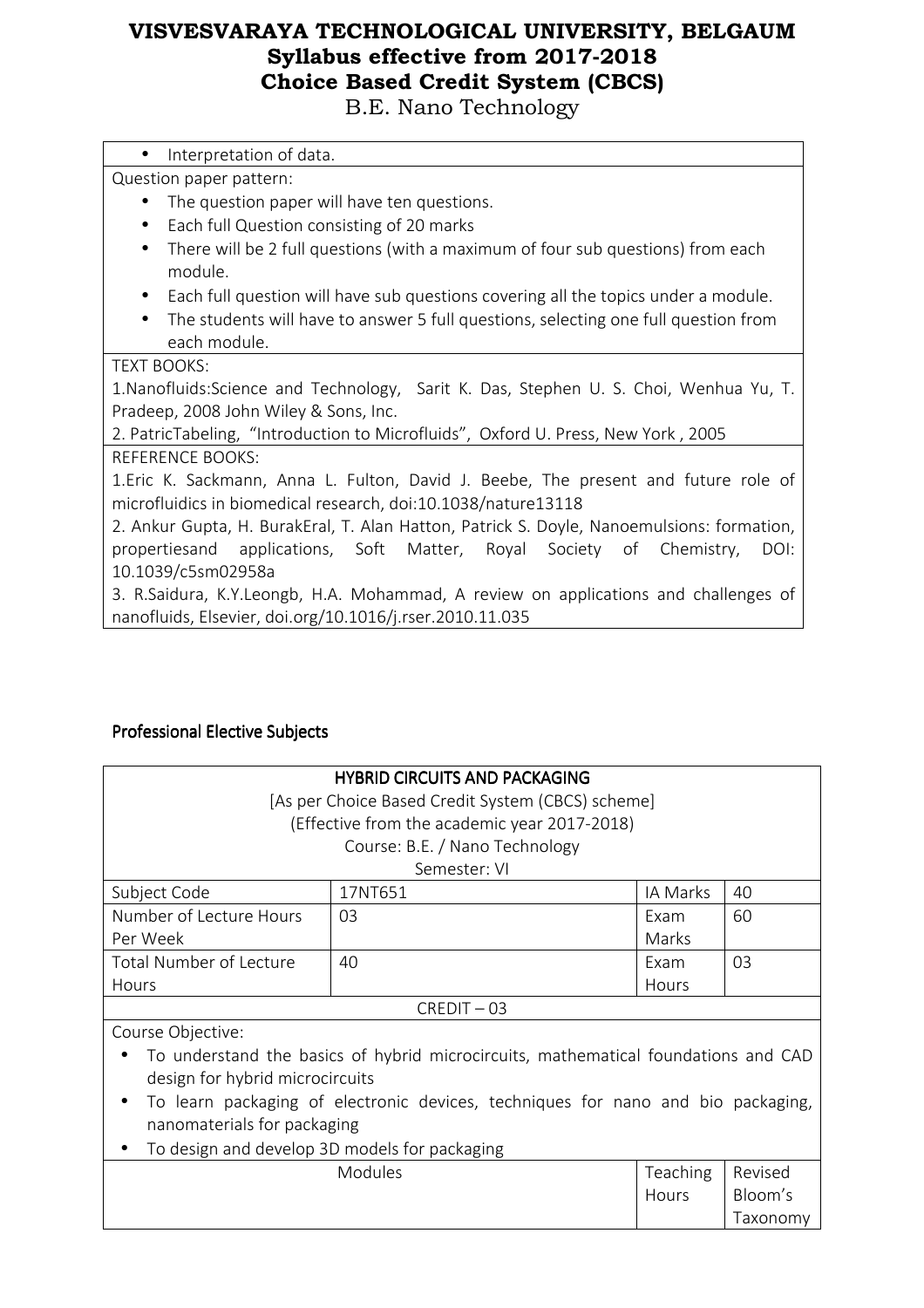|                                                                                                     |    | (RBT)       |  |  |  |
|-----------------------------------------------------------------------------------------------------|----|-------------|--|--|--|
|                                                                                                     |    | Level       |  |  |  |
| Module 1:                                                                                           | 08 | L1, L2      |  |  |  |
| <b>HYBRID MICROCIRCUIT INTRODUCTION</b>                                                             |    |             |  |  |  |
| Microcircuit family, need for hybrid microcircuits, applications of                                 |    |             |  |  |  |
| microcircuits, typical microelectronic products                                                     |    |             |  |  |  |
| Module 2:                                                                                           | 08 | L1, L2, L3  |  |  |  |
| <b>MATHEMATICAL FOUNDATIONS OF HYBRID CIRCUITS</b>                                                  |    |             |  |  |  |
| Mathematical foundations, circuit design and layout rules, Computer                                 |    |             |  |  |  |
| aided design and pattern generation                                                                 |    |             |  |  |  |
| Module 3:                                                                                           | 08 | L1, L2, L3, |  |  |  |
| <b>FUTURE OF PACKAGING</b>                                                                          |    | L4          |  |  |  |
| Packaging for Electronic systems, system integration by advanced                                    |    |             |  |  |  |
| electronics packaging, nano and bio techniques for electronic device                                |    |             |  |  |  |
| packaging                                                                                           |    |             |  |  |  |
| Module 4:                                                                                           | 08 | L1, L2, L3, |  |  |  |
| 3D MODELLING AND DESIGN FOR NEMS                                                                    |    | L4          |  |  |  |
| 3D design, 3D data structures for nanoscale design                                                  |    |             |  |  |  |
| Module 5:                                                                                           | 08 | L1, L2, L3  |  |  |  |
| NANOMATERIALS FOR MICROELECTRONIC AND BIO PACKAGING                                                 |    |             |  |  |  |
| packaging of bio-micro-electro-mechanical systems (BIOMEMS) and                                     |    |             |  |  |  |
| microfluidic chips, packaging of miomolecular and<br>chemical                                       |    |             |  |  |  |
| microsensors                                                                                        |    |             |  |  |  |
| Course Outcome:                                                                                     |    |             |  |  |  |
| After successfully completing this course, students will be able to:                                |    |             |  |  |  |
| Understand the fundamentals of hybrid micro circuits and importance of hybrid circuits<br>$\bullet$ |    |             |  |  |  |
| in various industries                                                                               |    |             |  |  |  |
| Evaluate and determine the standards, technological challenges and future trends of<br>$\bullet$    |    |             |  |  |  |
| nano and bio techniques for electronic device packaging                                             |    |             |  |  |  |
| Initiate, innovate and develop nanotechnology based solutions in the field of electronics           |    |             |  |  |  |
| packaging                                                                                           |    |             |  |  |  |
| Graduate Attributes (as per NBA):                                                                   |    |             |  |  |  |
| Engineering Knowledge.                                                                              |    |             |  |  |  |
| Problem Analysis.                                                                                   |    |             |  |  |  |
| Design / development of solutions (partly).                                                         |    |             |  |  |  |
| Interpretation of data.                                                                             |    |             |  |  |  |
| Question paper pattern:                                                                             |    |             |  |  |  |
| The question paper will have ten questions.                                                         |    |             |  |  |  |
| Each full Question consisting of 20 marks                                                           |    |             |  |  |  |
| There will be 2 full questions (with a maximum of four sub questions) from each                     |    |             |  |  |  |
| module.                                                                                             |    |             |  |  |  |
| Each full question will have sub questions covering all the topics under a module.                  |    |             |  |  |  |
| The students will have to answer 5 full questions, selecting one full question from                 |    |             |  |  |  |
| each module.                                                                                        |    |             |  |  |  |
| <b>TEXT BOOKS:</b>                                                                                  |    |             |  |  |  |
| Tapan K. Gupta, Handbook of Thick and Thin Film Hybrid Microelectronics, Wiley<br>1.                |    |             |  |  |  |
| Interscience, John Wiley & Sons, 2003.                                                              |    |             |  |  |  |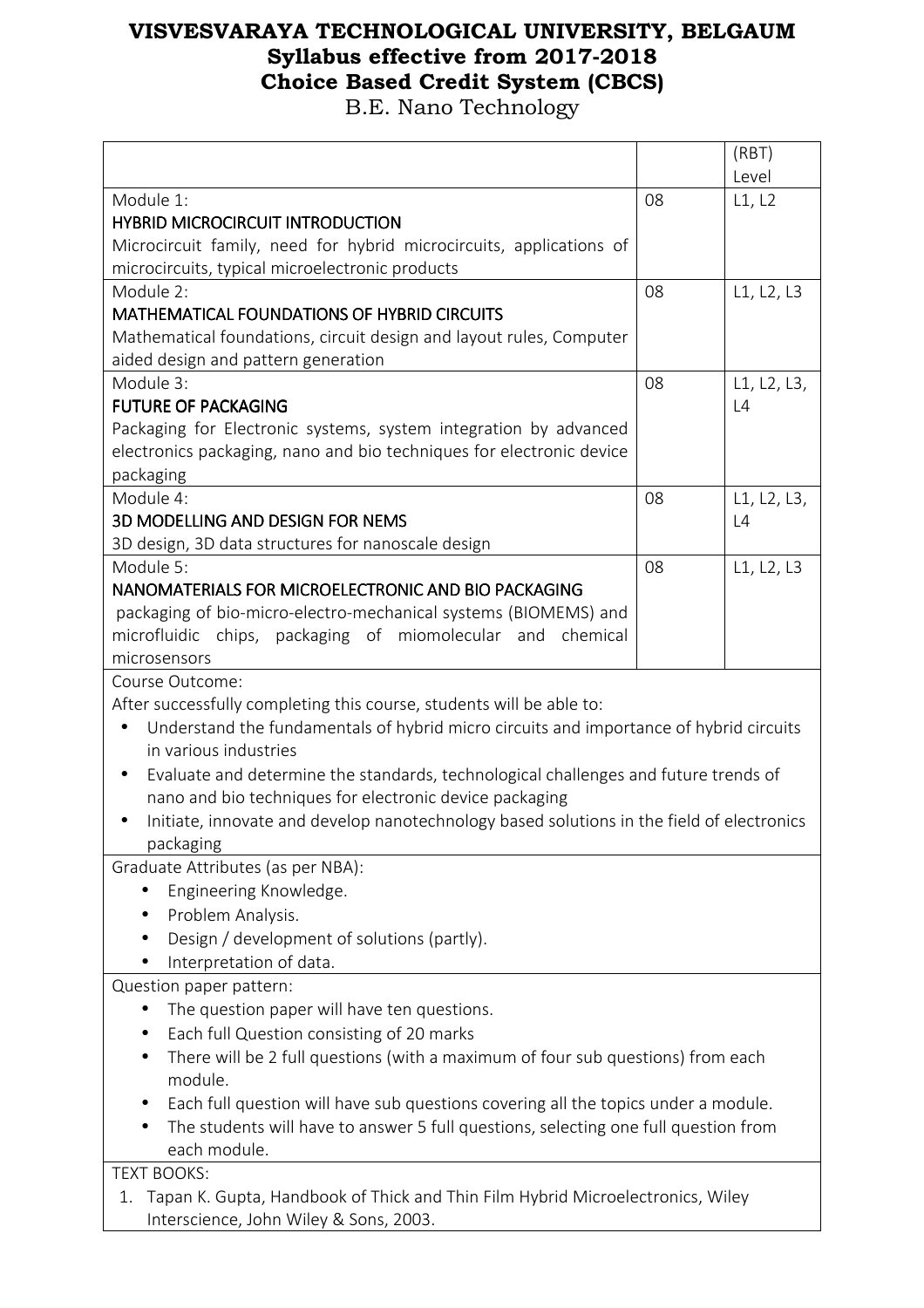- 2. http://onlinelibrary.wiley.com/doi/10.1002/0471723673.fmatter/pdf
- 3. Gerald Gerlach, Klaus-Jürgen Wolter, Bio and Nano Packaging Techniques for Electron Devices: Advances in Electronic Packaging, Springer, 2012.
- 4. C.P. Wong, Kyoung-Sik Moon, Yi (Grace) Li, Nano-Bio- Electronic, Photonic and MEMS Packaging, Springer Science & Business Media, 2014.

#### REFERENCE BOOKS:

1. Gerald Gerlach, K.-F. Arndt, Hydrogel Sensors and Actuators: Engineering and Technology, Springer, 2009

2. Daniel Lu, C.P. Wong, Materials for Advanced Packaging, Springer, 2016

3. Yan Li, Deepak Goyal, 3D Microelectronic Packaging: From Fundamentals to Applications, Springer, 2017

| NANOTECHNOLOGY IN AGRICULTURE AND FOOD PROCESSING<br>[As per Choice Based Credit System (CBCS) scheme]<br>(Effective from the academic year 2017-2018) |                                                                                      |          |          |  |  |
|--------------------------------------------------------------------------------------------------------------------------------------------------------|--------------------------------------------------------------------------------------|----------|----------|--|--|
| Course: B.E. / Nano Technology                                                                                                                         |                                                                                      |          |          |  |  |
| Semester: VI                                                                                                                                           |                                                                                      |          |          |  |  |
| Subject Code                                                                                                                                           | 17NT652                                                                              | IA Marks | 40       |  |  |
| Number of Lecture Hours                                                                                                                                | 03                                                                                   | Exam     | 60       |  |  |
| Per Week                                                                                                                                               |                                                                                      | Marks    |          |  |  |
| <b>Total Number of Lecture</b>                                                                                                                         | 40                                                                                   | Exam     | 03       |  |  |
| Hours                                                                                                                                                  |                                                                                      | Hours    |          |  |  |
|                                                                                                                                                        | $CREDIT - 03$                                                                        |          |          |  |  |
| Course Objective:                                                                                                                                      |                                                                                      |          |          |  |  |
|                                                                                                                                                        | To study the basic interaction of different molecules which are helpful in both food |          |          |  |  |
| and agricultural activities                                                                                                                            |                                                                                      |          |          |  |  |
|                                                                                                                                                        | To understand the importance of nanomaterials and devices in precision farming,      |          |          |  |  |
| advanced materials used in agriculture and food industries.                                                                                            |                                                                                      |          |          |  |  |
|                                                                                                                                                        | Modules                                                                              | Teaching | Revised  |  |  |
|                                                                                                                                                        |                                                                                      | Hours    | Bloom's  |  |  |
|                                                                                                                                                        |                                                                                      |          | Taxonomy |  |  |
|                                                                                                                                                        |                                                                                      |          | (RBT)    |  |  |
|                                                                                                                                                        |                                                                                      |          | Level    |  |  |
| Module 1:                                                                                                                                              |                                                                                      | 08       | L1, L2   |  |  |
| <b>INTERMOLECULAR</b>                                                                                                                                  | <b>INTERACTIONS</b><br><b>AND</b><br><b>SUPRAMOLECULAR</b>                           |          |          |  |  |
| <b>STRUCTURES</b>                                                                                                                                      |                                                                                      |          |          |  |  |
|                                                                                                                                                        | Water - Hydrophobic and Hydrophilic Interactions - Dispersion                        |          |          |  |  |
|                                                                                                                                                        | Interaction - Electrostatic Interactions - Atoms and Small Molecules -               |          |          |  |  |
|                                                                                                                                                        | Polymers, Particles, and Surfaces - Steric Interactions Involving                    |          |          |  |  |
|                                                                                                                                                        | Soluble Polymers - Depletion Aggregation of Particles by Non-                        |          |          |  |  |
|                                                                                                                                                        | adsorbing Polymers - Bridging Aggregation of Particles by Adsorbing                  |          |          |  |  |
|                                                                                                                                                        | Polymers - Stabilization of Dispersed Particles by Adsorbing Polymers                |          |          |  |  |
|                                                                                                                                                        | - Polymer Brushes to Prevent Particle Aggregation and Particle                       |          |          |  |  |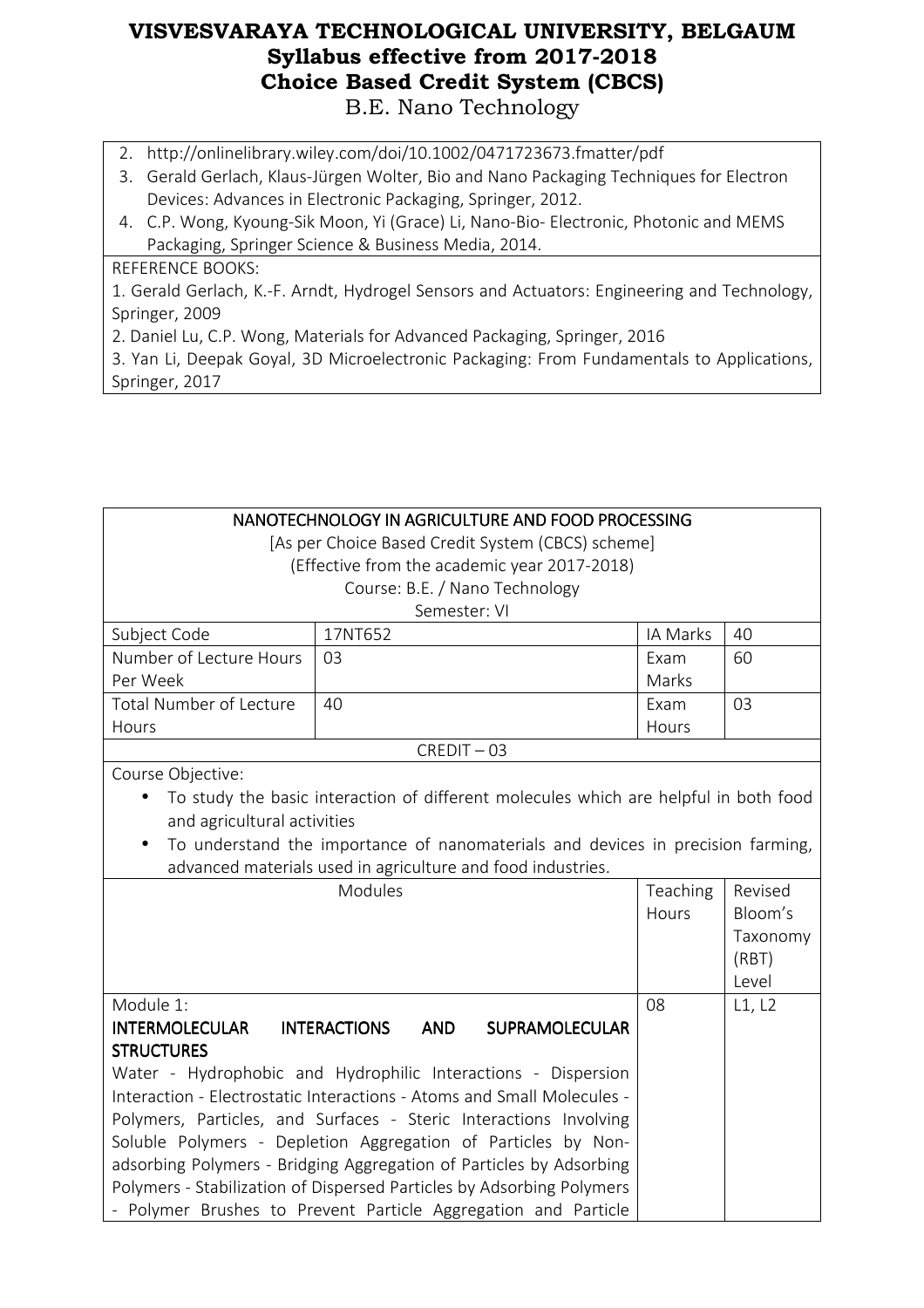| Deposition at Surfaces - Plant Cells - Organized Self-Assembled<br>Structures - Langmuir Layers - Lipid Bilayers - Solid-Supported Lipid |    |             |
|------------------------------------------------------------------------------------------------------------------------------------------|----|-------------|
| Bilayers.                                                                                                                                |    |             |
| Module 2:                                                                                                                                | 08 | L1, L2, L3  |
| NANOPARTICLES IN AGRICULTURAL AND FOOD DIAGNOSTICS                                                                                       |    |             |
| Enzyme Biosensors and Diagnostics - DNA-Based Biosensors and                                                                             |    |             |
| Diagnostics - Radiofrequency Identification- Integrated Nanosensor                                                                       |    |             |
|                                                                                                                                          |    |             |
| Networks: Detection and Response- Lateral Flow (Immuno) assay -                                                                          |    |             |
| Nucleic Acid Lateral Flow (Immuno)assay - Flow-Through                                                                                   |    |             |
| (Immuno)assays - Antibody Microarrays - Surface Plasmon                                                                                  |    |             |
| Resonance Spectroscopy.                                                                                                                  |    |             |
| Module 3:                                                                                                                                | 08 | L1, L2, L3  |
| NANOTECHNOLOGY IN FOOD PRODUCTION                                                                                                        |    |             |
| Food and New Ways of Food Production - Efficient Fractionation of                                                                        |    |             |
| Crops - Efficient Product Structuring -Optimizing Nutritional Values -                                                                   |    |             |
| Applications of Nanotechnology in Foods: Sensing, Packaging,                                                                             |    |             |
| Encapsulation, Engineering Food<br>Ingredients<br>to<br>Improve                                                                          |    |             |
| Bioavailability - Nanocrystalline Food Ingredients - Nano- Emulsions -                                                                   |    |             |
| Nano-Engineered Protein Fibrils as Ingredient Building Blocks -                                                                          |    |             |
| of Food<br>Matrices<br>Preparation<br>- Concerns<br>about<br>Using                                                                       |    |             |
| Nanotechnology in Food Production.                                                                                                       |    |             |
| Module 4:                                                                                                                                | 08 | L1, L2, L3, |
| NANOTECHNOLOGY IN FOOD PACKAGING                                                                                                         |    | L4          |
| Crop improvement - Reasons to Package Food Products - Physical                                                                           |    |             |
| Properties of Packaging Materials - Strength - Barrier Properties Light                                                                  |    |             |
| Absorption - Structuring of Interior Surfaces - Antimicrobial                                                                            |    |             |
| Functionality - Visual Indicators - Quality Assessment - Food Safety                                                                     |    |             |
| Indication - Product Properties - Information and Communication                                                                          |    |             |
| Technology - Sensors - Radiofrequency Identification Technology -                                                                        |    |             |
| Risks - Consumer and Societal Acceptance.                                                                                                |    |             |
| Module 5:                                                                                                                                | 08 | L1, L2, L3, |
| TOXICOLOGY OF NANOMATERIALS IN FOOD                                                                                                      |    | L4          |
| Characterization of Engineered Nanomaterials: Unique Issues for                                                                          |    |             |
| Characterization of Engineered Nanomaterials for Food Applications                                                                       |    |             |
| - Safety Assessment of Oral- Exposure Engineered Nanomaterials for                                                                       |    |             |
| Application - Experimental Design Considerations for<br>Food                                                                             |    |             |
| Toxicology Studies - Toxico-kinetics - ADME - Toxico-dynamics - In                                                                       |    |             |
| Vivo Toxicity - In Vitro Toxicity - Study Reliability.                                                                                   |    |             |
| Course Outcome:                                                                                                                          |    |             |
| Students can                                                                                                                             |    |             |
|                                                                                                                                          |    |             |
| Study the basic interaction of different molecules which are helpful in both food and                                                    |    |             |
| agricultural activities                                                                                                                  |    |             |
| Understand the importance of nanomaterials and devices in precision farming,                                                             |    |             |
| advanced materials used in agriculture and food industries.                                                                              |    |             |
| Graduate Attributes (as per NBA):                                                                                                        |    |             |
| Engineering Knowledge.                                                                                                                   |    |             |

• Problem Analysis.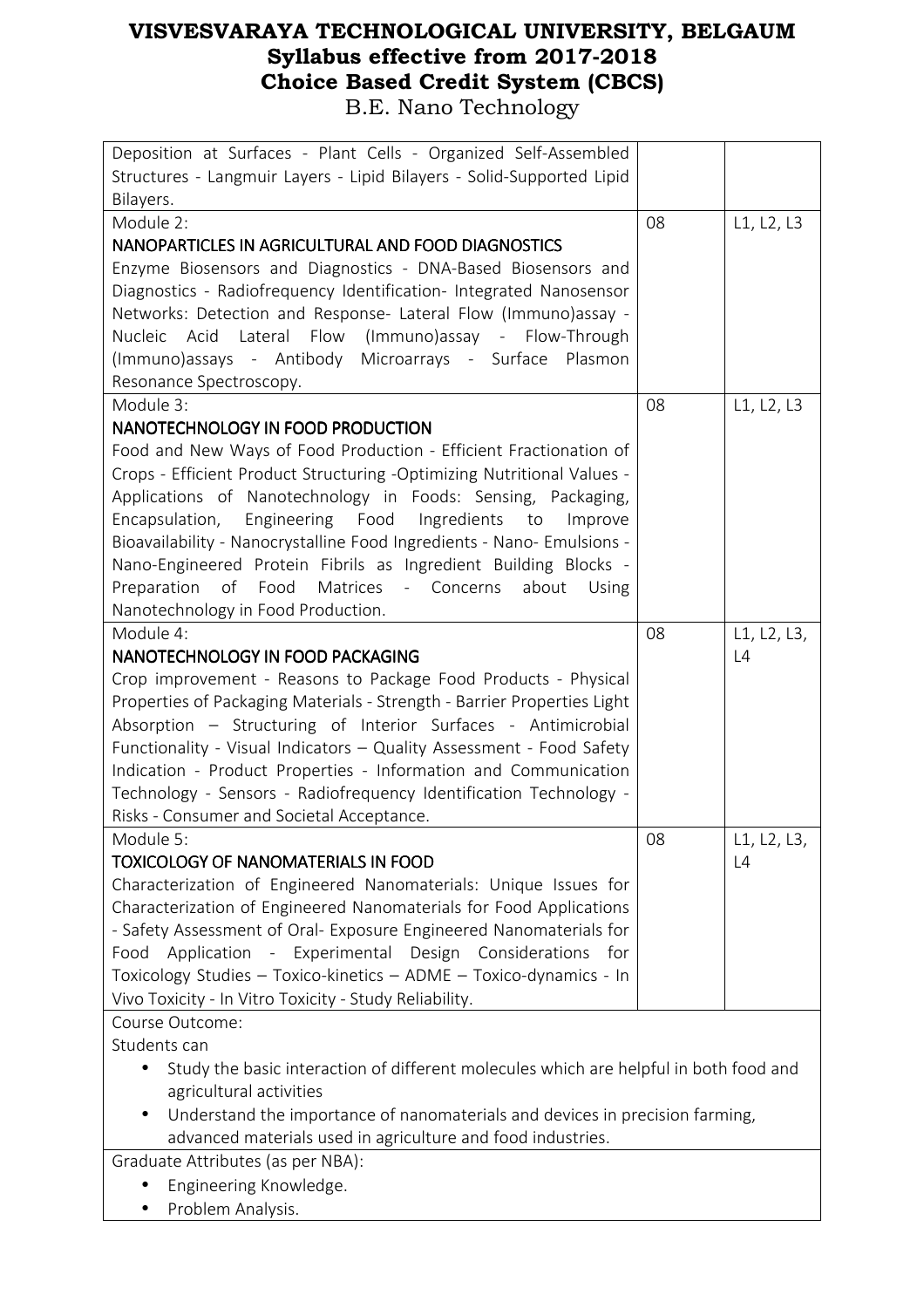B.E. Nano Technology

- Design / development of solutions (partly).
- Interpretation of data.

Question paper pattern:

- The question paper will have ten questions.
- Each full Question consisting of 20 marks
- There will be 2 full questions (with a maximum of four sub questions) from each module.
- Each full question will have sub questions covering all the topics under a module.
- The students will have to answer 5 full questions, selecting one full question from each module.

TEXT BOOKS:

1. Nicholas A. Kotov, "Nanoparticle Assemblies and Superstructures", CRC, 2006.

2. Jennifer Kuzma and Peter VerHage, "Nanotechnology in agriculture and food production", Woodrow Wilson International, 2006.

REFERENCE BOOKS:

1. David S. Goodsell, "Bionanotechnology", John Wiley & Sons, 2004.

2. Balaji Sitharaman "Nanobiomaterials Handbook", Taylor & Francis Group, 2011.

3 Food Processing, Management And Nanotechnology Author: Annish Chauhan, *et.al*.,; ISBN:

978 93 5056 796 8; Year: 2016; Pages: 198

FUNDAMENTALS OF CERAMICS

| <b>CERAMIC MATERIALS AND THEIR APPLICATIONS</b>                                              |                                                   |          |          |  |
|----------------------------------------------------------------------------------------------|---------------------------------------------------|----------|----------|--|
|                                                                                              | [As per Choice Based Credit System (CBCS) scheme] |          |          |  |
|                                                                                              | (Effective from the academic year 2017-2018)      |          |          |  |
|                                                                                              | Course: B.E. / Nano Technology                    |          |          |  |
|                                                                                              | Semester: VI                                      |          |          |  |
| Subject Code                                                                                 | 17NT653                                           | IA Marks | 40       |  |
| Number of Lecture Hours                                                                      | 03                                                | Exam     | 60       |  |
| Per Week                                                                                     |                                                   | Marks    |          |  |
| <b>Total Number of Lecture</b>                                                               | 40                                                | Exam     | 03       |  |
| Hours                                                                                        |                                                   | Hours    |          |  |
|                                                                                              | $CREDIT - 03$                                     |          |          |  |
| Course Objective:                                                                            |                                                   |          |          |  |
| A course designed to expose students to the fundamental knowledge and concept of             |                                                   |          |          |  |
| different areas of ceramics and applications.                                                |                                                   |          |          |  |
| It is designed to introduce the special characteristics and fabrication methods of different |                                                   |          |          |  |
| classes of ceramics.                                                                         |                                                   |          |          |  |
| Modules<br><b>Teaching</b><br>Revised                                                        |                                                   |          |          |  |
| Hours                                                                                        |                                                   |          | Bloom's  |  |
|                                                                                              |                                                   |          | Taxonomy |  |
| (RBT)                                                                                        |                                                   |          |          |  |
| Level                                                                                        |                                                   |          |          |  |
| Module 1:<br>08<br>L1, L2                                                                    |                                                   |          |          |  |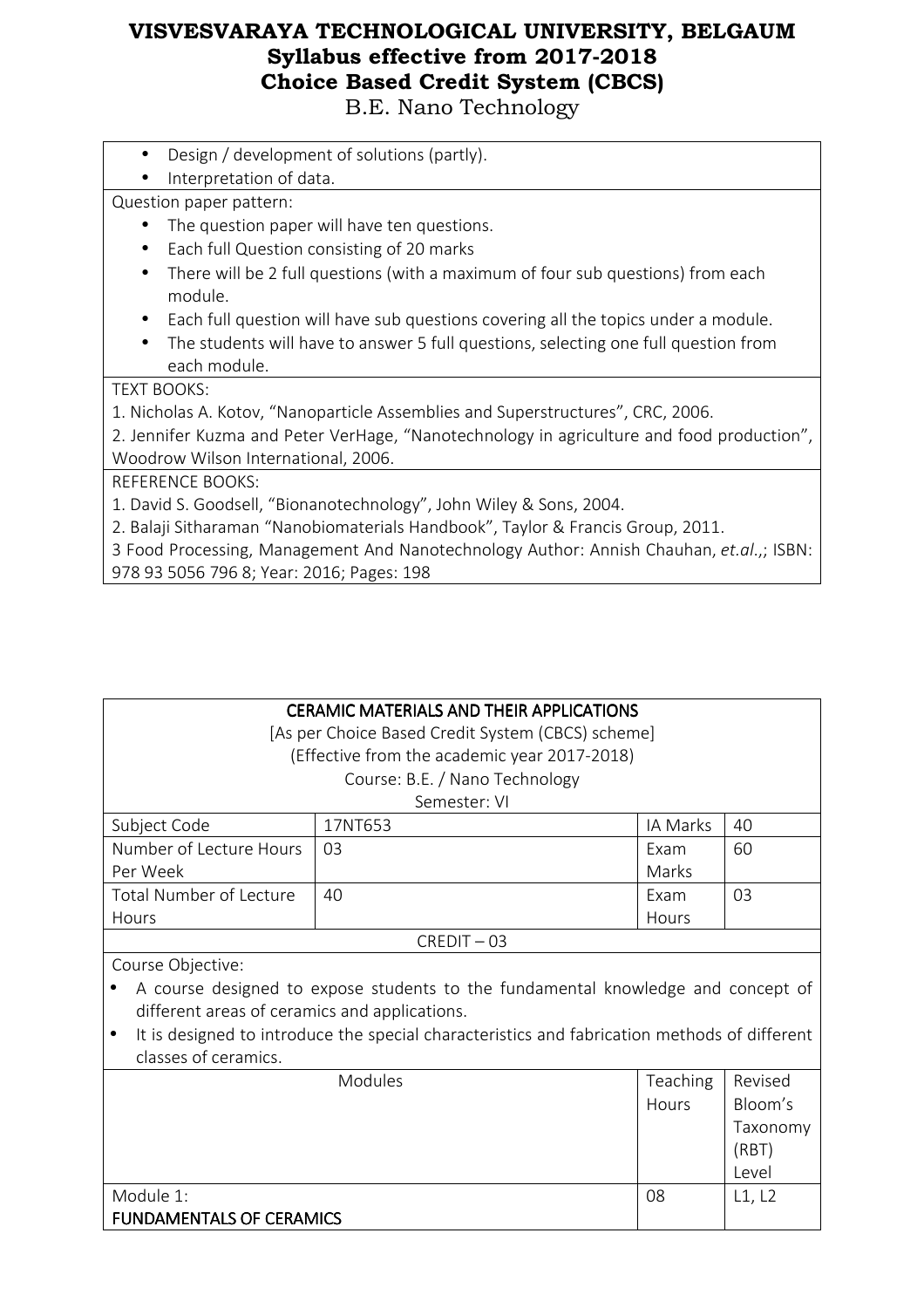| Definition & scope of ceramics and ceramic materials. Examples of           |    |             |
|-----------------------------------------------------------------------------|----|-------------|
|                                                                             |    |             |
| ceramic crystals, short-range and long-range order, imperfections,          |    |             |
| polymorphism. Ceramic Binary and ternary systems, ceramic                   |    |             |
| microstructures. Crystallization of glass and glass-ceramics.               |    |             |
| Module 2:                                                                   | 08 | L1, L2, L3  |
| PROPERTIES, CLASSIFICATION AND APPLICATIONS OF CERAMICS                     |    |             |
| Thermal, electrical, magnetic and optical properties of ceramics and        |    |             |
| application. Classification of ceramic materials conventional and           |    |             |
| advanced, Areas of applications.                                            |    |             |
| Module 3:                                                                   | 08 | L1, L2, L3, |
| <b>CONVENTIONAL CERAMICS</b>                                                |    | L4          |
| Refractories: Classification of Refractories, Modern trends and             |    |             |
| materials, Elementary idea<br>developments, Basic<br>raw<br>οf              |    |             |
| manufacturing process technology, Flow diagram of steps necessary           |    |             |
| for manufacture, basic properties and areas of application.                 |    |             |
| Whitewares: Classification and type of Whitewares, Elementary idea          |    |             |
| of manufacturing process technology including body preparation,             |    |             |
| basic properties and application areas.                                     |    |             |
| Ceramic Coatings: Types of glazes and enamels, Elementary ideas on          |    |             |
| compositions, Process of enameling& glazing and their properties.           |    |             |
| Glass: Definition of glass, Basic concepts of glass structure, Batch        |    |             |
| materials and minor ingredients and their functions, Elementary             |    |             |
| concept of glass manufacturing process, Different types of glasses.         |    |             |
| Application of glasses.                                                     |    |             |
| <b>Cement &amp; Concrete:</b> Concept of hydraulic materials, Basic raw     |    |             |
| materials, Manufacturing process, Basic compositions of OPC.                |    |             |
| Compound formation, setting and hardening. Tests of cement and              |    |             |
| concrete.                                                                   |    |             |
| Module 4:                                                                   | 08 | L1, L2, L3, |
|                                                                             |    |             |
| RAW MATERIALS AND FABRICATION METHODS                                       |    | $\lfloor 4$ |
| Elementary ideas about the raw materials used in pottery, Heavy             |    |             |
| clayweres, Refractories, Glass, Cement, Industries. Raw materials           |    |             |
| clays and their classification, Quartz, Polymorphism of quartz,             |    |             |
| Feldspar and its classification, Talc, Steatite and Mica. Fabrication       |    |             |
| methods, Packing of Powders, Classification and scope of various            |    |             |
| fabrication methods. Dry and semi dry pressing, extrusion, Jiggering        |    |             |
| & jollying, Slip casting HP & HIP. Drying & Firing of ceramics: Biscuit     |    |             |
| firing and glost firing, fast firing technology, action of heat on triaxial |    |             |
| body, Elementary ideas of various furnaces used is ceramic                  |    |             |
| industries.                                                                 |    |             |
| Module 5:                                                                   | 08 | L1, L2, L3  |
| <b>ADVANCED CERAMICS</b>                                                    |    |             |
| Engineering ceramics, ceramics used in advanced applications,               |    |             |
| ceramics for medical and scientific products, ceramics for electrical       |    |             |
| and electronic, aerospace.                                                  |    |             |
| Course Outcome:                                                             |    |             |
|                                                                             |    |             |
| After completion of the course students will be exposed to:                 |    |             |

• The fundamental knowledge and concept of different areas of ceramics and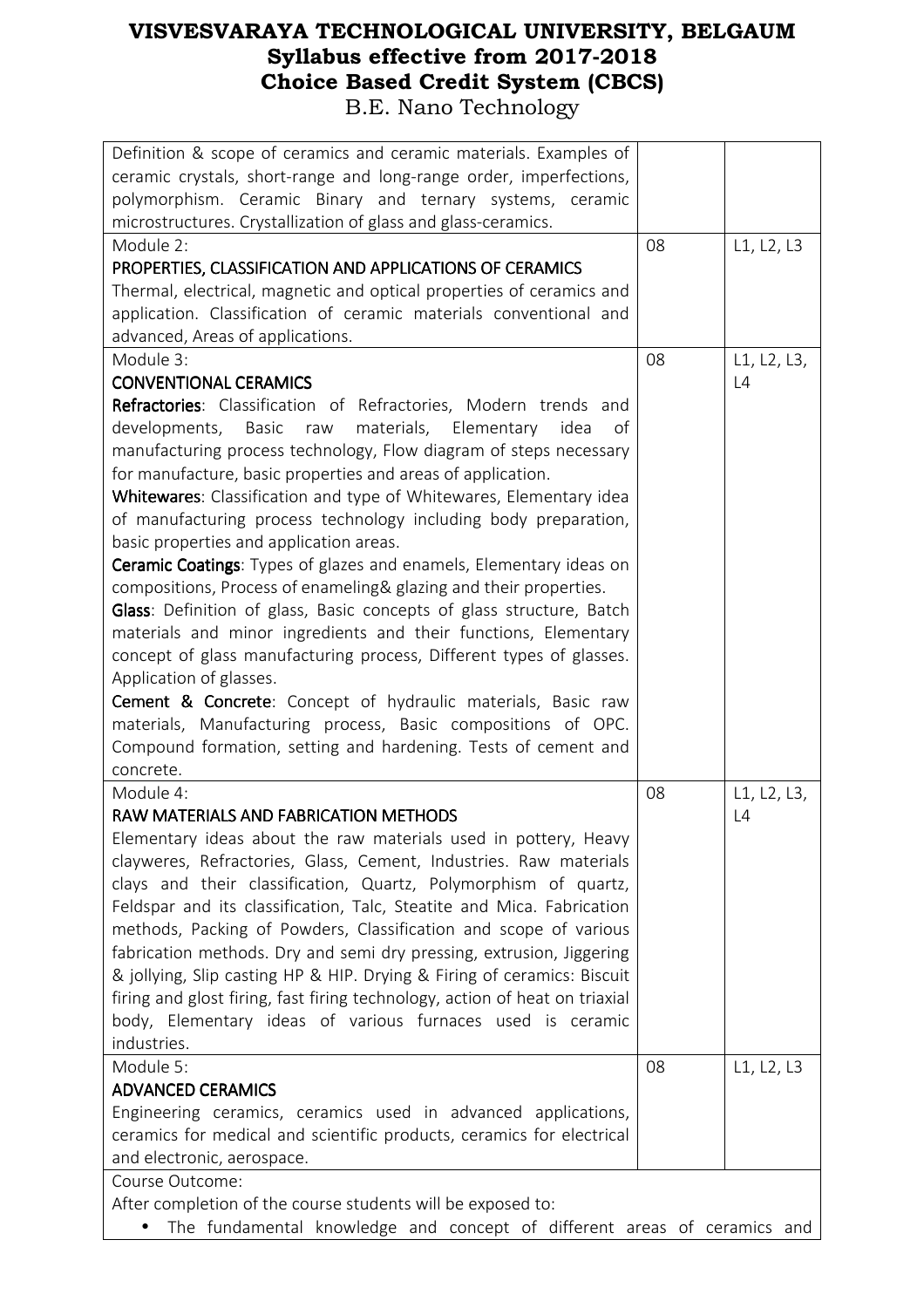| The special characteristics and fabrication methods of different classes of ceramics. |
|---------------------------------------------------------------------------------------|
| Graduate Attributes (as per NBA):                                                     |
| Engineering Knowledge.<br>$\bullet$                                                   |
| Problem Analysis.                                                                     |
| Design / development of solutions (partly).                                           |
| Interpretation of data.                                                               |
| Question paper pattern:                                                               |
| The question paper will have ten questions.<br>$\bullet$                              |
| Each full Question consisting of 20 marks                                             |
| There will be 2 full questions (with a maximum of four sub questions) from each       |
| module.                                                                               |
| Each full question will have sub questions covering all the topics under a module.    |
| The students will have to answer 5 full questions, selecting one full question from   |
| each module.                                                                          |
| <b>TEXT BOOKS:</b>                                                                    |
| 1) Elements of Ceramics - F.H Norton                                                  |
| 2) Fundamentals of Ceramics - Barsoum                                                 |
| 3) Introduction to Ceramics - W.D Kingery                                             |
| 4) Smith - Materials Science                                                          |
| 5) Industrial Ceramics - Singer & Singer. 4.2                                         |
| <b>REFERENCE BOOKS:</b>                                                               |
| 1) Refractories - J. H. Chester                                                       |
| 2) Chemistry of Glasses - A. Paul                                                     |
| 3) Ceramic Whitewares - SudhirSen                                                     |
| 4) Chemistry of cement - F.M. Lea                                                     |
| 5) Cera. Mat. for Electronics - R.C Buchanon                                          |
|                                                                                       |

| SURFACE SCIENCE AND THIN FILM TECHNOLOGY<br>[As per Choice Based Credit System (CBCS) scheme]<br>(Effective from the academic year 2017-2018) |                                |          |    |  |
|-----------------------------------------------------------------------------------------------------------------------------------------------|--------------------------------|----------|----|--|
|                                                                                                                                               | Course: B.E. / Nano Technology |          |    |  |
|                                                                                                                                               |                                |          |    |  |
|                                                                                                                                               | Semester: VI                   |          |    |  |
| Subject Code                                                                                                                                  | 17NT654                        | IA Marks | 40 |  |
| Number of Lecture Hours                                                                                                                       | 03                             | Exam     | 60 |  |
| Per Week<br>Marks                                                                                                                             |                                |          |    |  |
| Total Number of Lecture<br>40<br>Exam                                                                                                         |                                |          | 03 |  |
| Hours                                                                                                                                         |                                | Hours    |    |  |
|                                                                                                                                               | $CREDIT - 03$                  |          |    |  |
| Course Objective:                                                                                                                             |                                |          |    |  |
| To learn the science of surface and the technological aspects of thin films                                                                   |                                |          |    |  |
| <b>Modules</b><br>Revised<br>Teaching                                                                                                         |                                |          |    |  |
| Bloom's<br>Hours                                                                                                                              |                                |          |    |  |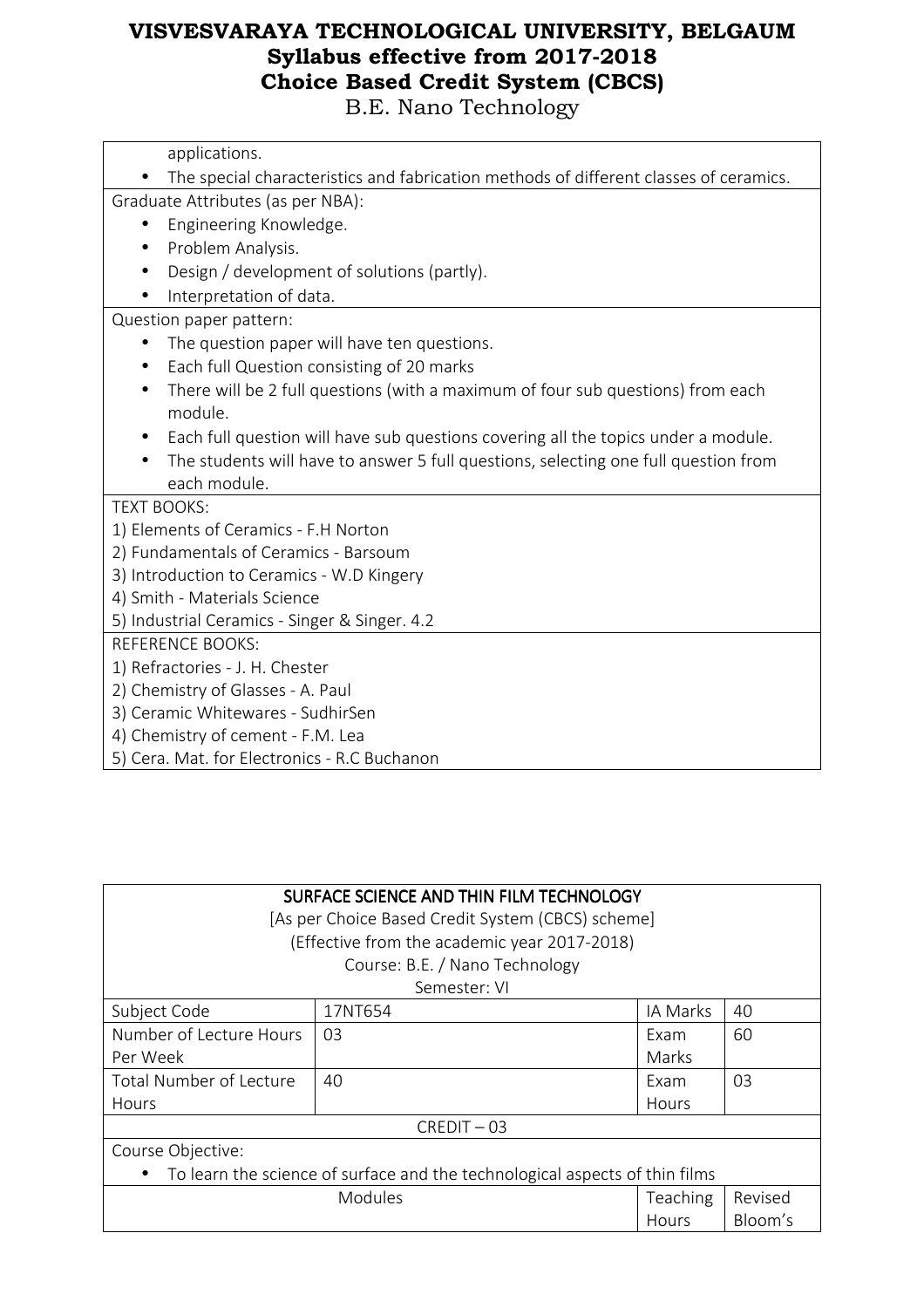|                                                                                                |    | Taxonomy    |
|------------------------------------------------------------------------------------------------|----|-------------|
|                                                                                                |    | (RBT)       |
|                                                                                                |    | Level       |
| Module 1:                                                                                      | 08 | L1, L2      |
| <b>INTRODUCTION</b>                                                                            |    |             |
| Introduction to surface, classification, importance. Absorption and                            |    |             |
| adsorption; physic-sorption and chemisorption; factors affecting the                           |    |             |
| adsorption of gases on solid; Adsorption from the Solutions and its                            |    |             |
| importance; applications of adsorption. Colloids: Introduction;                                |    |             |
| differences between colloids and suspension; important properties                              |    |             |
| of true solutions, colloids, and suspensions; types of colloidal                               |    |             |
| solutions and their examples; classification of colloids based on the                          |    |             |
| interactions; Applications of colloidal solutions; colloidal silver and its                    |    |             |
| drawbacks; colloidal gold<br>and its applications. Interfaces:                                 |    |             |
| introduction, types, surface energy and energetics, surface tension                            |    |             |
| and effect of surfactants, importance of surface tension in case of                            |    |             |
| nanoparticles, atomic structure of clean surfaces and with                                     |    |             |
| adsorbates, surface defects (Terrace, Ledges, Kinks and Adatoms),                              |    |             |
| surface property and bulk property.                                                            |    |             |
| Module 2:                                                                                      | 08 | L1, L2, L3  |
| THIN FILMS AND COATING<br>Thin films: Introduction, importance; thin film growth modes: Frank- |    |             |
| van-der-Merwe mode, Stranski-Krastanow mode, and Volmer-Weber                                  |    |             |
| mode. Coating: Functions of coating; Dip coating: Introduction,                                |    |             |
| process, factors affecting. Spin coating: General theory, applications,                        |    |             |
| advantages<br>disadvantages,<br>and<br>special<br>requirements<br>for                          |    |             |
| nanoparticles, thickness equation, speed, duration, DDSC, and SDSC                             |    |             |
| techniques, ultra-low spin speeds and covered drying, spin coating                             |    |             |
| with solvent blends, two step spin coating and edge/corner bead                                |    |             |
| removal, visible assessment of drying and film uniformity, cleaning                            |    |             |
| and wash steps, avoiding a hole& vacuum warping of substrate, spin                             |    |             |
| coating low viscosity solvents, ambient conditions and changes in                              |    |             |
| drying time, incomplete coating of substrate, common spin coating                              |    |             |
| defects.                                                                                       |    |             |
| Module 3:                                                                                      | 08 | L1, L2, L3  |
| THIN FILM DEPOSITION: PHYSICAL VAPOUR DEPOSITION                                               |    |             |
| Introduction to PVD; vacuum thermal evaporation: resistance                                    |    |             |
| heating technique, electron beam heating techniques, Advantages                                |    |             |
| and limitations of vacuum thermal evaporation, applications; Sputter                           |    |             |
| deposition: basic principle, magnetron sputtering, advantages and                              |    |             |
| deposition, applications;<br>limitations<br>of<br>sputter<br>Evaporation                       |    |             |
| (deposition):<br>physical<br>principle, equipment,<br>optimization,                            |    |             |
| applications, comparison.                                                                      |    |             |
| Module 4:                                                                                      | 08 | L1, L2, L3, |
| ATOMIC LAYER DEPOSITION AND CHEMICAL BATH DEPOSITION                                           |    | L4          |
| Atomic layer deposition: Introduction; History; Surface reaction                               |    |             |
| mechanisms: Thermal $Al_2O_3$ ALD, Metal ALD, Catalytic SiO <sub>2</sub> ALD; ALD              |    |             |
| applications: Microelectronics applications (Gate oxides, Transition-                          |    |             |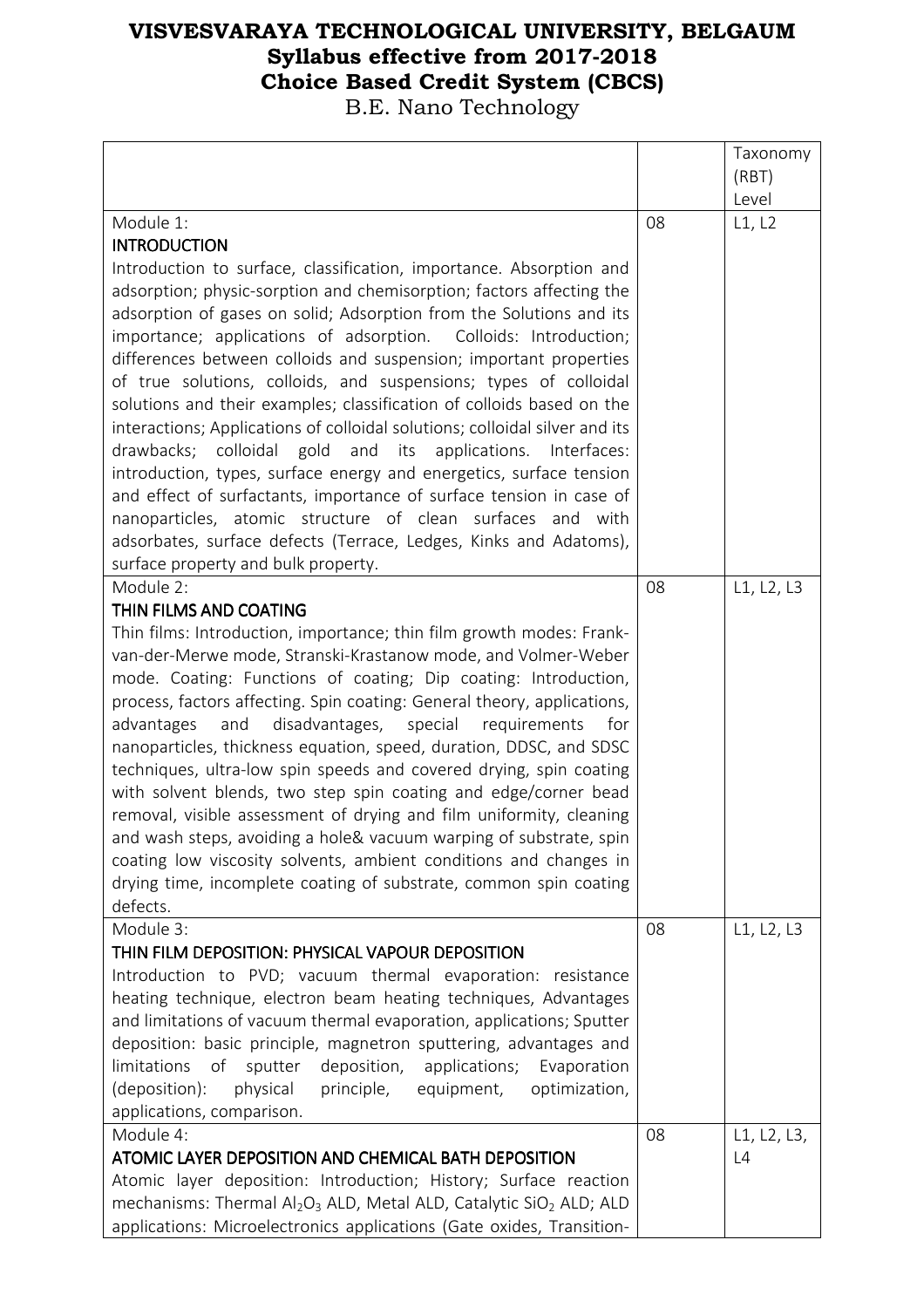| metal nitrides, Metal films, Magnetic recording heads, and DRAM<br>capacitors), Biomedical applications, and Quality and quality control;<br>Advantages and limitations (Economic viability, Reaction time, and<br>Chemical imitations) of ALD. Chemical bath deposition: Introduction,<br>reaction mechanism, advantages and limitations. |    |            |
|--------------------------------------------------------------------------------------------------------------------------------------------------------------------------------------------------------------------------------------------------------------------------------------------------------------------------------------------|----|------------|
| Module 5:                                                                                                                                                                                                                                                                                                                                  | 08 | L1, L2, L3 |
| ANTI-REFLECTIVE COATING, SELF-CLEANING GLASS, AND NANO                                                                                                                                                                                                                                                                                     |    |            |
| <b>INDENTATION</b>                                                                                                                                                                                                                                                                                                                         |    |            |
| Anti-reflective coating: Introduction, Applications: Corrective lenses,                                                                                                                                                                                                                                                                    |    |            |
| Photolithography; Types: Index-matching, Single-layer interference,                                                                                                                                                                                                                                                                        |    |            |
|                                                                                                                                                                                                                                                                                                                                            |    |            |
| Multi-layer interference, Absorbing, Moth eye, and Circular                                                                                                                                                                                                                                                                                |    |            |
| polarizer; Theory: Reflection, Rayleigh's film, Interference coatings,                                                                                                                                                                                                                                                                     |    |            |
| Textured coatings. Self-cleaning glass: Introduction, patterning of                                                                                                                                                                                                                                                                        |    |            |
| hydrophobic surfaces, thin film titania coating, use of titanium                                                                                                                                                                                                                                                                           |    |            |
| dioxide in self-cleaning applications: mechanism, and applications.                                                                                                                                                                                                                                                                        |    |            |
| Nano indentation: Introduction, process, applications.                                                                                                                                                                                                                                                                                     |    |            |
| Course Outcome:                                                                                                                                                                                                                                                                                                                            |    |            |
| Students can understand                                                                                                                                                                                                                                                                                                                    |    |            |
| surface science and interfaces,                                                                                                                                                                                                                                                                                                            |    |            |
| thin films and coating,<br>$\bullet$                                                                                                                                                                                                                                                                                                       |    |            |
| thin film deposition,<br>$\bullet$                                                                                                                                                                                                                                                                                                         |    |            |
| atomic layer deposition,<br>$\bullet$                                                                                                                                                                                                                                                                                                      |    |            |
| mechanism of anti-reflective coating and self-cleaning glass, and                                                                                                                                                                                                                                                                          |    |            |
| nano indentation.                                                                                                                                                                                                                                                                                                                          |    |            |
| Graduate Attributes (as per NBA):                                                                                                                                                                                                                                                                                                          |    |            |
| Engineering Knowledge.<br>$\bullet$                                                                                                                                                                                                                                                                                                        |    |            |
| Problem Analysis.                                                                                                                                                                                                                                                                                                                          |    |            |
| Design / development of solutions (partly).                                                                                                                                                                                                                                                                                                |    |            |
| Interpretation of data.                                                                                                                                                                                                                                                                                                                    |    |            |
| Question paper pattern:                                                                                                                                                                                                                                                                                                                    |    |            |
| The question paper will have ten questions.                                                                                                                                                                                                                                                                                                |    |            |
| Each full Question consisting of 20 marks                                                                                                                                                                                                                                                                                                  |    |            |
| There will be 2 full questions (with a maximum of four sub questions) from each<br>$\bullet$                                                                                                                                                                                                                                               |    |            |
| module.                                                                                                                                                                                                                                                                                                                                    |    |            |
| Each full question will have sub questions covering all the topics under a module.<br>$\bullet$                                                                                                                                                                                                                                            |    |            |
| The students will have to answer 5 full questions, selecting one full question from                                                                                                                                                                                                                                                        |    |            |
| each module.                                                                                                                                                                                                                                                                                                                               |    |            |
| <b>TEXT BOOKS:</b>                                                                                                                                                                                                                                                                                                                         |    |            |
| 1. S. Grainger and J. Blunt, Engineering Coatings: Design and Application, Woodhead                                                                                                                                                                                                                                                        |    |            |
| Publishing Ltd, UK, 2nd ed., 1998, ISBN 978-1-85573-369-5                                                                                                                                                                                                                                                                                  |    |            |
| 2. Functional Polymer Films Eds. R. Advincula and W. Knoll - Wiley, 2011, ISBN 978-                                                                                                                                                                                                                                                        |    |            |
| 3527321902.                                                                                                                                                                                                                                                                                                                                |    |            |
| <b>REFERENCE BOOKS:</b>                                                                                                                                                                                                                                                                                                                    |    |            |
| 1. George, S.M. (2010). "Atomic Layer Deposition: An Overview". Chem. Rev. 110: 111–131.                                                                                                                                                                                                                                                   |    |            |
| doi:10.1021/cr900056b                                                                                                                                                                                                                                                                                                                      |    |            |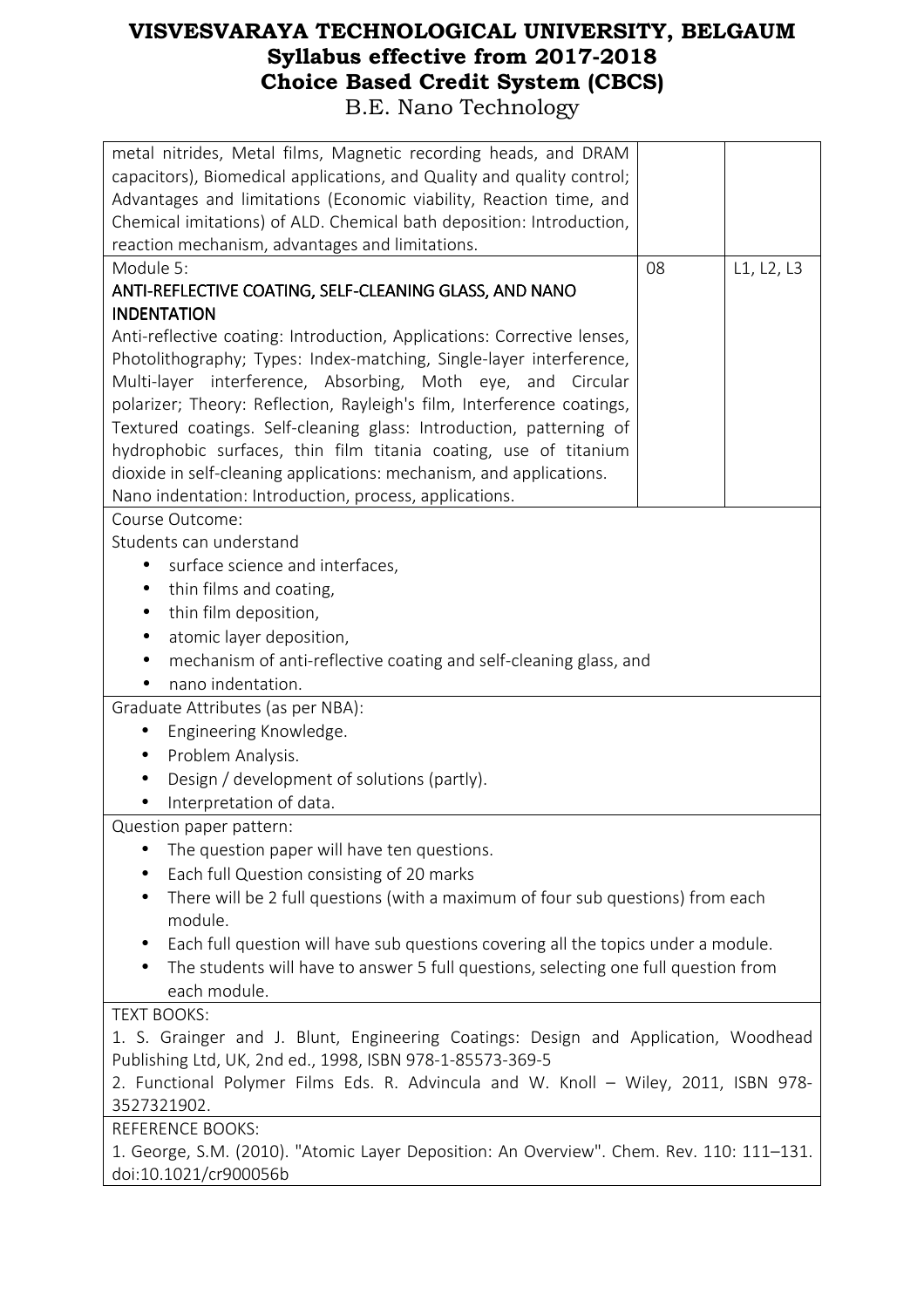B.E. Nano Technology

Open Elective Subjects

| <b>NANOTECHNOLOGY IN ELECTRICAL AND ELECTRONICS ENGINEERING</b>  |                                                                                  |          |             |  |
|------------------------------------------------------------------|----------------------------------------------------------------------------------|----------|-------------|--|
|                                                                  | [As per Choice Based Credit System (CBCS) scheme]                                |          |             |  |
|                                                                  | (Effective from the academic year 2017-2018)                                     |          |             |  |
|                                                                  | Course: B.E. / Nano Technology                                                   |          |             |  |
|                                                                  | Semester: VI                                                                     |          |             |  |
| Subject Code                                                     | 17NT661                                                                          | IA Marks | 40          |  |
| Number of Lecture Hours                                          | 03                                                                               | Exam     | 60          |  |
| Per Week                                                         |                                                                                  | Marks    |             |  |
| <b>Total Number of Lecture</b>                                   | 40                                                                               | Exam     | 03          |  |
| Hours                                                            |                                                                                  | Hours    |             |  |
|                                                                  | $CREDIT - 03$                                                                    |          |             |  |
| Course Objective:                                                |                                                                                  |          |             |  |
|                                                                  | To understand the basics of nanotechnology and its perspective in electrical and |          |             |  |
| electronics industry                                             |                                                                                  |          |             |  |
| $\bullet$                                                        | To comprehend and investigate role of nanotechnology in energy production,       |          |             |  |
| storage, distribution and conversion                             |                                                                                  |          |             |  |
|                                                                  | To study and review nanotechnology trends in telecommunication industry          |          |             |  |
|                                                                  | Modules                                                                          | Teaching | Revised     |  |
|                                                                  |                                                                                  | Hours    | Bloom's     |  |
|                                                                  |                                                                                  |          | Taxonomy    |  |
|                                                                  |                                                                                  |          | (RBT)       |  |
|                                                                  |                                                                                  | Level    |             |  |
| Module 1:                                                        |                                                                                  | 08       | L1, L2      |  |
| <b>ENERGY PRODUCTION</b>                                         |                                                                                  |          |             |  |
| Nanotechnology and Applications for Electric                     | The<br>Power:                                                                    |          |             |  |
|                                                                  | Perspective of a Major Player in Electricity, Lightweight                        |          |             |  |
| Nanostructured Materials and Their Certification for Wind Energy |                                                                                  |          |             |  |
| Applications                                                     |                                                                                  |          |             |  |
| Module 2:                                                        |                                                                                  | 08       | L1, L2, L3  |  |
| <b>ENERGY STORAGE AND DISTRIBUTION</b>                           |                                                                                  |          |             |  |
|                                                                  | Carbon Nanotube Wires and Cables: Near-Term Applications and                     |          |             |  |
|                                                                  | Future Perspectives, Carbon Nanotube Materials to Realize High-                  |          |             |  |
| Performance Supercapacitors                                      |                                                                                  |          |             |  |
| Module 3:                                                        |                                                                                  | 08       | L1, L2, L3, |  |
| <b>ENERGY CONVERSION AND HARVESTING</b>                          |                                                                                  |          | L4          |  |
|                                                                  | Nanostructured Thermoelectric Materials: Current Research and                    |          |             |  |
| Future Challenges. Energy Consumption in<br>Information<br>and   |                                                                                  |          |             |  |
|                                                                  | Communication Technology: Role of Semiconductor Nanotechnology                   |          |             |  |
| Module 4:                                                        |                                                                                  | 08       | L1, L2, L3, |  |
| <b>NANOENABLED</b><br><b>MATERIALS</b><br><b>APPLICATIONS</b>    | <b>AND</b><br><b>COATINGS</b><br><b>FOR</b><br><b>ENERGY</b>                     |          | L4          |  |
|                                                                  |                                                                                  |          |             |  |
|                                                                  | Nanocrystalline Bainitic Steels for Industrial Applications, Graphene            |          |             |  |
| and Graphene Oxide for Energy Storage                            |                                                                                  |          |             |  |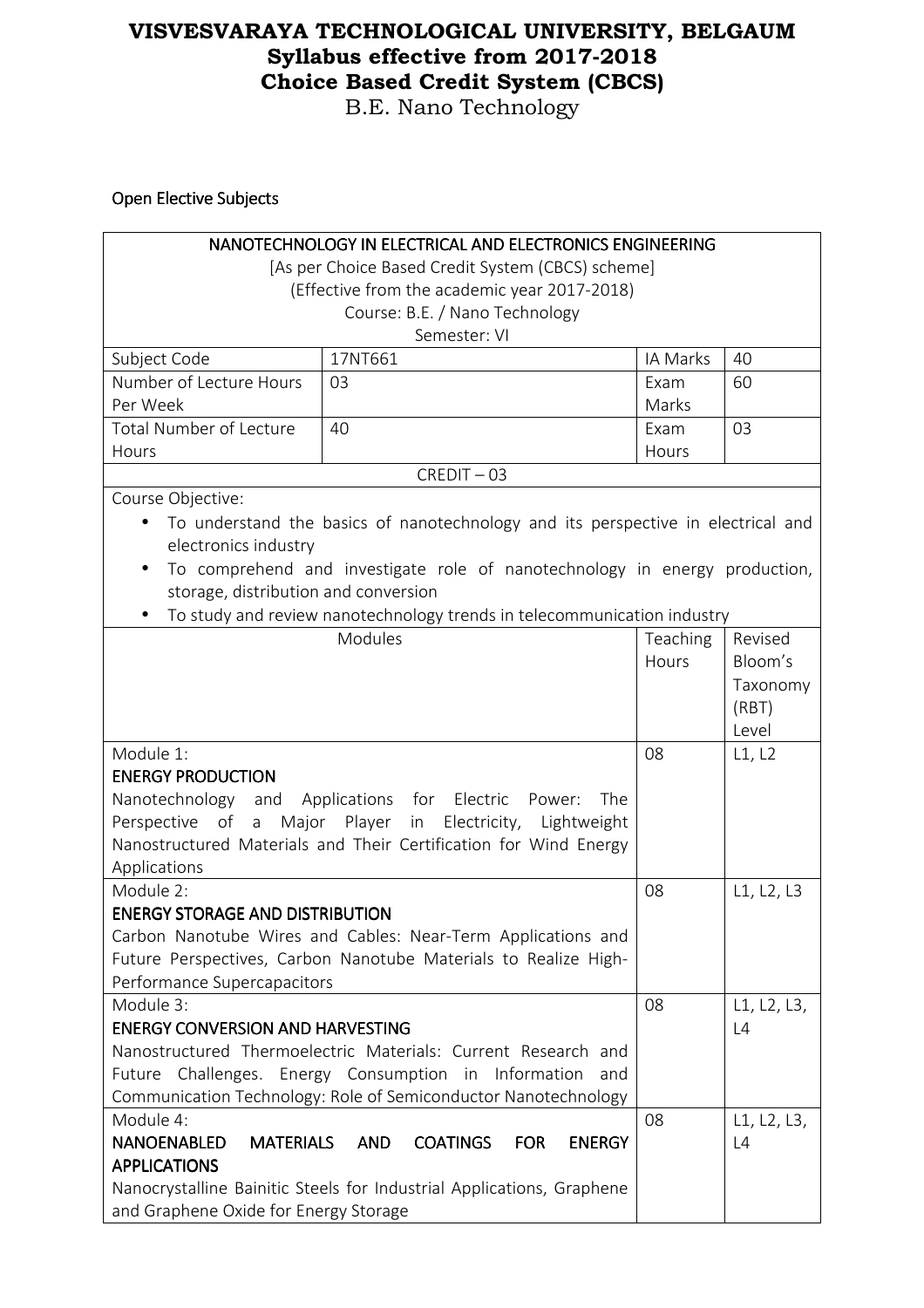B.E. Nano Technology

| Module 5:                                                                                        | 08 | L1, L2, L3 |  |
|--------------------------------------------------------------------------------------------------|----|------------|--|
| NANOTECHNOLOGY IN TELECOMMUNICATIONS                                                             |    |            |  |
| Impact of Nanotechnology on Telecommunications, Nanotubes and                                    |    |            |  |
| Their Applications in Telecommunications, Quantum Dot Cellular                                   |    |            |  |
| Automata:<br>The<br>Prospective<br>Technology<br>for<br>Digital                                  |    |            |  |
| Telecommunication Systems                                                                        |    |            |  |
| Course Outcome:                                                                                  |    |            |  |
| After successfully completing this course, students will be able to:                             |    |            |  |
| Understand the fundamentals of nanotechnology and importance of nanotechnology                   |    |            |  |
| in electrical and electronics industry                                                           |    |            |  |
| Evaluate and determine the standards, technological challenges and future trends of<br>$\bullet$ |    |            |  |
| nanotechnology in electronics and electrical engineering                                         |    |            |  |
| Initiate, innovate and develop nanotechnology based solutions in the field of<br>$\bullet$       |    |            |  |
| electronics and electrical engineering                                                           |    |            |  |
| Graduate Attributes (as per NBA):                                                                |    |            |  |
| Engineering Knowledge.                                                                           |    |            |  |
| Problem Analysis.<br>$\bullet$                                                                   |    |            |  |
| Design / development of solutions (partly).<br>$\bullet$                                         |    |            |  |
| Interpretation of data.<br>$\bullet$                                                             |    |            |  |
| Question paper pattern:                                                                          |    |            |  |
| The question paper will have ten questions.<br>$\bullet$                                         |    |            |  |
| Each full Question consisting of 20 marks<br>$\bullet$                                           |    |            |  |
| There will be 2 full questions (with a maximum of four sub questions) from each<br>$\bullet$     |    |            |  |
| module.                                                                                          |    |            |  |
| Each full question will have sub questions covering all the topics under a module.<br>$\bullet$  |    |            |  |
| The students will have to answer 5 full questions, selecting one full question from<br>$\bullet$ |    |            |  |
| each module.                                                                                     |    |            |  |
| <b>TEXT BOOKS:</b>                                                                               |    |            |  |
| 1. Baldev Raj, Marcel Van de Voorde, YashwantMahajan, Nanotechnology for Energy                  |    |            |  |
| Sustainability, Wiley-VCH Verlag GmbH & Co. KGaA, 2017                                           |    |            |  |
| http://onlinelibrary.wiley.com/book/10.1002/9783527696109                                        |    |            |  |
| 2. Sohail Anwar, M. Yasin Akhtar Raja, Salahuddin Qazi, Mohammad Ilyas, Nanotechnology           |    |            |  |
| for Telecommunications, CRC Press, 2017                                                          |    |            |  |
| https://www.crcpress.com/Nanotechnology-for-Telecommunications/Anwar-Raja-Qazi-                  |    |            |  |
| Ilyas/p/book/9781138113817                                                                       |    |            |  |
| <b>REFERENCE BOOKS:</b>                                                                          |    |            |  |
| 1. Manijeh Razeghi; Leo Esaki; Klaus von Klitzing, The Wonder of Nanotechnology: Quantum         |    |            |  |
| Optoelectronic Devices and Applications, SPIE PRESS BOOK, 2013                                   |    |            |  |
| 2. Puers Robert, Baldi Livio, Van de Voorde Marcel, van Nooten, Sebastiaan E.,                   |    |            |  |
| Nanoelectronics: Materials, Devices, Applications, Wiley-VCH, Weinheim, 2017                     |    |            |  |
|                                                                                                  |    |            |  |

NANOTECHNOLOGY IN CIVIL AND ENVIRONMENTAL ENGINEERING [As per Choice Based Credit System (CBCS) scheme] (Effective from the academic year 2017-2018)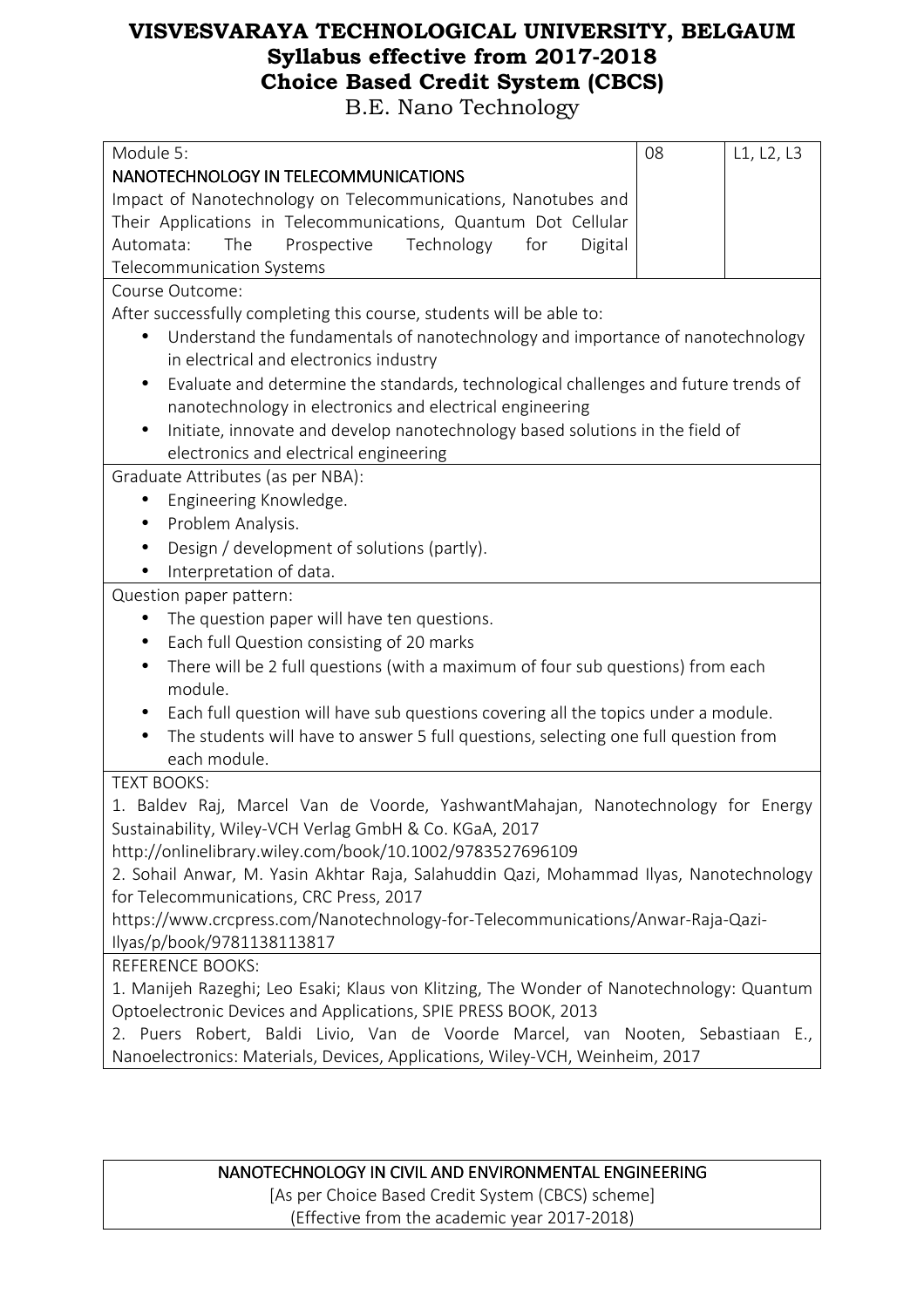| Course: B.E. / Nano Technology                                      |                                                                                 |          |             |
|---------------------------------------------------------------------|---------------------------------------------------------------------------------|----------|-------------|
|                                                                     | Semester: VI                                                                    |          |             |
| Subject Code                                                        | 17NT662                                                                         | IA Marks | 40          |
| Number of Lecture Hours                                             | 03                                                                              | Exam     | 60          |
| Per Week                                                            |                                                                                 | Marks    |             |
| <b>Total Number of Lecture</b>                                      | 40                                                                              | Exam     | 03          |
| Hours                                                               |                                                                                 | Hours    |             |
|                                                                     | $CREDIT - 03$                                                                   |          |             |
| Course Objective:                                                   |                                                                                 |          |             |
|                                                                     | To learn the importance of nanotechnology in Civil Engineering.                 |          |             |
|                                                                     | To understand how nanomaterials can be used in construction materials           |          |             |
| $\bullet$                                                           | To understand the latest development nanotechnology for civil and environmental |          |             |
| engineering application                                             |                                                                                 |          |             |
|                                                                     | Modules                                                                         | Teaching | Revised     |
|                                                                     |                                                                                 | Hours    | Bloom's     |
|                                                                     |                                                                                 |          | Taxonomy    |
|                                                                     |                                                                                 |          | (RBT)       |
|                                                                     |                                                                                 |          | Level       |
| Module 1:                                                           |                                                                                 | 08       | L1, L2      |
| <b>INTRODUCTION</b>                                                 |                                                                                 |          |             |
|                                                                     | Introduction to Nanoscience and Technology, basic principles and                |          |             |
|                                                                     | important Concept of Nanotechnology, Nanomaterial, Nano size                    |          |             |
| effect, Surface area, Surface to volume ratio, Property of          |                                                                                 |          |             |
| Nanomaterials- Mechanical, Electrical, optical, Thermal, Magnetic   |                                                                                 |          |             |
| and Catalytic. Awareness and Existing activities of nanotechnology  |                                                                                 |          |             |
| relevant to construction - desk study. Understanding phenomena of   |                                                                                 |          |             |
| traditional construction materials at nanoscale.                    |                                                                                 |          |             |
| Module 2:                                                           |                                                                                 |          | L1, L2, L3  |
| NANOTECHNOLOGY IN CONSTRUCTION MATERIALS                            |                                                                                 |          |             |
|                                                                     | Nanomaterials in Concrete and Cement, Introduction, different                   |          |             |
| nanomaterials used in concrete, Development of nano concrete,       |                                                                                 |          |             |
| Application of nanomaterials in UHPC, Nano silica, densification of |                                                                                 |          |             |
|                                                                     | cement using Nanosilica, Nano alumina, Carbon nanotube (CNT), the               |          |             |
| Effect of SWCNT and Other Nanomaterials on Cement Hydration and     |                                                                                 |          |             |
| Reinforcement, Polycarboxylates, Titanium oxide, Nano kaolin, Nano  |                                                                                 |          |             |
| Nanomaterials-Enabled<br>clay.                                      | Multifunctional<br>Concrete<br>and                                              |          |             |
|                                                                     | Structures, Next-Generation Nano-based Concrete Construction                    |          |             |
|                                                                     | Products: Optimization of Clay Addition for the Enhancement of                  |          |             |
| Pozzolanic Reaction in Nano-modified Cement Paste                   |                                                                                 |          |             |
| Module 3:                                                           |                                                                                 | 08       | L1, L2, L3, |
| NANOTECHNOLOGY IN STRUCTURAL MATERIAL                               |                                                                                 |          | L4          |
|                                                                     | Nanotechnology and Steel, Applications in steel structures, for                 |          |             |
| strength, corrosion resistance, improving strength of steel with    |                                                                                 |          |             |
| nanomaterials, effect of copper nanoparticles of strength of steel. |                                                                                 |          |             |
|                                                                     | MMFX steel and application. Applications in welds and joints, weld              |          |             |
|                                                                     | ability, delayed fracture, strengthening of steel bolts, vanadium and           |          |             |
|                                                                     | molybdenum nanoparticles to improve delayed fracture.                           |          |             |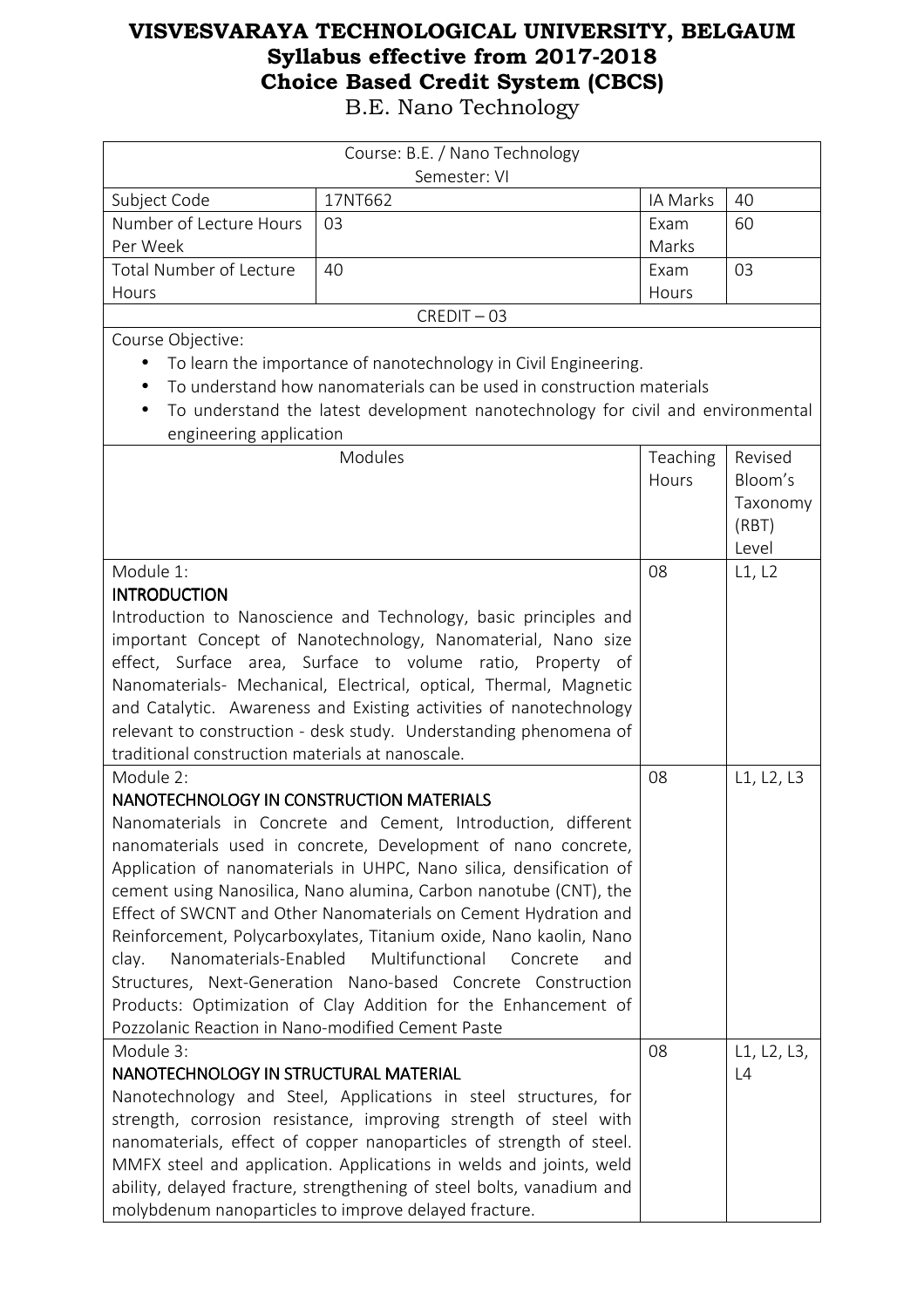| Wood as structural material, nanomaterials to improve the structural                         |    |             |
|----------------------------------------------------------------------------------------------|----|-------------|
| performance and serviceability of wood, nanocomposites, polymer -                            |    |             |
| nanocomposite.                                                                               |    |             |
| Module 4:                                                                                    | 08 | L1, L2, L3  |
| NANOTECHNOLOGY AND COATINGS                                                                  |    |             |
| Nanomaterials based paints, insulating Properties nanomaterials,                             |    |             |
| Smart nanomaterials for building and Glass, Nanomaterials for                                |    |             |
| Thermal or Fire Retarding, Functional coatings and thin films.                               |    |             |
| Environment and performance monitoring sensors and devices. Nano                             |    |             |
| sensors for structural health monitoring.                                                    |    |             |
| instrumentation, Atomic<br>Advances<br>in<br>force<br>microscopy,                            |    |             |
| Nanoindentation techniques, Neutron and X-ray<br>scattering                                  |    |             |
| techniques for construction materials                                                        |    |             |
| Module 5:                                                                                    | 08 | L1, L2, L3, |
| NANOTECHNOLOGY IN ENVIRONMENTAL ENGINEERING                                                  |    | L4          |
| Introduction, nanomaterials for clean water, waste water treatment,                          |    |             |
| adsorbent<br>for<br><b>Nanomaterials</b><br>as<br>removal<br>of<br>pollutant,                |    |             |
| microorganisms, heavy metals. Removal of pesticides and fungicides                           |    |             |
| with<br>Nanomaterials. Nanomaterials for<br>water<br>disinfection,                           |    |             |
| Nanofiltration. Nanomaterials<br>photo<br>as<br>catalyst,<br>catalyst.                       |    |             |
| Nanomaterials for capturing CO <sub>2</sub> . Nanomaterials for Air pollution                |    |             |
| remediation, Air purification and Emission mitigation using                                  |    |             |
| Nanomaterials. Nanotechnology for detection of pollutant in air and                          |    |             |
| water, Nano sensors and application. Environmental risk due to                               |    |             |
| Nanomaterials, Nanotoxicology.                                                               |    |             |
| Course Outcome:                                                                              |    |             |
| To learn the basic concepts of Nanotechnology.<br>٠                                          |    |             |
| To understand nanomaterial properties useful in construction materials<br>$\bullet$          |    |             |
| Able to understand nanotechnology application in civil engineering                           |    |             |
| Use nanomaterials in Environmental engineering                                               |    |             |
| Graduate Attributes (as per NBA):                                                            |    |             |
| Engineering Knowledge.                                                                       |    |             |
| Problem Analysis.                                                                            |    |             |
| Design / development of solutions (partly).                                                  |    |             |
| Interpretation of data.                                                                      |    |             |
| Question paper pattern:                                                                      |    |             |
| The question paper will have ten questions.<br>$\bullet$                                     |    |             |
| Each full Question consisting of 20 marks                                                    |    |             |
| There will be 2 full questions (with a maximum of four sub questions) from each<br>$\bullet$ |    |             |
| module.                                                                                      |    |             |
| Each full question will have sub questions covering all the topics under a module.           |    |             |
| The students will have to answer 5 full questions, selecting one full question from          |    |             |
| each module.                                                                                 |    |             |
| <b>TEXT BOOKS:</b>                                                                           |    |             |
| 1. Khitab Anwar, Advanced Research on Nanotechnology for Civil Engineering Applications,     |    |             |
| IGI Global, May 16, 2016 - Technology & Engineering - 339 pages                              |    |             |

2. ZdenekBittnar, Peter J. M. Bartos, Jiri Nemecek, V. Smilauer, J. Zeman, Nanotechnology in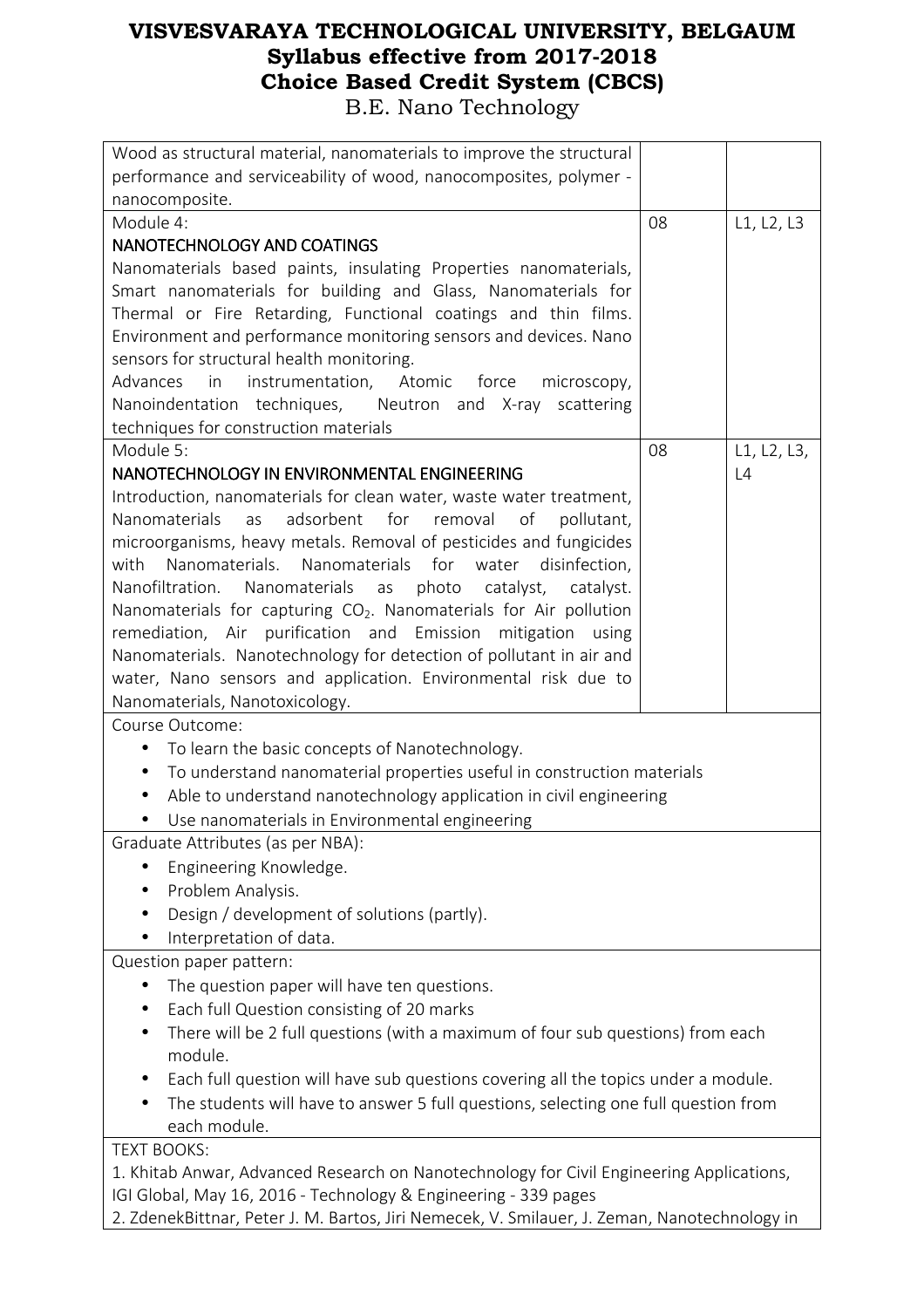Construction: Proceedings of the NICOM3, Springer Science & Business Media, Apr 21, 2009 - Technology & Engineering - 437 pages

3. M.S. Ramachandra Rao, Shubra Singh, Nanoscience and Nanotechnology: fundamentals to Frontiers, Wiley 2013

4. G Cao, Nanostructures and Nanomaterials synthesis, properties and applications, Imperial College press 2004.

REFERENCE BOOKS:

1. W. Zhu 1, P.J.M. Bartos 1 and A. Porro, Materials and Structures / Mat6riaux et Constructions, RILEM TC 197-NCM: 'Nanotechnology in construction materials' Application of nanotechnology in construction Summary of a state-of-the-art report Prepared 2 Vol. 37, November 2004, pp 649-658

2. Florence Sanchez, Konstantin Sobolev, Nanotechnology in concrete – A review, Construction and Building Materials 24 (2010) 2060–2071

3. G.A. Mansoori, T. Rohani. Bastami, A. Ahmadpour, Z. and Eshaghi, Chapter 2 Environmental Application Of Nanotechnology, Annual Review of Nano Research, Vol.2, Chap.2, 2008

4. Ian SofianYunus, Harwin, AdiKurniawan, DendyAdityawarman and Antonius Indarto, Nanotechnologies in water and air pollution treatment, Environmental Technology Reviews Vol. 1, No. 1, November 2012, 136–148

5. JieZhuang and Randall W. Gentry, Environmental Application and Risks of Nanotechnology: A Balanced View, In Biotechnology and Nanotechnology Risk Assessment: Minding and Managing the Potential Threats around Us; Ripp, S., et al.; ACS Symposium Series; American Chemical Society: Washington, DC, 2011.

|                                                                                                  | NANOTECHNOLOGY IN MECHANICAL ENGINEERING          |          |    |  |
|--------------------------------------------------------------------------------------------------|---------------------------------------------------|----------|----|--|
|                                                                                                  | [As per Choice Based Credit System (CBCS) scheme] |          |    |  |
|                                                                                                  | (Effective from the academic year 2017-2018)      |          |    |  |
|                                                                                                  |                                                   |          |    |  |
|                                                                                                  | Course: B.E. / Nano Technology                    |          |    |  |
|                                                                                                  | Semester: VI                                      |          |    |  |
| Subject Code                                                                                     | 17NT663                                           | IA Marks | 40 |  |
| Number of Lecture Hours Per                                                                      | 03                                                | Exam     | 60 |  |
| Week<br>Marks                                                                                    |                                                   |          |    |  |
| <b>Total Number of Lecture</b>                                                                   | 40                                                | Exam     | 03 |  |
| Hours<br>Hours                                                                                   |                                                   |          |    |  |
| $CREDIT - 03$                                                                                    |                                                   |          |    |  |
| Course Objective:                                                                                |                                                   |          |    |  |
| To learn the different aspects of nanotechnology which can improve the field of<br>$\bullet$     |                                                   |          |    |  |
| <b>Mechanical Engineering</b>                                                                    |                                                   |          |    |  |
| To understand the designing, fabricating, developing and analysing the materials by<br>$\bullet$ |                                                   |          |    |  |
| nanotechnology                                                                                   |                                                   |          |    |  |
| Modules<br>Teaching<br>Revised                                                                   |                                                   |          |    |  |
| Bloom's<br>Hours                                                                                 |                                                   |          |    |  |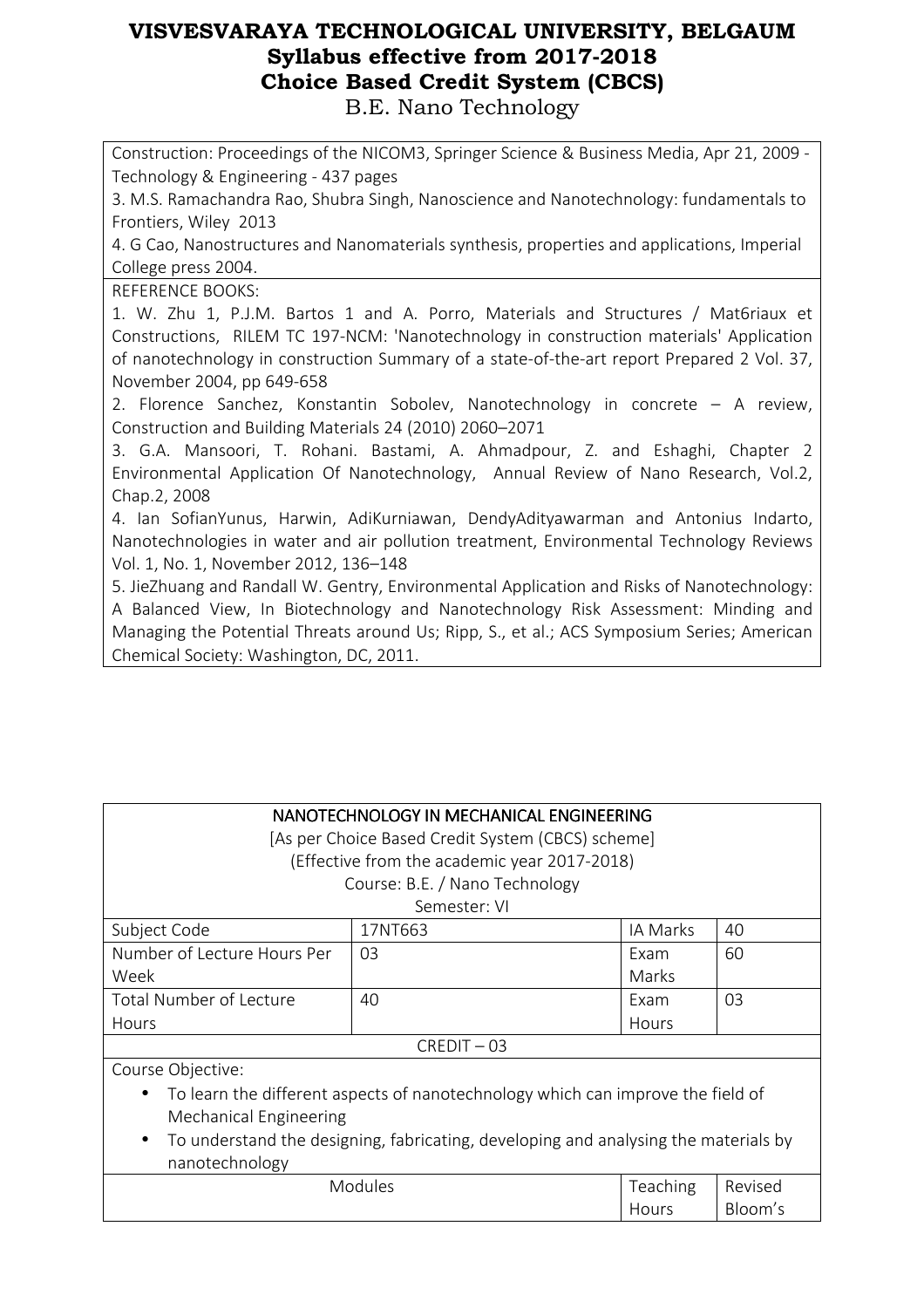|                                                                                   |    | Taxonomy    |
|-----------------------------------------------------------------------------------|----|-------------|
|                                                                                   |    | (RBT) Level |
| Module 1                                                                          | 08 | L1, L2      |
| NANOSTRUCTURES IN MECHANICAL ENGINEERING                                          |    |             |
| Introduction to Nanomaterials- Quantum dot, CNT, fullerenes,                      |    |             |
| buckyball,<br>nanocomposites and nanoceramics, mechanical                         |    |             |
| properties of nanomaterials, applications of nanomaterials in                     |    |             |
| Mechanical engineering, Assembly of nanoparticles<br>and                          |    |             |
| functionalization - Nanoparticles arranged<br>structures<br>as                    |    |             |
| Nanopores and Nanocomposites - Structure control<br>of                            |    |             |
| nanoparticle collectives by sintering and bonding - Self-assembly.                |    |             |
| Nanoparticle dispersion and aggregation behavior - Single                         |    |             |
| nanoparticle motion in fluid - Brownian diffusion - Adsorption                    |    |             |
| properties - Interactions between particles                                       |    |             |
| Module 2                                                                          | 08 | L1, L2, L3, |
| MATERIALS USING<br><b>MACHINING</b><br><b>NANOSTRUCTURED</b><br><b>BRITTLE</b>    |    | L4          |
| <b>DIAMOND TOOLS</b>                                                              |    |             |
|                                                                                   |    |             |
| Introduction, Mechanisms of Tool Wear- classification of tool                     |    |             |
| types, Machining Simulations, Experimental Method- Deposition                     |    |             |
| cycles for TMCVD panel and TMCVD panel, characterization- Film                    |    |             |
| characterization, Wear mechanisms- Crater wear and notching                       |    |             |
| wear, Flank wear, Cutting forces and friction coefficient.                        |    |             |
| Module 3                                                                          | 08 | L1, L2, L3  |
| ANALYSIS OF CONTACT BETWEEN CHIP AND TOOL USING                                   |    |             |
| NANOSTRUCTURED COATED CUTTING TOOLS                                               |    |             |
| Introduction, Computational Analysis of Machining Conditions-                     |    |             |
| Loewen and Shaw's Method to Calculating Cutting Temperatures,                     |    |             |
| Finite Element Studies of Machining Conditions- Coefficient of                    |    |             |
| Friction, Shear Plane Temperature vs Coefficient of friction and                  |    |             |
| Tool Face Temperature vs Coefficient of Friction.                                 |    |             |
| Module 4                                                                          | 08 | L1, L2, L3, |
| FORMATION OF NANOSTRUCTURED METALS BY MACHINING                                   |    | L4          |
| Introduction, Chip Formation- Chip Curl Modelling and Shear                       |    |             |
| Strains, Chip Formation with Modulation, Computational Analysis,                  |    |             |
| Experimental Procedure- Finite Element Analysis, Micro-grinding                   |    |             |
| Experiments, Chip Curl Modelling, Finite Element Modelling and                    |    |             |
| Micro-grinding Observations.                                                      |    |             |
| Module 5                                                                          | 08 | L1, L2, L3  |
| <b>MANUFACTURE</b><br><b>NANOSTRUCTURED</b><br>AND<br>DEVELOPMENT<br>OF.          |    |             |
| <b>DIAMOND TOOLS</b>                                                              |    |             |
| Introduction, Analysis of Stress in a Loaded Wedge-Stress analysis                |    |             |
| of a single-point loaded wedge, Stress Analysis in a Wedge with a                 |    |             |
| Distributed Load, Development of Wear Model, Computational                        |    |             |
| Stress Analysis of Single Diamond Grains, Experimental Methods-                   |    |             |
| Hot filament chemical vapor deposition, Measurement of wear of                    |    |             |
| diamond tools.                                                                    |    |             |
| Course Outcome:                                                                   |    |             |
| Students will learn the different aspects of nanotechnology which can improve the |    |             |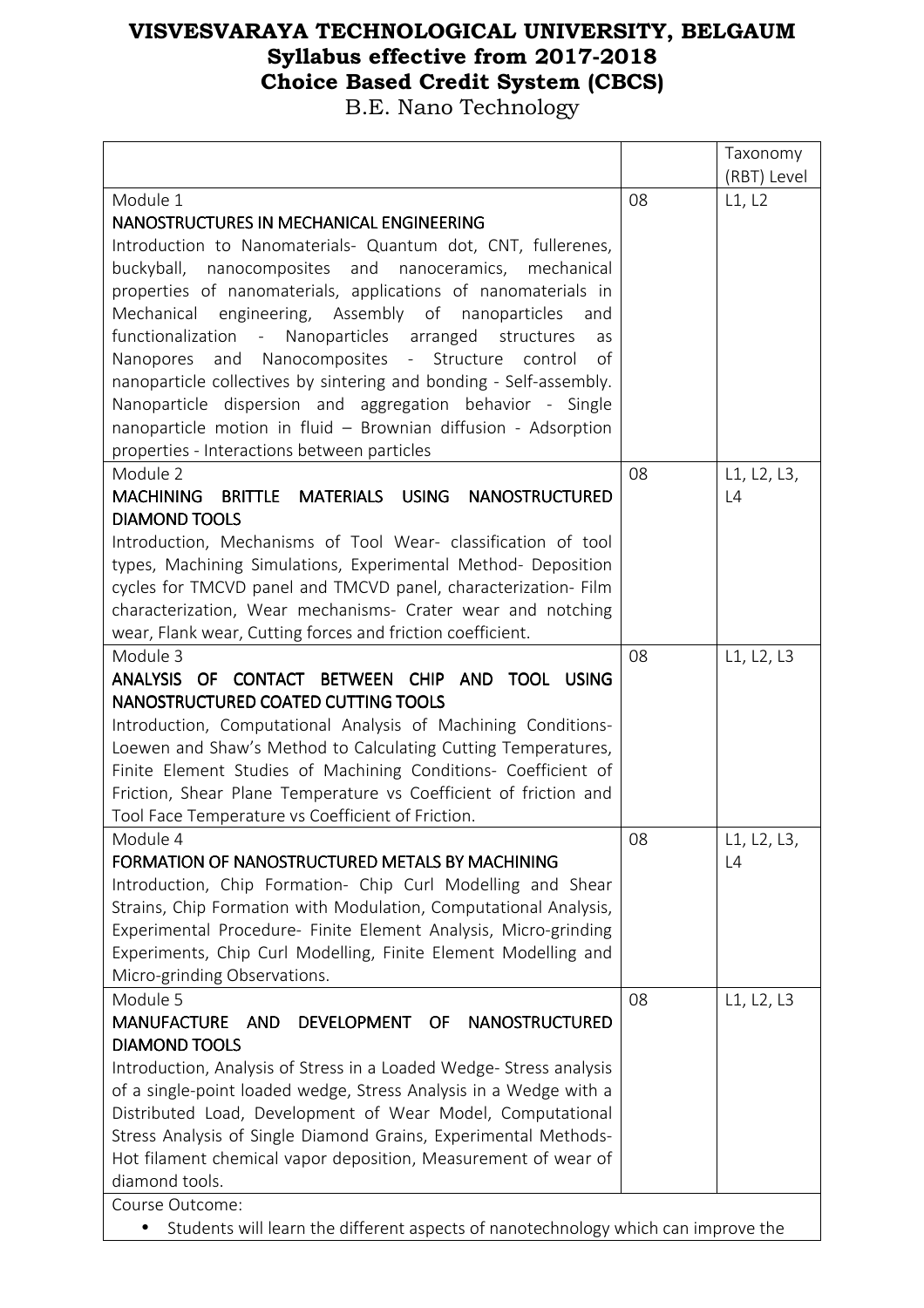B.E. Nano Technology

field of Mechanical Engineering

• Students are able to understand the designing, fabricating, developing and analysing the materials by nanotechnology

Graduate Attributes (as per NBA):

- Engineering Knowledge.
- Problem Analysis.
- Design / development of solutions (partly).
- Interpretation of data.

#### Question paper pattern:

- The question paper will have ten questions.
- Each full Question consisting of 20 marks
- There will be 2 full questions (with a maximum of four sub questions) from each module.
- Each full question will have sub questions covering all the topics under a module.
- The students will have to answer 5 full questions, selecting one full question from each module.

#### TEXT BOOKS:

1. Mark J. Jackson Jonathan S. Morrell "Machining with Nanomaterials" 2009 Springer ISBN 978-0-387-87659-7

2. Edward L. Wolf, "Nanophysics and Nanotechnology - An Introduction to Modern Concepts in Nanoscience" Second Edition, John Wiley & Sons, 2006.

REFERENCE BOOKS:

1. K.W. Kolasinski, "Surface Science: Foundations of Catalysis and Nanoscience", Wiley, 2002

[As per Choice Based Credit System (CBCS) scheme]

(Effective from the academic year 2017-2018)

Course: B.E. / Nano Technology

#### Semester: VI

| Subject Code                  | 17NT664 | IA Marks | 40 |
|-------------------------------|---------|----------|----|
| Number of Lecture Hours Per   | 03      | Exam     | 60 |
| Week                          |         | Marks    |    |
| Total Number of Lecture Hours | 40      | Exam     | 03 |
|                               |         | Hours    |    |
| $CRFDIT - 03$                 |         |          |    |

Course Objective:

- To learn the basic importance and applications of Nanotechnology medical and biological fields.
- To understand techniques and design the nanostructures, nanodevices, nano-based diagnostics techniques, therapeutics, and devices as implants, drug delivery devices etc.

| Modules | Teaching | Ð       |  |
|---------|----------|---------|--|
|         | .        | Revised |  |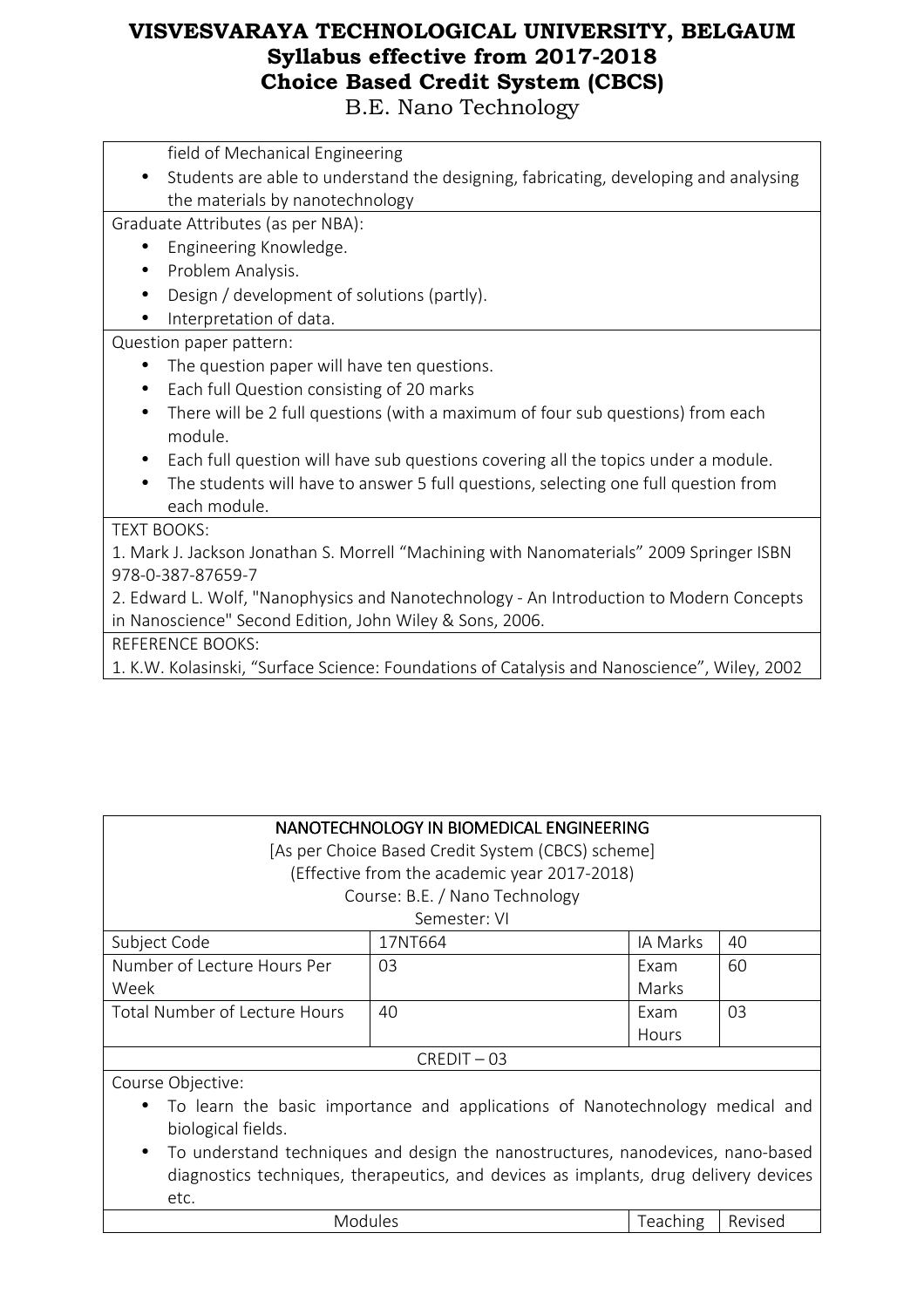|                                                                           | Hours | Bloom's     |
|---------------------------------------------------------------------------|-------|-------------|
|                                                                           |       | Taxonomy    |
|                                                                           |       | (RBT) Level |
| Module 1:                                                                 | 08    | L1, L2      |
| <b>INTRODUCTION</b>                                                       |       |             |
| Synthesis of nanomaterials by Physical, Chemical and Biological           |       |             |
| methods. Popular Characterization methods. Carbon nanotube                |       |             |
| and its bio-applications. DNA Nanotechnology, Protein and Glyco-          |       |             |
| Nanotechnology, Lipid Nanotechnology. Nanotoxicology.                     |       |             |
| Module 2:                                                                 | 08    | L1, L2, L3  |
| <b>IMPACT OF NANOTECHNOLOGY ON SURGERY</b>                                |       |             |
| Introduction, Surgical blades and suture needles. Nanoshell               |       |             |
| particles, minimally invasive surgery using catheters, optical            |       |             |
| tweezers. Bio-molecular motors, Nanorobotics, gold and silver             |       |             |
| nanoparticles for cancer therapy, chemotherapy, Immunotherapy,            |       |             |
| Vaccine immunotherapy, Radiotherapy, thermotherapy, photo                 |       |             |
|                                                                           |       |             |
| dynamic therapy<br>Module 3:                                              |       |             |
|                                                                           | 08    | L1, L2, L3, |
| <b>SENSING APPLICATIONS</b>                                               |       | L4          |
| as BioPhotonics.<br>Diagnostic<br>Nanoprobes<br>Biosensors.               |       |             |
| Functionalized Metallic Nanoparticles and their Applications in           |       |             |
| Colorimetric Sensing, Dip stick Tests. Nanochip for HIV detection.        |       |             |
| Nanoparticles in<br>Magnetic Resonance Imaging-<br>Optical                |       |             |
| nanoparticles sensors for quantitative intracellular imaging.             |       |             |
| Cancer imaging- Nanophotonics.                                            |       |             |
| Module 4:                                                                 | 08    | L1, L2, L3, |
| NANO-ARTIFICIAL CELLS AND BIONANOMACHINES                                 |       | L4          |
| Nano-materials in bone<br>substitutes & Dentistry, Natural                |       |             |
| nanocomposite systems as spider silk, bones, shells; organic-             |       |             |
| inorganic nanocomposite formation through self-assembly.                  |       |             |
| Implantable materials for vascular interventions, active                  |       |             |
| implantable devices and bionics, Implantable materials for                |       |             |
| orthopaedic and dentistry. Wound care products. Polymeric                 |       |             |
| nanofibres.                                                               |       |             |
| Module 5:                                                                 | 08    | L1, L2, L3  |
| NANOPARTICLES IN DRUG DELIVERY DEVICES                                    |       |             |
| Sustained and targeted drug delivery, delivery mechanism -                |       |             |
| Introduction, antibody conjugated nanoparticles and their                 |       |             |
| interactions with biological surfaces, Biomedical nanoparticles -         |       |             |
| Liposomes, dendrimers, Nanoscale drug delivery devices, Nano              |       |             |
| vectors for gene therapy, mechanism of drug targeting, drug               |       |             |
| delivery carriers, Nanoparticulate delivery systems, nano-particle        |       |             |
| mediated drug delivery to solid tumors, colloidal nanosilver              |       |             |
| particles as an effective nano antibiotic.                                |       |             |
| Course Outcome:                                                           |       |             |
| Students can                                                              |       |             |
| Learn the basic importance and applications of Nanotechnology medical and |       |             |
| biological fields.                                                        |       |             |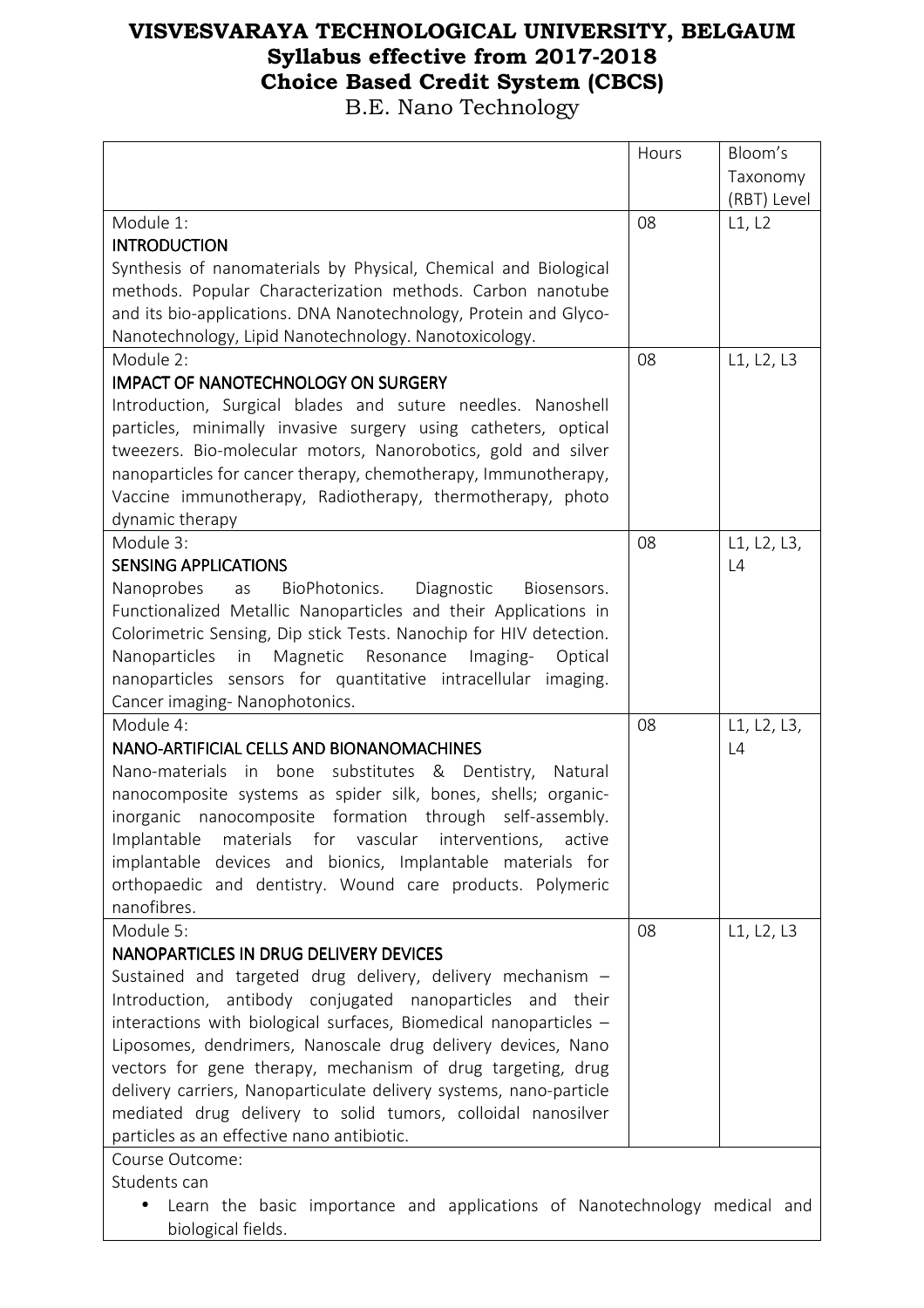Understand techniques and design the nanostructures, nanodevices, nano based diagnostics techniques, therapeutics and devices as implants, drug delivery devices, etc.

Graduate Attributes (as per NBA):

- Engineering Knowledge.
- Problem Analysis.
- Design / development of solutions (partly).
- Interpretation of data.

Question paper pattern:

- The question paper will have ten questions.
- Each full Question consisting of 20 marks
- There will be 2 full questions (with a maximum of four sub questions) from each module.
- Each full question will have sub questions covering all the topics under a module.
- The students will have to answer 5 full questions, selecting one full question from each module.

#### TEXT BOOKS:

- 1. Malsch, N.H., "Biomedical Nanotechnology", CRC Press. (2005)
- 2. Nanotechnology in Biomedical Engineering, Abhinaya Nellerichale, LAP-Lambert Academic Publishing,Mauritius, 2018, ISBN: 978-613-9-83115-9
- 3. Mirkin, C.A. and Niemeyer, C.M., "Nanobiotechnology II: More Concepts and Applications", Wiley-VCH. (2007)
- 4. Kumar, C. S. S. R., Hormes, J. and Leuschner C., "Nanofabrication Towards Biomedical Applications: Techniques, Tools, Applications, and Impact", WILEY -VCH Verlag GmbH & Co. (2005)

#### REFERENCE BOOKS:

- 1. K. K. Jain, "The Handbook of Nanomedicine", Humana press. (2008)
- 2. M. Reza Mozafari, Nanomaterials and Nanosystems for Biomedical Applications, Springer. (2007)
- 3. P. P. Simeonova, N. Opopol and M.I. Luster, "Nanotechnology Toxicological Issues and Environmental Safety", Springer 2006.
- 4. Vinod Labhasetwar and Diandra L. Leslie, "Biomedical Applications of nanotechnology", A John Willy& son Inc,NJ, USA, 2007.
- 5. Challa, S.S.R. Kumar, Josef Hormes, & Carola Leuschaer, Nanofabrication Towards Biomedical Applications, Techniques, Tools, Applications and Impact, Wile- VCH, (2005)

| MOLECULAR BIOLOGY AND GENETIC ENGINEERING LAB     |                           |      |    |  |
|---------------------------------------------------|---------------------------|------|----|--|
| [As per Choice Based Credit System (CBCS) scheme] |                           |      |    |  |
| (Effective from the academic year 2017-2018)      |                           |      |    |  |
| Course: B.E. / Nano Technology                    |                           |      |    |  |
| Semester: VI                                      |                           |      |    |  |
| Laboratory Code<br>IA Marks<br>40<br>17NTL67      |                           |      |    |  |
| Number of Lecture                                 | 01Hr Instruction + 02 Hrs | Exam | 60 |  |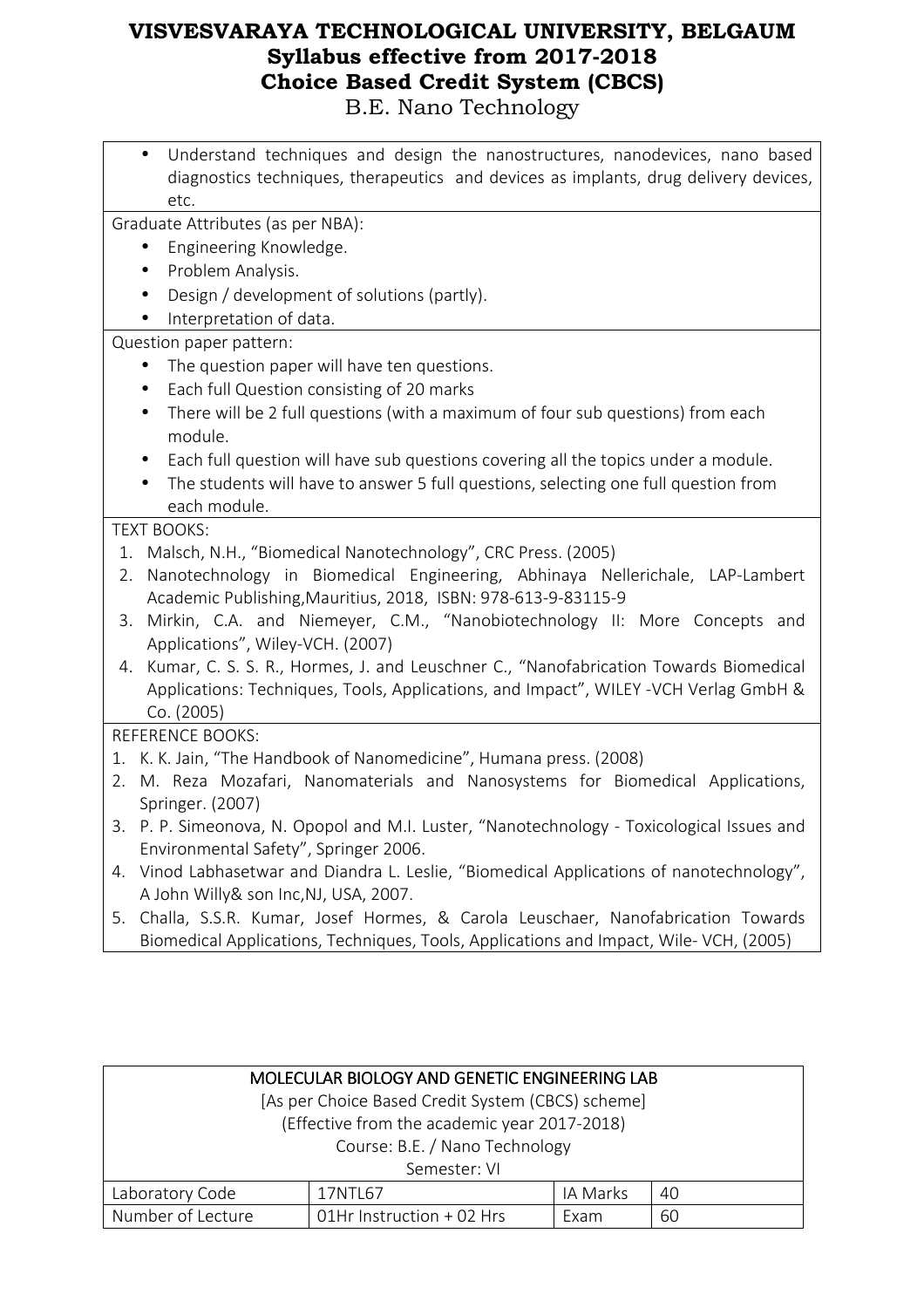| Exam<br>03<br>Hours<br>$CREDIT - 02$<br>Course Objective:<br>To understand the cell structure and organization of cell components.<br>To isolate the genetic materials like DNA and RNA from different microbes, plants<br>$\bullet$<br>and also learn molecular biology techniques.<br>Revised Bloom's<br>List of Experiments<br>Taxonomy (RBT)<br>Level<br>1. Study of divisional stages in Mitosis.<br>L <sub>2</sub> , L <sub>4</sub> , L <sub>5</sub><br>2. Study of divisional stages in Meiosis.<br>L2, L3, L4<br>3. Study of slides of human cells<br>L2, L3, L4<br>4. Study of Polytene and Lampbrush chromosomes using permanent<br>L2, L3, L4<br>slides<br>5. Isolation of genomic DNA from onion<br>L5,L6<br>6. Isolation of plasmid DNA from bacteria<br>L5,L6<br>7. Isolation of genomic DNA from banana<br>L2, L3, L4<br>8. Agarose gel electrophoresis and quantification of nucleic acids<br>L5,L6<br>(colorimetric, ethidium bromide dot blot and standard DNA marker)<br>9. Isolation of RNA from yeast<br>L2, L3, L4<br>10. Study of conjugation in E.coli<br>L5,L6<br>11. Amplification of DNA by PCR<br>L5,L6<br>12. Preparation of DNA for PCR applications- Isolation, purity &<br>L2, L3, L4<br>quantification<br>Course Outcome:<br>Students can able to understand organization and different components at<br>molecular scale level.<br>Students can also learn different techniques used for the isolation of the genetic<br>materials like DNA and RNA.<br>Students can also learn the most advanced techniques like PCR, Gel Electrophoresis<br>which are important techniques of molecular biology.<br>Graduate Attributes (as per NBA):<br>Engineering Knowledge.<br>Problem Analysis.<br>Design / development of solutions (partly).<br>Interpretation of data.<br>Question paper pattern:<br>The question paper will have ten questions.<br>Each full Question consisting of 20 marks<br>There will be 2 full questions (with a maximum of four sub questions) from each<br>module.<br>Each full question will have sub questions covering all the topics under a module.<br>The students will have to answer 5 full questions, selecting one full question from<br>each module. | Hours/Week         | Laboratory | Marks |  |
|---------------------------------------------------------------------------------------------------------------------------------------------------------------------------------------------------------------------------------------------------------------------------------------------------------------------------------------------------------------------------------------------------------------------------------------------------------------------------------------------------------------------------------------------------------------------------------------------------------------------------------------------------------------------------------------------------------------------------------------------------------------------------------------------------------------------------------------------------------------------------------------------------------------------------------------------------------------------------------------------------------------------------------------------------------------------------------------------------------------------------------------------------------------------------------------------------------------------------------------------------------------------------------------------------------------------------------------------------------------------------------------------------------------------------------------------------------------------------------------------------------------------------------------------------------------------------------------------------------------------------------------------------------------------------------------------------------------------------------------------------------------------------------------------------------------------------------------------------------------------------------------------------------------------------------------------------------------------------------------------------------------------------------------------------------------------------------------------------------------------------------------------------------------------------------------------------------------------|--------------------|------------|-------|--|
|                                                                                                                                                                                                                                                                                                                                                                                                                                                                                                                                                                                                                                                                                                                                                                                                                                                                                                                                                                                                                                                                                                                                                                                                                                                                                                                                                                                                                                                                                                                                                                                                                                                                                                                                                                                                                                                                                                                                                                                                                                                                                                                                                                                                                     |                    |            |       |  |
|                                                                                                                                                                                                                                                                                                                                                                                                                                                                                                                                                                                                                                                                                                                                                                                                                                                                                                                                                                                                                                                                                                                                                                                                                                                                                                                                                                                                                                                                                                                                                                                                                                                                                                                                                                                                                                                                                                                                                                                                                                                                                                                                                                                                                     |                    |            |       |  |
|                                                                                                                                                                                                                                                                                                                                                                                                                                                                                                                                                                                                                                                                                                                                                                                                                                                                                                                                                                                                                                                                                                                                                                                                                                                                                                                                                                                                                                                                                                                                                                                                                                                                                                                                                                                                                                                                                                                                                                                                                                                                                                                                                                                                                     |                    |            |       |  |
|                                                                                                                                                                                                                                                                                                                                                                                                                                                                                                                                                                                                                                                                                                                                                                                                                                                                                                                                                                                                                                                                                                                                                                                                                                                                                                                                                                                                                                                                                                                                                                                                                                                                                                                                                                                                                                                                                                                                                                                                                                                                                                                                                                                                                     |                    |            |       |  |
|                                                                                                                                                                                                                                                                                                                                                                                                                                                                                                                                                                                                                                                                                                                                                                                                                                                                                                                                                                                                                                                                                                                                                                                                                                                                                                                                                                                                                                                                                                                                                                                                                                                                                                                                                                                                                                                                                                                                                                                                                                                                                                                                                                                                                     |                    |            |       |  |
|                                                                                                                                                                                                                                                                                                                                                                                                                                                                                                                                                                                                                                                                                                                                                                                                                                                                                                                                                                                                                                                                                                                                                                                                                                                                                                                                                                                                                                                                                                                                                                                                                                                                                                                                                                                                                                                                                                                                                                                                                                                                                                                                                                                                                     |                    |            |       |  |
|                                                                                                                                                                                                                                                                                                                                                                                                                                                                                                                                                                                                                                                                                                                                                                                                                                                                                                                                                                                                                                                                                                                                                                                                                                                                                                                                                                                                                                                                                                                                                                                                                                                                                                                                                                                                                                                                                                                                                                                                                                                                                                                                                                                                                     |                    |            |       |  |
|                                                                                                                                                                                                                                                                                                                                                                                                                                                                                                                                                                                                                                                                                                                                                                                                                                                                                                                                                                                                                                                                                                                                                                                                                                                                                                                                                                                                                                                                                                                                                                                                                                                                                                                                                                                                                                                                                                                                                                                                                                                                                                                                                                                                                     |                    |            |       |  |
|                                                                                                                                                                                                                                                                                                                                                                                                                                                                                                                                                                                                                                                                                                                                                                                                                                                                                                                                                                                                                                                                                                                                                                                                                                                                                                                                                                                                                                                                                                                                                                                                                                                                                                                                                                                                                                                                                                                                                                                                                                                                                                                                                                                                                     |                    |            |       |  |
|                                                                                                                                                                                                                                                                                                                                                                                                                                                                                                                                                                                                                                                                                                                                                                                                                                                                                                                                                                                                                                                                                                                                                                                                                                                                                                                                                                                                                                                                                                                                                                                                                                                                                                                                                                                                                                                                                                                                                                                                                                                                                                                                                                                                                     |                    |            |       |  |
|                                                                                                                                                                                                                                                                                                                                                                                                                                                                                                                                                                                                                                                                                                                                                                                                                                                                                                                                                                                                                                                                                                                                                                                                                                                                                                                                                                                                                                                                                                                                                                                                                                                                                                                                                                                                                                                                                                                                                                                                                                                                                                                                                                                                                     |                    |            |       |  |
|                                                                                                                                                                                                                                                                                                                                                                                                                                                                                                                                                                                                                                                                                                                                                                                                                                                                                                                                                                                                                                                                                                                                                                                                                                                                                                                                                                                                                                                                                                                                                                                                                                                                                                                                                                                                                                                                                                                                                                                                                                                                                                                                                                                                                     |                    |            |       |  |
|                                                                                                                                                                                                                                                                                                                                                                                                                                                                                                                                                                                                                                                                                                                                                                                                                                                                                                                                                                                                                                                                                                                                                                                                                                                                                                                                                                                                                                                                                                                                                                                                                                                                                                                                                                                                                                                                                                                                                                                                                                                                                                                                                                                                                     |                    |            |       |  |
|                                                                                                                                                                                                                                                                                                                                                                                                                                                                                                                                                                                                                                                                                                                                                                                                                                                                                                                                                                                                                                                                                                                                                                                                                                                                                                                                                                                                                                                                                                                                                                                                                                                                                                                                                                                                                                                                                                                                                                                                                                                                                                                                                                                                                     |                    |            |       |  |
|                                                                                                                                                                                                                                                                                                                                                                                                                                                                                                                                                                                                                                                                                                                                                                                                                                                                                                                                                                                                                                                                                                                                                                                                                                                                                                                                                                                                                                                                                                                                                                                                                                                                                                                                                                                                                                                                                                                                                                                                                                                                                                                                                                                                                     |                    |            |       |  |
|                                                                                                                                                                                                                                                                                                                                                                                                                                                                                                                                                                                                                                                                                                                                                                                                                                                                                                                                                                                                                                                                                                                                                                                                                                                                                                                                                                                                                                                                                                                                                                                                                                                                                                                                                                                                                                                                                                                                                                                                                                                                                                                                                                                                                     |                    |            |       |  |
|                                                                                                                                                                                                                                                                                                                                                                                                                                                                                                                                                                                                                                                                                                                                                                                                                                                                                                                                                                                                                                                                                                                                                                                                                                                                                                                                                                                                                                                                                                                                                                                                                                                                                                                                                                                                                                                                                                                                                                                                                                                                                                                                                                                                                     |                    |            |       |  |
|                                                                                                                                                                                                                                                                                                                                                                                                                                                                                                                                                                                                                                                                                                                                                                                                                                                                                                                                                                                                                                                                                                                                                                                                                                                                                                                                                                                                                                                                                                                                                                                                                                                                                                                                                                                                                                                                                                                                                                                                                                                                                                                                                                                                                     |                    |            |       |  |
|                                                                                                                                                                                                                                                                                                                                                                                                                                                                                                                                                                                                                                                                                                                                                                                                                                                                                                                                                                                                                                                                                                                                                                                                                                                                                                                                                                                                                                                                                                                                                                                                                                                                                                                                                                                                                                                                                                                                                                                                                                                                                                                                                                                                                     |                    |            |       |  |
|                                                                                                                                                                                                                                                                                                                                                                                                                                                                                                                                                                                                                                                                                                                                                                                                                                                                                                                                                                                                                                                                                                                                                                                                                                                                                                                                                                                                                                                                                                                                                                                                                                                                                                                                                                                                                                                                                                                                                                                                                                                                                                                                                                                                                     |                    |            |       |  |
|                                                                                                                                                                                                                                                                                                                                                                                                                                                                                                                                                                                                                                                                                                                                                                                                                                                                                                                                                                                                                                                                                                                                                                                                                                                                                                                                                                                                                                                                                                                                                                                                                                                                                                                                                                                                                                                                                                                                                                                                                                                                                                                                                                                                                     |                    |            |       |  |
|                                                                                                                                                                                                                                                                                                                                                                                                                                                                                                                                                                                                                                                                                                                                                                                                                                                                                                                                                                                                                                                                                                                                                                                                                                                                                                                                                                                                                                                                                                                                                                                                                                                                                                                                                                                                                                                                                                                                                                                                                                                                                                                                                                                                                     |                    |            |       |  |
|                                                                                                                                                                                                                                                                                                                                                                                                                                                                                                                                                                                                                                                                                                                                                                                                                                                                                                                                                                                                                                                                                                                                                                                                                                                                                                                                                                                                                                                                                                                                                                                                                                                                                                                                                                                                                                                                                                                                                                                                                                                                                                                                                                                                                     |                    |            |       |  |
|                                                                                                                                                                                                                                                                                                                                                                                                                                                                                                                                                                                                                                                                                                                                                                                                                                                                                                                                                                                                                                                                                                                                                                                                                                                                                                                                                                                                                                                                                                                                                                                                                                                                                                                                                                                                                                                                                                                                                                                                                                                                                                                                                                                                                     |                    |            |       |  |
|                                                                                                                                                                                                                                                                                                                                                                                                                                                                                                                                                                                                                                                                                                                                                                                                                                                                                                                                                                                                                                                                                                                                                                                                                                                                                                                                                                                                                                                                                                                                                                                                                                                                                                                                                                                                                                                                                                                                                                                                                                                                                                                                                                                                                     |                    |            |       |  |
|                                                                                                                                                                                                                                                                                                                                                                                                                                                                                                                                                                                                                                                                                                                                                                                                                                                                                                                                                                                                                                                                                                                                                                                                                                                                                                                                                                                                                                                                                                                                                                                                                                                                                                                                                                                                                                                                                                                                                                                                                                                                                                                                                                                                                     |                    |            |       |  |
|                                                                                                                                                                                                                                                                                                                                                                                                                                                                                                                                                                                                                                                                                                                                                                                                                                                                                                                                                                                                                                                                                                                                                                                                                                                                                                                                                                                                                                                                                                                                                                                                                                                                                                                                                                                                                                                                                                                                                                                                                                                                                                                                                                                                                     |                    |            |       |  |
|                                                                                                                                                                                                                                                                                                                                                                                                                                                                                                                                                                                                                                                                                                                                                                                                                                                                                                                                                                                                                                                                                                                                                                                                                                                                                                                                                                                                                                                                                                                                                                                                                                                                                                                                                                                                                                                                                                                                                                                                                                                                                                                                                                                                                     |                    |            |       |  |
|                                                                                                                                                                                                                                                                                                                                                                                                                                                                                                                                                                                                                                                                                                                                                                                                                                                                                                                                                                                                                                                                                                                                                                                                                                                                                                                                                                                                                                                                                                                                                                                                                                                                                                                                                                                                                                                                                                                                                                                                                                                                                                                                                                                                                     |                    |            |       |  |
|                                                                                                                                                                                                                                                                                                                                                                                                                                                                                                                                                                                                                                                                                                                                                                                                                                                                                                                                                                                                                                                                                                                                                                                                                                                                                                                                                                                                                                                                                                                                                                                                                                                                                                                                                                                                                                                                                                                                                                                                                                                                                                                                                                                                                     |                    |            |       |  |
|                                                                                                                                                                                                                                                                                                                                                                                                                                                                                                                                                                                                                                                                                                                                                                                                                                                                                                                                                                                                                                                                                                                                                                                                                                                                                                                                                                                                                                                                                                                                                                                                                                                                                                                                                                                                                                                                                                                                                                                                                                                                                                                                                                                                                     |                    |            |       |  |
|                                                                                                                                                                                                                                                                                                                                                                                                                                                                                                                                                                                                                                                                                                                                                                                                                                                                                                                                                                                                                                                                                                                                                                                                                                                                                                                                                                                                                                                                                                                                                                                                                                                                                                                                                                                                                                                                                                                                                                                                                                                                                                                                                                                                                     |                    |            |       |  |
|                                                                                                                                                                                                                                                                                                                                                                                                                                                                                                                                                                                                                                                                                                                                                                                                                                                                                                                                                                                                                                                                                                                                                                                                                                                                                                                                                                                                                                                                                                                                                                                                                                                                                                                                                                                                                                                                                                                                                                                                                                                                                                                                                                                                                     |                    |            |       |  |
|                                                                                                                                                                                                                                                                                                                                                                                                                                                                                                                                                                                                                                                                                                                                                                                                                                                                                                                                                                                                                                                                                                                                                                                                                                                                                                                                                                                                                                                                                                                                                                                                                                                                                                                                                                                                                                                                                                                                                                                                                                                                                                                                                                                                                     |                    |            |       |  |
|                                                                                                                                                                                                                                                                                                                                                                                                                                                                                                                                                                                                                                                                                                                                                                                                                                                                                                                                                                                                                                                                                                                                                                                                                                                                                                                                                                                                                                                                                                                                                                                                                                                                                                                                                                                                                                                                                                                                                                                                                                                                                                                                                                                                                     |                    |            |       |  |
|                                                                                                                                                                                                                                                                                                                                                                                                                                                                                                                                                                                                                                                                                                                                                                                                                                                                                                                                                                                                                                                                                                                                                                                                                                                                                                                                                                                                                                                                                                                                                                                                                                                                                                                                                                                                                                                                                                                                                                                                                                                                                                                                                                                                                     |                    |            |       |  |
|                                                                                                                                                                                                                                                                                                                                                                                                                                                                                                                                                                                                                                                                                                                                                                                                                                                                                                                                                                                                                                                                                                                                                                                                                                                                                                                                                                                                                                                                                                                                                                                                                                                                                                                                                                                                                                                                                                                                                                                                                                                                                                                                                                                                                     |                    |            |       |  |
|                                                                                                                                                                                                                                                                                                                                                                                                                                                                                                                                                                                                                                                                                                                                                                                                                                                                                                                                                                                                                                                                                                                                                                                                                                                                                                                                                                                                                                                                                                                                                                                                                                                                                                                                                                                                                                                                                                                                                                                                                                                                                                                                                                                                                     |                    |            |       |  |
|                                                                                                                                                                                                                                                                                                                                                                                                                                                                                                                                                                                                                                                                                                                                                                                                                                                                                                                                                                                                                                                                                                                                                                                                                                                                                                                                                                                                                                                                                                                                                                                                                                                                                                                                                                                                                                                                                                                                                                                                                                                                                                                                                                                                                     |                    |            |       |  |
|                                                                                                                                                                                                                                                                                                                                                                                                                                                                                                                                                                                                                                                                                                                                                                                                                                                                                                                                                                                                                                                                                                                                                                                                                                                                                                                                                                                                                                                                                                                                                                                                                                                                                                                                                                                                                                                                                                                                                                                                                                                                                                                                                                                                                     |                    |            |       |  |
|                                                                                                                                                                                                                                                                                                                                                                                                                                                                                                                                                                                                                                                                                                                                                                                                                                                                                                                                                                                                                                                                                                                                                                                                                                                                                                                                                                                                                                                                                                                                                                                                                                                                                                                                                                                                                                                                                                                                                                                                                                                                                                                                                                                                                     |                    |            |       |  |
|                                                                                                                                                                                                                                                                                                                                                                                                                                                                                                                                                                                                                                                                                                                                                                                                                                                                                                                                                                                                                                                                                                                                                                                                                                                                                                                                                                                                                                                                                                                                                                                                                                                                                                                                                                                                                                                                                                                                                                                                                                                                                                                                                                                                                     |                    |            |       |  |
|                                                                                                                                                                                                                                                                                                                                                                                                                                                                                                                                                                                                                                                                                                                                                                                                                                                                                                                                                                                                                                                                                                                                                                                                                                                                                                                                                                                                                                                                                                                                                                                                                                                                                                                                                                                                                                                                                                                                                                                                                                                                                                                                                                                                                     |                    |            |       |  |
|                                                                                                                                                                                                                                                                                                                                                                                                                                                                                                                                                                                                                                                                                                                                                                                                                                                                                                                                                                                                                                                                                                                                                                                                                                                                                                                                                                                                                                                                                                                                                                                                                                                                                                                                                                                                                                                                                                                                                                                                                                                                                                                                                                                                                     |                    |            |       |  |
|                                                                                                                                                                                                                                                                                                                                                                                                                                                                                                                                                                                                                                                                                                                                                                                                                                                                                                                                                                                                                                                                                                                                                                                                                                                                                                                                                                                                                                                                                                                                                                                                                                                                                                                                                                                                                                                                                                                                                                                                                                                                                                                                                                                                                     | <b>TEXT BOOKS:</b> |            |       |  |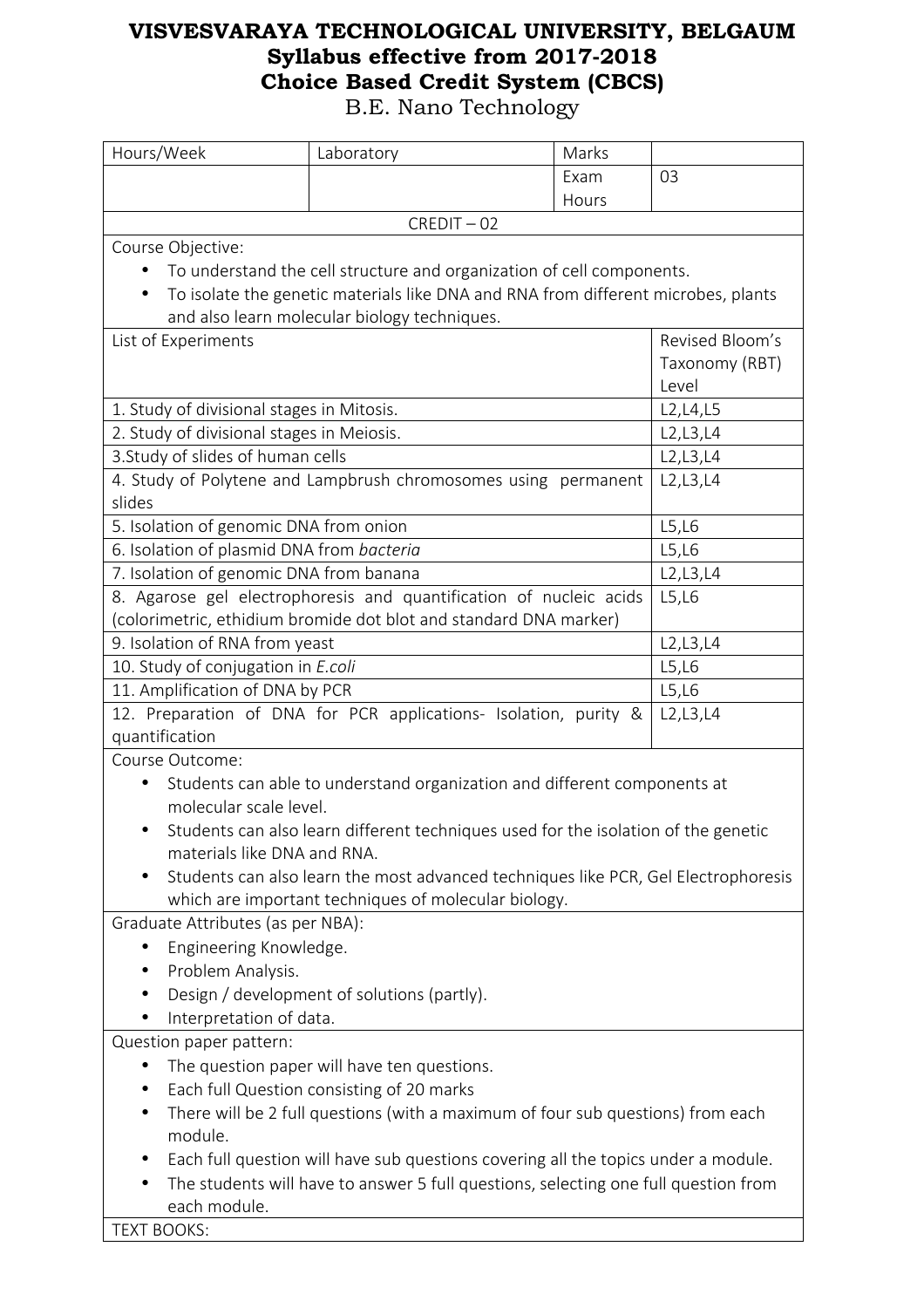- 1. Looking at Chromosomes by Darlington, Wiley.
- 2. Essentials of Molecular Biology by David Freifelder, Narosa Pub. House.
- 3. Molecular Biology of the Cell by Alberts et al., Garland Publishing.
- 4. Principles of Gene manipulation and Genomics by Primrose, Oxford University Press.

5. Molecular Biology of the Gene by James D Watson et al., Pearson Education.

- REFERENCE BOOKS:
- 1. Molecular Cell Biology by Darnell J Lodish & H Baltimore, Freeman Pub.
- 2. Biochemistry & Molecular Biology by William H Elliot and Daphane C Elliot, Oxford University Press.
- 3. Current protocols in molecular biology, edited by Frederick M. Ausubel et al., John Wiley & Sons.
- 4. Methods in enzymology by Berger S.L. & Kimmel A.R., Vol.152, Academic Press.
- 5. Cellular & Biochemical Science by G. Tripathi, IK Intl.

| <b>QUANTUM MECHANICS AND SIMULATION LAB</b><br>[As per Choice Based Credit System (CBCS) scheme]<br>(Effective from the academic year 2017-2018)<br>Course: B.E. / Nano Technology<br>Semester: VI                         |                                                              |          |                         |
|----------------------------------------------------------------------------------------------------------------------------------------------------------------------------------------------------------------------------|--------------------------------------------------------------|----------|-------------------------|
| Laboratory Code                                                                                                                                                                                                            | 17NTL68                                                      | IA Marks | 40                      |
| Number of Lecture                                                                                                                                                                                                          | 01Hr Instruction + 02 Hrs                                    | Exam     | 60                      |
| Hours/Week                                                                                                                                                                                                                 | Laboratory                                                   | Marks    |                         |
|                                                                                                                                                                                                                            |                                                              | Exam     | 03                      |
|                                                                                                                                                                                                                            |                                                              | Hours    |                         |
|                                                                                                                                                                                                                            | $CREDIT - 02$                                                |          |                         |
| Course Objective:<br>To understand the simulation at atomic and molecular level by using softwares<br>To study about the nucleic acids, proteins, superimposition of molecules and building the<br>phylogenetic tree, etc. |                                                              |          |                         |
| List of Experiments                                                                                                                                                                                                        |                                                              |          | Revised Bloom's         |
|                                                                                                                                                                                                                            |                                                              |          | Taxonomy (RBT)<br>Level |
| 1. Modelling metal-semiconductor contacts: The Ag-Si interface using<br>QuantumWise - Virtual NanoLab Software                                                                                                             | L5,L6                                                        |          |                         |
| 2. Resistivity calculations using the MD-Landauer method using<br>QuantumWise - Virtual NanoLab Software                                                                                                                   |                                                              |          | L5,L6                   |
| 3. Spin-orbit transport calculations: Bi2Se3 topological insulator thin-<br>film device using QuantumWise - Virtual NanoLab Software                                                                                       |                                                              |          | L5,L6                   |
| 4. Opening a band gap in silicene and bilayer graphene with an electric<br>field using QuantumWise - Virtual NanoLab Software                                                                                              |                                                              |          | L5,L6                   |
| 5. Building molecule-surface systems: Benzene on Au (111) using<br>QuantumWise - Virtual NanoLab Software                                                                                                                  |                                                              |          | L5,L6                   |
|                                                                                                                                                                                                                            | 6. Spin-dependent Bloch states in graphene nanoribbons using |          | L5,L6                   |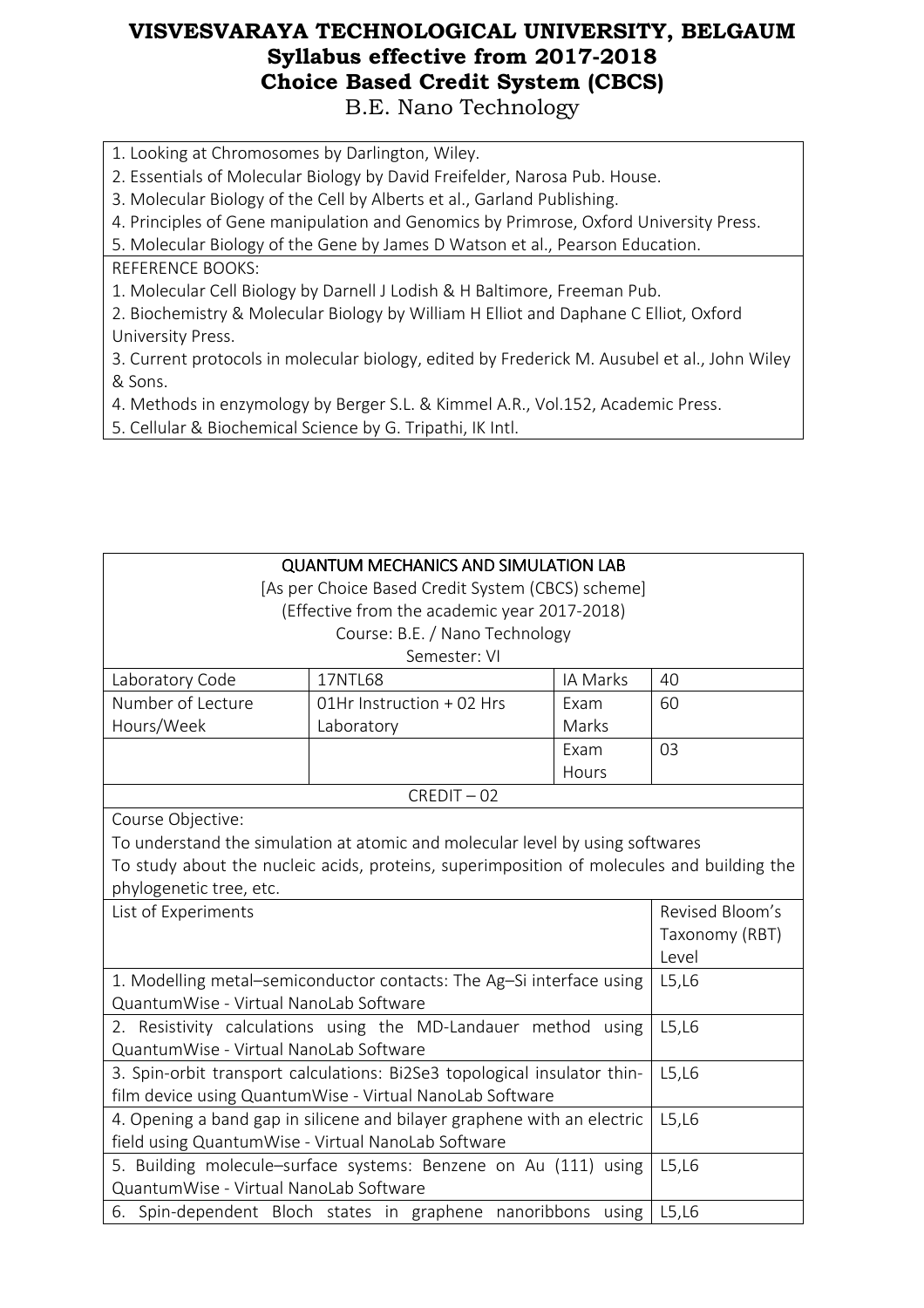| QuantumWise - Virtual NanoLab Software                                              |            |
|-------------------------------------------------------------------------------------|------------|
|                                                                                     |            |
| 7. Exploring graphene - Build a graphene sheet - Build a CNT -                      | L5,L6      |
| Transmission spectrum of a GNR using QuantumWise - Virtual                          |            |
| NanoLab Software                                                                    |            |
| 8. Twisted nanoribbon - Transmission spectrum - Buckling a graphene                 | L5,L6      |
| sheet.                                                                              |            |
| 9. Sequence retrieval from nucleic acid and protein data base using                 | L2, L3, L4 |
| <b>NCBI</b>                                                                         |            |
| 10. Multiple alignment of sequence and pattern determination by                     | L2, L3, L4 |
| NCBI and Clustal Omega Prosite software                                             |            |
| 11. Evolutionary studies / phylogenetic analysis by phylowin software               | L2, L3, L4 |
| and Visualization by TreeView software                                              |            |
| 12. Secondary structure prediction of proteins by Sopma software                    | L2, L3, L4 |
| 13. Identification of functional sites in gene / genome by Gen Sean and             | L2, L3, L4 |
| ORF finder software                                                                 |            |
| 14. Super imposition of molecular structures and calculation of RMSD                | L2, L3, L4 |
| by SPDBV software                                                                   |            |
| 15. PDB structure retrieval and visualization; analysis of homologous               | L2, L3, L4 |
| structure by RASMOL software                                                        |            |
| Course Outcome:                                                                     |            |
| Students can understand                                                             |            |
| The simulation at atomic and molecular level by using softwares                     |            |
| About the nucleic acids, proteins, superimposition of molecules and building the    |            |
| phylogenetic tree.                                                                  |            |
| Graduate Attributes (as per NBA):                                                   |            |
| Engineering Knowledge.                                                              |            |
| Problem Analysis.                                                                   |            |
| Design / development of solutions (partly).                                         |            |
| Interpretation of data.                                                             |            |
| Question paper pattern:                                                             |            |
| The question paper will have ten questions.                                         |            |
| Each full Question consisting of 20 marks                                           |            |
| There will be 2 full questions (with a maximum of four sub questions) from each     |            |
| module.                                                                             |            |
| Each full question will have sub questions covering all the topics under a module.  |            |
| The students will have to answer 5 full questions, selecting one full question from |            |
| each module.                                                                        |            |
| <b>REFERENCE BOOKS:</b>                                                             |            |
| 1. Lab manual                                                                       |            |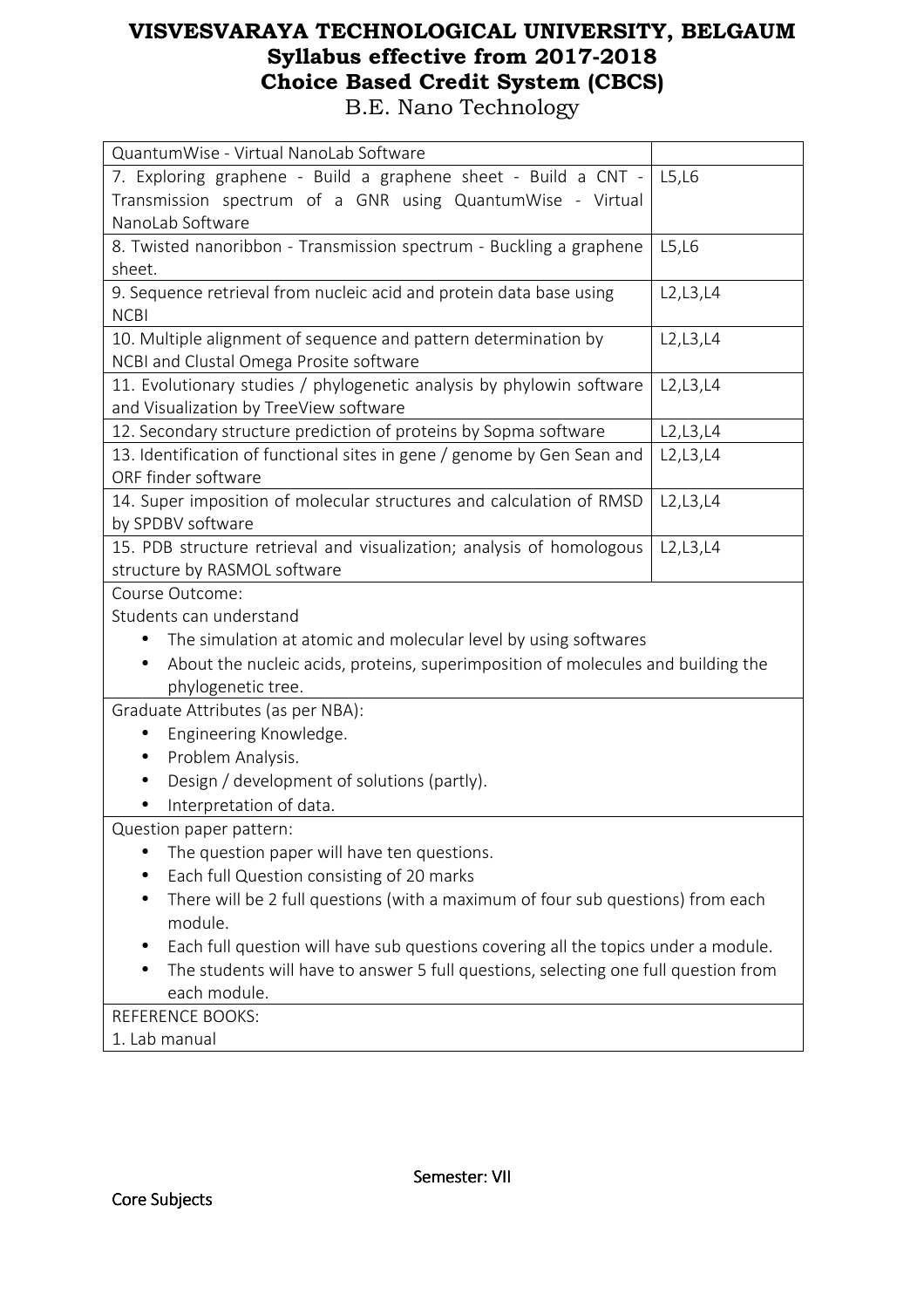|                                                                          | NANOCOMPOSITES AND THEIR APPLICATIONS                                                 |          |             |
|--------------------------------------------------------------------------|---------------------------------------------------------------------------------------|----------|-------------|
|                                                                          | [As per Choice Based Credit System (CBCS) scheme]                                     |          |             |
|                                                                          | (Effective from the academic year 2017-2018)                                          |          |             |
|                                                                          | Course: B.E. / Nano Technology                                                        |          |             |
|                                                                          | Semester: VII                                                                         |          |             |
| Subject Code                                                             | 17NT71                                                                                | IA Marks | 40          |
| Number of Lecture Hours                                                  | 04                                                                                    | Exam     | 60          |
| Per Week                                                                 |                                                                                       | Marks    |             |
| <b>Total Number of Lecture</b>                                           | 50                                                                                    | Exam     | 03          |
| Hours                                                                    |                                                                                       | Hours    |             |
|                                                                          | $CREDIT - 04$                                                                         |          |             |
| Course Objective:                                                        |                                                                                       |          |             |
|                                                                          | Composites are a relatively wide used class of materials.                             |          |             |
| $\bullet$                                                                | In this course the students learn about the benefits of combining different materials |          |             |
|                                                                          | to a composite to obtain desired properties.                                          |          |             |
| $\bullet$                                                                | The motive of this course is to make the students to understand different processing  |          |             |
|                                                                          | methods, issues, properties and testing methods of different composite materials      |          |             |
|                                                                          | Modules                                                                               | Teaching | Revised     |
|                                                                          |                                                                                       | Hours    | Bloom's     |
|                                                                          |                                                                                       |          | Taxonomy    |
|                                                                          |                                                                                       |          | (RBT)       |
|                                                                          |                                                                                       |          | Level       |
| Module 1:                                                                | 10                                                                                    | L1, L2   |             |
| <b>INTRODUCTION TO COMPOSITES</b>                                        |                                                                                       |          |             |
|                                                                          | Definition and Fundamentals of composites and Nanocomposites.                         |          |             |
| Need for composite materials. Classification of composites; Matrix:      |                                                                                       |          |             |
| Polymer matrix composites (PMC), Metal matrix composites (MMC),          |                                                                                       |          |             |
| Ceramic                                                                  | matrix composites (CMC); Reinforcement:<br>particle                                   |          |             |
| reinforced composites, Fibre reinforced composites.                      |                                                                                       |          |             |
|                                                                          | Applications of composites. Fibre production techniques for glass,                    |          |             |
| carbon and ceramic fibres.                                               |                                                                                       |          |             |
| Module 2:                                                                |                                                                                       | 10       | L1, L2, L3  |
| POLYMER MATRIX COMPOSITES                                                |                                                                                       |          |             |
|                                                                          | Polymer resins: thermosetting resins, thermoplastic<br>resins;                        |          |             |
|                                                                          | reinforcement fibres: rovings, woven fabrics, non-woven random                        |          |             |
| mats, various types of fibres.                                           |                                                                                       |          |             |
|                                                                          | Processing of PMC: hand layup process, spray up<br>process,                           |          |             |
|                                                                          | compression moulding, reinforced reaction injection moulding, resin                   |          |             |
|                                                                          | transfer moulding, Pultrusion, Filament winding, Injection moulding.                  |          |             |
| Fibre reinforced plastics (FRP), Glass Fibre Reinforced Plastics (GFRP). |                                                                                       |          |             |
| Laminates: Balanced Laminates, Symmetric Laminates, Angle Ply            |                                                                                       |          |             |
|                                                                          | Laminates, Cross Ply Laminates; applications of PMC in aerospace,                     |          |             |
|                                                                          | automotive industries. Applications of polymer nanocomposites                         |          |             |
| Module 3:                                                                |                                                                                       | 10       | L1, L2, L3, |
| <b>METAL MATRIX COMPOSITES</b>                                           |                                                                                       |          | L4          |
|                                                                          | Characteristics of MMC, various types of metal matrix composites                      |          |             |
|                                                                          | alloy vs. MMC, advantages of MMC, limitations of MMC,                                 |          |             |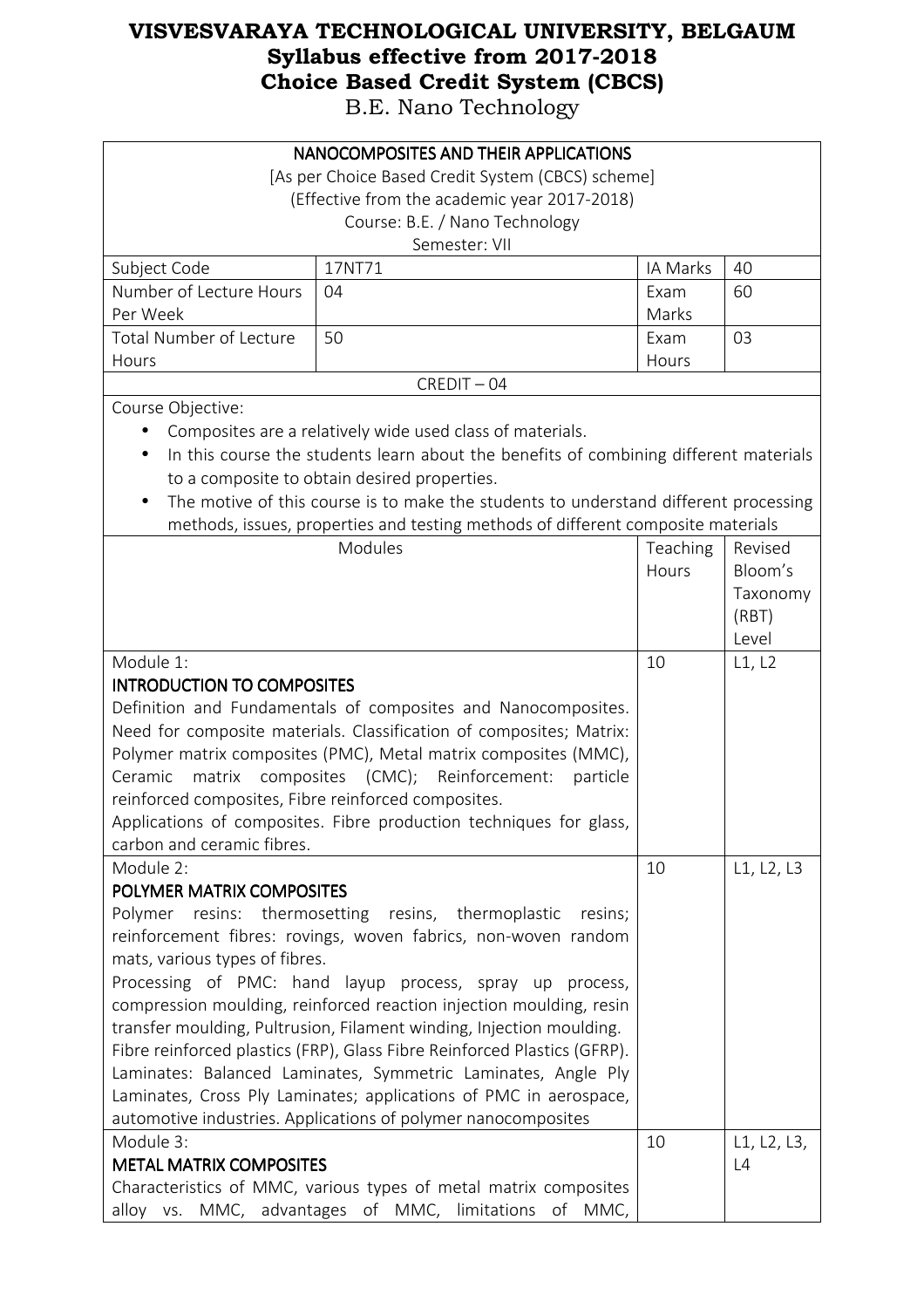| Reinforcements: particles, fibres. Effect of reinforcement: volume<br>fraction, rule of mixtures.<br>Processing of MMC: powder metallurgy process, diffusion bonding,<br>stir casting, squeeze casting, a spray process, Liquid infiltration In-<br>situ reactions, Interface-measurement of interface properties, |    |             |
|--------------------------------------------------------------------------------------------------------------------------------------------------------------------------------------------------------------------------------------------------------------------------------------------------------------------|----|-------------|
| applications of MMC in aerospace, automotive industries.                                                                                                                                                                                                                                                           |    |             |
| Applications of Metal matrix nanocomposites.                                                                                                                                                                                                                                                                       |    |             |
| Module 4:                                                                                                                                                                                                                                                                                                          | 10 | L1, L2, L3, |
| <b>CERAMIC MATRIX AND SPECIAL COMPOSITES</b>                                                                                                                                                                                                                                                                       |    | L4          |
| Engineering ceramic materials: properties, advantages, limitations,                                                                                                                                                                                                                                                |    |             |
| monolithic ceramics, need for CMC,                                                                                                                                                                                                                                                                                 |    |             |
| Ceramic matrix: various types of ceramic matrix composites- oxide                                                                                                                                                                                                                                                  |    |             |
| ceramics, non-oxide ceramics, aluminium oxide, silicon nitride;                                                                                                                                                                                                                                                    |    |             |
| Reinforcements: particles, fibres, whiskers. Sintering, Hot pressing,                                                                                                                                                                                                                                              |    |             |
| Cold isostatic pressing (CIPing), Hot isostatic pressing (HIPing).<br>Processing of Ceramic Matrix composites. Applications of ceramic                                                                                                                                                                             |    |             |
| matrix nanocomposites Applications of CMC in<br>aerospace,                                                                                                                                                                                                                                                         |    |             |
| automotive industries.                                                                                                                                                                                                                                                                                             |    |             |
| Carbon/carbon composites, advantages of carbon matrix, limitations                                                                                                                                                                                                                                                 |    |             |
| of carbon matrix. Carbon fibre - chemical vapour deposition of                                                                                                                                                                                                                                                     |    |             |
| carbon on carbon fibre perform. Sol-gel technique                                                                                                                                                                                                                                                                  |    |             |
| Module 5:                                                                                                                                                                                                                                                                                                          | 10 | L1, L2, L3  |
| <b>MECHANICS OF COMPOSITES</b>                                                                                                                                                                                                                                                                                     |    |             |
| Lamina Constitutive Equations: Lamina Assumptions - Macroscopic                                                                                                                                                                                                                                                    |    |             |
| Viewpoint. Generalized Hooke's Law. Reduction to Homogeneous                                                                                                                                                                                                                                                       |    |             |
| Orthotropic Lamina - Isotropic limit case, Orthotropic Stiffness                                                                                                                                                                                                                                                   |    |             |
| matrix (Qij), Definition of stress and Moment Resultants. Strain                                                                                                                                                                                                                                                   |    |             |
| Displacement relations. Basic Assumptions of Laminated anisotropic                                                                                                                                                                                                                                                 |    |             |
| plates. Laminate Constitutive Equations - Coupling Interactions,                                                                                                                                                                                                                                                   |    |             |
| Balanced Laminates, Symmetric Laminates, Angle Ply Laminates,                                                                                                                                                                                                                                                      |    |             |
| Cross Ply Laminates. Laminate Structural Moduli. Evaluation of                                                                                                                                                                                                                                                     |    |             |
| Lamina Properties from Laminate Tests. Quasilsotropic Laminates.<br>Determination of Lamina stresses within Laminates.                                                                                                                                                                                             |    |             |
| Course Outcome:                                                                                                                                                                                                                                                                                                    |    |             |
| After completion of course, student can be able to                                                                                                                                                                                                                                                                 |    |             |
| Design composites using of different material                                                                                                                                                                                                                                                                      |    |             |
| Use different techniques to process different types of composites and know the<br>$\bullet$                                                                                                                                                                                                                        |    |             |
| limitations of each process                                                                                                                                                                                                                                                                                        |    |             |
| Use Mathematical techniques to predict the macroscopic properties of different                                                                                                                                                                                                                                     |    |             |
| Laminates                                                                                                                                                                                                                                                                                                          |    |             |
| Graduate Attributes (as per NBA):                                                                                                                                                                                                                                                                                  |    |             |
| Engineering Knowledge.                                                                                                                                                                                                                                                                                             |    |             |
| Problem Analysis.                                                                                                                                                                                                                                                                                                  |    |             |
| Design / development of solutions (partly).                                                                                                                                                                                                                                                                        |    |             |
| Interpretation of data.                                                                                                                                                                                                                                                                                            |    |             |
| Question paper pattern:                                                                                                                                                                                                                                                                                            |    |             |
| The question paper will have ten questions.                                                                                                                                                                                                                                                                        |    |             |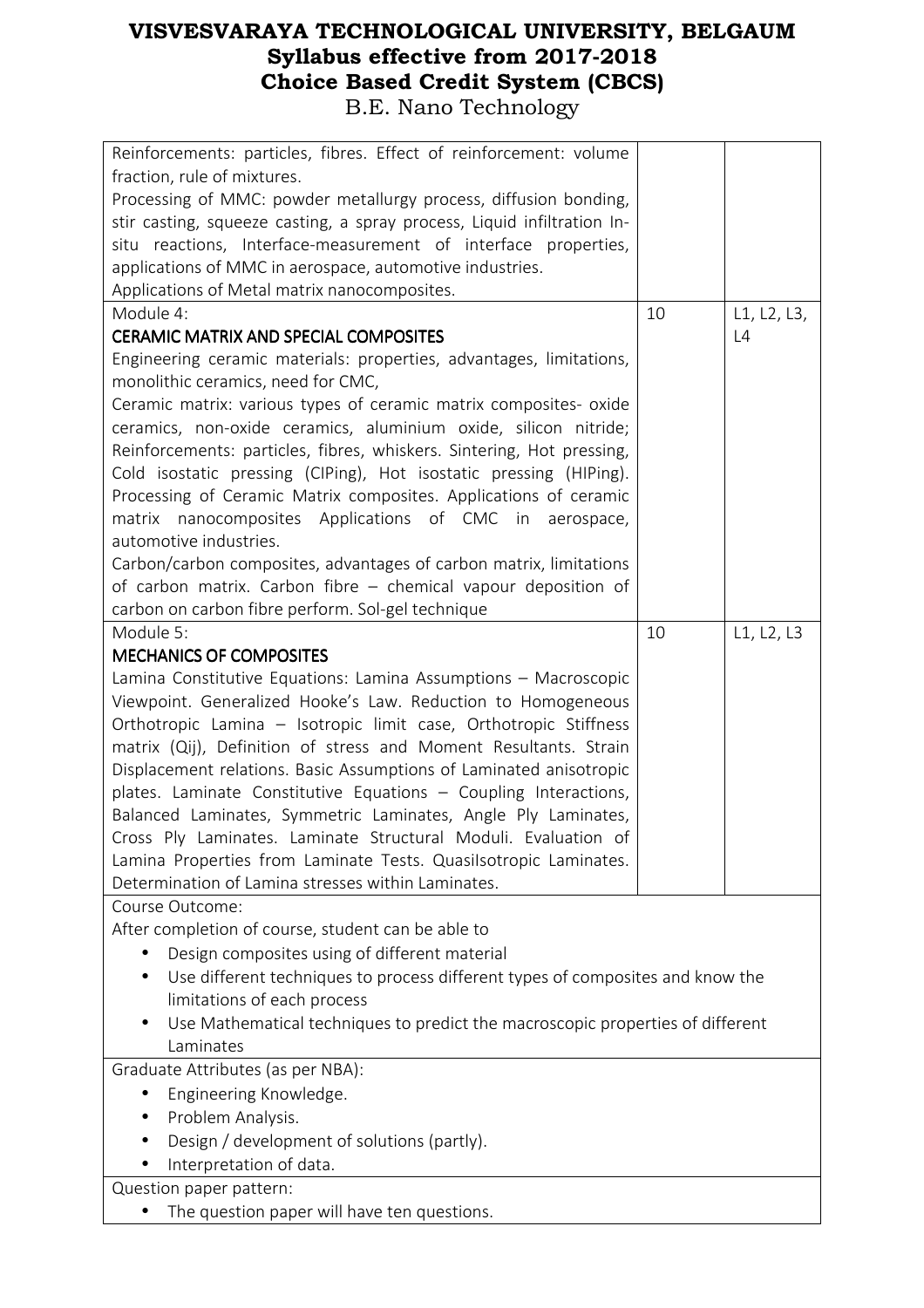- Each full Question consisting of 20 marks
- There will be 2 full questions (with a maximum of four sub questions) from each module.
- Each full question will have sub questions covering all the topics under a module.
- The students will have to answer 5 full questions, selecting one full question from each module.

#### TEXT BOOKS:

1. Mathews F. L. and Rawlings R. D., "Composite Materials: Engineering and Science", 1 st Edition, Chapman and Hall, London, England, 1994.

2. Chawla K. K., "Composite materials", Second Edition, Springer – Verlag, 1998.

#### REFERENCE BOOKS:

1. Clyne, T. W. and Withers, P. J., "Introduction to Metal Matrix Composites", Cambridge University Press, 1993.

2. Strong, A.B., "Fundamentals of Composite Manufacturing", SME, 1989.

3. Sharma, S.C., "Composite materials", Narosa Publications, 2000.

4. Broutman, L.J. and Krock,R. M., "Modern Composite Materials", Addison-Wesley, 1967. 5. ASM Hand Book, "Composites", Vol.21, ASM International, 2001.

## MICROCONTROLLERS AND INTERFACE

[As per Choice Based Credit System (CBCS) scheme] (Effective from the academic year 2017-2018)

#### Course: B.E. / Nano Technology

#### Semester: VI

| Subject Code            | 17NT72 | IA Marks | 40 |
|-------------------------|--------|----------|----|
| Number of Lecture Hours | 04     | Exam     | 60 |
| Per Week                |        | Marks    |    |
| Total Number of Lecture | 50     | Exam     | 03 |
| <b>Hours</b>            |        | Hours    |    |

#### CREDIT – 04

Course Objective:

• To study basic principles of micro-controllers family

• To understand designing and interfacing the devices with micro controllers

| <b>Modules</b>                                                  | <b>Teaching</b> | Revised    |
|-----------------------------------------------------------------|-----------------|------------|
|                                                                 | Hours           | Bloom's    |
|                                                                 |                 | Taxonomy   |
|                                                                 |                 | (RBT)      |
|                                                                 |                 | Level      |
| Module 1:                                                       | 10              | L1, L2, L3 |
| MICROPROCESSORS AND MICROCONTROLLER                             |                 |            |
| Introduction, Microprocessors and Microcontrollers, RISC & CISC |                 |            |
| CPU Architectures, Harvard & Von- Neumann CPU architecture,     |                 |            |
| Computer software. The 8051 Architecture: Introduction,         |                 |            |
| Architecture of 8051, Pin diagram of 8051, Memory organization, |                 |            |
| External Memory interfacing, stacks.                            |                 |            |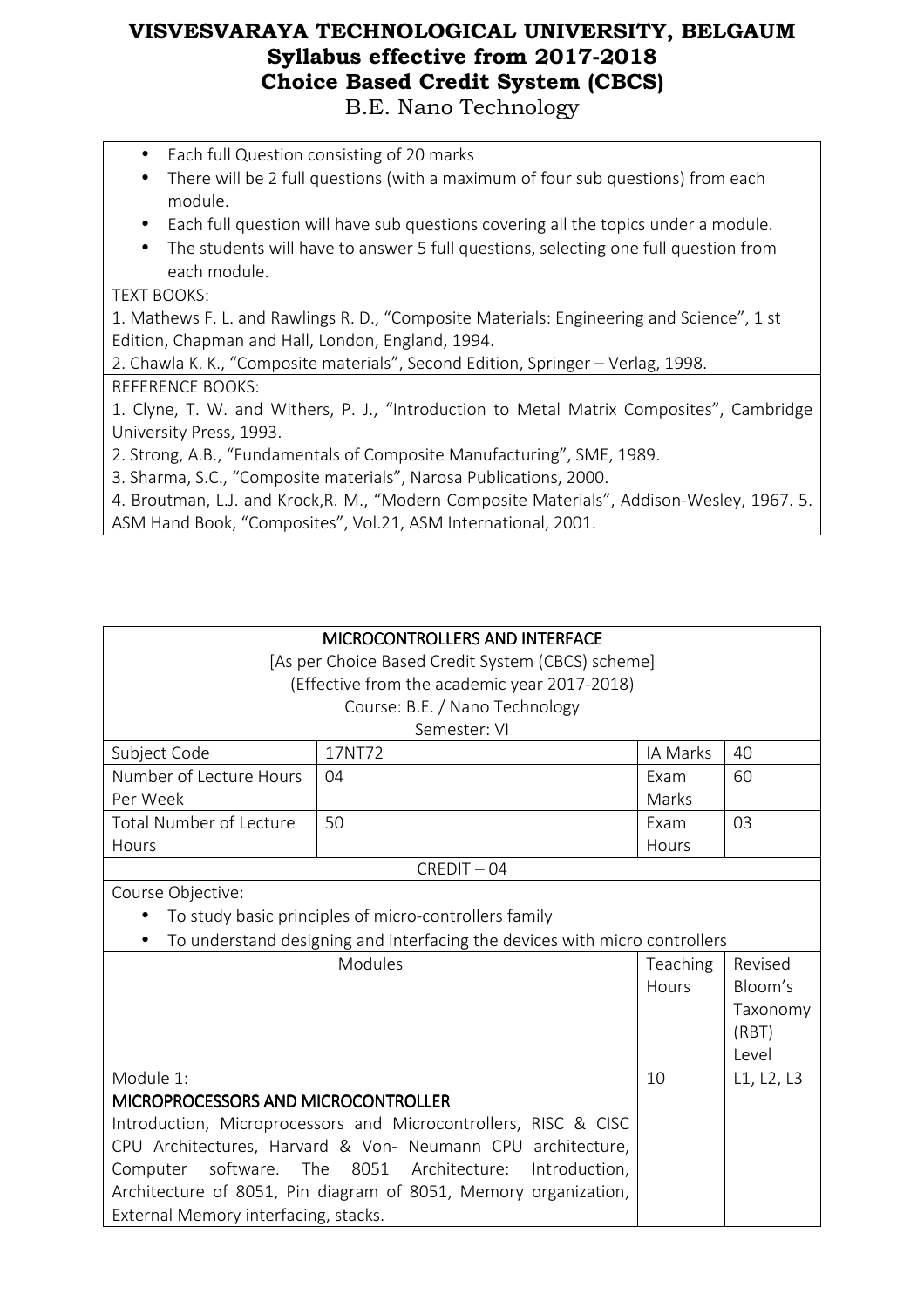| Module 2:                                                               | 10 | L1, L2, L3  |
|-------------------------------------------------------------------------|----|-------------|
| <b>ADDRESSING MODES</b>                                                 |    |             |
| Introduction, Instruction syntax, Data types, Subroutines, Addressing   |    |             |
| modes: Immediate addressing, Register addressing,<br>Direct             |    |             |
| addressing, Indirect addressing, relative addressing, Absolute          |    |             |
| addressing, Long addressing, Indexed addressing, Bit inherent           |    |             |
| addressing, bit direct addressing.                                      |    |             |
| Module 3:                                                               | 10 | L1, L2, L3, |
| 8051 INSTRUCTION SET                                                    |    | L4          |
| Instruction timings, 8051 instructions: Data transfer instructions,     |    |             |
| Arithmetic instructions, Logical instructions, Branch instructions,     |    |             |
| Subroutine instructions, Bit manipulation instruction.                  |    |             |
| <b>INTERFACING</b>                                                      |    |             |
| Interfacing stepper motor – program to rotate stepper motor,            |    |             |
| interfacing DC motor - program to control the speed of DC motor,        |    |             |
| interfacing serial A/D converter, interfacing D/A converter using       |    |             |
| parallel ports - program to generate square wave by interfacing         |    |             |
| DAC08 with parallel port.                                               |    |             |
| Module 4:                                                               | 10 | L1, L2, L3  |
| MICROCONTROLLER PIC16F84                                                |    |             |
| Introduction, CISC, RISC, Applications, Clock/instruction cycle,        |    |             |
| Pipelining, Pin description, Clock generator - oscillator, Reset,       |    |             |
| Central processing unit, Ports, Memory organization, Interrupts, Free   |    |             |
| timer TMRO, EEPROM Data memory.                                         |    |             |
| PIC16CXX INSTRUCTION SET                                                |    |             |
| Introduction to instruction set in pic16cxx microcontroller family,     |    |             |
| data transfer, arithmetic and logic, bit operations, directing the      |    |             |
| program flow, instruction execution period.                             |    |             |
| Module 5:<br><b>OVERVIEW OF THE AVR FAMILY</b>                          | 10 | L1, L2, L3  |
|                                                                         |    |             |
| History, AVR feature's, AVR family overview - classic AVR - Mega        |    |             |
| $AVR - Tiny AVR - Special purpose AVR.$<br><b>AVR ARCHITECTURE</b>      |    |             |
| The general purpose registers in the AVR, AVR data memory,              |    |             |
| instructions with the data memory, AVR status register, AVR data        |    |             |
| format and directives.                                                  |    |             |
| Course Outcome:                                                         |    |             |
| Students can                                                            |    |             |
| Study basic principles of micro-controllers family<br>$\bullet$         |    |             |
| Understand designing and interfacing the devices with micro controllers |    |             |
| Graduate Attributes (as per NBA):                                       |    |             |
| Engineering Knowledge.                                                  |    |             |
| Problem Analysis.                                                       |    |             |
|                                                                         |    |             |
| Design / development of solutions (partly).                             |    |             |
| Interpretation of data.                                                 |    |             |
| Question paper pattern:                                                 |    |             |
| The question paper will have ten questions.                             |    |             |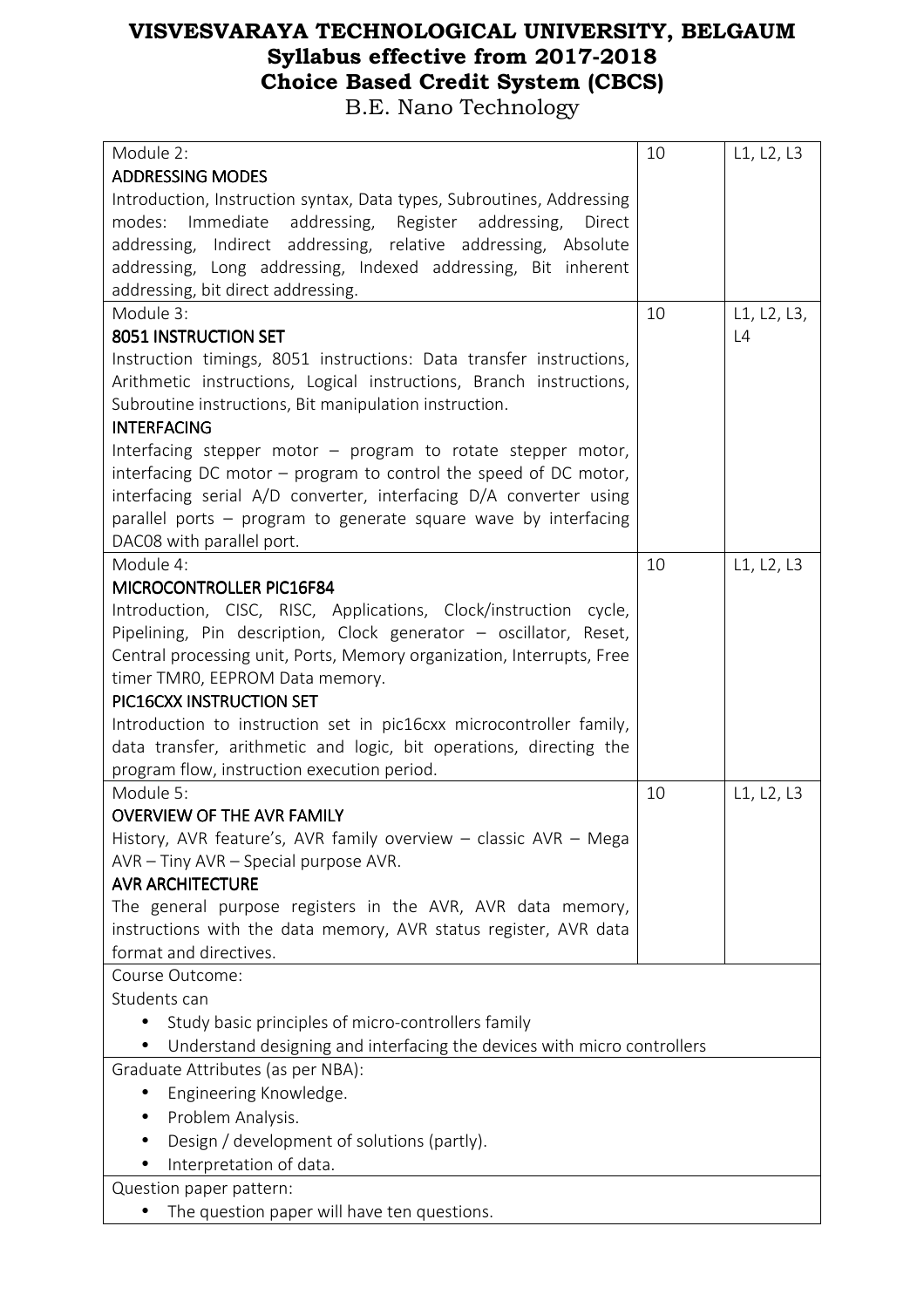- Each full Question consisting of 20 marks
- There will be 2 full questions (with a maximum of four sub questions) from each module.
- Each full question will have sub questions covering all the topics under a module.
- The students will have to answer 5 full questions, selecting one full question from each module.

#### TEXT BOOKS:

1. 8051 microcontroller : Hardware, software and applications by M S Mallikarjunaswamy and V Udayashankara

2. PIC microcontrollers for beginners, by NebojsaMatic.

3.The AVR microcontroller and embedded system by Muhammad alimazidi.

REFERENCE BOOKS:

1. The 8051 microcontroller and embedded systems Using assembly and C, 2nd ed., by Muhammad Ali Mazidi. ISBN: 9780131194021

2. The 8051 microcontroller, 3rd ed. By Kenneth Ayala, ISBN: 108131502007

| <b>MEMS AND NEMS</b>                                                 |                                                                   |          |          |
|----------------------------------------------------------------------|-------------------------------------------------------------------|----------|----------|
| [As per Choice Based Credit System (CBCS) scheme]                    |                                                                   |          |          |
|                                                                      | (Effective from the academic year 2017-2018)                      |          |          |
|                                                                      | Course: B.E. / Nano Technology                                    |          |          |
|                                                                      | Semester: VII                                                     |          |          |
| Subject Code                                                         | 17NT73                                                            | IA Marks | 40       |
| Number of Lecture Hours                                              | 04                                                                | Exam     | 60       |
| Per Week                                                             |                                                                   | Marks    |          |
| <b>Total Number of Lecture</b>                                       | 50                                                                | Exam     | 03       |
| Hours                                                                |                                                                   | Hours    |          |
|                                                                      | $CREDIT - 04$                                                     |          |          |
| Course Objective:                                                    |                                                                   |          |          |
|                                                                      | To understand the basic components of MEMS and NEMS               |          |          |
|                                                                      | To study, design the MEMS and NEMS based devices                  |          |          |
|                                                                      | Modules                                                           | Teaching | Revised  |
|                                                                      |                                                                   | Hours    | Bloom's  |
|                                                                      |                                                                   |          | Taxonomy |
|                                                                      |                                                                   |          | (RBT)    |
|                                                                      |                                                                   |          | Level    |
| Module 1:                                                            |                                                                   | 10       | L1, L2   |
| <b>INTRODUCTION</b>                                                  |                                                                   |          |          |
| Miniaturization, Integrated Circuits, Microsensors, Microactuators,  |                                                                   |          |          |
| Thermal MEMS, Micro-Opto Electro Mechanical Systems (MOEMS),         |                                                                   |          |          |
| Magnetic MEMS, Microfluidics, RF MEMS, Packaging.                    |                                                                   |          |          |
| <b>MICRO SENSORS &amp; ACTUATORS</b>                                 |                                                                   |          |          |
| Principle of sensing and actuation, silicon capacity sensors, piezo- |                                                                   |          |          |
|                                                                      | resistive sensors, electrostatic comb drive, magnetic microrelay, |          |          |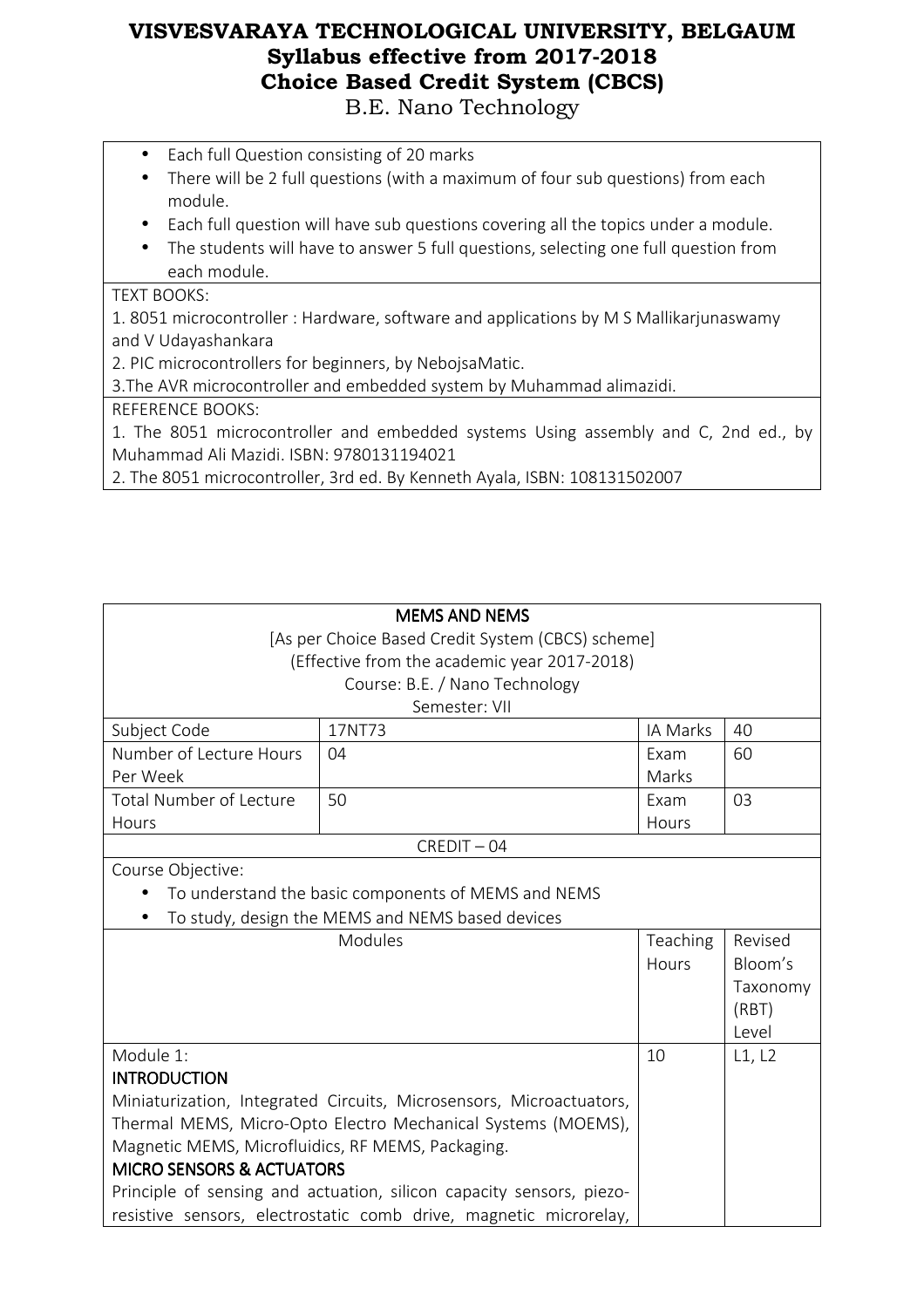| piezo-ink jet printer, micromirrors, array sensors, microgrippers,            |    |             |
|-------------------------------------------------------------------------------|----|-------------|
| gyroscopes, micro beams and cantilever.                                       |    |             |
| Module 2:                                                                     | 10 | L1, L2, L3  |
| <b>TRANSDUCTION PLATFORMS</b>                                                 |    |             |
| Introduction - Conductometric and Capacitive Transducers, Optical             |    |             |
| Waveguide based Transducers, Electrochemical Transducers, Solid               |    |             |
| State Transducers - Schottky Diode based Transducers - p-n Diodes             |    |             |
| or Bipolar Junction based Transducers - MOS Capacitor based                   |    |             |
| Transducers, Acoustic Wave Transducers - Cantilever based                     |    |             |
| Transducers - Quartz Crystal Microbalance - Film Bulk Acoustic Wave           |    |             |
| Resonator.                                                                    |    |             |
| Module 3:                                                                     | 10 | L1, L2, L3, |
| <b>MICROMACHINING</b>                                                         |    | L4          |
| Types of wafers, orientation, Photolithography, Etching methods,              |    |             |
| Silicon polishing, surface and bulk micromachining, Thin film                 |    |             |
| deposition techniques sputtering, CVD, epitaxial growth, thermal              |    |             |
| oxidation, wafer bonding.<br><b>MEMS MATERIALS</b>                            |    |             |
| Single crystal silicon, poly silicon, SiO <sub>2</sub> , SiN, Germanium based |    |             |
| materials, metals, SiC, diamond III-V materials, piezoelectric                |    |             |
| materials.                                                                    |    |             |
| Module 4:                                                                     | 10 | L1, L2, L3, |
| <b>INTEGRATION OF MEMS DEVICES</b>                                            |    | L4          |
| Microsystem packaging, packaging technologies, reliability, failure           |    |             |
| mechanisms, CMOS, stability, transient properties and performance,            |    |             |
| traceability and calibration, scaling effects, signal amplifiers,             |    |             |
| transmitters, signal conditioning, basics of control theory, case             |    |             |
| studies.                                                                      |    |             |
| Module 5:                                                                     | 10 | L1, L2, L3  |
| NANOELECTROMECHANICAL SYSTEMS (NEMS)                                          |    |             |
| Introduction- Nano machining of NEMS based upon electron beam                 |    |             |
| lithography, Nano electromechanical systems fabrication, nano                 |    |             |
| imprint lithography, polymeric nano fibre templates, focused ion              |    |             |
| beam doping and wet chemical etching, stencil lithography and                 |    |             |
| sacrificial etching, large scale integration, future challenges,              |    |             |
| applications.                                                                 |    |             |
| Course Outcome:                                                               |    |             |
| Students can                                                                  |    |             |
| understand the basic components of MEMS and NEMS<br>$\bullet$                 |    |             |
| study, design the MEMS and NEMS based devices                                 |    |             |
| Graduate Attributes (as per NBA):                                             |    |             |
| Engineering Knowledge.                                                        |    |             |
| Problem Analysis.<br>$\bullet$                                                |    |             |
| Design / development of solutions (partly).                                   |    |             |
| Interpretation of data.                                                       |    |             |
| Question paper pattern:                                                       |    |             |
| The question paper will have ten questions.                                   |    |             |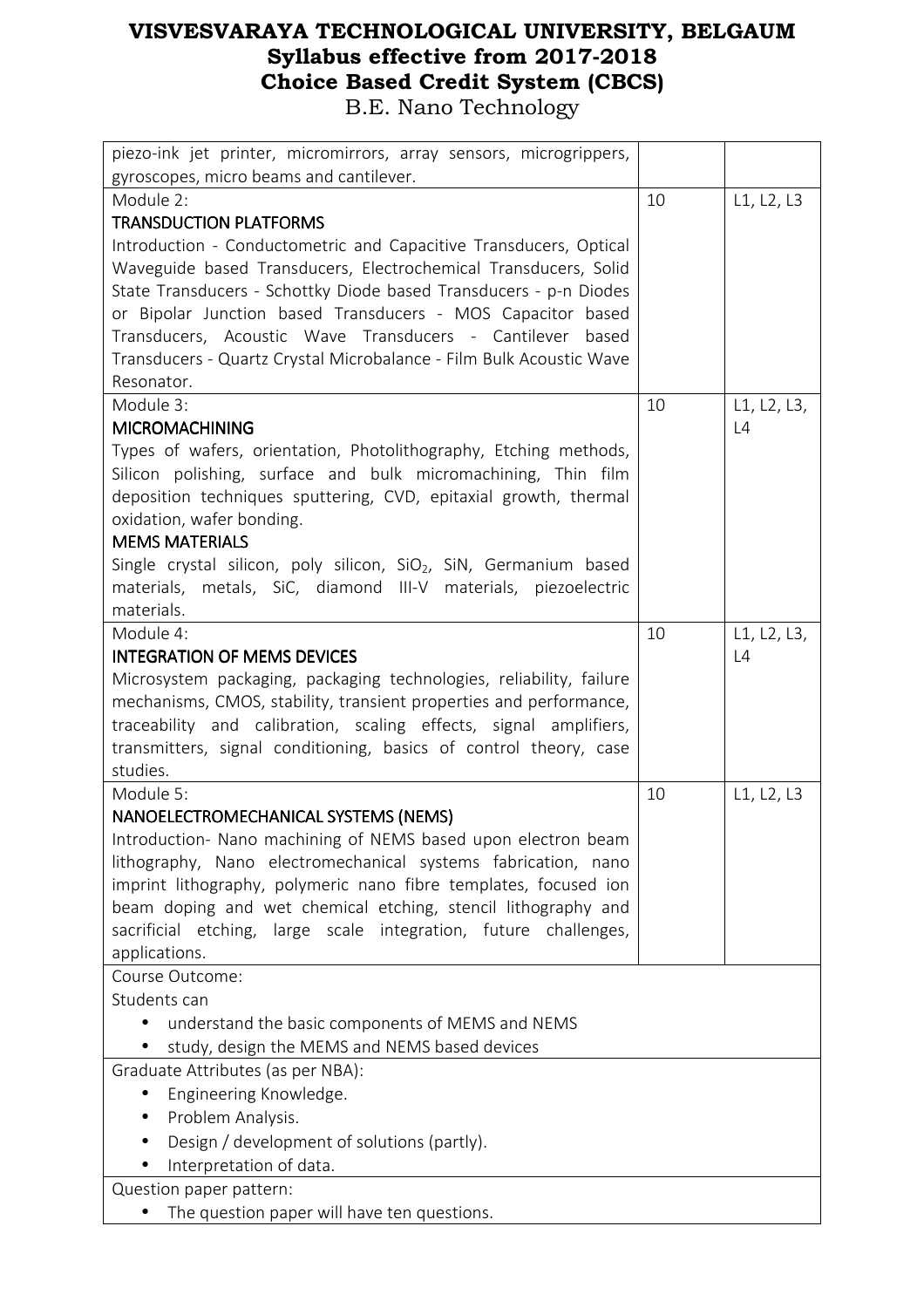- Each full Question consisting of 20 marks
- There will be 2 full questions (with a maximum of four sub questions) from each module.
- Each full question will have sub questions covering all the topics under a module.
- The students will have to answer 5 full questions, selecting one full question from each module.

#### TEXT BOOKS:

1. N. P. Mahalik, MEMS, Tata-McGraw Hill publication, 2009

2. V. K. Aatre, G. K. Ananthasuresh, K. J. Vinoy, Micro & Smart System, Wiley India, 2010.

3. Karlglosekotter, "Nanoelectronics and Nanosystems", Springer, 2004

KouroshKalantar-zadeh, Benjamin Fry, "Nanotechnology-Enabled Sensors", springer.

#### REFERENCE BOOKS:

1. Michael Stroscio, MitraDutta, Biological nanostructures and applications of nanostructures in biology, Kluwer academic publishers, 2004.

2. H. Fujita, Micromachines as Tools for Nanotechnology, Springer, 2003.

3. J.B. Park, Biomaterials Science and Engineering, Ed. 2, Narosa Publishers, New Delhi, 2005

#### Professional Elective Subjects

| <b>DATA ANALYTICS IN NANOSCIENCE</b>                                                           |                                                                             |          |          |
|------------------------------------------------------------------------------------------------|-----------------------------------------------------------------------------|----------|----------|
|                                                                                                | [As per Choice Based Credit System (CBCS) scheme]                           |          |          |
|                                                                                                | (Effective from the academic year 2017-2018)                                |          |          |
|                                                                                                | Course: B.E. / Nano Technology                                              |          |          |
|                                                                                                | Semester: VII                                                               |          |          |
| Subject Code                                                                                   | 17NT741                                                                     | IA Marks | 40       |
| Number of Lecture Hours                                                                        | 03                                                                          | Exam     | 60       |
| Per Week                                                                                       |                                                                             | Marks    |          |
| <b>Total Number of Lecture</b>                                                                 | 40                                                                          | Exam     | 03       |
| Hours                                                                                          |                                                                             | Hours    |          |
|                                                                                                | $CREDIT - 03$                                                               |          |          |
| Course Objective:                                                                              |                                                                             |          |          |
|                                                                                                | To understand the basics of big data analytics, methods and tools that data |          |          |
| scientists use                                                                                 |                                                                             |          |          |
| To learn the concepts, principles and practical applications of data analytics in<br>$\bullet$ |                                                                             |          |          |
| nanotechnology                                                                                 |                                                                             |          |          |
| To learn the method and procedures of using open source software for big data                  |                                                                             |          |          |
| analytics                                                                                      |                                                                             |          |          |
|                                                                                                | Modules<br>Teaching<br>Revised                                              |          |          |
|                                                                                                |                                                                             | Hours    | Bloom's  |
|                                                                                                |                                                                             |          | Taxonomy |
|                                                                                                |                                                                             |          | (RBT)    |
|                                                                                                |                                                                             |          | Level    |
| Module 1:                                                                                      |                                                                             | 08       | L1, L2   |
| <b>INTRODUCTION TO BIG DATA ANALYTICS</b>                                                      |                                                                             |          |          |
| Big data overview, data structures, analyst prespective on data                                |                                                                             |          |          |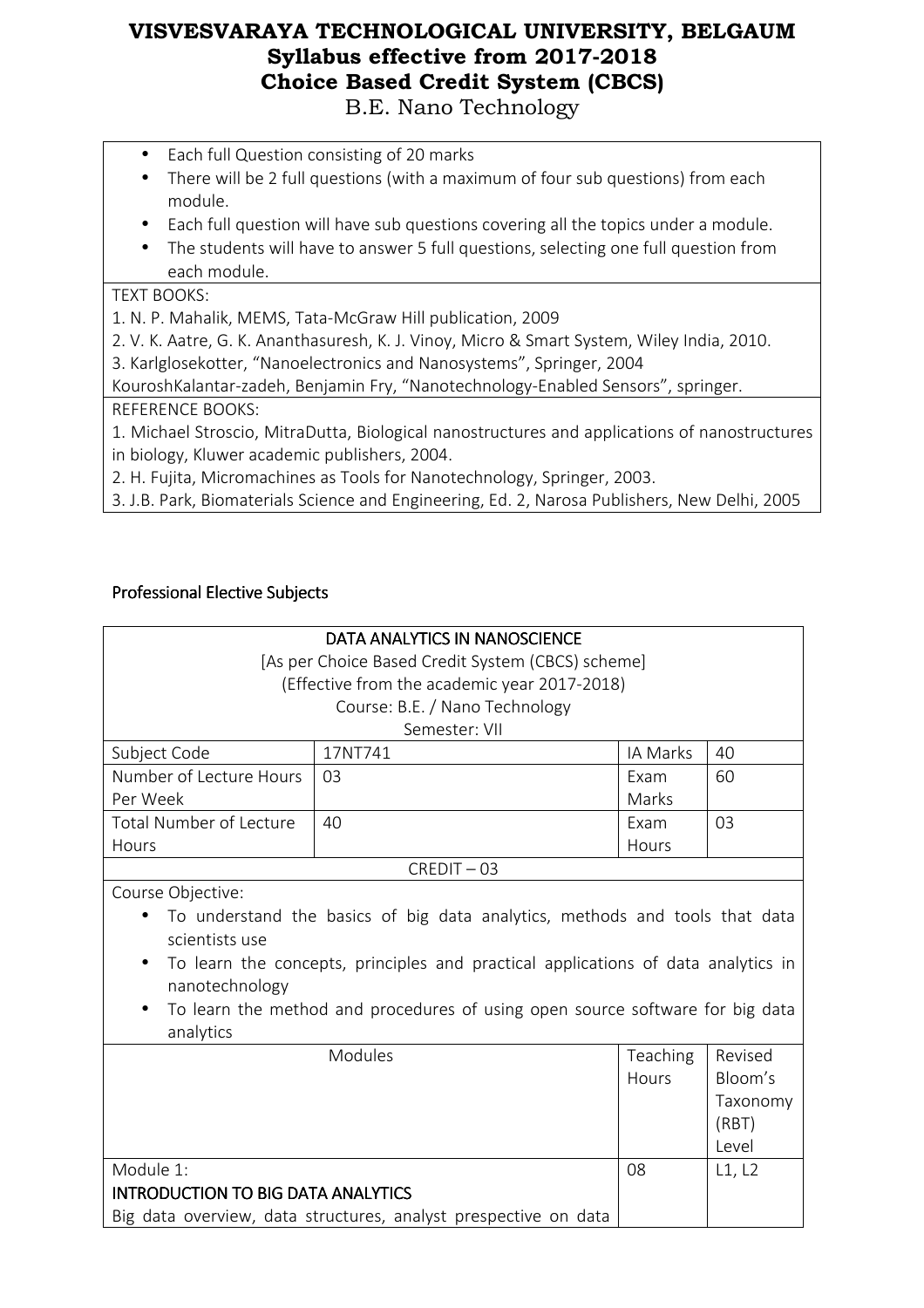| repositories, state of the practice in analytics, current analytical                         |    |             |  |
|----------------------------------------------------------------------------------------------|----|-------------|--|
| architecture, drivers of big data, emerging big data ecosystem,                              |    |             |  |
| new big data ecosystem, examples of big data analytics                                       |    |             |  |
| Module 2:                                                                                    | 08 | L1, L2, L3  |  |
| <b>DATA ANALYTICS LIFECYCLE</b>                                                              |    |             |  |
| Life cycle, discovery, data preparation, model planning, model                               |    |             |  |
| building, communicate results, operationalize, global innovation                             |    |             |  |
| networks and analysis, discovery                                                             |    |             |  |
| Module 3:                                                                                    | 08 | L1, L2, L3, |  |
| DATA ANALYTIC METHOD USING R                                                                 |    | L4          |  |
| Introduction to R, exploratory data analysis, statistical methods for                        |    |             |  |
| evaluation.                                                                                  |    |             |  |
| Module 4:                                                                                    | 08 | L1, L2, L3, |  |
| <b>ANALYTICAL THEORY AND METHODS</b>                                                         |    | L4          |  |
| Introduction<br>clustering, association<br>rules,<br>regression,<br>to                       |    |             |  |
| classification, time series analysis, text analysis, mapreduce and                           |    |             |  |
| hadoop, in database analytics                                                                |    |             |  |
| Module 5:                                                                                    | 08 | L1, L2, L3  |  |
| CONVERGENCE OF NANOTECHNOLOGY AND BIG DATA ANALYSIS                                          |    |             |  |
| Big Data; biosensors; computer-aided diagnosis; data analysis;                               |    |             |  |
| data visualization; healthcare; nanotechnology                                               |    |             |  |
| Course Outcome:                                                                              |    |             |  |
| After successfully completing this course, students will be able to:                         |    |             |  |
| Understand the fundamentals of data analytics and big data<br>$\bullet$                      |    |             |  |
| Develop structured lifecycle approach to data analytics problems<br>$\bullet$                |    |             |  |
| Apply appropriate analytic technique and tools to analyse big data in<br>$\bullet$           |    |             |  |
| nanotechnology                                                                               |    |             |  |
| Graduate Attributes (as per NBA):                                                            |    |             |  |
| Engineering Knowledge.                                                                       |    |             |  |
| Problem Analysis.<br>$\bullet$                                                               |    |             |  |
| Design / development of solutions (partly).                                                  |    |             |  |
| Interpretation of data.                                                                      |    |             |  |
| Question paper pattern:                                                                      |    |             |  |
| The question paper will have ten questions.<br>$\bullet$                                     |    |             |  |
| Each full Question consisting of 20 marks<br>$\bullet$                                       |    |             |  |
| There will be 2 full questions (with a maximum of four sub questions) from each<br>$\bullet$ |    |             |  |
| module.                                                                                      |    |             |  |
| Each full question will have sub questions covering all the topics under a module.           |    |             |  |
| The students will have to answer 5 full questions, selecting one full question from          |    |             |  |
| each module.                                                                                 |    |             |  |
| <b>TEXT BOOKS:</b>                                                                           |    |             |  |
| Data Science and Big Data Analytics: Discovering, Analyzing, Visualizing and<br>1.           |    |             |  |
| Presenting Data, EMC Education Services, 2015.                                               |    |             |  |
| (http://as.wiley.com/WileyCDA/WileyTitle/productCd-111887613X.html)                          |    |             |  |
| Data Science and Big Data Analytics: Discovering, Analyzing, Visualizing and<br>2.           |    |             |  |
| Presenting Data, EMC Education Services, 2015.                                               |    |             |  |
| (http://as.wiley.com/WileyCDA/WileyTitle/productCd-111887613X.html)                          |    |             |  |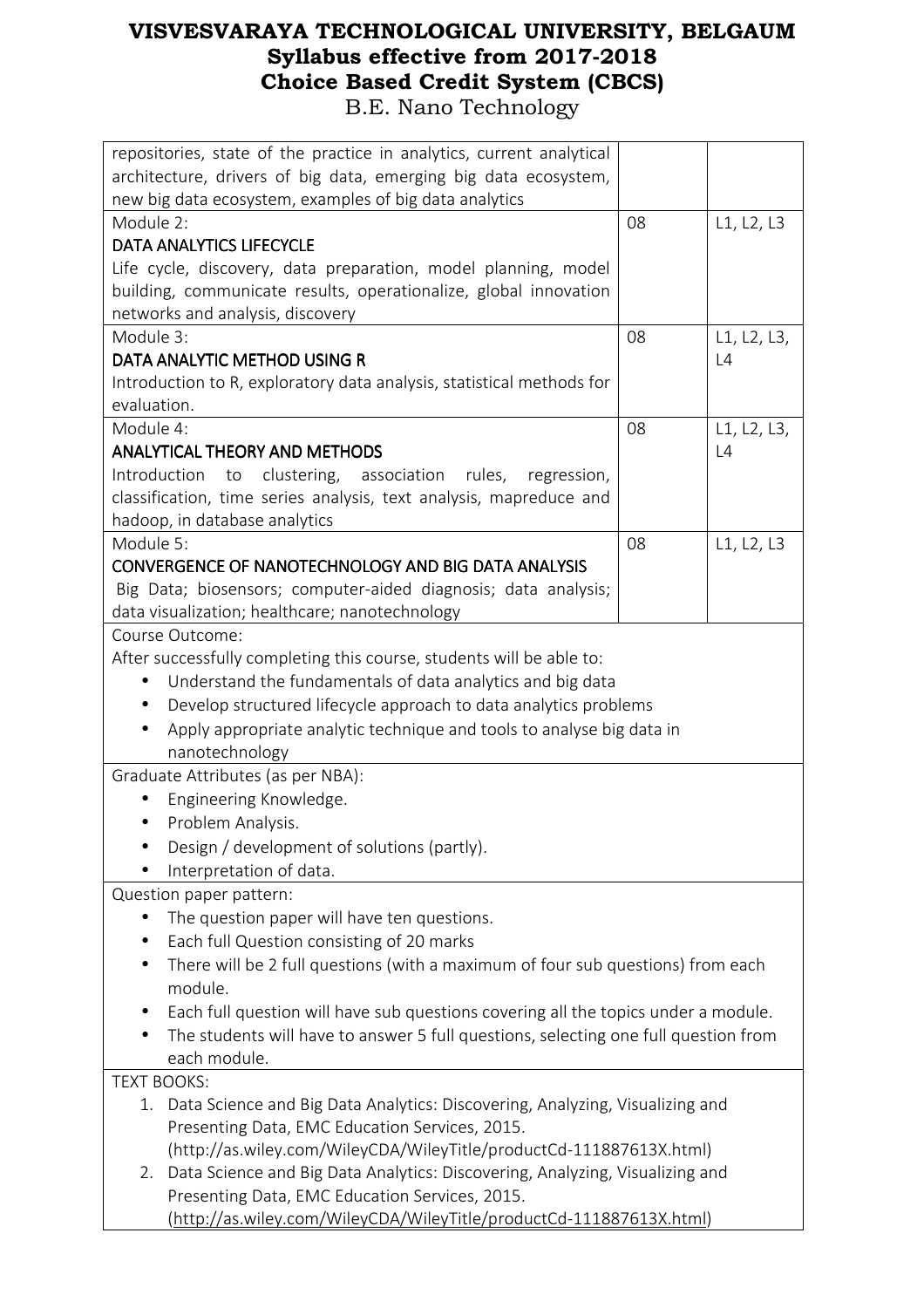3. Rodrigues JF, Paulovich FV, de Oliveira MC, de Oliveira ON, On the convergence of nanotechnology and Big Data analysis for computer-aided diagnosis, Nanomedicine (Lond). 2016 Apr;11(8):959-82. doi: 10.2217/nnm.16.35. Epub 2016 Mar 16 (https://www.ncbi.nlm.nih.gov/pubmed/2697966)

#### REFERENCE BOOKS:

1. Ramona Nelson, Nancy Staggers, Health Informatics - E-Book: An Interprofessional Approach, Elsevier, 2014

| NANOTECHNOLOGY FOR HEALTHCARE                                |                                                                                  |          |            |  |
|--------------------------------------------------------------|----------------------------------------------------------------------------------|----------|------------|--|
| [As per Choice Based Credit System (CBCS) scheme]            |                                                                                  |          |            |  |
|                                                              | (Effective from the academic year 2017-2018)                                     |          |            |  |
|                                                              | Course: B.E. / Nano Technology                                                   |          |            |  |
|                                                              | Semester: VII                                                                    |          |            |  |
| Subject Code                                                 | 17NT742                                                                          | IA Marks | 40         |  |
| Number of Lecture                                            | 03                                                                               | Exam     | 60         |  |
| Hours Per Week                                               |                                                                                  | Marks    |            |  |
| <b>Total Number of Lecture</b>                               | 40                                                                               | Exam     | 03         |  |
| Hours                                                        |                                                                                  | Hours    |            |  |
|                                                              | $CREDIT - 03$                                                                    |          |            |  |
| Course Objective:                                            |                                                                                  |          |            |  |
|                                                              | To learn the basic principles and importance of Nanobiotechnology health care.   |          |            |  |
|                                                              | To understand and design the nanostructures, nanodevices, nano based diagnostics |          |            |  |
|                                                              | techniques and devices as implants, drug delivery devices etc.                   |          |            |  |
|                                                              | <b>Modules</b>                                                                   | Teaching | Revised    |  |
|                                                              |                                                                                  | Hours    | Bloom's    |  |
|                                                              |                                                                                  |          | Taxonomy   |  |
|                                                              |                                                                                  |          | (RBT)      |  |
|                                                              |                                                                                  |          | Level      |  |
| Module 1:                                                    |                                                                                  | 08       | L1, L2     |  |
|                                                              | NANOTECHNOLOGY IN PHARMACEUTICAL APPLICATIONS                                    |          |            |  |
| Human anatomy - Form function and physiology - Developmental |                                                                                  |          |            |  |
|                                                              | prolog - principle of development - Neurophysiology - sensory                    |          |            |  |
|                                                              | physiology and muscle physiology - Trends in nanobiotechnology -                 |          |            |  |
|                                                              | Protein- and peptide-based compounds for cancer, diabetes,                       |          |            |  |
|                                                              | infectious diseases and organ transplant- therapeutic classes-                   |          |            |  |
| focused pharmaceutical delivery systems.                     |                                                                                  |          |            |  |
| Module 2:                                                    |                                                                                  | 08       | L1, L2, L3 |  |
| NANOTECHNOLOGY AND DRUG DELIVERY                             |                                                                                  |          |            |  |
|                                                              | Introduction, Advantages of Nanostructured Delivery Systems:                     |          |            |  |
|                                                              | Localized and Targeted Delivery, Controlled Delivery, Enhanced                   |          |            |  |
|                                                              | Circulation Time and Bio distribution, Drug Solubility, Intracellular            |          |            |  |
|                                                              | Drug Delivery, Ability to Cross Biological Membranes, Enhanced                   |          |            |  |

Surface Areas. Activation and Targeting of Nanotechnology-Based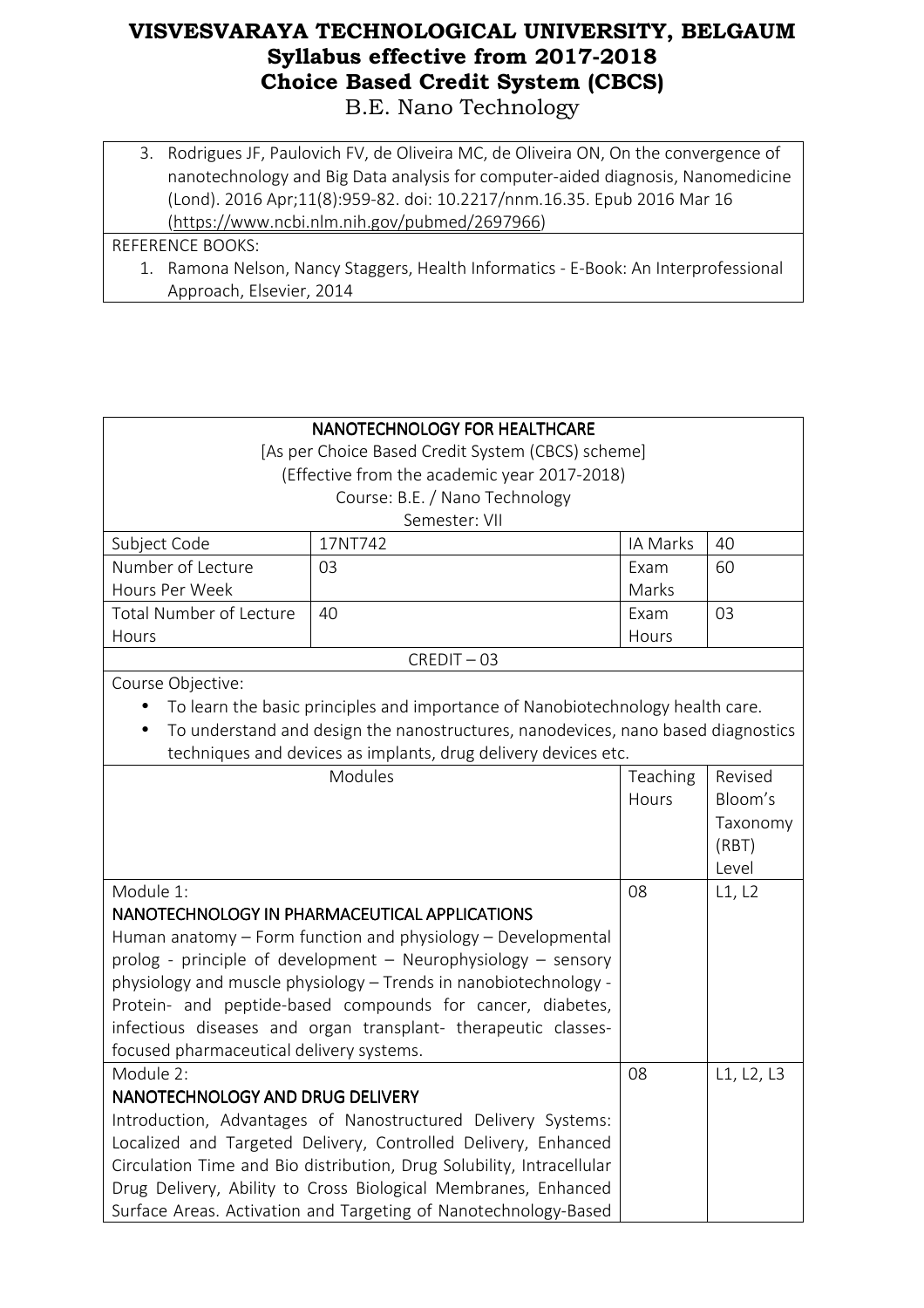| Drug Delivery Systems (Externally and Internally): Activation and<br>Targeting through PhysicoChemical Stimuli and Drug Targeting<br>through Targeting Molecules. Multifunctional Nanoparticle<br>Systems: Multivalent Strategies and Exploiting Inherent Material<br>Properties.                                                                                                                                                                                                                                                                                                                                            |    |             |
|------------------------------------------------------------------------------------------------------------------------------------------------------------------------------------------------------------------------------------------------------------------------------------------------------------------------------------------------------------------------------------------------------------------------------------------------------------------------------------------------------------------------------------------------------------------------------------------------------------------------------|----|-------------|
| Module 3:                                                                                                                                                                                                                                                                                                                                                                                                                                                                                                                                                                                                                    | 08 | L1, L2, L3, |
|                                                                                                                                                                                                                                                                                                                                                                                                                                                                                                                                                                                                                              |    |             |
| MATERIALS AND METHODS FOR PREPARATION OF NANOCARRIER                                                                                                                                                                                                                                                                                                                                                                                                                                                                                                                                                                         |    | L4          |
| <b>SYSTEMS</b>                                                                                                                                                                                                                                                                                                                                                                                                                                                                                                                                                                                                               |    |             |
| Materials: Introduction, materials used in preparation of<br>nanoparticles as drug carrier systems: polylactic-co-glycolic acid<br>(PLGA), poly lactic acid (PLA), polysaccharides, chitosan, alginate<br>and their pharmaceutical applications, metal nanoparticles, iron<br>oxide nanoparticles, metallic nanoparticles: Ag, Au, and stabilizers.<br>Methods: Polymer precipitation methods: emulsification-solvent<br>evaporation, emulsification-solvent diffusion, salting out method,<br>SLN: preparation methods, Hot homogenization vs Cold<br>homogenization techniques, Encapsulation and Drug release<br>studies. |    |             |
| Module 4:                                                                                                                                                                                                                                                                                                                                                                                                                                                                                                                                                                                                                    | 08 | L1, L2, L3, |
| <b>SMART POLYMERS AS DRUG CARRIERS</b>                                                                                                                                                                                                                                                                                                                                                                                                                                                                                                                                                                                       |    | L4          |
|                                                                                                                                                                                                                                                                                                                                                                                                                                                                                                                                                                                                                              |    |             |
| Smart polymers: Introduction, smart polymers for drug delivery                                                                                                                                                                                                                                                                                                                                                                                                                                                                                                                                                               |    |             |
| applications with type of stimuli, phase transition of smart                                                                                                                                                                                                                                                                                                                                                                                                                                                                                                                                                                 |    |             |
| polymers and smart hydrogels, classification of smart polymers:                                                                                                                                                                                                                                                                                                                                                                                                                                                                                                                                                              |    |             |
| external stimuli (//light) responsive polymers: electrically                                                                                                                                                                                                                                                                                                                                                                                                                                                                                                                                                                 |    |             |
| responsive polymers, magnetically responsive polymers, ultrasonic                                                                                                                                                                                                                                                                                                                                                                                                                                                                                                                                                            |    |             |
|                                                                                                                                                                                                                                                                                                                                                                                                                                                                                                                                                                                                                              |    |             |
| responsive polymers, light responsive polymers and internal                                                                                                                                                                                                                                                                                                                                                                                                                                                                                                                                                                  |    |             |
| stimuli responsive polymers.                                                                                                                                                                                                                                                                                                                                                                                                                                                                                                                                                                                                 |    |             |
| Module 5:                                                                                                                                                                                                                                                                                                                                                                                                                                                                                                                                                                                                                    | 08 | L1, L2, L3  |
| <b>LIPOSOMES AS DRUG CARRIER</b>                                                                                                                                                                                                                                                                                                                                                                                                                                                                                                                                                                                             |    |             |
| Liposomes: Introduction, types of liposomes, materials used in                                                                                                                                                                                                                                                                                                                                                                                                                                                                                                                                                               |    |             |
| preparation: phospholipids and bilayer additives,<br>liposome                                                                                                                                                                                                                                                                                                                                                                                                                                                                                                                                                                |    |             |
| Preparation of liposomes, characterization of liposomes, stability                                                                                                                                                                                                                                                                                                                                                                                                                                                                                                                                                           |    |             |
| of liposomal delivery systems: chemical stability, stability testing,                                                                                                                                                                                                                                                                                                                                                                                                                                                                                                                                                        |    |             |
| pharmacokinetics, Liposomes uses: fungal treatment, cancer                                                                                                                                                                                                                                                                                                                                                                                                                                                                                                                                                                   |    |             |
|                                                                                                                                                                                                                                                                                                                                                                                                                                                                                                                                                                                                                              |    |             |
| treatment: long circulating liposomes, size and tumor delivery,                                                                                                                                                                                                                                                                                                                                                                                                                                                                                                                                                              |    |             |
| (doxorubicin) carrying liposome, Liposome<br>vaccines,<br>Doxil                                                                                                                                                                                                                                                                                                                                                                                                                                                                                                                                                              |    |             |
| immunoliposomes and gene delivery by liposomes.                                                                                                                                                                                                                                                                                                                                                                                                                                                                                                                                                                              |    |             |
| Course Outcome:                                                                                                                                                                                                                                                                                                                                                                                                                                                                                                                                                                                                              |    |             |
| Students can learn                                                                                                                                                                                                                                                                                                                                                                                                                                                                                                                                                                                                           |    |             |
| Basic concepts and applications of Nanotechnology in pharmaceutics.                                                                                                                                                                                                                                                                                                                                                                                                                                                                                                                                                          |    |             |
| The applications of Nanotechnology in drug delivery                                                                                                                                                                                                                                                                                                                                                                                                                                                                                                                                                                          |    |             |
| Materials and methods for preparation of nanocarrier systems                                                                                                                                                                                                                                                                                                                                                                                                                                                                                                                                                                 |    |             |
| Smart polymers as drug carriers                                                                                                                                                                                                                                                                                                                                                                                                                                                                                                                                                                                              |    |             |
|                                                                                                                                                                                                                                                                                                                                                                                                                                                                                                                                                                                                                              |    |             |
| Liposomes as drug carrier.                                                                                                                                                                                                                                                                                                                                                                                                                                                                                                                                                                                                   |    |             |
| Graduate Attributes (as per NBA):                                                                                                                                                                                                                                                                                                                                                                                                                                                                                                                                                                                            |    |             |
| Engineering Knowledge.                                                                                                                                                                                                                                                                                                                                                                                                                                                                                                                                                                                                       |    |             |

• Problem Analysis.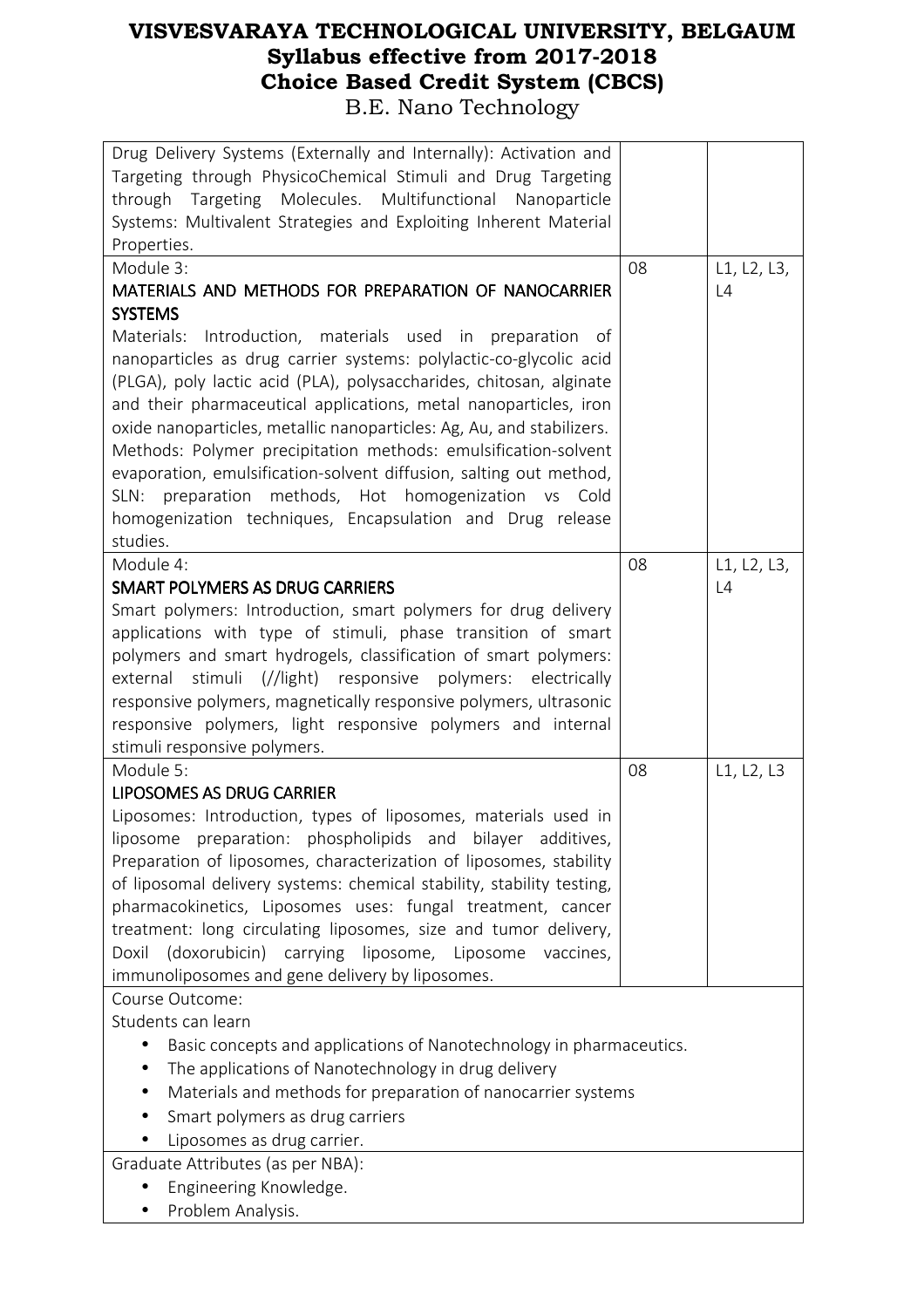B.E. Nano Technology

- Design / development of solutions (partly).
- Interpretation of data.

Question paper pattern:

- The question paper will have ten questions.
- Each full Question consisting of 20 marks
- There will be 2 full questions (with a maximum of four sub questions) from each module.
- Each full question will have sub questions covering all the topics under a module.
- The students will have to answer 5 full questions, selecting one full question from each module.

#### TEXT BOOKS:

1. "Nanotechnology in health care" edited by P.D. Gupta and N. Udupa, first edition, 2011

2. Chemical Sensors and Biosensors; Brian, R Eggins; Wiley; New York, Chichester; 2002.

3. Biomedical Nanostructures by Kenneth E. Gonsalves and Craig R. Halberstadt, John wiley& sons, inc., publication, 2007.

4. "Nanotechnology in biology and medicine" Methods, Devices, and Applications by Tuan Vo-Dinh, Taylor & Francis Group, LLC, 2007

#### REFERENCE BOOKS:

1. Electrochemical Methods: Fundamentals and Applications; Allen J Bard and Larry R Faulkner; Wiley, New York, Chichester: 2nd ed.; 2001.

2. Ultrathin Electrochemical Chemo- and Biosensors: Technology and Performance in Springer Series on Chemical Sensors and Biosensors; Volume Two; Ed. Vladimir M. Mirsky; Springer, Berlin; 2004

| ENGINEERING MATERIALS AND SURFACE COATINGS                                         |                                                   |          |    |
|------------------------------------------------------------------------------------|---------------------------------------------------|----------|----|
|                                                                                    | [As per Choice Based Credit System (CBCS) scheme] |          |    |
|                                                                                    | (Effective from the academic year 2017-2018)      |          |    |
|                                                                                    | Course: B.E. / Nano Technology                    |          |    |
|                                                                                    | Semester: VII                                     |          |    |
| Subject Code                                                                       | 17NT743                                           | IA Marks | 40 |
| Number of Lecture Hours Per                                                        | 03                                                | Exam     | 60 |
| Week                                                                               |                                                   | Marks    |    |
| Total Number of Lecture                                                            | 40                                                | Exam     | 03 |
| Hours                                                                              |                                                   | Hours    |    |
| $CREDIT - 03$                                                                      |                                                   |          |    |
| Course Objective:                                                                  |                                                   |          |    |
| The objective of this subject is to                                                |                                                   |          |    |
| Understand the growth in the use of adhesives, especially in ever more technically |                                                   |          |    |

demanding applications; • The science and technology of additives, paints and lubricants, and the recent developments in nano technology towards engineering applications of adhesives, paints and lubricants.

| DUITLY UITU TUDITUUTLY. |                 |          |
|-------------------------|-----------------|----------|
| <b>Modules</b>          | <b>Teaching</b> | Revised  |
|                         | Hours           | Bloom's  |
|                         |                 | Taxonomy |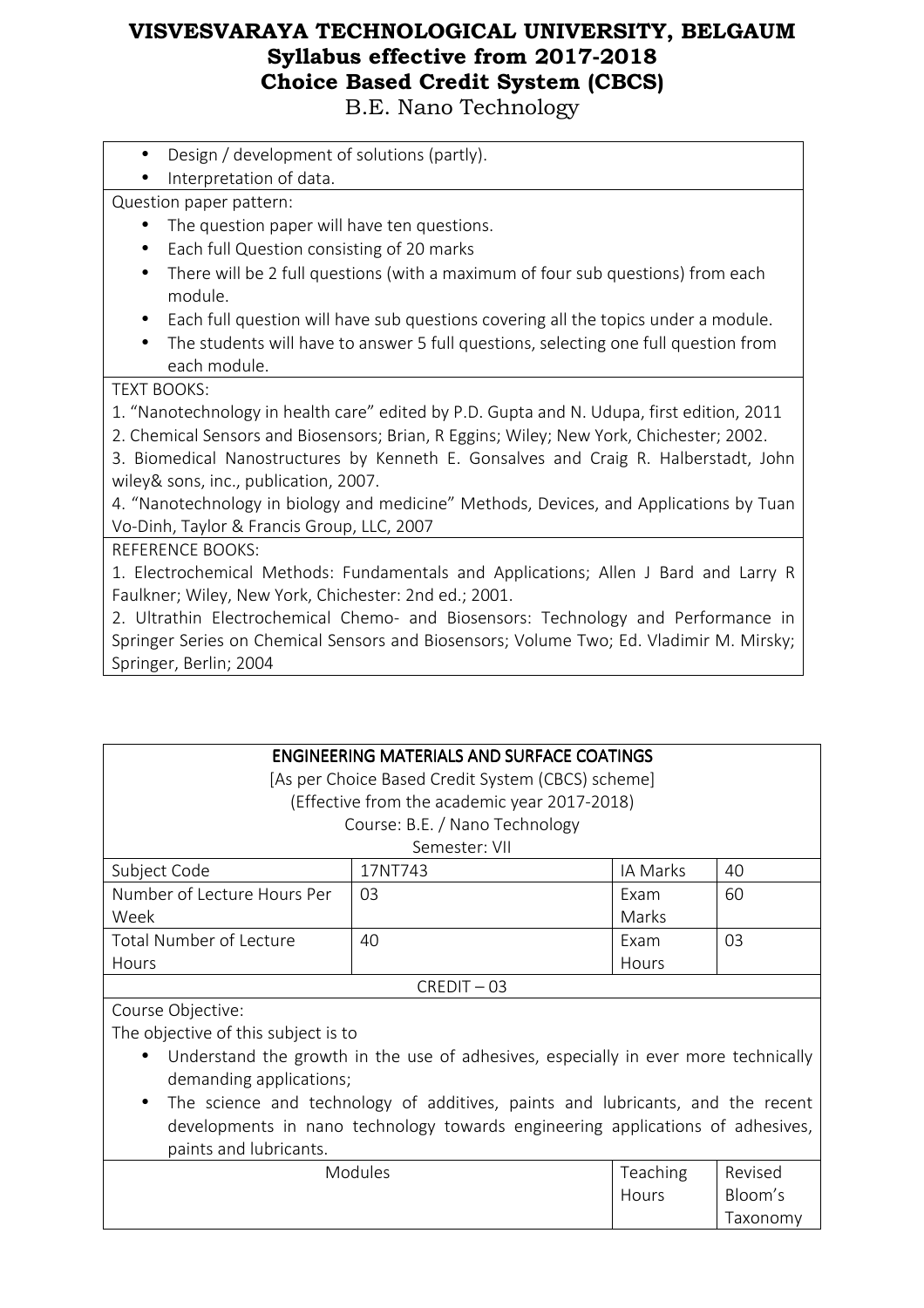|                                                                                                                                   |    | (RBT) Level |
|-----------------------------------------------------------------------------------------------------------------------------------|----|-------------|
| Module 1:<br><b>INTRODUCTION TO ENGINEERING MATERIALS AND SURFACE</b><br><b>COATINGS</b>                                          | 08 | L1, L2, L3  |
| Adhesives: Introduction, basic terminologies, history<br>of                                                                       |    |             |
| adhesives, functions of adhesives, advantages and disadvantages;                                                                  |    |             |
| Criteria for selection of adhesives; Requirements of a good bond;                                                                 |    |             |
| Factors affecting adhesion strength; Fundamental aspects of                                                                       |    |             |
| adhesion: Forces available (primary chemical bonds, Van der                                                                       |    |             |
| Waals bonds, hydrogen bonds), surfaces, and change of phase;                                                                      |    |             |
| Mechanism of adhesive action: Specific adhesion, Mechanical                                                                       |    |             |
| Diffusion<br>adhesion,<br>Electrostatic<br>adhesion,<br>adhesion;<br>Development of adhesive strength; Factors affecting adhesive |    |             |
| Physical (interfacial tension, porosity,<br>action:<br>physical                                                                   |    |             |
| characteristics of adhesive films, effect of temperature, pressure,                                                               |    |             |
| and time), and Chemical (degree of polymerization of polymeric                                                                    |    |             |
| resins, pH of the medium, polar characteristics, side chains)                                                                     |    |             |
| factors.                                                                                                                          |    |             |
| Module 2:                                                                                                                         | 08 | L1, L2, L3  |
| <b>TYPES AND APPLICATIONS OF ENGINEERING ADHESIVES</b>                                                                            |    |             |
| Types of glues: types (animal based, plant based, solvent type,                                                                   |    |             |
| and synthetic glues) and examples; Introduction and applications                                                                  |    |             |
| of Non-reactive adhesives (drying adhesives, pressure-sensitive                                                                   |    |             |
| adhesives, contact adhesives, hot-melt adhesives, RTV silicone                                                                    |    |             |
| adhesives) Reactive adhesives (multi-part adhesives, one-part                                                                     |    |             |
| adhesives ); Types by origin: natural and synthetic; Structural<br>adhesives: structure properties and applications of epoxies,   |    |             |
| urethanes adhesives, acrylic adhesives, and phenolic adhesives;                                                                   |    |             |
| Water-based adhesives.                                                                                                            |    |             |
| Module 3:                                                                                                                         | 08 | L1, L2      |
| <b>ADDITIVES FOR ENGINEERING APPLICATIONS</b>                                                                                     |    |             |
| Introduction; Introduction, examples and importance<br>of:                                                                        |    |             |
| plasticizers, impact modifiers, PVC stabilizers, antioxidants, UV                                                                 |    |             |
| absorbers, optical brightening agents, flame retardants, antistatic                                                               |    |             |
| agents, smoke suppressants; Processing aids introduction to:                                                                      |    |             |
| viscosity depressants, mould release agents, slip agents,                                                                         |    |             |
| antiblocking agents; Colourants: Introduction, visual and                                                                         |    |             |
| processing requirements; Examples, advantages and limitations                                                                     |    |             |
| of inorganic, and organic pigments.                                                                                               |    |             |
| Module 4:<br>PAINTS AND LUBRICANTS                                                                                                | 08 | L1, L2, L3  |
| Paints: Introduction; Components: Vehicle (Binder, thinner),                                                                      |    |             |
| Pigment and filler, Additives; Introduction to colour-changing                                                                    |    |             |
| paint; Varieties of paints: primer and its needs, emulsion paints,                                                                |    |             |
| varnish resins, properties of shellac, anti-graffiti coatings                                                                     |    |             |
| (sacrificial coating, non-bonding coating), anti-climb paint, anti-                                                               |    |             |
| fouling paint, luminous paints; paint and environment.                                                                            |    |             |
| Lubricants: Introduction; Properties (Formulation, Additives);                                                                    |    |             |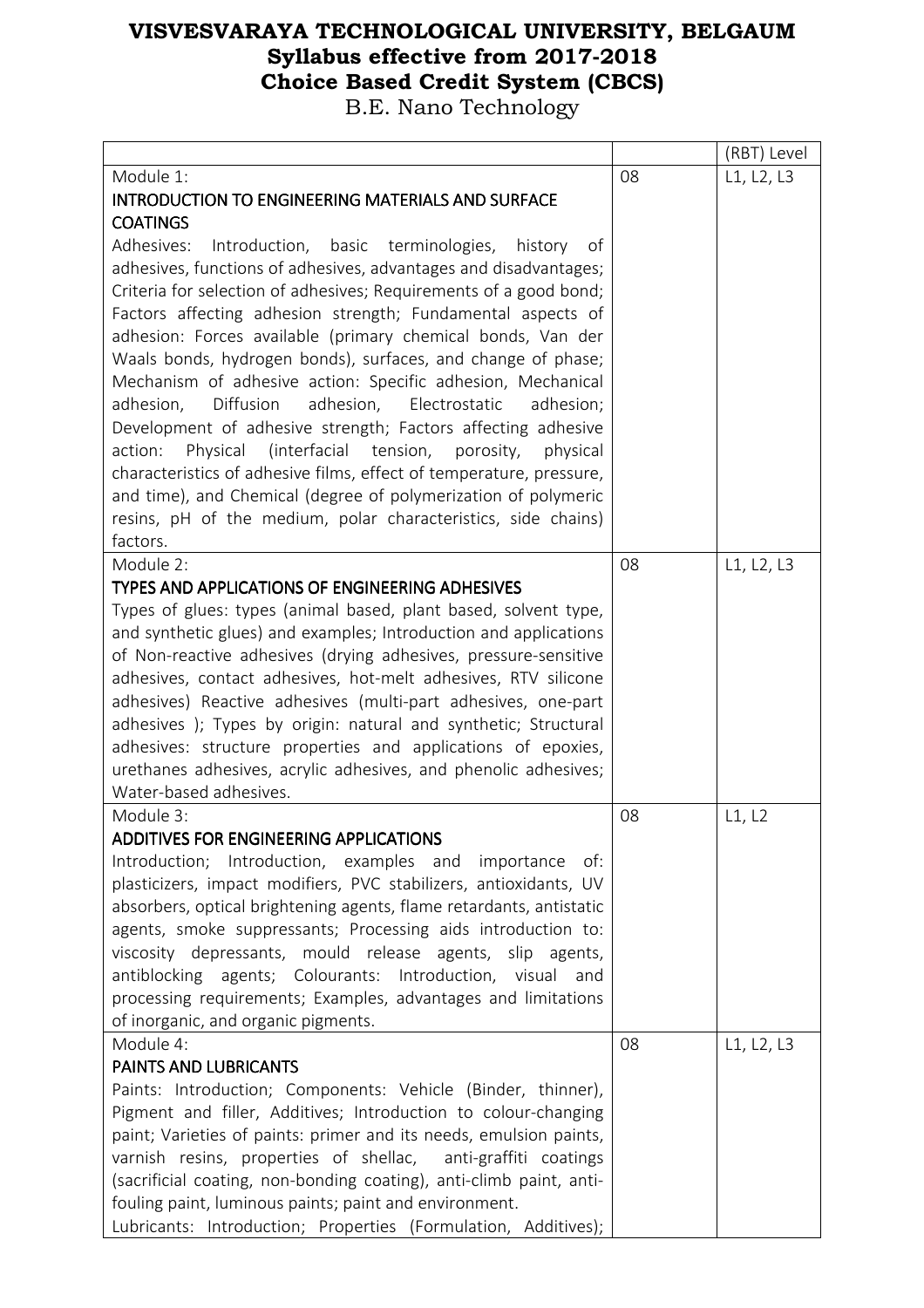| Types of lubricants (Base oil groups, Bio-lubricants, Synthetic oils,                                                          |    |             |  |
|--------------------------------------------------------------------------------------------------------------------------------|----|-------------|--|
| Solid lubricants, Aqueous lubrication); Applications by fluid types;                                                           |    |             |  |
| Glaze (Compacted oxide layer glaze).                                                                                           |    |             |  |
| Module 5:                                                                                                                      | 08 | L1, L2, L3, |  |
| APPLICATIONS OF NANOTECHNOLOGY IN ADHESIVES, PAINTS,                                                                           |    | L4          |  |
| <b>AND LUBRICANT INDUSTRIES</b>                                                                                                |    |             |  |
| Importance of nano solder particles; nano-conductive Adhesives                                                                 |    |             |  |
| for nano-electronics, Interconnection:<br>Introduction;<br>nano                                                                |    |             |  |
| isotropic conductive adhesives (nano-ICAs): with Ag nanowires,                                                                 |    |             |  |
| effect of Ag nanoparticles, Ni nano particles, with CNTs;<br>Introduction to inkjet printable nano-ICAs and inks; Introduction |    |             |  |
| to CNT-Based conductive nanocomposites for transparent,                                                                        |    |             |  |
| flexible electronics.<br>conductive, and<br>Importance<br>of                                                                   |    |             |  |
| nanotechnology paints; nanomaterials in coatings and their                                                                     |    |             |  |
| functions (function, examples, and advantages); Potential                                                                      |    |             |  |
| environmental benefits of nanomaterials in coating; The                                                                        |    |             |  |
| nanolubricant approach: Examples and applications.                                                                             |    |             |  |
| Course Outcome:                                                                                                                |    |             |  |
| On completion of this course, students will have comprehension:                                                                |    |             |  |
| Materials for adhesive applications                                                                                            |    |             |  |
| Paints and Lubricants<br>$\bullet$                                                                                             |    |             |  |
| Recent developments in nano technology assisted adhesive, paints, and lubricant                                                |    |             |  |
| industries                                                                                                                     |    |             |  |
| Graduate Attributes (as per NBA):                                                                                              |    |             |  |
| Engineering Knowledge.<br>$\bullet$                                                                                            |    |             |  |
| Problem Analysis.<br>$\bullet$                                                                                                 |    |             |  |
| Design / development of solutions (partly).<br>$\bullet$                                                                       |    |             |  |
| Interpretation of data.                                                                                                        |    |             |  |
| Question paper pattern:                                                                                                        |    |             |  |
| The question paper will have ten questions.                                                                                    |    |             |  |
| Each full Question consisting of 20 marks                                                                                      |    |             |  |
| There will be 2 full questions (with a maximum of four sub questions) from each<br>$\bullet$                                   |    |             |  |
| module.                                                                                                                        |    |             |  |
| Each full question will have sub questions covering all the topics under a module.<br>$\bullet$                                |    |             |  |
| The students will have to answer 5 full questions, selecting one full question from<br>$\bullet$                               |    |             |  |
| each module.                                                                                                                   |    |             |  |
| <b>TEXT BOOKS:</b>                                                                                                             |    |             |  |
| 1.Adhesive Technology Handbook, 2nd Edition, ISBN: 978-0-8155-1533-3, William Andrew                                           |    |             |  |
| Inc., 2008                                                                                                                     |    |             |  |
| 2. Adhesion and Adhesives: Science and Technology, Anthony Kinloch, Springer; 1987                                             |    |             |  |
| <b>REFERENCE BOOKS:</b>                                                                                                        |    |             |  |
| 1.A text book of engineering chemistry by Shashi Chawla, DhanpathRai and Co. (PVT) LTD,                                        |    |             |  |
| New Delhi, 2011                                                                                                                |    |             |  |
| 2. Electrical Conductive Adhesives with nanotechnologies, Yi Li, Daniel Lu, and C.P. Wong, e-                                  |    |             |  |
| ISBN 978-0-387-88783-8, DOI 10.1007/978-0-387-88783-8, Springer Science+Business                                               |    |             |  |

Media, LLC 2010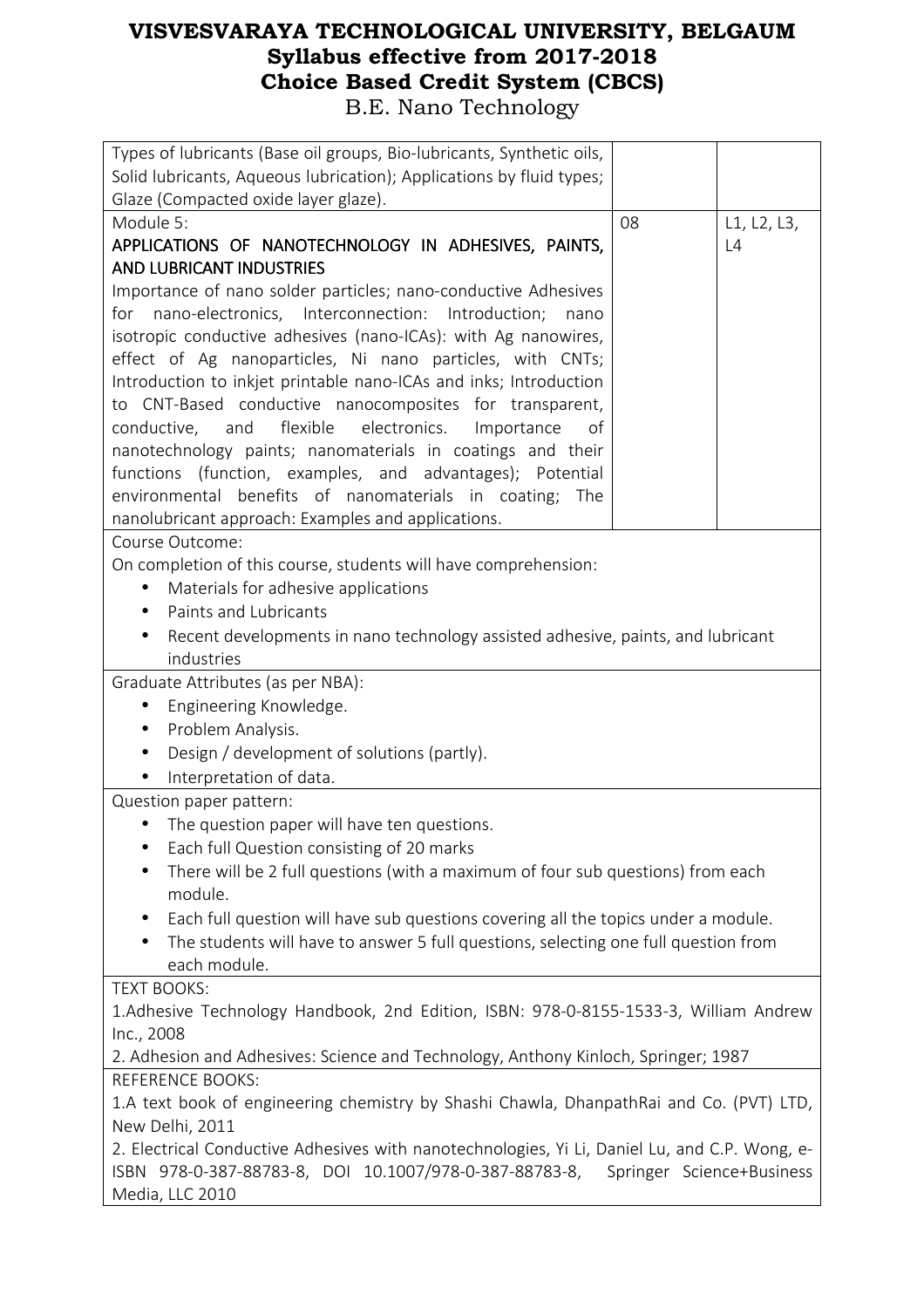B.E. Nano Technology

#### FACILITATION, VALIDATION, QC, AND QA

[As per Choice Based Credit System (CBCS) scheme] (Effective from the academic year 2017-2018) Course: B.E. / Nano Technology Semester: VII

| Semester: VII                |         |          |    |  |
|------------------------------|---------|----------|----|--|
| Subject Code                 | 17NT744 | IA Marks | 40 |  |
| Number of Lecture Hours   03 |         | Exam     | 60 |  |
| Per Week                     |         | Marks    |    |  |

03

**Hours** 

Hours 40 Exam CREDIT – 03

Course Objective:

Total Number of Lecture

As a graduate of this program you will have learned how to do the following:

- To Perform a variety of Quality Control activities including developing QC policies and Standard Operation Procedures
- To Identify and analyze unexpected results during routine analyses and help to provide solutions based on scientific and regulatory considerations by implementing preventive action and corrective actions programs.
- To understand the concept of quality systems and compliance in the regulated industry and the role of quality assurance.
- To understand the use of controlled documentation.
- To know about ISO series of Standards

| TO MIOW QDOQL IJO JEHEJ OF JIQHQQI UJ                                  |          |            |
|------------------------------------------------------------------------|----------|------------|
| Modules                                                                | Teaching | Revised    |
|                                                                        | Hours    | Bloom's    |
|                                                                        |          | Taxonomy   |
|                                                                        |          | (RBT)      |
|                                                                        |          | Level      |
| Module 1:                                                              | 08       | L1, L2     |
| <b>INTRODUCTION</b>                                                    |          |            |
| Validation, Quality control and Quality Assurance: Introduction,       |          |            |
| history, definition, Validation and Regulatory Affairs:<br>The         |          |            |
| Fundamentals of Regulatory Compliance with respect to Good             |          |            |
| Clinical Practice (GCP), Good Manufacturing Practice (GMP) & Good      |          |            |
| Laboratory Practice (GLP). An Introduction to the Basic Concepts of    |          |            |
| Process Validation & how it Differs from Qualification (IQ, OQ & PQ)   |          |            |
| Procedures, A Review of Prospective, Concurrent, Retrospective         |          |            |
| Validation & Revalidation including the use of Statistical Process     |          |            |
| Control (SPC) Techniques                                               |          |            |
| Module 2:                                                              | 08       | L1, L2, L3 |
| UTILITIES VALIDATION AND ANALYTICAL METHOD VALIDATION                  |          |            |
| Validation of water system- for production of DM water, distilled      |          |            |
| water, Validation of Air handling Units- classification of environment |          |            |
| (class 100, 10,000, 1,00,000), Performance qualification &             |          |            |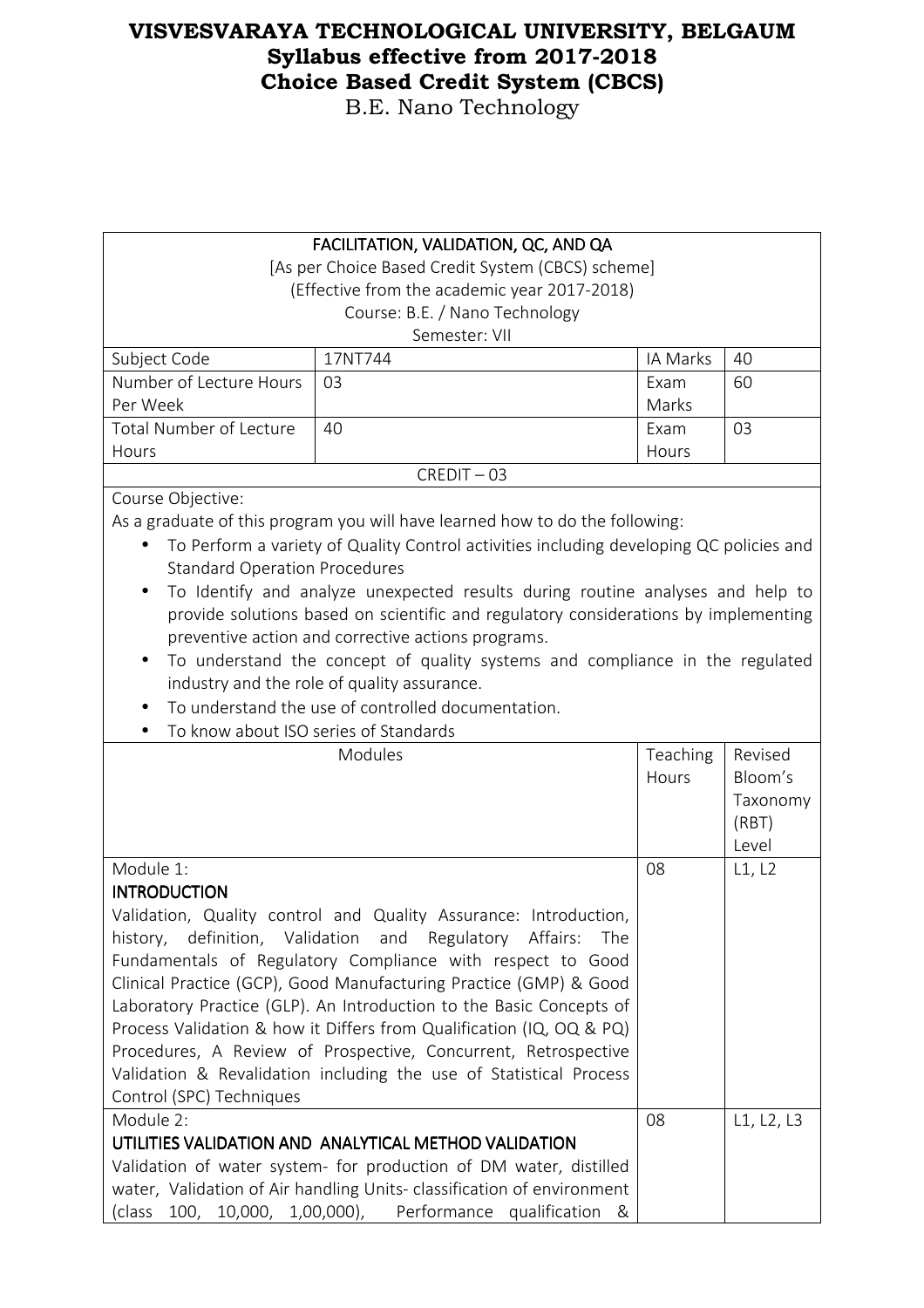| parameter of cleanliness such as number of airborne particles,<br>microbes filter integrity test of HEPA filter, air velocity, air flow<br>pattern, no. of air changes, pressure differentials etc.<br>Analytical Method Validation: Recommendation of ICH guideline-<br>Definition of accuracy, precision, linearity, Limit of Detection, Limit of<br>Quantification, range, robustness, ruggedness, specificity, system<br>suitability test. USP requirement of analytical validation- different<br>category of assays. |    |             |
|---------------------------------------------------------------------------------------------------------------------------------------------------------------------------------------------------------------------------------------------------------------------------------------------------------------------------------------------------------------------------------------------------------------------------------------------------------------------------------------------------------------------------|----|-------------|
| Module 3:                                                                                                                                                                                                                                                                                                                                                                                                                                                                                                                 | 08 | L1, L2, L3, |
| PLANNING AND VALIDATION                                                                                                                                                                                                                                                                                                                                                                                                                                                                                                   |    | L4          |
| ISO 9000 Series & International Harmonization & their effect upon                                                                                                                                                                                                                                                                                                                                                                                                                                                         |    |             |
| GMP's, Planning & Managing a Validation Program including Change                                                                                                                                                                                                                                                                                                                                                                                                                                                          |    |             |
| Control, Scale-Up and Post-Approval Changes (SUPAC), Validation of                                                                                                                                                                                                                                                                                                                                                                                                                                                        |    |             |
| Water & Thermal Systems, including HVAC Facilities & Cleaning                                                                                                                                                                                                                                                                                                                                                                                                                                                             |    |             |
| Validation. Validation of Active Pharmaceutical Ingredients (APIs) &                                                                                                                                                                                                                                                                                                                                                                                                                                                      |    |             |
| Aseptic Processes. Validation of Non-Sterile Processes (used in the                                                                                                                                                                                                                                                                                                                                                                                                                                                       |    |             |
| manufacture of Solids, Liquids, & Semisolid Dosage Forms). Overview                                                                                                                                                                                                                                                                                                                                                                                                                                                       |    |             |
| of methods of evolution, FDA and ICH guidelines, Development and                                                                                                                                                                                                                                                                                                                                                                                                                                                          |    |             |
| validation, sample preparation, separations, Minimum detectable                                                                                                                                                                                                                                                                                                                                                                                                                                                           |    |             |
| amount                                                                                                                                                                                                                                                                                                                                                                                                                                                                                                                    |    |             |
| Module 4:                                                                                                                                                                                                                                                                                                                                                                                                                                                                                                                 | 08 | L1, L2, L3, |
| <b>QUALITY STANDARDS</b>                                                                                                                                                                                                                                                                                                                                                                                                                                                                                                  |    | L4          |
| ISO 9000 Series of Standards, Quality System, Contract Review,                                                                                                                                                                                                                                                                                                                                                                                                                                                            |    |             |
| Design Control, Document and Data Control, Preservation and                                                                                                                                                                                                                                                                                                                                                                                                                                                               |    |             |
| Delivery, Control of Quality Records, Internal Quality Audits, Training,                                                                                                                                                                                                                                                                                                                                                                                                                                                  |    |             |
| Servicing, Statistical Techniques, ISO-9001-2000, Scope, Normative                                                                                                                                                                                                                                                                                                                                                                                                                                                        |    |             |
| Reference, Terms and Definitions, Quality Management, System,                                                                                                                                                                                                                                                                                                                                                                                                                                                             |    |             |
| Documents Requirements, Management's Responsibility, Resource                                                                                                                                                                                                                                                                                                                                                                                                                                                             |    |             |
| Management, Infrastructure, Product Realization, Measurement,                                                                                                                                                                                                                                                                                                                                                                                                                                                             |    |             |
| Analysis and Improvement, ISO-14000 - Environmental Management                                                                                                                                                                                                                                                                                                                                                                                                                                                            |    |             |
| Systems.                                                                                                                                                                                                                                                                                                                                                                                                                                                                                                                  |    |             |
| Module 5:                                                                                                                                                                                                                                                                                                                                                                                                                                                                                                                 | 08 | L1, L2, L3  |
| <b>QUALITY CONTROL, QUALITY ASSURANCE AND MANAGEMENT</b>                                                                                                                                                                                                                                                                                                                                                                                                                                                                  |    |             |
| Objectives of QC, Customer Satisfaction, Capability; Terms Relating                                                                                                                                                                                                                                                                                                                                                                                                                                                       |    |             |
| to Management, Management System, Quality Management                                                                                                                                                                                                                                                                                                                                                                                                                                                                      |    |             |
| System, Quality Policy, Quality Planning, Quality Control, Quality                                                                                                                                                                                                                                                                                                                                                                                                                                                        |    |             |
| Assurance, Quality<br>Improvement, Continual<br>Improvement,                                                                                                                                                                                                                                                                                                                                                                                                                                                              |    |             |
| Effectiveness, Efficiency; Relating to Process and Product, Process,                                                                                                                                                                                                                                                                                                                                                                                                                                                      |    |             |
| Product, Procedure; Terms relating to Characteristics, Quality                                                                                                                                                                                                                                                                                                                                                                                                                                                            |    |             |
| Characteristics; Terms Relating to Conformity, Non-Conformity,                                                                                                                                                                                                                                                                                                                                                                                                                                                            |    |             |
| Defect, Preventive Action, Corrective Action, Correction, Rework,                                                                                                                                                                                                                                                                                                                                                                                                                                                         |    |             |
| Repair, Scrap, Concession, Deviation Permit, Release; Terms Relating                                                                                                                                                                                                                                                                                                                                                                                                                                                      |    |             |
| to Documentation, Information, Document, Specification, Quality                                                                                                                                                                                                                                                                                                                                                                                                                                                           |    |             |
| Manual, Quality Plan, Record; Terms Relating of Examination,                                                                                                                                                                                                                                                                                                                                                                                                                                                              |    |             |
| Objective Evidence, Inspection, Test, Metrological Confirmation. The                                                                                                                                                                                                                                                                                                                                                                                                                                                      |    |             |
| development of regulatory requirements for validation, Impact                                                                                                                                                                                                                                                                                                                                                                                                                                                             |    |             |
| Failure<br>Mode<br>Effects<br>Assessment;<br>and<br>Analysis<br>$(FMA)$ ,                                                                                                                                                                                                                                                                                                                                                                                                                                                 |    |             |
| Contamination Control                                                                                                                                                                                                                                                                                                                                                                                                                                                                                                     |    |             |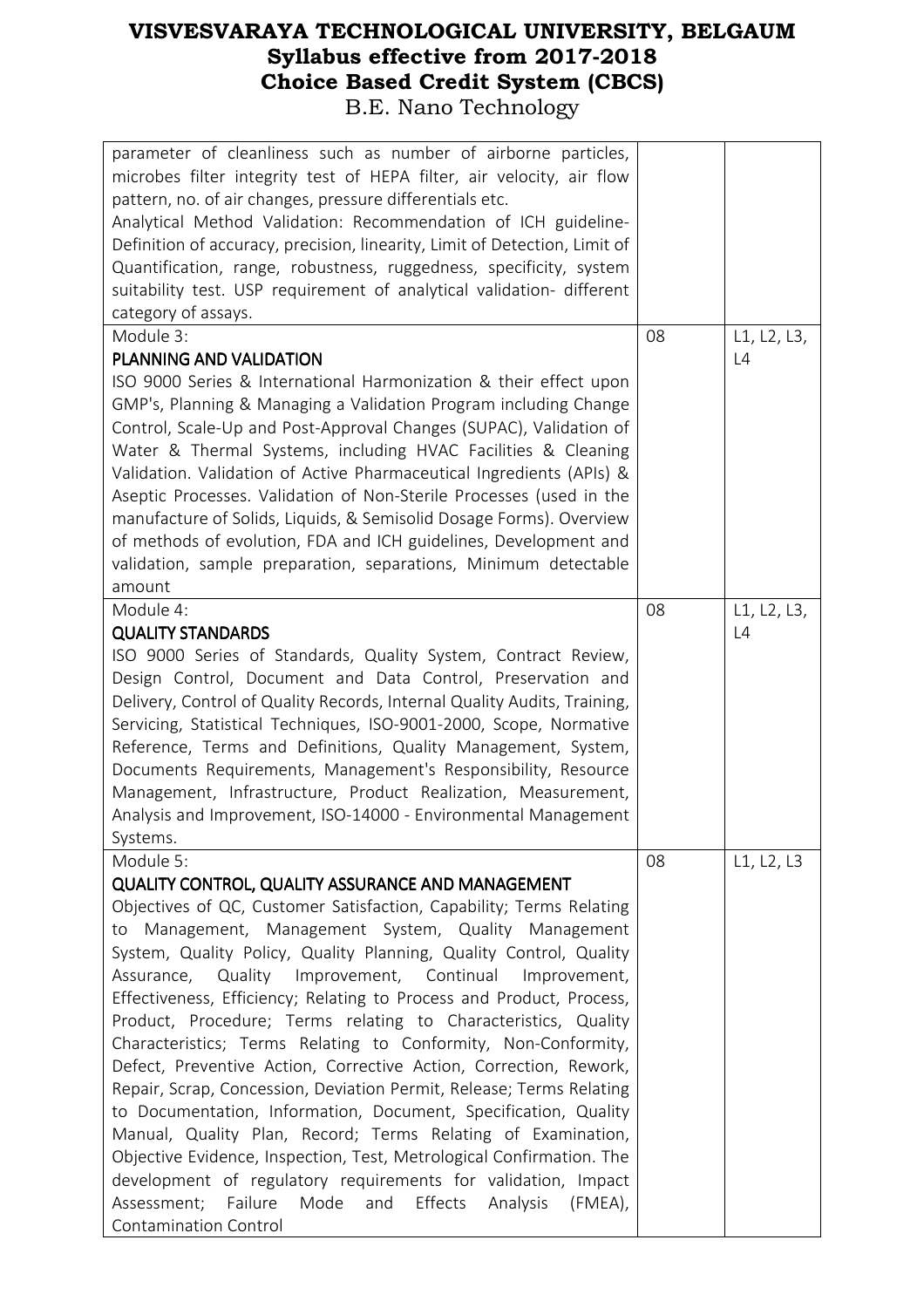Course Outcome: • Describe the validation, Quality control, Quality Assurance • Understand the importance of GAMP and ISO standards • Explain the implementation of control measures taken in process and product development • Identify the objectives of Quality control, Quality Assurance and management Graduate Attributes (as per NBA): • Engineering Knowledge. • Problem Analysis. • Design / development of solutions (partly). • Interpretation of data. Question paper pattern: • The question paper will have ten questions. • Each full Question consisting of 20 marks • There will be 2 full questions (with a maximum of four sub questions) from each module. • Each full question will have sub questions covering all the topics under a module. • The students will have to answer 5 full questions, selecting one full question from each module. TEXT BOOKS: 1. Total Quality Management- Guiding Principle for Application, J. P. Peker, ASTM manual series, Philadelphia. 2. Total Quality Management – The Key to Business Improvement, Champman and Hall, Londan. 3. Quality Assurance Guide by Organisation of Pharmaceutical products of India. 4. ISO 9000 and Total Quality Management – Sadhank. G. Ghosh 5. ISO 9000 Quality Systems Handbook - updated for the ISO 9001:2008 standard, Sixth Edition: Using the standards as a framework for business improvement by David Hoyle, 2009. REFERENCE BOOKS: 1. R. Nash and Wachter, "Pharmaceutical Process Validation". Volume 129, Latest Edition. Marcel Dekker Inc., New York. 2. Guidance for Industry, Sterile Drug Products Produced by Aseptic Processing — Current Good Manufacturing Practice-USFDA. 3. www.fda.org 4. US-FDA guideline for bio analytical studies. Dekker Inc., New York 5.Juran's Quality Handbook, 5th Ed, by J M Juran, A B Godfrey, McGrawHill International Edition 6. Total quality management: strategies and techniques proven at today's most successful companies (Portable Mba Series) by Stephen George and Arnold Weimerskirch, 1998.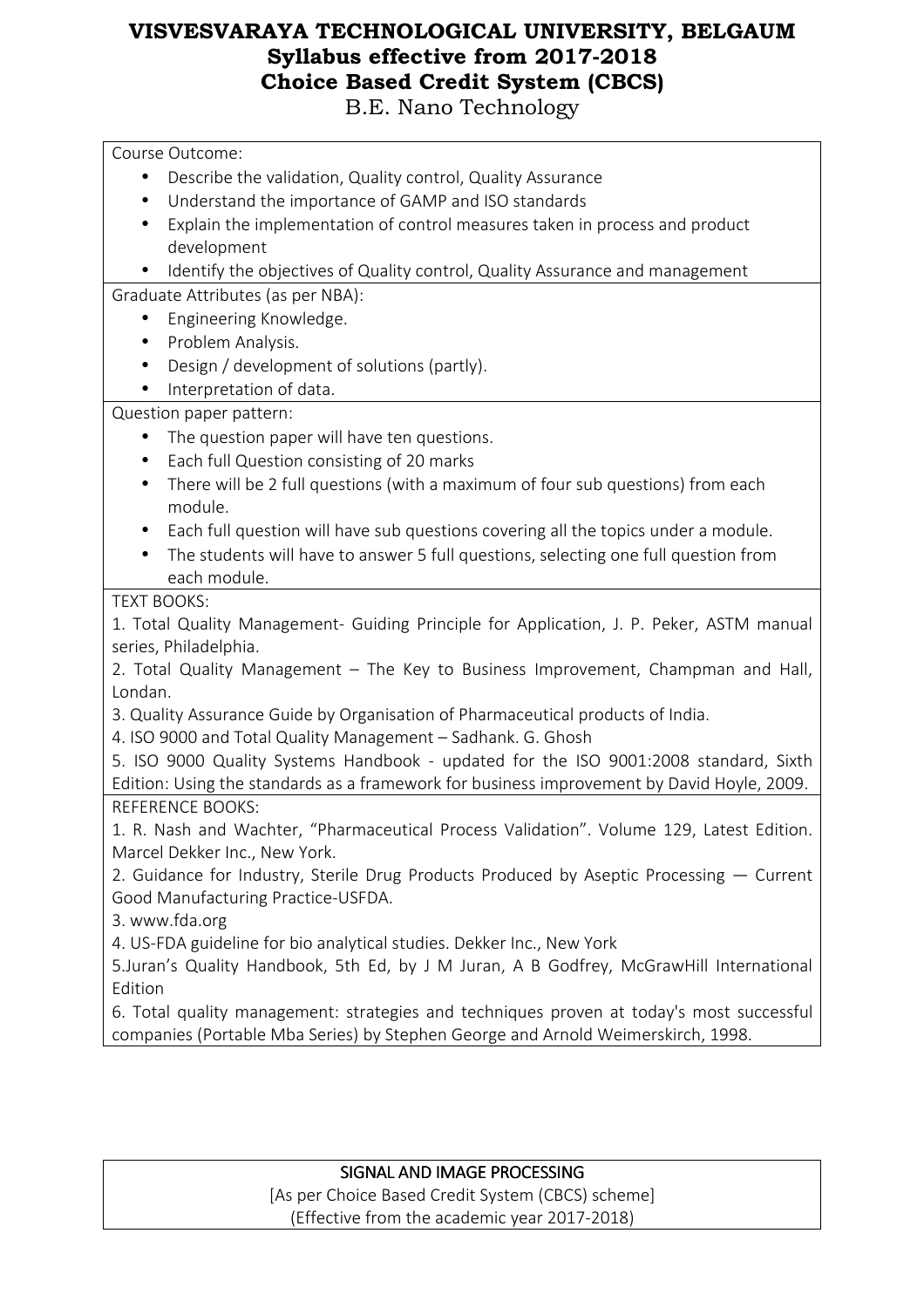| Course: B.E. / Nano Technology                                          |                                                                                   |          |             |
|-------------------------------------------------------------------------|-----------------------------------------------------------------------------------|----------|-------------|
| Semester: VII                                                           |                                                                                   |          |             |
| Subject Code                                                            | 17NT751                                                                           | IA Marks | 40          |
| Number of Lecture Hours                                                 | 03                                                                                | Exam     | 60          |
| Per Week                                                                |                                                                                   | Marks    |             |
| Total Number of Lecture                                                 | 40                                                                                | Exam     | 03          |
| Hours                                                                   |                                                                                   | Hours    |             |
|                                                                         | $CREDIT - 03$                                                                     |          |             |
| Course Objective:                                                       |                                                                                   |          |             |
| $\bullet$                                                               | To understand the basics of biomedical signal and image processing techniques and |          |             |
| data acquisition methods                                                |                                                                                   |          |             |
| $\bullet$                                                               | To design and develop mathematical models for biomedical signal and image         |          |             |
| processing techniques                                                   |                                                                                   |          |             |
| $\bullet$                                                               | To evaluate and analyse biomedical imaging techniques in nanomedicine             |          |             |
|                                                                         | Modules                                                                           | Teaching | Revised     |
|                                                                         |                                                                                   | Hours    | Bloom's     |
|                                                                         |                                                                                   |          | Taxonomy    |
|                                                                         |                                                                                   |          | (RBT)       |
|                                                                         |                                                                                   |          | Level       |
| Module 1:                                                               |                                                                                   | 08       | L1, L2      |
| <b>INTRODUCTION TO DIGITAL SIGNAL AND IMAGE PROCESSING</b>              |                                                                                   |          |             |
|                                                                         | Signals and Biomedical Signal Processing, Fourier Transform, Filter               |          |             |
|                                                                         | Design, Image Filtering, Enhancement, and Restoration, Edge                       |          |             |
|                                                                         | Detection and Segmentation of Images, Wavelet Transform                           |          |             |
| Module 2:                                                               |                                                                                   | 08       | L1, L2, L3  |
| PROCESSING OF BIOMEDICAL SIGNALS                                        |                                                                                   |          |             |
| Electrical Activities of Cell, Introduction and Overview, Ion Transport |                                                                                   |          |             |
|                                                                         | in Biological Cells, Electrical Characteristics of Cell Membranes,                |          |             |
|                                                                         | Hodgkin-Huxley Model, Electrical Data Acquisition, Some Practical                 |          |             |
| Considerations for Biomedical Electrodes, Electrocardiogram:            |                                                                                   |          |             |
|                                                                         | Introduction and Overview, Electroencephalogram: Introduction and                 |          |             |
|                                                                         | Overview, Electromyogram: Introduction and Overview, Other                        |          |             |
| Biomedical Signals: Introduction and Overview                           |                                                                                   |          |             |
| Module 3:                                                               |                                                                                   | 08       | L1, L2, L3, |
| PROCESSING OF BIOMEDICAL IMAGES                                         |                                                                                   |          | L4          |
|                                                                         | Principles of Computed Tomography: Introduction and Overview, X-                  |          |             |
|                                                                         | Ray Imaging and Computed Tomography: Introduction<br>and                          |          |             |
|                                                                         | Overview, Magnetic Resonance Imaging: Introduction and Overview,                  |          |             |
|                                                                         | Ultrasound Imaging: Introduction and Overview, Positron Emission                  |          |             |
|                                                                         | Tomography: Introduction and Overview, Other Biomedical Imaging                   |          |             |
| Techniques: Introduction and Overview                                   |                                                                                   |          |             |
| Module 4:                                                               |                                                                                   | 08       | L1, L2, L3, |
| NANOTECHNOLOGY IMAGING IN CARDIOLOGY                                    |                                                                                   |          | L4          |
| nanotechnology<br>cardiovascular science,<br>and<br>nanotechnology      |                                                                                   |          |             |
| matrices employed for cardiovascular constructs, nanotechnology-        |                                                                                   |          |             |
|                                                                         | based imaging in cardiology, nanotechnology materials for enhanced                |          |             |
|                                                                         | MRI and ultrasonography-based imaging, specific matrices for                      |          |             |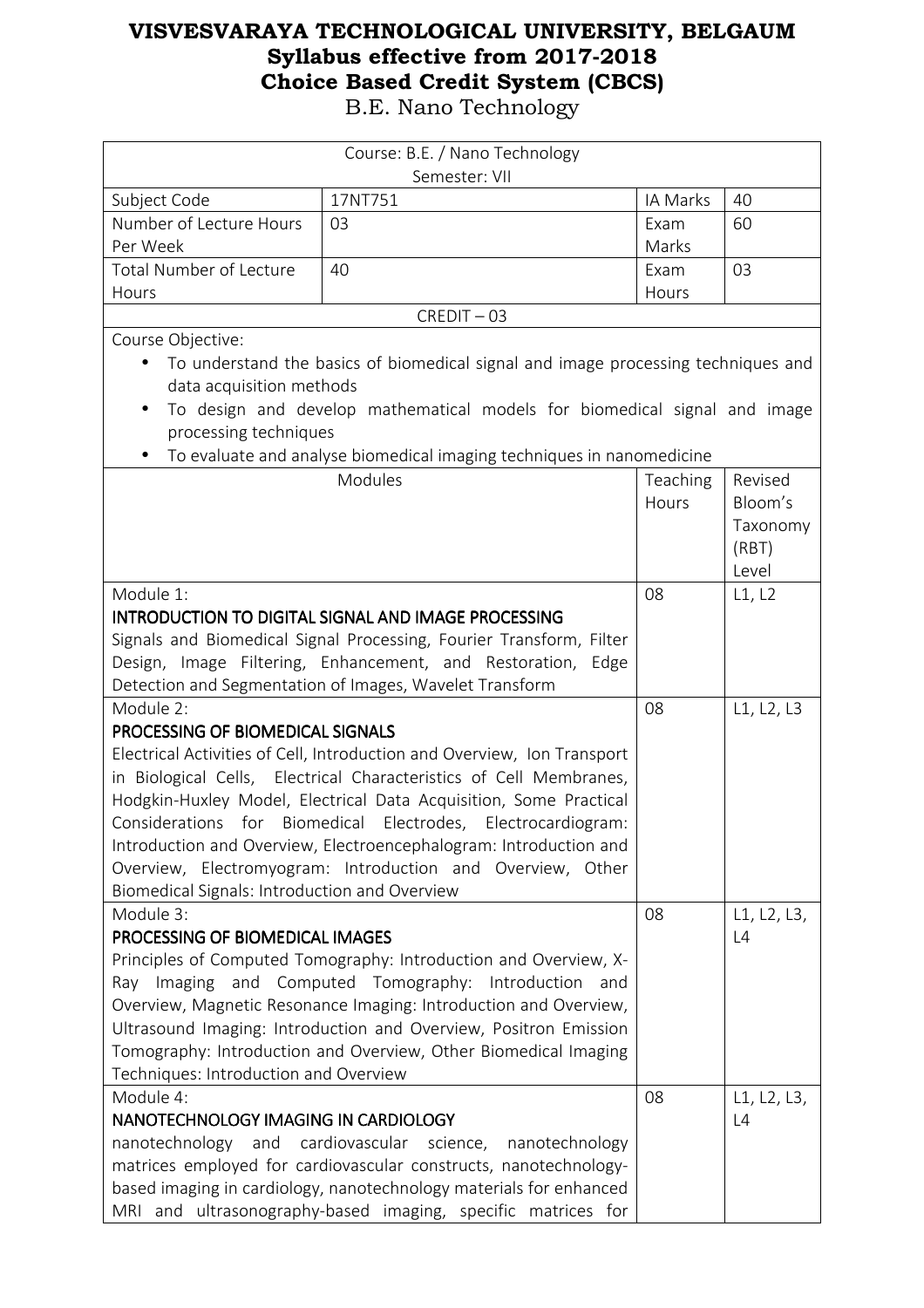| nanoparticles used in cardiovascular imaging, nanotechnology for<br>scaffolding platforms and tissue reconstruction, materials and<br>techniques used for nano-scaffold construction, future research<br>directions and conclusion. |    |                 |  |
|-------------------------------------------------------------------------------------------------------------------------------------------------------------------------------------------------------------------------------------|----|-----------------|--|
| Module 5:                                                                                                                                                                                                                           | 08 | L1, L2, L3      |  |
| <b>NANOIMAGING FOR NANOMEDICINE</b>                                                                                                                                                                                                 |    |                 |  |
| Applications of Nanoparticles in Medical Imaging, Nanoparticles for                                                                                                                                                                 |    |                 |  |
| Multi-Modality Diagnostic Imaging and Drug Delivery, Atomic Force                                                                                                                                                                   |    |                 |  |
| Microscopy for Nanomedicine, Image-Based High-Content Analysis,                                                                                                                                                                     |    |                 |  |
| Stem Cells and Nanomedicines: A Novel Strategy for Drug Discovery                                                                                                                                                                   |    |                 |  |
| Course Outcome:                                                                                                                                                                                                                     |    |                 |  |
| After successfully completing this course, students will be able to:                                                                                                                                                                |    |                 |  |
| Understand the fundamentals of biomedical signal and imaging techniques<br>$\bullet$                                                                                                                                                |    |                 |  |
| Develop mathematical models image processing algorithms and evaluate their                                                                                                                                                          |    |                 |  |
| performances                                                                                                                                                                                                                        |    |                 |  |
| Apply appropriate image processing techniques in cardiology and Nanomedicine                                                                                                                                                        |    |                 |  |
| Graduate Attributes (as per NBA):                                                                                                                                                                                                   |    |                 |  |
| Engineering Knowledge.<br>$\bullet$                                                                                                                                                                                                 |    |                 |  |
| Problem Analysis.<br>$\bullet$                                                                                                                                                                                                      |    |                 |  |
| Design / development of solutions (partly).                                                                                                                                                                                         |    |                 |  |
| Interpretation of data.<br>٠                                                                                                                                                                                                        |    |                 |  |
| Question paper pattern:                                                                                                                                                                                                             |    |                 |  |
| The question paper will have ten questions.<br>$\bullet$                                                                                                                                                                            |    |                 |  |
| Each full Question consisting of 20 marks<br>$\bullet$                                                                                                                                                                              |    |                 |  |
| There will be 2 full questions (with a maximum of four sub questions) from each<br>$\bullet$                                                                                                                                        |    |                 |  |
| module.                                                                                                                                                                                                                             |    |                 |  |
| Each full question will have sub questions covering all the topics under a module.                                                                                                                                                  |    |                 |  |
| The students will have to answer 5 full questions, selecting one full question from                                                                                                                                                 |    |                 |  |
| each module.                                                                                                                                                                                                                        |    |                 |  |
| <b>TEXT BOOKS:</b>                                                                                                                                                                                                                  |    |                 |  |
| Kayvan Najarian, Robert Splinter, Biomedical Signal and Image Processing, Second<br>1.                                                                                                                                              |    |                 |  |
| Edition, CRC Press, 2012<br>Information Resources Management Association, Medical Imaging: Concepts,<br>2.                                                                                                                          |    |                 |  |
| Methodologies, Tools, and<br>Applications, IGI Global, 2016                                                                                                                                                                         |    | (Chapter<br>34) |  |
| (https://www.safaribooksonline.com/library/view/medical-imaging-concepts                                                                                                                                                            |    |                 |  |
| /9781522505716/)                                                                                                                                                                                                                    |    |                 |  |
| Raj Bawa, Gerald F. Audette, Israel Rubinstein, Handbook of Clinical Nanomedicine:<br>3.                                                                                                                                            |    |                 |  |
| Nanoparticles, Imaging, Therapy, and Clinical Applications, Pan Stanford, 2016                                                                                                                                                      |    |                 |  |
| <b>REFERENCE BOOKS:</b>                                                                                                                                                                                                             |    |                 |  |
| 1. John L. Semmlow, Benjamin Griffel, Biosignal and Medical Image Processing, Third                                                                                                                                                 |    |                 |  |
| Edition, CRC Press, 2014                                                                                                                                                                                                            |    |                 |  |
| Ayman El-Baz, Jasjit S. Suri, Lung Imaging and Computer Aided Diagnosis, CRC Press,<br>2.                                                                                                                                           |    |                 |  |
| 2011                                                                                                                                                                                                                                |    |                 |  |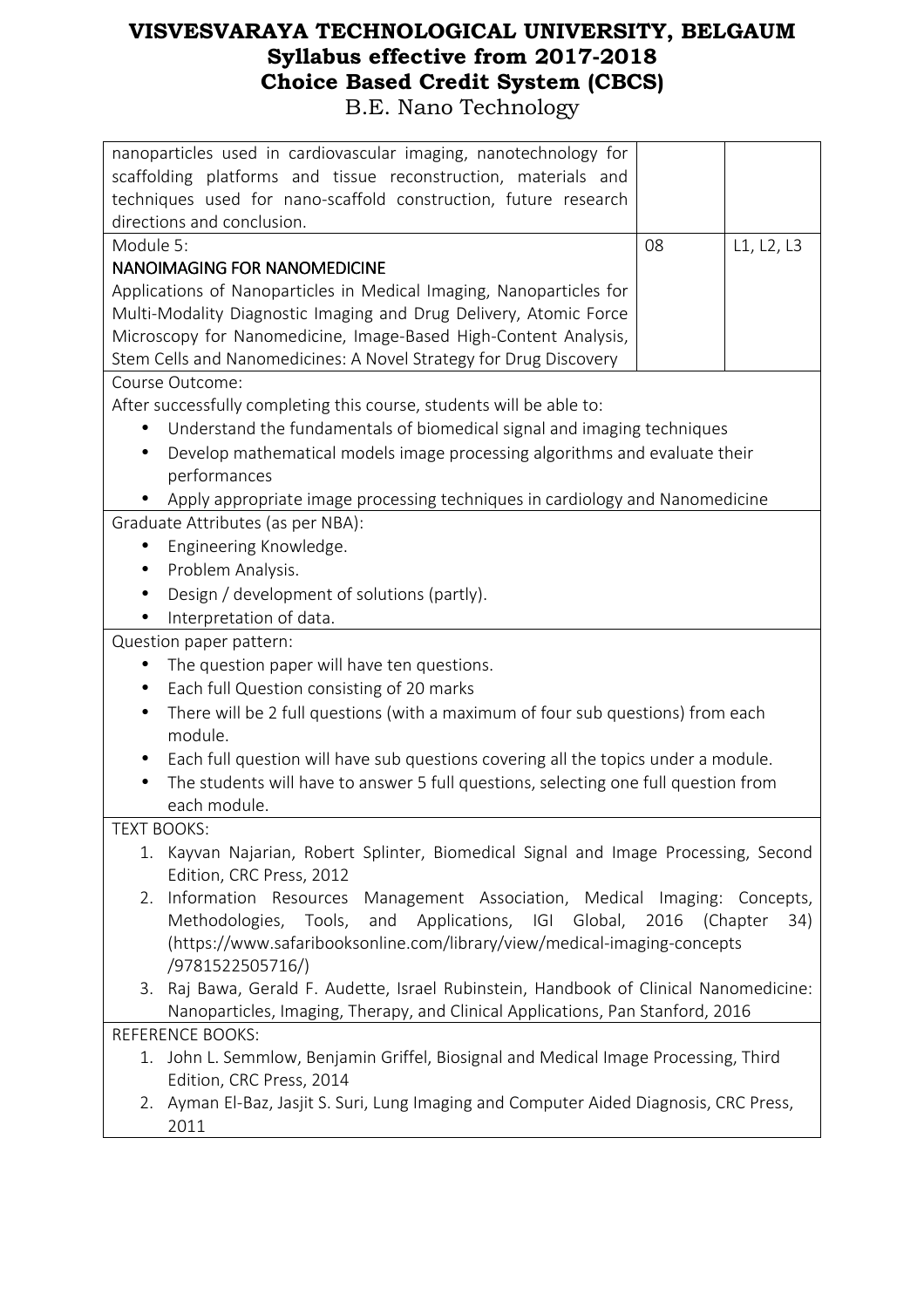| NANOTECHNOLOGY FOR ENERGY AND ENVIRONMENT                             |                                                                                    |          |             |
|-----------------------------------------------------------------------|------------------------------------------------------------------------------------|----------|-------------|
|                                                                       | [As per Choice Based Credit System (CBCS) scheme]                                  |          |             |
|                                                                       | (Effective from the academic year 2017-2018)                                       |          |             |
|                                                                       | Course: B.E. / Nano Technology<br>Semester: VII                                    |          |             |
|                                                                       | 17NT752                                                                            | IA Marks | 40          |
| Subject Code<br>Number of Lecture Hours                               | 03                                                                                 | Exam     | 60          |
| Per Week                                                              |                                                                                    | Marks    |             |
| Total Number of Lecture                                               | 40                                                                                 | Exam     | 03          |
| Hours                                                                 |                                                                                    | Hours    |             |
|                                                                       | $CREDIT - 03$                                                                      |          |             |
| Course Objective:                                                     |                                                                                    |          |             |
|                                                                       |                                                                                    |          |             |
| $\bullet$                                                             | To understand the scope of nanotechnology and its materials for the development of |          |             |
| energy and environmental issues                                       |                                                                                    |          |             |
| $\bullet$                                                             | To study about nanomaterials and their devices for the improvement of already      |          |             |
|                                                                       | existing devices and machineries in energy and environmental issues                |          |             |
|                                                                       | To understand nano-remediation technologies, and sustainable nanotechnology.       |          |             |
|                                                                       | Modules                                                                            | Teaching | Revised     |
|                                                                       |                                                                                    | Hours    | Bloom's     |
|                                                                       |                                                                                    |          | Taxonomy    |
|                                                                       |                                                                                    |          | (RBT)       |
|                                                                       |                                                                                    |          | Level       |
| Module 1:                                                             |                                                                                    | 08       | L1, L2      |
| NANOTECHNOLOGY FOR SUSTAINABLE ENERGY                                 |                                                                                    |          |             |
| Nanotechnology for sustainable energy- Energy conversion process,     |                                                                                    |          |             |
| indirect and direct energy conversion-Materials for light emitting    |                                                                                    |          |             |
| diodes-batteries-advanced turbines-catalytic reactors-capacitors-fuel |                                                                                    |          |             |
| cells. Material structure, Energy carriers, Energy states, Doping.    |                                                                                    |          |             |
| Transport: heat, charge, mass, Thermo-electrics: applications,        |                                                                                    |          |             |
| fundamentals, metrics, materials. Solar thermal: thermoelectric       |                                                                                    |          |             |
|                                                                       | conversion. Photovoltaics: solar resource, p-n junctions, Solar                    |          |             |
| photovoltaics.                                                        |                                                                                    |          |             |
| Module 2:                                                             |                                                                                    | 08       | L1, L2, L3  |
| NANOMATERIALS FOR ALTERNATIVE ENERGY                                  |                                                                                    |          |             |
|                                                                       | Nanomaterials for Fuel Cells and Hydrogen Generation and storage,                  |          |             |
|                                                                       | Nano-structures for efficient solar hydrogen production, Metal                     |          |             |
|                                                                       | Nanoclusters in Hydrogen Storage Applications, Metal Nanoparticles                 |          |             |
|                                                                       | as Electro-catalysts in Fuel Cells, Nanowires as Hydrogen Sensors,                 |          |             |
|                                                                       | Ceramic nanocomposites for alternate energy and environment                        |          |             |
|                                                                       | protection, Applications for Cobalt Nanoparticles and Graphite                     |          |             |
|                                                                       | Carbon-Shells, Nanomaterials for Solar Thermal Energy and                          |          |             |
| Photovoltaic. Semiconductor Nanocrystals and Quantum Dots for         |                                                                                    |          |             |
| Solar Energy Applications.                                            |                                                                                    |          |             |
| Module 3:                                                             |                                                                                    | 08       | L1, L2, L3, |
|                                                                       | NANO-ELECTROMECHANICAL SYSTEMS AND NOVEL MICROFLUIDIC                              |          | L4          |
| <b>DEVICES</b>                                                        |                                                                                    |          |             |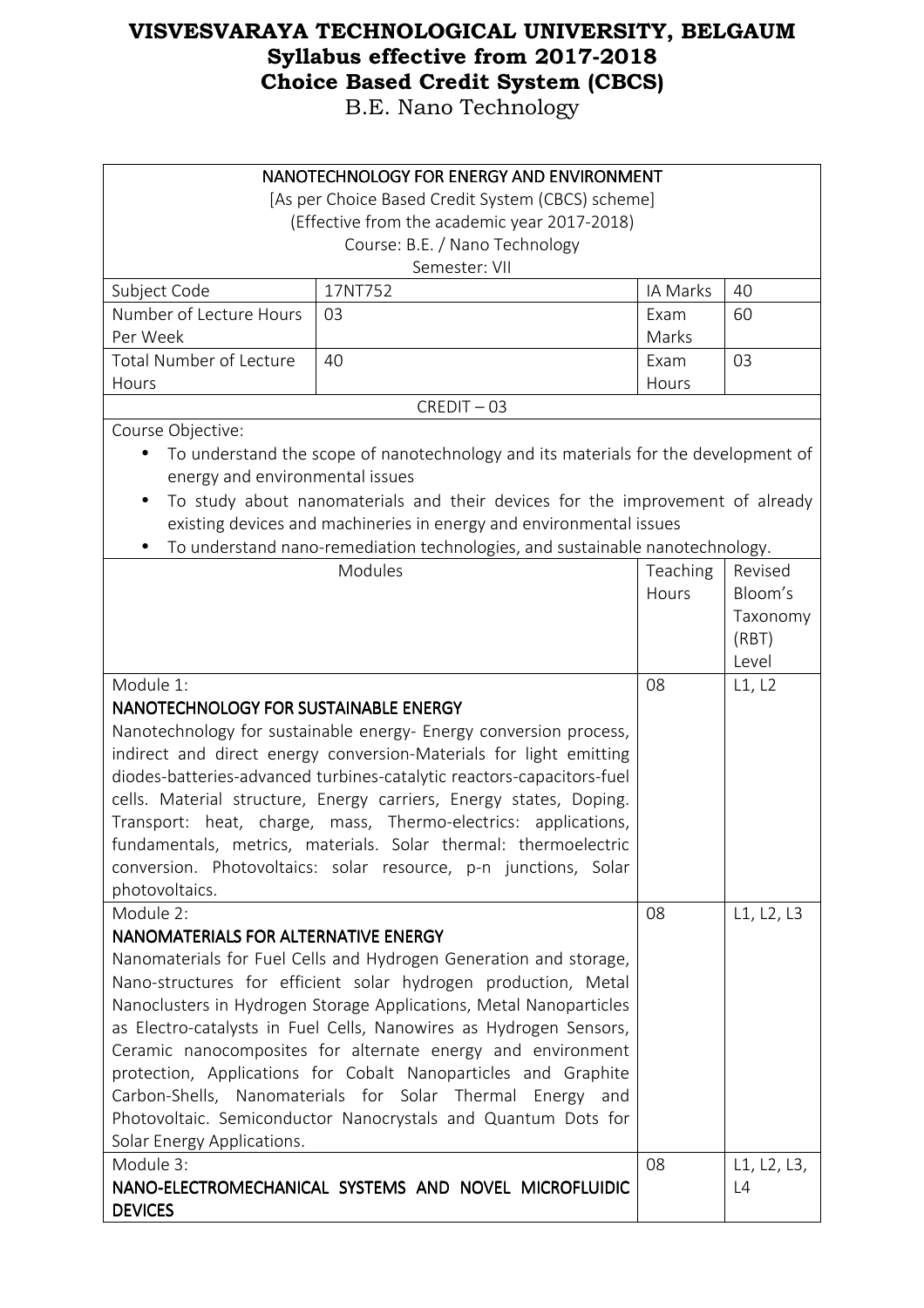| Nano engines - driving mechanisms - power generation -                              |    |             |
|-------------------------------------------------------------------------------------|----|-------------|
| microchannel battery - micro heat engine (MHE) fabrication -                        |    |             |
| thermocapillary forces -Thermocapillary<br>pumping<br>(TCP)                         |    |             |
| piezoelectric membrane. Nanomaterials in Energy Storage Devices:                    |    |             |
| MWNT for Li Ion Batteries, Nanomaterials in Electrodes, Hybrid                      |    |             |
| Nanotubes: Anode Material, Supercapacitor, Battery Electrodes.                      |    |             |
| Module 4:                                                                           | 08 | L1, L2, L3, |
| <b>NANO REMEDIATION TECHNOLOGIES</b>                                                |    | L4          |
| Nanomaterials-Remediation: Nano Membranes, Nano Meshes, Nano                        |    |             |
| Fibres, Nano Clays and Adsorbents, Zeolites, Nano Catalysts, Carbon                 |    |             |
| Nano Tubes, Bio Polymers, Single Enzyme Nano particles, Bio                         |    |             |
| Metallic Iron Nano Particles, Nano Semi-Conductors, Photo catalysis,                |    |             |
| Nano-sensors.                                                                       |    |             |
| Nano Remediation Technologies: Environmental Nano Remediation                       |    |             |
| Technology - Thermal, Physico-Chemical and Biological Methods,                      |    |             |
| Nano Filtration for treatment of waste $-$ removal of organics &                    |    |             |
| inorganics and pathogens, Nanotechnology for water remediation                      |    |             |
| and purification. Treatment of hi-tech industrial waste waters using                |    |             |
| nano particles/ modified structures/devices. Environmental Benefits                 |    |             |
| of nanomaterials.                                                                   |    |             |
| Module 5:                                                                           | 08 | L1, L2, L3  |
| SUSTAINABLE NANOTECHNOLOGY                                                          |    |             |
| Application of industrial ecology to nanotechnology, Fate of                        |    |             |
| nanomaterials in environment, environmental life cycle of nano                      |    |             |
| materials, environmental and health impacts of nano materials,                      |    |             |
| toxicological threats, eco-toxicology, exposure to nano particles -                 |    |             |
| biological damage, threat posed by nano materials to humans,                        |    |             |
| Environmental reconnaissance and surveillance. Corporate social                     |    |             |
| responsibility for nanotechnology, Nano materials in future -                       |    |             |
| implications.                                                                       |    |             |
| Course Outcome:                                                                     |    |             |
| Students can                                                                        |    |             |
| understand the scope of nanotechnology and its materials for the development of     |    |             |
| energy and environmental issues                                                     |    |             |
| study about nanomaterials and their devices for the improvement of already existing |    |             |
| devices and machineries in energy and environmental issues                          |    |             |
| Understand nano-remediation technologies, and sustainable nanotechnology.           |    |             |
| Graduate Attributes (as per NBA):                                                   |    |             |
| Engineering Knowledge.                                                              |    |             |
| Problem Analysis.                                                                   |    |             |
| Design / development of solutions (partly).                                         |    |             |
| Interpretation of data.                                                             |    |             |
|                                                                                     |    |             |
| Question paper pattern:                                                             |    |             |
| The question paper will have ten questions.                                         |    |             |
| Each full Question consisting of 20 marks                                           |    |             |
| There will be 2 full questions (with a maximum of four sub questions) from each     |    |             |
| module.                                                                             |    |             |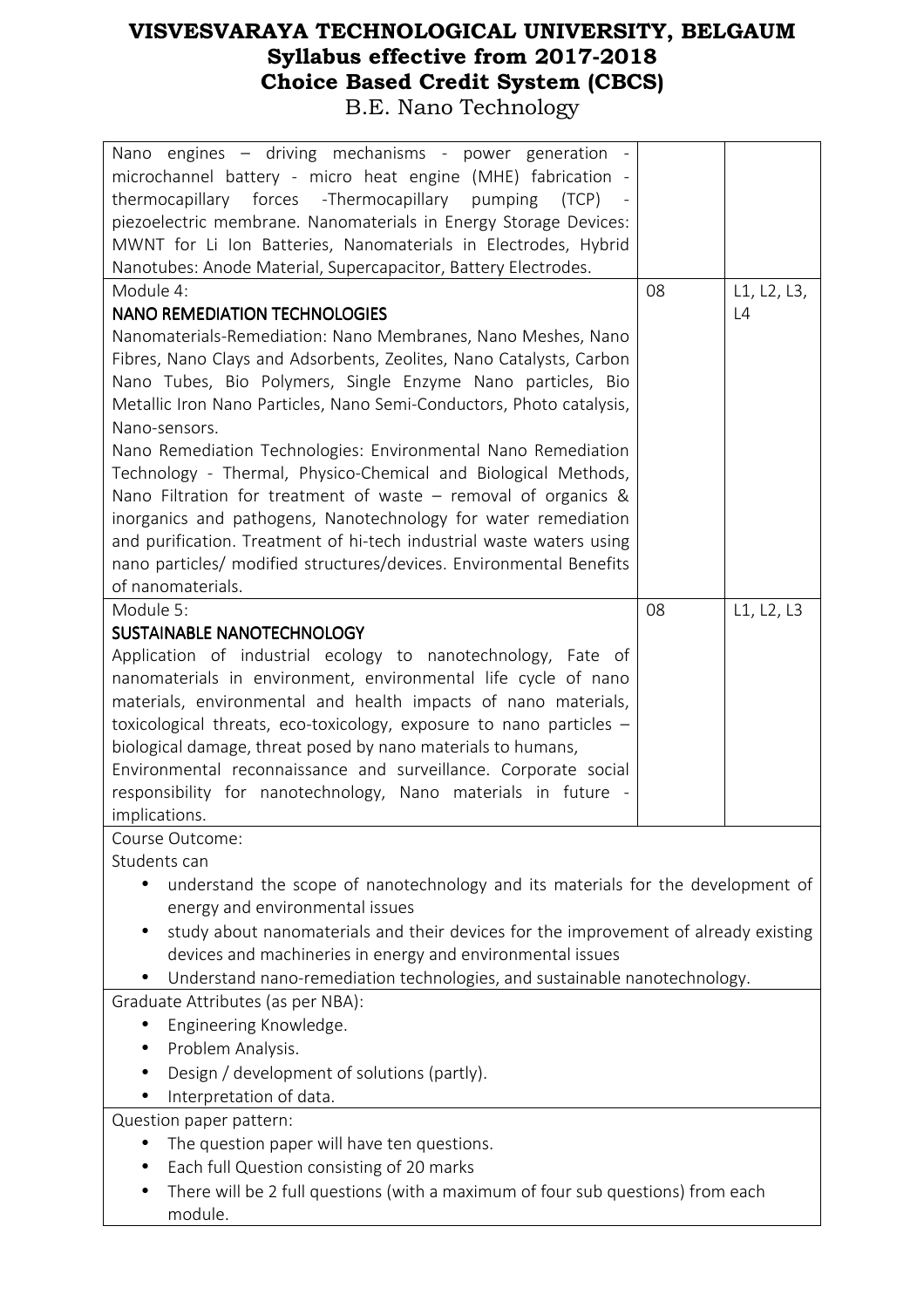- Each full question will have sub questions covering all the topics under a module.
- The students will have to answer 5 full questions, selecting one full question from each module.

#### TEXT BOOKS:

1. J. Twidell and T. Weir, Renewable Energy Resources, E & F N Spon Ltd, London, (1986).

2. Martin A Green, Solar cells: Operating principles, technology and system applications, Prentice Hall Inc, Englewood Cliffs, NJ, USA, (1981).

3. Hoogers, Fuel cell technology handbook. CRC Press, (2003).

4. Nanotechnlogy: Health and Environmental risk by Jo Anne Shatkin. CRC press, 2008.

REFERENCE BOOKS:

1. Vielstich, Handbook of fuel cells: Fuel cell technology and applications, Wiley, CRC Press, (2003).

2. Junhui He, Nanomaterials in Energy and Environmental Applications, (2016), CRC Press

3. Nanotechnologies, Hazards and Resource efficiency by M. Steinfeldt, Avon Gleich, U. Petschow, R. Haum. Springer, 2007.

| <b>3D PRINTING TECHNOLOGY</b>                                      |                                                                     |          |            |
|--------------------------------------------------------------------|---------------------------------------------------------------------|----------|------------|
|                                                                    | [As per Choice Based Credit System (CBCS) scheme]                   |          |            |
|                                                                    | (Effective from the academic year 2017-2018)                        |          |            |
|                                                                    | Course: B.E. / Nano Technology                                      |          |            |
|                                                                    | Semester: VII                                                       |          |            |
| Subject Code                                                       | 17NT753                                                             | IA Marks | 40         |
| Number of Lecture Hours                                            | 03                                                                  | Exam     | 60         |
| Per Week                                                           |                                                                     | Marks    |            |
| Total Number of Lecture                                            | 40                                                                  | Exam     | 03         |
| Hours                                                              |                                                                     | Hours    |            |
|                                                                    | CREDIT-03                                                           |          |            |
| Course Objective:                                                  |                                                                     |          |            |
| The students should be made to:                                    |                                                                     |          |            |
|                                                                    | Understand the basic concepts and nuances of 3D Printing Technology |          |            |
| Modules                                                            |                                                                     |          | Revised    |
|                                                                    |                                                                     | Hours    | Bloom's    |
|                                                                    |                                                                     |          | Taxonomy   |
|                                                                    |                                                                     |          | (RBT)      |
|                                                                    |                                                                     |          | Level      |
| Module 1:                                                          |                                                                     | 08       | L1, L2     |
| <b>INTRODUCTION</b>                                                |                                                                     |          |            |
|                                                                    | Introduction; Design considerations - Material, Size, Resolution,   |          |            |
| Process; Modelling and viewing - 3D; Scanning; Model preparation - |                                                                     |          |            |
| Digital; Slicing; Software; File formats                           |                                                                     |          |            |
| Module 2:                                                          |                                                                     |          | L1, L2, L3 |
| <b>PRINCIPLE</b>                                                   |                                                                     |          |            |
| Processes                                                          | Extrusion, Wire, Granular,<br>Lamination,<br>Photo-                 |          |            |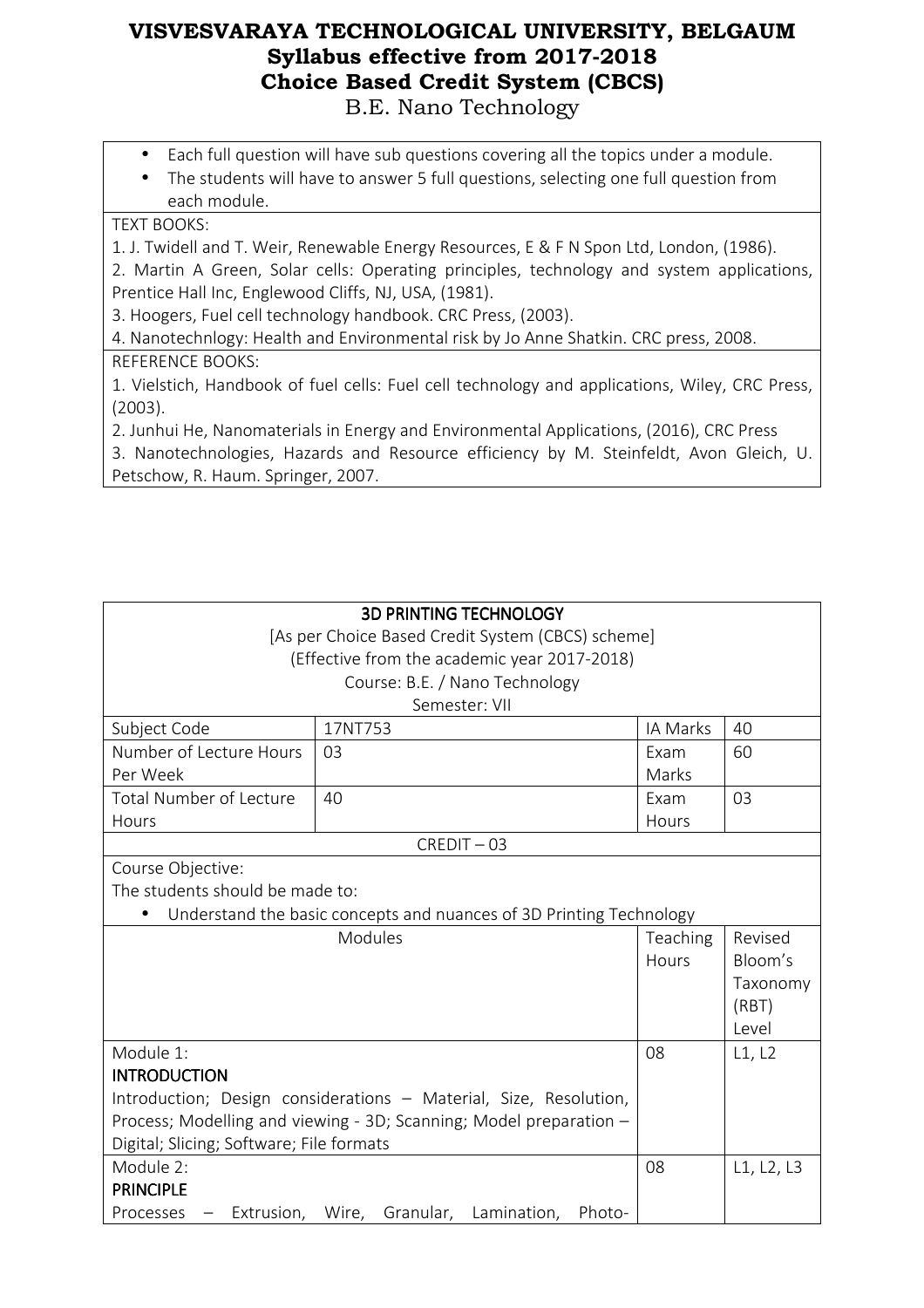| polymerisation; Materials - Paper, Plastics, Metals, Ceramics, Glass,                          |    |             |  |
|------------------------------------------------------------------------------------------------|----|-------------|--|
| Wood, Fibre, Sand, Biological Tissues, Hydrogels, Graphene; Material                           |    |             |  |
| Selection - Processes, applications, limitations.                                              |    |             |  |
| Module 3:                                                                                      | 08 | L1, L2, L3, |  |
| <b>INKJET TECHNOLOGY</b>                                                                       |    | L4          |  |
| Printer - Working Principle, Positioning System, Print-head, Print-                            |    |             |  |
| bed, Frames, Motion control; Print-head Considerations                                         |    |             |  |
| Continuous Inkjet, Thermal Inkjet, Piezoelectric Drop-On-Demand;                               |    |             |  |
| Material Formulation for jetting; Liquid based fabrication -                                   |    |             |  |
| Continousjet, Mulitjet; Powder based fabrication - Colour-jet.                                 |    |             |  |
| Module 4:                                                                                      | 08 | L1, L2, L3, |  |
| <b>LASER TECHNOLOGY</b>                                                                        |    | L4          |  |
| Light Sources - Types, Characteristics; Optics - Deflection,                                   |    |             |  |
| Modulation; Material feeding and flow - Liquid, powder; Printing                               |    |             |  |
| machines - Types, Working Principle, Build Platform, Print-bed                                 |    |             |  |
| Movement, Support structures.<br>Module 5:                                                     | 08 | L1, L2, L3  |  |
| <b>INDUSTRIAL APPLICATIONS</b>                                                                 |    |             |  |
| Product Models, manufacturing - Printed electronics, Biopolymers,                              |    |             |  |
| Packaging, Healthcare, Food, Medical, Biotechnology, Displays;                                 |    |             |  |
| Opensource; Future trends.                                                                     |    |             |  |
| Course Outcome:                                                                                |    |             |  |
| Upon completion of the course, the student should be able to:                                  |    |             |  |
| Learn 3D printing workflow<br>$\bullet$                                                        |    |             |  |
| Understand the basic types of 3D Printing, materials used and their applications<br>$\bullet$  |    |             |  |
| Select appropriate method for designing and modelling applications                             |    |             |  |
| Graduate Attributes (as per NBA):                                                              |    |             |  |
| Engineering Knowledge.                                                                         |    |             |  |
| Problem Analysis.                                                                              |    |             |  |
| Design / development of solutions (partly).                                                    |    |             |  |
| Interpretation of data.                                                                        |    |             |  |
| Question paper pattern:                                                                        |    |             |  |
| The question paper will have ten questions.                                                    |    |             |  |
| Each full Question consisting of 20 marks                                                      |    |             |  |
| There will be 2 full questions (with a maximum of four sub questions) from each<br>$\bullet$   |    |             |  |
| module.                                                                                        |    |             |  |
| Each full question will have sub questions covering all the topics under a module.             |    |             |  |
| The students will have to answer 5 full questions, selecting one full question from            |    |             |  |
| each module.                                                                                   |    |             |  |
| <b>TEXT BOOKS:</b>                                                                             |    |             |  |
| 1. Ian M. Hutchings, Graham D. Martin, "Inkjet Technology for Digital Fabrication", John Wiley |    |             |  |
| & Sons, 2013.                                                                                  |    |             |  |
| 2. Christopher Barnatt, "3D Printing: The Next Industrial Revolution", CreateSpace             |    |             |  |
| Independent Publishing Platform, 2013.                                                         |    |             |  |
| <b>REFERENCE BOOKS:</b>                                                                        |    |             |  |
| 1. Ibrahim Zeid, "Mastering CAD CAM" Tata McGraw-Hill Publishing Co.2007                       |    |             |  |
| 2. Joan Horvath, "Mastering 3D Printing", APress, 2014                                         |    |             |  |
|                                                                                                |    |             |  |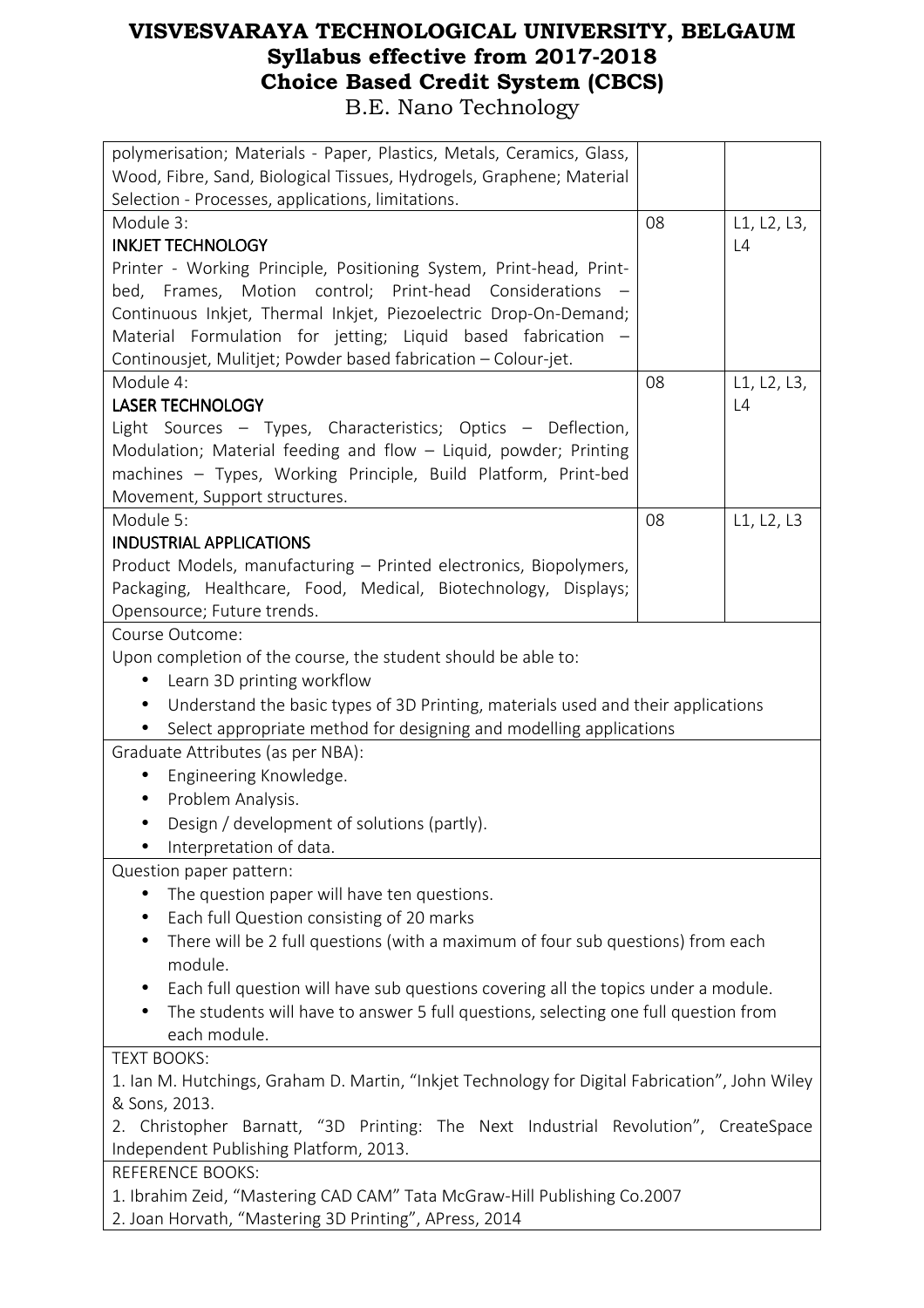3. Chua, C.K., Leong K.F. and Lim C.S., "Rapid prototyping: Principles and applications",

second edition, World Scientific Publishers, 2010.

| <b>NANO TOXICOLOGY</b>                                                 |                                                                                                           |          |            |
|------------------------------------------------------------------------|-----------------------------------------------------------------------------------------------------------|----------|------------|
|                                                                        | [As per Choice Based Credit System (CBCS) scheme]                                                         |          |            |
|                                                                        | (Effective from the academic year 2017-2018)                                                              |          |            |
|                                                                        | Course: B.E. / Nano Technology                                                                            |          |            |
|                                                                        | Semester: VII                                                                                             |          |            |
| Subject Code                                                           | 17NT754                                                                                                   | IA Marks | 40         |
| Number of Lecture Hours                                                | 03                                                                                                        | Exam     | 60         |
| Per Week                                                               |                                                                                                           | Marks    |            |
| <b>Total Number of Lecture</b>                                         | 40                                                                                                        | Exam     | 03         |
| Hours                                                                  |                                                                                                           | Hours    |            |
|                                                                        | $CREDIT - 03$                                                                                             |          |            |
| Course Objective:                                                      |                                                                                                           |          |            |
|                                                                        | To learn the basic importance and regulations of nanotoxicology in biological fields.                     |          |            |
|                                                                        | To understand toxicity produced by nanostructures and methods to reduce their                             |          |            |
| toxicity.                                                              |                                                                                                           |          |            |
|                                                                        | Modules                                                                                                   | Teaching | Revised    |
|                                                                        |                                                                                                           | Hours    | Bloom's    |
|                                                                        |                                                                                                           |          | Taxonomy   |
|                                                                        |                                                                                                           |          | (RBT)      |
|                                                                        |                                                                                                           |          | Level      |
| Module 1:                                                              |                                                                                                           | 08       | L1, L2     |
| <b>INTRODUCTION</b>                                                    |                                                                                                           |          |            |
| Concept of Nanotoxicology - Inhalation of nanomaterials- overview.     |                                                                                                           |          |            |
| Introduction Inhalation - deposition and pulmonary clearance of        |                                                                                                           |          |            |
| insoluble solids- bio- persistence of Inhaled solid material. Systemic |                                                                                                           |          |            |
| translocation of inhaled particles. Nano particle exposure and         |                                                                                                           |          |            |
|                                                                        | systematic cardiovascular effects - experimental data-respiratory                                         |          |            |
| particulate<br>matter                                                  | and<br>cardiovascular<br>exposure<br>toxicity,                                                            |          |            |
|                                                                        | nanoparticles-hypothesis and research approaches - Ecotoxicologic                                         |          |            |
|                                                                        | studies - Methodology - for Nanotoxicology - toxicity testing.                                            |          |            |
| Module 2:                                                              |                                                                                                           | 08       | L1, L2, L3 |
|                                                                        | NANOMATERIAL POLLUTION, PUBLIC PERCEPTIONS, AND EDUCATION                                                 |          |            |
|                                                                        | Nanomaterials pollution: Nanomaterials in Environment - Toxicology                                        |          |            |
|                                                                        | of Airborne - Effect of Nanomaterials in the environment. Safety and                                      |          |            |
| pollution<br>Control                                                   | techniques-handling,<br>packaging,<br>storage,                                                            |          |            |
| transportation and disposal.                                           |                                                                                                           |          |            |
|                                                                        | Public perceptions & education: Communicating Nanotechnological                                           |          |            |
|                                                                        |                                                                                                           |          |            |
| Nanotechnology<br>in                                                   | Risks - Understanding of Nanotechnology's Social Impacts -<br>the<br>Media.<br>Educating<br>Undergraduate |          |            |
|                                                                        | Nanoengineers, Education Opportunities - Human Resources for                                              |          |            |
|                                                                        |                                                                                                           |          |            |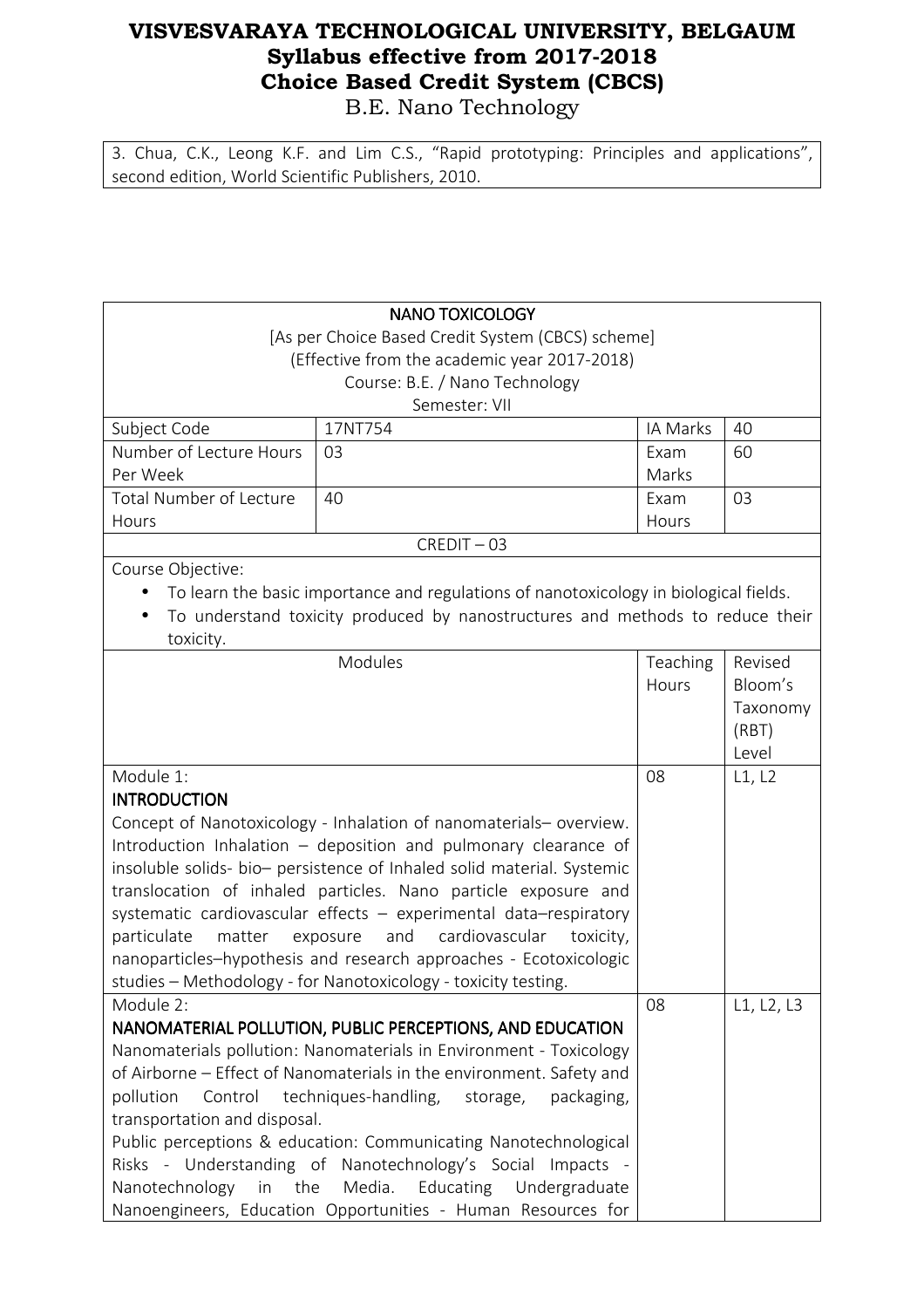| Nanotechnology                                                                      |    |             |
|-------------------------------------------------------------------------------------|----|-------------|
| Module 3:                                                                           | 08 | L1, L2, L3, |
| HUMAN EXPOSURE TO NANOSIZED MATERIALS                                               |    | L4          |
| Biological Activities of Nanomaterials and Nanoparticles - Respiratory              |    |             |
| Tract - Efficient deposition of inhaled NSPs. - Disposition of NSPs in              |    |             |
| the respiratory - Disposition of NSPs in the respiratory - Epithelial               |    |             |
| translocation - Translocation to the circulatory system - Neuronal                  |    |             |
| uptake and translocation -Translocation of NSPs in the blood                        |    |             |
| circulation to bone marrow in mice - Studies of neuronal                            |    |             |
| translocation of UFPs from respiratory tract - Exposure via GI Tract                |    |             |
| and Skin.                                                                           |    |             |
| Module 4:                                                                           | 08 | L1, L2, L3, |
| ECONOMIC IMPACTS OF NANOTECHNOLOGY                                                  |    | L4          |
| Socio-Economic Impact of Nanoscale Science - Managing the                           |    |             |
| Nanotechnology Revolution: Consider the Malcolm - Transcending                      |    |             |
| Moore's Law with Molecular Electronics and Nanotechnology -                         |    |             |
| Scaling<br>Model for Nanotechnology<br>Semiconductor<br>as<br>a                     |    |             |
| Commercialization - Nanotechnology and Zettabits - Sustaining the                   |    |             |
| Impact of Nanotechnology - Non-Nano Effects of Nanotechnology on                    |    |             |
| the Economy.                                                                        |    |             |
| Module 5:                                                                           | 08 | L1, L2, L3  |
| <b>ETHICS LAWS AND REGULATIONS</b>                                                  |    |             |
| Ethical Issues in Nanoscience and Nanotechnology - Ethics & Law in a                |    |             |
| New Frontier- An Exploration of Patent Matters Associated with                      |    |             |
| Nanotechnology - The Ethics of Ethics- Negotiations over Quality of                 |    |             |
| Life in the Nanotechnology Initiative. Patenting nanotechnology,                    |    |             |
| nanomedicine and nanopharmaceuticals.                                               |    |             |
| Course Outcome:                                                                     |    |             |
| To learn the basic concepts of nanobiotoxicology.<br>$\bullet$                      |    |             |
| To understand nanomaterial pollution, public perceptions & education                |    |             |
| To study the human exposure to nanosized materials                                  |    |             |
| To do risk economic impacts of nanotechnology                                       |    |             |
| To study ethics laws and regulations of nanomaterials and their toxicity            |    |             |
| Graduate Attributes (as per NBA):                                                   |    |             |
| Engineering Knowledge.                                                              |    |             |
| Problem Analysis.                                                                   |    |             |
| Design / development of solutions (partly).                                         |    |             |
| Interpretation of data.                                                             |    |             |
| Question paper pattern:                                                             |    |             |
| The question paper will have ten questions.<br>$\bullet$                            |    |             |
| Each full Question consisting of 20 marks                                           |    |             |
| There will be 2 full questions (with a maximum of four sub questions) from each     |    |             |
| module.                                                                             |    |             |
| Each full question will have sub questions covering all the topics under a module.  |    |             |
| The students will have to answer 5 full questions, selecting one full question from |    |             |
| each module.                                                                        |    |             |
| <b>TEXT BOOKS:</b>                                                                  |    |             |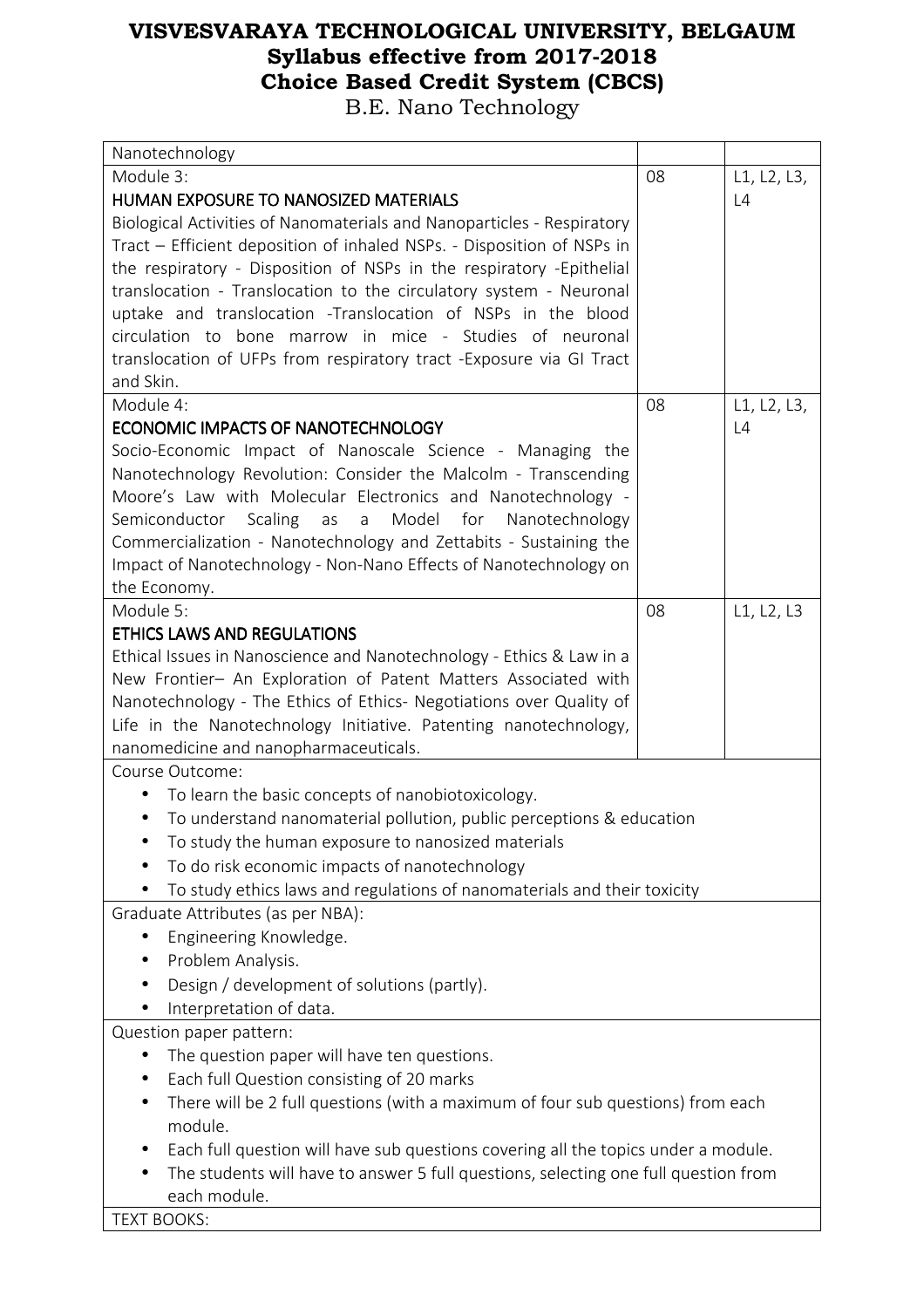1. Yuliang Zhao and Hari Singh Nalwa, 'Nanotoxicology: Interactions of Nanomaterials with Biological Systems, American Scientific Publishers, 2007

2. "Nanotoxicology - Interactions of Nanomaterials with Biological Systems", Ed Yuliang Zhao and Hari Singh Nalwa, June 2006

3. Mihail C. Roco and William Sims Bainbridge, "Nanotechnology: Societal Implications II – Individual Perspectives", Springer Publishers, Sponsored by National Science Foundation, ISBN-10 1-4020-4658-8.

4. "Nanotechnology in health care" edited by P.D. gupta and N. Udupa.

REFERENCE BOOKS:

1. E P. Widmaier, H. Raff, K.T. Strang, Vander, Sherman and Luciano, 'Human Physiology: The Mechanisms of Body. Functions', 9th edition, McGraw Hill, New York, 2004

2. Gunter Oberdörster, Eva Oberdorster and Jan Oberdorster, Environmental Health Perspectives, Volume 113 Number 7, July 2005

3. D. Drobne, 'Nanotoxicology for safe and Sustainable Nanotechnology', Nanotoxicology for safe and sustainable Nanotechnology , 58, pp. 471-478, December 2007

4. Monteiro-Riv, 'Nanotoxicology: Characterization, Dosing and Health Effects', Informa Healthcare publishers, 2007

5. A Reference handbook of nanotoxicology by M. Zafar Nyamadzi

| NANO - COMPOSITES, DEVICE FABRICATION, AND CHARACTERIZATION LAB |  |
|-----------------------------------------------------------------|--|
|                                                                 |  |

[As per Choice Based Credit System (CBCS) scheme]

(Effective from the academic year 2017-2018)

Course: B.E. / Nano Technology

| Semester: VII     |                              |          |    |
|-------------------|------------------------------|----------|----|
| Laboratory Code   | 17NTL76                      | IA Marks | 40 |
| Number of Lecture | $01$ Hr Instruction + 02 Hrs | Exam     | 60 |
| Hours/Week        | Laboratory                   | Marks    |    |
|                   |                              | Exam     | 03 |
|                   |                              | Hours    |    |
| CREDIT - 02       |                              |          |    |

Course Objective:

- To study about the nanomaterials, and their composite preparation
- To learn about the device fabrication and designing by using nanomaterials and nanocomposites.
- To characterize the nanomaterials

| List of Experiments                                  | Revised Bloom's |
|------------------------------------------------------|-----------------|
|                                                      | Taxonomy (RBT)  |
|                                                      | Level           |
| 1. Dye Sensitised Solar cell fabrication             | L5,L6           |
| 2. Gas sensor fabrication                            | L5,L6           |
| 3. Bio-chemical sensor fabrication                   | L5,L6           |
| 4. Fabrication of nanomaterial based super capacitor | L5,L6           |
| 5. Preparation of ceramic based nanocomposites       | L5,L6           |
| 6. Preparation of metal-biopolymer nanocomposites    | L2, L3, L4      |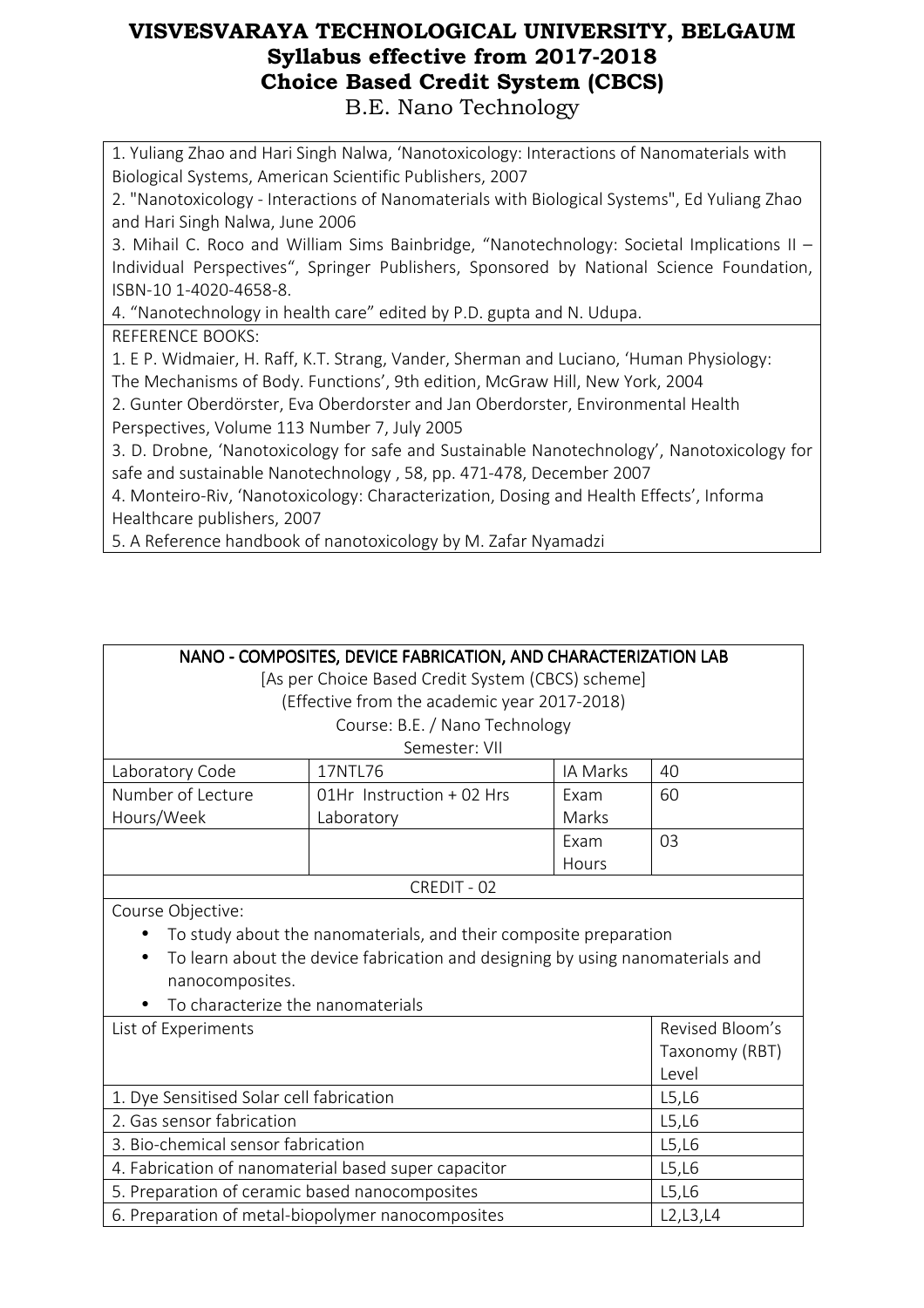| 7. Preparation of metal-polymer nanocomposites                                      | L2,L3,L4   |  |
|-------------------------------------------------------------------------------------|------------|--|
| 8. Calculate the wear rate from wear track depth 2D images.                         | L2, L3, L4 |  |
| 9. Calculation of the Area under the curve for a specified                          | L2,L3,L4   |  |
| element/compound for a Raman data by filling the area under curve                   |            |  |
| using origin Pro.                                                                   |            |  |
| 10. Analyse of the amount of elastic and plastic deformation from a                 | L5,L6      |  |
| Nanohardness test (NHT) data using origin pro.                                      |            |  |
| 11. Analyse the average particle size and shape of the particles for a              | L5,L6      |  |
| given image using image J software. (Average Diameter of Spherical                  |            |  |
| shape particles, Average length and width of a rod/wire shaped).                    |            |  |
| 12. Get the tafel plot for a given Electrochemical potential studies                | L2, L3, L4 |  |
| sample data and find out                                                            |            |  |
| $\beta_a$ and $\beta_c$                                                             |            |  |
| $E_{corr}$ and $I_{corr}$                                                           |            |  |
| Corrosion resistance (CR) in mmpy.                                                  |            |  |
| 13. Get the Raman plot from the given data and find out the FWHM                    | L2, L3, L4 |  |
| and $Sp3/Sp2$ ratio for DLC (Diamond like carbon) coated sample.                    |            |  |
| 14. Get the COF vs Sliding Distance & wear loss vs sliding distance for a           | L2, L3, L4 |  |
| given two different samples data for wear studies and analyse,                      |            |  |
| calculate the sliding distance manually.                                            |            |  |
| 15. Get the XRD peaks from the given ASCII file and find the FWHM                   | L2, L3, L4 |  |
| and calculate interplanar distance "d" using Bragg's equation.                      |            |  |
| Course Outcome:                                                                     |            |  |
| Students can                                                                        |            |  |
| Prepare nanomaterials, and their composites.                                        |            |  |
| Prepare nanotechnology based devices                                                |            |  |
| Characterize the nanomaterials                                                      |            |  |
| Graduate Attributes (as per NBA):                                                   |            |  |
| Engineering Knowledge.                                                              |            |  |
| Problem Analysis.                                                                   |            |  |
| Design / development of solutions (partly).                                         |            |  |
| Interpretation of data.                                                             |            |  |
| Question paper pattern:                                                             |            |  |
| The question paper will have ten questions.                                         |            |  |
| Each full Question consisting of 20 marks                                           |            |  |
| There will be 2 full questions (with a maximum of four sub questions) from each     |            |  |
| module.                                                                             |            |  |
| Each full question will have sub questions covering all the topics under a module.  |            |  |
| The students will have to answer 5 full questions, selecting one full question from |            |  |
| each module.                                                                        |            |  |
| <b>REFERENCE BOOKS:</b>                                                             |            |  |
| 1. Lab manual                                                                       |            |  |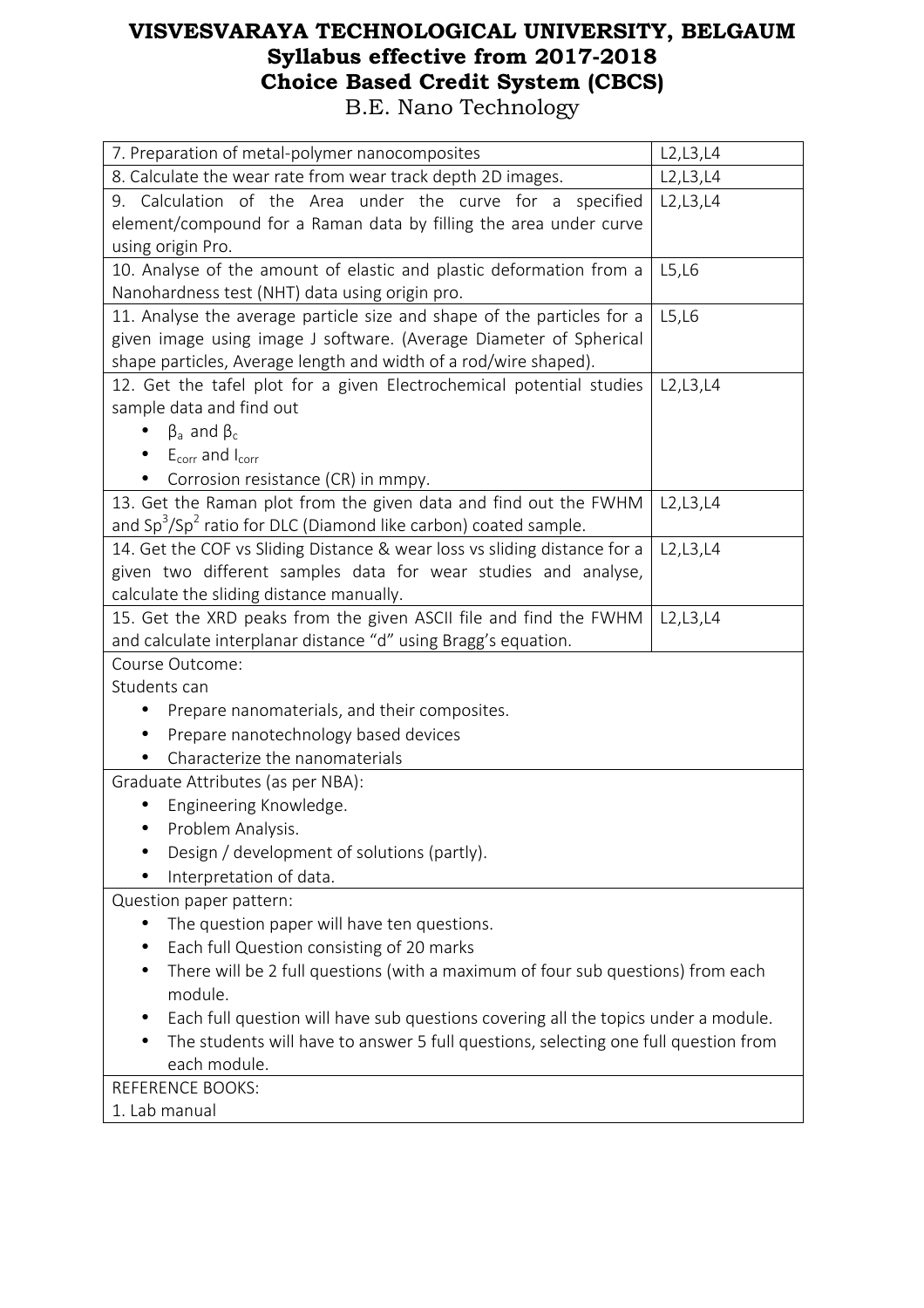| <b>MEMS SIMULATIONS LAB</b>                                                                                                                   |                                                                          |          |                 |  |
|-----------------------------------------------------------------------------------------------------------------------------------------------|--------------------------------------------------------------------------|----------|-----------------|--|
|                                                                                                                                               | [As per Choice Based Credit System (CBCS) scheme]                        |          |                 |  |
|                                                                                                                                               | (Effective from the academic year 2017-2018)                             |          |                 |  |
|                                                                                                                                               | Course: B.E. / Nano Technology                                           |          |                 |  |
|                                                                                                                                               | Semester: VII                                                            |          |                 |  |
| Laboratory Code                                                                                                                               | 17NTL77                                                                  | IA Marks | 40              |  |
| Number of Lecture                                                                                                                             | 01Hr Tutorial + 02 Hrs                                                   | Exam     | 60              |  |
| Hours/Week                                                                                                                                    | Laboratory                                                               | Marks    |                 |  |
|                                                                                                                                               |                                                                          | Exam     | 03              |  |
|                                                                                                                                               |                                                                          | Hours    |                 |  |
|                                                                                                                                               | CREDIT - 02                                                              |          |                 |  |
| Course Objective:                                                                                                                             |                                                                          |          |                 |  |
|                                                                                                                                               | To understand the simulation programmes for the MEMS characteristics     |          |                 |  |
|                                                                                                                                               | To study about MEMS devices and calculations by using MEMSolver software |          |                 |  |
| List of Experiments                                                                                                                           |                                                                          |          | Revised Bloom's |  |
|                                                                                                                                               |                                                                          |          | Taxonomy (RBT)  |  |
|                                                                                                                                               |                                                                          |          | Level           |  |
|                                                                                                                                               | 1. Calculation & Simulation of burst pressure, non-linearity & plot      |          | L2, L4, L5      |  |
|                                                                                                                                               | graph for sensitivity for Piezoresitive pressure sensor with a square    |          |                 |  |
| diaphragm.                                                                                                                                    |                                                                          |          |                 |  |
|                                                                                                                                               | 2. Calculation & Simulation of burst pressure, non-linearity & plot      |          | L2, L3, L4      |  |
| graph for sensitivity for Piezoresitive pressure sensor with a round                                                                          |                                                                          |          |                 |  |
| diaphragm.                                                                                                                                    |                                                                          |          |                 |  |
| 3. Calculation & Simulation ofburst pressure, non-linearity & plot                                                                            |                                                                          |          | L2, L3, L4      |  |
|                                                                                                                                               | graph for sensitivity for Piezoresitive pressure sensor with a           |          |                 |  |
| rectangular diaphragm.                                                                                                                        |                                                                          |          |                 |  |
| 4. Calculation & Simulation of maximum acceleration, maximum                                                                                  |                                                                          |          | L5,L6           |  |
| for<br>sensitivity,<br>non-linearity & plot graph<br>acceleration<br>V/S                                                                      |                                                                          |          |                 |  |
| displacement of capacitive accelerometer for static signal.                                                                                   |                                                                          |          |                 |  |
| 5. Calculation & Simulation of maximum acceleration, maximum                                                                                  |                                                                          |          | L5,L6           |  |
| displacement & plot graph for acceleration V/S displacement of                                                                                |                                                                          |          |                 |  |
| capacitive accelerometer for step signal.                                                                                                     |                                                                          |          |                 |  |
| 6. Calculation & Simulation of time duration of pulse & plot graph for<br>acceleration V/S time of capacitive accelerometer for pulse signal. |                                                                          |          | L2, L3, L4      |  |
|                                                                                                                                               | 7. Calculation & Simulation of output current, output voltage,           |          | L5,L6           |  |
|                                                                                                                                               | piezoelectric capacitance & plot graph for output V/S frequency of       |          |                 |  |
|                                                                                                                                               |                                                                          |          |                 |  |
| piezoelectric accelerometer under longitudinal load.<br>8. Calculation & Simulation of output current, output voltage,                        |                                                                          |          | L2, L3, L4      |  |
|                                                                                                                                               |                                                                          |          |                 |  |
| piezoelectric capacitance & plot graph for output V/S frequency of thin<br>film based piezoelectric accelerometer.                            |                                                                          |          |                 |  |
| 9. Calculation & Simulation of pull in voltage, actuation force, balanced                                                                     |                                                                          |          | L2, L3, L4      |  |
| displacement & plot graph for force V/S displacement of parallel plate                                                                        |                                                                          |          |                 |  |
| actuator for normal motion.                                                                                                                   |                                                                          |          |                 |  |
|                                                                                                                                               | 10. Calculation & Simulation of pull in voltage, angular displacement,   |          | L5,L6           |  |
| actuation torque & plot graph for voltage V/S tilt angle of torsion bar                                                                       |                                                                          |          |                 |  |
|                                                                                                                                               | actuator for torsion motion.                                             |          |                 |  |
| 11. Calculation & Simulation of balanced displacement, actuation                                                                              |                                                                          |          | L5,L6           |  |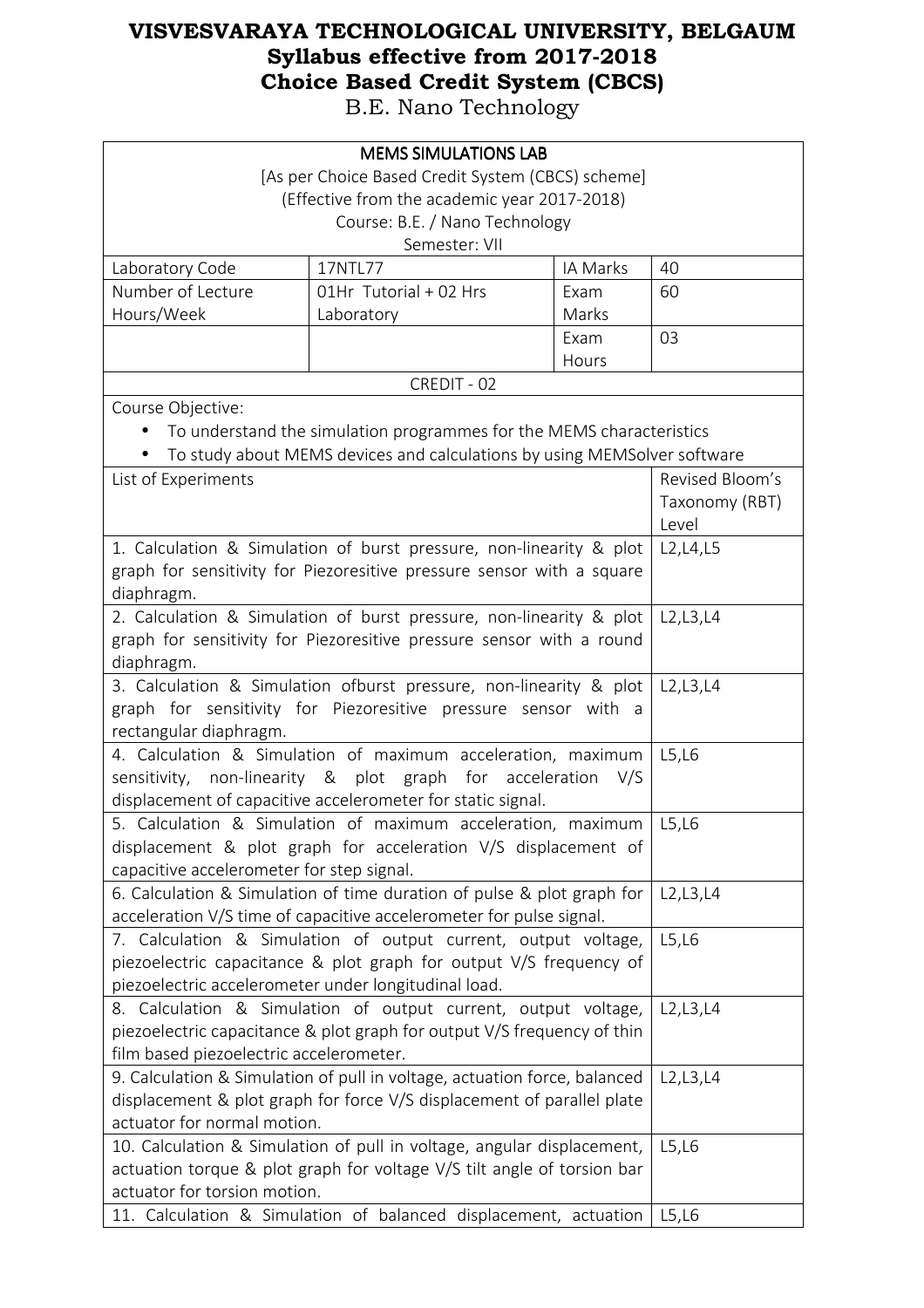| force, normal spring constant & plot graph for voltage V/S                          |            |  |
|-------------------------------------------------------------------------------------|------------|--|
| displacement of comb drive actuator for lateral motion.                             |            |  |
| 12. Calculation & Simulation of tip deflection, tip force & plot graph for          | L2, L3, L4 |  |
| deflection V/S film thickness of cantilever based bimetallic thermal                |            |  |
| actuator.                                                                           |            |  |
| 13. Calculation & Simulation of deflection, tip force & plot graph for              | L2, L3, L4 |  |
| deflection V/S beam length of thermal bimorph actuator                              |            |  |
| 14. Calculation & Simulation of maximum deflection, response time,                  | L2, L3, L4 |  |
| maximum temperature change & plot graph for transient response of                   |            |  |
| thermal bent beam actuator.                                                         |            |  |
| 15. Calculation & Simulation of actuator displacement, actuator force,              | L2, L3, L4 |  |
| electric field strength & plot graph for actuator force of longitudinal             |            |  |
| piezoelectric actuator.                                                             |            |  |
| 16. Calculation & Simulation of actuator displacement, actuator force,              | L2, L3, L4 |  |
| electric field strength & plot graph for actuator displacement of                   |            |  |
| transverse piezoelectric actuator.                                                  |            |  |
| Course Outcome:                                                                     |            |  |
| Students can                                                                        |            |  |
| understand the simulation programmes for the MEMS characteristics                   |            |  |
| study about MEMS devices and calculations by using MEMSolver software               |            |  |
| Graduate Attributes (as per NBA):                                                   |            |  |
| Engineering Knowledge.<br>$\bullet$                                                 |            |  |
| Problem Analysis.<br>$\bullet$                                                      |            |  |
| Design / development of solutions (partly).<br>$\bullet$                            |            |  |
| Interpretation of data.                                                             |            |  |
| Question paper pattern:                                                             |            |  |
| The question paper will have ten questions.                                         |            |  |
| Each full Question consisting of 16 marks<br>$\bullet$                              |            |  |
| There will be 2 full questions (with a maximum of four sub questions) from each     |            |  |
| module.                                                                             |            |  |
| Each full question will have sub questions covering all the topics under a module.  |            |  |
| The students will have to answer 5 full questions, selecting one full question from |            |  |
| each module.                                                                        |            |  |
| <b>REFERENCE BOOKS:</b>                                                             |            |  |
| 1. Lab manual                                                                       |            |  |
|                                                                                     |            |  |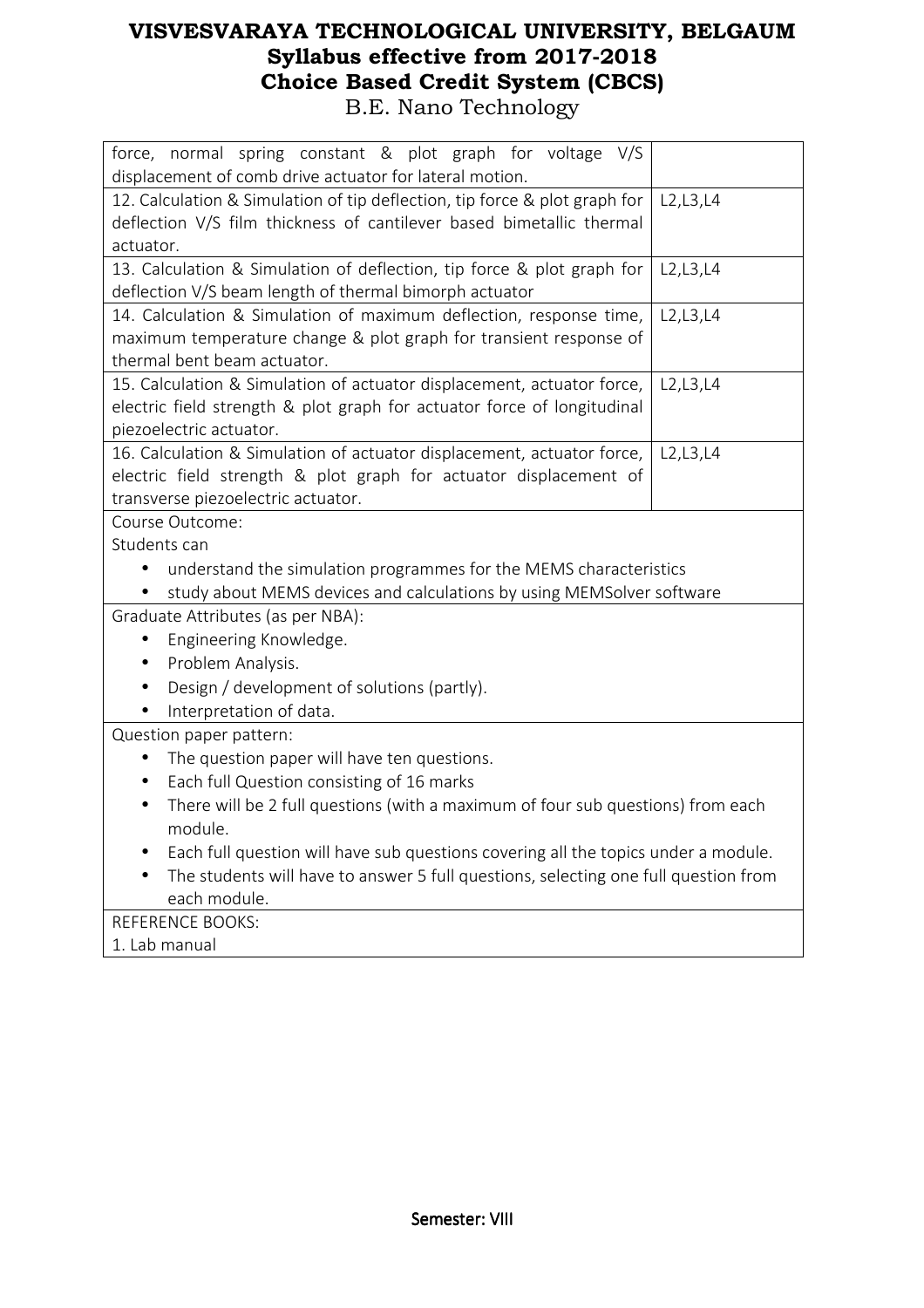B.E. Nano Technology

#### Core Subjects

|                                                                                                 | <b>NANO-ELECTRONICS</b>                                                           |          |             |  |
|-------------------------------------------------------------------------------------------------|-----------------------------------------------------------------------------------|----------|-------------|--|
|                                                                                                 | [As per Choice Based Credit System (CBCS) scheme]                                 |          |             |  |
| (Effective from the academic year 2017-2018)                                                    |                                                                                   |          |             |  |
|                                                                                                 | Course: B.E. / Nano Technology                                                    |          |             |  |
|                                                                                                 | Semester: VIII                                                                    |          |             |  |
| Subject Code                                                                                    | 17NT81                                                                            | IA Marks | 40          |  |
| Number of Lecture Hours                                                                         | 04                                                                                | Exam     | 60          |  |
| Per Week                                                                                        |                                                                                   | Marks    |             |  |
| <b>Total Number of Lecture</b>                                                                  | 50                                                                                | Exam     | 03          |  |
| Hours                                                                                           |                                                                                   | Hours    |             |  |
|                                                                                                 | $CREDIT - 04$                                                                     |          |             |  |
| Course Objective:                                                                               |                                                                                   |          |             |  |
|                                                                                                 | To understand the basic concepts of nano-electronics                              |          |             |  |
|                                                                                                 | To learn the techniques which are used for develop devices which are developed by |          |             |  |
| nanotechnology.                                                                                 |                                                                                   |          |             |  |
|                                                                                                 | Modules                                                                           | Teaching | Revised     |  |
|                                                                                                 |                                                                                   | Hours    | Bloom's     |  |
|                                                                                                 |                                                                                   |          | Taxonomy    |  |
|                                                                                                 |                                                                                   |          | (RBT)       |  |
| Module 1:                                                                                       |                                                                                   |          | Level       |  |
|                                                                                                 |                                                                                   | 10       | L1, L2      |  |
|                                                                                                 | <b>QUANTUM ELECTRONICS AND SINGLE ELECTRON TRANSISTOR</b>                         |          |             |  |
| Introduction, Quantum Electronic Devices, Examples of quantum                                   |                                                                                   |          |             |  |
| Electronics Device - Short Channel MOS transistor, Split Gate                                   |                                                                                   |          |             |  |
| Transistor, Electronic spin Transistor, Quantum Cellular Automata                               |                                                                                   |          |             |  |
| and Quantum dot array.<br>Single electron transistor: principles of SET, SET circuit design and |                                                                                   |          |             |  |
| Applications, molecular SETs, and molecular electronics                                         |                                                                                   |          |             |  |
| Module 2:                                                                                       |                                                                                   | 10       | L1, L2, L3  |  |
| <b>CNT AND NANOELECTRONIC DEVICES</b>                                                           |                                                                                   |          |             |  |
| Carbon Nanotube: Introduction, properties, characterization and                                 |                                                                                   |          |             |  |
| application of carbon nano tube.                                                                |                                                                                   |          |             |  |
|                                                                                                 | Introduction to Nano devices: Graphene transistors, Nanowire FET,                 |          |             |  |
| quantum Dot devices, Quantum Dot FET, Organic transistors,                                      |                                                                                   |          |             |  |
| CNTFET, FinFETs.                                                                                |                                                                                   |          |             |  |
| Module 3:                                                                                       |                                                                                   | 10       | L1, L2, L3, |  |
| <b>CARBON NANOTUBE FETS</b>                                                                     |                                                                                   |          | L4          |  |
| Introduction, Single Wall Nano Tube (SWNT), Double Wall Nano Tube                               |                                                                                   |          |             |  |
| (DWCNT), IV characteristics of P-CNTFET, N-CNTFET, small signal                                 |                                                                                   |          |             |  |
|                                                                                                 | model for CNTFET, electrical equivalent of CNTFET, design of inverter             |          |             |  |
|                                                                                                 | using CNTFET, CNTFET based digital and analog circuits, memory cell               |          |             |  |
| using CNTFET.                                                                                   |                                                                                   |          |             |  |
| Module 4:                                                                                       |                                                                                   | 10       | L1, L2, L3, |  |
| NANO ELECTRONICS WITH TUNNELING DEVICES                                                         |                                                                                   |          | L4          |  |
| Tunnelling Diode, Resonant Tunnelling Diode (RTD), Three Terminal                               |                                                                                   |          |             |  |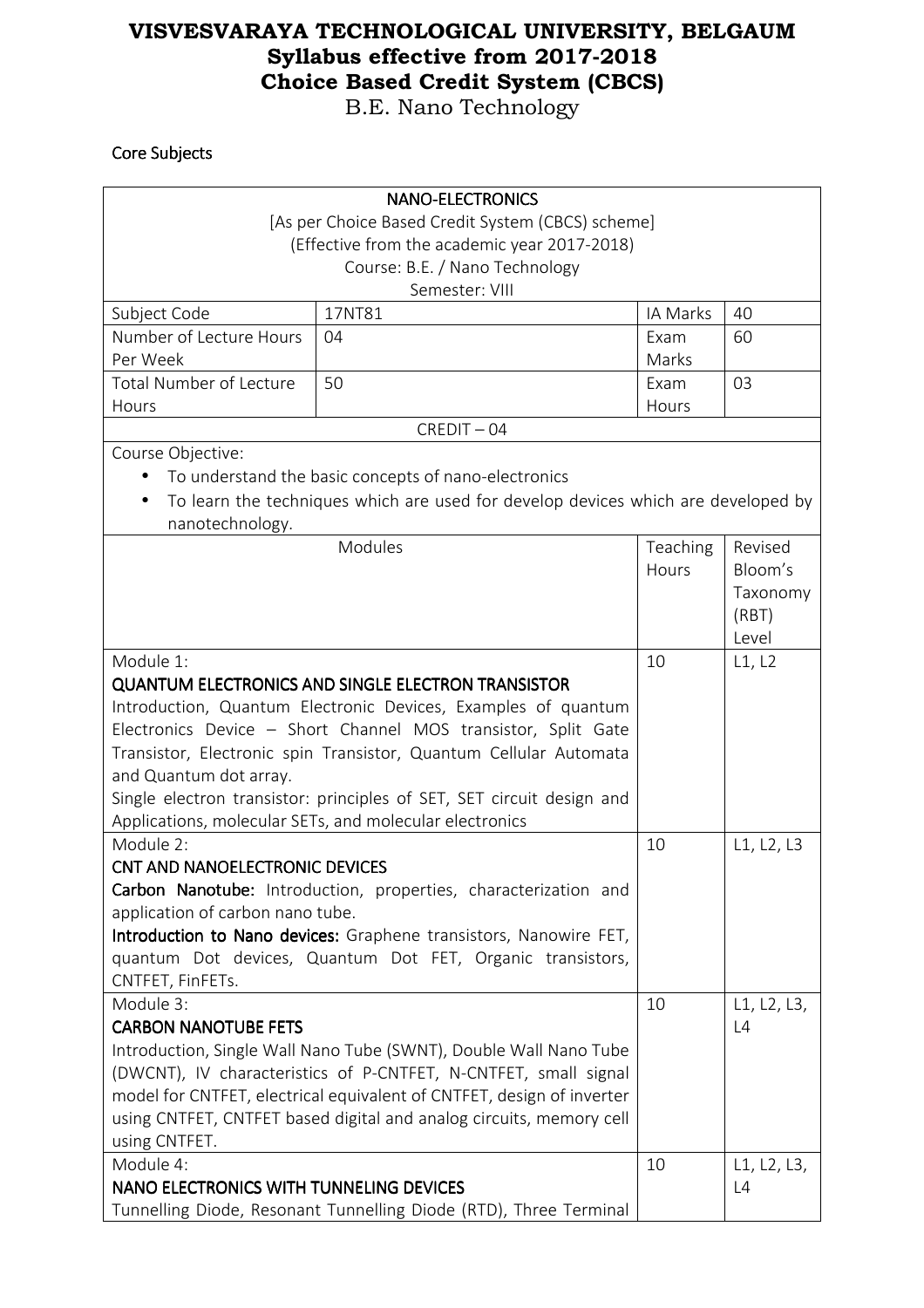| Resonant Tunnelling devices, Technology of RTD, Digital Circuit                                   |    |            |  |
|---------------------------------------------------------------------------------------------------|----|------------|--|
| Based On RTDs - Memory Application, Basic Logic Circuits, Dynamic                                 |    |            |  |
| Logic Circuits and Digital circuits Based on the RTBT.                                            |    |            |  |
| Module 5:                                                                                         | 10 | L1, L2, L3 |  |
| <b>TUNNEL JUNCTIONS</b>                                                                           |    |            |  |
| Tunnel junctions and applications of tunnelling, tunnelling through                               |    |            |  |
| potential barrier, potential energy profiles, applications of tunnelling,                         |    |            |  |
| field emission, gate oxide tunnelling, hot electron effects in                                    |    |            |  |
| MOSFETs, coulomb blockade, blockade in nano capacitor, tunnel                                     |    |            |  |
| junctions, blockade in quantum dot circuits                                                       |    |            |  |
| Course Outcome:                                                                                   |    |            |  |
| Students will understand how to design the electronics circuits to work at nanoscale<br>$\bullet$ |    |            |  |
| level                                                                                             |    |            |  |
| Students can learn how I-V characteristics and other electronic properties may                    |    |            |  |
| change at nanoscale level.                                                                        |    |            |  |
| Graduate Attributes (as per NBA):                                                                 |    |            |  |
| Engineering Knowledge.<br>$\bullet$                                                               |    |            |  |
| Problem Analysis.<br>٠                                                                            |    |            |  |
| Design / development of solutions (partly).<br>$\bullet$                                          |    |            |  |
| Interpretation of data.                                                                           |    |            |  |
| Question paper pattern:                                                                           |    |            |  |
| The question paper will have ten questions.                                                       |    |            |  |
| Each full Question consisting of 20 marks<br>$\bullet$                                            |    |            |  |
| There will be 2 full questions (with a maximum of four sub questions) from each<br>$\bullet$      |    |            |  |
| module.                                                                                           |    |            |  |
| Each full question will have sub questions covering all the topics under a module.                |    |            |  |
| The students will have to answer 5 full questions, selecting one full question from               |    |            |  |
| each module.                                                                                      |    |            |  |
| <b>TEXT BOOKS:</b>                                                                                |    |            |  |
| 1. Niraj K. Jha. (2010) Deming Chen, Nanoelectronic Circuit Design, Springer.                     |    |            |  |
| 2. Goser Karl and Peter Glosekotter. (2004) Nanoelectronics and Nanosystems: From                 |    |            |  |
| Transistors to Molecular and Quantum Devices, Springer.                                           |    |            |  |
| 3. Shareefraza J. Ukkund, Nano-Electronics and Quantum Computation, LAP-Lambert                   |    |            |  |
| Academic Publishing, Mauritius, 2018, ISBN: 978-613-9-81812-9                                     |    |            |  |
| 4. Lundstrom, Mark, Guo, Jing, Nanoscale Transistors: Device Physics, Modelling and               |    |            |  |
| Simulation, Springer, 2006.                                                                       |    |            |  |
| <b>REFERENCE BOOKS:</b>                                                                           |    |            |  |
| 1. Gregory Timp. (2008) Nanotechnology, AIP Press.                                                |    |            |  |
| 2. Colm Durkan. (2007) Current at the Nanoscale, Imperial College Press.                          |    |            |  |
| 3. S. Dutta. (2005) Quantum Transport: Atom to Transistor, Cambridge University Press             |    |            |  |

#### BIO-NANOTECHNOLOGY

[As per Choice Based Credit System (CBCS) scheme] (Effective from the academic year 2017-2018)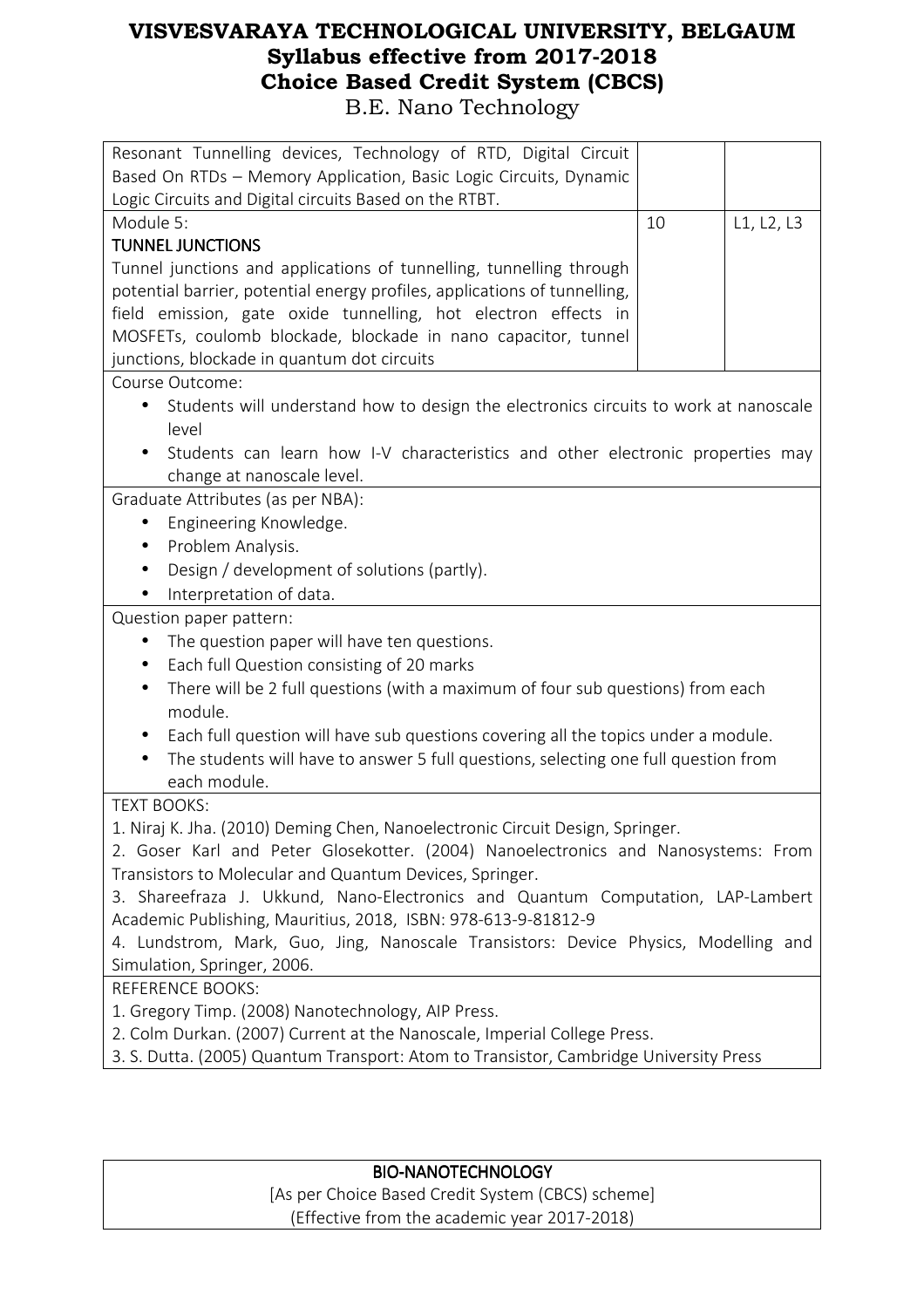| Course: B.E. / Nano Technology                               |                                                                                |          |               |
|--------------------------------------------------------------|--------------------------------------------------------------------------------|----------|---------------|
|                                                              | Semester: VIII                                                                 |          |               |
| Subject Code                                                 | 17NT82                                                                         | IA Marks | 40            |
| Number of Lecture Hours                                      | 04                                                                             | Exam     | 60            |
| Per Week                                                     |                                                                                | Marks    |               |
| <b>Total Number of Lecture</b>                               | 50                                                                             | Exam     | 03            |
| Hours                                                        |                                                                                | Hours    |               |
|                                                              | $CREDIT - 04$                                                                  |          |               |
| Course Objective:                                            |                                                                                |          |               |
| $\bullet$                                                    | To learn the basics of Nanobiotechnology, the devices of Nanobiotechnology and |          |               |
|                                                              | their applications to the different fields.                                    |          |               |
|                                                              | To understand and fabricate the nanostructures and nanocontainers for several  |          |               |
| applications                                                 |                                                                                |          |               |
|                                                              | Modules                                                                        | Teaching | Revised       |
|                                                              |                                                                                | Hours    | Bloom's       |
|                                                              |                                                                                |          | Taxonomy      |
|                                                              |                                                                                |          | (RBT)         |
|                                                              |                                                                                |          | Level         |
| Module 1:                                                    |                                                                                | 10       | L1, L2        |
| FUNCTIONAL PRINCIPLES OF BIO-NANOTECHNOLOGY                  |                                                                                |          |               |
|                                                              | Basic terms; Features and functions of DNA, RNA, and Artificial                |          |               |
| nucleic                                                      | acids; Bio-nanotechnology and nano-biotechnology;                              |          |               |
|                                                              | Information driven nano-assembly: genetic information transfer,                |          |               |
|                                                              | construction of proteins, storage of information; Energetics:                  |          |               |
|                                                              | approaches for powering chemical reactions, light dependent and                |          |               |
| independent reactions, electron carriers, storage of energy; |                                                                                |          |               |
| Chemical<br>transformations: reduction                       | of<br>entropy, chemical                                                        |          |               |
|                                                              | stabilization, specialized chemical tools; Biomaterials: introduction,         |          |               |
| biomineralization, biocompatibility and                      | biopolymers,<br>of<br>use                                                      |          |               |
|                                                              | biomaterials; Self-replication; Machine-phase bio-nanotechnology.              |          |               |
|                                                              |                                                                                |          |               |
| Module 2:                                                    |                                                                                | 10       | L1, L2, L3    |
| STRUCTURAL PRINCIPLES OF BIO-NANOTECHNOLOGY                  |                                                                                |          |               |
|                                                              | Introduction; Natural bio-nanomachinery and specific environment;              |          |               |
|                                                              | Strategies of construction of nanomachines: sequential covalent                |          |               |
|                                                              | synthesis, covalent polymerization, self-organizing synthesis, and             |          |               |
|                                                              | self-assembly; Biomolecular structure and stability: covalent bonds,           |          |               |
|                                                              | dispersion and repulsion forces, hydrogen bonds, electrostatic                 |          |               |
|                                                              | interactions, and hydrophobic effects; Protein folding: Introduction,          |          |               |
|                                                              | globular proteins, chaperons, stability, rigidity and disorder; Self-          |          |               |
|                                                              | assembly: design principles, point group symmetries (cyclic, dihedral,         |          |               |
|                                                              | and cubic), translational symmetry (line symmetry, plane symmetry,             |          |               |
|                                                              | and space group symmetry), quasi-symmetry, crowded conditions;                 |          |               |
|                                                              | Self organization: introduction, self-organization of lipids; Molecular        |          |               |
|                                                              | recognition: introduction, Crane principles. Flexibility and design of         |          |               |
| bio-nanomachines.                                            |                                                                                |          |               |
| Module 3:                                                    |                                                                                | 10       | L1, L2, L3,   |
| <b>BIO-NANOMACHINES</b>                                      |                                                                                |          | $\mathsf{L}4$ |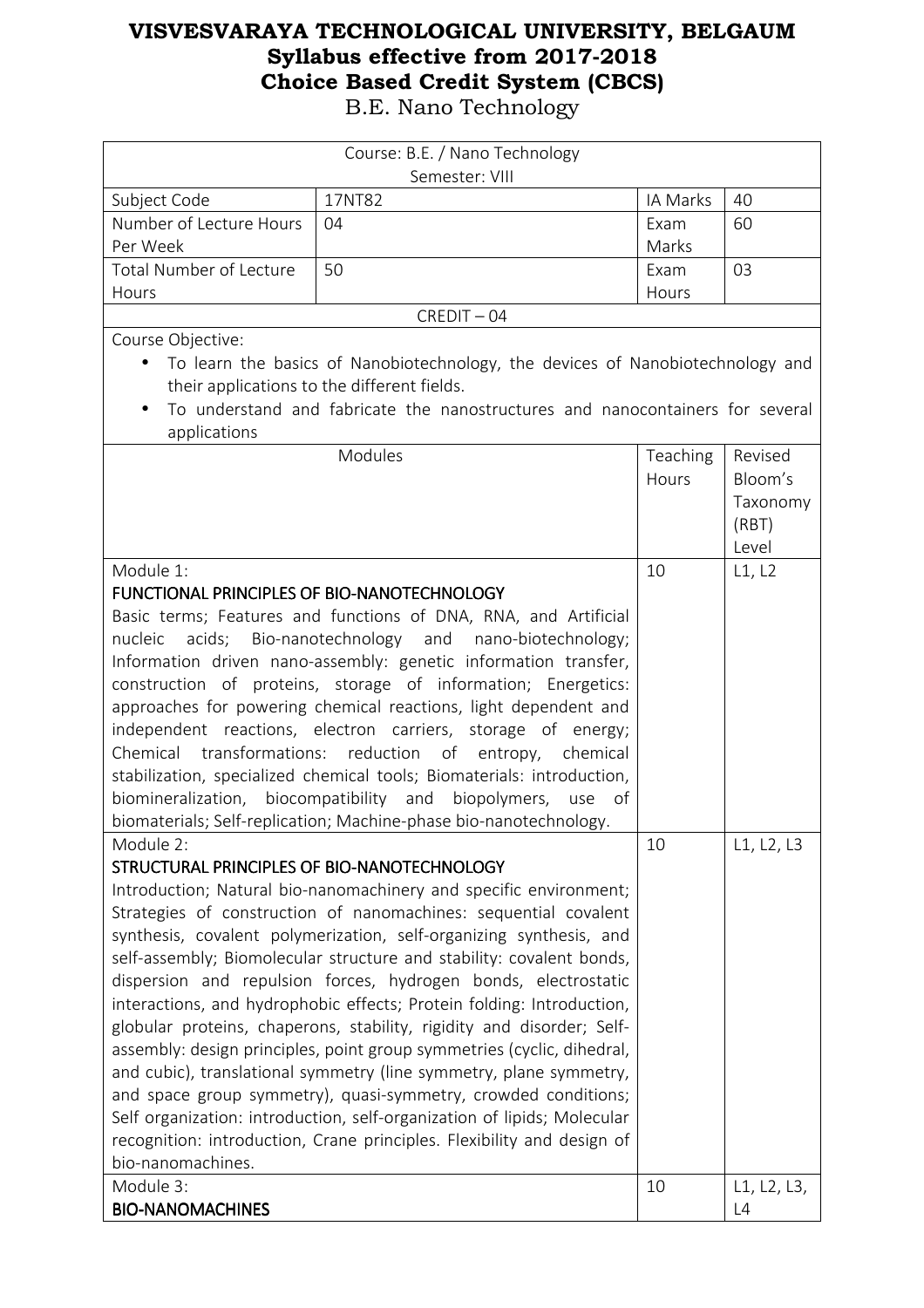| Introduction; Nanoscale effect on gravity, inertia, atomic granularity,<br>thermal motion; Bionanomachies and water environment; Modern<br>biomaterials and molecular plans: proteins (glycine and proline;<br>carbon rich amino acids; phenylalanine, tyrosine, tryptophan; serine,<br>threonine, histidine, aspargine, glutamine; cysteine, methionine),<br>nucleic acids, polysaccharides, and lipids; Evolution of bio-<br>nanomachines; Bio-nanomachines: Thymidylate synthase, DNA,<br>Ribosome, ATP synthase, Actin and Myosin, Opsin, Triskelion<br>molecules, and Collagen. |
|--------------------------------------------------------------------------------------------------------------------------------------------------------------------------------------------------------------------------------------------------------------------------------------------------------------------------------------------------------------------------------------------------------------------------------------------------------------------------------------------------------------------------------------------------------------------------------------|
| Module 4:<br>L1, L2, L3,<br>10                                                                                                                                                                                                                                                                                                                                                                                                                                                                                                                                                       |
| <b>BIOMEDICAL APPLICATIONS</b><br>L4                                                                                                                                                                                                                                                                                                                                                                                                                                                                                                                                                 |
| diagnostics: targeted and sustained drug delivery;<br>Medical                                                                                                                                                                                                                                                                                                                                                                                                                                                                                                                        |
|                                                                                                                                                                                                                                                                                                                                                                                                                                                                                                                                                                                      |
| Transdermal drug release; Nanoscale device for drug delivery; Nano-                                                                                                                                                                                                                                                                                                                                                                                                                                                                                                                  |
| medicine and nano-surgery: Respirocytes and Microbivores, Surgical                                                                                                                                                                                                                                                                                                                                                                                                                                                                                                                   |
| nanorobotics, nanorobotics advantages<br>and<br>disadvantages;                                                                                                                                                                                                                                                                                                                                                                                                                                                                                                                       |
| Nanobased therapy of cancer; nanopathology; nanosurgery;                                                                                                                                                                                                                                                                                                                                                                                                                                                                                                                             |
| Applications of DNA based bionanotechnology; Biosensors:                                                                                                                                                                                                                                                                                                                                                                                                                                                                                                                             |
| antibodies, detection of glucose level, detection of specific DNA                                                                                                                                                                                                                                                                                                                                                                                                                                                                                                                    |
|                                                                                                                                                                                                                                                                                                                                                                                                                                                                                                                                                                                      |
| sequences; Medical imaging techniques: MRI, Ultrasound imaging.                                                                                                                                                                                                                                                                                                                                                                                                                                                                                                                      |
| Module 5:<br>L1, L2, L3<br>10                                                                                                                                                                                                                                                                                                                                                                                                                                                                                                                                                        |
| <b>BIO-NANOTECHNOLOGY: TODAY AND THE FUTURE</b>                                                                                                                                                                                                                                                                                                                                                                                                                                                                                                                                      |
| Basic capabilities: simplification of natural proteins, design of                                                                                                                                                                                                                                                                                                                                                                                                                                                                                                                    |
| proteins, construction of protein with non-natural amino acids,                                                                                                                                                                                                                                                                                                                                                                                                                                                                                                                      |
| peptide nucleic acids; Nanomedicine: computer aided drug design,                                                                                                                                                                                                                                                                                                                                                                                                                                                                                                                     |
| immunotoxins, Liposomes as vesicles, Artificial blood, Gene therapy,                                                                                                                                                                                                                                                                                                                                                                                                                                                                                                                 |
| personalized medicine; Biomolecular sensing: smell and taste, light,                                                                                                                                                                                                                                                                                                                                                                                                                                                                                                                 |
|                                                                                                                                                                                                                                                                                                                                                                                                                                                                                                                                                                                      |
| motion, chemical gradients; A Timetable for bionanotechnology;                                                                                                                                                                                                                                                                                                                                                                                                                                                                                                                       |
| Lessons for Molecular Nanotechnology; Case Studies: Nanotube                                                                                                                                                                                                                                                                                                                                                                                                                                                                                                                         |
| synthesis, A general nanoscale assembler, Nanosurveillance                                                                                                                                                                                                                                                                                                                                                                                                                                                                                                                           |
| Course Outcome:                                                                                                                                                                                                                                                                                                                                                                                                                                                                                                                                                                      |
| Students can                                                                                                                                                                                                                                                                                                                                                                                                                                                                                                                                                                         |
| To learn the basics of Nanobiotechnology, the devices of Nanobiotechnology and                                                                                                                                                                                                                                                                                                                                                                                                                                                                                                       |
| their applications to the different fields.                                                                                                                                                                                                                                                                                                                                                                                                                                                                                                                                          |
| To understand and fabricate the nanostructures and nanocontainers for several                                                                                                                                                                                                                                                                                                                                                                                                                                                                                                        |
| applications                                                                                                                                                                                                                                                                                                                                                                                                                                                                                                                                                                         |
|                                                                                                                                                                                                                                                                                                                                                                                                                                                                                                                                                                                      |
| Graduate Attributes (as per NBA):                                                                                                                                                                                                                                                                                                                                                                                                                                                                                                                                                    |
| Engineering Knowledge.                                                                                                                                                                                                                                                                                                                                                                                                                                                                                                                                                               |
| Problem Analysis.<br>$\bullet$                                                                                                                                                                                                                                                                                                                                                                                                                                                                                                                                                       |
| Design / development of solutions (partly).                                                                                                                                                                                                                                                                                                                                                                                                                                                                                                                                          |
| Interpretation of data.                                                                                                                                                                                                                                                                                                                                                                                                                                                                                                                                                              |
| Question paper pattern:                                                                                                                                                                                                                                                                                                                                                                                                                                                                                                                                                              |
| The question paper will have ten questions.<br>$\bullet$                                                                                                                                                                                                                                                                                                                                                                                                                                                                                                                             |
|                                                                                                                                                                                                                                                                                                                                                                                                                                                                                                                                                                                      |
| Each full Question consisting of 20 marks                                                                                                                                                                                                                                                                                                                                                                                                                                                                                                                                            |
| There will be 2 full questions (with a maximum of four sub questions) from each<br>$\bullet$                                                                                                                                                                                                                                                                                                                                                                                                                                                                                         |
| module.                                                                                                                                                                                                                                                                                                                                                                                                                                                                                                                                                                              |
| Each full question will have sub questions covering all the topics under a module.                                                                                                                                                                                                                                                                                                                                                                                                                                                                                                   |
| The students will have to answer 5 full questions, selecting one full question from                                                                                                                                                                                                                                                                                                                                                                                                                                                                                                  |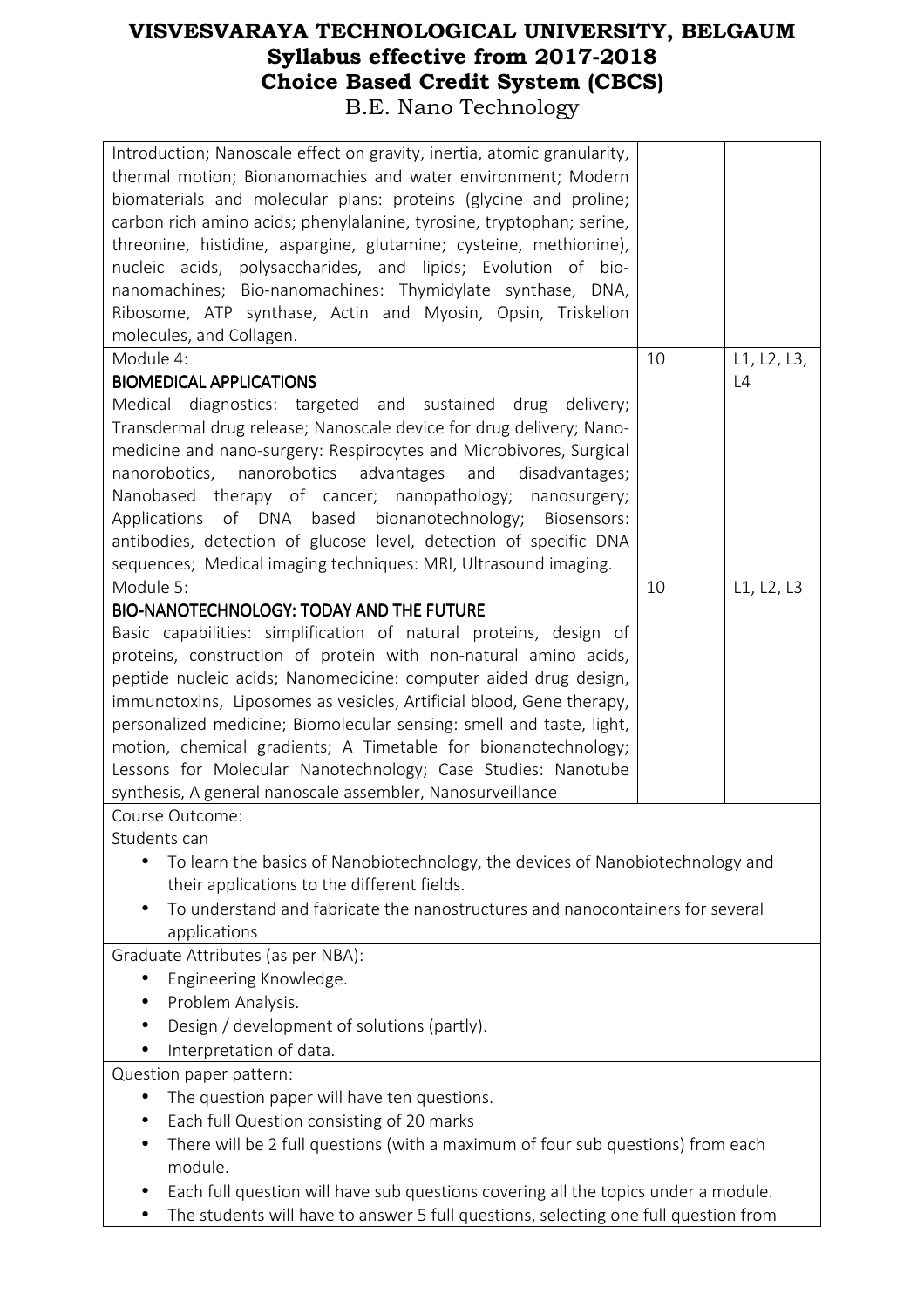B.E. Nano Technology

| each module.                                                                                 |
|----------------------------------------------------------------------------------------------|
| <b>TEXT BOOKS:</b>                                                                           |
| 1. David S. Goodsell, Bionanoechnology-lessons from nature, Wiley India Pvt. Ltd., 2013,     |
| ISBN: 978-81-265-3836-2                                                                      |
| 2. Applications of Bio-Nanotechnology, Dr. Prasad P. Embrandiri, LAP-Lambert Academic        |
| Publishing, Mauritius, 2018, ISBN: 978-613-9-81794-8                                         |
| Niemeyer and Mirkin ed. Nanobiotechnology: concepts, applications & perspectives,            |
| 3. Jain, KK. Nanobiotechnology in molecular diagnostics: current techniques and Applications |
| <b>REFERENCE BOOKS:</b>                                                                      |
| 1. Bionanotechnology - Global Prospects by David E. Reisner, Taylor & Francis Group, LLC,    |
| 2009                                                                                         |
| 2. Bio-Applications of Nanoparticles BY Warren C.W. Chan, Springer Science, Business         |
| Media, 2007                                                                                  |
| 3. Applications of nanoparticles in biology and medicine by Salata O.V., Journal of          |
| Nanobiotechnology, 2:3, 2004.                                                                |

#### Professional Elective Subjects

|                                                   | <b>NANO-PHOTONICS</b>                                                  |          |          |  |
|---------------------------------------------------|------------------------------------------------------------------------|----------|----------|--|
| [As per Choice Based Credit System (CBCS) scheme] |                                                                        |          |          |  |
|                                                   | (Effective from the academic year 2017-2018)                           |          |          |  |
|                                                   | Course: B.E. / Nano Technology                                         |          |          |  |
|                                                   | Semester: VIII                                                         |          |          |  |
| Subject Code                                      | 17NT831                                                                | IA Marks | 40       |  |
| Number of Lecture Hours                           | 03                                                                     | Exam     | 60       |  |
| Per Week                                          |                                                                        | Marks    |          |  |
| <b>Total Number of Lecture</b>                    | 40                                                                     | Exam     | 03       |  |
| Hours                                             |                                                                        | Hours    |          |  |
|                                                   | $CREDIT - 03$                                                          |          |          |  |
| Course Objective:                                 |                                                                        |          |          |  |
|                                                   | To understand the basic principles of Photonics and its importance     |          |          |  |
|                                                   | To study the nano-photonics its fabrication and applications           |          |          |  |
|                                                   |                                                                        |          |          |  |
|                                                   | Modules                                                                | Teaching | Revised  |  |
|                                                   |                                                                        | Hours    | Bloom's  |  |
|                                                   |                                                                        |          | Taxonomy |  |
|                                                   |                                                                        |          | (RBT)    |  |
|                                                   |                                                                        |          | Level    |  |
| Module 1:                                         |                                                                        | 08       | L1, L2   |  |
|                                                   | INTRODUCTION TO OPTICS, PHOTONICS AND NANO-PHOTONICS                   |          |          |  |
|                                                   | Different quantities associated with light; Properties of Light;       |          |          |  |
|                                                   | Reflection; Refraction; Interference & Diffraction; Absorption &       |          |          |  |
|                                                   | Scattering, Properties of materials with respect to reflection,        |          |          |  |
| refraction, absorption and transmission of light. |                                                                        |          |          |  |
|                                                   | Photonics: Introduction, history; Classical optics, and modern optics; |          |          |  |
|                                                   | Applications of photonics; Emerging fields of photonics: light         |          |          |  |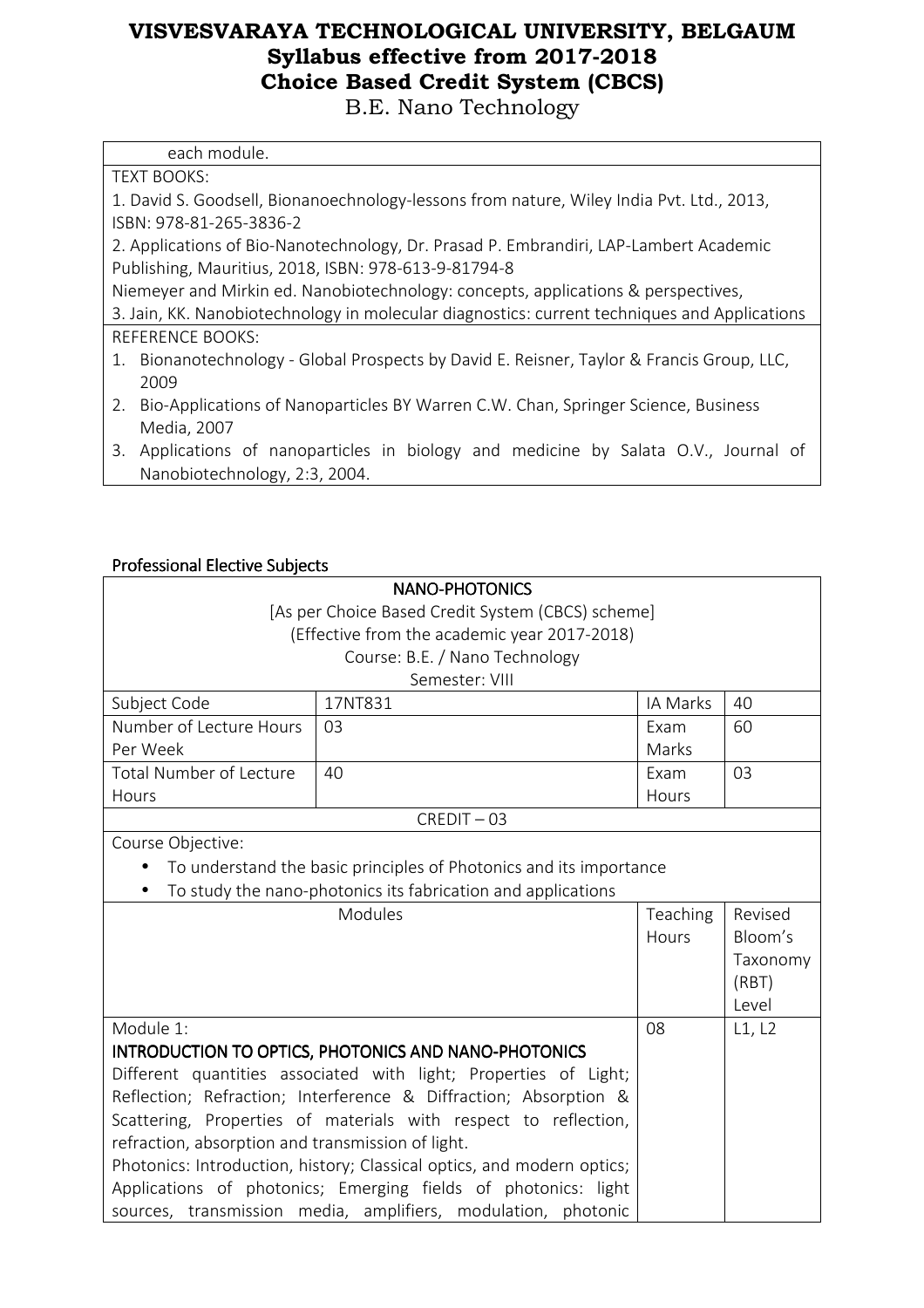| systems, Photonic integrated circuits; Organic<br>photonics;                                                                  |    |             |
|-------------------------------------------------------------------------------------------------------------------------------|----|-------------|
| Optoelectronics: Introduction, classification with examples.                                                                  |    |             |
| Nanophotonics: Introduction, Principles: Plasmons and metal optics,                                                           |    |             |
| Near-field optics, and Metamaterials.                                                                                         |    |             |
| Module 2:                                                                                                                     | 08 | L1, L2, L3  |
| <b>FOUNDATIONS OF NANO-PHOTONICS</b>                                                                                          |    |             |
| Photons and electrons: similarities and differences, Free space                                                               |    |             |
| propagation. Confinement of photons and electrons. Propagation                                                                |    |             |
| through a classically forbidden zone: tunnelling. Localization under a                                                        |    |             |
| periodic potential: Band gap. Cooperative effects for photons and                                                             |    |             |
| optical interactions, axial and<br>electrons, Nanoscale<br>lateral                                                            |    |             |
| nanoscopic localization. Nanoscale confinement of electronic                                                                  |    |             |
| interactions: Quantun confinement effects, nanoscale interaction                                                              |    |             |
| dynamics, nanoscale electronic energy transfer. Cooperative                                                                   |    |             |
| emissions.                                                                                                                    |    |             |
| Module 3:                                                                                                                     | 08 | L1, L2, L3, |
| FABRICATION AND APPLICATIONS OF PHOTONIC CRYSTALS AND                                                                         |    | L4          |
| <b>DEVICES</b>                                                                                                                |    |             |
| Thermal, mechanical and chemical properties of optical materials;                                                             |    |             |
| Optical coatings and methods; Optical Filters; Surface quality of                                                             |    |             |
| optical components. Choices of materials in photonic crystals:                                                                |    |             |
| semiconductors, amorphous, and polymers, fabrication of photonic                                                              |    |             |
| crystals structures (1-D, 2-D); Couplers; Waveguides; Photonic                                                                |    |             |
| crystals fibres; Tunable Photonic crystal filter; High-Q cavites.                                                             |    |             |
|                                                                                                                               |    |             |
| Module 4:                                                                                                                     | 08 | L1, L2, L3, |
| <b>FUNDAMENTALS OF NANO-PHOTONIC FABRICATION</b>                                                                              |    | L4          |
| Adiabatic nanofabrication - Non-adiabatic nano-fabrication: near                                                              |    |             |
| field optical CVD and near field photolithography - Self assembling                                                           |    |             |
| method via optical near field interactions - Regulating the size and                                                          |    |             |
| position of nanoparticles using size dependent resonance - Size                                                               |    |             |
| controlled, position controlled and separation controlled alignment                                                           |    |             |
| of nanoparticles.                                                                                                             |    |             |
| Module 5:<br><b>FUNDAMENTALS OF NANO-PHOTONIC SYSTEMS</b>                                                                     | 08 | L1, L2, L3  |
|                                                                                                                               |    |             |
| Introduction – Optical excitation transfer and system fundamentals –                                                          |    |             |
| Parallel architecture using optical excitation transfer: memory based                                                         |    |             |
| architecture, Global Summation Using Near-Field Interactions;<br>Interconnections for nano-photonics - Signal transfer<br>and |    |             |
| environment - tamper resistance - Hierarchy in nano-photonics and                                                             |    |             |
| its system fundamentals, Hierarchical Memory Retrieval, Analysis                                                              |    |             |
| and Synthesis of Hierarchy in Nano-photonics, Hierarchy Plus                                                                  |    |             |
| Localized Energy Dissipation: Traceable Memory.                                                                               |    |             |
| Course Outcome:                                                                                                               |    |             |
| Students can                                                                                                                  |    |             |
| understand the basic principles of Photonics and its importance                                                               |    |             |
| Study the nano-photonics its fabrication and applications                                                                     |    |             |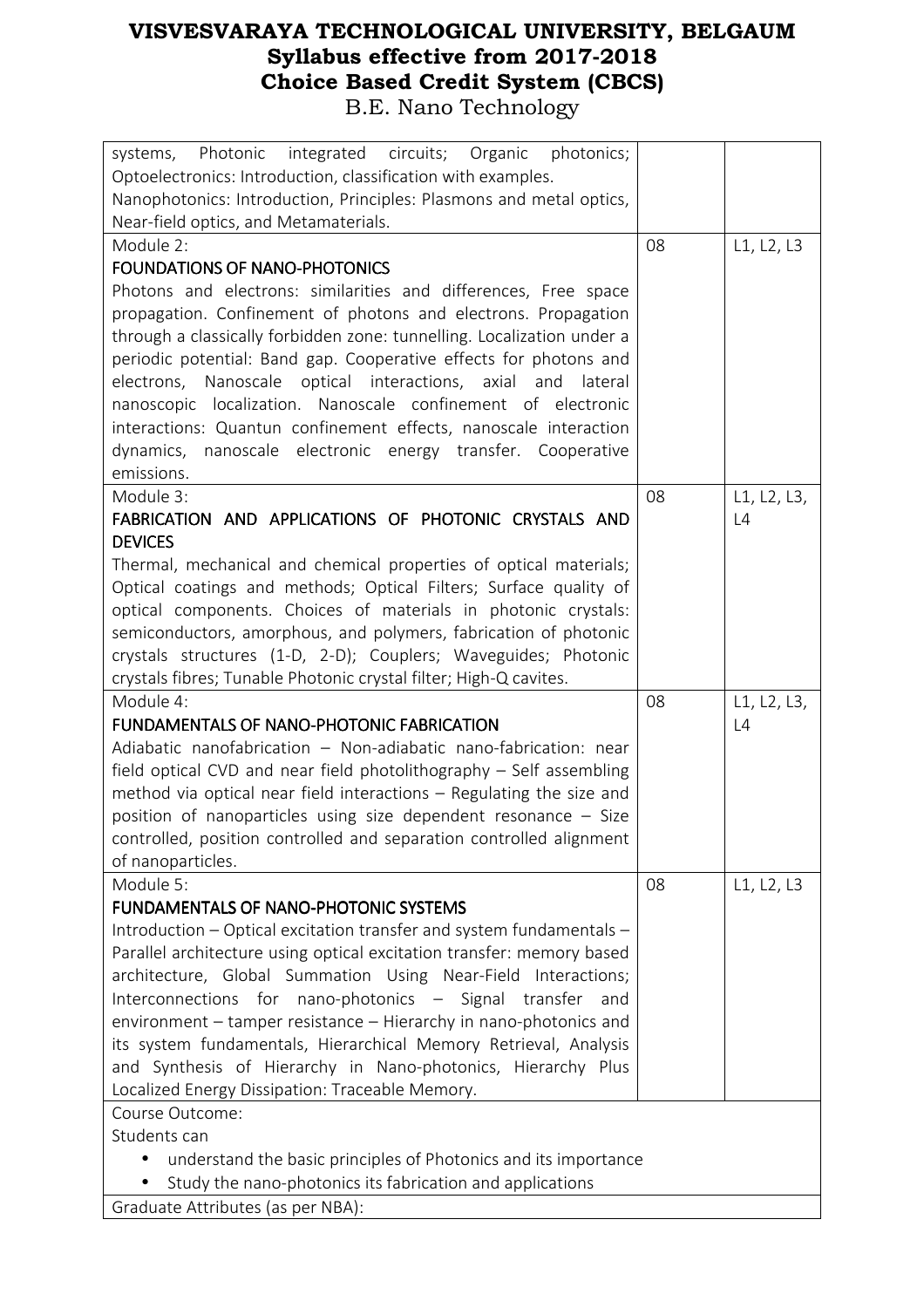B.E. Nano Technology

- Engineering Knowledge.
- Problem Analysis.
- Design / development of solutions (partly).
- Interpretation of data.

#### Question paper pattern:

- The question paper will have ten questions.
- Each full Question consisting of 20 marks
- There will be 2 full questions (with a maximum of four sub questions) from each module.
- Each full question will have sub questions covering all the topics under a module.
- The students will have to answer 5 full questions, selecting one full question from each module.

#### TEXT BOOKS:

- 1. Principals of Nanophotonics (Optics and Optoelectronics), M. Ohtsu, K. Kobayashi, T. Kawazoe and T. Yatsui, University of Tokyo,Japan,2003
- 2. Nanophotonics, P N Prasad, John Wiley & Sons ( 2004)
- 3. Photonic Crystals: Towards Nanoscale Photonic Devices; Jean Michel Lourtioz, Springer; ISBN 354024431X3.

#### REFERENCE BOOKS:

- 1. NanoBiophotoics, H.Masuhara,SKawata and F TokungaElsevier Science 2007
- 2. Fundamentals of Photonics, BEA Saleh and AC Teich, John Wiley and Sons,NewYork,1993
- 3. Introduction to Biophotonics, P.N.Prasad, John Wiley and Sons, 2003.
- 4. Fundamentals of Photonic Crystal Fibres; Fredric Zolla- Imperial College Press. ISBN 1860945074.

| NANOMEDICINE AND BIOMEDICAL IMAGING<br>[As per Choice Based Credit System (CBCS) scheme]<br>(Effective from the academic year 2017-2018)                                                                                              |         |          |    |
|---------------------------------------------------------------------------------------------------------------------------------------------------------------------------------------------------------------------------------------|---------|----------|----|
| Course: B.E. / Nano Technology<br>Semester: VIII                                                                                                                                                                                      |         |          |    |
| Subject Code                                                                                                                                                                                                                          | 17NT832 | IA Marks | 40 |
| Number of Lecture                                                                                                                                                                                                                     | 03      | Exam     | 60 |
| Hours Per Week<br>Marks                                                                                                                                                                                                               |         |          |    |
| Total Number of Lecture                                                                                                                                                                                                               | 40      | Exam     | 03 |
| Hours                                                                                                                                                                                                                                 |         | Hours    |    |
| $CREDIT - 03$                                                                                                                                                                                                                         |         |          |    |
| Course Objective:                                                                                                                                                                                                                     |         |          |    |
| To learn the new opportunities of nanotechnology in biomedical industries, for bio-<br>$\bullet$<br>imaging with several Nanomaterials.<br>To understand and design the nanostructures nanospheres and nanoparticles for<br>$\bullet$ |         |          |    |

biomedical industries, pharmaceutical and cosmetic industries. Modules **Teaching Revised**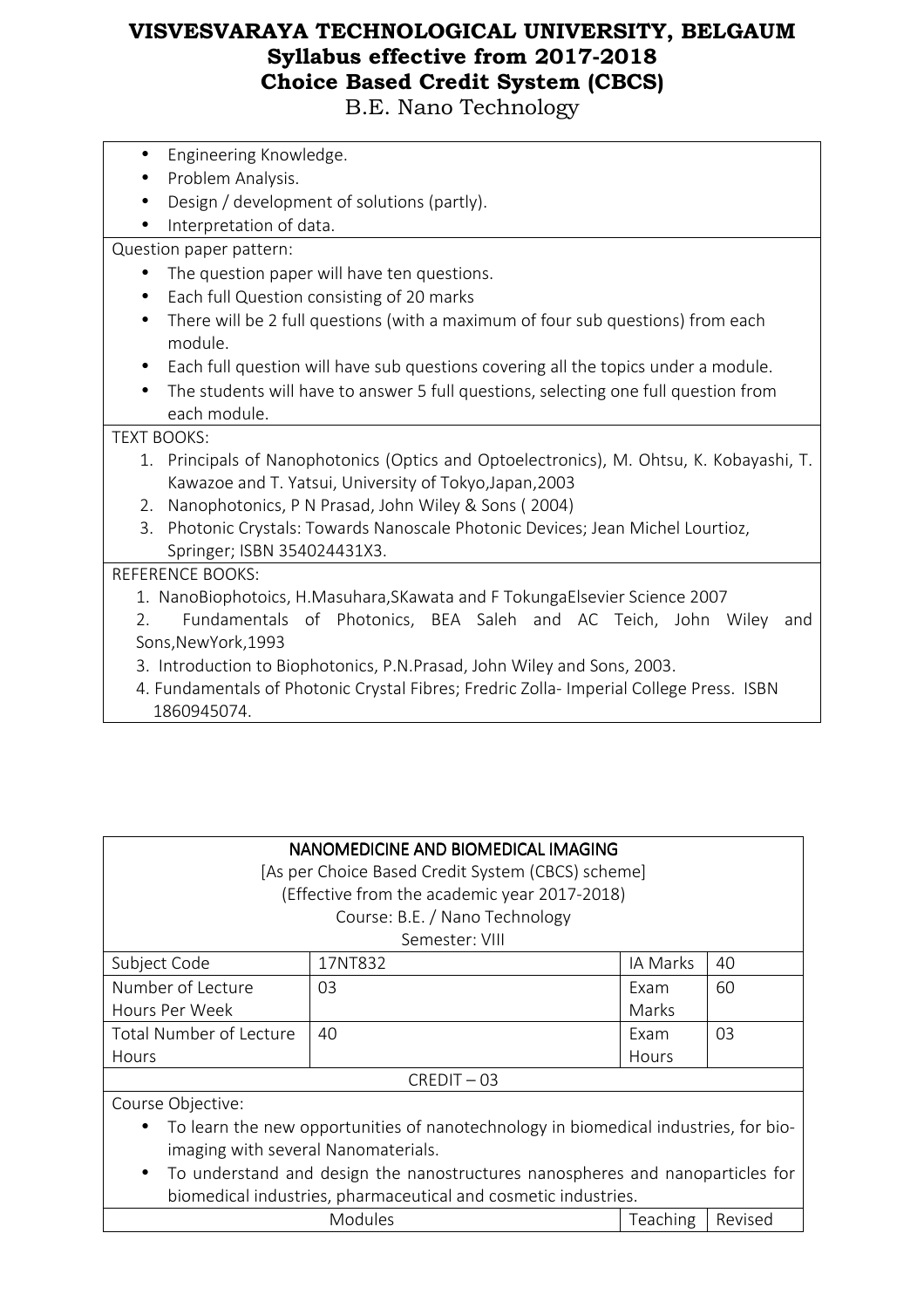|                                                                       | Hours | Bloom's     |
|-----------------------------------------------------------------------|-------|-------------|
|                                                                       |       | Taxonomy    |
|                                                                       |       | (RBT)       |
|                                                                       |       | Level       |
| Module 1:                                                             | 08    | L1, L2      |
| TECHNIQUES IN BIOMEDICAL IMAGING AND NANOSTRUCTURING                  |       |             |
| Immuno Fluorescent Biomarker Imaging- Immuno gold labelling-          |       |             |
| Nanoprobes BioPhotonics - Diagnostic Biosensors- Catalyst-            |       |             |
| Functionalized Metallic Nanoparticles and their Applications in       |       |             |
| Colorimetric Sensing- Dip stick Tests- Nanoparticles as Catalysts for |       |             |
| Signal Generation and Amplification- Iron Oxide Nanoparticles in      |       |             |
| Magnetic Resonance Imaging- Optical nanoparticles sensors for         |       |             |
| quantitative intracellular imaging. Cancer imaging-Nanophotonics.     |       |             |
| Design aspects of Nanostructures-Lithographic techniques-             |       |             |
| Nanoimprinting- Near Field Optical Methods of fabrication- Nano-      |       |             |
| polishing with diamond and Etching of nanostructures-                 |       |             |
| Nanoindendation-Focused Ion beam.                                     |       |             |
| Module 2:                                                             | 08    | L1, L2, L3  |
| <b>NANOPARTICLES IN THERAPEUTICS</b>                                  |       |             |
| Nanorobotics, gold and silver nanoparticles for cancer therapy,       |       |             |
| chemotherapy,<br>Immunotherapy, Vaccine<br>immunotherapy,             |       |             |
| Radiotherapy, thermotherapy, photo dynamic therapy, textiles          |       |             |
| and wound care products, Implantable materials for vascular           |       |             |
| interventions, active implantable devices and bionics, Implantable    |       |             |
| materials for orthopaedic and dentistry.                              |       |             |
| <b>NANOSURGERY</b>                                                    |       |             |
| Introduction to Surgery, Impact of nanotechnology on surgery:         |       |             |
| Surgical blades and suture needles. Femto-second lasers,              |       |             |
| Nanoshell particles, minimally invasive surgery using catheters,      |       |             |
| optical tweezers, Bio-molecular motors, Biocompatibilities,           |       |             |
| molecular robots (utility fog).                                       |       |             |
| Module 3:                                                             | 08    | L1, L2, L3, |
| <b>NANOBIOMECHANICS</b>                                               |       | L4          |
| Nano-materials in bone substitutes & Dentistry, Biosensors-           |       |             |
| Natural nanocomposite systems as spider silk, bones, shells;          |       |             |
| organic-inorganic<br>nanocomposite<br>formation<br>through<br>self-   |       |             |
| assembly. Polymeric nanofibres - Implications in Neuro science,       |       |             |
| tissue engineering and cancer therapy. Polyelectrolyte multilayers-   |       |             |
| coated colloids- smart capsules. Colloids and colloids assembly of    |       |             |
| bio nanotechnology. Micro emulsions in nanotechnology.                |       |             |
| Module 4:                                                             | 08    | L1, L2, L3, |
| <b>NANOPARTICLES IN DIAGNOSIS</b>                                     |       | L4          |
| Nanochips (Gene chip and protein chip), ultrasensitive biobarcode,    |       |             |
| Nanochip for HIV detection. Transport and toxicity properties of      |       |             |
| semiconductor nano crystals, Imaging applications. Nano Bioactive     |       |             |
| glasses-preparation methods, nanobioactive glass powders and          |       |             |
| biomed<br>applications.<br>properties,<br>Gene<br>therapy<br>and      |       |             |
| Nanotechnology: Gene therapy using nanoparticles; stem cell           |       |             |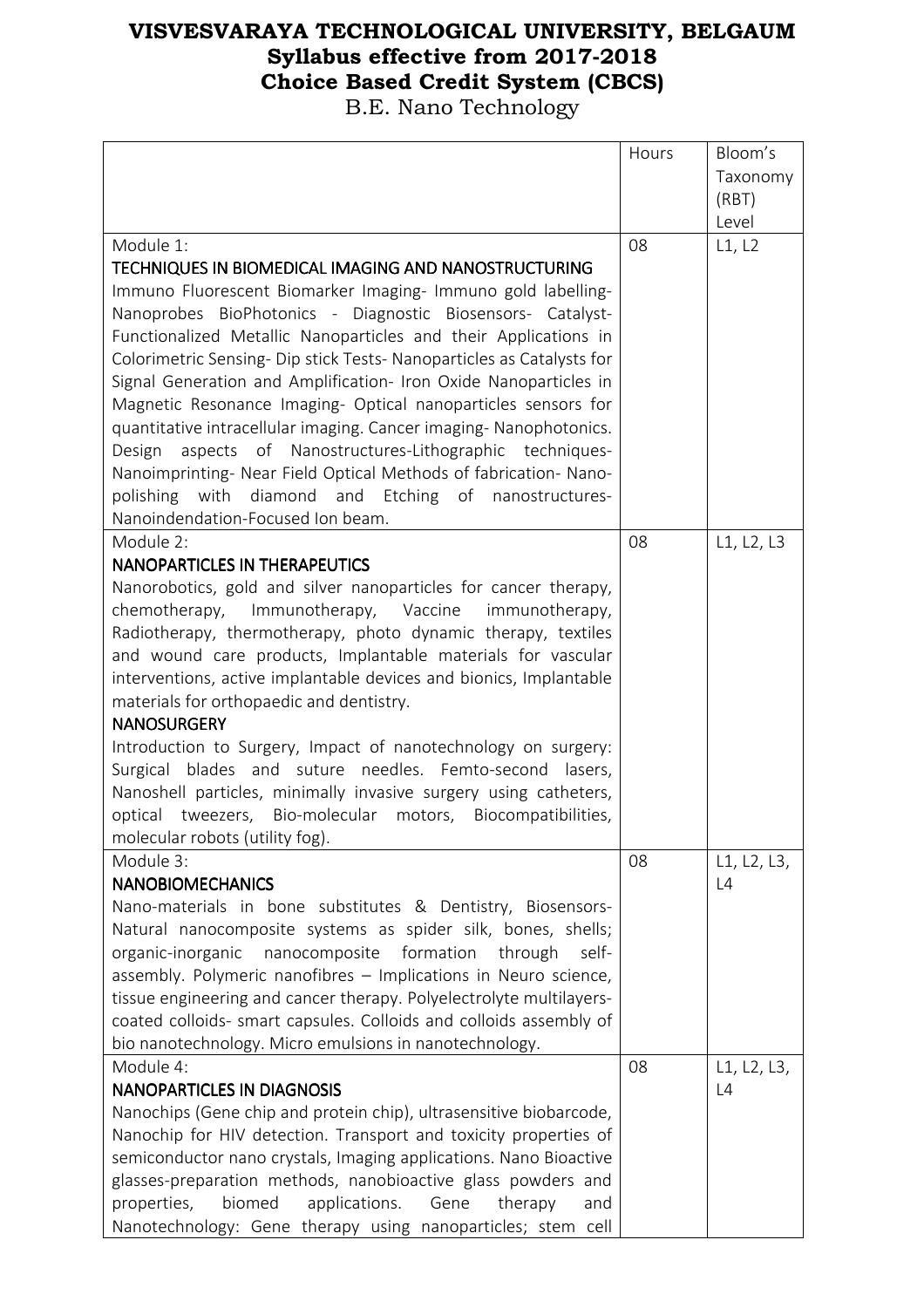| materials for biological<br>therapy. Nanostructured<br>sensing.                               |    |            |  |
|-----------------------------------------------------------------------------------------------|----|------------|--|
| Nanoporous membranes.                                                                         |    |            |  |
| Module 5:                                                                                     | 08 | L1, L2, L3 |  |
| NANOPARTICLES IN DRUG DELIVERY DEVICES                                                        |    |            |  |
| Sustained and targeted drug delivery, delivery mechanism -                                    |    |            |  |
| Introduction, antibody conjugated nanoparticles and their                                     |    |            |  |
| interactions with biological surfaces, Biomedical nanoparticles -                             |    |            |  |
| Liposomes, dendrimers, different types of drug loading, Nanoscale                             |    |            |  |
| drug delivery devices, Nano vectors for gene therapy, mechanism                               |    |            |  |
| of drug targeting, drug delivery carriers, Biodegradable polymers,                            |    |            |  |
| Nanoparticulate delivery systems, solid polymer nanoparticles,                                |    |            |  |
| nano-particle mediated drug delivery to solid tumors, colloidal                               |    |            |  |
| nanosilver particles as an effective nano antibiotic.                                         |    |            |  |
| Course Outcome:                                                                               |    |            |  |
| Students can                                                                                  |    |            |  |
| learn the new opportunities of nanotechnology in biomedical industries, for bio-              |    |            |  |
| imaging with several Nanomaterials.                                                           |    |            |  |
| understand and design the nanostructures nanospheres and nanoparticles for<br>$\bullet$       |    |            |  |
| biomedical industries, pharmaceutical and cosmetic industries.                                |    |            |  |
| Graduate Attributes (as per NBA):                                                             |    |            |  |
| Engineering Knowledge.<br>$\bullet$                                                           |    |            |  |
| Problem Analysis.<br>$\bullet$                                                                |    |            |  |
| Design / development of solutions (partly).                                                   |    |            |  |
| Interpretation of data.                                                                       |    |            |  |
| Question paper pattern:                                                                       |    |            |  |
| The question paper will have ten questions.<br>$\bullet$                                      |    |            |  |
| Each full Question consisting of 20 marks<br>$\bullet$                                        |    |            |  |
| There will be 2 full questions (with a maximum of four sub questions) from each               |    |            |  |
| module.                                                                                       |    |            |  |
| Each full question will have sub questions covering all the topics under a module.            |    |            |  |
| The students will have to answer 5 full questions, selecting one full question from           |    |            |  |
| each module.                                                                                  |    |            |  |
| <b>TEXT BOOKS:</b>                                                                            |    |            |  |
| 1. M. Reza Mozafari (2007) Nanomaterials and Nanosystems for Biomedical Applications,         |    |            |  |
| Springer.                                                                                     |    |            |  |
| 2. VinodLabhasetwar and Diandra L. Leslie, "Biomedical Applications of nanotechnology", A     |    |            |  |
| John Willy& son Inc, NJ, USA, 2007.                                                           |    |            |  |
| 3. J. B Park, "Biomaterials Science and Engineering", Plenum Press, New York, 1984.           |    |            |  |
| 4. T. Pradeep, "Nano: The essentials", McGrew - Hill, 2007                                    |    |            |  |
| 5. J. J. Davis, Dekker, "Encyclopedia of Nanoscience and nanotechnology"                      |    |            |  |
| <b>REFERENCE BOOKS:</b>                                                                       |    |            |  |
| 1. Natalie P. Praetories and Tarun K. Mandal, Recent Patents on Drug Delivery& Formulation    |    |            |  |
| Y. Lu, S.C. Chen, Advanced Drug Delivery Reviews.                                             |    |            |  |
| 2. P.P. Simeonova, N. Opopol and M.I. Luster, "Nanotechnology - Toxicological Issues and      |    |            |  |
| EnvironmentalSafety", Springer 2006.                                                          |    |            |  |
| 3. G.L Hornyak, J Dutta, H.Tibbals and A.K.Rao, Introduction to NanoScience, Taylor & Francis |    |            |  |
| Group, CRC press, 2008.                                                                       |    |            |  |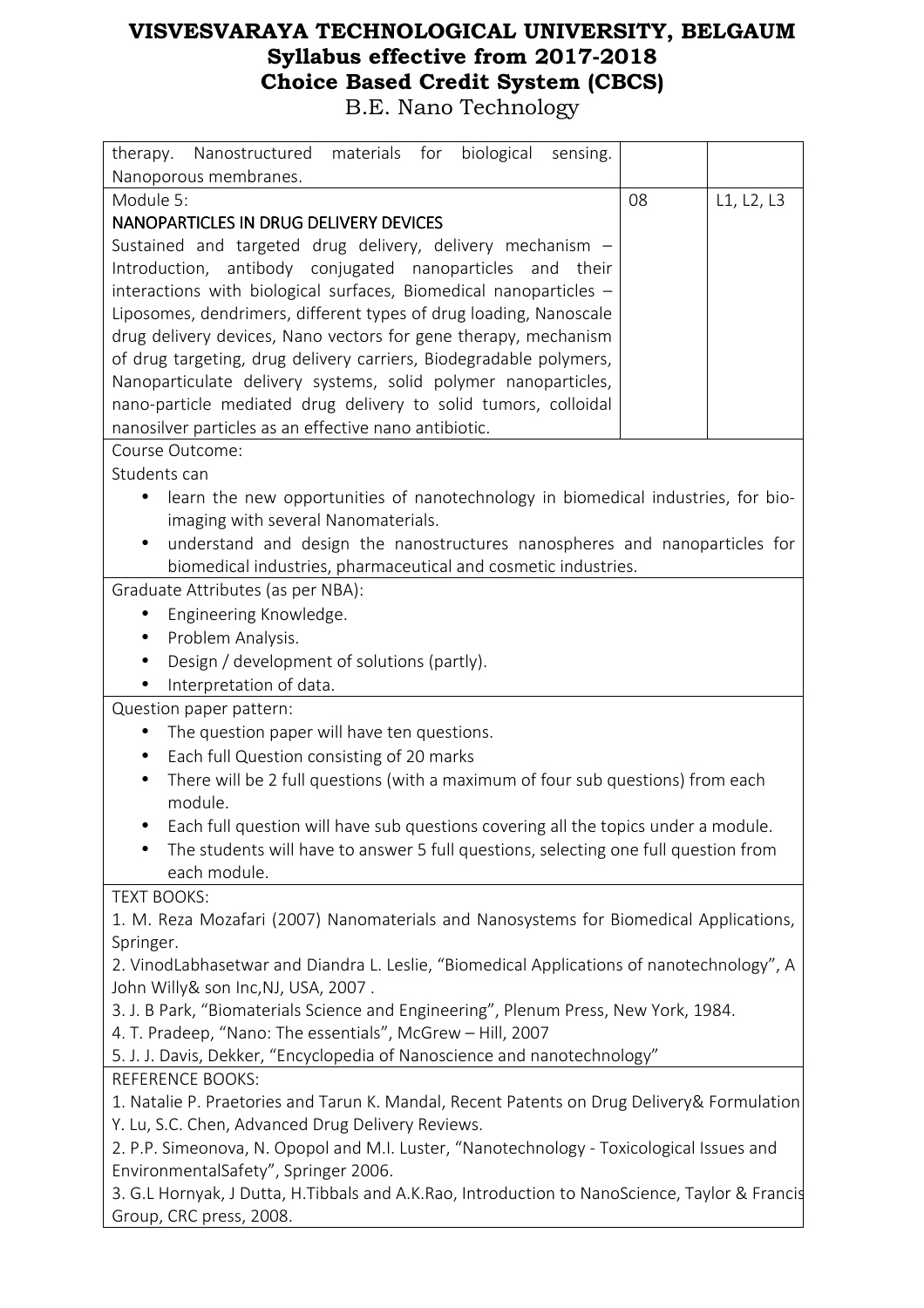4. Miyawaki, J.; et.al Toxicity of Single-Walled Carbon Nanohorns. ACS Nano 2 (213-226) 200 5. Hutchison, J. E. Green Nanoscience: A Proactive Approach to Advancing Applications and Reducing Implications of Nanotechnology. ACS Nano 2, (395–402) 2008.

6. Mo-Tao Zhu et.al Comparative study of pulmonary responses to nano- and submicron-sized ferricoxide in rats Toxicology, 21 (102-111) 2008.

7. Dracy J. Gentleman, Nano and Environment: Boon or Bane? Environmental Science and technology, 43 (5), P1239, 2009.

| [As per Choice Based Credit System (CBCS) scheme]<br>(Effective from the academic year 2017-2018)<br>Course: B.E. / Nano Technology<br>Semester: VIII<br>17NT833<br>IA Marks<br>Subject Code<br>40<br>Number of Lecture Hours<br>03<br>Exam<br>60<br>Per Week<br>Marks<br><b>Total Number of Lecture</b><br>40<br>03<br>Exam<br>Hours<br>Hours<br>$CREDIT - 03$<br>Course Objective:<br>Students can learn different techniques and methods to reduce the size, and flow<br>measurements.<br>Students can understand the different methods used in the filtration, agitation,<br>mixing and sampling of the minute or micron particles.<br>Modules<br>Teaching<br>Revised<br>Bloom's<br>Hours<br>Taxonomy<br>(RBT)<br>Level<br>Module 1:<br>08<br>L1, L2<br>PARTICLE TECHNOLOGY, EQUIPMENTS AND ANALYSIS<br>Particle shape, particle size, different ways of expression of particle<br>size, standard screen, screens - ideal and actual screens, differential<br>and cumulative size analysis, specific surface of mixture of particles,<br>Number of particles in a mixture, effectiveness of screen.<br>Industrial screening equipment, Motion of screen, Gyratory screen,<br>Vibrating screen, Trommels, Sub sieve analysis $-$ Air permeability<br>method, Sedimentation and elutriation methods.<br>08<br>Module 2:<br>L1, L2, L3<br><b>FLOW MEASUREMENT</b><br>flowmeter; Basic Principle,<br>Introduction, Obstruction<br>type<br>Orifice<br>meter;Corrections, Nozzle Flow meter, velocity flow measurement |                              |  |  |  |  |
|----------------------------------------------------------------------------------------------------------------------------------------------------------------------------------------------------------------------------------------------------------------------------------------------------------------------------------------------------------------------------------------------------------------------------------------------------------------------------------------------------------------------------------------------------------------------------------------------------------------------------------------------------------------------------------------------------------------------------------------------------------------------------------------------------------------------------------------------------------------------------------------------------------------------------------------------------------------------------------------------------------------------------------------------------------------------------------------------------------------------------------------------------------------------------------------------------------------------------------------------------------------------------------------------------------------------------------------------------------------------------------------------------------------------------------------------------------------------------------------------------------------------|------------------------------|--|--|--|--|
|                                                                                                                                                                                                                                                                                                                                                                                                                                                                                                                                                                                                                                                                                                                                                                                                                                                                                                                                                                                                                                                                                                                                                                                                                                                                                                                                                                                                                                                                                                                      | <b>MECHANICAL OPERATIONS</b> |  |  |  |  |
|                                                                                                                                                                                                                                                                                                                                                                                                                                                                                                                                                                                                                                                                                                                                                                                                                                                                                                                                                                                                                                                                                                                                                                                                                                                                                                                                                                                                                                                                                                                      |                              |  |  |  |  |
|                                                                                                                                                                                                                                                                                                                                                                                                                                                                                                                                                                                                                                                                                                                                                                                                                                                                                                                                                                                                                                                                                                                                                                                                                                                                                                                                                                                                                                                                                                                      |                              |  |  |  |  |
|                                                                                                                                                                                                                                                                                                                                                                                                                                                                                                                                                                                                                                                                                                                                                                                                                                                                                                                                                                                                                                                                                                                                                                                                                                                                                                                                                                                                                                                                                                                      |                              |  |  |  |  |
|                                                                                                                                                                                                                                                                                                                                                                                                                                                                                                                                                                                                                                                                                                                                                                                                                                                                                                                                                                                                                                                                                                                                                                                                                                                                                                                                                                                                                                                                                                                      |                              |  |  |  |  |
|                                                                                                                                                                                                                                                                                                                                                                                                                                                                                                                                                                                                                                                                                                                                                                                                                                                                                                                                                                                                                                                                                                                                                                                                                                                                                                                                                                                                                                                                                                                      |                              |  |  |  |  |
|                                                                                                                                                                                                                                                                                                                                                                                                                                                                                                                                                                                                                                                                                                                                                                                                                                                                                                                                                                                                                                                                                                                                                                                                                                                                                                                                                                                                                                                                                                                      |                              |  |  |  |  |
|                                                                                                                                                                                                                                                                                                                                                                                                                                                                                                                                                                                                                                                                                                                                                                                                                                                                                                                                                                                                                                                                                                                                                                                                                                                                                                                                                                                                                                                                                                                      |                              |  |  |  |  |
|                                                                                                                                                                                                                                                                                                                                                                                                                                                                                                                                                                                                                                                                                                                                                                                                                                                                                                                                                                                                                                                                                                                                                                                                                                                                                                                                                                                                                                                                                                                      |                              |  |  |  |  |
|                                                                                                                                                                                                                                                                                                                                                                                                                                                                                                                                                                                                                                                                                                                                                                                                                                                                                                                                                                                                                                                                                                                                                                                                                                                                                                                                                                                                                                                                                                                      |                              |  |  |  |  |
|                                                                                                                                                                                                                                                                                                                                                                                                                                                                                                                                                                                                                                                                                                                                                                                                                                                                                                                                                                                                                                                                                                                                                                                                                                                                                                                                                                                                                                                                                                                      |                              |  |  |  |  |
|                                                                                                                                                                                                                                                                                                                                                                                                                                                                                                                                                                                                                                                                                                                                                                                                                                                                                                                                                                                                                                                                                                                                                                                                                                                                                                                                                                                                                                                                                                                      |                              |  |  |  |  |
|                                                                                                                                                                                                                                                                                                                                                                                                                                                                                                                                                                                                                                                                                                                                                                                                                                                                                                                                                                                                                                                                                                                                                                                                                                                                                                                                                                                                                                                                                                                      |                              |  |  |  |  |
|                                                                                                                                                                                                                                                                                                                                                                                                                                                                                                                                                                                                                                                                                                                                                                                                                                                                                                                                                                                                                                                                                                                                                                                                                                                                                                                                                                                                                                                                                                                      |                              |  |  |  |  |
|                                                                                                                                                                                                                                                                                                                                                                                                                                                                                                                                                                                                                                                                                                                                                                                                                                                                                                                                                                                                                                                                                                                                                                                                                                                                                                                                                                                                                                                                                                                      |                              |  |  |  |  |
|                                                                                                                                                                                                                                                                                                                                                                                                                                                                                                                                                                                                                                                                                                                                                                                                                                                                                                                                                                                                                                                                                                                                                                                                                                                                                                                                                                                                                                                                                                                      |                              |  |  |  |  |
|                                                                                                                                                                                                                                                                                                                                                                                                                                                                                                                                                                                                                                                                                                                                                                                                                                                                                                                                                                                                                                                                                                                                                                                                                                                                                                                                                                                                                                                                                                                      |                              |  |  |  |  |
|                                                                                                                                                                                                                                                                                                                                                                                                                                                                                                                                                                                                                                                                                                                                                                                                                                                                                                                                                                                                                                                                                                                                                                                                                                                                                                                                                                                                                                                                                                                      |                              |  |  |  |  |
|                                                                                                                                                                                                                                                                                                                                                                                                                                                                                                                                                                                                                                                                                                                                                                                                                                                                                                                                                                                                                                                                                                                                                                                                                                                                                                                                                                                                                                                                                                                      |                              |  |  |  |  |
|                                                                                                                                                                                                                                                                                                                                                                                                                                                                                                                                                                                                                                                                                                                                                                                                                                                                                                                                                                                                                                                                                                                                                                                                                                                                                                                                                                                                                                                                                                                      |                              |  |  |  |  |
|                                                                                                                                                                                                                                                                                                                                                                                                                                                                                                                                                                                                                                                                                                                                                                                                                                                                                                                                                                                                                                                                                                                                                                                                                                                                                                                                                                                                                                                                                                                      |                              |  |  |  |  |
|                                                                                                                                                                                                                                                                                                                                                                                                                                                                                                                                                                                                                                                                                                                                                                                                                                                                                                                                                                                                                                                                                                                                                                                                                                                                                                                                                                                                                                                                                                                      |                              |  |  |  |  |
|                                                                                                                                                                                                                                                                                                                                                                                                                                                                                                                                                                                                                                                                                                                                                                                                                                                                                                                                                                                                                                                                                                                                                                                                                                                                                                                                                                                                                                                                                                                      |                              |  |  |  |  |
|                                                                                                                                                                                                                                                                                                                                                                                                                                                                                                                                                                                                                                                                                                                                                                                                                                                                                                                                                                                                                                                                                                                                                                                                                                                                                                                                                                                                                                                                                                                      |                              |  |  |  |  |
|                                                                                                                                                                                                                                                                                                                                                                                                                                                                                                                                                                                                                                                                                                                                                                                                                                                                                                                                                                                                                                                                                                                                                                                                                                                                                                                                                                                                                                                                                                                      |                              |  |  |  |  |
|                                                                                                                                                                                                                                                                                                                                                                                                                                                                                                                                                                                                                                                                                                                                                                                                                                                                                                                                                                                                                                                                                                                                                                                                                                                                                                                                                                                                                                                                                                                      |                              |  |  |  |  |
|                                                                                                                                                                                                                                                                                                                                                                                                                                                                                                                                                                                                                                                                                                                                                                                                                                                                                                                                                                                                                                                                                                                                                                                                                                                                                                                                                                                                                                                                                                                      |                              |  |  |  |  |
|                                                                                                                                                                                                                                                                                                                                                                                                                                                                                                                                                                                                                                                                                                                                                                                                                                                                                                                                                                                                                                                                                                                                                                                                                                                                                                                                                                                                                                                                                                                      |                              |  |  |  |  |
|                                                                                                                                                                                                                                                                                                                                                                                                                                                                                                                                                                                                                                                                                                                                                                                                                                                                                                                                                                                                                                                                                                                                                                                                                                                                                                                                                                                                                                                                                                                      |                              |  |  |  |  |
|                                                                                                                                                                                                                                                                                                                                                                                                                                                                                                                                                                                                                                                                                                                                                                                                                                                                                                                                                                                                                                                                                                                                                                                                                                                                                                                                                                                                                                                                                                                      |                              |  |  |  |  |
|                                                                                                                                                                                                                                                                                                                                                                                                                                                                                                                                                                                                                                                                                                                                                                                                                                                                                                                                                                                                                                                                                                                                                                                                                                                                                                                                                                                                                                                                                                                      |                              |  |  |  |  |
|                                                                                                                                                                                                                                                                                                                                                                                                                                                                                                                                                                                                                                                                                                                                                                                                                                                                                                                                                                                                                                                                                                                                                                                                                                                                                                                                                                                                                                                                                                                      |                              |  |  |  |  |
|                                                                                                                                                                                                                                                                                                                                                                                                                                                                                                                                                                                                                                                                                                                                                                                                                                                                                                                                                                                                                                                                                                                                                                                                                                                                                                                                                                                                                                                                                                                      |                              |  |  |  |  |
|                                                                                                                                                                                                                                                                                                                                                                                                                                                                                                                                                                                                                                                                                                                                                                                                                                                                                                                                                                                                                                                                                                                                                                                                                                                                                                                                                                                                                                                                                                                      |                              |  |  |  |  |
| devices; Pitot Tube, Hot Wire / Film probes, Variable Area flowmeters;                                                                                                                                                                                                                                                                                                                                                                                                                                                                                                                                                                                                                                                                                                                                                                                                                                                                                                                                                                                                                                                                                                                                                                                                                                                                                                                                                                                                                                               |                              |  |  |  |  |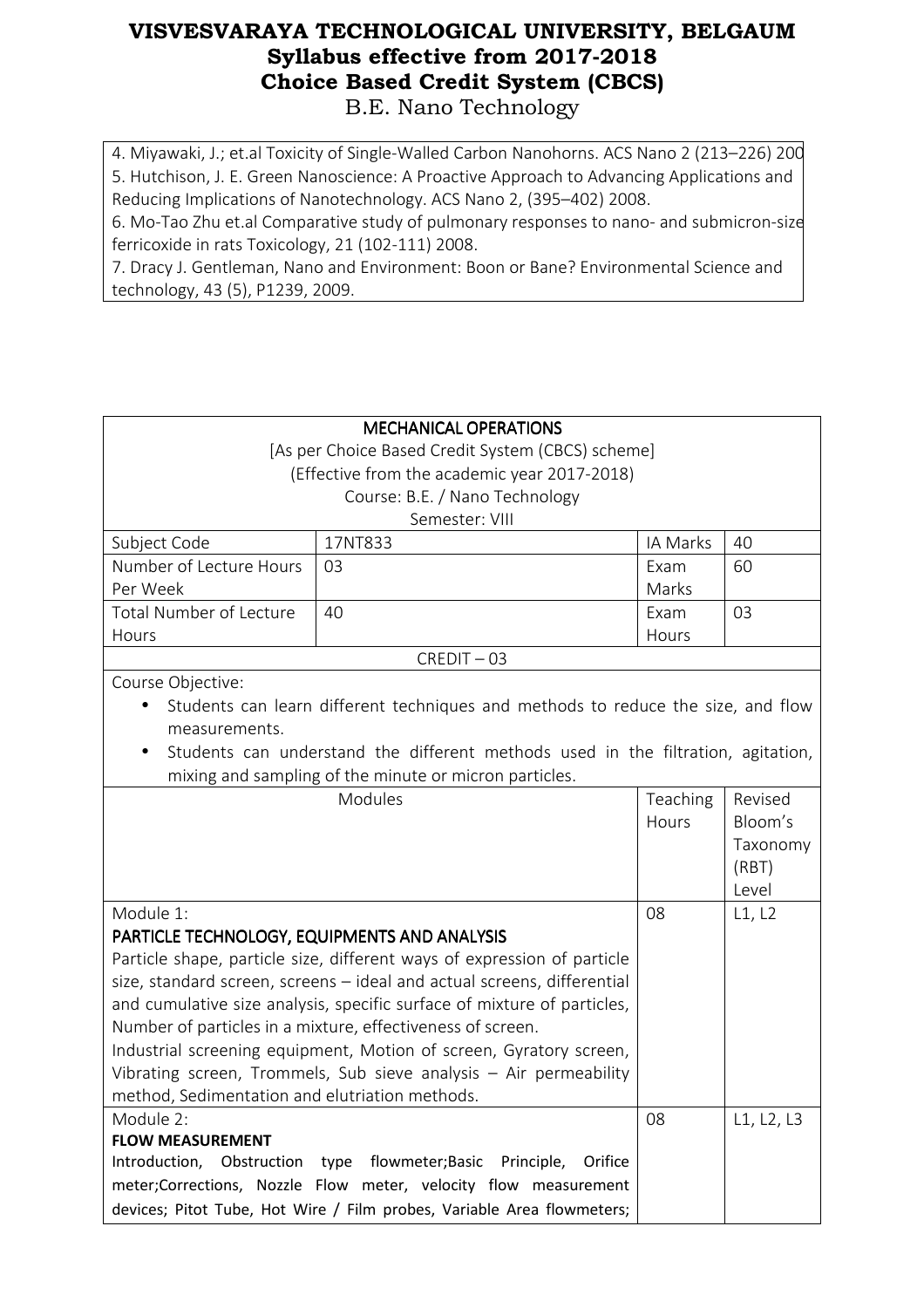| Rotameter. Construction of the float, Electromagnetic Flowmeter, Turbine             |    |             |
|--------------------------------------------------------------------------------------|----|-------------|
| type Flowmeter, Vortex type Flowmeter.                                               |    |             |
|                                                                                      |    |             |
| Module 3:                                                                            | 08 | L1, L2, L3, |
| <b>FILTRATION</b>                                                                    |    | L4          |
| Introduction, Classification of filtration, Cake filtration, Clarification,          |    |             |
| Batch and continuous filtration, pressure and vacuum filtration,                     |    |             |
| Constant rate filtration, characteristics of filter media, industrial                |    |             |
| filters, sand filter, Filter press, leaf filter, Rotary drum filter,                 |    |             |
| Horizontal belt filter, Bag filter, Centrifugal filtration - Suspended               |    |             |
| batch centrifuge, Filter aids, Application of filter aids.                           |    |             |
| Module 4:                                                                            | 08 | L1, L2, L3, |
| <b>AGITATION AND MIXING</b>                                                          |    | L4          |
| Application of agitation, Agitation equipment, Types of impellers -                  |    |             |
| Propellers, Paddles and Turbines, Flow patterns in agitated vessels,                 |    |             |
| Prevention of swirling, Standard turbine design, Power correlation                   |    |             |
| and power calculation, Mixing of solids, Types of mixers - Change                    |    |             |
| can mixers, Muller mixers, Mixing index, Ribbon blender, Internal                    |    |             |
| screw mixer, Tumbling mixer.                                                         |    |             |
| Module 5:                                                                            | 08 | L1, L2, L3  |
| SAMPLING, STORING AND CONVEYING OF SOLIDS                                            |    |             |
| Sampling of solids, storage of solids, Open and closed storage, Bulk                 |    |             |
| and bin storage, Conveyors - Belt conveyor, Chain conveyor, Apron                    |    |             |
| conveyor, Bucket conveyor, Bucket elevator, Screw conveyor, Slurry                   |    |             |
| transport, Applications of fluidization, Pneumatic conveying.                        |    |             |
| Course Outcome:                                                                      |    |             |
| Students can understand:                                                             |    |             |
| The particle size analysis by different models and methods                           |    |             |
| Different types of flow measurement methods and techniques.<br>$\bullet$             |    |             |
| The filtration methods, classification, importance and applications                  |    |             |
| The agitation and mixing aspects and applications.                                   |    |             |
| The sampling, storing of solid samples.                                              |    |             |
| Graduate Attributes (as per NBA):                                                    |    |             |
| Engineering Knowledge.                                                               |    |             |
| Problem Analysis.                                                                    |    |             |
| Design / development of solutions (partly).                                          |    |             |
| Interpretation of data.                                                              |    |             |
| Question paper pattern:                                                              |    |             |
| The question paper will have ten questions.                                          |    |             |
| Each full Question consisting of 20 marks                                            |    |             |
| There will be 2 full questions (with a maximum of four sub questions) from each      |    |             |
| module.                                                                              |    |             |
| Each full question will have sub questions covering all the topics under a module.   |    |             |
| The students will have to answer 5 full questions, selecting one full question from  |    |             |
| each module.                                                                         |    |             |
| <b>TEXT BOOKS:</b>                                                                   |    |             |
| 1. Unit Operations of Chemical Engineering, McCabe W.L., et.al., V Edn., McGraw Hill |    |             |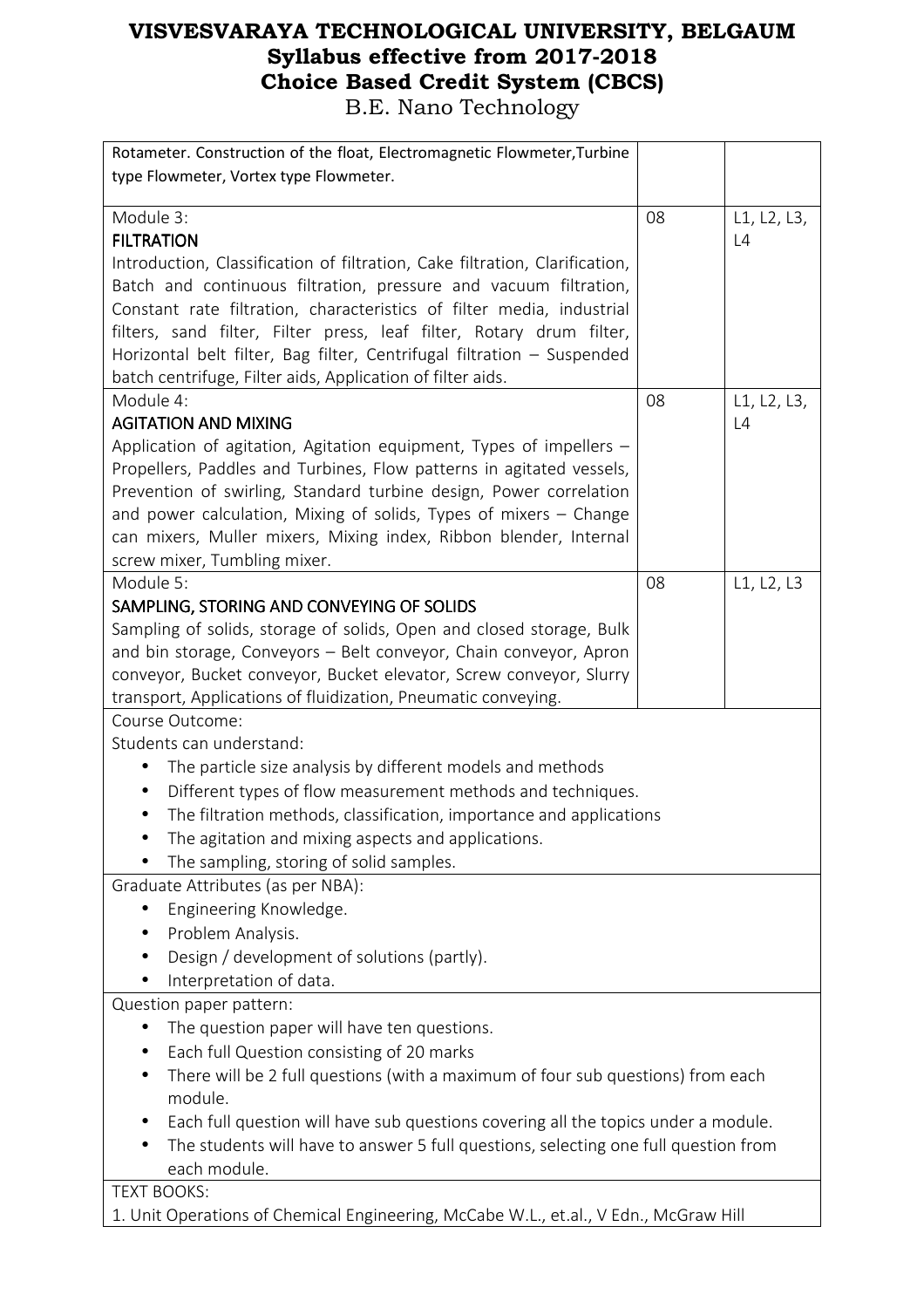International, New york, 2000.

2. Mechanical Operations, Shareefraza J. Ukkund, Dr. Shrinivasa D. Mayya, Dr. Prasad Puthiyillam, LAP-Lambert Academic Publishers, Mauritius, 2018, ISBN: 978-613-9-82579-0 3. Introduction to Chemical Engineering, Badger, W.L. and Banchero J. T., 3rd Edition, McGraw Hill International Edition, Singapore, 1999.

4. Coulson and Richardson's Chemical Engineering Vol. 2 Particle Technology and Separation Processes, Coulson J.M. and Richardson J.F., 4th Edition, Asian Books Pvt. Ltd, New Delhi, 1998.

REFERENCE BOOKS:

1. Unit Operations, Brown. G.G., 1st Edition, CBS Publishers, New Delhi, 1995.

2. Perry's Chemical Engineers' Handbook, Perry R and Green W.D., 1st Edition, McGraw Hill, International, New York, 2000.

3. Principles of Unit Operations, Foust A. S. et.al., 3rd Edition, John Wiley and Sons, New York,1977.

| <b>GREEN NANOTECHNOLOGY</b>                                                   |                                                                          |          |          |  |  |
|-------------------------------------------------------------------------------|--------------------------------------------------------------------------|----------|----------|--|--|
| [As per Choice Based Credit System (CBCS) scheme]                             |                                                                          |          |          |  |  |
| (Effective from the academic year 2017-2018)                                  |                                                                          |          |          |  |  |
| Course: B.E. / Nano Technology                                                |                                                                          |          |          |  |  |
| Semester: VIII                                                                |                                                                          |          |          |  |  |
| Subject Code                                                                  | 17NT834                                                                  | IA Marks | 40       |  |  |
| Number of Lecture Hours                                                       | 03                                                                       | Exam     | 60       |  |  |
| Per Week                                                                      |                                                                          | Marks    |          |  |  |
| <b>Total Number of Lecture</b>                                                | 40                                                                       | Exam     | 03       |  |  |
| Hours                                                                         |                                                                          | Hours    |          |  |  |
| $CREDIT - 03$                                                                 |                                                                          |          |          |  |  |
| Course Objective:                                                             |                                                                          |          |          |  |  |
| To understand the eco-friendly nature of nanotechnology and the Nanomaterials |                                                                          |          |          |  |  |
|                                                                               | To study nanotechnology and nanodevices which are environmental friendly |          |          |  |  |
| Modules                                                                       |                                                                          | Teaching | Revised  |  |  |
|                                                                               |                                                                          | Hours    | Bloom's  |  |  |
|                                                                               |                                                                          |          | Taxonomy |  |  |
|                                                                               |                                                                          |          | (RBT)    |  |  |
|                                                                               |                                                                          |          | Level    |  |  |
| Module 1:                                                                     |                                                                          | 08       | L1, L2   |  |  |
| <b>GREEN MANUFACTURING TRENDS</b>                                             |                                                                          |          |          |  |  |
| Green Manufacturing - Fundamentals and Applications - basic                   |                                                                          |          |          |  |  |
| definitions and issues surrounding green manufacturing at the                 |                                                                          |          |          |  |  |
| process, machine and system - government motivations for green                |                                                                          |          |          |  |  |
| manufacturing - traditional manufacturing to green manufacturing -            |                                                                          |          |          |  |  |
| economic issues surrounding green manufacturing $-$ the areas of              |                                                                          |          |          |  |  |
| automotive - semiconductor and medical areas and also supply chain            |                                                                          |          |          |  |  |
| and packaging areas.                                                          |                                                                          |          |          |  |  |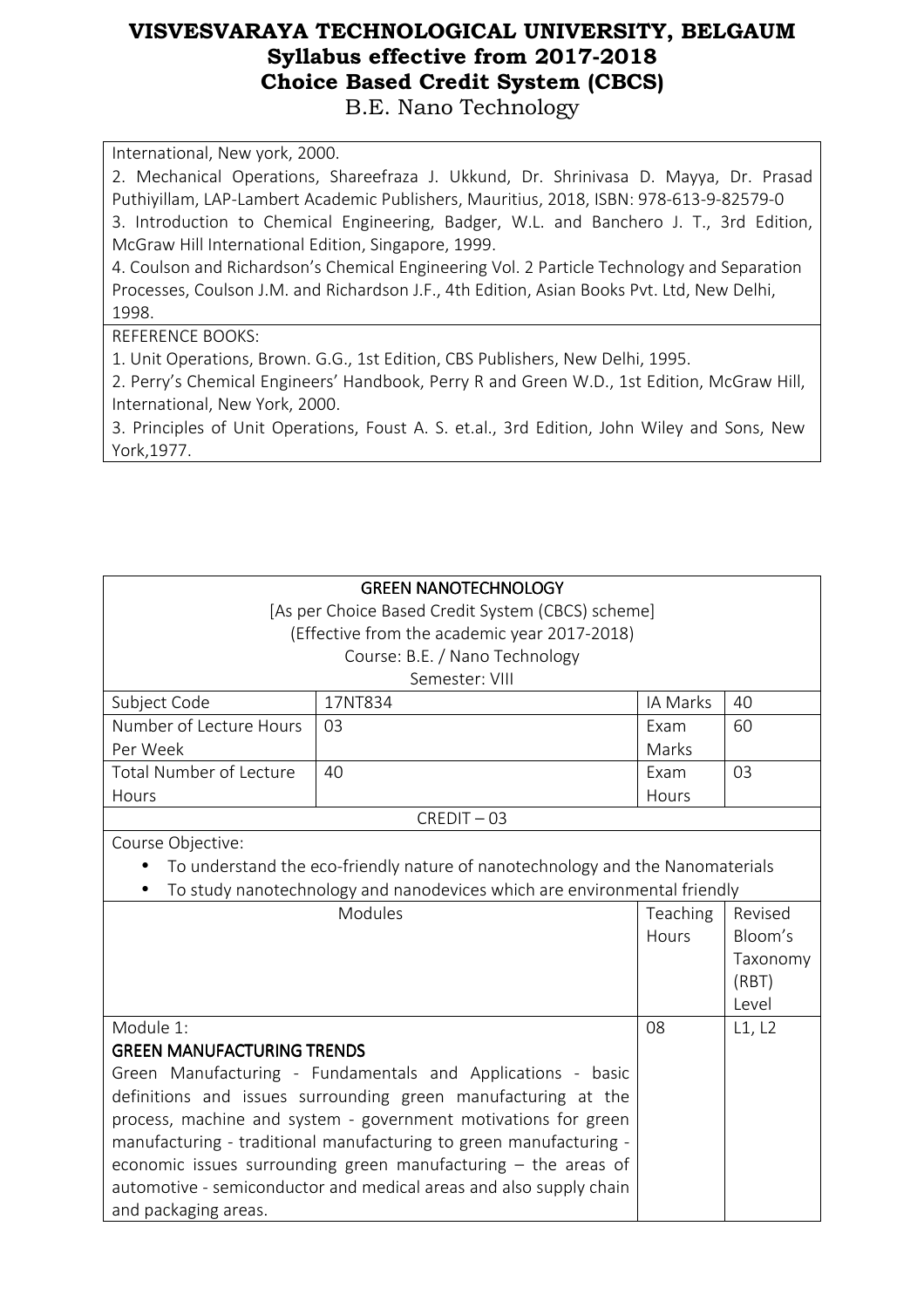| Module 2:                                                                               |    | L1, L2, L3  |  |  |
|-----------------------------------------------------------------------------------------|----|-------------|--|--|
| SUSTAINABLE GREEN MANUFACTURING                                                         |    |             |  |  |
| Green manufacturing sustainability - processes - requirements, and                      |    |             |  |  |
| risk - The sustainable lean and green audit process - International                     |    |             |  |  |
| green manufacturing standards and compliance - Green rapid                              |    |             |  |  |
| prototyping and rapid manufacturing - Green flexible automation -                       |    |             |  |  |
| Green collaboration processes - Alternative energy resources -                          |    |             |  |  |
| Sustainable green manufacturing system design.                                          |    |             |  |  |
| Module 3:                                                                               | 08 | L1, L2, L3, |  |  |
| <b>WASTE MANAGEMENT</b>                                                                 |    | L4          |  |  |
| Sustainability and global conditions - Material and solid waste                         |    |             |  |  |
| management - Energy management -chemical waste management                               |    |             |  |  |
| and green chemistry - Climate change and air emissions                                  |    |             |  |  |
| management - Supply water and waste water management -                                  |    |             |  |  |
| Environmental business management.                                                      |    |             |  |  |
| Module 4:                                                                               | 08 | L1, L2, L3, |  |  |
| <b>INDUSTRIAL ECOLOGY</b>                                                               |    | L4          |  |  |
| Introduction - Material flows in chemical manufacturing - Industrial                    |    |             |  |  |
| parks - Assessing opportunities for waste exchanges and by product                      |    |             |  |  |
| synergies - Life cycle concepts - Product stewardship and green                         |    |             |  |  |
| engineering - Regulatory, social and business environment for green                     |    |             |  |  |
| manufacturing - Metrics and analytical tools - Green supply chains -                    |    |             |  |  |
| Present state of green manufacturing.                                                   |    |             |  |  |
| Module 5:                                                                               | 08 | L1, L2, L3  |  |  |
| <b>GREEN PLASTICS MANUFACTURING</b>                                                     |    |             |  |  |
| Introduction to commercial plastics and elastomers - Natural Rubber                     |    |             |  |  |
| (NR), modified NR and blends - Polyesters from microbial and plant                      |    |             |  |  |
| biofactories (polylactic acid and poly hyroxyalkanoates) -Plastics                      |    |             |  |  |
| from vegetable oils - Cellulose and starch based materials - Natural                    |    |             |  |  |
| fillers,<br>fibres,<br>reinforcements<br>and<br>clay<br>nanocomposites                  |    |             |  |  |
| Biodegradability, life cycle assessment and economics of using                          |    |             |  |  |
| natural materials.                                                                      |    |             |  |  |
| Course Outcome:                                                                         |    |             |  |  |
| Students can                                                                            |    |             |  |  |
| understand the eco-friendly nature of nanotechnology and the Nanomaterials<br>$\bullet$ |    |             |  |  |
| study nanotechnology and nanodevices which are environmental friendly                   |    |             |  |  |
| Graduate Attributes (as per NBA):                                                       |    |             |  |  |
| Engineering Knowledge.                                                                  |    |             |  |  |
| Problem Analysis.<br>$\bullet$                                                          |    |             |  |  |
| Design / development of solutions (partly).<br>$\bullet$                                |    |             |  |  |
| Interpretation of data.                                                                 |    |             |  |  |
| Question paper pattern:                                                                 |    |             |  |  |
| The question paper will have ten questions.                                             |    |             |  |  |
| Each full Question consisting of 20 marks<br>$\bullet$                                  |    |             |  |  |
| There will be 2 full questions (with a maximum of four sub questions) from each         |    |             |  |  |
| module.                                                                                 |    |             |  |  |
| Each full question will have sub questions covering all the topics under a module.      |    |             |  |  |